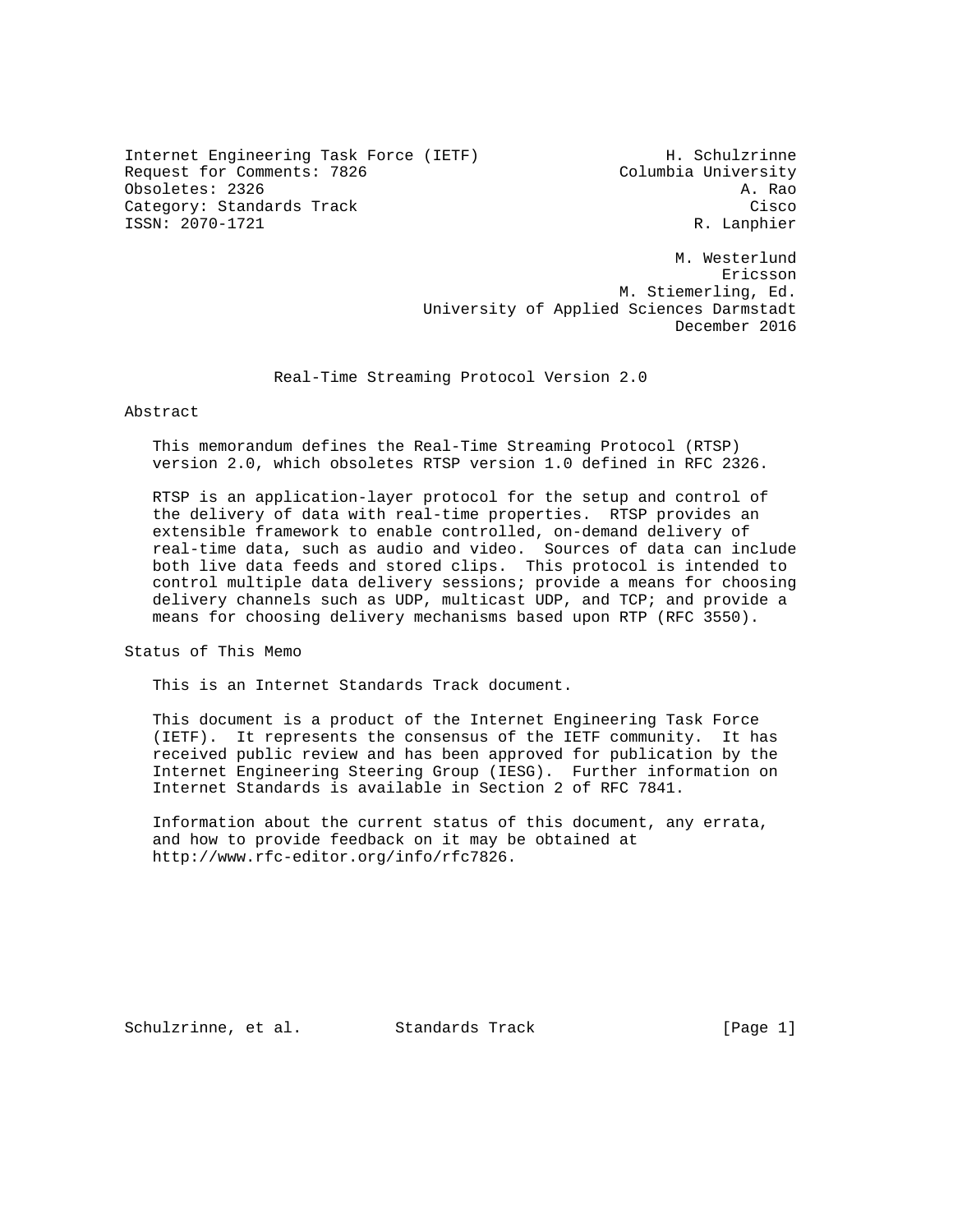Copyright Notice

 Copyright (c) 2016 IETF Trust and the persons identified as the document authors. All rights reserved.

 This document is subject to BCP 78 and the IETF Trust's Legal Provisions Relating to IETF Documents

 (http://trustee.ietf.org/license-info) in effect on the date of publication of this document. Please review these documents carefully, as they describe your rights and restrictions with respect to this document. Code Components extracted from this document must include Simplified BSD License text as described in Section 4.e of the Trust Legal Provisions and are provided without warranty as described in the Simplified BSD License.

 This document may contain material from IETF Documents or IETF Contributions published or made publicly available before November 10, 2008. The person(s) controlling the copyright in some of this material may not have granted the IETF Trust the right to allow modifications of such material outside the IETF Standards Process. Without obtaining an adequate license from the person(s) controlling the copyright in such materials, this document may not be modified outside the IETF Standards Process, and derivative works of it may not be created outside the IETF Standards Process, except to format it for publication as an RFC or to translate it into languages other than English.

## Table of Contents

| 2.1 |                                         |
|-----|-----------------------------------------|
|     |                                         |
|     |                                         |
|     |                                         |
|     | 2.4. Session Parameter Manipulations 15 |
|     |                                         |
|     | 2.5.1. Media Delivery Manipulations 16  |
|     |                                         |
|     |                                         |
|     |                                         |
|     |                                         |
|     |                                         |
|     |                                         |
|     |                                         |
|     |                                         |
|     |                                         |
|     |                                         |

Schulzrinne, et al. Standards Track [Page 2]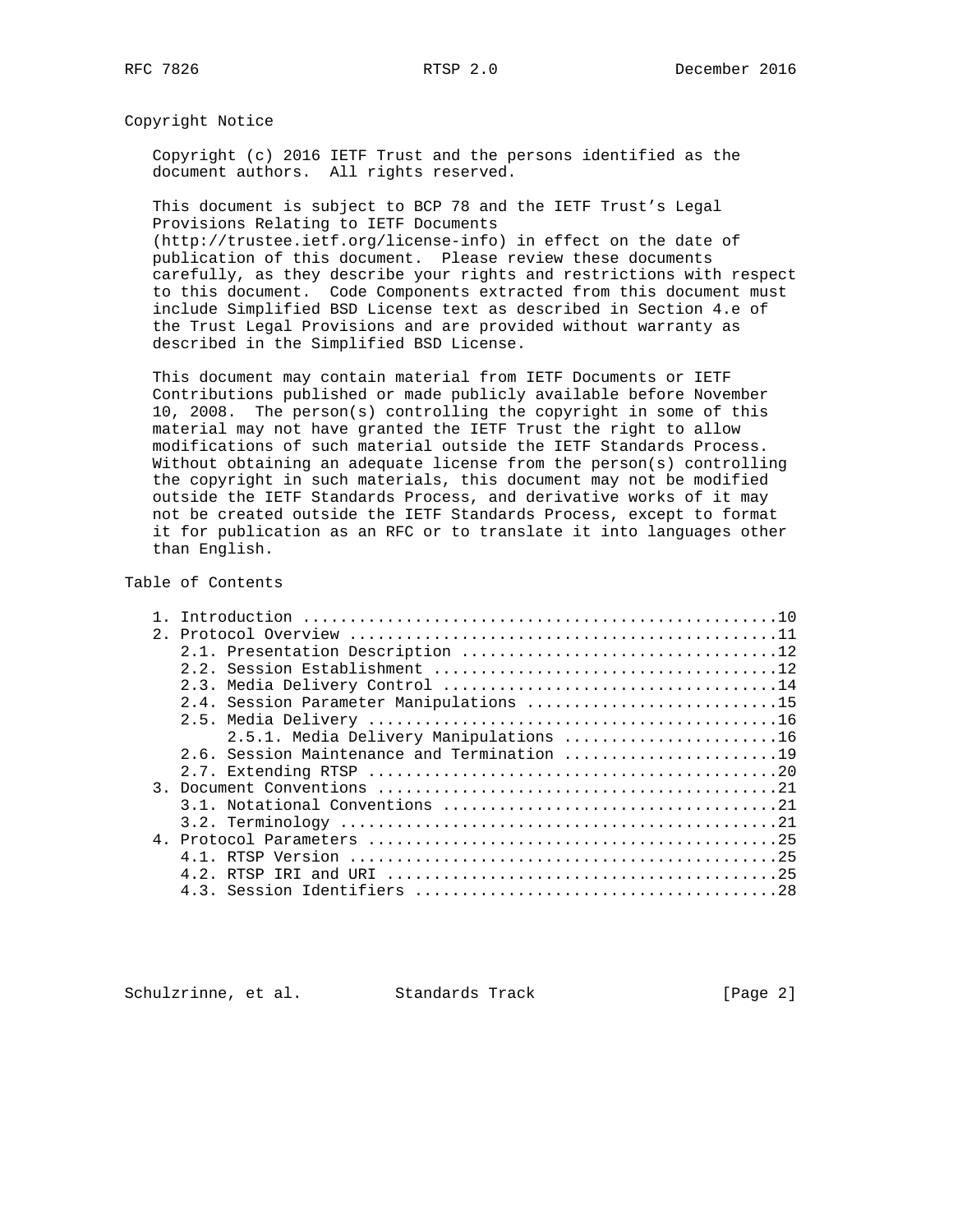|  | 4.4.1. SMPTE-Relative Timestamps 28               |  |
|--|---------------------------------------------------|--|
|  |                                                   |  |
|  |                                                   |  |
|  |                                                   |  |
|  |                                                   |  |
|  |                                                   |  |
|  | 4.7.1. Random Access and Seeking 33               |  |
|  |                                                   |  |
|  | 4.7.3. Content Modifications 34                   |  |
|  | 4.7.4. Supported Scale Factors 34                 |  |
|  | 4.7.5. Mapping to the Attributes 35               |  |
|  |                                                   |  |
|  |                                                   |  |
|  |                                                   |  |
|  |                                                   |  |
|  |                                                   |  |
|  |                                                   |  |
|  |                                                   |  |
|  |                                                   |  |
|  |                                                   |  |
|  |                                                   |  |
|  |                                                   |  |
|  | 8.1.1. Status Code and Reason Phrase 43           |  |
|  |                                                   |  |
|  |                                                   |  |
|  | 9.1. Message Body Header Fields 48                |  |
|  |                                                   |  |
|  | 9.3. Message Body Format Negotiation 49           |  |
|  |                                                   |  |
|  | 10.1. Reliability and Acknowledgements 50         |  |
|  |                                                   |  |
|  |                                                   |  |
|  | 10.4. Timing Out Connections and RTSP Messages 56 |  |
|  |                                                   |  |
|  |                                                   |  |
|  |                                                   |  |
|  |                                                   |  |
|  |                                                   |  |
|  |                                                   |  |
|  |                                                   |  |
|  |                                                   |  |
|  |                                                   |  |
|  |                                                   |  |
|  | 13.3.1. Changing Transport Parameters 71          |  |
|  |                                                   |  |
|  |                                                   |  |
|  |                                                   |  |
|  |                                                   |  |

Schulzrinne, et al. Standards Track [Page 3]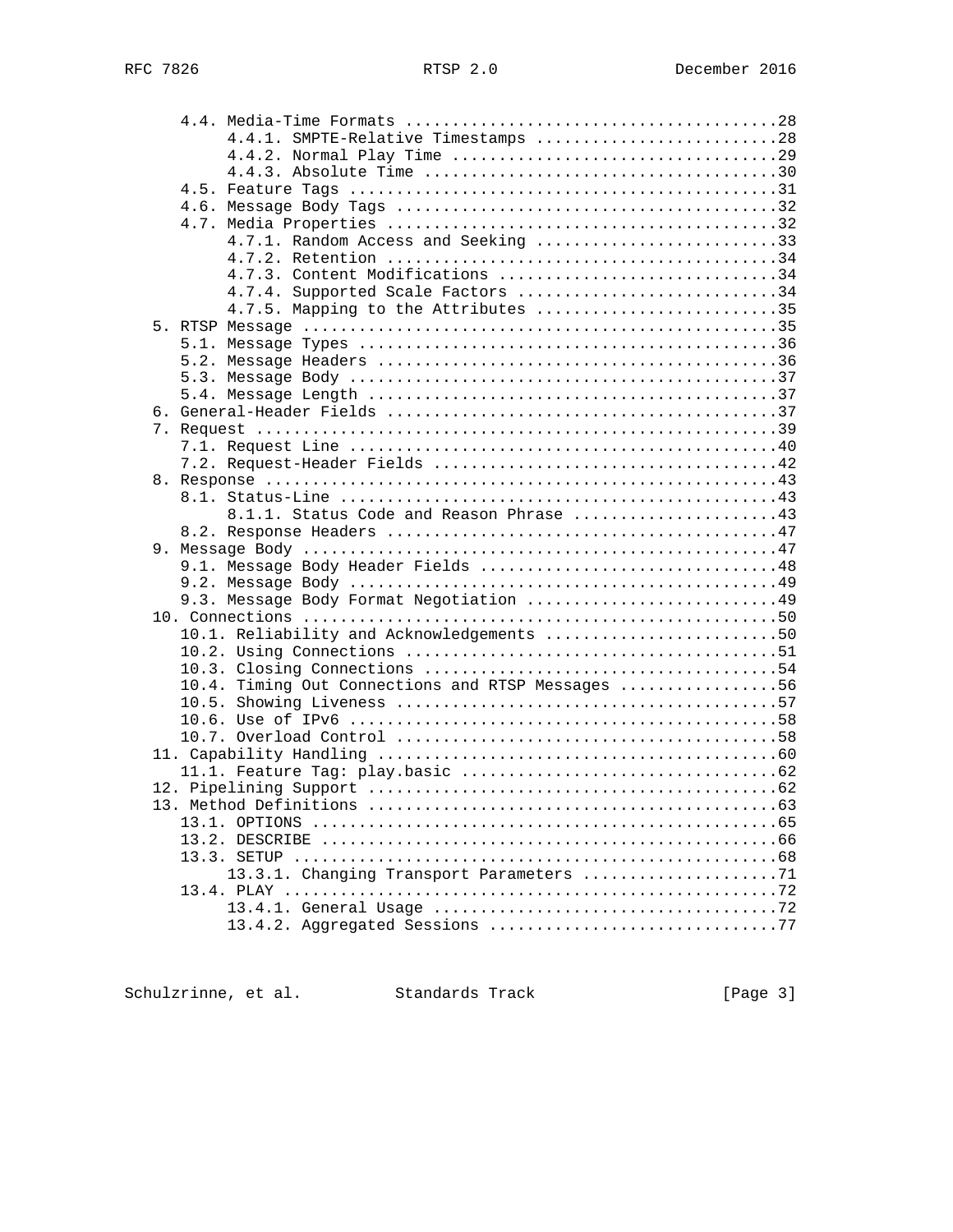| 13.4.3. Updating Current PLAY Requests 78                        |  |
|------------------------------------------------------------------|--|
| 13.4.4. Playing On-Demand Media 81                               |  |
| 13.4.5. Playing Dynamic On-Demand Media 81                       |  |
|                                                                  |  |
| 13.4.7. Playing Live with Recording 82                           |  |
| 13.4.8. Playing Live with Time-Shift 83                          |  |
|                                                                  |  |
|                                                                  |  |
| 13.5.2. Media-Properties-Update 86                               |  |
|                                                                  |  |
|                                                                  |  |
|                                                                  |  |
|                                                                  |  |
|                                                                  |  |
|                                                                  |  |
|                                                                  |  |
|                                                                  |  |
| 14. Embedded (Interleaved) Binary Data 101                       |  |
|                                                                  |  |
| 15.1. Proxies and Protocol Extensions 104                        |  |
| 15.2. Multiplexing and Demultiplexing of Messages 105            |  |
|                                                                  |  |
|                                                                  |  |
| 16.1.1. Last-Modified Dates 108                                  |  |
| 16.1.2. Message Body Tag Cache Validators 108                    |  |
| 16.1.3. Weak and Strong Validators 108                           |  |
| 16.1.4. Rules for When to Use Message Body Tags                  |  |
| and Last-Modified Dates 110                                      |  |
| 16.1.5. Non-validating Conditionals 112                          |  |
| 16.2. Invalidation after Updates or Deletions 112                |  |
|                                                                  |  |
|                                                                  |  |
|                                                                  |  |
|                                                                  |  |
|                                                                  |  |
|                                                                  |  |
|                                                                  |  |
| 17.3.2. 301 Moved Permanently 114                                |  |
|                                                                  |  |
|                                                                  |  |
|                                                                  |  |
|                                                                  |  |
|                                                                  |  |
|                                                                  |  |
| 17.4.2. 401 Unauthorized 116<br>17.4.3. 402 Payment Required 116 |  |
|                                                                  |  |
|                                                                  |  |
|                                                                  |  |

Schulzrinne, et al. Standards Track [Page 4]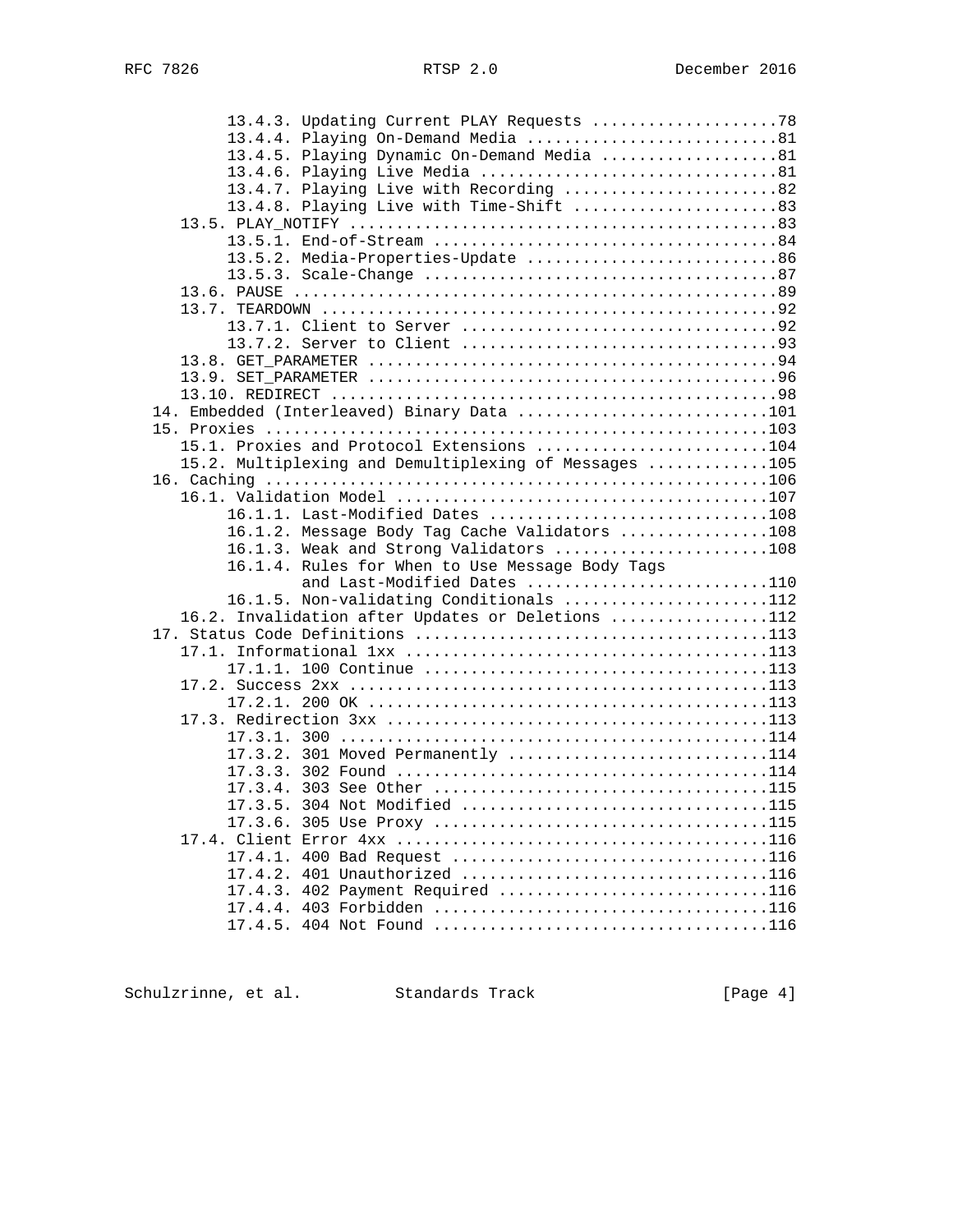| 17.4.6. 405 Method Not Allowed 117                                                                              |  |
|-----------------------------------------------------------------------------------------------------------------|--|
| 17.4.7. 406 Not Acceptable 117                                                                                  |  |
| 17.4.8. 407 Proxy Authentication Required 117                                                                   |  |
| 17.4.9. 408 Request Timeout 117                                                                                 |  |
|                                                                                                                 |  |
| 17.4.11. 412 Precondition Failed 118                                                                            |  |
| 17.4.12. 413 Request Message Body Too Large 118                                                                 |  |
| 17.4.13. 414 Request-URI Too Long 118                                                                           |  |
| 17.4.14. 415 Unsupported Media Type 119                                                                         |  |
| 17.4.15. 451 Parameter Not Understood 119                                                                       |  |
| 17.4.16. 452 Illegal Conference Identifier 119                                                                  |  |
| 17.4.17. 453 Not Enough Bandwidth 119                                                                           |  |
| 17.4.18. 454 Session Not Found 119                                                                              |  |
| 17.4.19. 455 Method Not Valid in This State 119                                                                 |  |
| 17.4.20. 456 Header Field Not Valid for Resource 119                                                            |  |
| 17.4.21. 457 Invalid Range 120                                                                                  |  |
| 17.4.22. 458 Parameter Is Read-Only 120                                                                         |  |
| 17.4.23. 459 Aggregate Operation Not Allowed 120                                                                |  |
| 17.4.24. 460 Only Aggregate Operation Allowed 120                                                               |  |
| 17.4.25. 461 Unsupported Transport 120                                                                          |  |
| 17.4.26. 462 Destination Unreachable 120                                                                        |  |
| 17.4.27. 463 Destination Prohibited 120                                                                         |  |
| 17.4.28. 464 Data Transport Not Ready Yet 121                                                                   |  |
| 17.4.29. 465 Notification Reason Unknown 121                                                                    |  |
| 17.4.30. 466 Key Management Error 121                                                                           |  |
| 17.4.31. 470 Connection Authorization Required 121                                                              |  |
| 17.4.32. 471 Connection Credentials Not Accepted 121<br>17.4.33. 472 Failure to Establish Secure Connection 121 |  |
|                                                                                                                 |  |
| 17.5.1. 500 Internal Server Error 122                                                                           |  |
| 17.5.2. 501 Not Implemented 122                                                                                 |  |
|                                                                                                                 |  |
| 17.5.4. 503 Service Unavailable 122                                                                             |  |
| 17.5.5. 504 Gateway Timeout 123                                                                                 |  |
| 17.5.6. 505 RTSP Version Not Supported 123                                                                      |  |
| 17.5.7. 551 Option Not Supported 123                                                                            |  |
| 17.5.8. 553 Proxy Unavailable 123                                                                               |  |
|                                                                                                                 |  |
|                                                                                                                 |  |
|                                                                                                                 |  |
|                                                                                                                 |  |
|                                                                                                                 |  |
|                                                                                                                 |  |
|                                                                                                                 |  |
|                                                                                                                 |  |
|                                                                                                                 |  |
|                                                                                                                 |  |
|                                                                                                                 |  |

Schulzrinne, et al. Standards Track [Page 5]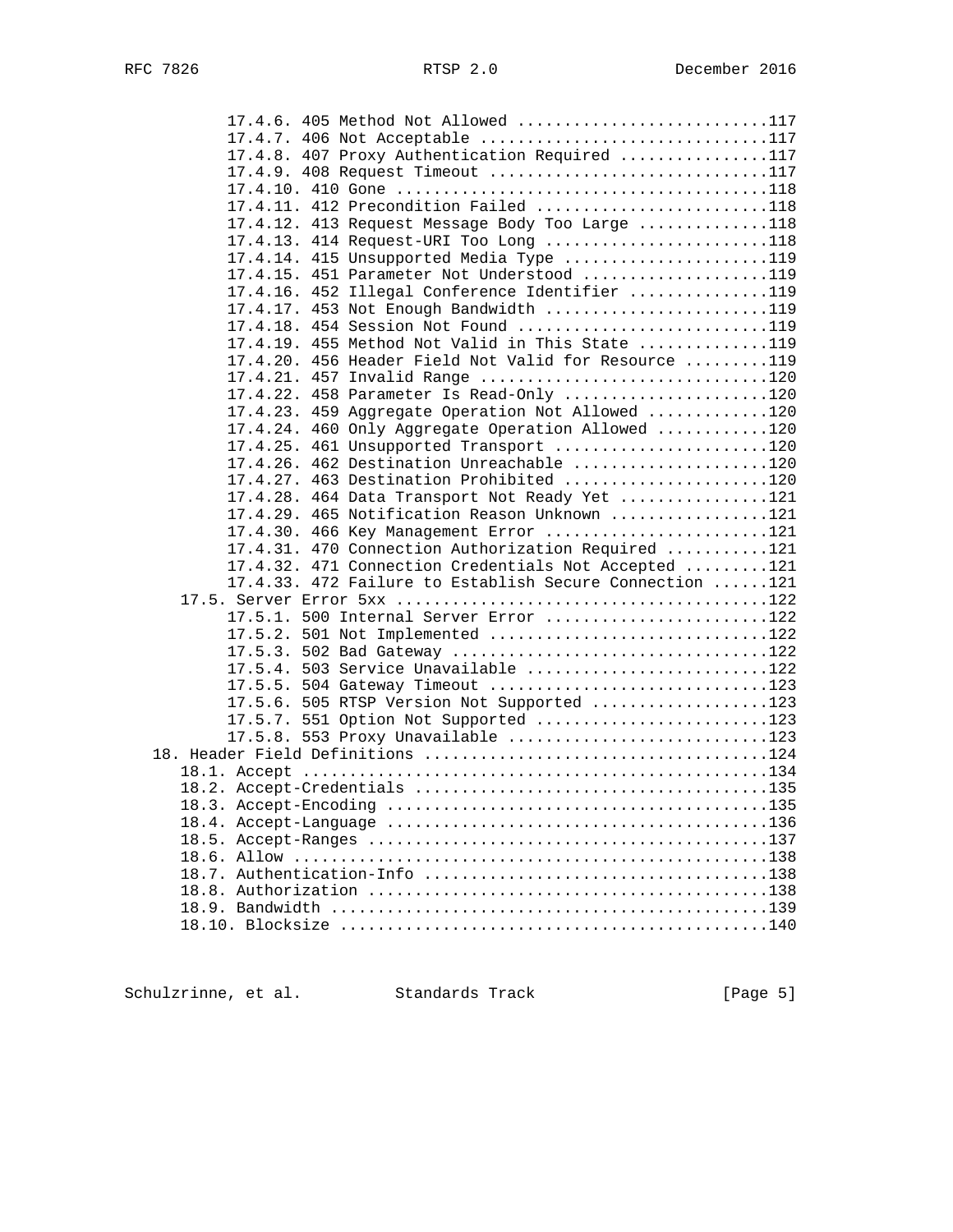|        | 18.13. Connection-Credentials 143    |  |
|--------|--------------------------------------|--|
|        |                                      |  |
|        |                                      |  |
|        |                                      |  |
|        |                                      |  |
|        |                                      |  |
|        |                                      |  |
|        |                                      |  |
|        |                                      |  |
| 18.22. |                                      |  |
| 18.23. |                                      |  |
|        |                                      |  |
|        |                                      |  |
| 18.26. |                                      |  |
| 18.27. |                                      |  |
| 18.28. |                                      |  |
| 18.29. |                                      |  |
| 18.30. |                                      |  |
| 18.31. |                                      |  |
| 18.32. |                                      |  |
| 18.33. |                                      |  |
| 18.34. |                                      |  |
|        | 18.35. Proxy-Authentication-Info 159 |  |
|        |                                      |  |
|        |                                      |  |
| 18.38. |                                      |  |
|        |                                      |  |
| 18.40. |                                      |  |
| 18.41. |                                      |  |
| 18.42. |                                      |  |
| 18.43. |                                      |  |
| 18.44. |                                      |  |
| 18.45. |                                      |  |
| 18.46. |                                      |  |
|        |                                      |  |
|        |                                      |  |
|        |                                      |  |
| 18.50. |                                      |  |
|        |                                      |  |
| 18.52. |                                      |  |
| 18.53. |                                      |  |
| 18.54. |                                      |  |
| 18.55. |                                      |  |
| 18.56. |                                      |  |
| 18.57. |                                      |  |
| 18.58. |                                      |  |
|        |                                      |  |

Schulzrinne, et al. Standards Track

 $[Page 6]$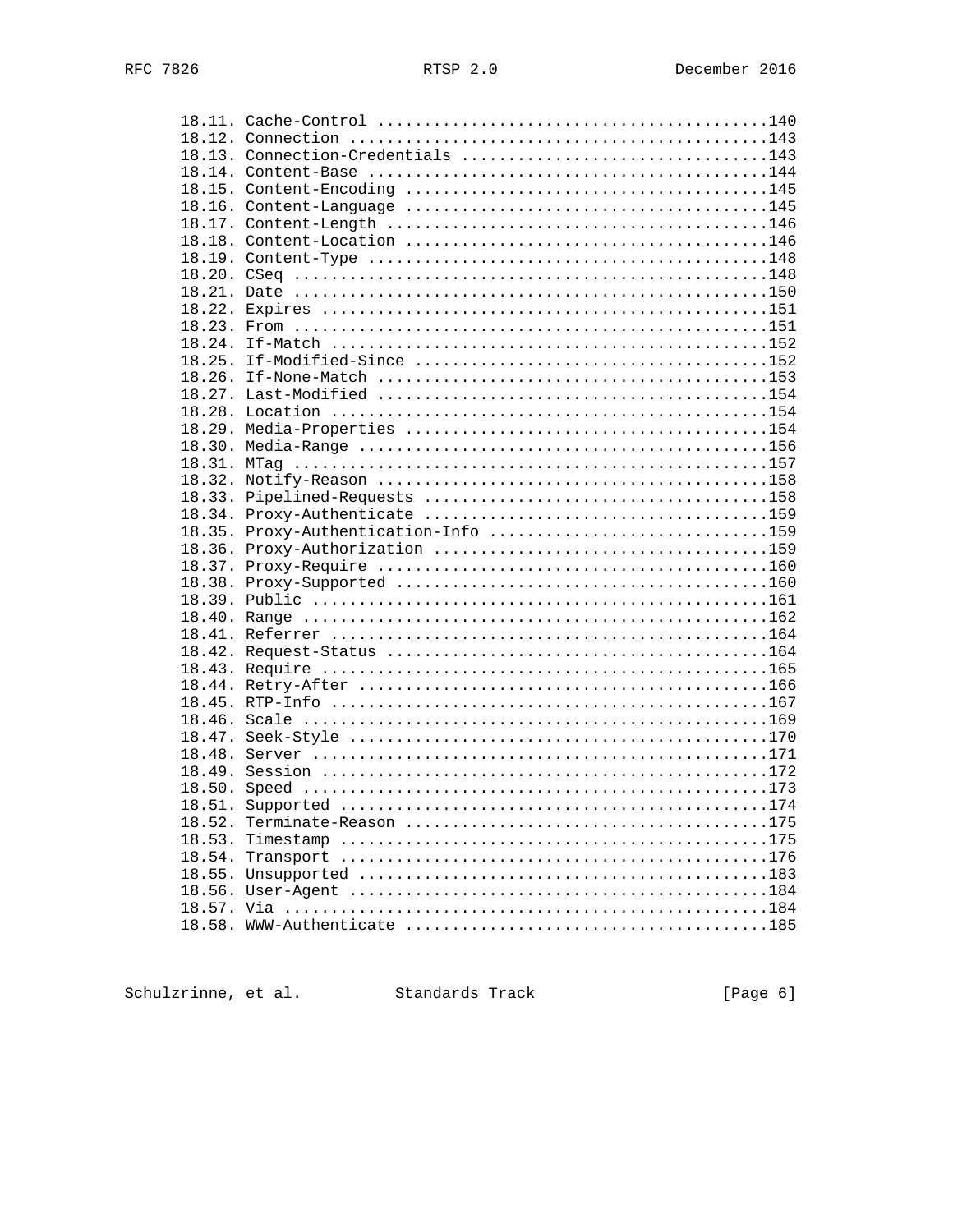| 19.1. RTSP and HTTP Authentication 185             |  |
|----------------------------------------------------|--|
| 19.1.1. Digest Authentication 186                  |  |
|                                                    |  |
|                                                    |  |
| 19.3.1. Accept-Credentials 189                     |  |
| 19.3.2. User-Approved TLS Procedure 190            |  |
|                                                    |  |
|                                                    |  |
| 20.2. RTSP Protocol Definition 195                 |  |
| 20.2.1. Generic Protocol Elements 195              |  |
| 20.2.2. Message Syntax 198                         |  |
|                                                    |  |
|                                                    |  |
|                                                    |  |
|                                                    |  |
| 21.2. Media Stream Delivery Threats 213            |  |
| 21.2.1. Remote DoS Attack 215                      |  |
| 21.2.2. RTP Security Analysis 216                  |  |
|                                                    |  |
|                                                    |  |
|                                                    |  |
| 22.1.2. Registering New Feature Tags with IANA 218 |  |
| 22.1.3. Registered Entries 219                     |  |
|                                                    |  |
|                                                    |  |
| 22.2.2. Registering New Methods with IANA 219      |  |
| 22.2.3. Registered Entries 220                     |  |
|                                                    |  |
|                                                    |  |
| 22.3.2. Registering New Status Codes with IANA 220 |  |
| 22.3.3. Registered Entries 221                     |  |
|                                                    |  |
|                                                    |  |
| 22.4.2. Registering New Headers with IANA 221      |  |
| 22.4.3. Registered Entries 222                     |  |
|                                                    |  |
| 22.5.1. Accept-Credentials Policies 223            |  |
| 22.5.2. Accept-Credentials Hash Algorithms 224     |  |
| 22.6. Cache-Control Cache Directive Extensions 224 |  |
|                                                    |  |
|                                                    |  |
| 22.7.2. Registration Rules 226                     |  |
| 22.7.3. Registered Values 226                      |  |
|                                                    |  |
|                                                    |  |
| 22.8.2. Registration Rules 226                     |  |
| 22.8.3. Registered Values 227                      |  |

Schulzrinne, et al. Standards Track [Page 7]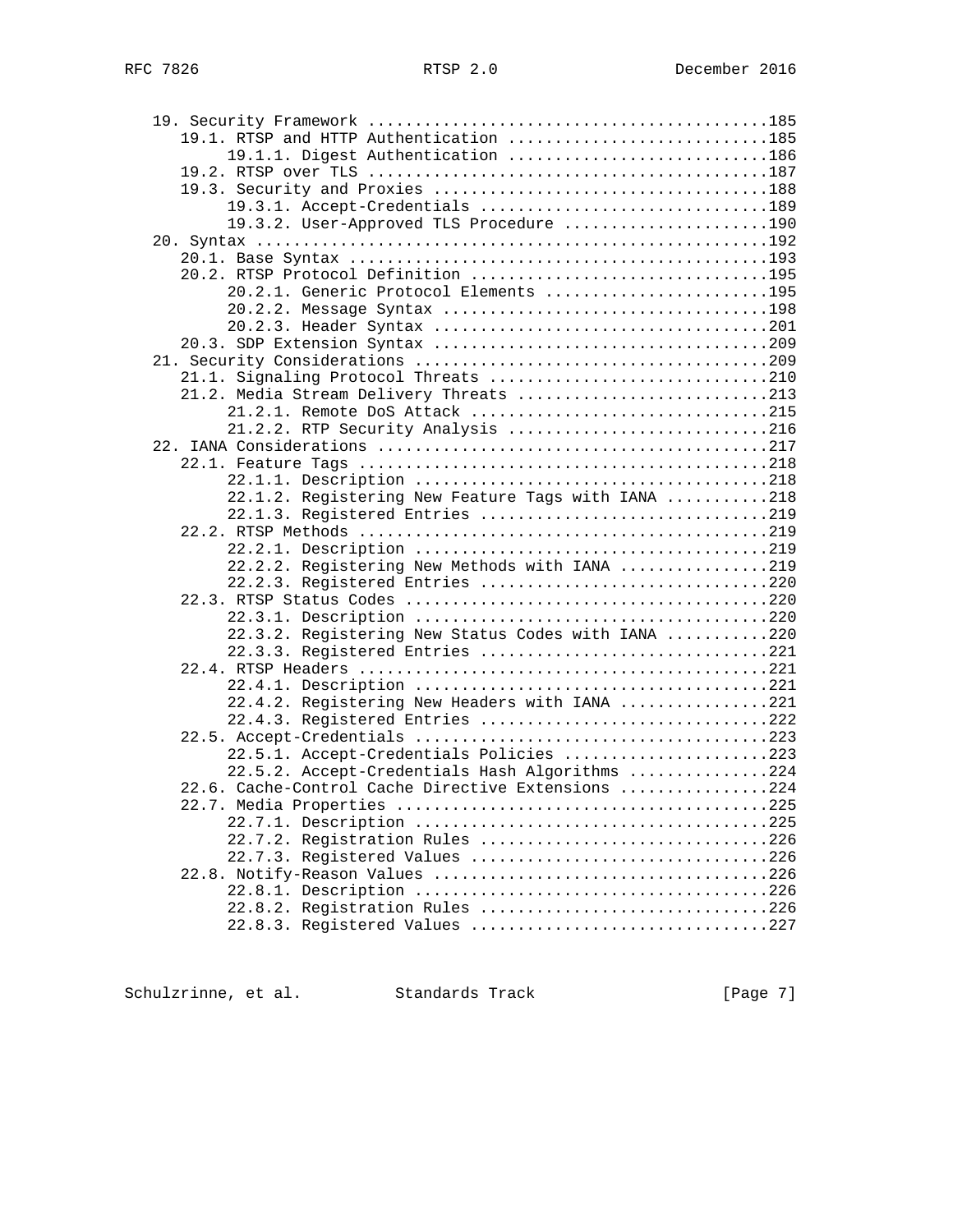| 22.9.2. Registration Rules 227                                                                    |  |
|---------------------------------------------------------------------------------------------------|--|
| 22.9.3. Registered Values 228                                                                     |  |
| 22.10. Terminate-Reason Header 228                                                                |  |
| 22.10.1. Redirect Reasons 228                                                                     |  |
| 22.10.2. Terminate-Reason Header Parameters 229                                                   |  |
| 22.11. RTP-Info Header Parameters 229                                                             |  |
|                                                                                                   |  |
| 22.11.2. Registration Rules 229                                                                   |  |
| 22.11.3. Registered Values 230                                                                    |  |
|                                                                                                   |  |
|                                                                                                   |  |
| 22.12.2. Registration Rules 230                                                                   |  |
| 22.12.3. Registered Values 230                                                                    |  |
| 22.13. Transport Header Registries 231                                                            |  |
| 22.13.1. Transport Protocol Identifier 231                                                        |  |
| 22.13.2. Transport Modes 233                                                                      |  |
| 22.13.3. Transport Parameters 233                                                                 |  |
|                                                                                                   |  |
| 22.14.1. The "rtsp" URI Scheme 234                                                                |  |
| 22.14.2. The "rtsps" URI Scheme 235                                                               |  |
| 22.14.3. The "rtspu" URI Scheme 237                                                               |  |
|                                                                                                   |  |
| 22.16. Media Type Registration for text/parameters 238                                            |  |
|                                                                                                   |  |
|                                                                                                   |  |
|                                                                                                   |  |
|                                                                                                   |  |
| A.1. Media on Demand (Unicast) 248                                                                |  |
| A.2. Media on Demand Using Pipelining 251<br>A.3. Secured Media Session for On-Demand Content 254 |  |
| A.4. Media on Demand (Unicast) 257                                                                |  |
| A.5. Single-Stream Container Files 260                                                            |  |
| A.6. Live Media Presentation Using Multicast 263                                                  |  |
|                                                                                                   |  |
| Appendix B. RTSP Protocol State Machine 265                                                       |  |
|                                                                                                   |  |
|                                                                                                   |  |
|                                                                                                   |  |
|                                                                                                   |  |
| Appendix C. Media-Transport Alternatives 272                                                      |  |
|                                                                                                   |  |
|                                                                                                   |  |
|                                                                                                   |  |
|                                                                                                   |  |
|                                                                                                   |  |
|                                                                                                   |  |
|                                                                                                   |  |

Schulzrinne, et al. Standards Track [Page 8]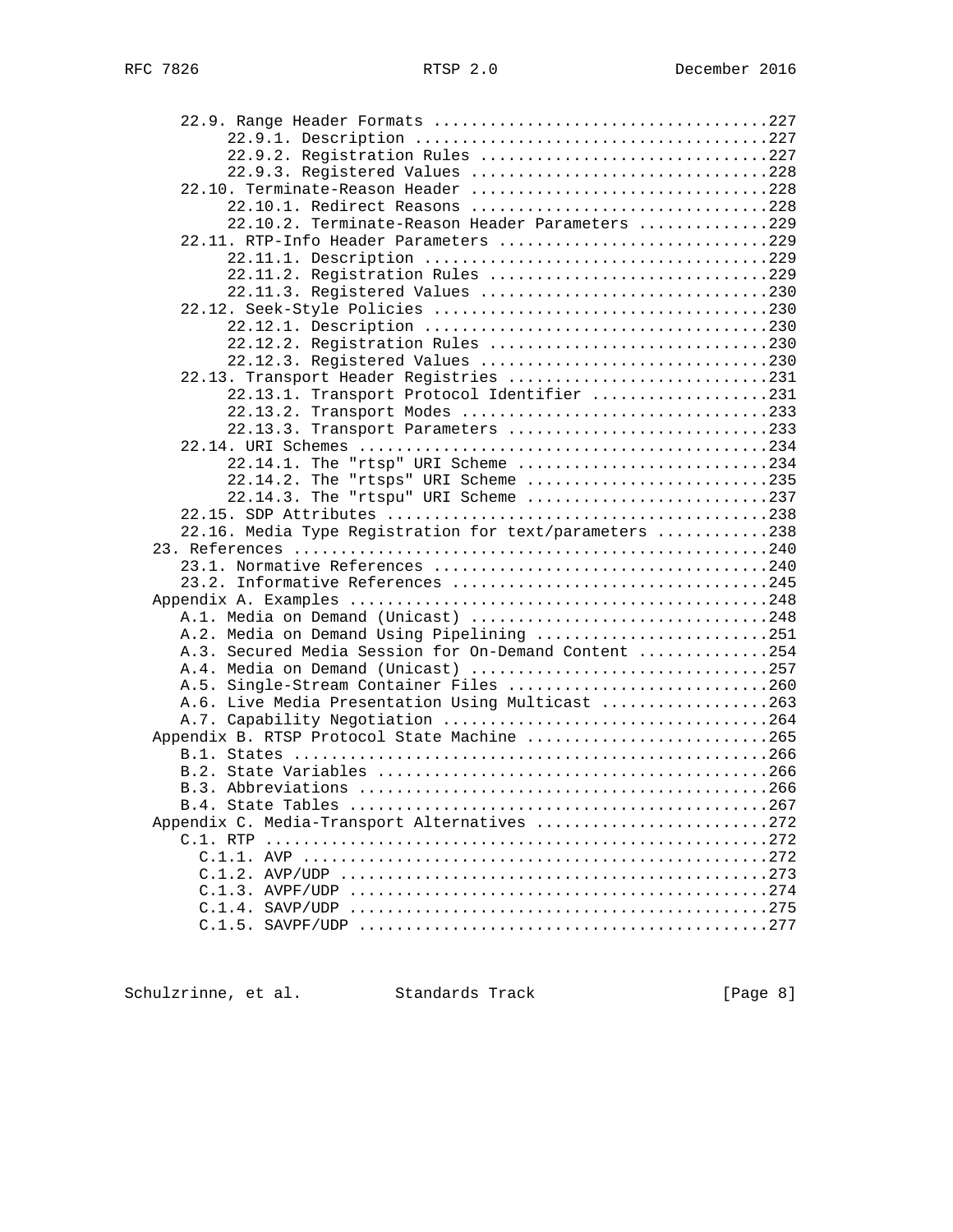| C.2.1. Interleaved RTP over TCP 280                              |  |
|------------------------------------------------------------------|--|
| C.2.2. RTP over Independent TCP 280                              |  |
| C.3. Handling Media-Clock Time Jumps in the RTP Media Layer  284 |  |
| C.4. Handling RTP Timestamps after PAUSE 287                     |  |
|                                                                  |  |
|                                                                  |  |
| C.7. Maintaining NPT Synchronization with RTP Timestamps 290     |  |
|                                                                  |  |
| C.9. Multiple Sources in an RTP Session 290                      |  |
| C.10. Usage of SSRCs and the RTCP BYE Message during an RTSP     |  |
|                                                                  |  |
|                                                                  |  |
| Appendix D. Use of SDP for RTSP Session Descriptions 292         |  |
|                                                                  |  |
|                                                                  |  |
|                                                                  |  |
|                                                                  |  |
| D.1.4. Format-Specific Parameters 294                            |  |
| D.1.5. Directionality of Media Stream 295                        |  |
| D.1.6. Range of Presentation 295                                 |  |
| D.1.7. Time of Availability 296                                  |  |
| D.1.8. Connection Information 297                                |  |
|                                                                  |  |
| D.2. Aggregate Control Not Available 298                         |  |
| D.3. Aggregate Control Available 298                             |  |
| D.4. Grouping of Media Lines in SDP 299                          |  |
| D.5. RTSP External SDP Delivery 300                              |  |
|                                                                  |  |
| E.1. On-Demand Playback of Stored Content 300                    |  |
| E.2. Unicast Distribution of Live Content 302                    |  |
| E.3. On-Demand Playback Using Multicast 303                      |  |
| E.4. Inviting an RTSP Server into a Conference 303               |  |
| E.5. Live Content Using Multicast 304                            |  |
| Appendix F. Text Format for Parameters 305                       |  |
| Appendix G. Requirements for Unreliable Transport of RTSP 305    |  |
| Appendix H. Backwards-Compatibility Considerations 306           |  |
| H.1. Play Request in Play State 307                              |  |
| H.2. Using Persistent Connections 307                            |  |
|                                                                  |  |
|                                                                  |  |
| I.2. Detailed List of Changes 309                                |  |
|                                                                  |  |
|                                                                  |  |
|                                                                  |  |
|                                                                  |  |

Schulzrinne, et al. Standards Track [Page 9]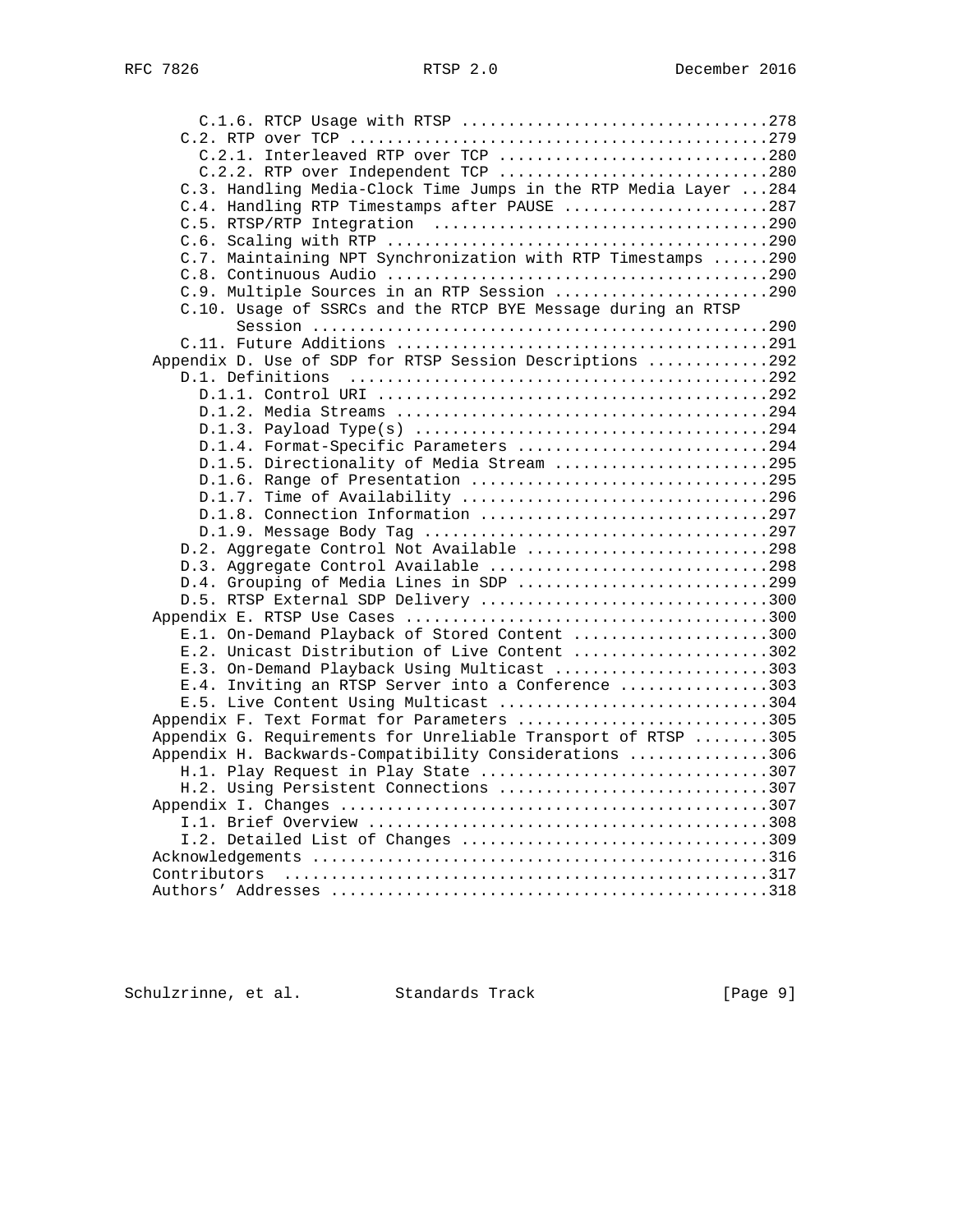# 1. Introduction

 This memo defines version 2.0 of the Real-Time Streaming Protocol (RTSP 2.0). RTSP 2.0 is an application-layer protocol for the setup and control over the delivery of data with real-time properties, typically streaming media. Streaming media is, for instance, video on demand or audio live streaming. Put simply, RTSP acts as a "network remote control" for multimedia servers.

 The protocol operates between RTSP 2.0 clients and servers, but it also supports the use of proxies placed between clients and servers. Clients can request information about streaming media from servers by asking for a description of the media or use media description provided externally. The media delivery protocol is used to establish the media streams described by the media description. Clients can then request to play out the media, pause it, or stop it completely. The requested media can consist of multiple audio and video streams that are delivered as time-synchronized streams from servers to clients.

 RTSP 2.0 is a replacement of RTSP 1.0 [RFC2326] and this document obsoletes that specification. This protocol is based on RTSP 1.0 but is not backwards compatible other than in the basic version negotiation mechanism. The changes between the two documents are listed in Appendix I. There are many reasons why RTSP 2.0 can't be backwards compatible with RTSP 1.0; some of the main ones are as follows:

- o Most headers that needed to be extensible did not define the allowed syntax, preventing safe deployment of extensions;
- o the changed behavior of the PLAY method when received in Play state;
- o the changed behavior of the extensibility model and its mechanism; and
- o the change of syntax for some headers.

 There are so many small updates that changing versions became necessary to enable clarification and consistent behavior. Anyone implementing RTSP for a new use case in which they have not installed RTSP 1.0 should only implement RTSP 2.0 to avoid having to deal with RTSP 1.0 inconsistencies.

 This document is structured as follows. It begins with an overview of the protocol operations and its functions in an informal way. Then, a set of definitions of terms used and document conventions is

Schulzrinne, et al. Standards Track [Page 10]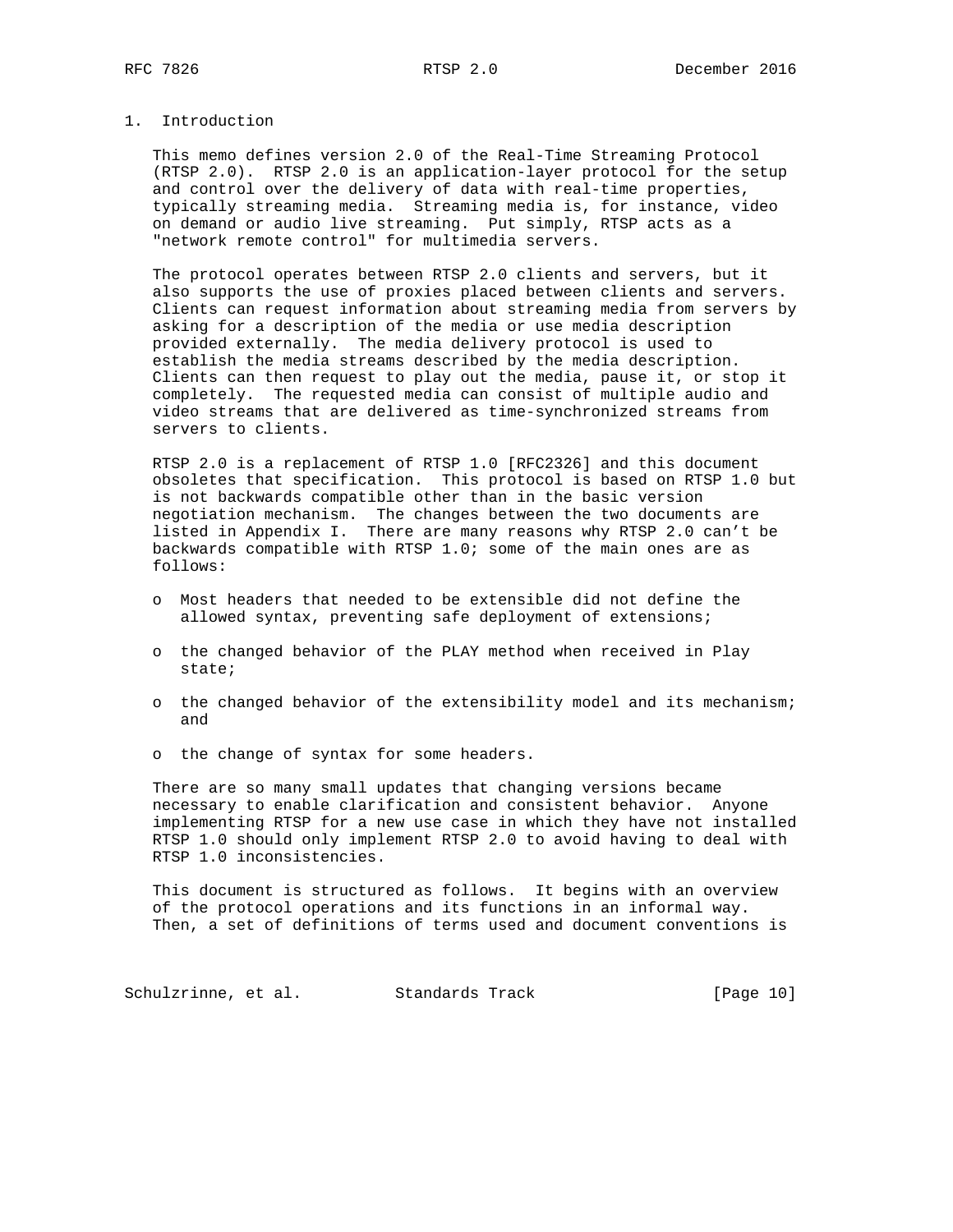introduced. These are followed by the actual RTSP 2.0 core protocol specification. The appendices describe and define some functionalities that are not part of the core RTSP specification, but which are still important to enable some usages. Among them, the RTP usage is defined in Appendix C, the Session Description Protocol (SDP) usage with RTSP is defined in Appendix D, and the "text/ parameters" file format Appendix F, are three normative specification appendices. Other appendices include a number of informational parts discussing the changes, use cases, different considerations or motivations.

## 2. Protocol Overview

 This section provides an informative overview of the different mechanisms in the RTSP 2.0 protocol to give the reader a high-level understanding before getting into all the specific details. In case of conflict with this description and the later sections, the later sections take precedence. For more information about use cases considered for RTSP, see Appendix E.

 RTSP 2.0 is a bidirectional request and response protocol that first establishes a context including content resources (the media) and then controls the delivery of these content resources from the provider to the consumer. RTSP has three fundamental parts: Session Establishment, Media Delivery Control, and an extensibility model described below. The protocol is based on some assumptions about existing functionality to provide a complete solution for client controlled real-time media delivery.

 RTSP uses text-based messages, requests and responses, that may contain a binary message body. An RTSP request starts with a method line that identifies the method, the protocol, and version and the resource on which to act. The resource is identified by a URI and the hostname part of the URI is used by RTSP client to resolve the IPv4 or IPv6 address of the RTSP server. Following the method line are a number of RTSP headers. These lines are ended by two consecutive carriage return line feed (CRLF) character pairs. The message body, if present, follows the two CRLF character pairs, and the body's length is described by a message header. RTSP responses are similar, but they start with a response line with the protocol and version followed by a status code and a reason phrase. RTSP messages are sent over a reliable transport protocol between the client and server. RTSP 2.0 requires clients and servers to implement TCP and TLS over TCP as mandatory transports for RTSP messages.

Schulzrinne, et al. Standards Track [Page 11]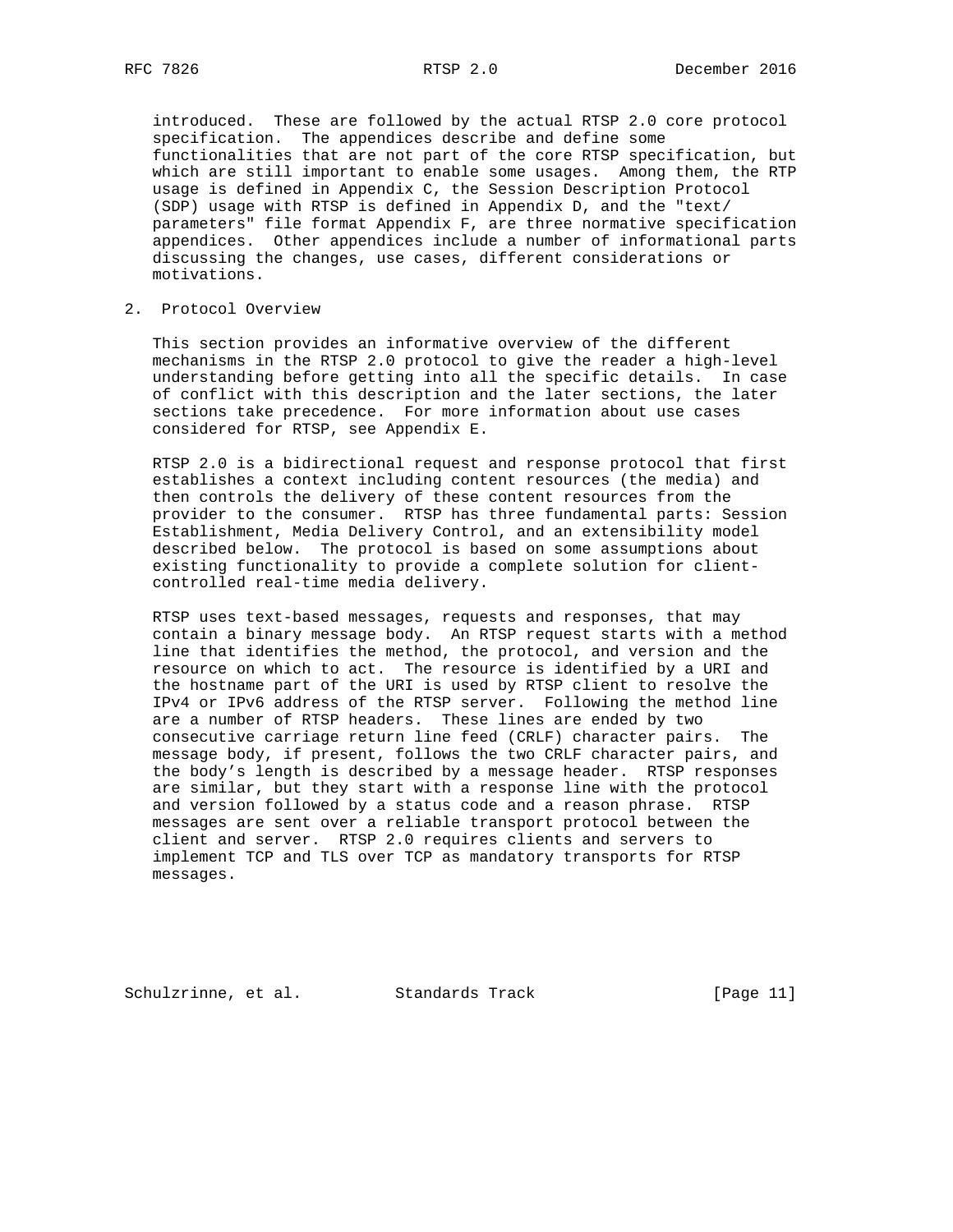#### 2.1. Presentation Description

 RTSP exists to provide access to multimedia presentations and content but tries to be agnostic about the media type or the actual media delivery protocol that is used. To enable a client to implement a complete system, an RTSP-external mechanism for describing the presentation and the delivery protocol(s) is used. RTSP assumes that this description is either delivered completely out of band or as a data object in the response to a client's request using the DESCRIBE method (Section 13.2).

 Parameters that commonly have to be included in the presentation description are the following:

- o The number of media streams;
- o the resource identifier for each media stream/resource that is to be controlled by RTSP;
- o the protocol that will be used to deliver each media stream;
- o the transport protocol parameters that are not negotiated or vary with each client;
- o the media-encoding information enabling a client to correctly decode the media upon reception; and
- o an aggregate control resource identifier.

 RTSP uses its own URI schemes ("rtsp" and "rtsps") to reference media resources and aggregates under common control (see Section 4.2).

 This specification describes in Appendix D how one uses SDP [RFC4566] for describing the presentation.

2.2. Session Establishment

 The RTSP client can request the establishment of an RTSP session after having used the presentation description to determine which media streams are available, which media delivery protocol is used, and the resource identifiers of the media streams. The RTSP session is a common context between the client and the server that consists of one or more media resources that are to be under common media delivery control.

 The client creates an RTSP session by sending a request using the SETUP method (Section 13.3) to the server. In the Transport header (Section 18.54) of the SETUP request, the client also includes all

Schulzrinne, et al. Standards Track [Page 12]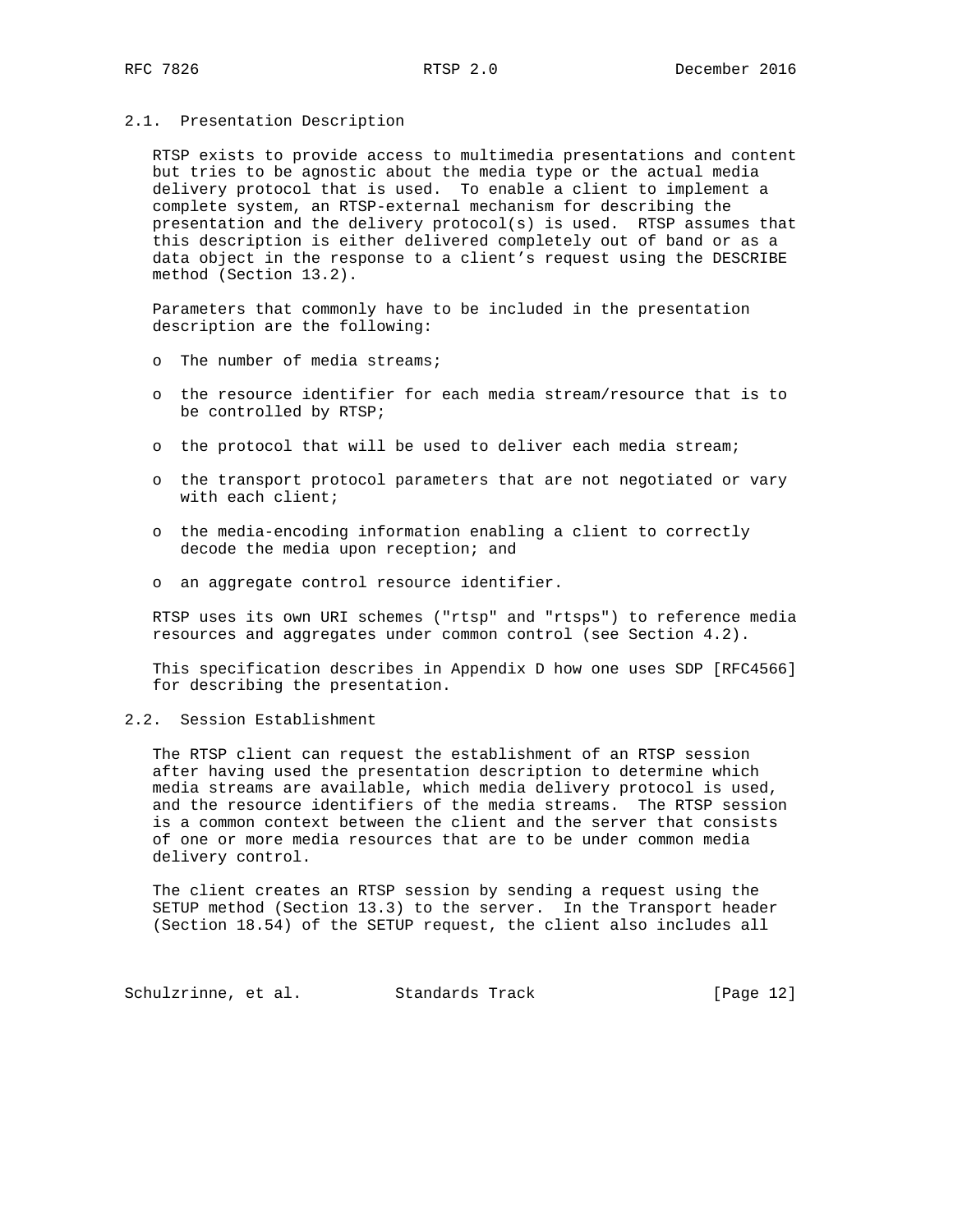the transport parameters necessary to enable the media delivery protocol to function. This includes parameters that are preestablished by the presentation description but necessary for any middlebox to correctly handle the media delivery protocols. The Transport header in a request may contain multiple alternatives for media delivery in a prioritized list, which the server can select from. These alternatives are typically based on information in the presentation description.

 When receiving a SETUP request, the server determines if the media resource is available and if one or more of the of the transport parameter specifications are acceptable. If that is successful, an RTSP session context is created and the relevant parameters and state is stored. An identifier is created for the RTSP session and included in the response in the Session header (Section 18.49). The SETUP response includes a Transport header that specifies which of the alternatives has been selected and relevant parameters.

 A SETUP request that references an existing RTSP session but identifies a new media resource is a request to add that media resource under common control with the already-present media resources in an aggregated session. A client can expect this to work for all media resources under RTSP control within a multimedia content container. However, a server will likely refuse to aggregate resources from different content containers. Even if an RTSP session contains only a single media stream, the RTSP session can be referenced by the aggregate control URI.

 To avoid an extra round trip in the session establishment of aggregated RTSP sessions, RTSP 2.0 supports pipelined requests; i.e., the client can send multiple requests back-to-back without waiting first for the completion of any of them. The client uses a client selected identifier in the Pipelined-Requests header (Section 18.33) to instruct the server to bind multiple requests together as if they included the session identifier.

 The SETUP response also provides additional information about the established sessions in a couple of different headers. The Media- Properties header (Section 18.29) includes a number of properties that apply for the aggregate that is valuable when doing media delivery control and configuring user interface. The Accept-Ranges header (Section 18.5) informs the client about range formats that the server supports for these media resources. The Media-Range header (Section 18.30) informs the client about the time range of the media currently available.

Schulzrinne, et al. Standards Track [Page 13]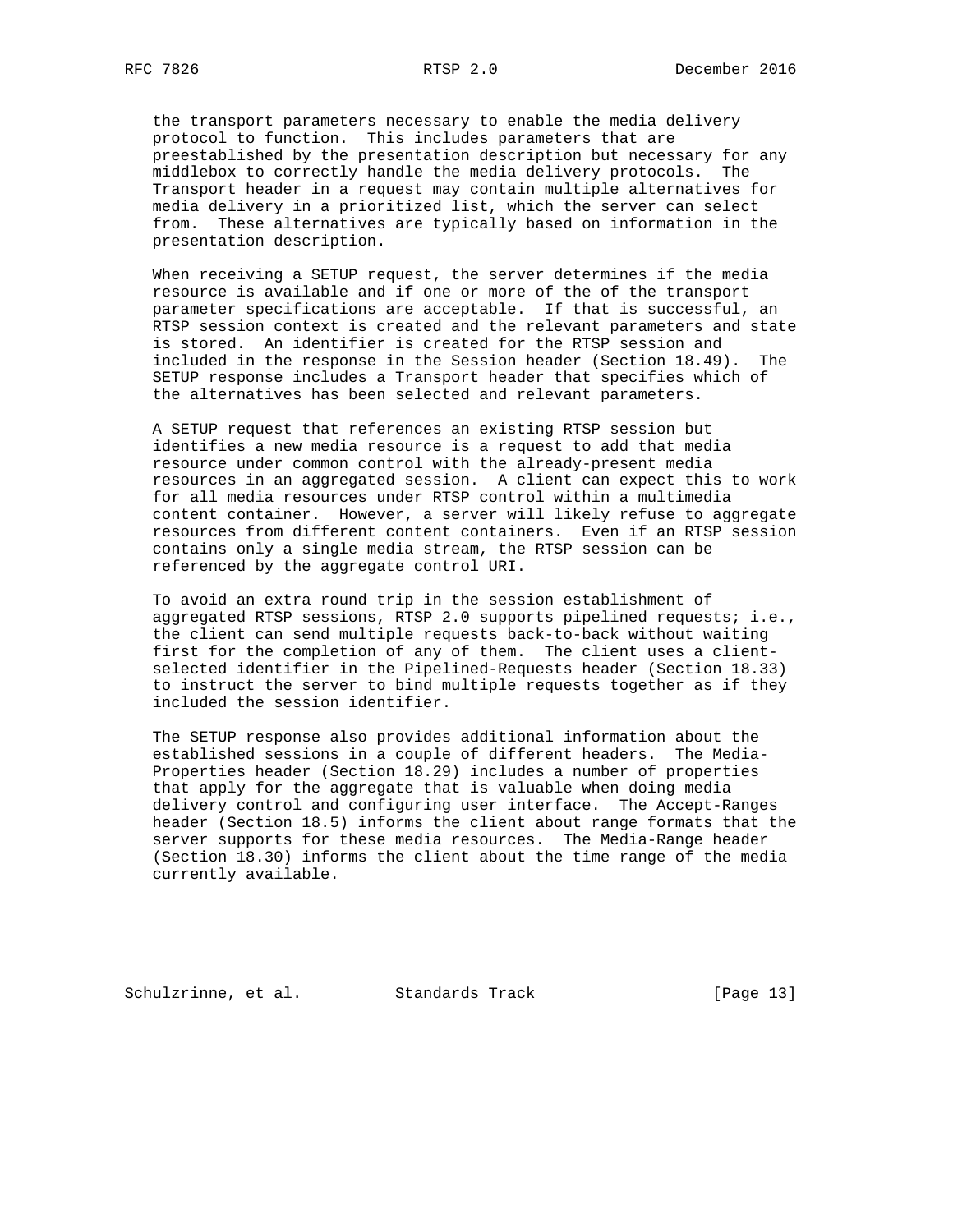## 2.3. Media Delivery Control

 After having established an RTSP session, the client can start controlling the media delivery. The basic operations are "begin playback", using the PLAY method (Section 13.4) and "suspend (pause) playback" by using the PAUSE method (Section 13.6). PLAY also allows for choosing the starting media position from which the server should deliver the media. The positioning is done by using the Range header (Section 18.40) that supports several different time formats: Normal Play Time (NPT) (Section 4.4.2), Society of Motion Picture and Television Engineers (SMPTE) Timestamps (Section 4.4.1), and absolute time (Section 4.4.3). The Range header also allows the client to specify a position where delivery should end, thus allowing a specific interval to be delivered.

 The support for positioning/searching within media content depends on the content's media properties. Content exists in a number of different types, such as on-demand, live, and live with simultaneous recording. Even within these categories, there are differences in how the content is generated and distributed, which affect how it can be accessed for playback. The properties applicable for the RTSP session are provided by the server in the SETUP response using the Media-Properties header (Section 18.29). These are expressed using one or several independent attributes. A first attribute is Random- Access, which indicates whether positioning is possible, and with what granularity. Another aspect is whether the content will change during the lifetime of the session. While on-demand content will be provided in full from the beginning, a live stream being recorded results in the length of the accessible content growing as the session goes on. There also exists content that is dynamically built by a protocol other than RTSP and, thus, also changes in steps during the session, but maybe not continuously. Furthermore, when content is recorded, there are cases where the complete content is not maintained, but, for example, only the last hour. All of these properties result in the need for mechanisms that will be discussed below.

 When the client accesses on-demand content that allows random access, the client can issue the PLAY request for any point in the content between the start and the end. The server will deliver media from the closest random access point prior to the requested point and indicate that in its PLAY response. If the client issues a PAUSE, the delivery will be halted and the point at which the server stopped will be reported back in the response. The client can later resume by sending a PLAY request without a Range header. When the server is about to complete the PLAY request by delivering the end of the content or the requested range, the server will send a PLAY\_NOTIFY request (Section 13.5) indicating this.

Schulzrinne, et al. Standards Track [Page 14]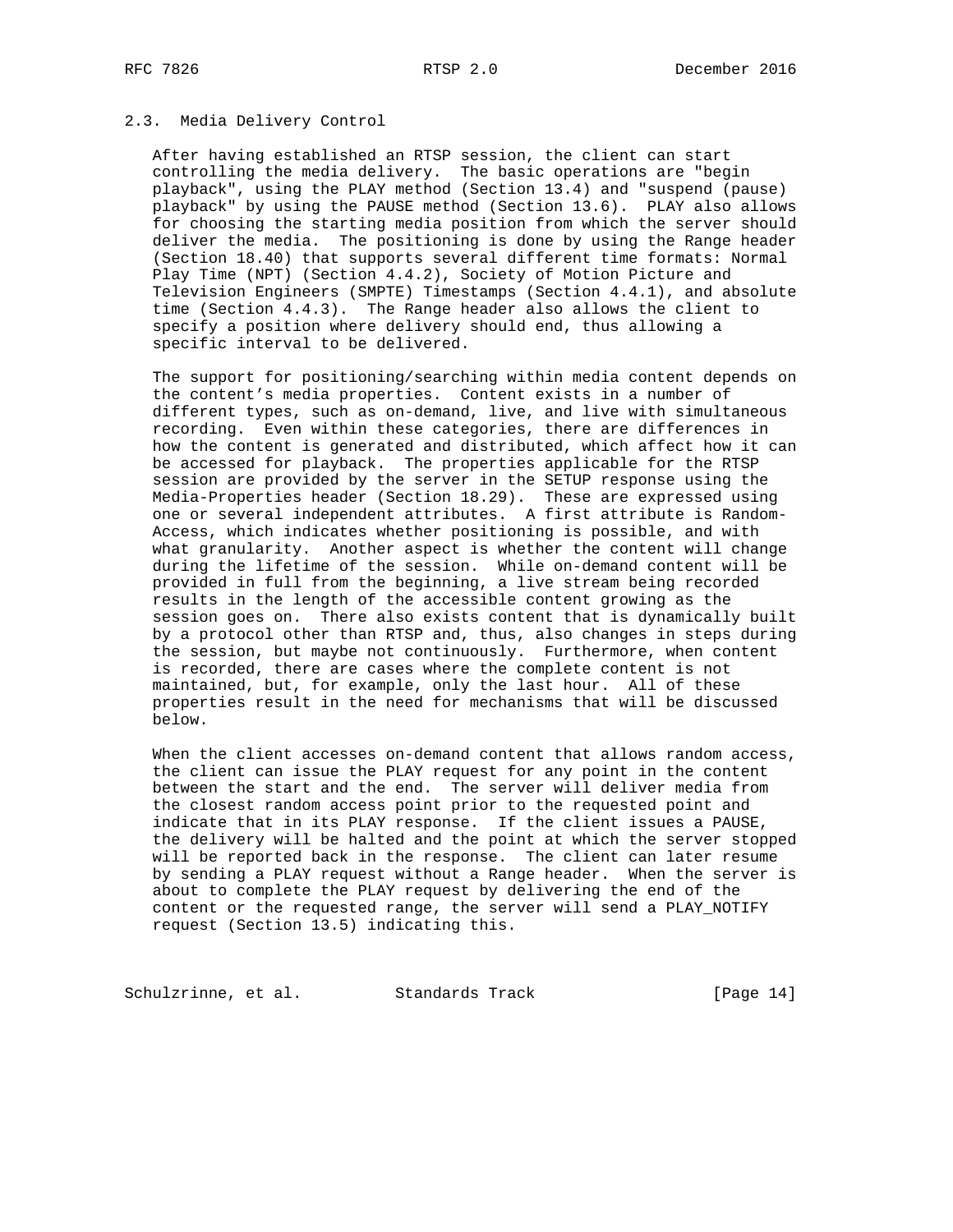When playing live content with no extra functions, such as recording, the client will receive the live media from the server after having sent a PLAY request. Seeking in such content is not possible as the server does not store it, but only forwards it from the source of the session. Thus, delivery continues until the client sends a PAUSE request, tears down the session, or the content ends.

 For live sessions that are being recorded, the client will need to keep track of how the recording progresses. Upon session establishment, the client will learn the current duration of the recording from the Media-Range header. Because the recording is ongoing, the content grows in direct relation to the time passed. Therefore, each server's response to a PLAY request will contain the current Media-Range header. The server should also regularly send (approximately every 5 minutes) the current media range in a PLAY\_NOTIFY request (Section 13.5.2). If the live transmission ends, the server must send a PLAY\_NOTIFY request with the updated Media- Properties indicating that the content stopped being a recorded live session and instead became on-demand content; the request also contains the final media range. While the live delivery continues, the client can request to play the current live point by using the NPT timescale symbol "now", or it can request a specific point in the available content by an explicit range request for that point. If the requested point is outside of the available interval, the server will adjust the position to the closest available point, i.e., either at the beginning or the end.

 A special case of recording is that where the recording is not retained longer than a specific time period; thus, as the live delivery continues, the client can access any media within a moving window that covers, for example, "now" to "now" minus 1 hour. A client that pauses on a specific point within the content may not be able to retrieve the content anymore. If the client waits too long before resuming the pause point, the content may no longer be available. In this case, the pause point will be adjusted to the closest point in the available media.

#### 2.4. Session Parameter Manipulations

 A session may have additional state or functionality that affects how the server or client treats the session or content, how it functions, or feedback on how well the session works. Such extensions are not defined in this specification, but they may be covered in various extensions. RTSP has two methods for retrieving and setting parameter values on either the client or the server: GET\_PARAMETER (Section 13.8) and SET\_PARAMETER (Section 13.9). These methods carry the parameters in a message body of the appropriate format. One can also use headers to query state with the GET\_PARAMETER method. As an

Schulzrinne, et al. Standards Track [Page 15]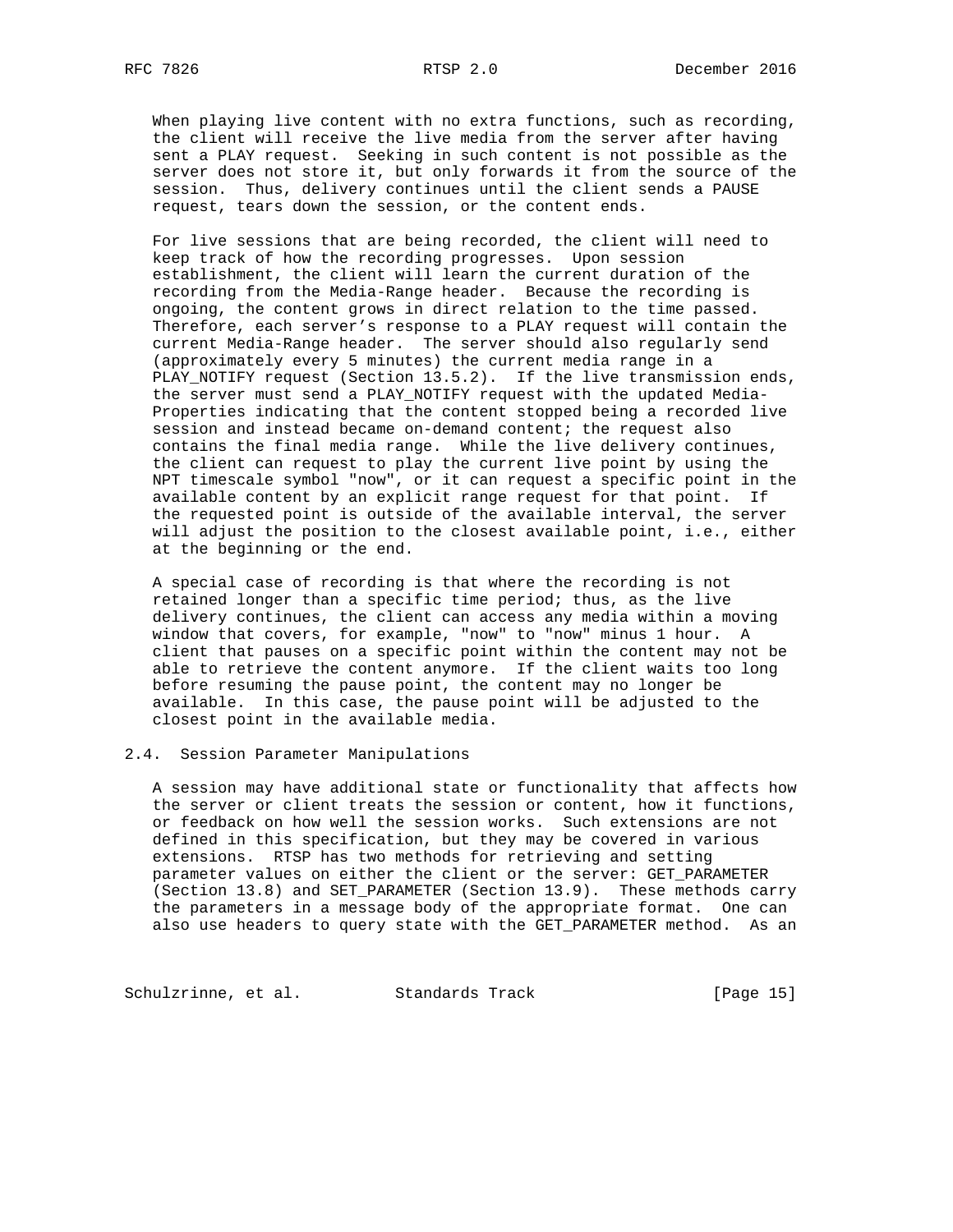example, clients needing to know the current media range for a time progressing session can use the GET\_PARAMETER method and include the media range. Furthermore, synchronization information can be requested by using a combination of RTP-Info (Section 18.45) and Range (Section 18.40).

 RTSP 2.0 does not have a strong mechanism for negotiating the headers or parameters and their formats. However, responses will indicate request-headers or parameters that are not supported. A priori determination of what features are available needs to be done through out-of-band mechanisms, like the session description, or through the usage of feature tags (Section 4.5).

## 2.5. Media Delivery

 This document specifies how media is delivered with RTP [RFC3550] over UDP [RFC768], TCP [RFC793], or the RTSP connection. Additional protocols may be specified in the future as needed.

 The usage of RTP as a media delivery protocol requires some additional information to function well. The PLAY response contains information to enable reliable and timely delivery of how a client should synchronize different sources in the different RTP sessions. It also provides a mapping between RTP timestamps and the content time scale. When the server wants to notify the client about the completion of the media delivery, it sends a PLAY\_NOTIFY request to the client. The PLAY\_NOTIFY request includes information about the stream end, including the last RTP sequence number for each stream, thus enabling the client to empty the buffer smoothly.

## 2.5.1. Media Delivery Manipulations

 The basic playback functionality of RTSP enables delivery of a range of requested content to the client at the pace intended by the content's creator. However, RTSP can also manipulate the delivery to the client in two ways.

 Scale: The ratio of media-content time delivered per unit of playback time.

 Speed: The ratio of playback time delivered per unit of wallclock time.

 Both affect the media delivery per time unit. However, they manipulate two independent timescales and the effects are possible to combine.

Schulzrinne, et al. Standards Track [Page 16]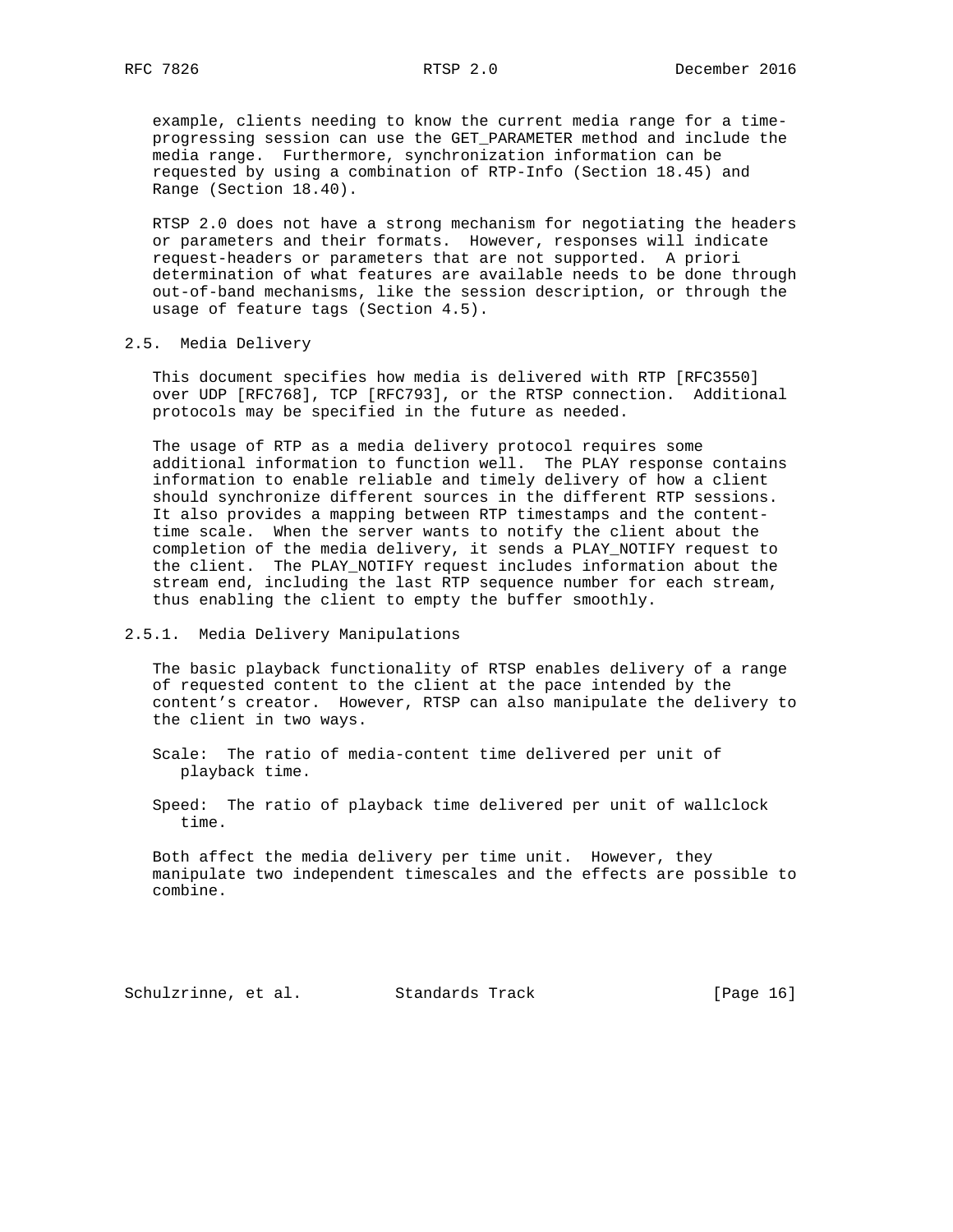Scale (Section 18.46) is used for fast-forward or slow-motion control as it changes the amount of content timescale that should be played back per time unit. Scale > 1.0, means fast forward, e.g., scale = 2.0 results in that 2 seconds of content being played back every second of playback. Scale = 1.0 is the default value that is used if no scale is specified, i.e., playback at the content's original rate. Scale values between 0 and 1.0 provide for slow motion. Scale can be negative to allow for reverse playback in either regular pace (scale =  $-1.0$ ), fast backwards (scale <  $-1.0$ ), or slow-motion backwards  $(-1.0 < scale < 0)$ . Scale = 0 would be equal to pause and is not allowed.

 In most cases, the realization of scale means server-side manipulation of the media to ensure that the client can actually play it back. The nature of these media manipulations and when they are needed is highly media-type dependent. Let's consider two common media types, audio and video.

 It is very difficult to modify the playback rate of audio. Typically, no more than a factor of two is possible while maintaining intelligibility by changing the pitch and rate of speech. Music goes out of tune if one tries to manipulate the playback rate by resampling it. This is a well-known problem, and audio is commonly muted or played back in short segments with skips to keep up with the current playback point.

 For video, it is possible to manipulate the frame rate, although the rendering capabilities are often limited to certain frame rates. Also, the allowed bitrates in decoding, the structure used in the encoding, and the dependency between frames and other capabilities of the rendering device limits the possible manipulations. Therefore, the basic fast-forward capabilities often are implemented by selecting certain subsets of frames.

 Due to the media restrictions, the possible scale values are commonly restricted to the set of realizable scale ratios. To enable the clients to select from the possible scale values, RTSP can signal the supported scale ratios for the content. To support aggregated or dynamic content, where this may change during the ongoing session and dependent on the location within the content, a mechanism for updating the media properties and the scale factor currently in use, exists.

 Speed (Section 18.50) affects how much of the playback timeline is delivered in a given wallclock period. The default is Speed = 1 which means to deliver at the same rate the media is consumed. Speed > 1 means that the receiver will get content faster than it regularly would consume it. Speed < 1 means that delivery is slower

Schulzrinne, et al. Standards Track [Page 17]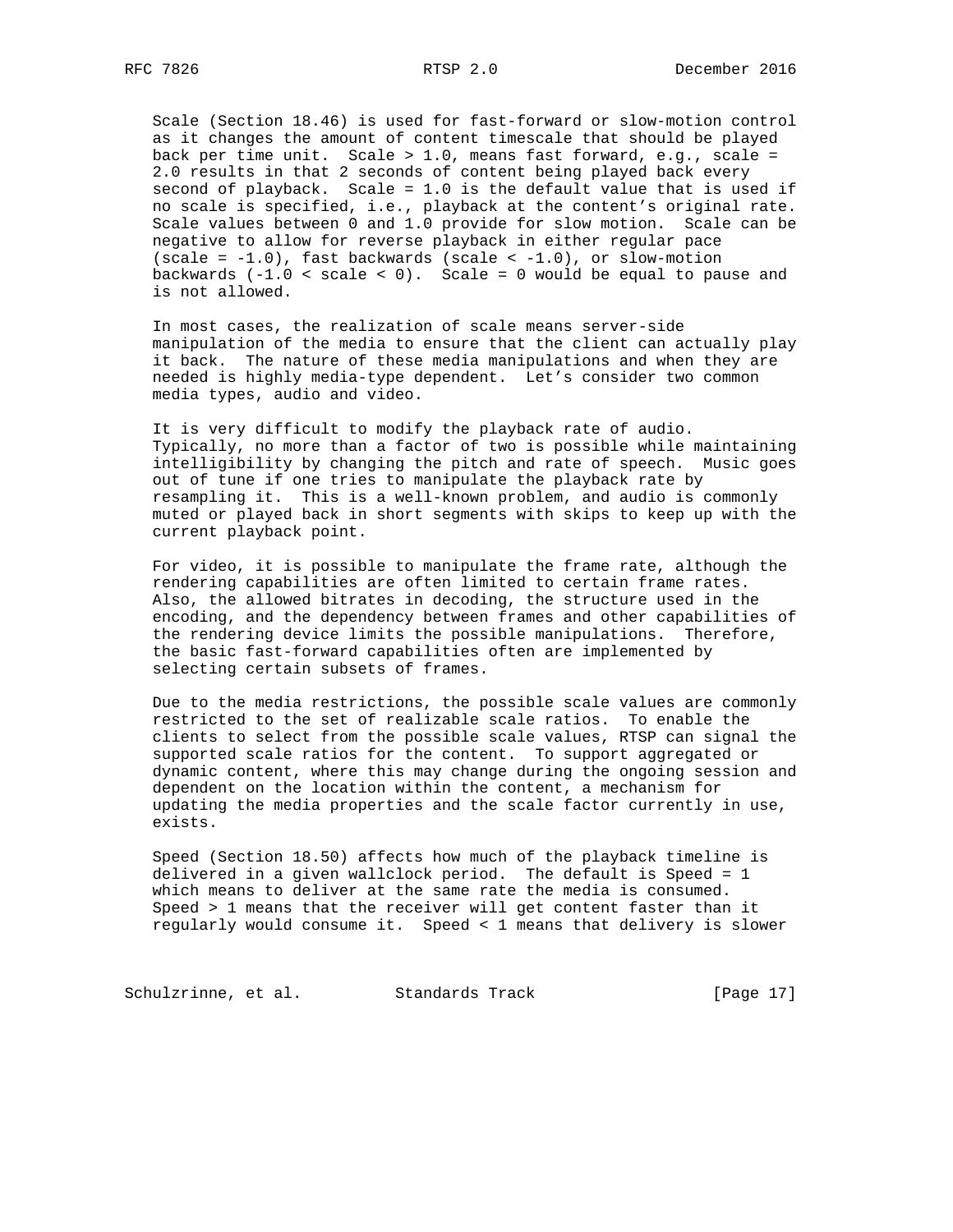than the regular media rate. Speed values of 0 or lower have no meaning and are not allowed. This mechanism enables two general functionalities. One is client-side scale operations, i.e., the client receives all the frames and makes the adjustment to the playback locally. The second is delivery control for the buffering of media. By specifying a speed over 1.0, the client can build up the amount of playback time it has present in its buffers to a level that is sufficient for its needs.

 A naive implementation of Speed would only affect the transmission schedule of the media and has a clear impact on the needed bandwidth. This would result in the data rate being proportional to the speed factor. Speed = 1.5, i.e., 50% faster than normal delivery, would result in a 50% increase in the data-transport rate. Whether or not that can be supported depends solely on the underlying network path. Scale may also have some impact on the required bandwidth due to the manipulation of the content in the new playback schedule. An example is fast forward where only the independently decodable intra-frames are included in the media stream. This usage of solely intra-frames increases the data rate significantly compared to a normal sequence with the same number of frames, where most frames are encoded using prediction.

 This potential increase of the data rate needs to be handled by the media sender. The client has requested that the media be delivered in a specific way, which should be honored. However, the media sender cannot ignore if the network path between the sender and the receiver can't handle the resulting media stream. In that case, the media stream needs to be adapted to fit the available resources of the path. This can result in a reduced media quality.

 The need for bitrate adaptation becomes especially problematic in connection with the Speed semantics. If the goal is to fill up the buffer, the client may not want to do that at the cost of reduced quality. If the client wants to make local playout changes, then it may actually require that the requested speed be honored. To resolve this issue, Speed uses a range so that both cases can be supported. The server is requested to use the highest possible speed value within the range, which is compatible with the available bandwidth. As long as the server can maintain a speed value within the range, it shall not change the media quality, but instead modify the actual delivery rate in response to available bandwidth and reflect this in the Speed value in the response. However, if this is not possible, the server should instead modify the media quality to respect the lowest speed value and the available bandwidth.

Schulzrinne, et al. Standards Track [Page 18]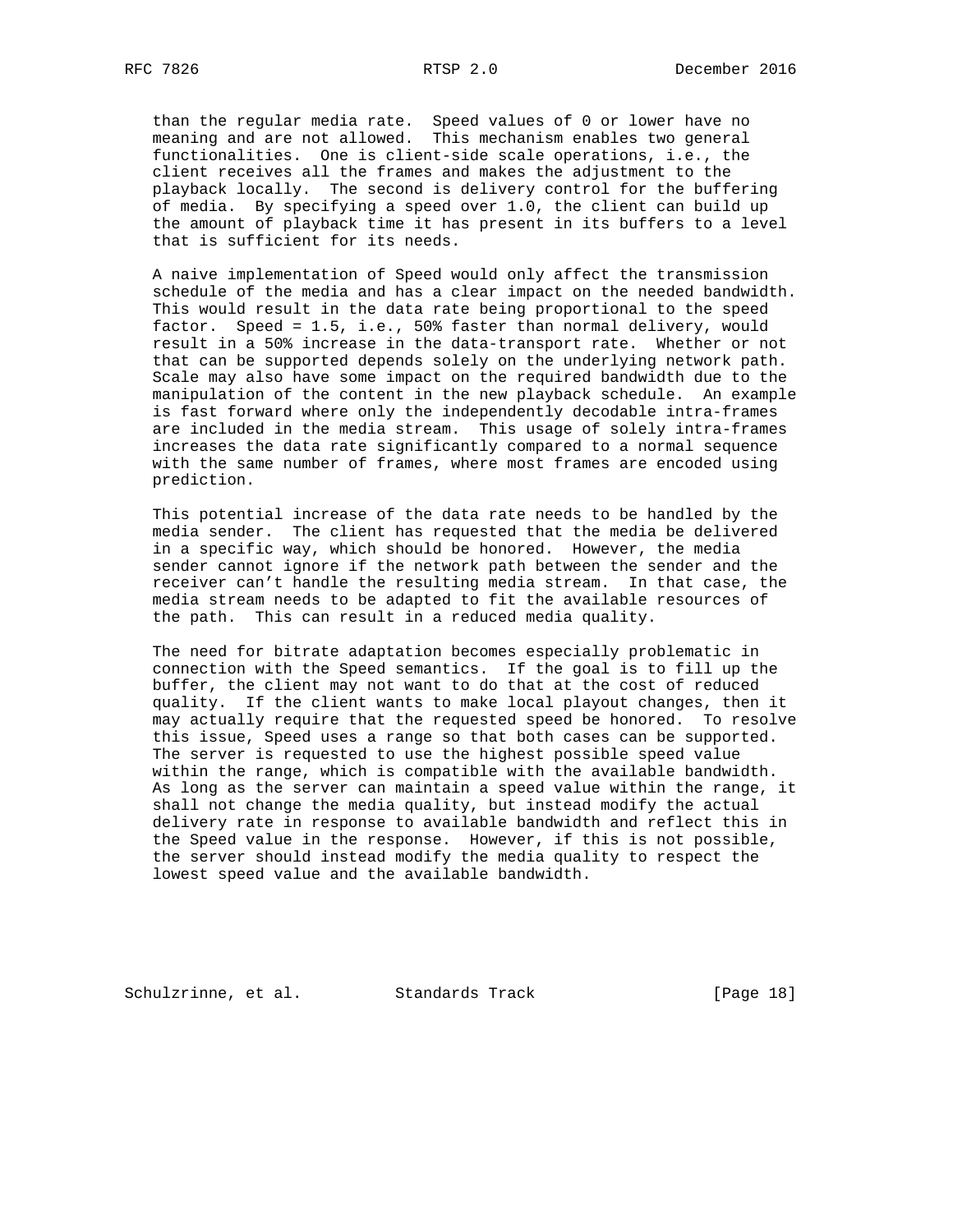This functionality enables the local scaling implementation to use a tight range, or even a range where the lower bound equals the upper bound, to identify that it requires the server to deliver the requested amount of media time per delivery time, independent of how much it needs to adapt the media quality to fit within the available path bandwidth. For buffer filling, it is suitable to use a range with a reasonable span and with a lower bound at the nominal media rate 1.0, such as 1.0 - 2.5. If the client wants to reduce the buffer, it can specify an upper bound that is below 1.0 to force the server to deliver slower than the nominal media rate.

2.6. Session Maintenance and Termination

 The session context that has been established is kept alive by having the client show liveness. This is done in two main ways:

- o Media-transport protocol keep-alive. RTP Control Protocol (RTCP) may be used when using RTP.
- o Any RTSP request referencing the session context.

 Section 10.5 discusses the methods for showing liveness in more depth. If the client fails to show liveness for more than the established session timeout value (normally 60 seconds), the server may terminate the context. Other values may be selected by the server through the inclusion of the timeout parameter in the session header.

 The session context is normally terminated by the client sending a TEARDOWN request (Section 13.7) to the server referencing the aggregated control URI. An individual media resource can be removed from a session context by a TEARDOWN request referencing that particular media resource. If all media resources are removed from a session context, the session context is terminated.

 A client may keep the session alive indefinitely if allowed by the server; however, a client is advised to release the session context when an extended period of time without media delivery activity has passed. The client can re-establish the session context if required later. What constitutes an extended period of time is dependent on the client, server, and their usage. It is recommended that the client terminate the session before ten times the session timeout value has passed. A server may terminate the session after one session timeout period without any client activity beyond keep-alive. When a server terminates the session context, it does so by sending a TEARDOWN request indicating the reason.

Schulzrinne, et al. Standards Track [Page 19]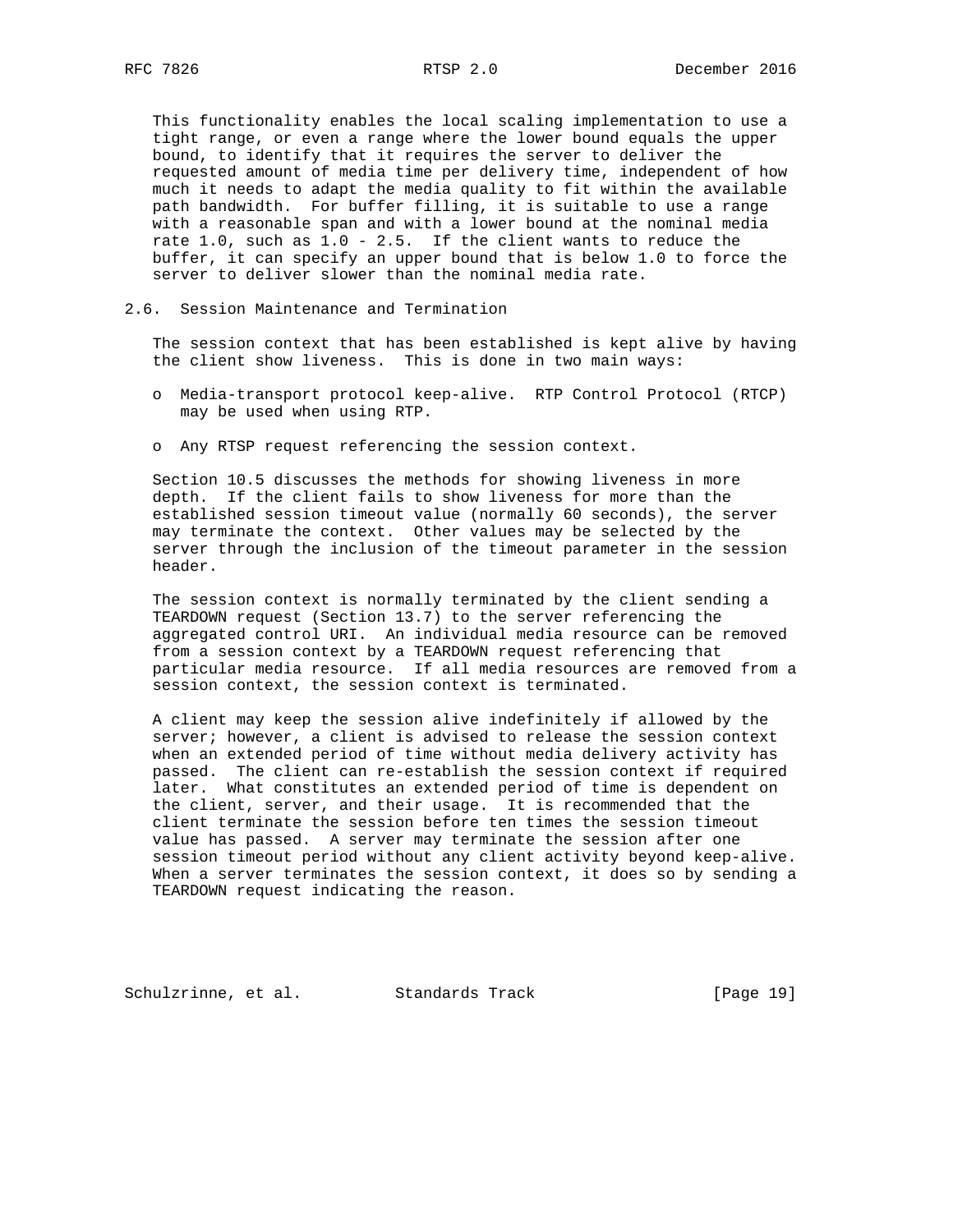A server can also request that the client tear down the session and re-establish it at an alternative server, as may be needed for maintenance. This is done by using the REDIRECT method (Section 13.10). The Terminate-Reason header (Section 18.52) is used to indicate when and why. The Location header indicates where it should connect if there is an alternative server available. When the deadline expires, the server simply stops providing the service. To achieve a clean closure, the client needs to initiate session termination prior to the deadline. In case the server has no other server to redirect to, and it wants to close the session for maintenance, it shall use the TEARDOWN method with a Terminate-Reason header.

#### 2.7. Extending RTSP

 RTSP is quite a versatile protocol that supports extensions in many different directions. Even this core specification contains several blocks of functionality that are optional to implement. The use case and need for the protocol deployment should determine what parts are implemented. Allowing for extensions makes it possible for RTSP to address additional use cases. However, extensions will affect the interoperability of the protocol; therefore, it is important that they can be added in a structured way.

 The client can learn the capability of a server by using the OPTIONS method (Section 13.1) and the Supported header (Section 18.51). It can also try and possibly fail using new methods or require that particular features be supported using the Require (Section 18.43) or Proxy-Require (Section 18.37) header.

 The RTSP, in itself, can be extended in three ways, listed here in increasing order of the magnitude of changes supported:

- o Existing methods can be extended with new parameters, for example, headers, as long as these parameters can be safely ignored by the recipient. If the client needs negative acknowledgment when a method extension is not supported, a tag corresponding to the extension may be added in the field of the Require or Proxy- Require headers.
- o New methods can be added. If the recipient of the message does not understand the request, it must respond with error code 501 (Not Implemented) so that the sender can avoid using this method again. A client may also use the OPTIONS method to inquire about methods supported by the server. The server must list the methods it supports using the Public response-header.

Schulzrinne, et al. Standards Track [Page 20]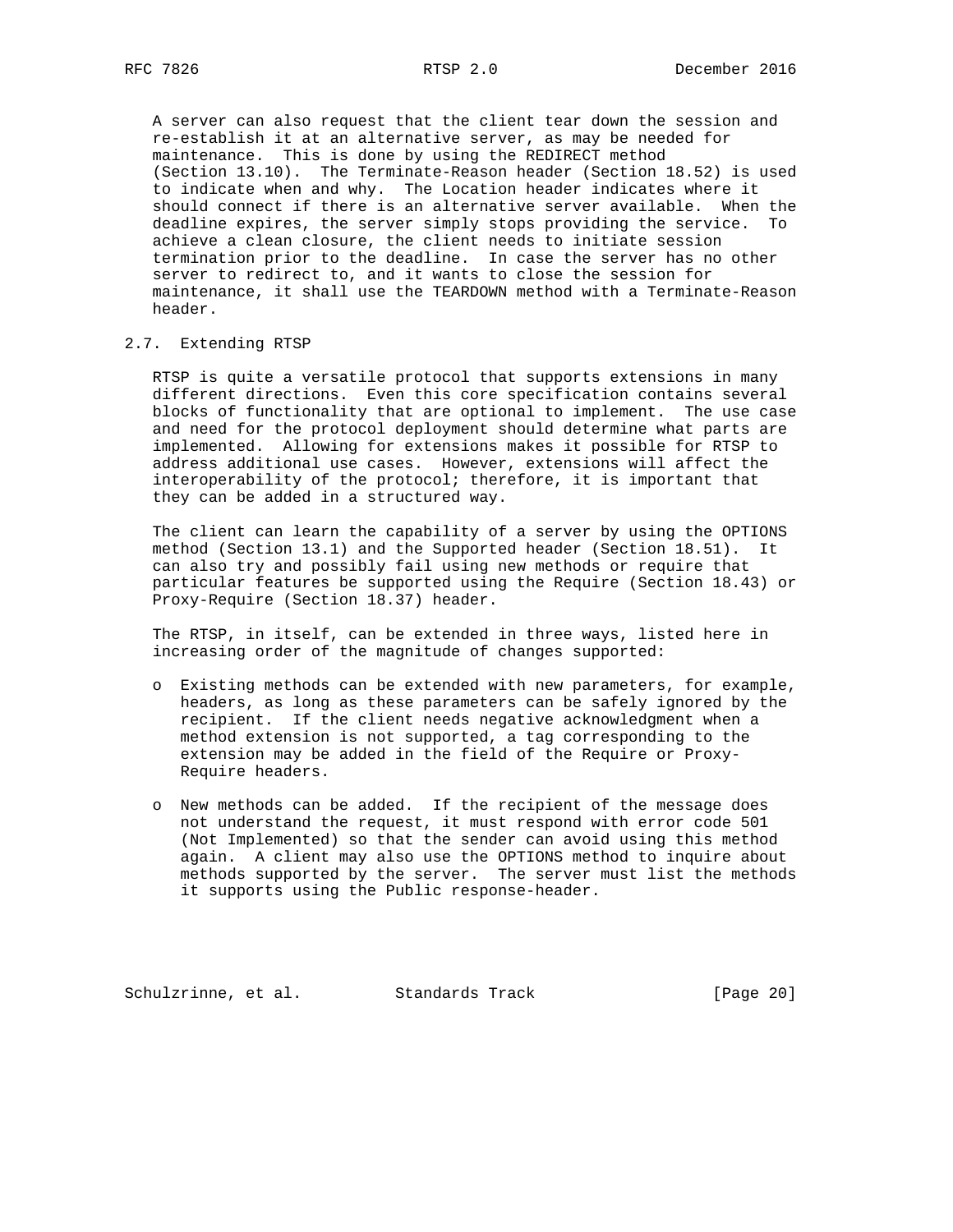o A new version of the protocol can be defined, allowing almost all aspects (except the position of the protocol version number) to change. A new version of the protocol must be registered through a Standards Track document.

 The basic capability discovery mechanism can be used to both discover support for a certain feature and to ensure that a feature is available when performing a request. For a detailed explanation of this, see Section 11.

 New media delivery protocols may be added and negotiated at session establishment, in addition to extensions to the core protocol. Certain types of protocol manipulations can be done through parameter formats using SET\_PARAMETER and GET\_PARAMETER.

- 3. Document Conventions
- 3.1. Notational Conventions

 All the mechanisms specified in this document are described in both prose and the Augmented Backus-Naur form (ABNF) described in detail in [RFC5234].

 Indented paragraphs are used to provide informative background and motivation. This is intended to give readers who were not involved with the formulation of the specification an understanding of why things are the way they are in RTSP.

 The key words "MUST", "MUST NOT", "REQUIRED", "SHALL", "SHALL NOT", "SHOULD", "SHOULD NOT", "RECOMMENDED", "NOT RECOMMENDED", "MAY", and "OPTIONAL" in this document are to be interpreted as described in [RFC2119].

 The word, "unspecified" is used to indicate functionality or features that are not defined in this specification. Such functionality cannot be used in a standardized manner without further definition in an extension specification to RTSP.

#### 3.2. Terminology

 Aggregate control: The concept of controlling multiple streams using a single timeline, generally one maintained by the server. A client, for example, uses aggregate control when it issues a single play or pause message to simultaneously control both the audio and video in a movie. A session that is under aggregate control is referred to as an "aggregated session".

Schulzrinne, et al. Standards Track [Page 21]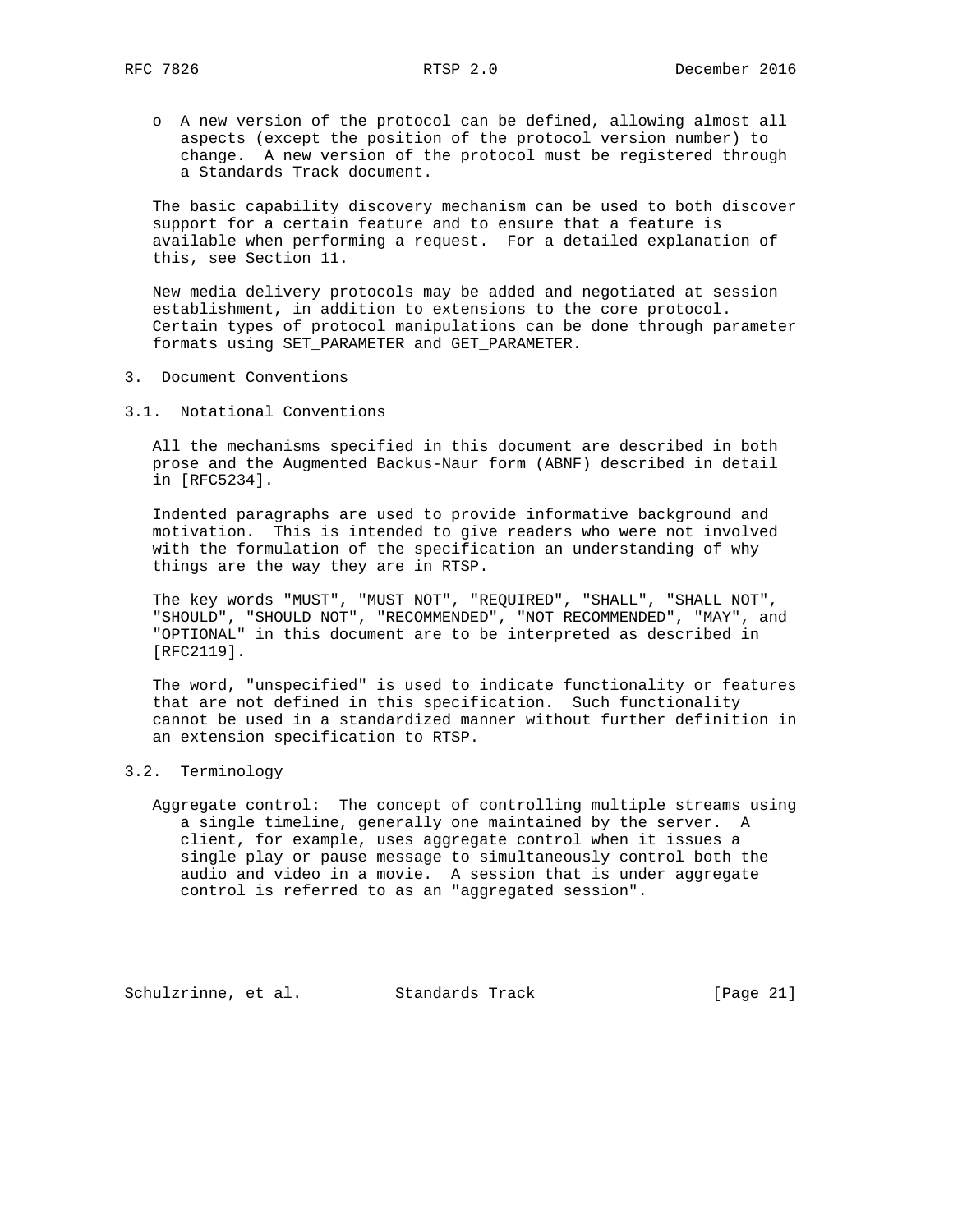Aggregate control URI: The URI used in an RTSP request to refer to and control an aggregated session. It normally, but not always, corresponds to the presentation URI specified in the session description. See Section 13.3 for more information.

- Client: The client is the requester of media service from the media server.
- Connection: A transport-layer virtual circuit established between two programs for the purpose of communication.
- Container file: A file that may contain multiple media streams that often constitute a presentation when played together. The concept of a container file is not embedded in the protocol. However, RTSP servers may offer aggregate control on the media streams within these files.
- Continuous media: Data where there is a timing relationship between source and sink; that is, the sink needs to reproduce the timing relationship that existed at the source. The most common examples of continuous media are audio and motion video. Continuous media can be real time (interactive or conversational), where there is a "tight" timing relationship between source and sink or it can be streaming where the relationship is less strict.
- Feature tag: A tag representing a certain set of functionality, i.e., a feature.
- IRI: An Internationalized Resource Identifier is similar to a URI but allows characters from the whole Universal Character Set (Unicode/ISO 10646), rather than the US-ASCII only. See [RFC3987] for more information.
- Live: A live presentation or session originates media from an event taking place at the same time as the media delivery. Live sessions often have an unbound or only loosely defined duration and seek operations may not be possible.
- Media initialization: The datatype- or codec-specific initialization. This includes such things as clock rates, color tables, etc. Any transport-independent information that is required by a client for playback of a media stream occurs in the media initialization phase of stream setup.
- Media parameter: A parameter specific to a media type that may be changed before or during stream delivery.

Schulzrinne, et al. Standards Track [Page 22]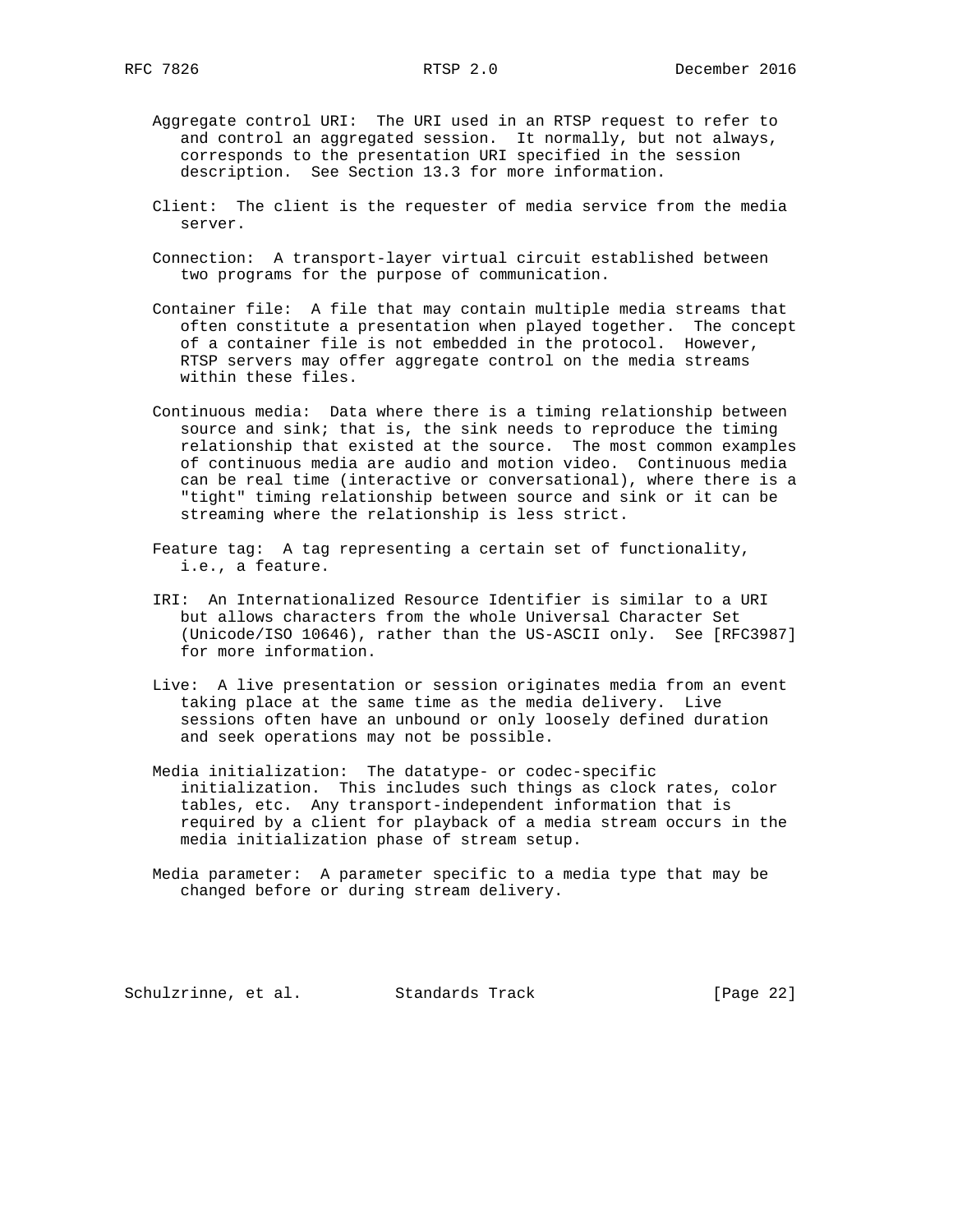- - Media server: The server providing media-delivery services for one or more media streams. Different media streams within a presentation may originate from different media servers. A media server may reside on the same host or on a different host from which the presentation is invoked.
	- (Media) Stream: A single media instance, e.g., an audio stream or a video stream as well as a single whiteboard or shared application group. When using RTP, a stream consists of all RTP and RTCP packets created by a media source within an RTP session.
	- Message: The basic unit of RTSP communication, consisting of a structured sequence of octets matching the syntax defined in Section 20 and transmitted over a transport between RTSP agents. A message is either a request or a response.
	- Message body: The information transferred as the payload of a message (request or response). A message body consists of meta information in the form of message body headers and content in the form of an arbitrary number of data octets, as described in Section 9.

Non-aggregated control: Control of a single media stream.

- Presentation: A set of one or more streams presented to the client as a complete media feed and described by a presentation description as defined below. Presentations with more than one media stream are often handled in RTSP under aggregate control.
- Presentation description: A presentation description contains information about one or more media streams within a presentation, such as the set of encodings, network addresses, and information about the content. Other IETF protocols, such as SDP ([RFC4566]), use the term "session" for a presentation. The presentation description may take several different formats, including but not limited to SDP format.
- Response: An RTSP response to a request. One type of RTSP message. If an HTTP response is meant, it is indicated explicitly.
- Request: An RTSP request. One type of RTSP message. If an HTTP request is meant, it is indicated explicitly.
- Request-URI: The URI used in a request to indicate the resource on which the request is to be performed.

Schulzrinne, et al. Standards Track [Page 23]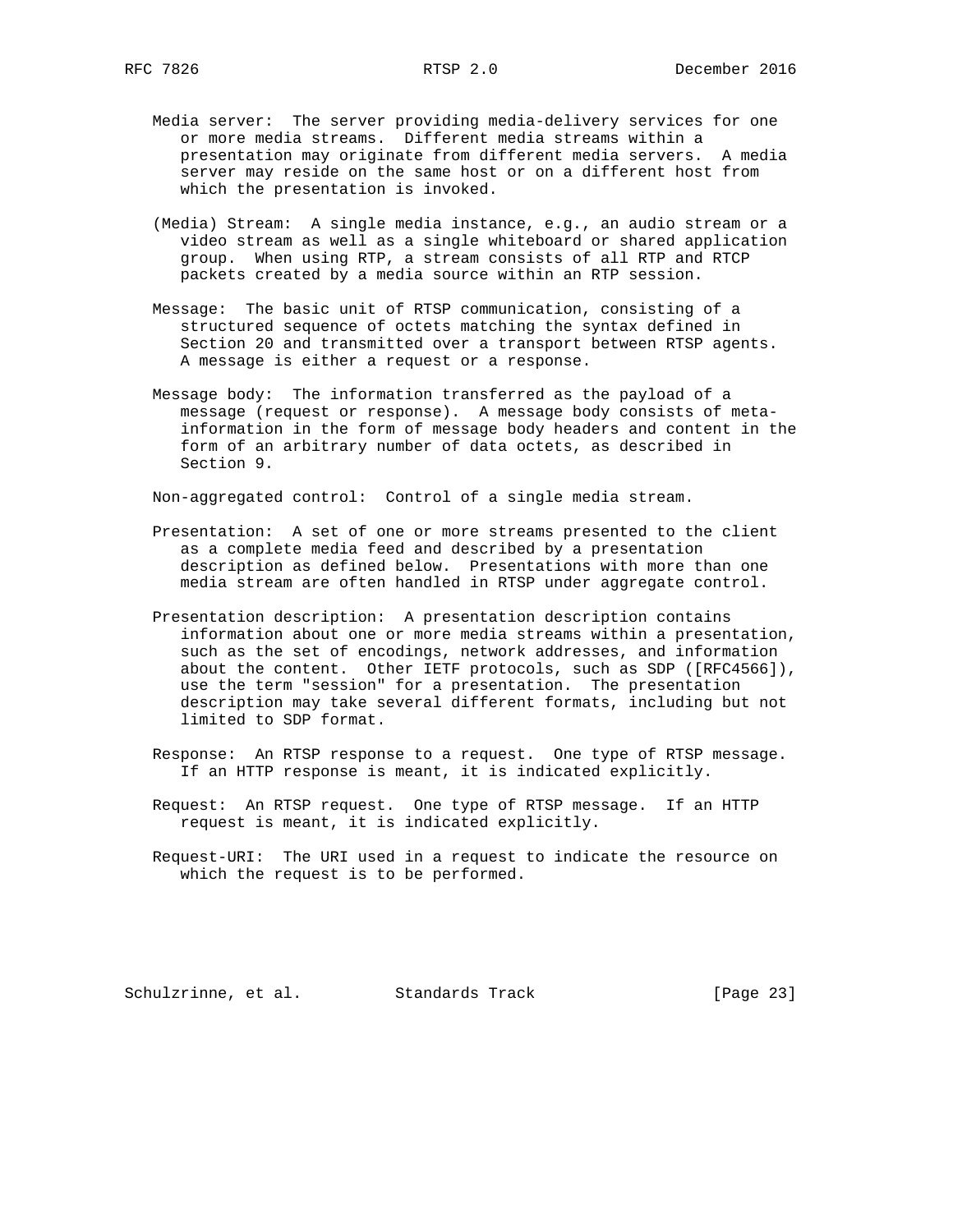- - RTSP agent: Either an RTSP client, an RTSP server, or an RTSP proxy. In this specification, there are many capabilities that are common to these three entities such as the capability to send requests or receive responses. This term will be used when describing functionality that is applicable to all three of these entities.
	- RTSP session: A stateful abstraction upon which the main control methods of RTSP operate. An RTSP session is a common context; it is created and maintained on a client's request and can be destroyed by either the client or server. It is established by an RTSP server upon the completion of a successful SETUP request (when a 200 OK response is sent) and is labeled with a session identifier at that time. The session exists until timed out by the server or explicitly removed by a TEARDOWN request. An RTSP session is a stateful entity; an RTSP server maintains an explicit session state machine (see Appendix B) where most state transitions are triggered by client requests. The existence of a session implies the existence of state about the session's media streams and their respective transport mechanisms. A given session can have one or more media streams associated with it. An RTSP server uses the session to aggregate control over multiple media streams.

Origin server: The server on which a given resource resides.

- Seeking: Requesting playback from a particular point in the content time line.
- Transport initialization: The negotiation of transport information (e.g., port numbers, transport protocols) between the client and the server.
- URI: A Universal Resource Identifier; see [RFC3986]. The URIs used in RTSP are generally URLs as they give a location for the resource. As URLs are a subset of URIs, they will be referred to as URIs to cover also the cases when an RTSP URI would not be a TIRT.
- URL: A Universal Resource Locator is a URI that identifies the resource through its primary access mechanism rather than identifying the resource by name or by some other attribute(s) of that resource.

Schulzrinne, et al. Standards Track [Page 24]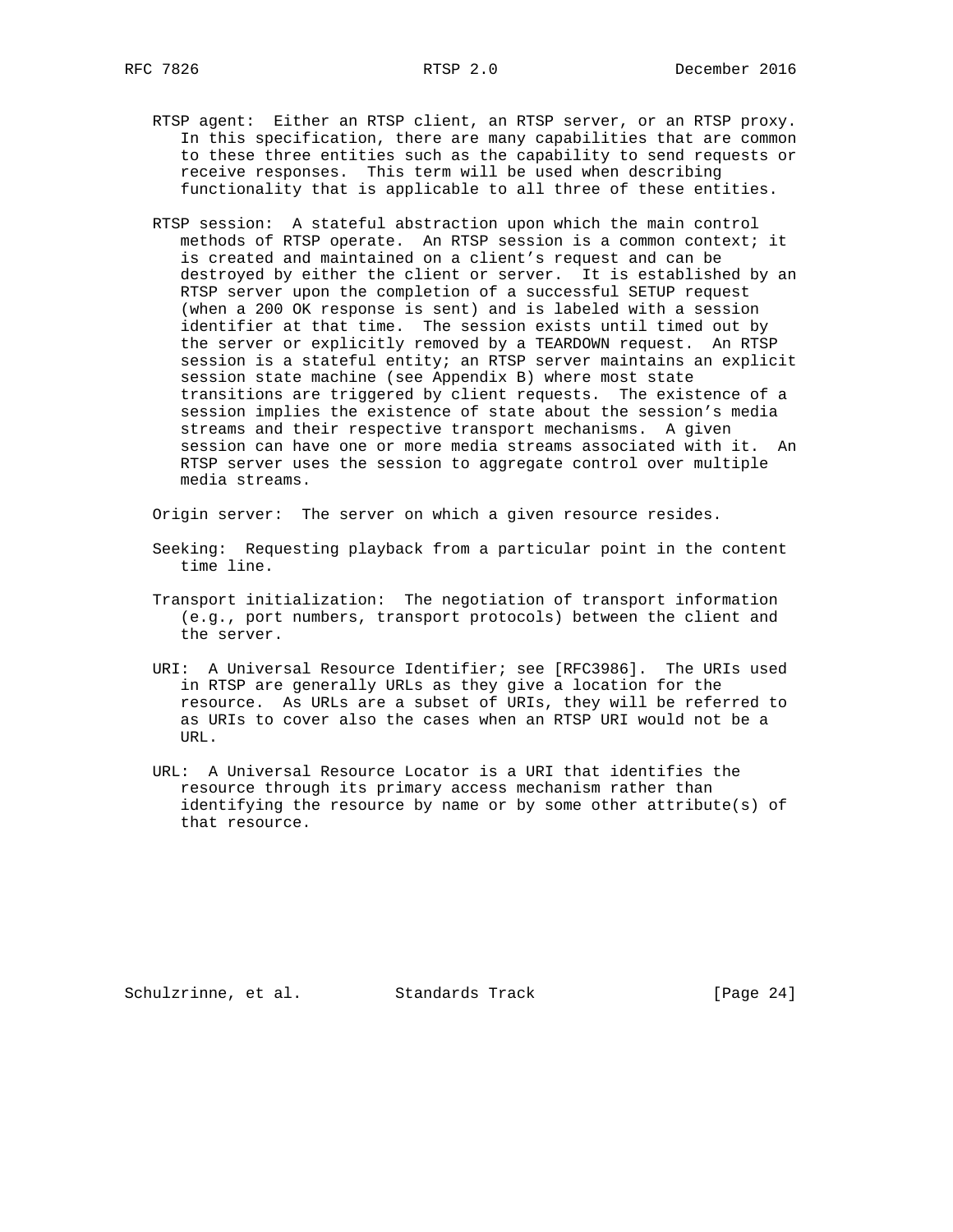# 4. Protocol Parameters

#### 4.1. RTSP Version

This specification defines version 2.0 of RTSP.

 RTSP uses a "<major>.<minor>" numbering scheme to indicate versions of the protocol. The protocol versioning policy is intended to allow the sender to indicate the format of a message and its capacity for understanding further RTSP communication rather than the features obtained via that communication. No change is made to the version number for the addition of message components that do not affect communication behavior or that only add to extensible field values.

The <minor> number is incremented when the changes made to the protocol add features that do not change the general message parsing algorithm but that may add to the message semantics and imply additional capabilities of the sender. The <major> number is incremented when the format of a message within the protocol is changed. The version of an RTSP message is indicated by an RTSP- Version field in the first line of the message. Note that the major and minor numbers MUST be treated as separate integers and that each MAY be incremented higher than a single digit. Thus, RTSP/2.4 is a lower version than RTSP/2.13, which, in turn, is lower than RTSP/12.3. Leading zeros SHALL NOT be sent and MUST be ignored by recipients.

## 4.2. RTSP IRI and URI

 RTSP 2.0 defines and registers or updates three URI schemes "rtsp", "rtsps", and "rtspu". The usage of the last, "rtspu", is unspecified in RTSP 2.0 and is defined here to register the URI scheme that was defined in RTSP 1.0. The "rtspu" scheme indicates unspecified transport of the RTSP messages over unreliable transport means (UDP in RTSP 1.0). An RTSP server MUST respond with an error code indicating the "rtspu" scheme is not implemented (501) to a request that carries a "rtspu" URI scheme.

 The details of the syntax of "rtsp" and "rtsps" URIs have been changed from RTSP 1.0. These changes include the addition of:

- o Support for an IPv6 literal in the host part and future IP literals through a mechanism defined in [RFC3986].
- o A new relative format to use in the RTSP elements that is not required to start with "/".

Schulzrinne, et al. Standards Track [Page 25]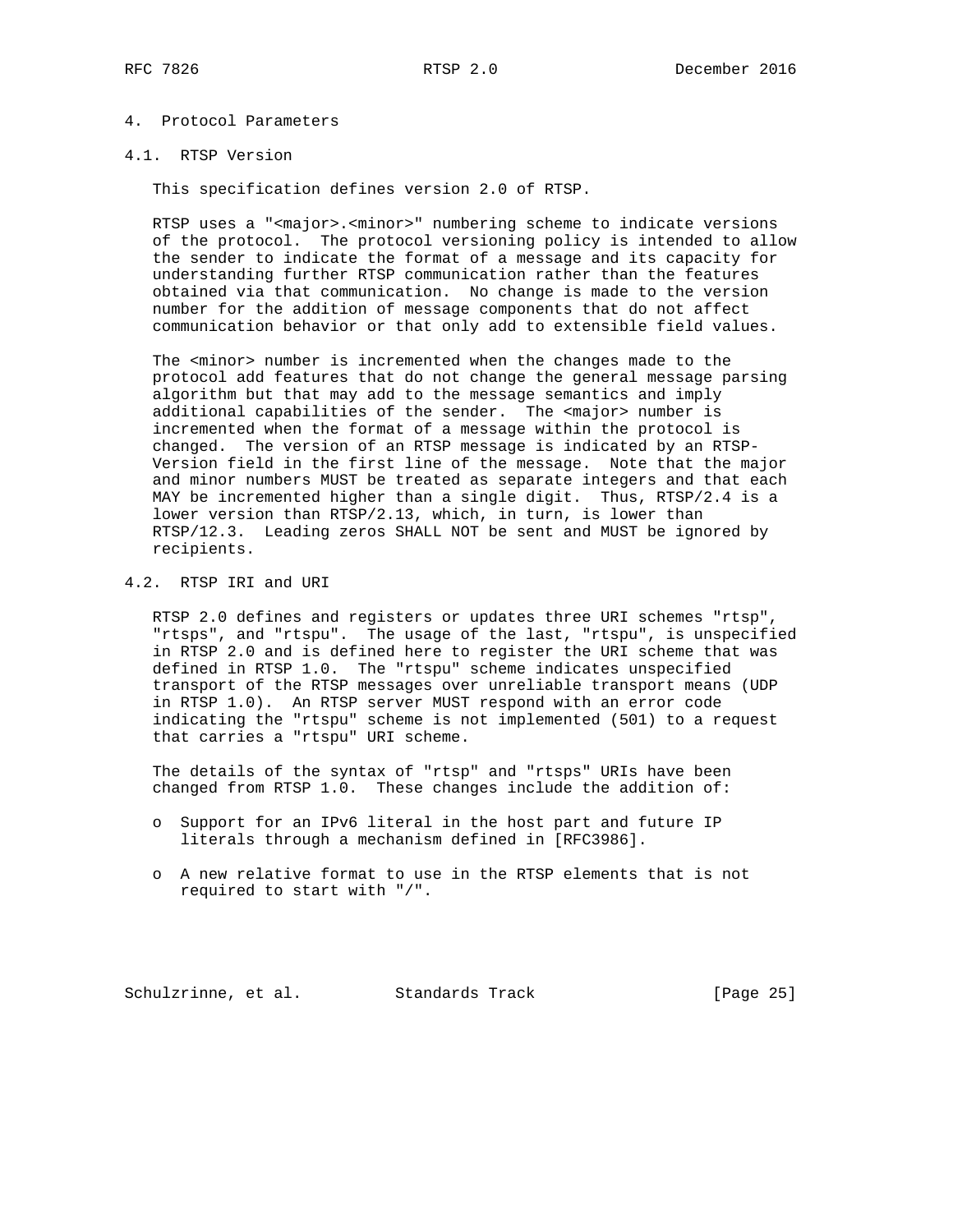Neither should have any significant impact on interoperability. If IPv6 literals are needed in the RTSP URI, then that RTSP server must be IPv6 capable, and RTSP 1.0 is not a fully IPv6 capable protocol. If an RTSP 1.0 client attempts to process the URI, the URI will not match the allowed syntax, it will be considered invalid, and processing will be stopped. This is clearly a failure to reach the resource; however, it is not a signification issue as RTSP 2.0 support was needed anyway in both server and client. Thus, failure will only occur in a later step when there is an RTSP version mismatch between client and server. The second change will only occur inside RTSP message headers, as the Request-URI must be an absolute URI. Thus, such usages will only occur after an agent has accepted and started processing RTSP 2.0 messages, and an agent using RTSP 1.0 only will not be required to parse such types of relative URIs.

 This specification also defines the format of RTSP IRIs [RFC3987] that can be used as RTSP resource identifiers and locators on web pages, user interfaces, on paper, etc. However, the RTSP request message format only allows usage of the absolute URI format. The RTSP IRI format MUST use the rules and transformation for IRIs to URIs, as defined in [RFC3987]. This allows a URI that matches the RTSP 2.0 specification, and so is suitable for use in a request, to be created from an RTSP IRI.

 The RTSP IRI and URI are both syntax restricted compared to the generic syntax defined in [RFC3986] and [RFC3987]:

- o An absolute URI requires the authority part; i.e., a host identity MUST be provided.
- o Parameters in the path element are prefixed with the reserved separator ";".

 The "scheme" and "host" parts of all URIs [RFC3986] and IRIs [RFC3987] are case insensitive. All other parts of RTSP URIs and IRIs are case sensitive, and they MUST NOT be case mapped.

 The fragment identifier is used as defined in Sections 3.5 and 4.3 of [RFC3986], i.e., the fragment is to be stripped from the IRI by the requester and not included in the Request-URI. The user agent needs to interpret the value of the fragment based on the media type the request relates to; i.e., the media type indicated in Content-Type header in the response to a DESCRIBE request.

 The syntax of any URI query string is unspecified and responder (usually the server) specific. The query is, from the requester's perspective, an opaque string and needs to be handled as such.

Schulzrinne, et al. Standards Track [Page 26]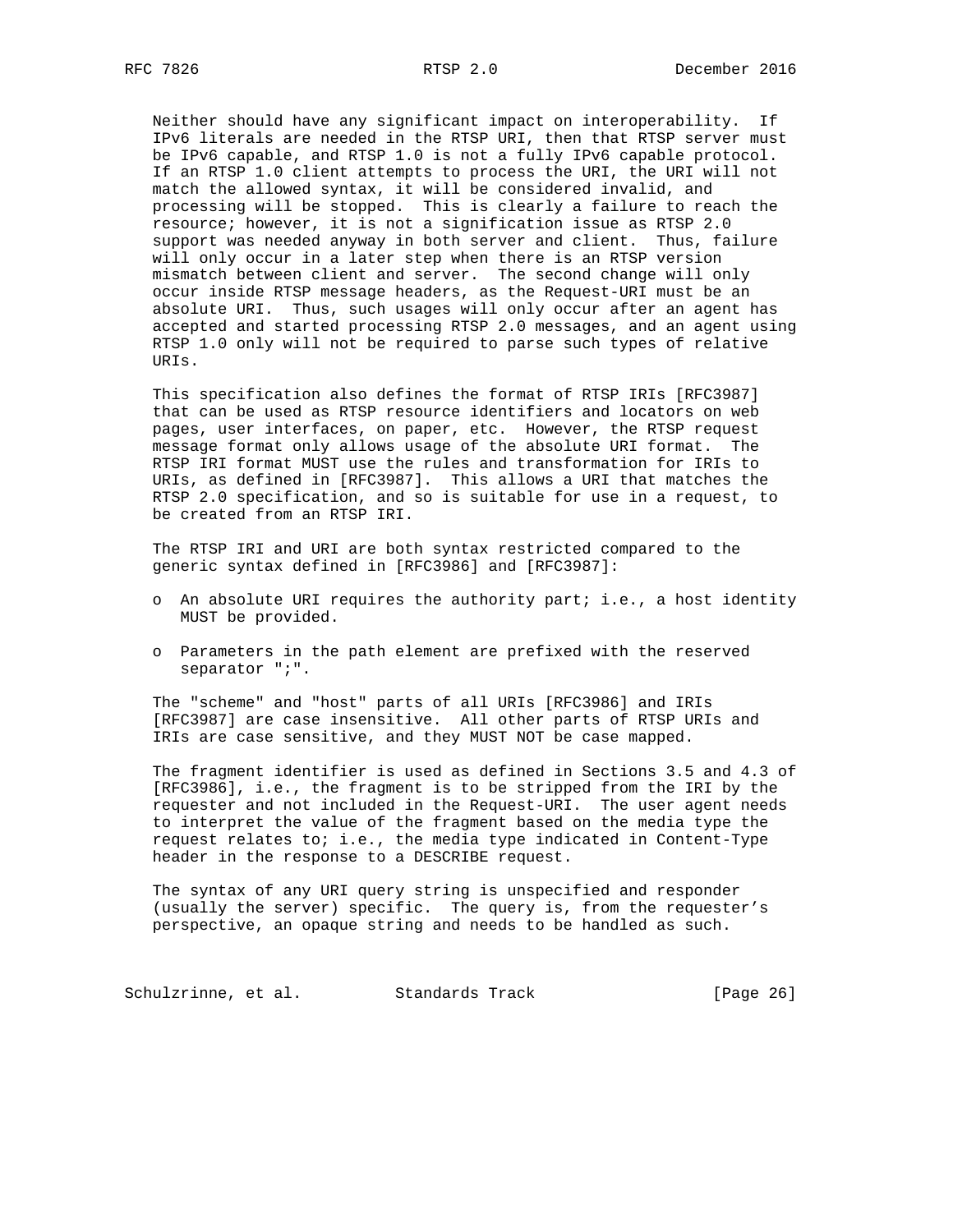Please note that relative URIs with queries are difficult to handle due to the relative URI handling rules of RFC 3986. Any change of the path element using a relative URI results in the stripping of the query, which means the relative part needs to contain the query.

 The URI scheme "rtsp" requires that commands be issued via a reliable protocol (within the Internet, TCP), while the scheme "rtsps" identifies a reliable transport using secure transport (TLS [RFC5246]); see Section 19.

 For the scheme "rtsp", if no port number is provided in the authority part of the URI, the port number 554 MUST be used. For the scheme "rtsps", if no port number is provided in the authority part of the URI port number, the TCP port 322 MUST be used.

 A presentation or a stream is identified by a textual media identifier, using the character set and escape conventions of URIs [RFC3986]. URIs may refer to a stream or an aggregate of streams; i.e., a presentation. Accordingly, requests described in Section 13 can apply to either the whole presentation or an individual stream within the presentation. Note that some request methods can only be applied to streams, not presentations, and vice versa.

For example, the RTSP URI:

rtsp://media.example.com:554/twister/audiotrack

 may identify the audio stream within the presentation "twister", which can be controlled via RTSP requests issued over a TCP connection to port 554 of host media.example.com.

Also, the RTSP URI:

rtsp://media.example.com:554/twister

 identifies the presentation "twister", which may be composed of audio and video streams, but could also be something else, such as a random media redirector.

 This does not imply a standard way to reference streams in URIs. The presentation description defines the hierarchical relationships in the presentation and the URIs for the individual streams. A presentation description may name a stream "a.mov" and the whole presentation "b.mov".

 The path components of the RTSP URI are opaque to the client and do not imply any particular file system structure for the server.

Schulzrinne, et al. Standards Track [Page 27]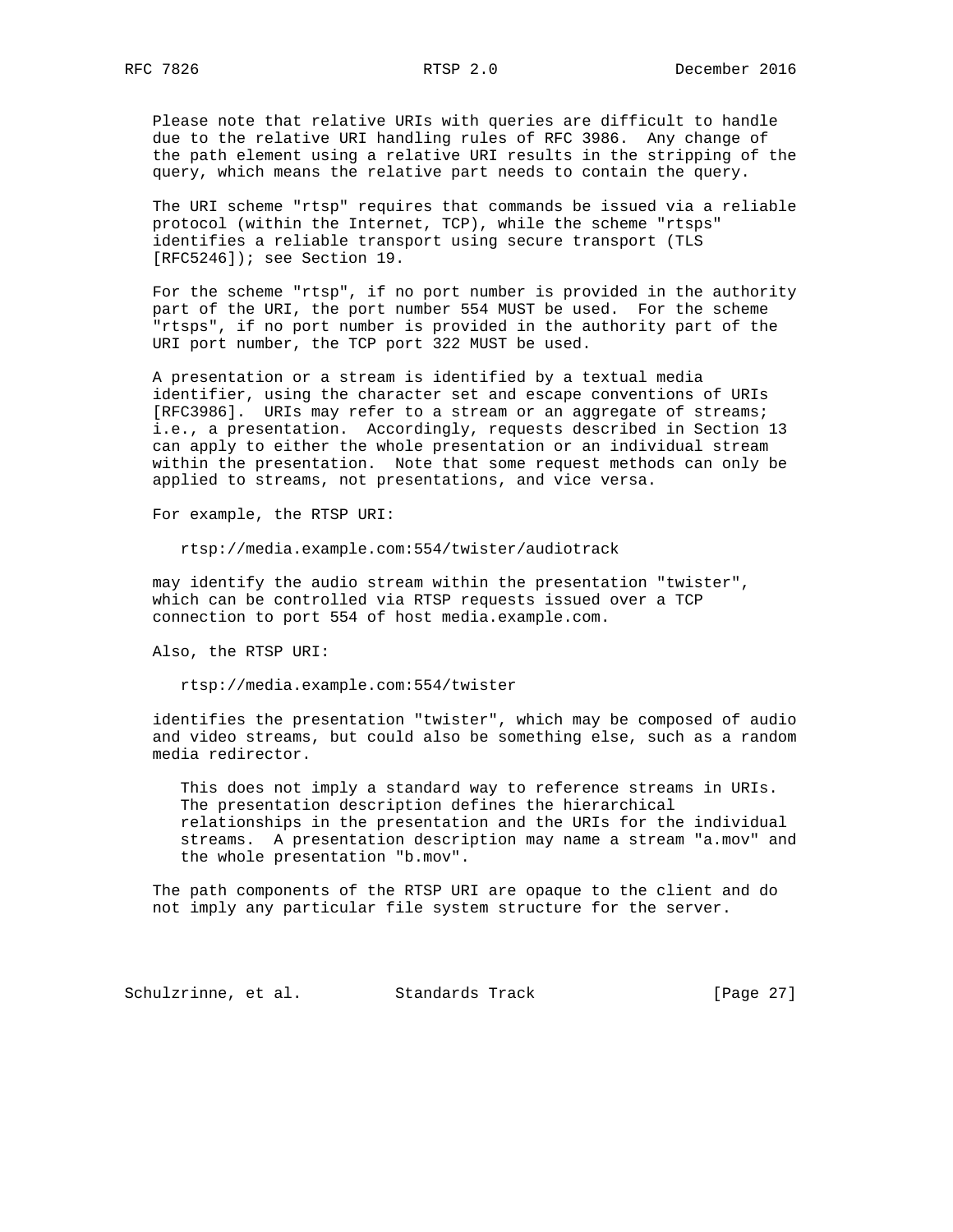This decoupling also allows presentation descriptions to be used with non-RTSP media control protocols simply by replacing the scheme in the URI.

4.3. Session Identifiers

 Session identifiers are strings of a length between 8-128 characters. A session identifier MUST be generated using methods that make it cryptographically random (see [RFC4086]). It is RECOMMENDED that a session identifier contain 128 bits of entropy, i.e., approximately 22 characters from a high-quality generator (see Section 21). However, note that the session identifier does not provide any security against session hijacking unless it is kept confidential by the client, server, and trusted proxies.

#### 4.4. Media-Time Formats

 RTSP currently supports three different media-time formats defined below. Additional time formats may be specified in the future. These time formats can be used with the Range header (Section 18.40) to request playback and specify at which media position protocol requests actually will or have taken place. They are also used in description of the media's properties using the Media-Range header (Section 18.30). The unqualified format identifier is used on its own in Accept-Ranges header (Section 18.5) to declare supported time formats and also in the Range header (Section 18.40) to request the time format used in the response.

## 4.4.1. SMPTE-Relative Timestamps

 A timestamp may use a format derived from a Society of Motion Picture and Television Engineers (SMPTE) specification and expresses time offsets anchored at the start of the media clip. Relative timestamps are expressed as SMPTE time codes [SMPTE-TC] for frame-level access accuracy. The time code has the format:

hours:minutes:seconds:frames.subframes

 with the origin at the start of the clip. The default SMPTE format is "SMPTE 30 drop" format, with a frame rate of 29.97 frames per second. Other SMPTE codes MAY be supported (such as "SMPTE 25") through the use of "smpte-type". For SMPTE 30, the "frames" field in the time value can assume the values 0 through 29. The difference between 30 and 29.97 frames per second is handled by dropping the first two frame indices (values 00 and 01) of every minute, except every tenth minute. If the frame and the subframe values are zero, they may be omitted. Subframes are measured in hundredths of a frame.

Schulzrinne, et al. Standards Track [Page 28]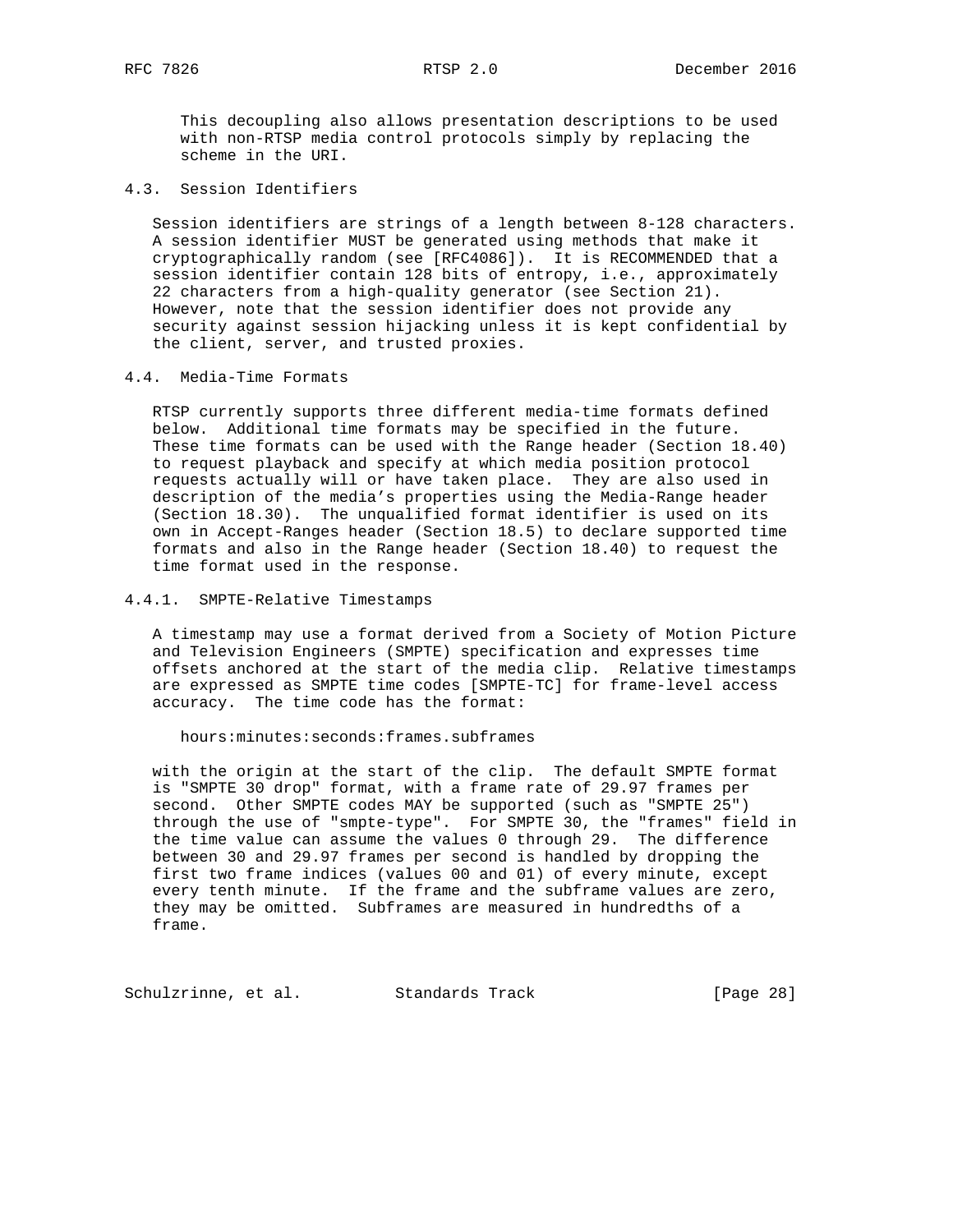Examples:

 smpte=10:12:33:20 smpte=10:07:33 smpte=10:07:00-10:07:33:05.01 smpte-25=10:07:00-10:07:33:05.01

4.4.2. Normal Play Time

 Normal Play Time (NPT) indicates the stream-absolute position relative to the beginning of the presentation. The timestamp consists of two parts: The mandatory first part may be expressed in either seconds only or in hours, minutes, and seconds. The optional second part consists of a decimal point and decimal figures and indicates fractions of a second.

 The beginning of a presentation corresponds to 0.0 seconds. Negative values are not defined.

 The special constant "now" is defined as the current instant of a live event. It MAY only be used for live events and MUST NOT be used for on-demand (i.e., non-live) content.

 NPT is defined as in Digital Storage Media Command and Control (DSMb;CC) [ISO.13818-6.1995]:

 Intuitively, NPT is the clock the viewer associates with a program. It is often digitally displayed on a DVD player. NPT advances normally when in normal play mode (scale = 1), advances at a faster rate when in fast-scan forward (high positive scale ratio), decrements when in scan reverse (negative scale ratio) and is fixed in pause mode. NPT is (logically) equivalent to SMPTE time codes.

Examples:

 npt=123.45-125 npt=12:05:35.3 npt=now-

Schulzrinne, et al. Standards Track [Page 29]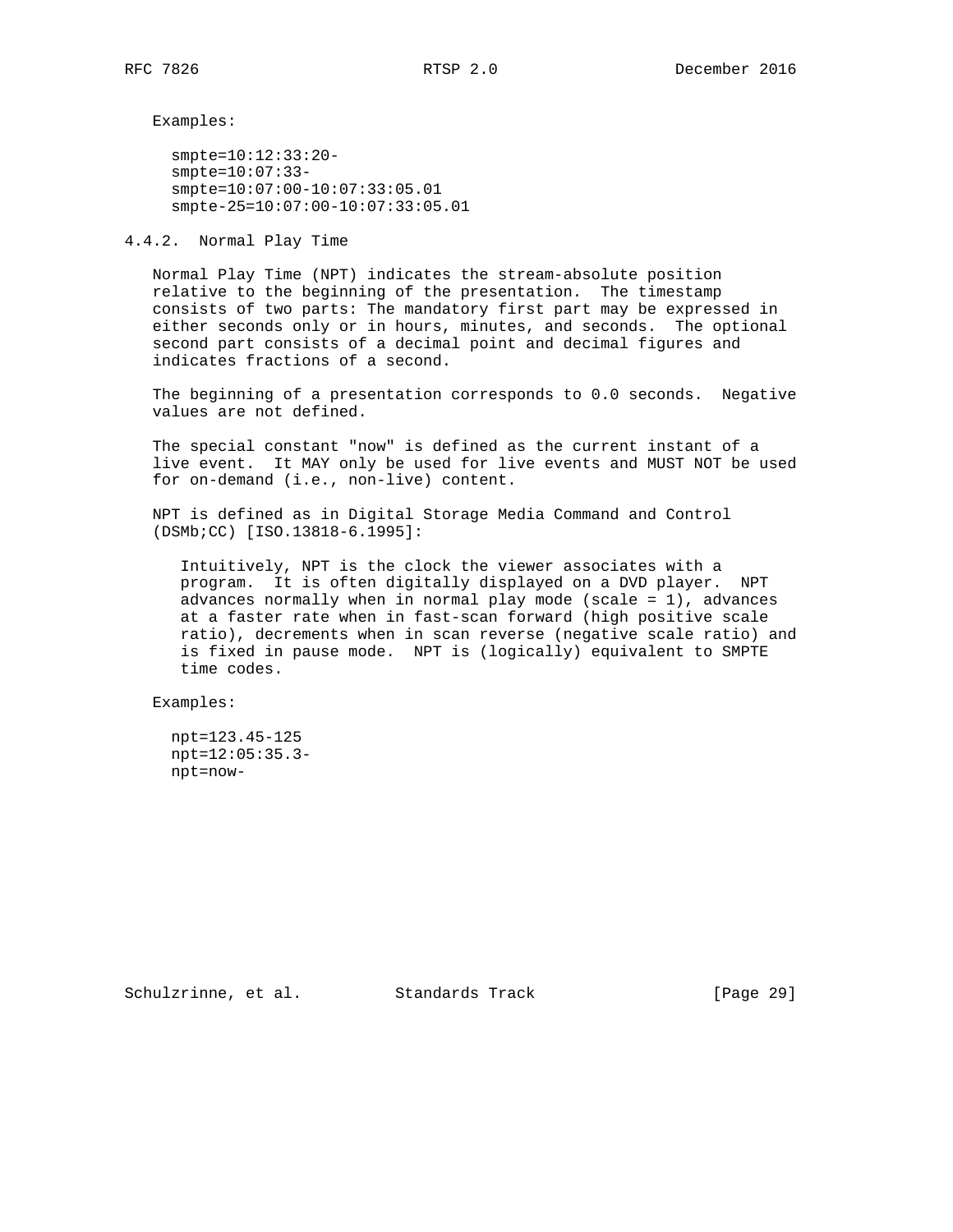The syntax is based on ISO 8601 [ISO.8601.2000] and expresses the time elapsed since presentation start, with two different notations allowed:

- o The npt-hhmmss notation uses an ISO 8601 extended complete representation of the time of the day format (Section 5.3.1.1 of [ISO.8601.2000] ) using colons (":") as separators between hours, minutes, and seconds (hh:mm:ss). The hour counter is not limited to 0-24 hours; up to nineteen (19) hour digits are allowed.
- \* In accordance with the requirements of the ISO 8601 time format, the hours, minutes, and seconds MUST all be present, with two digits used for minutes and for seconds and with at least two digits for hours. An NPT of 7 minutes and 0 seconds is represented as "00:07:00", and an NPT of 392 hours, 0 minutes, and 6 seconds is represented as "392:00:06".
	- \* RTSP 1.0 allowed NPT in the npt-hhmmss notation without any leading zeros to ensure that implementations don't fail; for backward compatibility, all RTSP 2.0 implementations are REQUIRED to support receiving NPT values, hours, minutes, or seconds, without leading zeros.
	- o The npt-sec notation expresses the time in seconds, using between one and nineteen (19) digits.

 Both notations allow decimal fractions of seconds as specified in Section 5.3.1.3 of [ISO.8601.2000], using at most nine digits, and allowing only "." (full stop) as the decimal separator.

 The npt-sec notation is optimized for automatic generation; the npt hhmmss notation is optimized for consumption by human readers. The "now" constant allows clients to request to receive the live feed rather than the stored or time-delayed version. This is needed since neither absolute time nor zero time are appropriate for this case.

# 4.4.3. Absolute Time

 Absolute time is expressed using a timestamp based on ISO 8601 [ISO.8601.2000]. The date is a complete representation of the calendar date in basic format (YYYYMMDD) without separators (per Section 5.2.1.1 of [ISO.8601.2000]). The time of day is provided in the complete representation basic format (hhmmss) as specified in Section 5.3.1.1 of [ISO.8601.2000], allowing decimal fractions of seconds following Section 5.3.1.3 requiring "." (full stop) as decimal separator and limiting the number of digits to no more than nine. The time expressed MUST use UTC (GMT), i.e., no time zone offsets are allowed. The full date and time specification is the

Schulzrinne, et al. Standards Track [Page 30]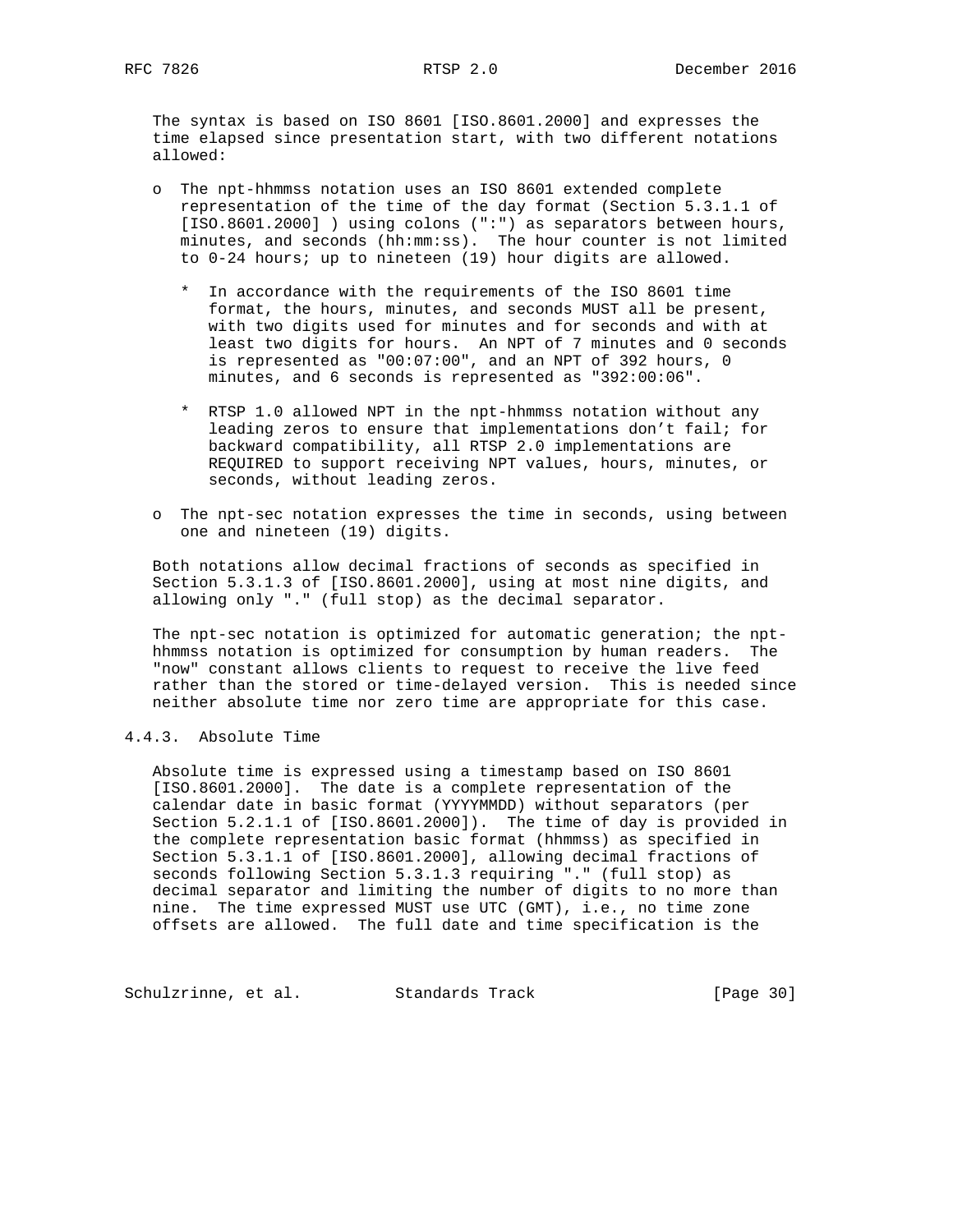eight-digit date followed by a "T" followed by the six-digit time value, optionally followed by a full stop followed by one to nine fractions of a second and ended by "Z", e.g., YYYYMMDDThhmmss.ssZ.

 The reasons for this time format rather than using "Date and Time on the Internet: Timestamps" [RFC3339] are historic. We continue to use the format specified in RTSP 1.0. The motivations raised in RFC 3339 apply to why a selection from ISO 8601 was made; however, a different and even more restrictive selection was applied in this case.

 Below are three examples of media time formats, first, a request for a clock format range request for a starting time of November 8, 1996 at 14 h 37 min and 20 1/4 seconds UTC playing for 10 min and 5 seconds, followed by a Media-Properties header's "Time-Limited" UTC property for the 24th of December 2014 at 15 hours and 00 minutes, and finally a Terminate-Reason header "time" property for the 18th of June 2013 at 16 hours, 12 minutes, and 56 seconds:

 clock=19961108T143720.25Z-19961108T144725.25Z Time-Limited=20141224T1500Z time=20130618T161256Z

## 4.5. Feature Tags

 Feature tags are unique identifiers used to designate features in RTSP. These tags are used in Require (Section 18.43), Proxy-Require (Section 18.37), Proxy-Supported (Section 18.38), Supported (Section 18.51), and Unsupported (Section 18.55) header fields.

 A feature tag definition MUST indicate which combination of clients, servers, or proxies to which it applies.

 The creator of a new RTSP feature tag should either prefix the feature tag with a reverse domain name (e.g., "com.example.mynewfeature" is an apt name for a feature whose inventor can be reached at "example.com") or register the new feature tag with the Internet Assigned Numbers Authority (IANA). (See Section 22, "IANA Considerations".)

 The usage of feature tags is further described in Section 11, which deals with capability handling.

Schulzrinne, et al. Standards Track [Page 31]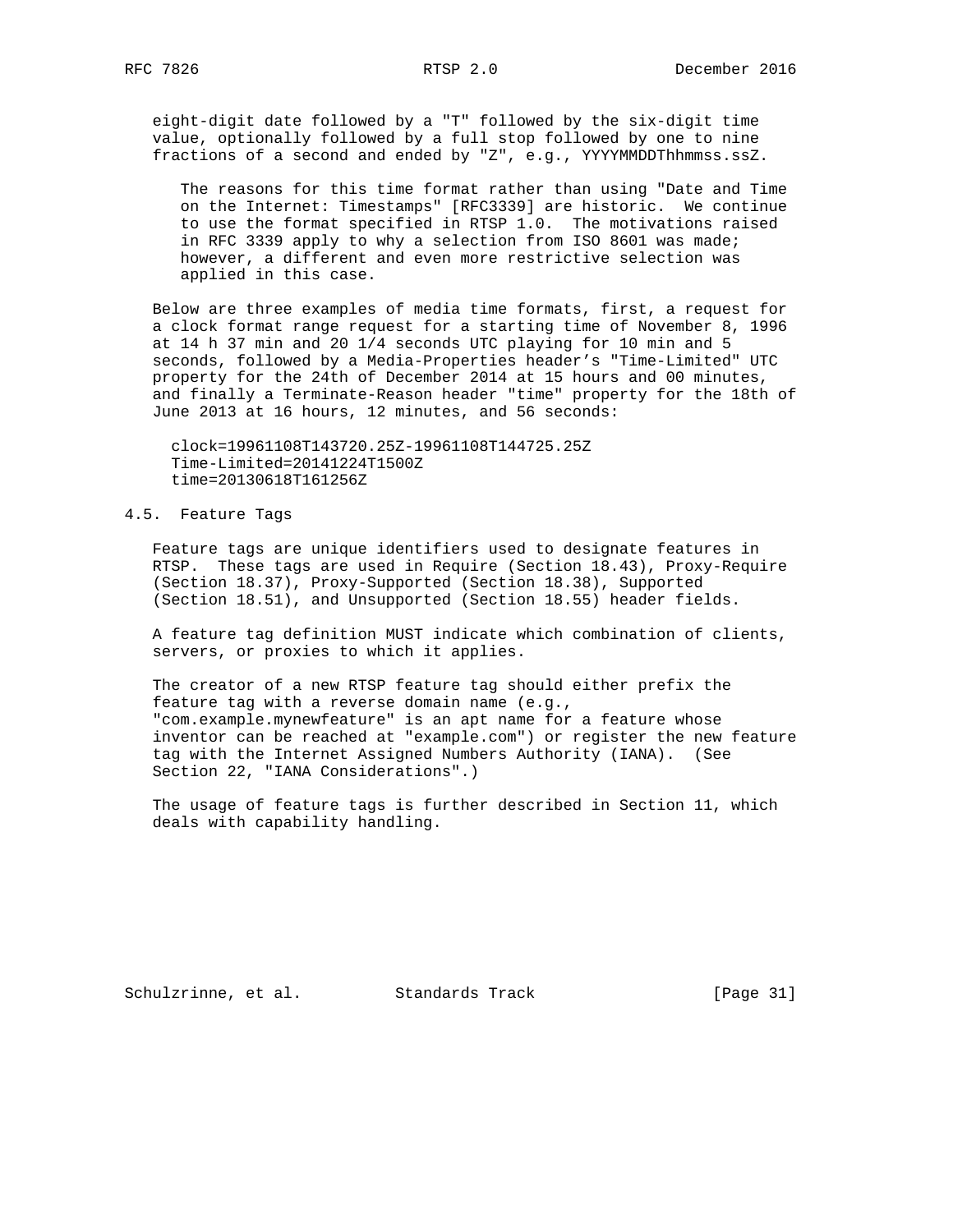#### 4.6. Message Body Tags

 Message body tags are opaque strings that are used to compare two message bodies from the same resource, for example, in caches or to optimize setup after a redirect. Message body tags can be carried in the MTag header (see Section 18.31) or in SDP (see Appendix D.1.9). MTag is similar to ETag in HTTP/1.1 (see Section 3.11 of [RFC2068]).

 A message body tag MUST be unique across all versions of all message bodies associated with a particular resource. A given message body tag value MAY be used for message bodies obtained by requests on different URIs. The use of the same message body tag value in conjunction with message bodies obtained by requests on different URIs does not imply the equivalence of those message bodies.

 Message body tags are used in RTSP to make some methods conditional. The methods are made conditional through the inclusion of headers; see Section 18.24 and Section 18.26 for information on the If-Match and If-None-Match headers, respectively. Note that RTSP message body tags apply to the complete presentation, i.e., both the presentation description and the individual media streams. Thus, message body tags can be used to verify at setup time after a redirect that the same session description applies to the media at the new location using the If-Match header.

## 4.7. Media Properties

 When an RTSP server handles media, it is important to consider the different properties a media instance for delivery and playback can have. This specification considers the media properties listed below in its protocol operations. They are derived from the differences between a number of supported usages.

- On-demand: Media that has a fixed (given) duration that doesn't change during the lifetime of the RTSP session and is known at the time of the creation of the session. It is expected that the content of the media will not change, even if the representation, such as encoding, or quality, may change. Generally, one can seek, i.e., request any range, within the media.
- Dynamic On-demand: This is a variation of the on-demand case where external methods are used to manipulate the actual content of the media setup for the RTSP session. The main example is content defined by a playlist.

Schulzrinne, et al. Standards Track [Page 32]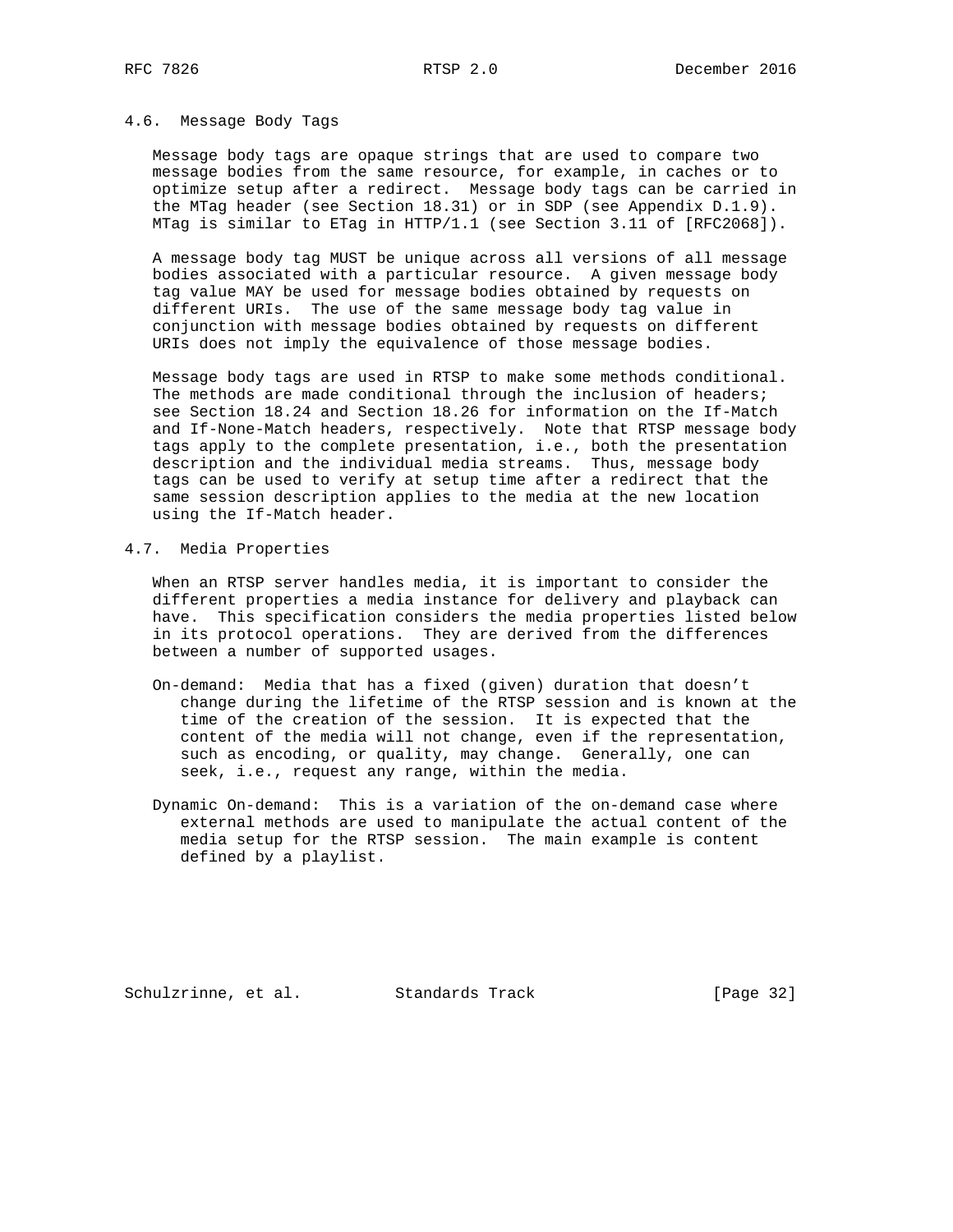- Live: Live media represents a progressing content stream (such as broadcast TV) where the duration may or may not be known. It is not seekable, only the content presently being delivered can be accessed.
- Live with Recording: A live stream that is combined with a server side capability to store and retain the content of the live session and allow for random access delivery within the part of the already-recorded content. The actual behavior of the media stream is very much dependent on the retention policy for the media stream; either the server will be able to capture the complete media stream or it will have a limitation in how much will be retained. The media range will dynamically change as the session progress. For servers with a limited amount of storage available for recording, there will typically be a sliding window that moves forward while new data is made available and older data is discarded.

 To cover the above usages, the following media properties with appropriate values are specified.

4.7.1. Random Access and Seeking

 Random access is the ability to specify and get media delivered starting from any time (instant) within the content, an operation called "seeking". The Media-Properties header will indicate the general capability for a media resource to perform random access.

- Random-Access: The media is seekable to any out of a large number of points within the media. Due to media-encoding limitations, a particular point may not be reachable, but seeking to a point close by is enabled. A floating-point number of seconds may be provided to express the worst-case distance between random access points.
- Beginning-Only: Seeking is only possible to the beginning of the content.
- No-Seeking: Seeking is not possible at all.

 If random access is possible, as indicated by the Media-Properties header, the actual behavior policy when seeking can be controlled using the Seek-Style header (Section 18.47).

Schulzrinne, et al. Standards Track [Page 33]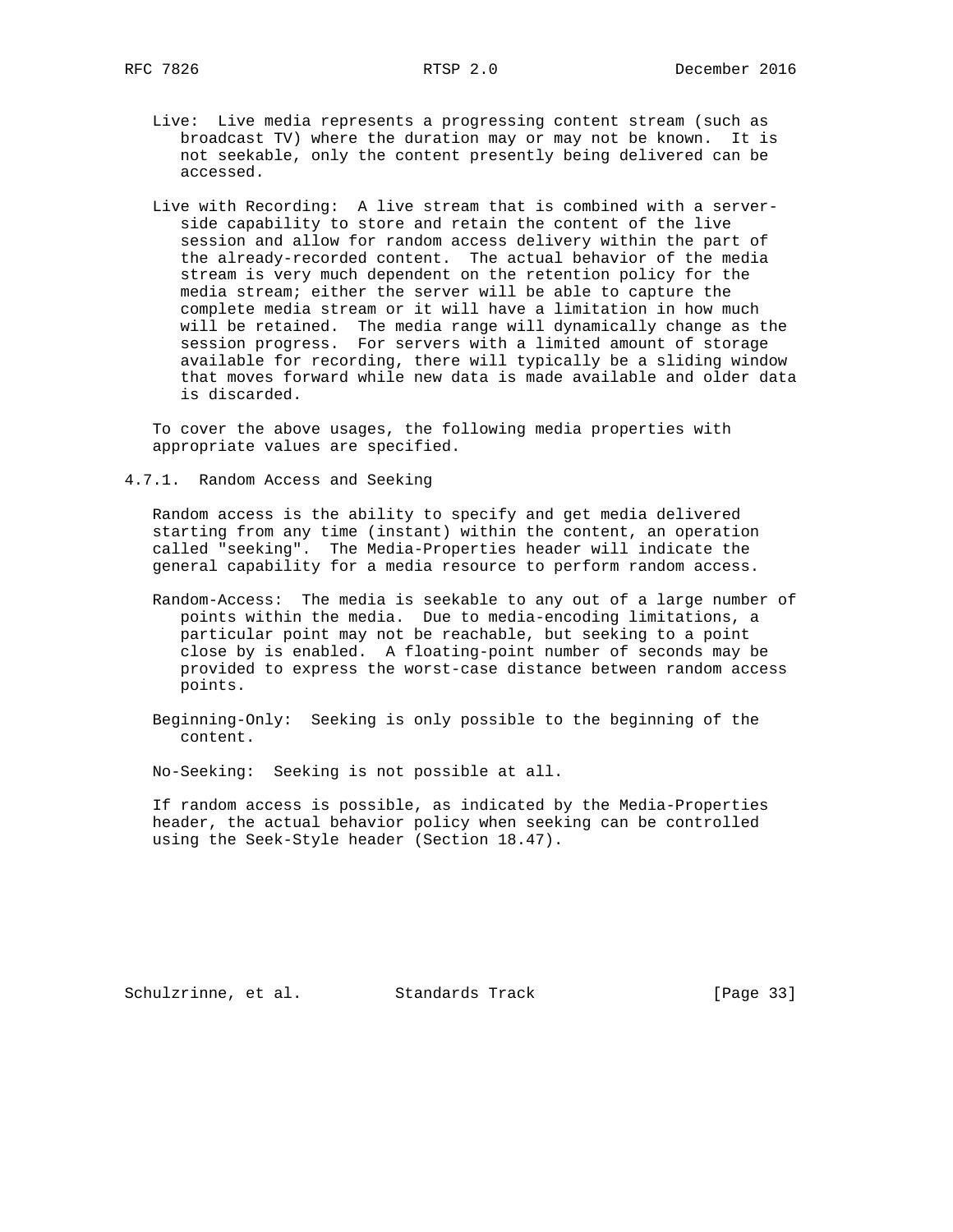4.7.2. Retention

 The following retention policies are used by media to limit possible protocol operations:

- Unlimited: The media will not be removed as long as the RTSP session is in existence.
- Time-Limited: The media will not be removed before the given wallclock time. After that time, it may or may not be available anymore.
- Time-Duration: The media (on fragment or unit basis) will be retained for the specified duration.
- 4.7.3. Content Modifications

 The media content and its timeline can be of different types, e.g. pre-produced content on demand, a live source that is being generated as time progresses, or something that is dynamically altered or recomposed during playback. Therefore, a media property for content modifications is needed and the following initial values are defined:

- Immutable: The content of the media will not change, even if the representation, such as encoding or quality changes.
- Dynamic: The content can change due to external methods or triggers, such as playlists, but this will be announced by explicit updates.
- Time-Progressing: As time progresses, new content will become available. If the content is also retained, it will become longer as everything between the start point and the point currently being made available can be accessed. If the media server uses a sliding-window policy for retention, the start point will also change as time progresses.
- 4.7.4. Supported Scale Factors

 A particular media content item often supports only a limited set or range of scales when delivering the media. To enable the client to know what values or ranges of scale operations that the whole content or the current position supports, a media properties attribute for this is defined that contains a list with the values or ranges that are supported. The attribute is named "Scales". The "Scales" attribute may be updated at any point in the content due to content consisting of spliced pieces or content being dynamically updated by out-of-band mechanisms.

Schulzrinne, et al. Standards Track [Page 34]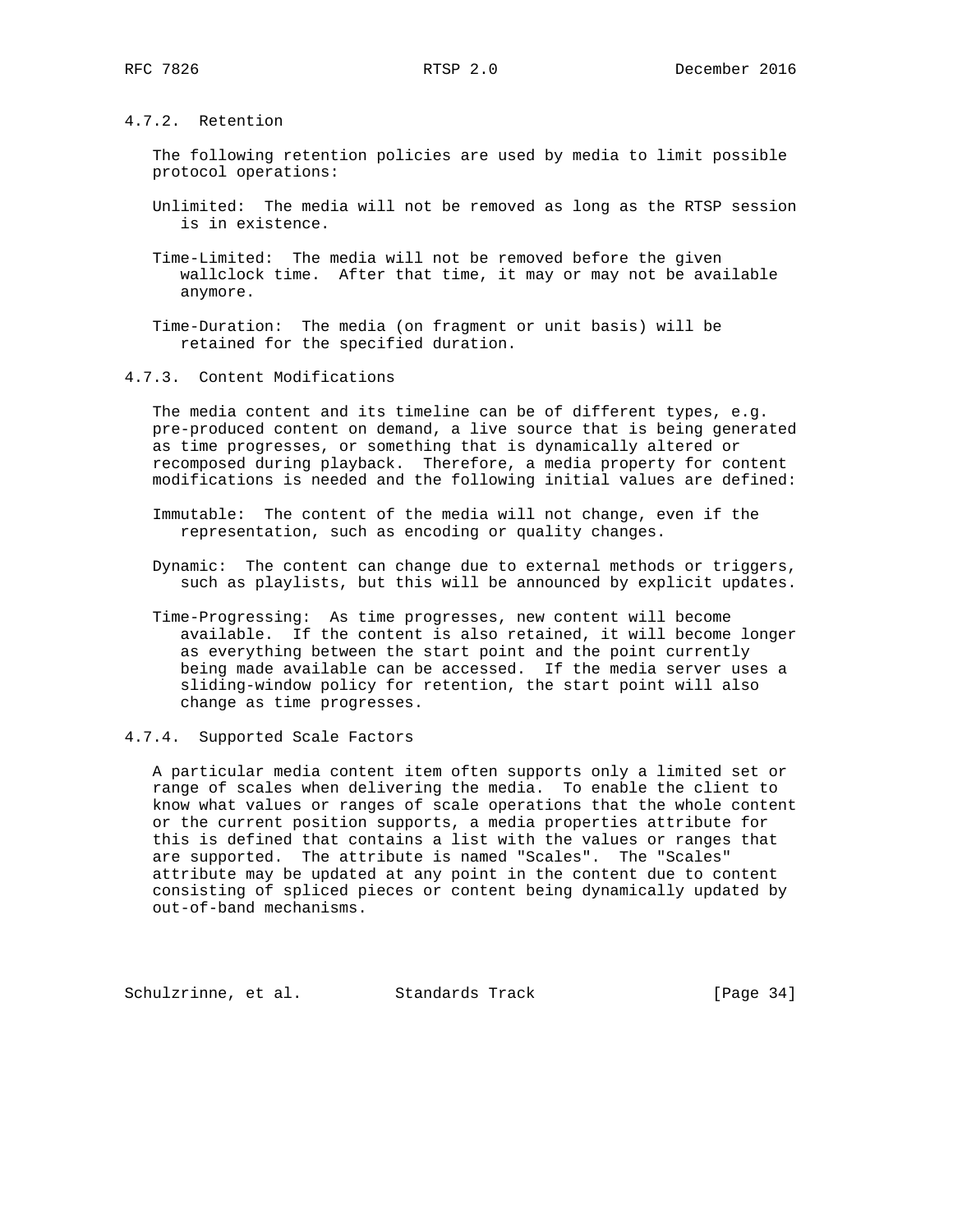4.7.5. Mapping to the Attributes

 This section shows examples of how one would map the above usages to the properties and their values.

 Example of On-Demand: Random Access: Random-Access=5.0, Content Modifications: Immutable, Retention: Unlimited or Time-Limited.

 Example of Dynamic On-Demand: Random Access: Random-Access=3.0, Content Modifications: Dynamic, Retention: Unlimited or Time-Limited.

 Example of Live: Random Access: No-Seeking, Content Modifications: Time- Progressing, Retention: Time-Duration=0.0

 Example of Live with Recording: Random Access: Random-Access=3.0, Content Modifications: Time- Progressing, Retention: Time-Duration=7200.0

5. RTSP Message

 RTSP is a text-based protocol that uses the ISO 10646 character set in UTF-8 encoding per RFC 3629 [RFC3629]. Lines MUST be terminated by a CRLF.

 Text-based protocols make it easier to add optional parameters in a self-describing manner. Since the number of parameters and the frequency of commands is low, processing efficiency is not a concern. Text-based protocols, if used carefully, also allow easy implementation of research prototypes in scripting languages such as Python, PHP, Perl and TCL.

 The ISO 10646 character set avoids character-set switching, but is invisible to the application as long as US-ASCII is being used. This is also the encoding used for text fields in RTCP [RFC3550].

 A request contains a method, the object the method is operating upon, and parameters to further describe the method. Methods are idempotent unless otherwise noted. Methods are also designed to require little or no state maintenance at the media server.

Schulzrinne, et al. Standards Track [Page 35]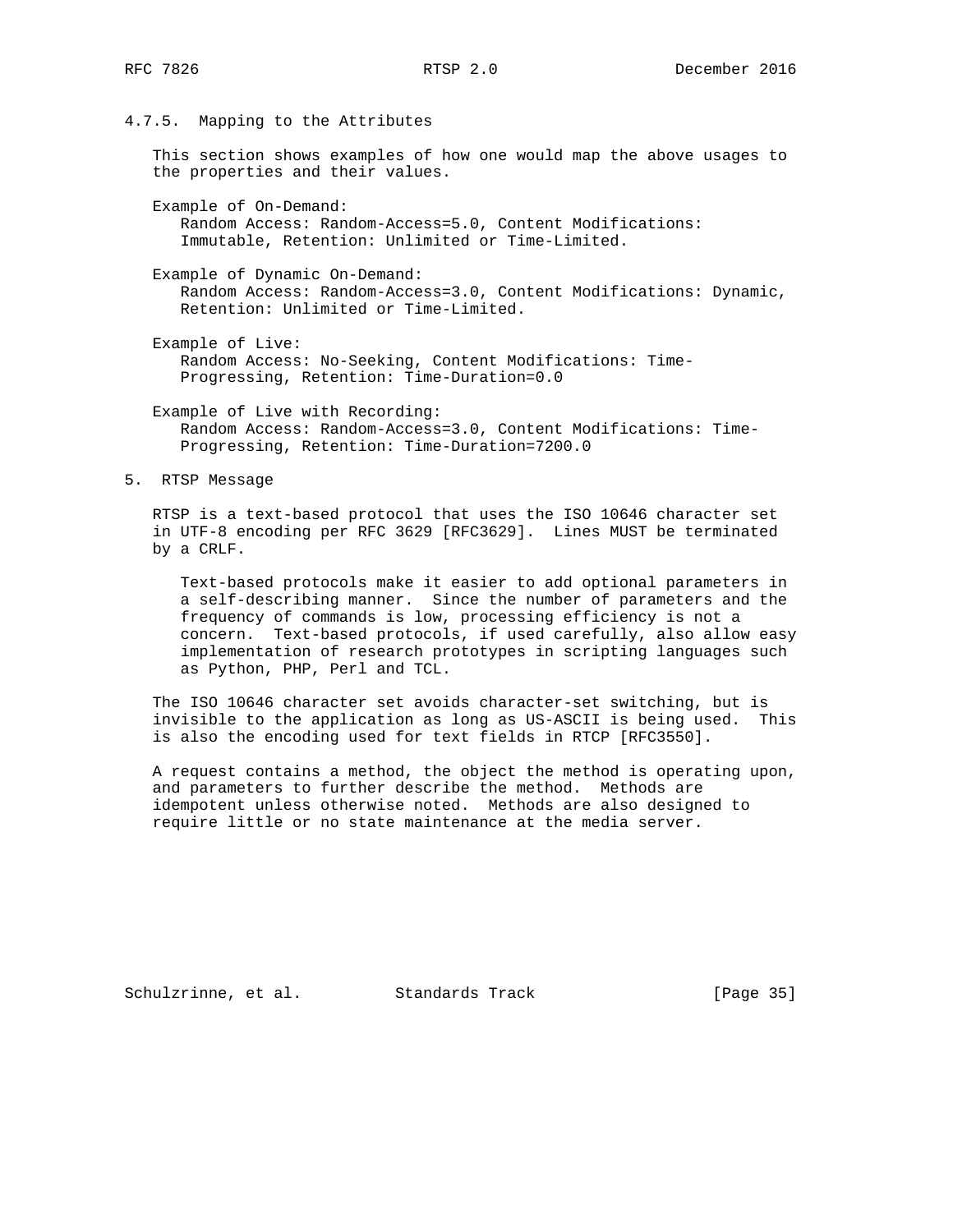## 5.1. Message Types

 RTSP messages are either requests from client to server or from server to client, and responses in the reverse direction. Request (Section 7) and response (Section 8) messages use a format based on the generic message format of RFC 5322 [RFC5322] for transferring bodies (the payload of the message). Both types of messages consist of a start-line, zero or more header fields (also known as "headers"), an empty line (i.e., a line with nothing preceding the CRLF) indicating the end of the headers, and possibly the data of the message body. The ABNF [RFC5234] below is for illustration only; the formal message specification is presented in Section 20.2.2.

 generic-message = start-line \*(rtsp-header CRLF) CRLF [ message-body-data ] start-line = Request-Line / Status-Line

 In the interest of robustness, agents MUST ignore any empty line(s) received where a Request-Line or Status-Line is expected. In other words, if the agent is reading the protocol stream at the beginning of a message and receives any number of CRLFs first, it MUST ignore all of the CRLFs.

# 5.2. Message Headers

 RTSP header fields (see Section 18) include general-header, request header, response-header, and message body header fields.

 The order in which header fields with differing field names are received is not significant. However, it is "good practice" to send general-header fields first, followed by a request-header or response-header field, and ending with the message body header fields.

 Multiple header fields with the same field-name MAY be present in a message if and only if the entire field-value for that header field is defined as a comma-separated list. It MUST be possible to combine the multiple header fields into one "field-name: field-value" pair, without changing the semantics of the message, by appending each subsequent field-value to the first, each separated by a comma. The order in which header fields with the same field-name are received is therefore significant to the interpretation of the combined field value; thus, a proxy MUST NOT change the order of these field-values when a message is forwarded.

Schulzrinne, et al. Standards Track [Page 36]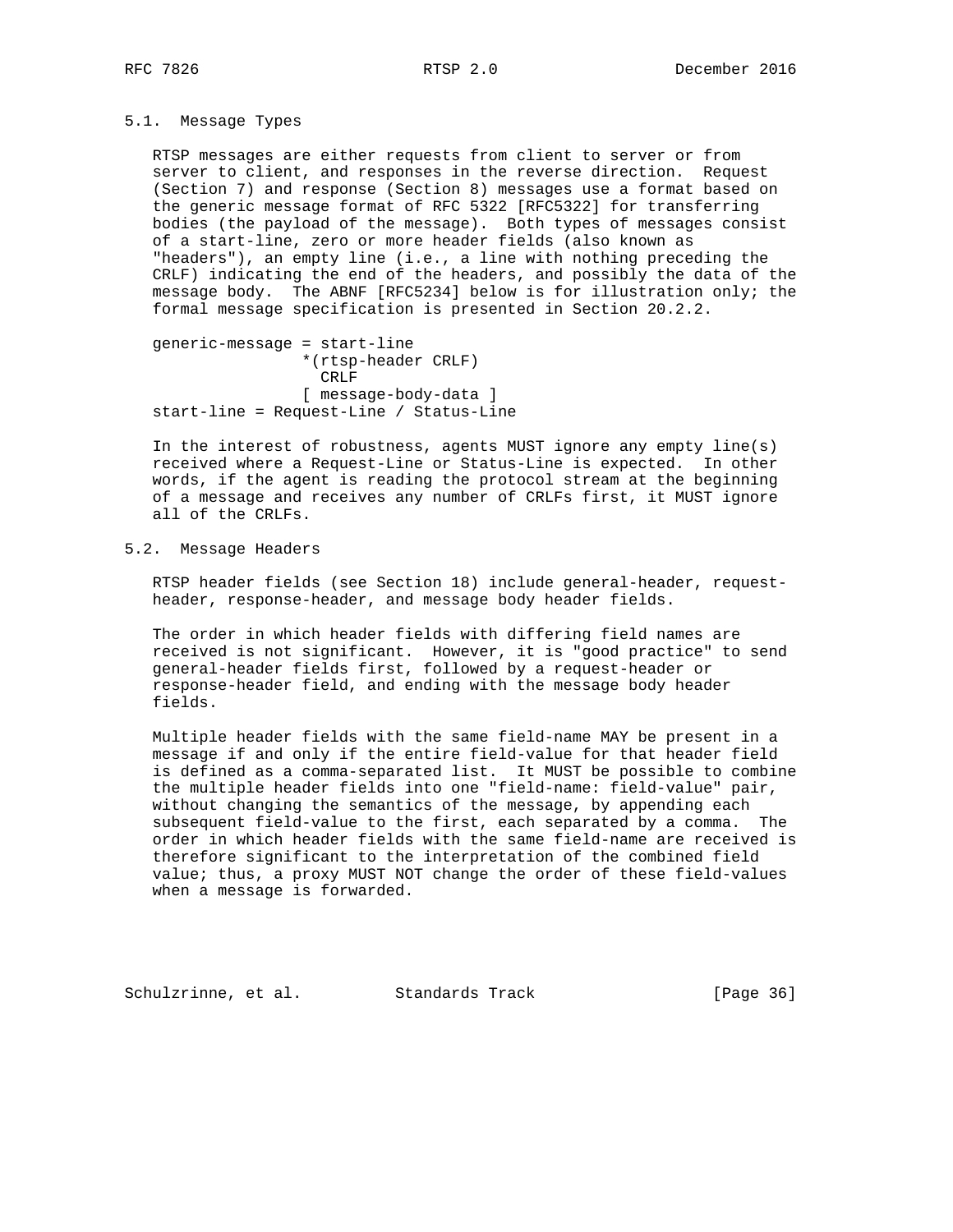Unknown message headers MUST be ignored (skipping over the header to the next protocol element, and not causing an error) by an RTSP server or client. An RTSP proxy MUST forward unknown message headers. Message headers defined outside of this specification that are required to be interpreted by the RTSP agent will need to use feature tags (Section 4.5) and include them in the appropriate Require (Section 18.43) or Proxy-Require (Section 18.37) header.

#### 5.3. Message Body

 The message body (if any) of an RTSP message is used to carry further information for a particular resource associated with the request or response. An example of a message body is an SDP message.

 The presence of a message body in either a request or a response MUST be signaled by the inclusion of a Content-Length header (see Section 18.17) and Content-Type header (see Section 18.19). A message body MUST NOT be included in a request or response if the specification of the particular method (see Method Definitions (Section 13)) does not allow sending a message body. In case a message body is received in a message when not expected, the message body data SHOULD be discarded. This is to allow future extensions to define optional use of a message body.

### 5.4. Message Length

 An RTSP message that does not contain any message body is terminated by the first empty line after the header fields (note: an empty line is a line with nothing preceding the CRLF.). In RTSP messages that contain message bodies, the empty line is followed by the message body. The length of that body is determined by the value of the Content-Length header (Section 18.17). The value in the header represents the length of the message body in octets. If this header field is not present, a value of zero is assumed, i.e., no message body present in the message. Unlike an HTTP message, an RTSP message MUST contain a Content-Length header whenever it contains a message body. Note that RTSP does not support the HTTP/1.1 "chunked" transfer coding (see Section 4.1 of [RFC7230]).

 Given the moderate length of presentation descriptions returned, the server should always be able to determine its length, even if it is generated dynamically, making the chunked transfer encoding unnecessary.

#### 6. General-Header Fields

 General headers are headers that may be used in both requests and responses. The general-headers are listed in Table 1:

Schulzrinne, et al. Standards Track [Page 37]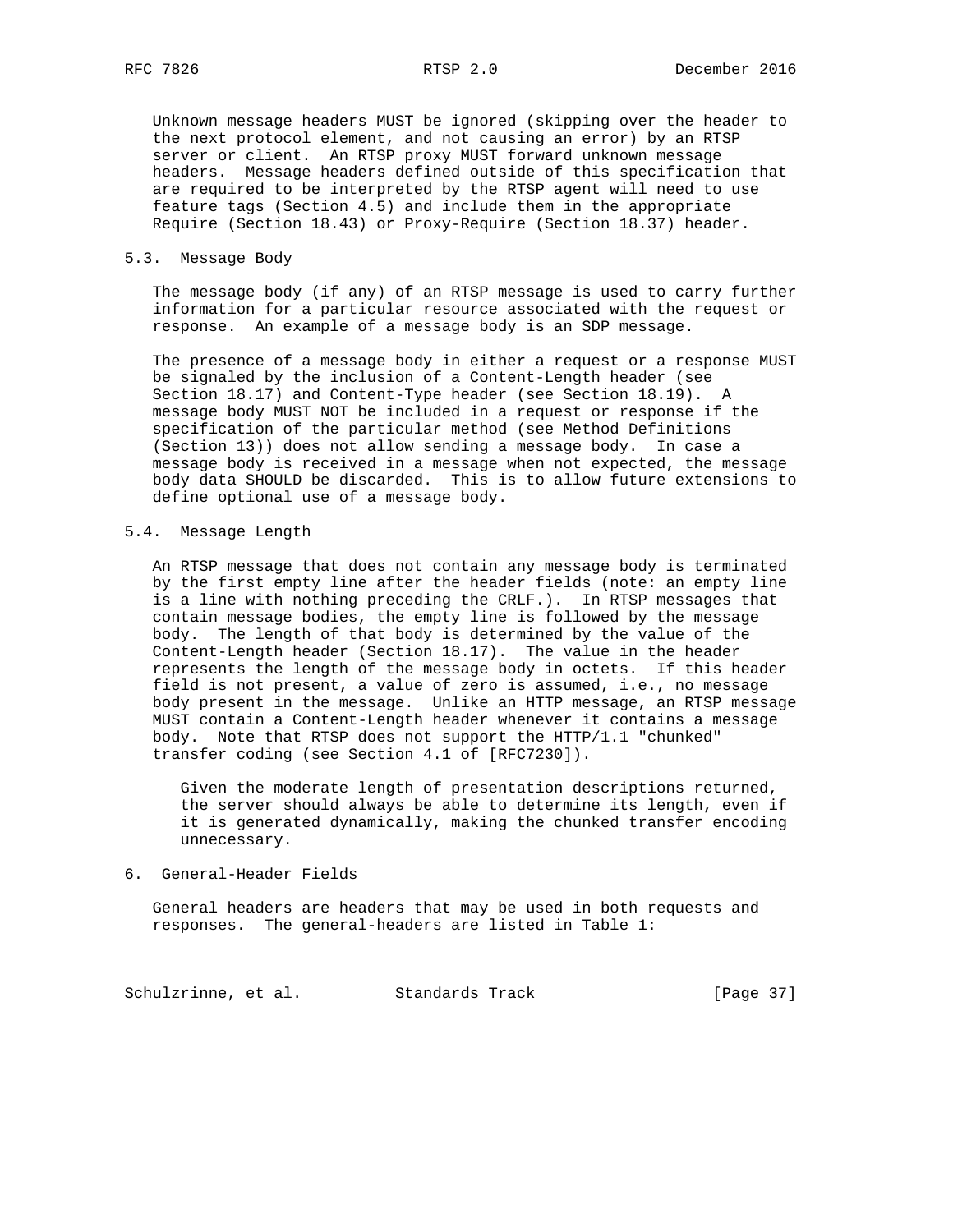| -------------+------     |               |
|--------------------------|---------------|
| Header Name<br>--------+ | Defined in    |
| Accept-Ranges            | Section 18.5  |
| Cache-Control            | Section 18.11 |
| Connection               | Section 18.12 |
| CSeq                     | Section 18.20 |
| Date                     | Section 18.21 |
| Media-Properties         | Section 18.29 |
| Media-Range              | Section 18.30 |
| Pipelined-Requests       | Section 18.33 |
| Proxy-Supported          | Section 18.38 |
| Range                    | Section 18.40 |
| RTP-Info                 | Section 18.45 |
| Scale                    | Section 18.46 |
| Seek-Style               | Section 18.47 |
| Server                   | Section 18.48 |
| Session                  | Section 18.49 |
| Speed                    | Section 18.50 |
| Supported                | Section 18.51 |
| Timestamp                | Section 18.53 |
| Transport                | Section 18.54 |
| User-Agent               | Section 18.56 |
| Via                      | Section 18.57 |
| -----------              |               |

Table 1: The General Headers Used in RTSP

Schulzrinne, et al. Standards Track [Page 38]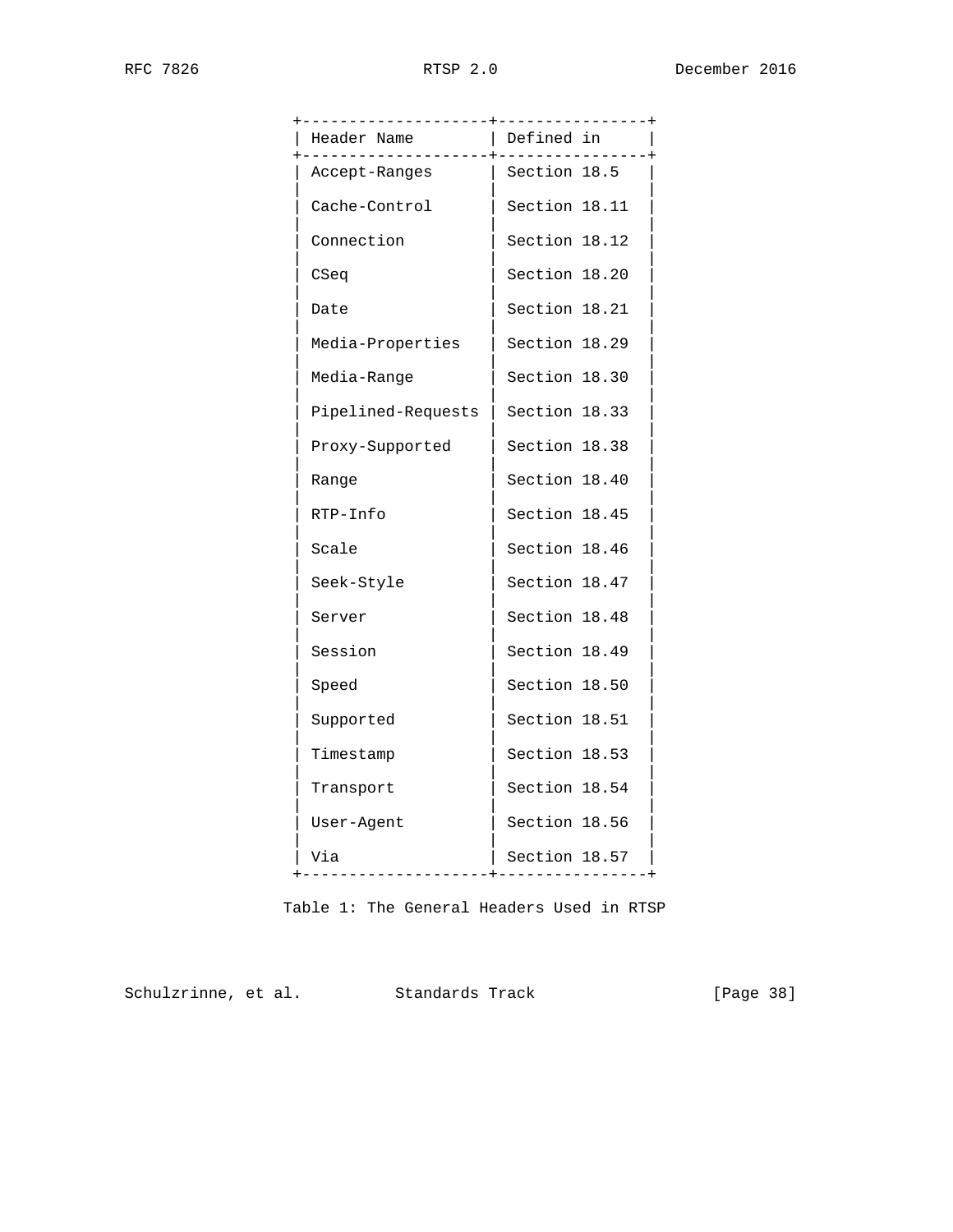# 7. Request

 A request message uses the format outlined below regardless of the direction of a request, whether client to server or server to client:

- o Request line, containing the method to be applied to the resource, the identifier of the resource, and the protocol version in use;
- o Zero or more Header lines, which can be of the following types: general-headers (Section 6), request-headers (Section 7.2), or message body headers (Section 9.1);
- o One empty line (CRLF) to indicate the end of the header section;
- o Optionally, a message body, consisting of one or more lines. The length of the message body in octets is indicated by the Content- Length message header.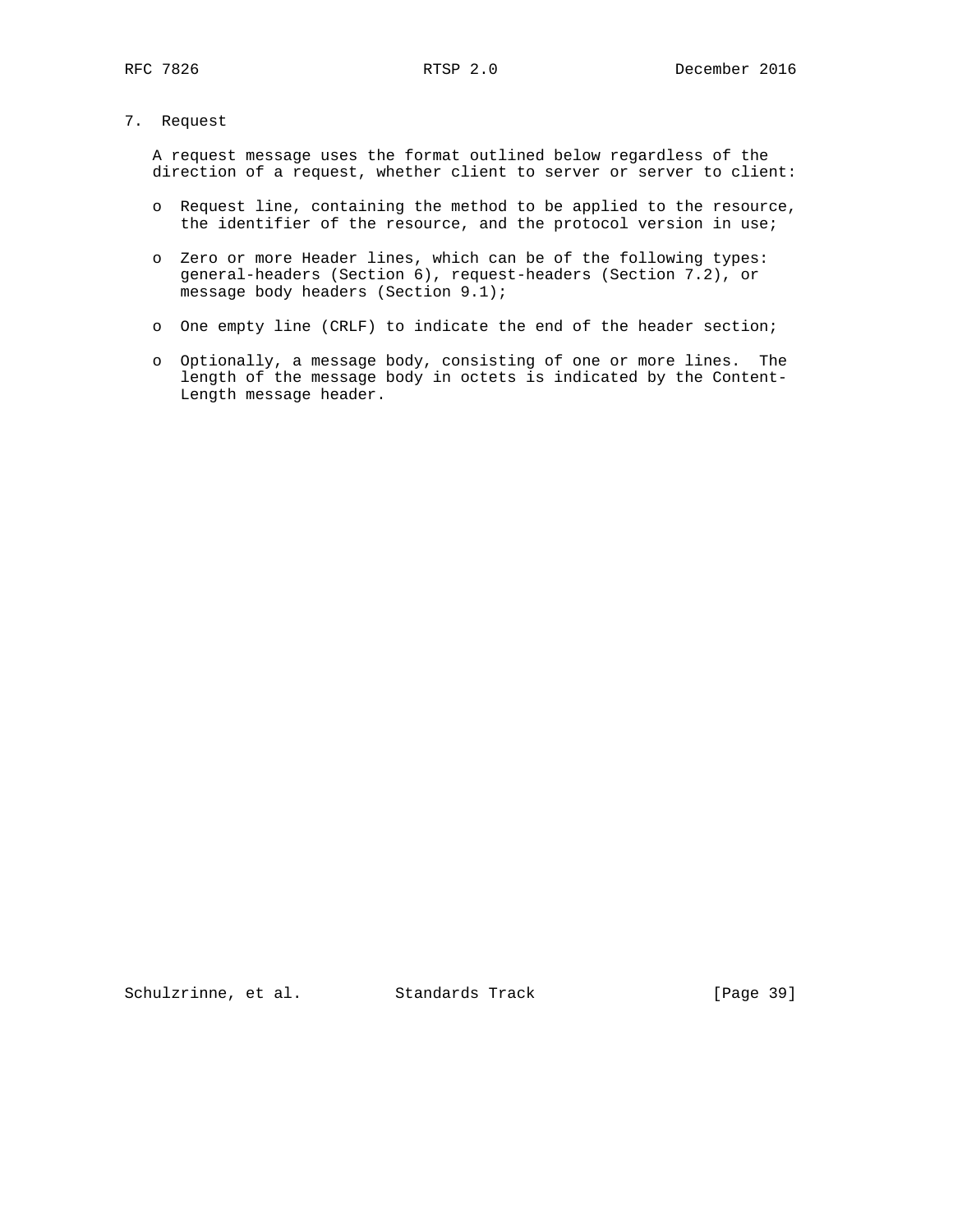# 7.1. Request Line

 The request line provides the key information about the request: what method, on what resources, and using which RTSP version. The methods that are defined by this specification are listed in Table 2.

| Method        | Defined in    |
|---------------|---------------|
| DESCRIBE      | Section 13.2  |
| GET PARAMETER | Section 13.8  |
| OPTIONS       | Section 13.1  |
| PAUSE         | Section 13.6  |
| PLAY          | Section 13.4  |
| PLAY NOTIFY   | Section 13.5  |
| REDIRECT      | Section 13.10 |
| SETUP         | Section 13.3  |
| SET PARAMETER | Section 13.9  |
| TEARDOWN      | Section 13.7  |
|               |               |

### Table 2: The RTSP Methods

The syntax of the RTSP request line has the following:

<Method> SP <Request-URI> SP <RTSP-Version> CRLF

 Note: This syntax cannot be freely changed in future versions of RTSP. This line needs to remain parsable by older RTSP implementations since it indicates the RTSP version of the message.

 In contrast to HTTP/1.1 [RFC7230], RTSP requests identify the resource through an absolute RTSP URI (including scheme, host, and port) (see Section 4.2) rather than just the absolute path.

 HTTP/1.1 requires servers to understand the absolute URI, but clients are supposed to use the Host request-header. This is purely needed for backward compatibility with HTTP/1.0 servers, a consideration that does not apply to RTSP.

Schulzrinne, et al. Standards Track [Page 40]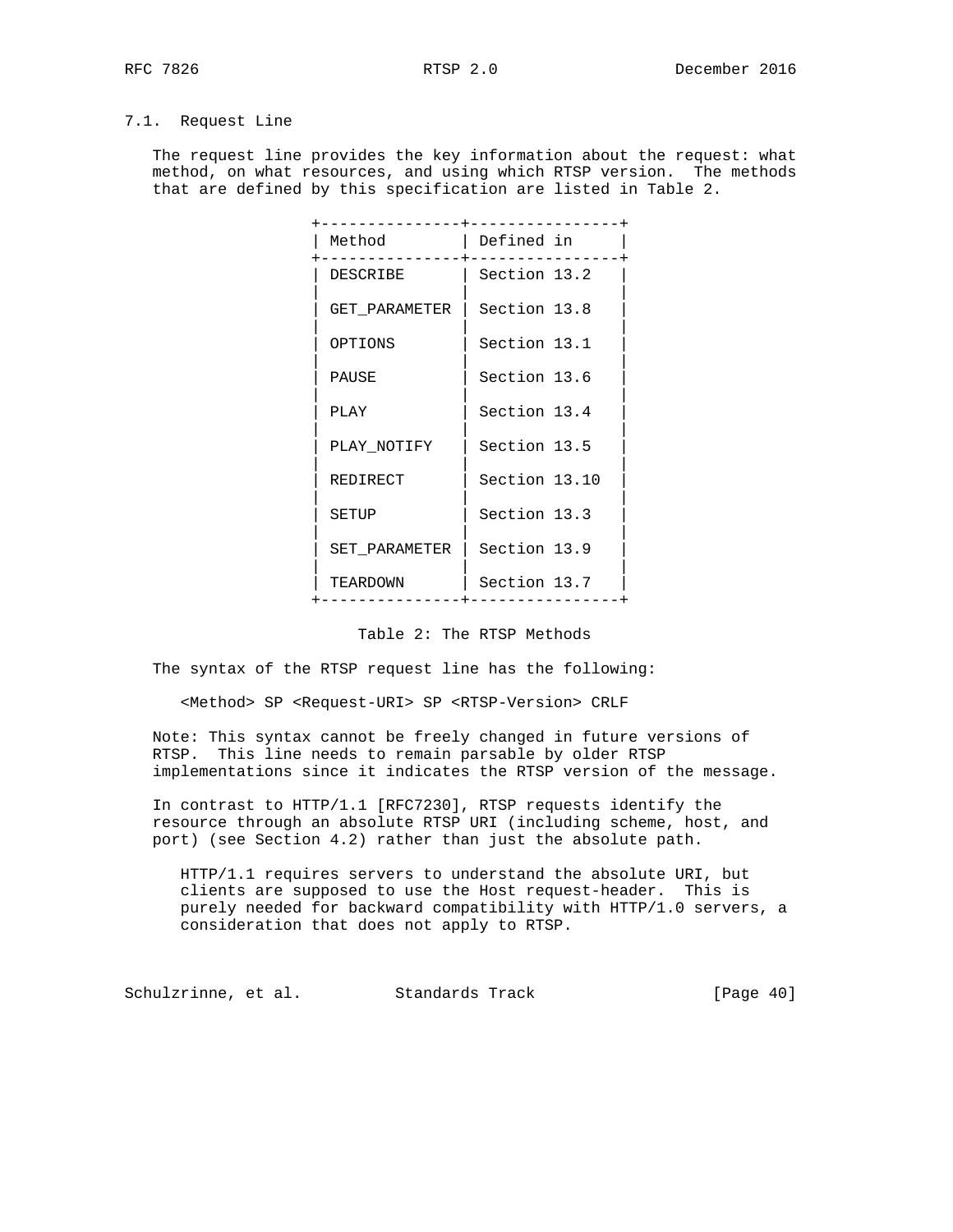An asterisk "\*" can be used instead of an absolute URI in the Request-URI part to indicate that the request does not apply to a particular resource but to the server or proxy itself, and is only allowed when the request method does not necessarily apply to a resource.

For example:

OPTIONS \* RTSP/2.0

 An OPTIONS in this form will determine the capabilities of the server or the proxy that first receives the request. If the capability of the specific server needs to be determined, without regard to the capability of an intervening proxy, the server should be addressed explicitly with an absolute URI that contains the server's address.

For example:

OPTIONS rtsp://example.com RTSP/2.0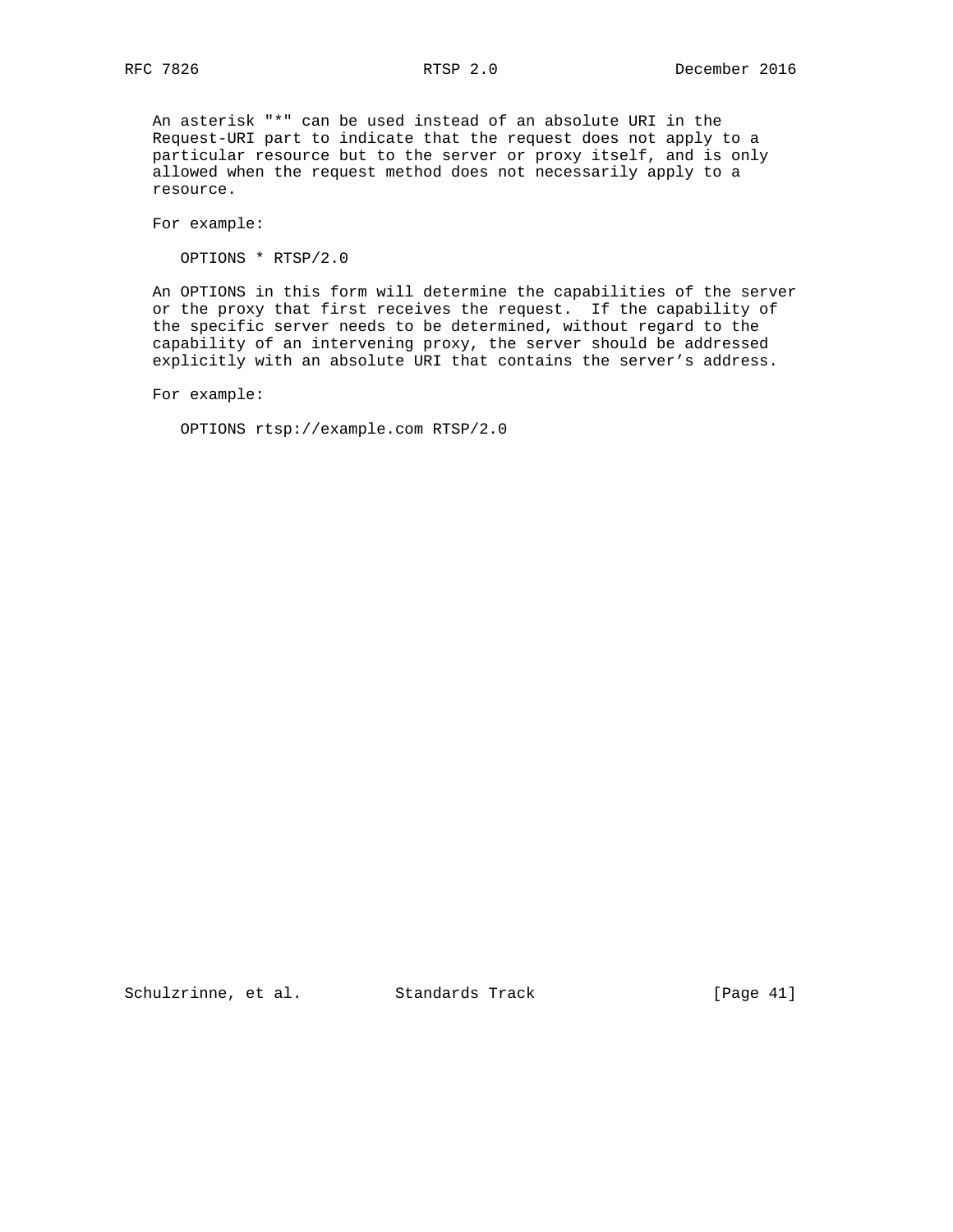# 7.2. Request-Header Fields

 The RTSP headers in Table 3 can be included in a request, as request headers, to modify the specifics of the request.

| Header<br>. <u>.</u> .                                     | Defined in    |
|------------------------------------------------------------|---------------|
| Accept                                                     | Section 18.1  |
| Accept-Credentials                                         | Section 18.2  |
| Accept-Encoding                                            | Section 18.3  |
| Accept-Language                                            | Section 18.4  |
| Authorization                                              | Section 18.8  |
| Bandwidth                                                  | Section 18.9  |
| Blocksize                                                  | Section 18.10 |
| From                                                       | Section 18.23 |
| If-Match                                                   | Section 18.24 |
| If-Modified-Since                                          | Section 18.25 |
| If-None-Match                                              | Section 18.26 |
| Notify-Reason                                              | Section 18.32 |
| Proxy-Authorization                                        | Section 18.36 |
| Proxy-Require                                              | Section 18.37 |
| Referrer                                                   | Section 18.41 |
| Request-Status                                             | Section 18.42 |
| Require                                                    | Section 18.43 |
| Terminate-Reason<br>-------------------+------------------ | Section 18.52 |
|                                                            |               |

Table 3: The RTSP Request-Headers

Detailed header definitions are provided in Section 18.

Schulzrinne, et al. Standards Track [Page 42]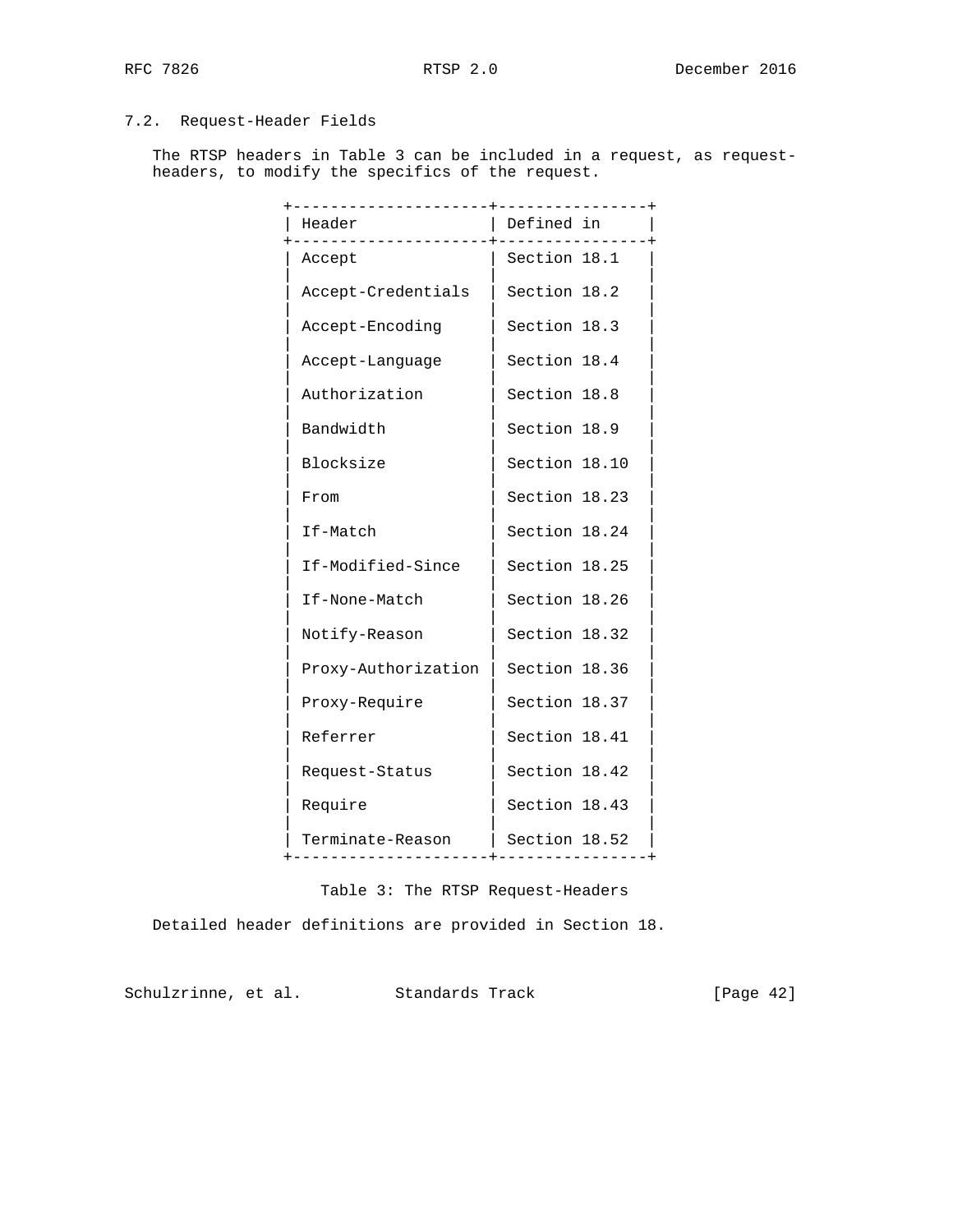New request-headers may be defined. If the receiver of the request is required to understand the request-header, the request MUST include a corresponding feature tag in a Require or Proxy-Require header to ensure the processing of the header.

8. Response

 After receiving and interpreting a request message, the recipient responds with an RTSP response message. Normally, there is only one, final, response. Responses using the response code class 1xx is the only class for which there MAY be sent one or more responses prior to the final response message.

 The valid response codes and the methods they can be used with are listed in Table 4.

8.1. Status-Line

 The first line of a response message is the Status-Line, consisting of the protocol version followed by a numeric status code and the textual phrase associated with the status code, with each element separated by SP characters. No CR or LF is allowed except in the final CRLF sequence.

<RTSP-Version> SP <Status-Code> SP <Reason Phrase> CRLF

8.1.1. Status Code and Reason Phrase

 The Status-Code element is a 3-digit integer result code of the attempt to understand and satisfy the request. These codes are fully defined in Section 17. The reason phrase is intended to give a short textual description of the Status-Code. The Status-Code is intended for use by automata and the reason phrase is intended for the human user. The client is not required to examine or display the reason phrase.

 The first digit of the Status-Code defines the class of response. The last two digits do not have any categorization role. There are five values for the first digit:

- 1xx: Informational Request received, continuing process
- 2xx: Success The action was successfully received, understood, and accepted
- 3rr: Redirection Further action needs to be taken in order to complete the request (3rr rather than 3xx is used as 304 is excluded; see Section 17.3)

Schulzrinne, et al. Standards Track [Page 43]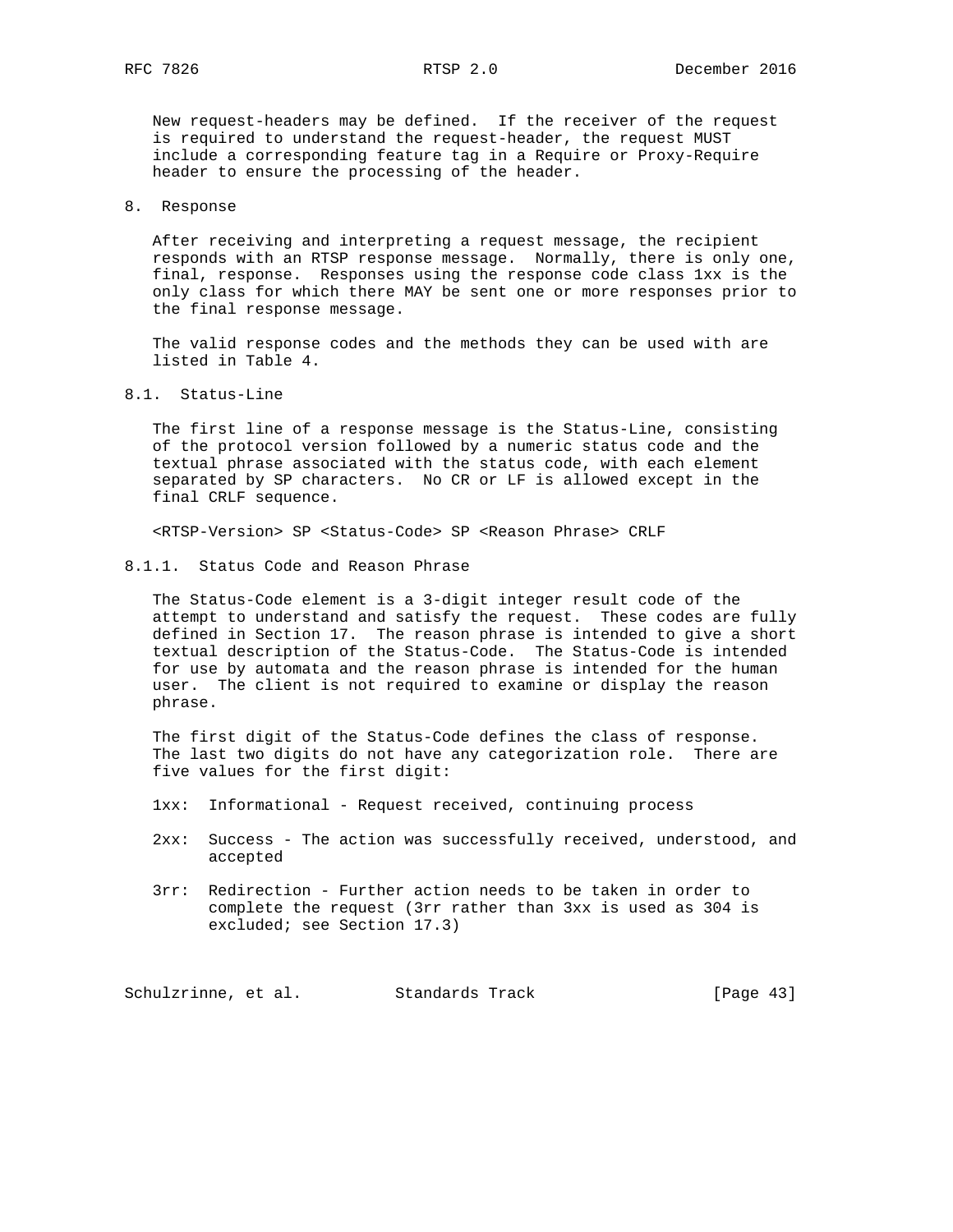- 4xx: Client Error The request contains bad syntax or cannot be fulfilled
- 5xx: Server Error The server failed to fulfill an apparently valid request

 The individual values of the numeric status codes defined for RTSP 2.0, and an example set of corresponding reason phrases, are presented in Table 4. The reason phrases listed here are only recommended; they may be replaced by local equivalents without affecting the protocol. Note that RTSP adopted most HTTP/1.1 [RFC2068] status codes and then added RTSP-specific status codes starting at x50 to avoid conflicts with future HTTP status codes that are desirable to import into RTSP. All these codes are RTSP specific and RTSP has its own registry separate from HTTP for status codes.

 RTSP status codes are extensible. RTSP applications are not required to understand the meaning of all registered status codes, though such understanding is obviously desirable. However, applications MUST understand the class of any status code, as indicated by the first digit, and treat any unrecognized response as being equivalent to the x00 status code of that class, with an exception for unknown 3xx codes, which MUST be treated as a 302 (Found). The reason for that exception is that the status code 300 (Multiple Choices in HTTP) is not defined for RTSP. A response with an unrecognized status code MUST NOT be cached. For example, if an unrecognized status code of 431 is received by the client, it can safely assume that there was something wrong with its request and treat the response as if it had received a 400 status code. In such cases, user agents SHOULD present to the user the message body returned with the response, since that message body is likely to include human-readable information that will explain the unusual status.

| Code | Reason            | Method |  |
|------|-------------------|--------|--|
| 100  | Continue          | a11    |  |
| 200  | OK                | a11    |  |
| 301  | Moved Permanently | a11    |  |
| 302  | Found             | a11    |  |
| 303  | See Other         | n/a    |  |
| 304  | Not Modified      | a11    |  |
|      |                   |        |  |

Schulzrinne, et al. Standards Track [Page 44]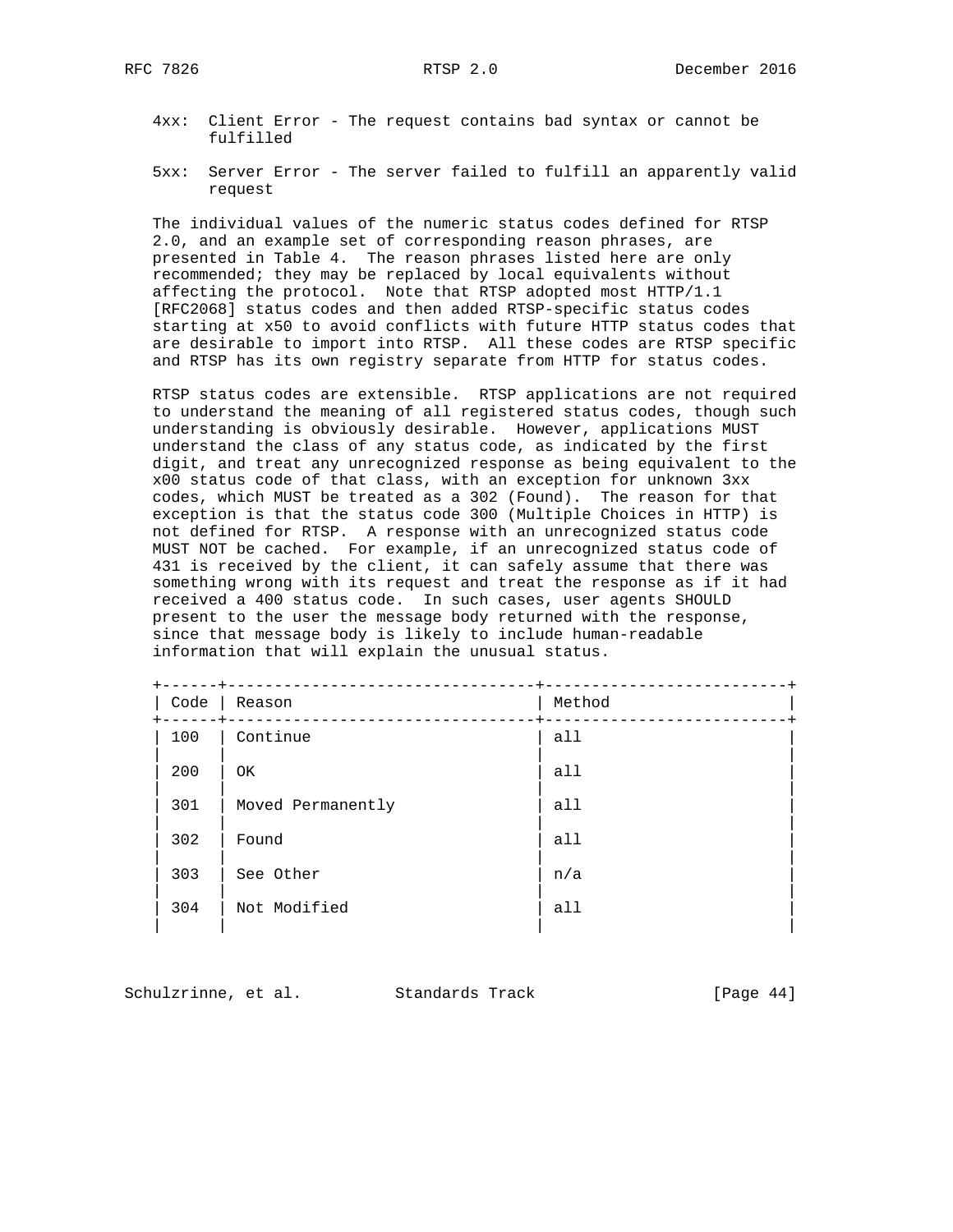| 305 | Use Proxy                              | all                             |
|-----|----------------------------------------|---------------------------------|
| 400 | Bad Request                            | all                             |
| 401 | Unauthorized                           | all                             |
| 402 | Payment Required                       | all                             |
| 403 | Forbidden                              | all                             |
| 404 | Not Found                              | all                             |
| 405 | Method Not Allowed                     | a11                             |
| 406 | Not Acceptable                         | all                             |
| 407 | Proxy Authentication Required          | all                             |
| 408 | Request Timeout                        | all                             |
| 410 | Gone                                   | all                             |
| 412 | Precondition Failed                    | DESCRIBE, SETUP                 |
| 413 | Request Message Body Too Large         | a11                             |
| 414 | Request-URI Too Long                   | all                             |
| 415 | Unsupported Media Type                 | all                             |
| 451 | Parameter Not Understood               | SET PARAMETER,<br>GET_PARAMETER |
| 452 | reserved                               | n/a                             |
| 453 | Not Enough Bandwidth                   | SETUP                           |
| 454 | Session Not Found                      | all                             |
| 455 | Method Not Valid in This State         | all                             |
| 456 | Header Field Not Valid for<br>Resource | all                             |
| 457 | Invalid Range                          | PLAY, PAUSE                     |
| 458 | Parameter Is Read-Only                 | SET_PARAMETER                   |
|     |                                        |                                 |

Schulzrinne, et al. Standards Track [Page 45]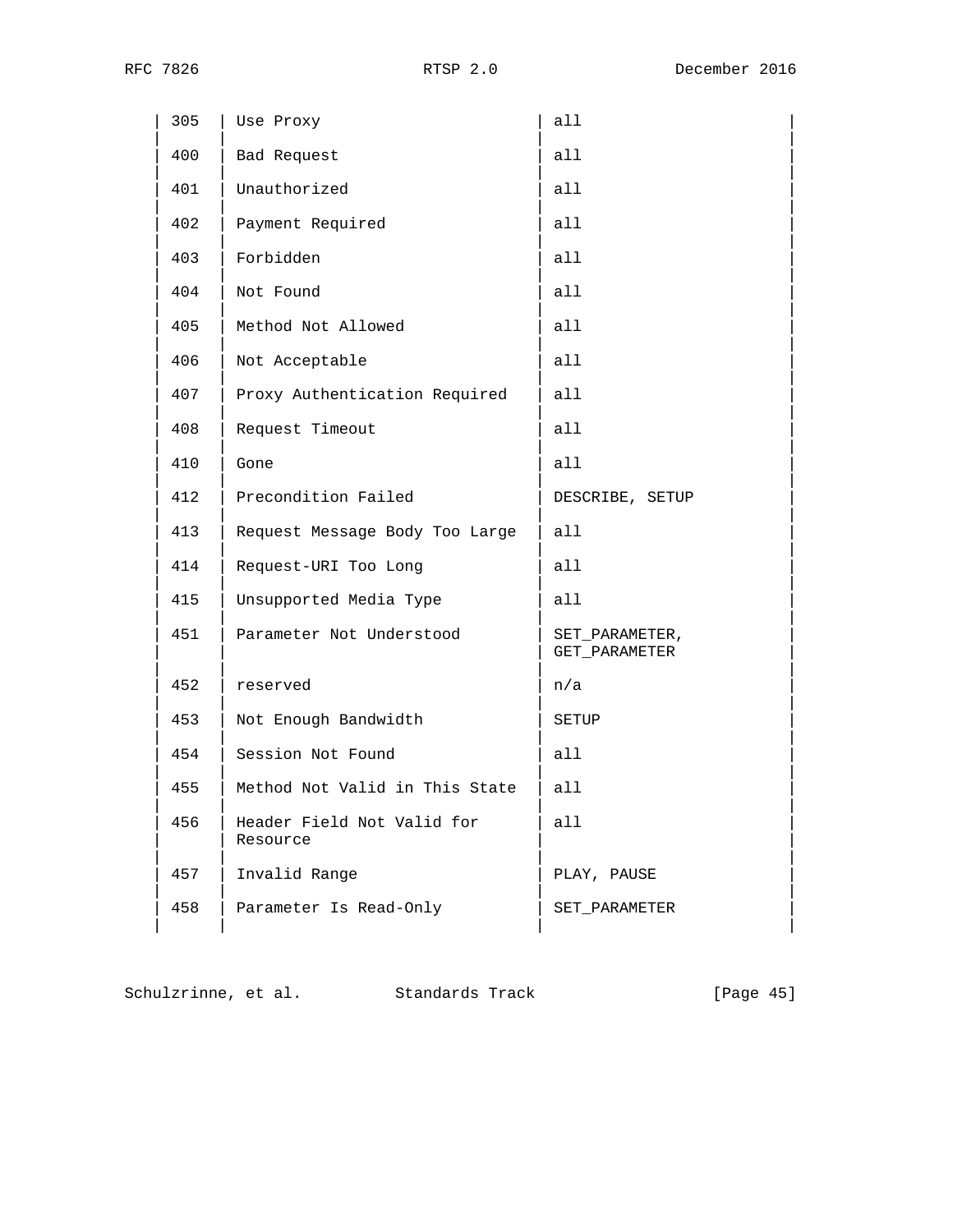| 459 | Aggregate Operation Not Allowed           | all         |
|-----|-------------------------------------------|-------------|
| 460 | Only Aggregate Operation<br>Allowed       | all         |
| 461 | Unsupported Transport                     | all         |
| 462 | Destination Unreachable                   | all         |
| 463 | Destination Prohibited                    | SETUP       |
| 464 | Data Transport Not Ready Yet              | PLAY        |
| 465 | Notification Reason Unknown               | PLAY NOTIFY |
| 466 | Key Management Error                      | all         |
| 470 | Connection Authorization<br>Required      | all         |
| 471 | Connection Credentials Not<br>Accepted    | a11         |
| 472 | Failure to Establish Secure<br>Connection | a11         |
| 500 | Internal Server Error                     | all         |
| 501 | Not Implemented                           | a11         |
| 502 | Bad Gateway                               | all         |
| 503 | Service Unavailable                       | all         |
| 504 | Gateway Timeout                           | all         |
| 505 | RTSP Version Not Supported                | all         |
| 551 | Option Not Supported                      | all         |
| 553 | Proxy Unavailable<br>----------------     | all         |
|     |                                           |             |

Table 4: Status Codes and Their Usage with RTSP Methods

Schulzrinne, et al. Standards Track [Page 46]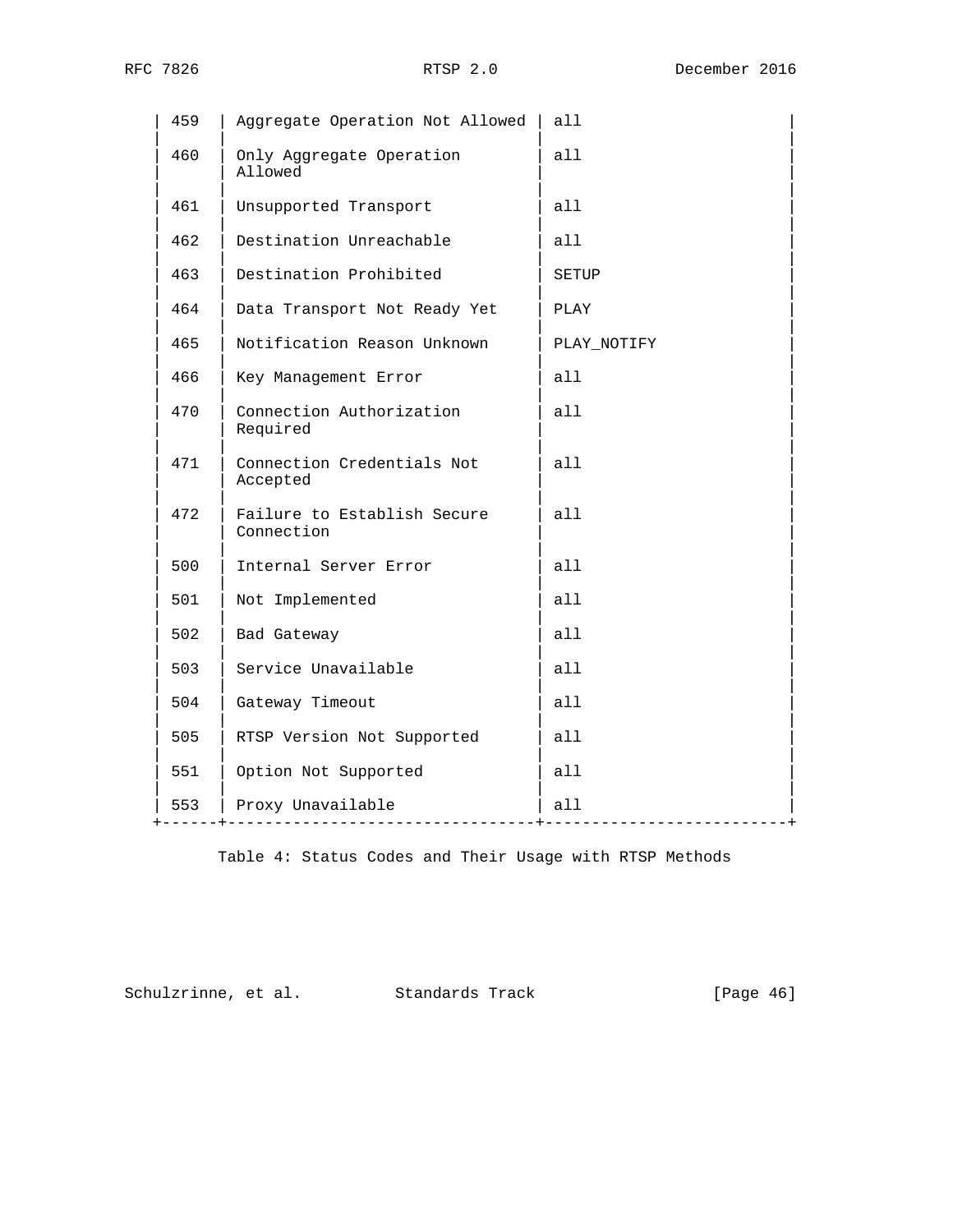## 8.2. Response Headers

 The response-headers allow the request recipient to pass additional information about the response that cannot be placed in the Status- Line. This header gives information about the server and about further access to the resource identified by the Request-URI. All headers currently classified as response-headers are listed in Table 5.

| Header                 | Defined in    |
|------------------------|---------------|
| Authentication-Info    | Section 18.7  |
| Connection-Credentials | Section 18.13 |
| Location               | Section 18.28 |
| MTaq                   | Section 18.31 |
| Proxy-Authenticate     | Section 18.34 |
| Public                 | Section 18.39 |
| Retry-After            | Section 18.44 |
| Unsupported            | Section 18.55 |
| WWW-Authenticate       | Section 18.58 |
|                        |               |

|  |  |  |  | Table 5: The RTSP Response Headers |  |
|--|--|--|--|------------------------------------|--|
|--|--|--|--|------------------------------------|--|

 Response-header names can be extended reliably only in combination with a change in the protocol version. However, the usage of feature tags in the request allows the responding party to learn the capability of the receiver of the response. A new or experimental header can be given the semantics of response-header if all parties in the communication recognize them to be a response-header. Unrecognized headers in responses MUST be ignored.

9. Message Body

 Some request and response messages include a message body, if not otherwise restricted by the request method or response status code. The message body consists of the content data itself (see also Section 5.3).

Schulzrinne, et al. Standards Track [Page 47]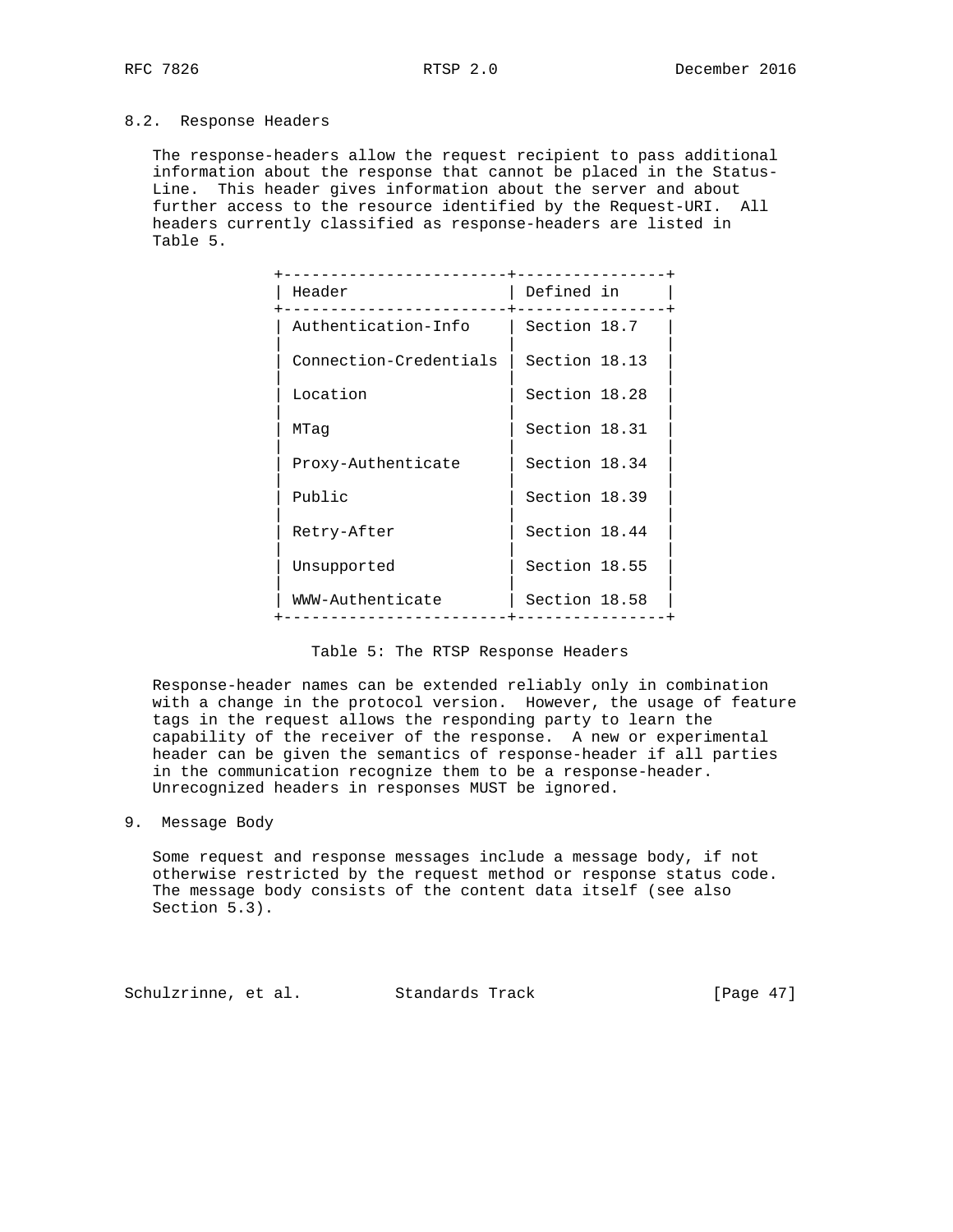The SET\_PARAMETER and GET\_PARAMETER requests and responses, and the DESCRIBE response as defined by this specification, can have a message body; the purpose of the message body is defined in each case. All 4xx and 5xx responses MAY also have a message body to carry additional response information. Generally, a message body MAY be attached to any RTSP 2.0 request or response, but the content of the message body MAY be ignored by the receiver. Extensions to this specification can specify the purpose and content of message bodies, including requiring their inclusion.

 In this section, both sender and recipient refer to either the client or the server, depending on who sends and who receives the message body.

9.1. Message Body Header Fields

 Message body header fields define meta-information about the content data in the message body. The message body header fields are listed in Table 6.

| Header           | Defined in    |
|------------------|---------------|
| Allow            | Section 18.6  |
| Content-Base     | Section 18.14 |
| Content-Encoding | Section 18.15 |
| Content-Language | Section 18.16 |
| Content-Length   | Section 18.17 |
| Content-Location | Section 18.18 |
| Content-Type     | Section 18.19 |
| Expires          | Section 18.22 |
| Last-Modified    | Section 18.27 |
|                  |               |

Table 6: The RTSP Message Body Headers

Schulzrinne, et al. Standards Track [Page 48]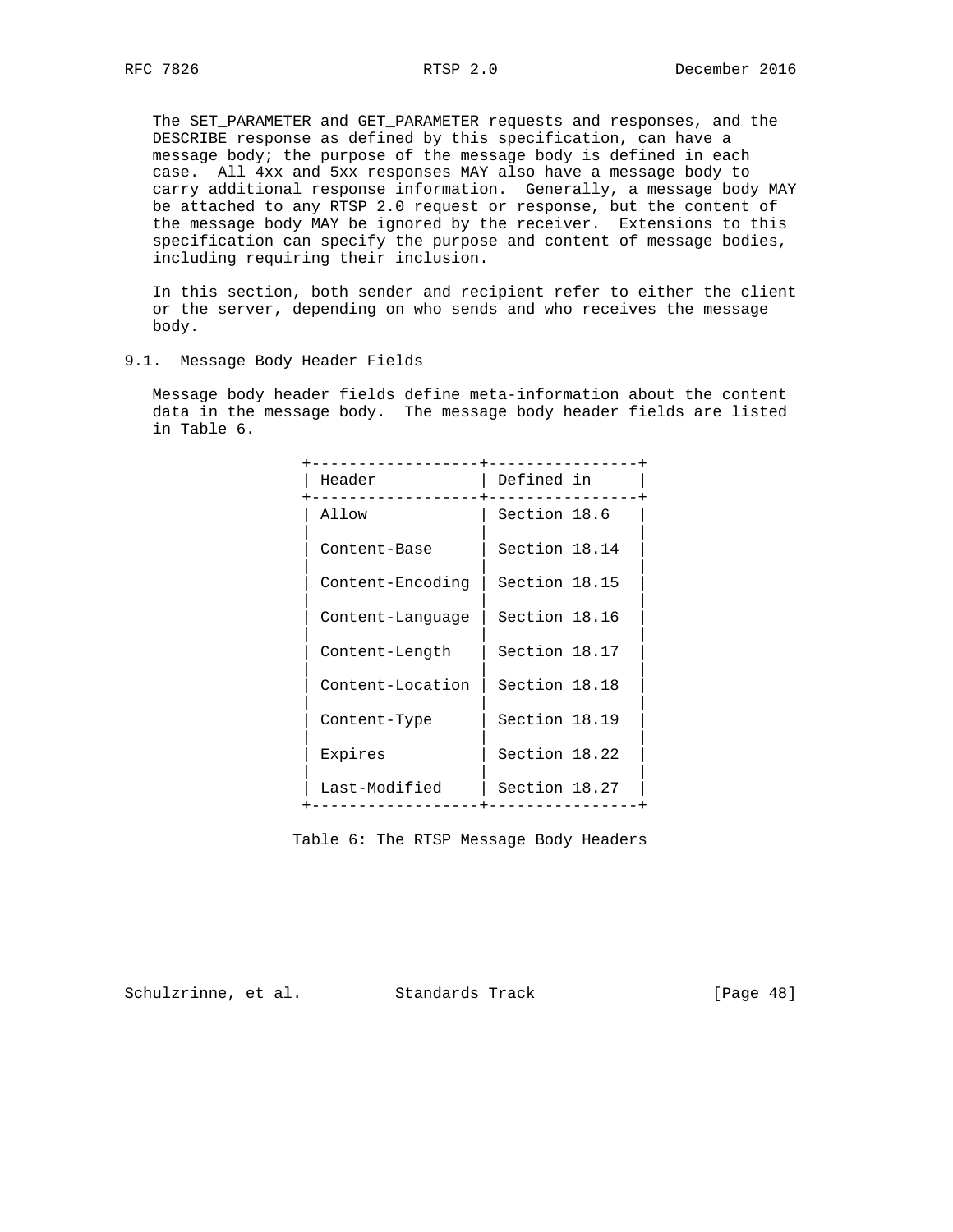The extension-header mechanism allows additional message body header fields to be defined without changing the protocol, but these fields cannot be assumed to be recognizable by the recipient. Unrecognized header fields MUST be ignored by the recipient and forwarded by proxies.

#### 9.2. Message Body

 An RTSP message with a message body MUST include the Content-Type and Content-Length headers. When a message body is included with a message, the data type of that content data is determined via the Content-Type and Content-Encoding header fields.

 Content-Type specifies the media type of the underlying data. There is no default media format and the actual format used in the body is required to be explicitly stated in the Content-Type header. By being explicit and always requiring the inclusion of the Content-Type header with accurate information, one avoids the many pitfalls in a heuristic-based interpretation of the body content. The user experience of HTTP and email have suffered from relying on such heuristics.

 Content-Encoding may be used to indicate any additional content codings applied to the data, usually for the purpose of data compression, that are a property of the requested resource. The default encoding is 'identity', i.e. no transformation of the message body.

 The Content-Length of a message is the length of the content, measured in octets.

### 9.3. Message Body Format Negotiation

 The content format of the message body is provided using the Content- Type header (Section 18.19). To enable the responder of a request to determine which media type it should use, the requester may include the Accept header (Section 18.1) in a request to identify supported media types or media type ranges suitable to the response. In case the responder is not supporting any of the specified formats, then the request response will be a 406 (Not Acceptable) error code.

 The media types that may be used on requests with message bodies need to be determined through the use of feature tags, specification requirement, or trial and error. Trial and error works because when the responder does not support the media type of the message body, it will respond with a 415 (Unsupported Media Type).

Schulzrinne, et al. Standards Track [Page 49]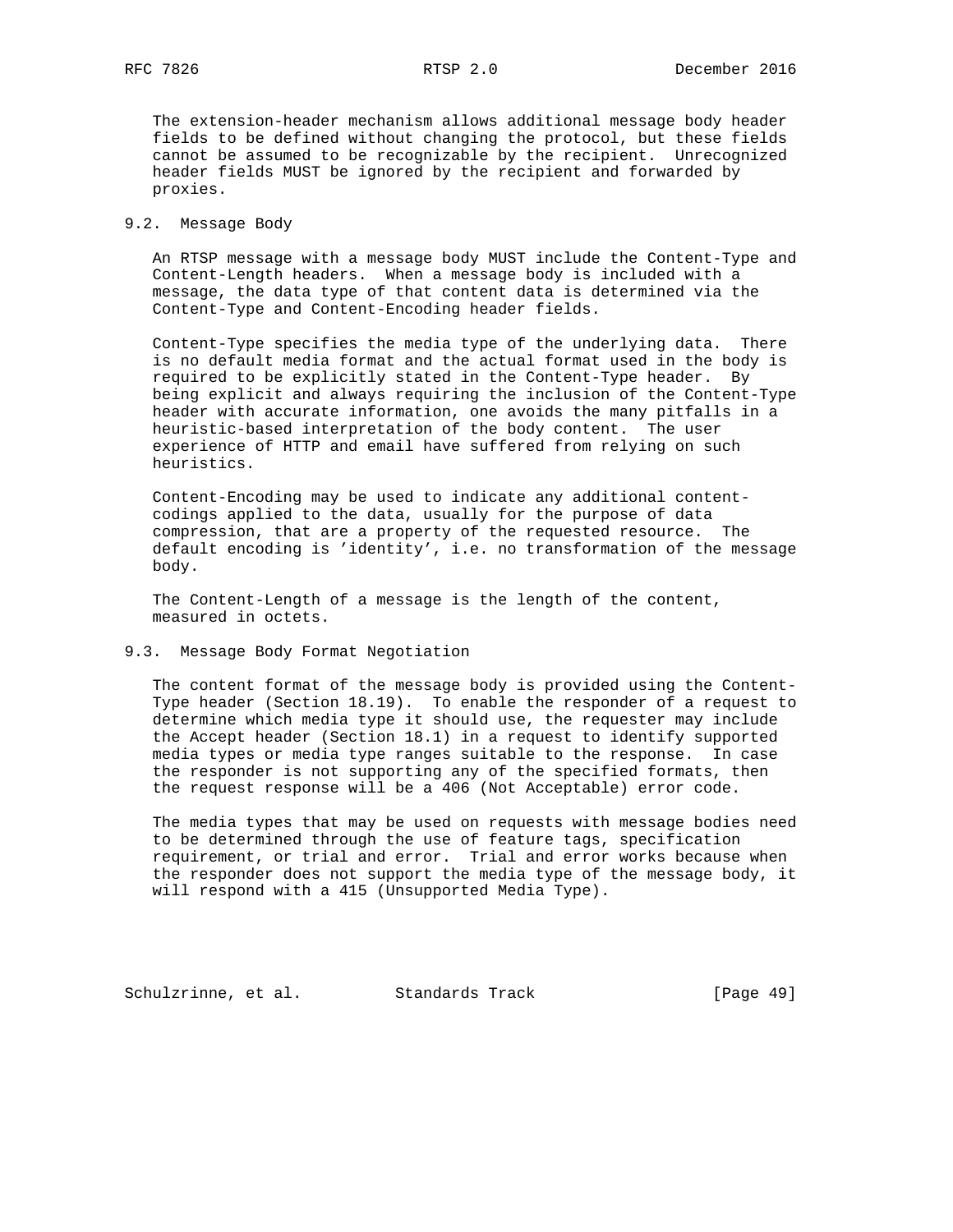The formats supported and their negotiation is done individually on a per method and direction (request or response body) direction. Requirements on supporting particular media types for use as message bodies in requests and response SHALL also be specified on a per method and per-direction basis.

#### 10. Connections

 RTSP messages are transferred between RTSP agents and proxies using a transport connection. This transport connection uses TCP or TCP/TLS. This transport connection is referred to as the "connection" or "RTSP connection" within this document.

 RTSP requests can be transmitted using the two different connection scenarios listed below:

- o persistent a transport connection is used for several request/ response transactions;
- o transient a transport connection is used for each single request/response transaction.

 RFC 2326 attempted to specify an optional mechanism for transmitting RTSP messages in connectionless mode over a transport protocol such as UDP. However, it was not specified in sufficient detail to allow for interoperable implementations. In an attempt to reduce complexity and scope, and due to lack of interest, RTSP 2.0 does not attempt to define a mechanism for supporting RTSP over UDP or other connectionless transport protocols. A side effect of this is that RTSP requests MUST NOT be sent to multicast groups since no connection can be established with a specific receiver in multicast environments.

 Certain RTSP headers, such as the CSeq header (Section 18.20), which may appear to be relevant only to connectionless transport scenarios, are still retained and MUST be implemented according to this specification. In the case of CSeq, it is quite useful for matching responses to requests if the requests are pipelined (see Section 12). It is also useful in proxies for keeping track of the different requests when aggregating several client requests on a single TCP connection.

10.1. Reliability and Acknowledgements

 Since RTSP messages are transmitted using reliable transport protocols, they MUST NOT be retransmitted at the RTSP level. Instead, the implementation must rely on the underlying transport to

Schulzrinne, et al. Standards Track [Page 50]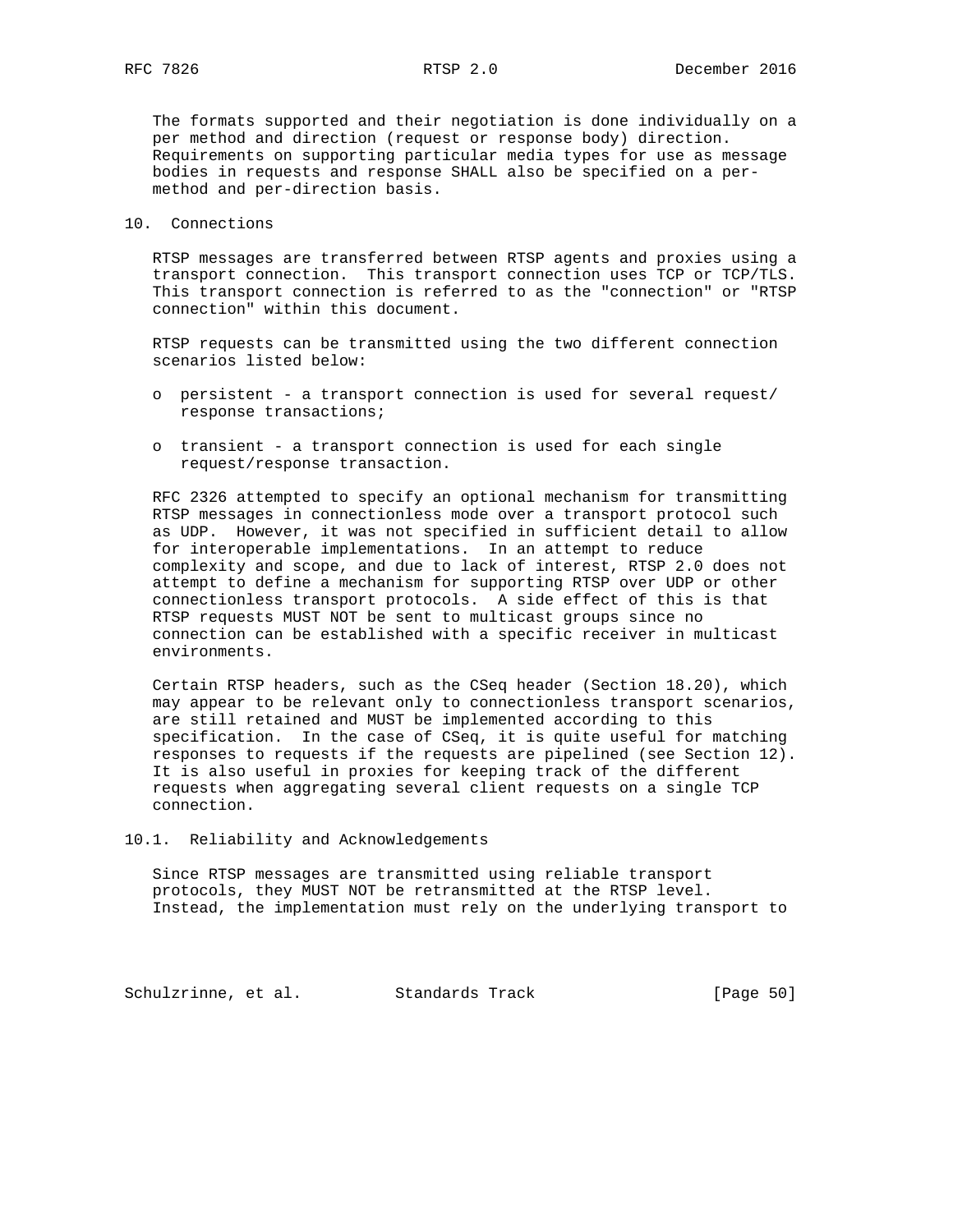provide reliability. The RTSP implementation may use any indication of reception acknowledgment of the message from the underlying transport protocols to optimize the RTSP behavior.

 If both the underlying reliable transport, such as TCP, and the RTSP application retransmit requests, each packet loss or message loss may result in two retransmissions. The receiver typically cannot take advantage of the application-layer retransmission since the transport stack will not deliver the application-layer retransmission before the first attempt has reached the receiver. If the packet loss is caused by congestion, multiple retransmissions at different layers will exacerbate the congestion.

 Lack of acknowledgment of an RTSP request should be handled within the constraints of the connection timeout considerations described below (Section 10.4).

#### 10.2. Using Connections

 A TCP transport can be used for both persistent connections (for several message exchanges) and transient connections (for a single message exchange). Implementations of this specification MUST support RTSP over TCP. The scheme of the RTSP URI (Section 4.2) allows the client to specify the port it will contact the server on, and defines the default port to use if one is not explicitly given.

 In addition to the registered default ports, i.e., 554 (rtsp) and 322 (rtsps), there is an alternative port 8554 registered. This port may provide some benefits over non-registered ports if an RTSP server is unable to use the default ports. The benefits may include preconfigured security policies as well as classifiers in network monitoring tools.

 An RTSP client opening a TCP connection to access a particular resource as identified by a URI uses the IP address and port derived from the host and port parts of the URI. The IP address is either the explicit address provided in the URI or any of the addresses provided when performing A and AAAA record DNS lookups of the hostname in the URI.

A server MUST handle both persistent and transient connections.

 Transient connections facilitate mechanisms for fault tolerance. They also allow for application-layer mobility. A server-and client pair that supports transient connections can survive the

Schulzrinne, et al. Standards Track [Page 51]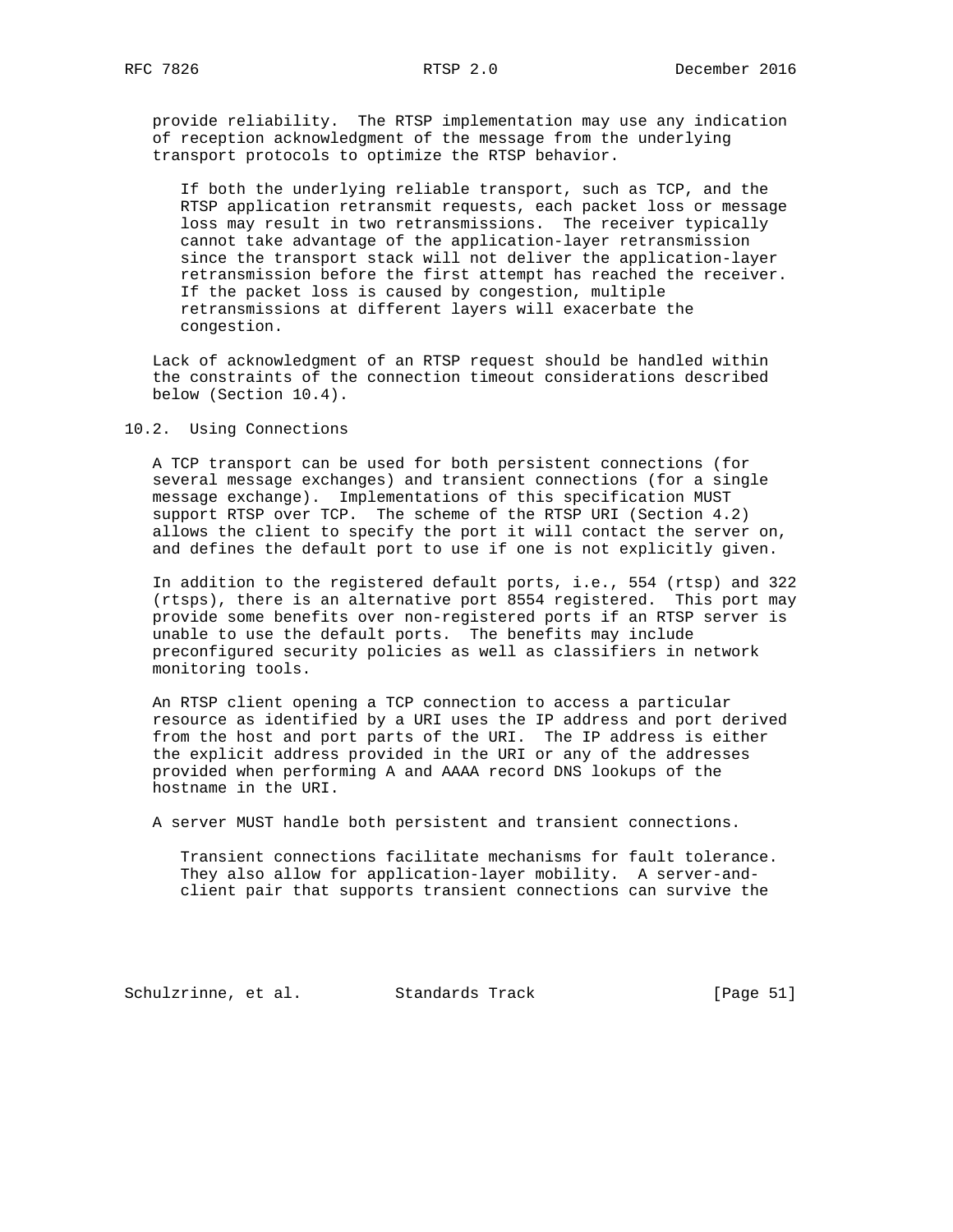loss of a TCP connection; e.g., due to a NAT timeout. When the client has discovered that the TCP connection has been lost, it can set up a new one when there is need to communicate again.

 A persistent connection is RECOMMENDED to be used for all transactions between the server and client, including messages for multiple RTSP sessions. However, a persistent connection MAY be closed after a few message exchanges. For example, a client may use a persistent connection for the initial SETUP and PLAY message exchanges in a session and then close the connection. Later, when the client wishes to send a new request, such as a PAUSE for the session, a new connection would be opened. This connection may be either transient or persistent.

 An RTSP agent MAY use one connection to handle multiple RTSP sessions on the same server. The RTSP agent SHALL NOT use more than one connection per RTSP session at any given point.

 Having only one connection in use at any time avoids confusion regarding on which connection any server-to-client requests shall be sent. Using a single connection for multiple RTSP sessions also saves complexity by enabling the server to maintain less state about its connection resources on the server. Not using more than one connection at a time for a particular RTSP session avoids wasting connection resources and allows the server to track only the most recently used client-to-server connection for each RTSP session as being the currently valid server-to-client connection.

 RTSP allows a server to send requests to a client. However, this can be supported only if a client establishes a persistent connection with the server. In cases where a persistent connection does not exist between a server and its client, due to the lack of a signaling channel, the server may be forced to silently discard RTSP messages, and it may even drop an RTSP session without notifying the client. An example of such a case is when the server desires to send a REDIRECT request for an RTSP session to the client but is not able to do so because it cannot reach the client. A server that attempts to send a request to a client that has no connection currently to the server SHALL discard the request.

 Without a persistent connection between the client and the server, the media server has no reliable way of reaching the client. Because of the likely failure of server-to-client established connections, the server will not even attempt establishing any connection.

Schulzrinne, et al. Standards Track [Page 52]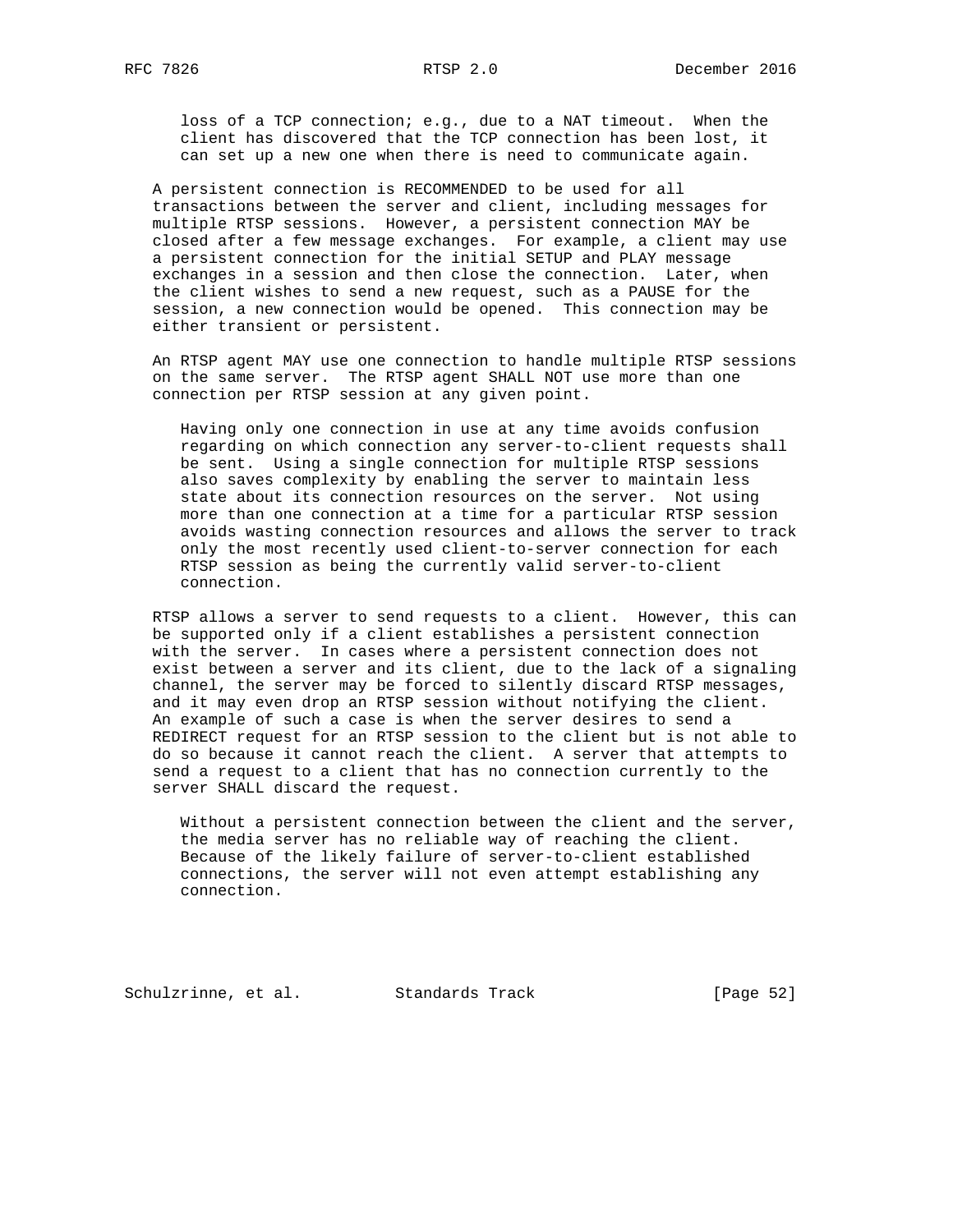Queuing of server-to-client requests has been considered. However, a security issue exists as to how it might be possible to authorize a client establishing a new connection as being a legitimate receiver of a request related to a particular RTSP session, without the client first issuing requests related to the pending request. Thus, it would be likely to make any such requests even more delayed and less useful.

 The sending of client and server requests can be asynchronous events. To avoid deadlock situations, both client and server MUST be able to send and receive requests simultaneously. As an RTSP response may be queued up for transmission, reception or processing behind the peer RTSP agent's own requests, all RTSP agents are required to have a certain capability of handling outstanding messages. A potential issue is that outstanding requests may time out despite being processed by the peer; this can be due to the response being caught in the queue behind a number of requests that the RTSP agent is processing but that take some time to complete. To avoid this problem, an RTSP agent should buffer incoming messages locally so that any response messages can be processed immediately upon reception. If responses are separated from requests and directly forwarded for processing, not only can the result be used immediately, the state associated with that outstanding request can also be released. However, buffering a number of requests on the receiving RTSP agent consumes resources and enables a resource exhaustion attack on the agent. Therefore, this buffer should be limited so that an unreasonable number of requests or total message size is not allowed to consume the receiving agent's resources. In most APIs, having the receiving agent stop reading from the TCP socket will result in TCP's window being clamped, thus forcing the buffering onto the sending agent when the load is larger than expected. However, as both RTSP message sizes and frequency may be changed in the future by protocol extensions, an agent should be careful about taking harsher measurements against a potential attack. When under attack, an RTSP agent can close TCP connections and release state associated with that TCP connection.

 To provide some guidance on what is reasonable, the following guidelines are given. It is RECOMMENDED that:

- o an RTSP agent should not have more than 10 outstanding requests per RTSP session;
- o an RTSP agent should not have more than 10 outstanding requests that are not related to an RTSP session or that are requesting to create an RTSP session.

Schulzrinne, et al. Standards Track [Page 53]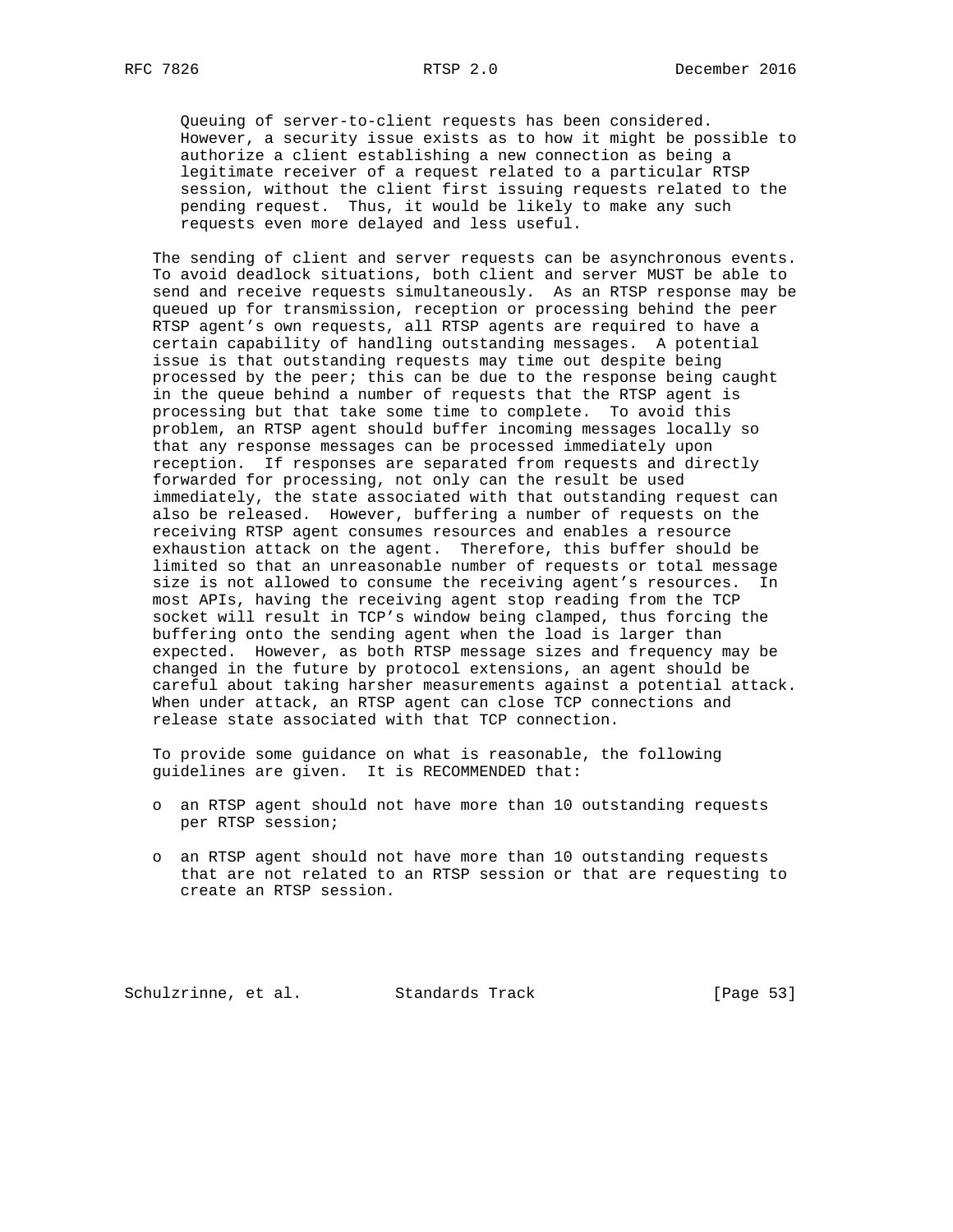In light of the above, it is RECOMMENDED that clients use persistent connections whenever possible. A client that supports persistent connections MAY "pipeline" its requests (see Section 12).

 RTSP agents can send requests to multiple different destinations, either server or client contexts over the same connection to a proxy. Then, the proxy forks the message to the different destinations over proxy-to-agent connections. In these cases when multiple requests are outstanding, the requesting agent MUST be ready to receive the responses out of order compared to the order they where sent on the connection. The order between multiple messages for each destination will be maintained; however, the order between response from different destinations can be different.

 The reason for this is to avoid a head-of-line blocking situation. In a sequence of requests, an early outstanding request may take time to be processed at one destination. Simultaneously, a response from any other destination that was later in the sequence of requests may have arrived at the proxy; thus, allowing out-of order responses avoids forcing the proxy to buffer this response and instead deliver it as soon as possible. Note, this will not affect the order in which the messages sent to each separate destination were processed at the request destination.

 This scenario can occur in two cases involving proxies. The first is a client issuing requests for sessions on different servers using a common client-to-proxy connection. The second is for server-to client requests, like REDIRECT being sent by the server over a common transport connection the proxy created for its different connecting clients.

10.3. Closing Connections

 The client MAY close a connection at any point when no outstanding request/response transactions exist for any RTSP session being managed through the connection. The server, however, SHOULD NOT close a connection until all RTSP sessions being managed through the connection have been timed out (Section 18.49). A server SHOULD NOT close a connection immediately after responding to a session-level TEARDOWN request for the last RTSP session being controlled through the connection. Instead, the server should wait for a reasonable amount of time for the client to receive and act upon the TEARDOWN

Schulzrinne, et al. Standards Track [Page 54]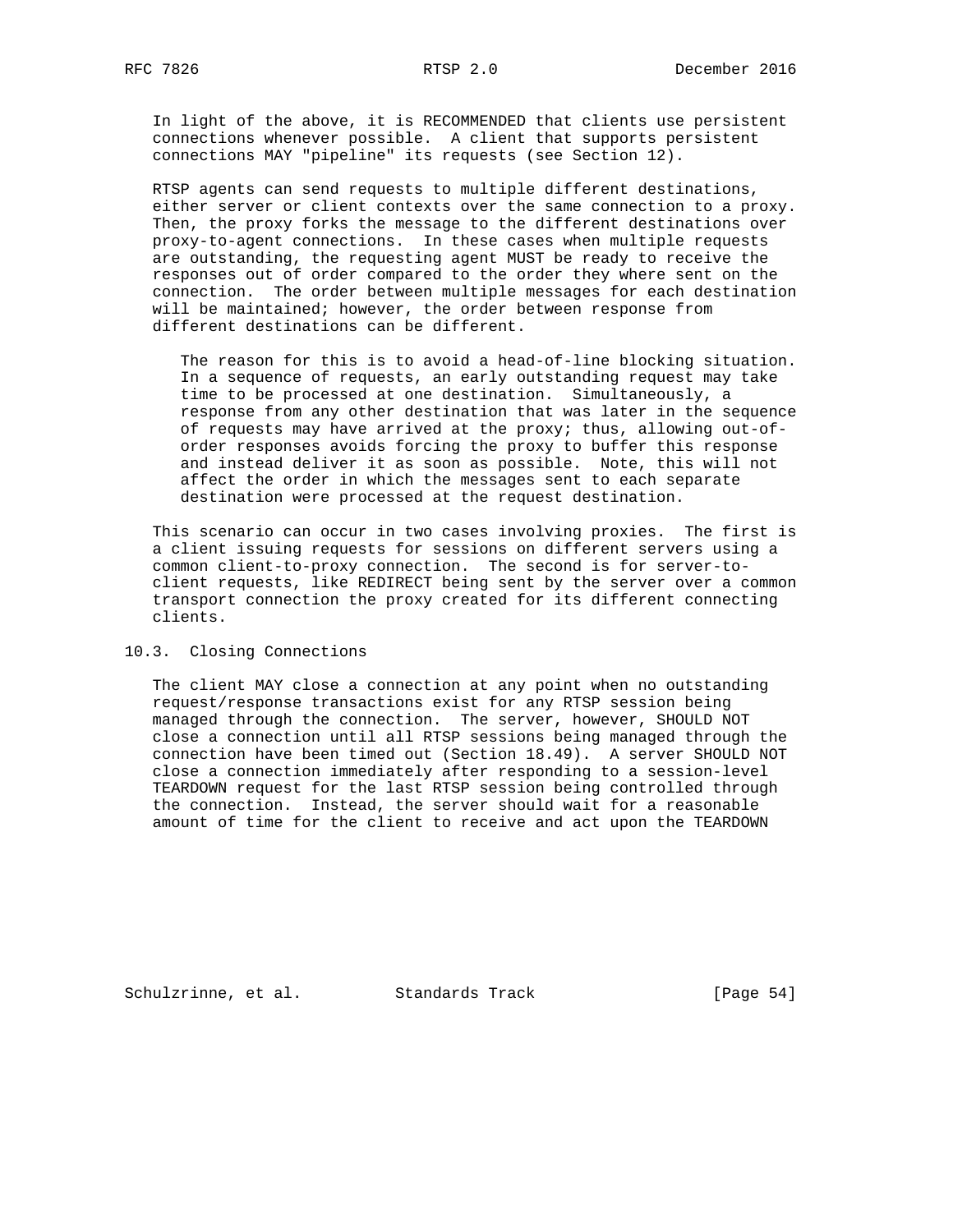response and then initiate the connection closing. The server SHOULD wait at least 10 seconds after sending the TEARDOWN response before closing the connection.

 This is to ensure that the client has time to issue a SETUP for a new session on the existing connection after having torn the last one down. Ten seconds should give the client ample opportunity to get its message to the server.

 A server SHOULD NOT close the connection directly as a result of responding to a request with an error code.

 Certain error responses such as 460 (Only Aggregate Operation Allowed) (Section 17.4.24) are used for negotiating capabilities of a server with respect to content or other factors. In such cases, it is inefficient for the server to close a connection on an error response. Also, such behavior would prevent implementation of advanced or special types of requests or result in extra overhead for the client when testing for new features. On the other hand, keeping connections open after sending an error response poses a Denial-of-Service (DoS) security risk (Section 21).

 The server MAY close a connection if it receives an incomplete message and if the message is not completed within a reasonable amount of time. It is RECOMMENDED that the server wait at least 10 seconds for the completion of a message or for the next part of the message to arrive (which is an indication that the transport and the client are still alive). Servers believing they are under attack or that are otherwise starved for resources during that event MAY consider using a shorter timeout.

 If a server closes a connection while the client is attempting to send a new request, the client will have to close its current connection, establish a new connection, and send its request over the new connection.

 An RTSP message SHOULD NOT be terminated by closing the connection. Such a message MAY be considered to be incomplete by the receiver and discarded. An RTSP message is properly terminated as defined in Section 5.

Schulzrinne, et al. Standards Track [Page 55]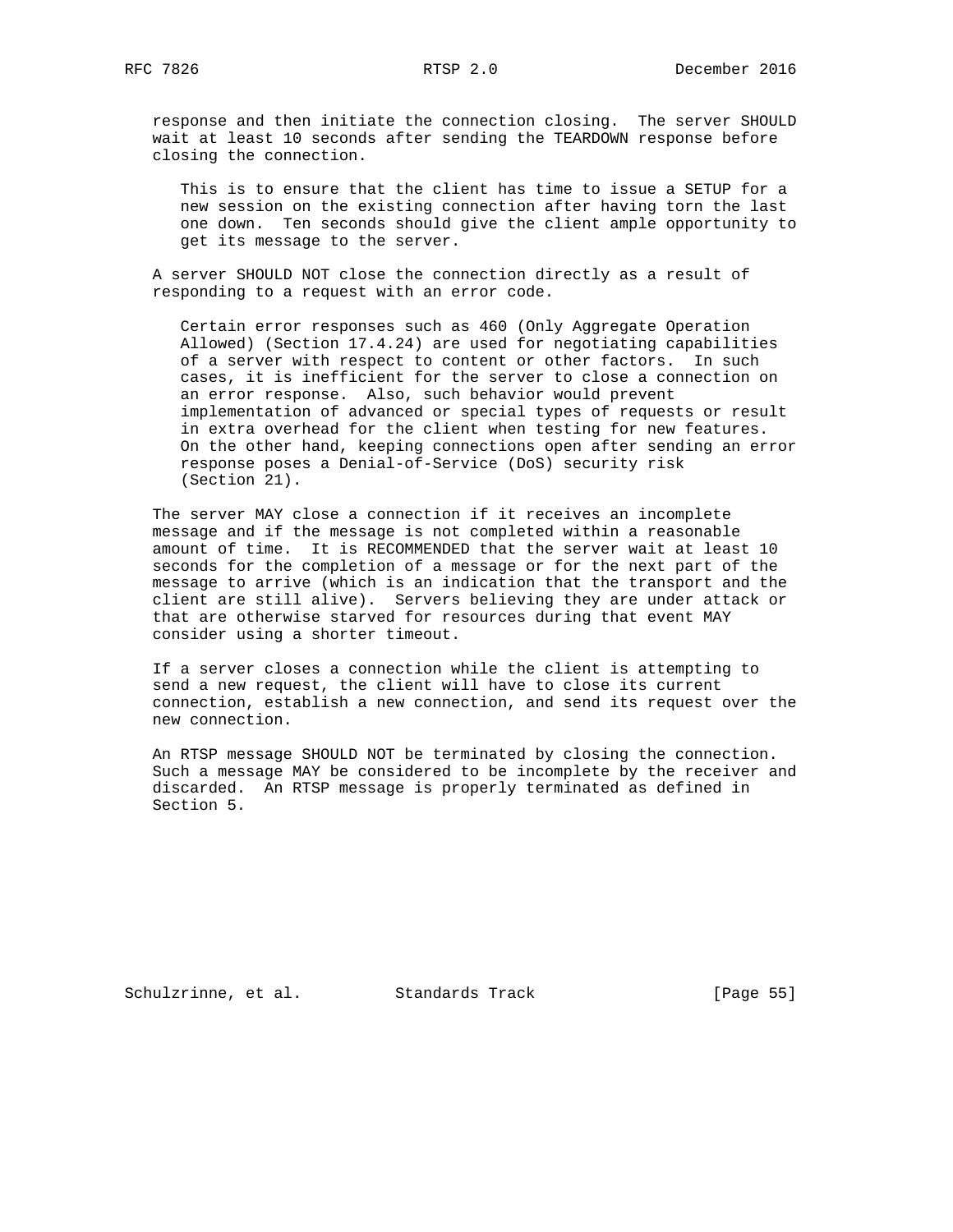#### 10.4. Timing Out Connections and RTSP Messages

 Receivers of a request (responders) SHOULD respond to requests in a timely manner even when a reliable transport such as TCP is used. Similarly, the sender of a request (requester) SHOULD wait for a sufficient time for a response before concluding that the responder will not be acting upon its request.

 A responder SHOULD respond to all requests within 5 seconds. If the responder recognizes that the processing of a request will take longer than 5 seconds, it SHOULD send a 100 (Continue) response as soon as possible. It SHOULD continue sending a 100 response every 5 seconds thereafter until it is ready to send the final response to the requester. After sending a 100 response, the responder MUST send a final response indicating the success or failure of the request.

 A requester SHOULD wait at least 10 seconds for a response before concluding that the responder will not be responding to its request. After receiving a 100 response, the requester SHOULD continue waiting for further responses. If more than 10 seconds elapse without receiving any response, the requester MAY assume that the responder is unresponsive and abort the connection by closing the TCP connection.

 In some cases, multiple RTSP sessions share the same transport connection; abandoning a request and closing the connection may have significant impact on those other sessions. First of all, other RTSP requests may have become queued up due to the request taking a long time to process. Secondly, those sessions also lose the possibility to receive server-to-client requests. To mitigate that situation, the RTSP client or server SHOULD establish a new connection and send any requests that are queued up or that haven't received a response on this new connection. Thirdly, to ensure that the RTSP server knows which connection is valid for a particular RTSP session, the RTSP agent SHOULD send a keep-alive request, if no other request will be sent immediately for that RTSP session, for each RTSP session on the old connection. The keep-alive request will normally be a SET\_PARAMETER with a session header to inform the server that this agent cares about this RTSP session.

 A requester SHOULD wait longer than 10 seconds for a response if it is experiencing significant transport delays on its connection to the responder. The requester is capable of determining the Round-Trip Time (RTT) of the request/response cycle using the Timestamp header (Section 18.53) in any RTSP request.

Schulzrinne, et al. Standards Track [Page 56]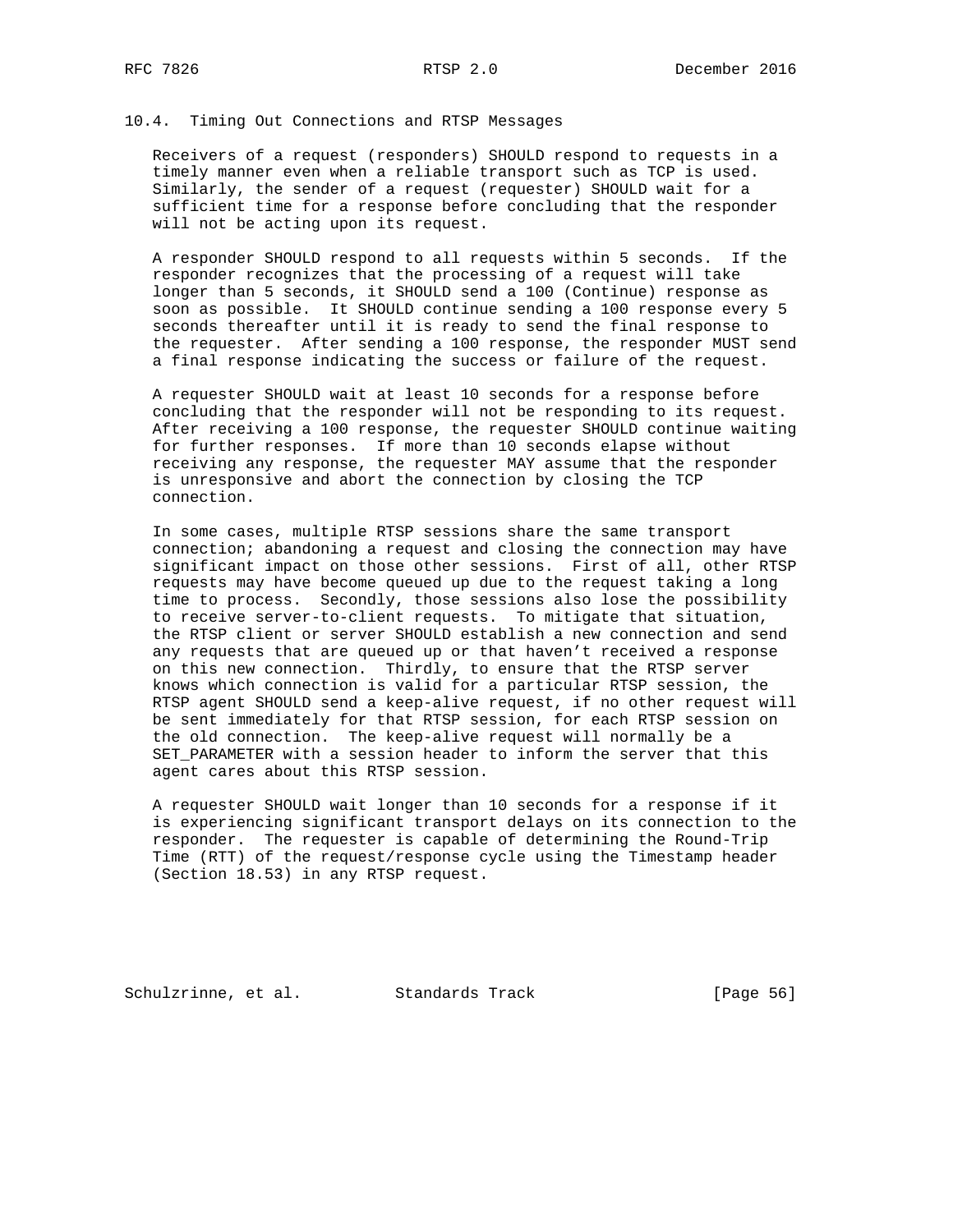The 10-second wait was chosen for the following reasons. It gives TCP time to perform a couple of retransmissions, even if operating on default values. It is short enough that users may not abandon the process themselves. However, it should be noted that 10 seconds can be aggressive on certain types of networks. The 5-second value for 1xx messages is half the timeout giving a reasonable chance of successful delivery before timeout happens on the requester side.

#### 10.5. Showing Liveness

 RTSP requires the client to periodically show its liveness to the server or the server may terminate any session state. Several different protocol mechanism include in their usage a liveness proof from the client. These mechanisms are RTSP requests with a Session header to the server; if RTP & RTCP is used for media data transport and the transport is established, the RTCP message proves liveness; or through any other used media-transport protocol capable of indicating liveness of the RTSP client. It is RECOMMENDED that a client not wait to the last second of the timeout before trying to send a liveness message. The RTSP message may take some time to arrive safely at the receiver, due to packet loss and TCP retransmissions. To show liveness between RTSP requests being issued to accomplish other things, the following mechanisms can be used, in descending order of preference:

 RTCP: If RTP is used for media transport, RTCP SHOULD be used. If RTCP is used to report transport statistics, it will necessarily also function as a keep-alive. The server can determine the client by network address and port together with the fact that the client is reporting on the server's RTP sender sources (synchronization source (SSRCs)). A downside of using RTCP is that it only gives statistical guarantees of reaching the server. However, the probability of a false client timeout is so low that it can be ignored in most cases. For example, assume a session with a 60-second timeout and enough bitrate assigned to RTCP messages to send a message from client to server on average every 5 seconds. That client has, for a network with 5% packet loss, a probability of failing to confirm liveness within the timeout interval for that session of 2.4\*E-16. Sessions with shorter timeouts, much higher packet loss, or small RTCP bandwidths SHOULD also implement one or more of the mechanisms below.

Schulzrinne, et al. Standards Track [Page 57]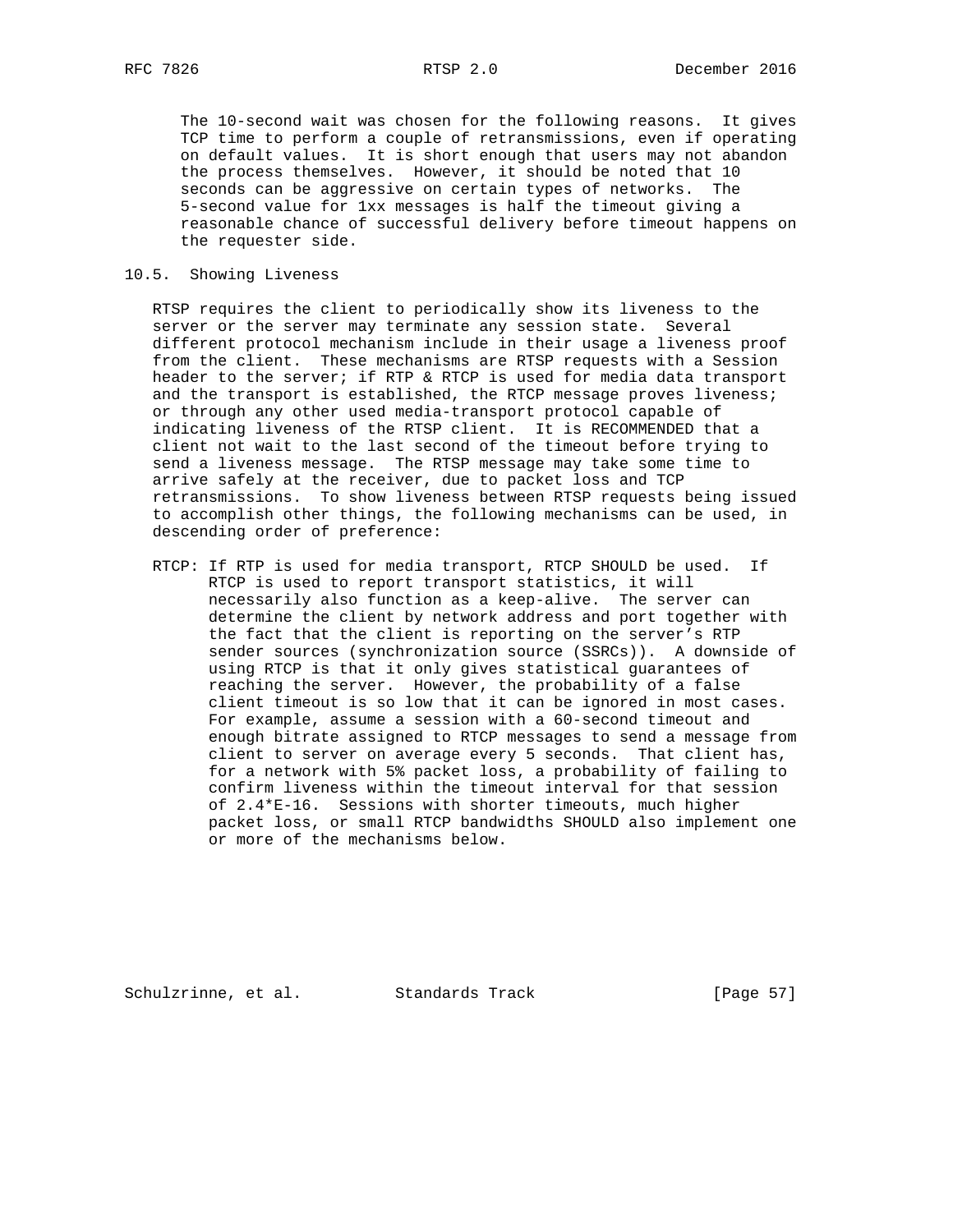- SET\_PARAMETER: When using SET\_PARAMETER for keep-alives, a body SHOULD NOT be included. This method is the RECOMMENDED RTSP method to use for a request intended only to perform keep alives. RTSP servers MUST support the SET\_PARAMETER method, so that clients can always use this mechanism.
- GET\_PARAMETER: When using GET\_PARAMETER for keep-alives, a body SHOULD NOT be included, dependent on implementation support in the server. Use the OPTIONS method to determine if there is method support or simply try.
- OPTIONS: This method is also usable, but it causes the server to perform more unnecessary processing and results in bigger responses than necessary for the task. The reason is that the server needs to determine the capabilities associated with the media resource to correctly populate the Public and Allow headers.

 The timeout parameter of the Session header (Section 18.49) MAY be included in a SETUP response and MUST NOT be included in requests. The server uses it to indicate to the client how long the server is prepared to wait between RTSP commands or other signs of life before closing the session due to lack of activity (see Appendix B). The timeout is measured in seconds, with a default of 60 seconds. The length of the session timeout MUST NOT be changed in an established session.

#### 10.6. Use of IPv6

 Explicit IPv6 [RFC2460] support was not present in RTSP 1.0. RTSP 2.0 has been updated for explicit IPv6 support. Implementations of RTSP 2.0 MUST understand literal IPv6 addresses in URIs and RTSP headers. Although the general URI format envisages potential future new versions of the literal IP address, usage of any such new version would require other modifications to the RTSP specification (e.g., address fields in the Transport header (Section 18.54)).

10.7. Overload Control

 Overload in RTSP can occur when servers and proxies have insufficient resources to complete the processing of a request. An improper handling of such an overload situation at proxies and servers can impact the operation of the RTSP deployment, and probably worsen the situation. RTSP defines the 503 (Service Unavailable) response (Section 17.5.4) to let servers and proxies notify requesting proxies and RTSP clients about an overload situation. In conjunction with

Schulzrinne, et al. Standards Track [Page 58]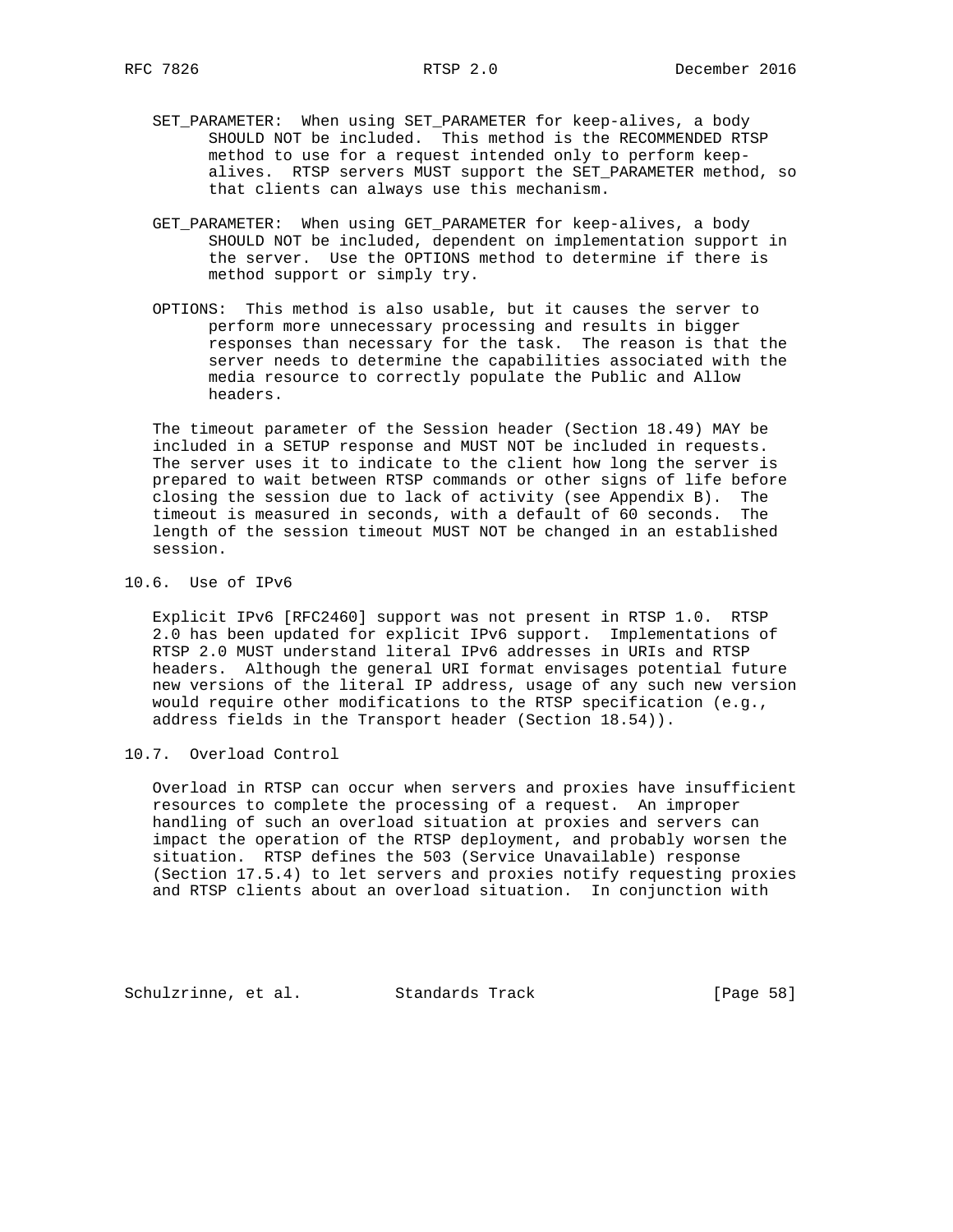the Retry-After header (Section 18.44), the server or proxy can indicate the time after which the requesting entity can send another request to the proxy or server.

 There are two scopes of such 503 answers. The first scope is for an established RTSP session, where the request resulting in the 503 response as well as the response itself carries a Session header identifying the session that is suffering overload. This response only applies to this particular session. The other scope is the general RTSP server as identified by the host in the Request-URI. Such a 503 answer with any Retry-After header applies to all requests that are not session specific to that server, including a SETUP request intended to create a new RTSP session.

 Another scope for overload situations exists: the RTSP proxy. To enable an RTSP proxy to signal that it is overloaded, or otherwise unavailable and unable to handle the request, a 553 response code has been defined with the meaning "Proxy Unavailable". As with servers, there is a separation in response scopes between requests associated with existing RTSP sessions and requests to create new sessions or general proxy requests.

 Simply implementing and using the 503 (Service Unavailable) and 553 (Proxy Unavailable) response codes is not sufficient for properly handling overload situations. For instance, a simplistic approach would be to send the 503 response with a Retry-After header set to a fixed value. However, this can cause a situation in which multiple RTSP clients again send requests to a proxy or server at roughly the same time, which may again cause an overload situation. Another situation would be if the "old" overload situation is not yet resolved, i.e., the length indicated in the Retry-After header was too short for the overload situation to subside.

 An RTSP server or proxy in an overload situation must select the value of the Retry-After header carefully, bearing in mind its current load situation. It is REQUIRED to increase the timeout period in proportion to the current load on the server, i.e., an increasing workload should result in an increased length of the indicated unavailability. It is REQUIRED not to send the same value in the Retry-After header to all requesting proxies and clients, but to add a variation to the mean value of the Retry-After header.

 A more complex case may arise when a load-balancing RTSP proxy is in use. This is the case when an RTSP proxy is used to select amongst a set of RTSP servers to handle the requests or when multiple server addresses are available for a given server name. The proxy or client may receive a 503 (Service Unavailable) or 553 (Proxy Unavailable) response code from one of its RTSP servers or proxies, or a TCP

Schulzrinne, et al. Standards Track [Page 59]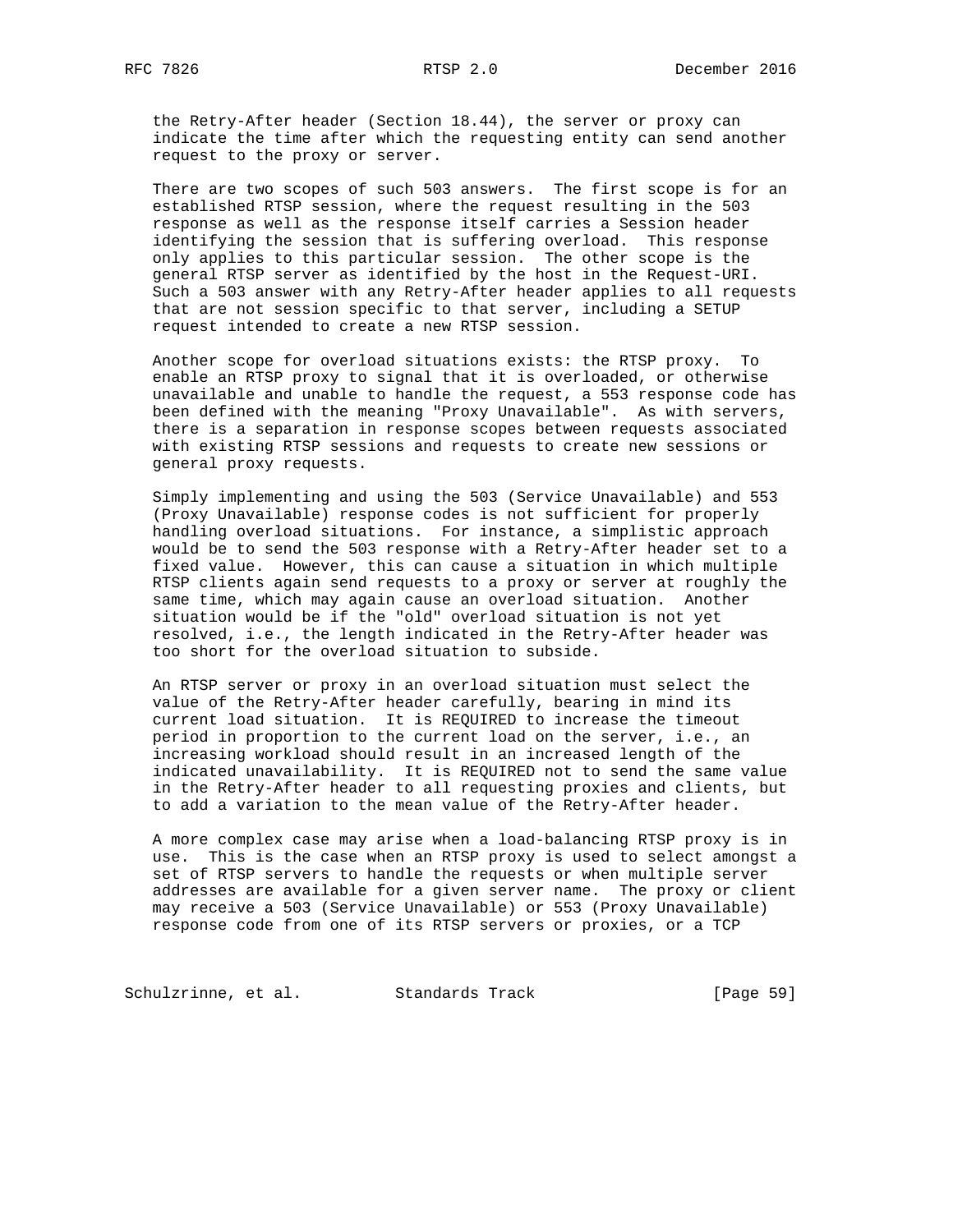timeout (if the server is even unable to handle the request message). The proxy or client simply retries the other addresses or configured proxies, but it may also receive a 503 (Service Unavailable) or 553 (Proxy Unavailable) response or TCP timeouts from those addresses. In such a situation, where none of the RTSP servers/proxies/addresses can handle the request, the RTSP agent has to wait before it can send any new requests to the RTSP server. Any additional request to a specific address MUST be delayed according to the Retry-After headers received. For addresses where no response was received or TCP timeout occurred, an initial wait timer SHOULD be set to 5 seconds. That timer MUST be doubled for each additional failure to connect or receive response until the value exceeds 30 minutes when the timer's mean value may be set to 30 minutes. It is REQUIRED not to set the same value in the timer for each scheduling, but instead to add a variation to the mean value, resulting in picking a random value within the range of 0.5 to 1.5 times the mean value.

11. Capability Handling

 This section describes the available capability-handling mechanism that allows RTSP to be extended. Extensions to this version of the protocol are basically done in two ways. Firstly, new headers can be added. Secondly, new methods can be added. The capability-handling mechanism is designed to handle both cases.

 When a method is added, the involved parties can use the OPTIONS method to discover whether it is supported. This is done by issuing an OPTIONS request to the other party. Depending on the URI, it will either apply in regard to a certain media resource, the whole server in general, or simply the next hop. The OPTIONS response MUST contain a Public header that declares all methods supported for the indicated resource.

 It is not necessary to use OPTIONS to discover support of a method, as the client could simply try the method. If the receiver of the request does not support the method, it will respond with an error code indicating the method is either not implemented (501) or does not apply for the resource (405). The choice between the two discovery methods depends on the requirements of the service.

 Feature tags are defined to handle functionality additions that are not new methods. Each feature tag represents a certain block of functionality. The amount of functionality that a feature tag represents can vary significantly. For example, a feature tag can represent the functionality a single RTSP header provides. Another feature tag can represent much more functionality, such as the "play.basic" feature tag (Section 11.1), which represents the minimal media delivery for playback implementation.

Schulzrinne, et al. Standards Track [Page 60]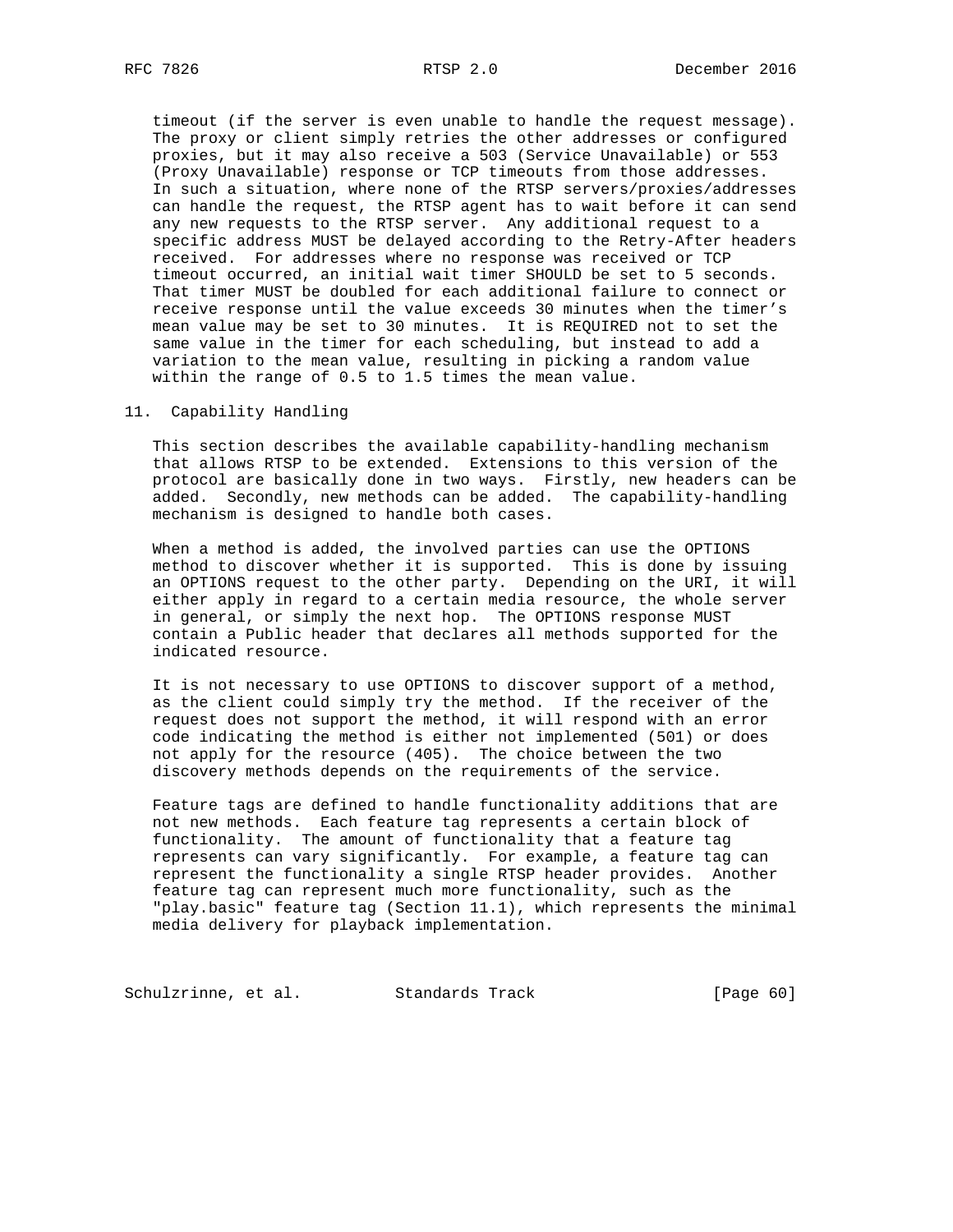Feature tags are used to determine whether the client, server, or proxy supports the functionality that is necessary to achieve the desired service. To determine support of a feature tag, several different headers can be used, each explained below:

- Supported: This header is used to determine the complete set of functionality that both client and server have, in general, and is not dependent on a specific resource. The intended usage is to determine before one needs to use a functionality that it is supported. It can be used in any method, but OPTIONS is the most suitable as it simultaneously determines all methods that are implemented. When sending a request, the requester declares all its capabilities by including all supported feature tags. This results in the receiver learning the requester's feature support. The receiver then includes its set of features in the response.
- Proxy-Supported: This header is used in a similar fashion as the Supported header, but instead of giving the supported functionality of the client or server, it provides both the requester and the responder a view of the common functionality supported in general by all members of the proxy chain between the client and server; it does not depend on the resource. Proxies are required to add this header whenever the Supported header is present, but proxies may also add it independently of the requester.
- Require: This header can be included in any request where the endpoint, i.e., the client or server, is required to understand the feature to correctly perform the request. This can, for example, be a SETUP request, where the server is required to understand a certain parameter to be able to set up the media delivery correctly. Ignoring this parameter would not have the desired effect and is not acceptable. Therefore, the endpoint receiving a request containing a Require MUST negatively acknowledge any feature that it does not understand and not perform the request. The response in cases where features are not supported is 551 (Option Not Supported). Also, the features that are not supported are given in the Unsupported header in the response.
- Proxy-Require: This header has the same purpose and behavior as Require except that it only applies to proxies and not the endpoint. Features that need to be supported by both proxies and endpoints need to be included in both the Require and Proxy-Require header.

Schulzrinne, et al. Standards Track [Page 61]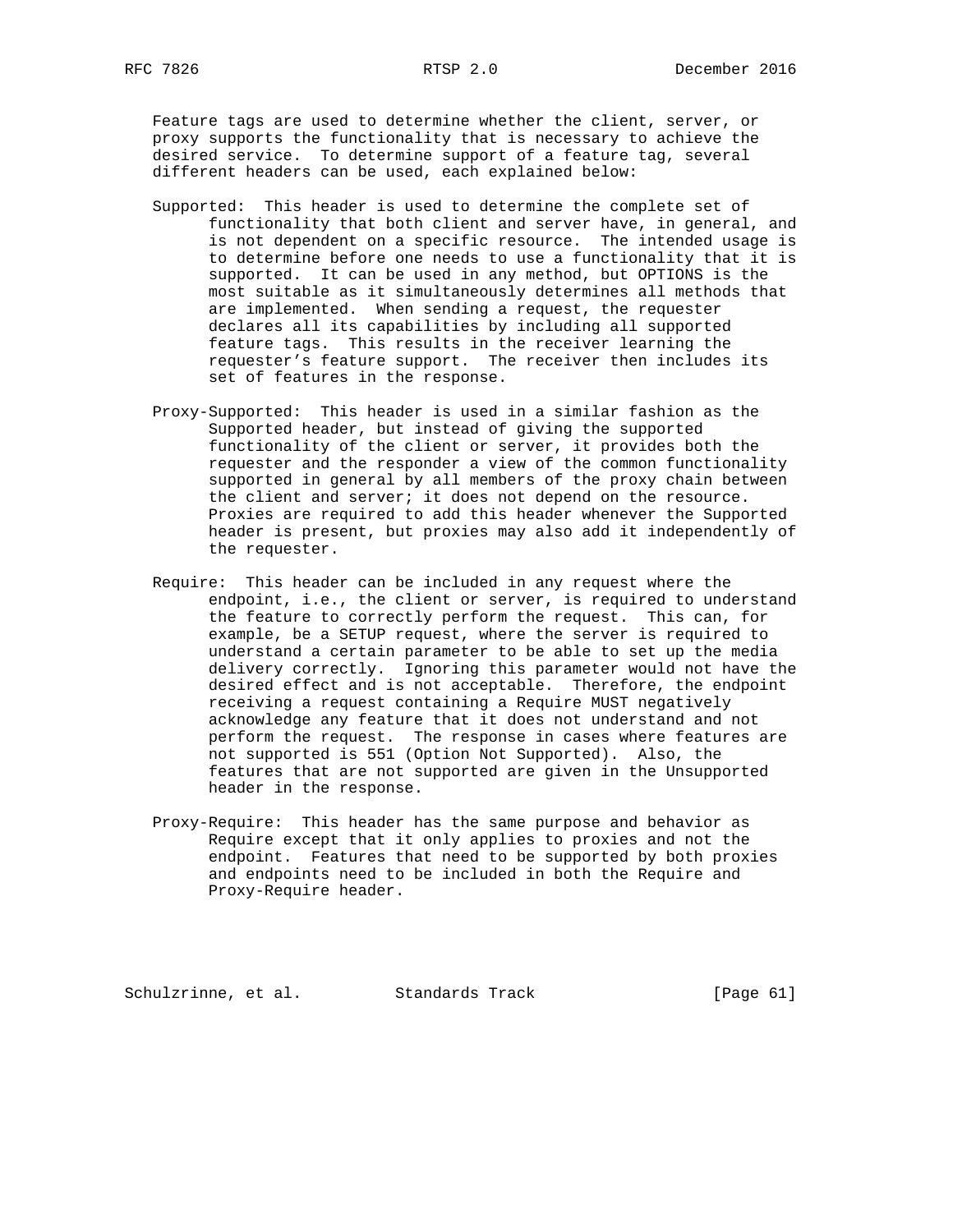Unsupported: This header is used in a 551 (Option Not Supported) error response, to indicate which features were not supported. Such a response is only the result of the usage of the Require or Proxy-Require headers where one or more features were not supported. This information allows the requester to make the best of situations as it knows which features are not supported.

#### 11.1. Feature Tag: play.basic

 An implementation supporting all normative parts of this specification for the setup and control of playback of media uses the feature tag "play.basic" to indicate this support. The appendices (starting with letters) are not part of the functionality included in the feature tag unless the appendix is explicitly specified in a main section as being a required appendix.

 Note: This feature tag does not mandate any media delivery protocol, such as RTP.

 In RTSP 1.0, there was a minimal implementation section. However, that was not consistent with the rest of the specification. So, rather than making an attempt to explicitly enumerate the features for play.basic, this specification has to be taken as a whole and the necessary features normatively defined as being required are included.

#### 12. Pipelining Support

 Pipelining is a general method to improve performance of request/ response protocols by allowing the requesting agent to have more than one request outstanding and to send them over the same persistent connection. For RTSP, where the relative order of requests will matter, it is important to maintain the order of the requests. Because of this, the responding agent MUST process the incoming requests in their sending order. The sending order can be determined by the CSeq header and its sequence number. For TCP, the delivery order will be the same, between two agents, as the sending order. The processing of the request MUST also have been finished before processing the next request from the same agent. The responses MUST be sent in the order the requests were processed.

 RTSP 2.0 has extended support for pipelining beyond the capabilities in RTSP 1.0. As a major improvement, all requests involved in setting up and initiating media delivery can now be pipelined, indicated by the Pipelined-Request header (see Section 18.33). This header allows a client to request that two or more requests be processed in the same RTSP session context that the first request

Schulzrinne, et al. Standards Track [Page 62]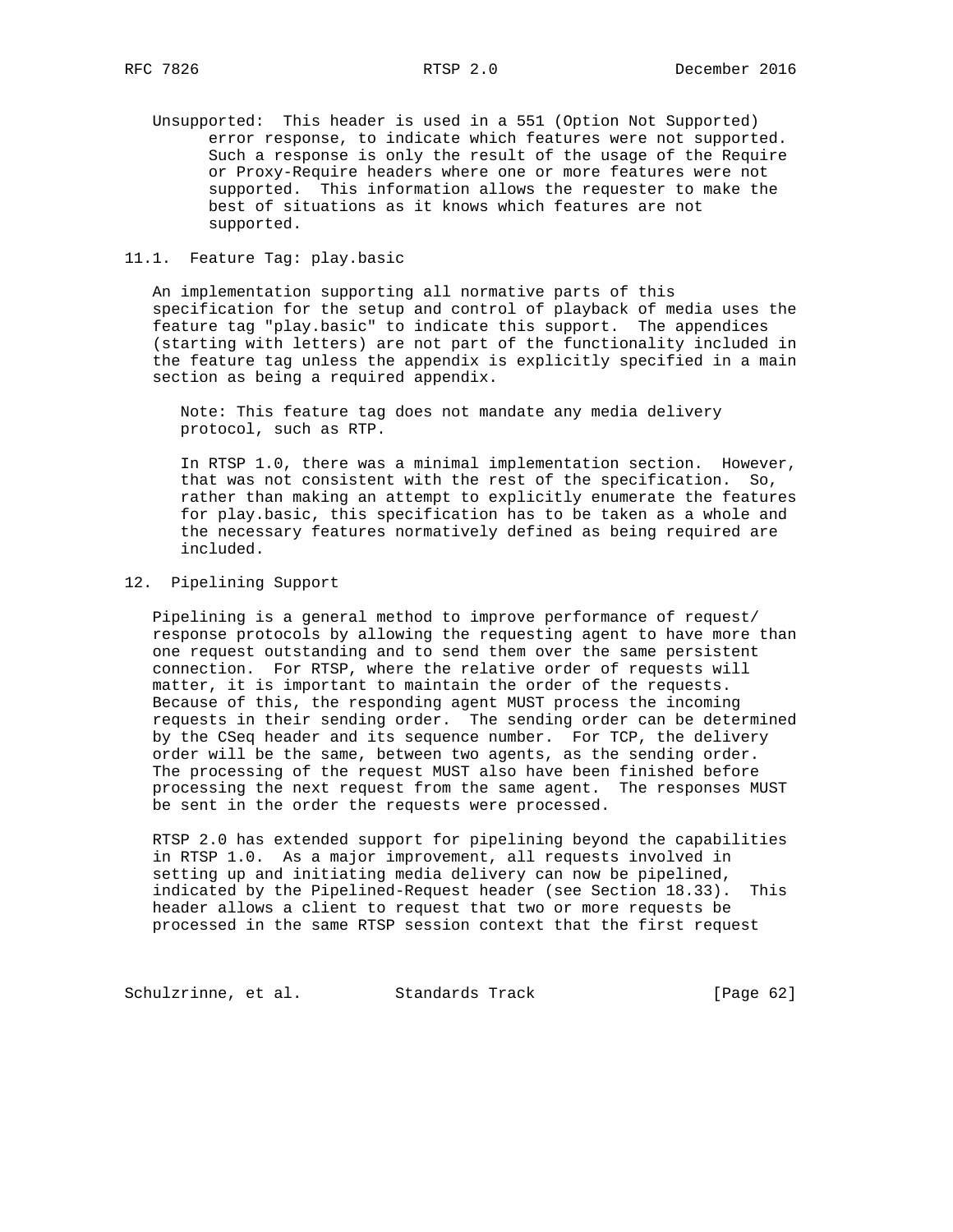creates. In other words, a client can request that two or more media streams be set up and then played without needing to wait for a single response. This speeds up the initial start-up time for an RTSP session by at least one RTT.

 If a pipelined request builds on the successful completion of one or more prior requests, the requester must verify that all requests were executed as expected. A common example will be two SETUP requests and a PLAY request. In case one of the SETUP requests fails unexpectedly, the PLAY request can still be successfully executed. However, the resulting presentation will not be as expected by the requesting client, as only a single media instead of two will be played. In this case, the client can send a PAUSE request, correct the failing SETUP request, and then request it be played.

#### 13. Method Definitions

 The method indicates what is to be performed on the resource identified by the Request-URI. The method name is case sensitive. New methods may be defined in the future. Method names MUST NOT start with a \$ character (decimal 36) and MUST be a token as defined by the ABNF [RFC5234] in Section 20. The methods are summarized in Table 7.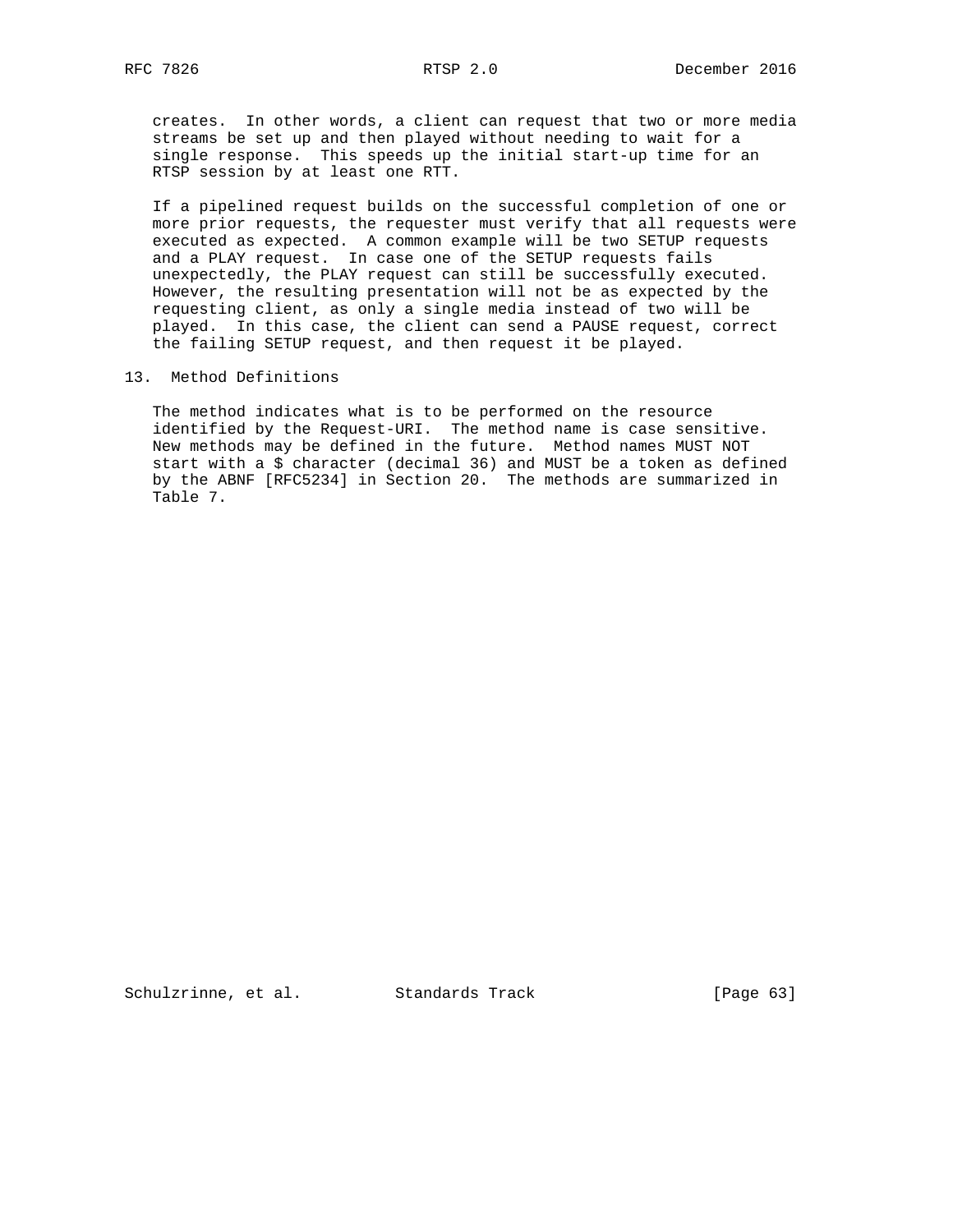| method          | direction         | object | Server req.   Client req. |             |
|-----------------|-------------------|--------|---------------------------|-------------|
| <b>DESCRIBE</b> | $C \rightarrow S$ | P, S   | recommended               | recommended |
| GET_PARAMETER   | $C \rightarrow S$ | P, S   | optional                  | optional    |
|                 | $S \rightarrow C$ | P, S   | optional                  | optional    |
| OPTIONS         | $C \rightarrow S$ | P, S   | required                  | required    |
|                 | $S \rightarrow C$ | P, S   | optional                  | optional    |
| PAUSE           | $C \rightarrow S$ | P, S   | required                  | required    |
| PLAY            | $C \rightarrow S$ | P, S   | required                  | required    |
| PLAY NOTIFY     | $S \rightarrow C$ | P, S   | required                  | required    |
| <b>REDIRECT</b> | $S \rightarrow C$ | P, S   | optional                  | required    |
| <b>SETUP</b>    | $C \rightarrow S$ | S      | required                  | required    |
| SET PARAMETER   | $C \rightarrow S$ | P, S   | required                  | optional    |
|                 | $S \rightarrow C$ | P, S   | optional                  | optional    |
| TEARDOWN        | $C \rightarrow S$ | P, S   | required                  | required    |
|                 | $S \rightarrow C$ | Ρ      | required                  | required    |
|                 |                   |        |                           |             |

### Table 7: Overview of RTSP Methods

 Note on Table 7: This table covers RTSP methods, their direction, and on what objects (P: presentation, S: stream) they operate. Further, it indicates whether a server or a client implementation is required (mandatory), recommended, or optional.

 Further note on Table 7: the GET\_PARAMETER is optional. For example, a fully functional server can be built to deliver media without any parameters. However, SET\_PARAMETER is required, i.e., mandatory to implement for the server; this is due to its usage for keep-alive. PAUSE is required because it is the only way of leaving the Play state without terminating the whole session.

Schulzrinne, et al. Standards Track [Page 64]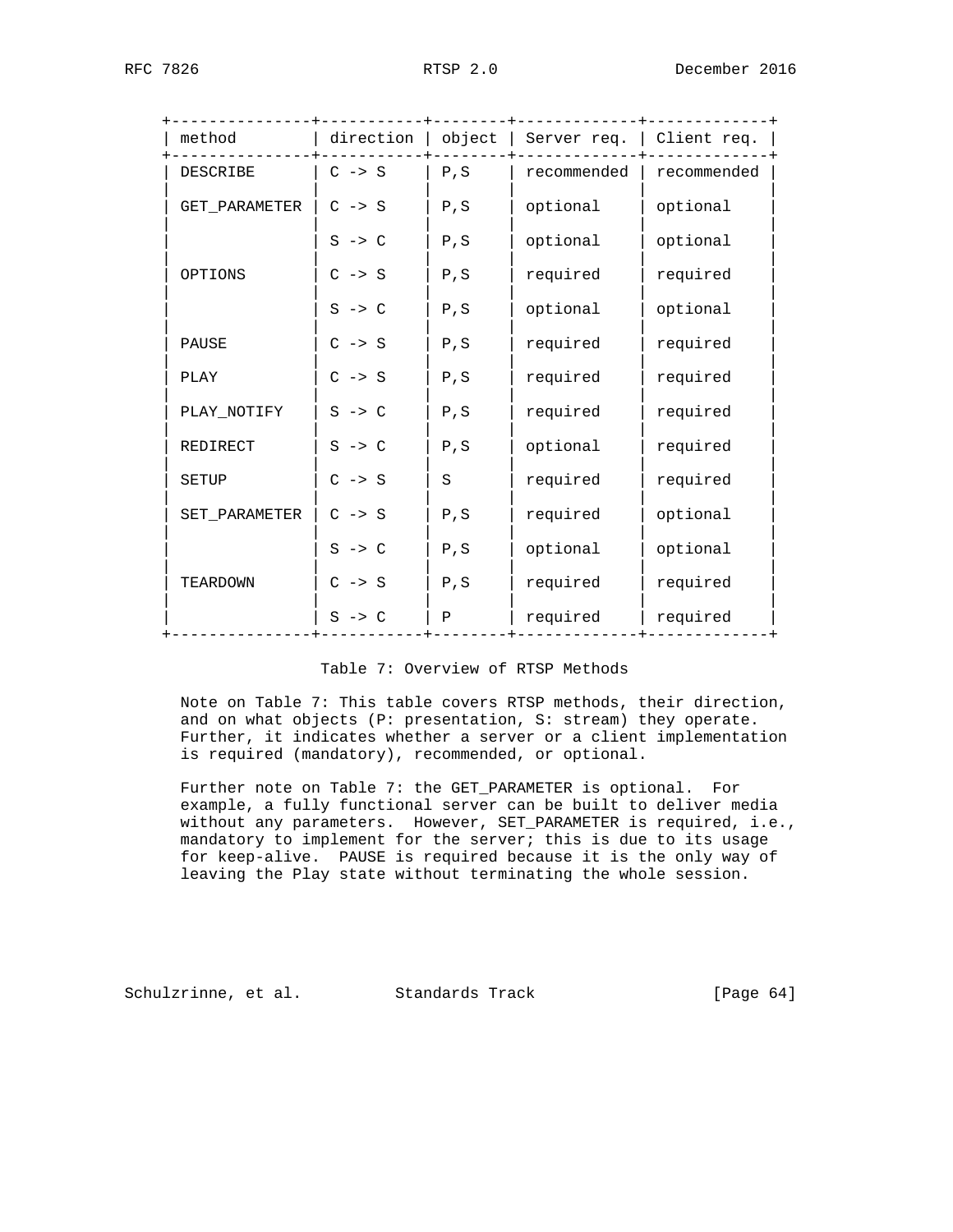If an RTSP agent does not support a particular method, it MUST return a 501 (Not Implemented) response code and the requesting RTSP agent, in turn, SHOULD NOT try this method again for the given agent/ resource combination. An RTSP proxy whose main function is to log or audit and not modify transport or media handling in any way MAY forward RTSP messages with unknown methods. Note that the proxy still needs to perform the minimal required processing, like adding the Via header.

#### 13.1. OPTIONS

 The semantics of the RTSP OPTIONS method is similar to that of the HTTP OPTIONS method described in Section 4.3.7 of [RFC7231]. However, in RTSP, OPTIONS is bidirectional in that a client can send the request to a server and vice versa. A client MUST implement the capability to send an OPTIONS request and a server or a proxy MUST implement the capability to respond to an OPTIONS request. In addition to this "MUST-implement" functionality, clients, servers and proxies MAY provide support both for sending OPTIONS requests and for generating responses to the requests.

 An OPTIONS request may be issued at any time. Such a request does not modify the session state. However, it may prolong the session lifespan (see below). The URI in an OPTIONS request determines the scope of the request and the corresponding response. If the Request- URI refers to a specific media resource on a given host, the scope is limited to the set of methods supported for that media resource by the indicated RTSP agent. A Request-URI with only the host address limits the scope to the specified RTSP agent's general capabilities without regard to any specific media. If the Request-URI is an asterisk ("\*"), the scope is limited to the general capabilities of the next hop (i.e., the RTSP agent in direct communication with the request sender).

 Regardless of the scope of the request, the Public header MUST always be included in the OPTIONS response, listing the methods that are supported by the responding RTSP agent. In addition, if the scope of the request is limited to a media resource, the Allow header MUST be included in the response to enumerate the set of methods that are allowed for that resource unless the set of methods completely matches the set in the Public header. If the given resource is not available, the RTSP agent SHOULD return an appropriate response code, such as 3rr or 4xx. The Supported header MAY be included in the request to query the set of features that are supported by the responding RTSP agent.

Schulzrinne, et al. Standards Track [Page 65]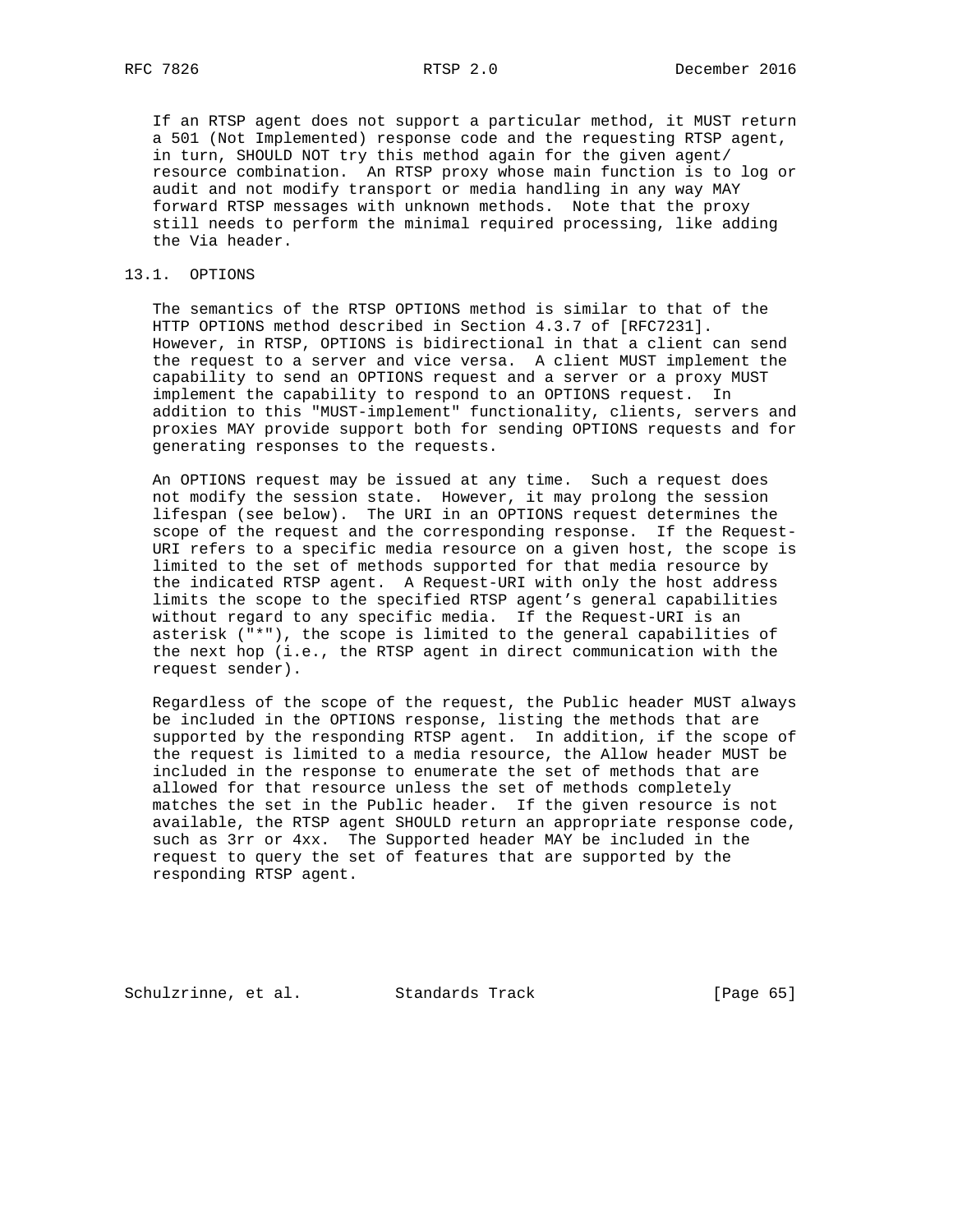The OPTIONS method can be used to keep an RTSP session alive. However, this is not the preferred way of session keep-alive signaling; see Section 18.49. An OPTIONS request intended for keeping alive an RTSP session MUST include the Session header with the associated session identifier. Such a request SHOULD also use the media or the aggregated control URI as the Request-URI.

Example:

- C->S: OPTIONS rtsp://server.example.com RTSP/2.0 CSeq: 1 User-Agent: PhonyClient/1.2 Proxy-Require: gzipped-messages Supported: play.basic
- S->C: RTSP/2.0 200 OK CSeq: 1 Public: DESCRIBE, SETUP, TEARDOWN, PLAY, PAUSE, OPTIONS Supported: play.basic, setup.rtp.rtcp.mux, play.scale Server: PhonyServer/1.1

 Note that the "gzipped-messages" feature tag in the Proxy-Require is a fictitious feature.

# 13.2. DESCRIBE

 The DESCRIBE method is used to retrieve the description of a presentation or media object from a server. The Request-URI of the DESCRIBE request identifies the media resource of interest. The client MAY include the Accept header in the request to list the description formats that it understands. The server MUST respond with a description of the requested resource and return the description in the message body of the response, if the DESCRIBE method request can be successfully fulfilled. The DESCRIBE reply response pair constitutes the media initialization phase of RTSP.

 The DESCRIBE response SHOULD contain all media initialization information for the resource(s) that it describes. Servers SHOULD NOT use the DESCRIBE response as a means of media indirection by having the description point at another server; instead, using the 3rr responses is RECOMMENDED.

 By forcing a DESCRIBE response to contain all media initialization information for the set of streams that it describes, and discouraging the use of DESCRIBE for media indirection, any looping problems can be avoided that might have resulted from other approaches.

Schulzrinne, et al. Standards Track [Page 66]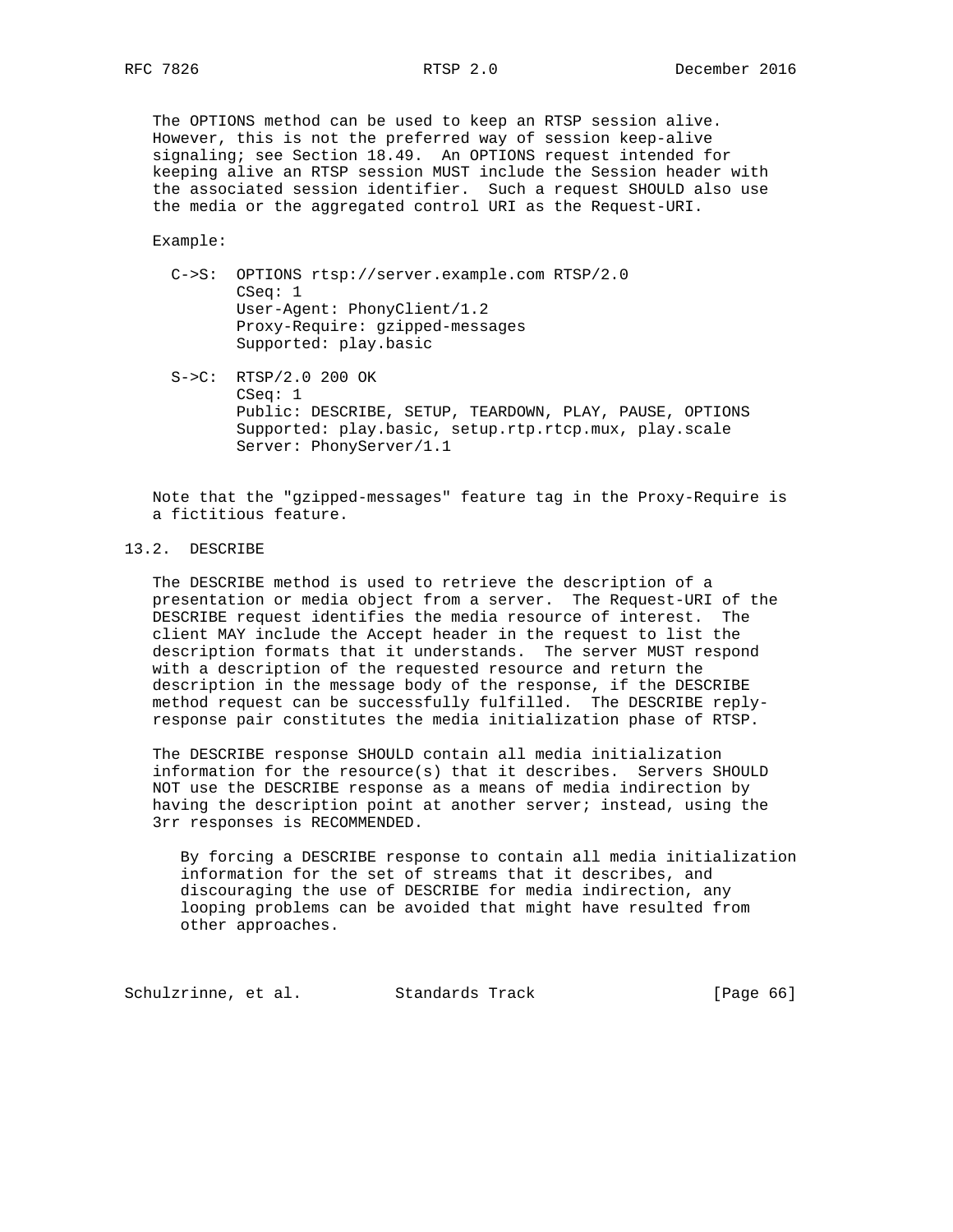```
 Example:
C->S: DESCRIBE rtsp://server.example.com/fizzle/foo RTSP/2.0
      CSeq: 312
      User-Agent: PhonyClient/1.2
      Accept: application/sdp, application/example
S->C: RTSP/2.0 200 OK
      CSeq: 312
      Date: Thu, 23 Jan 1997 15:35:06 GMT
      Server: PhonyServer/1.1
      Content-Base: rtsp://server.example.com/fizzle/foo/
      Content-Type: application/sdp
      Content-Length: 358
     v=0 o=MNobody 2890844526 2890842807 IN IP4 192.0.2.46
      s=SDP Seminar
      i=A Seminar on the session description protocol
      u=http://www.example.com/lectures/sdp.ps
      e=seminar@example.com (Seminar Management)
      c=IN IP4 0.0.0.0
      a=control:*
      t=2873397496 2873404696
      m=audio 3456 RTP/AVP 0
      a=control:audio
      m=video 2232 RTP/AVP 31
      a=control:video
```
 Media initialization is a requirement for any RTSP-based system, but the RTSP specification does not dictate that this is required to be done via the DESCRIBE method. There are three ways that an RTSP client may receive initialization information:

```
 o via an RTSP DESCRIBE request
```
- o via some other protocol (HTTP, email attachment, etc.)
- o via some form of user interface

 If a client obtains a valid description from an alternate source, the client MAY use this description for initialization purposes without issuing a DESCRIBE request for the same media. The client should use any MTag to either validate the presentation description or make the session establishment conditional on being valid.

Schulzrinne, et al. Standards Track [Page 67]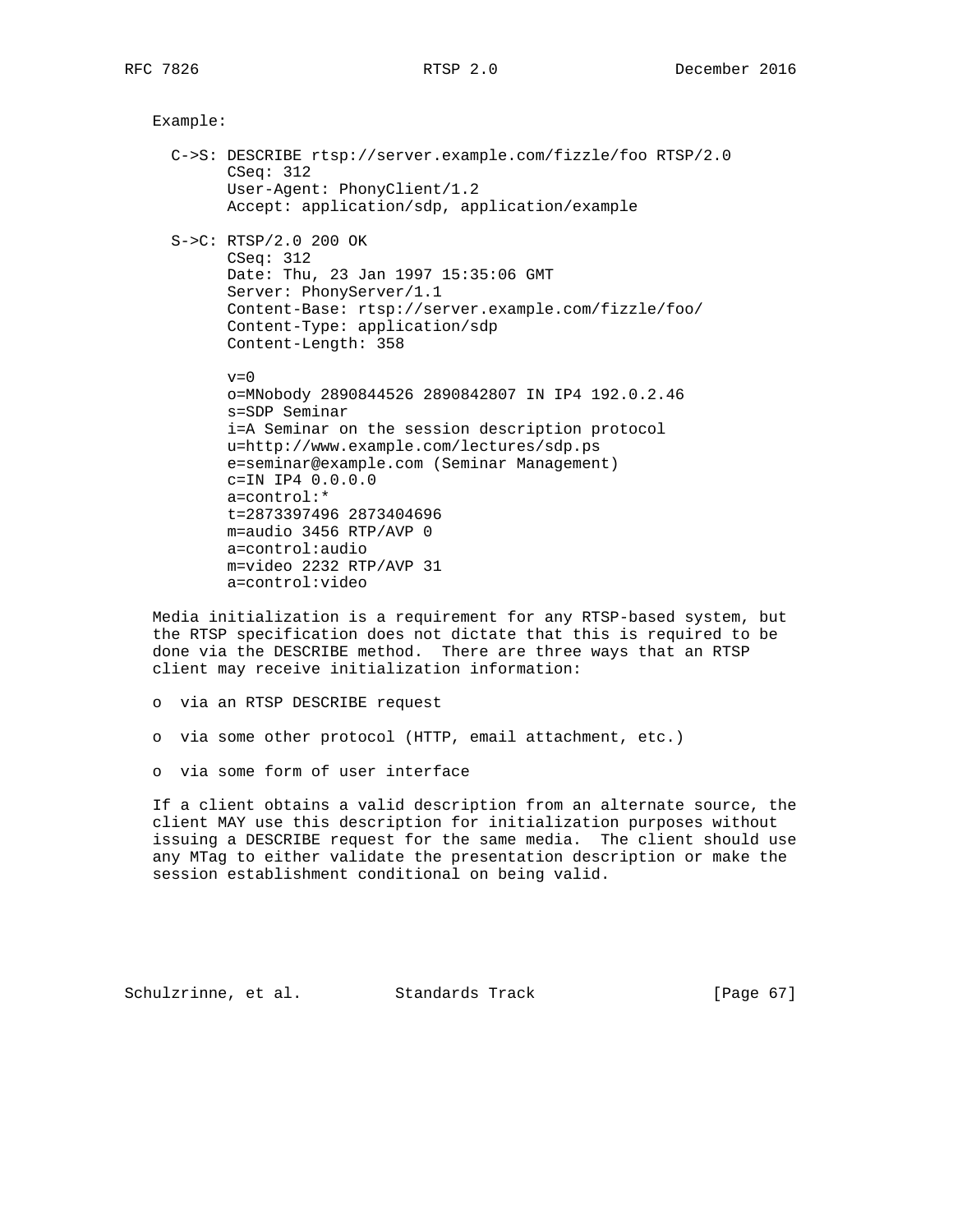It is RECOMMENDED that minimal servers support the DESCRIBE method, and highly recommended that minimal clients support the ability to act as "helper applications" that accept a media initialization file from a user interface, or other means that are appropriate to the operating environment of the clients.

#### 13.3. SETUP

 The description below uses the following states in a protocol state machine that is related to a specific session when that session has been created. The state transitions are driven by protocol interactions. For additional information about the state machine, see Appendix B.

Init: Initial state. No session exists.

Ready: Session is ready to start playing.

 Play: Session is playing, i.e., sending media-stream data in the direction S->C.

 The SETUP request for a URI specifies the transport mechanism to be used for the streamed media. The SETUP method may be used in two different cases, namely, creating an RTSP session and changing the transport parameters of media streams that are already set up. SETUP can be used in all three states, Init, Ready, and Play, to change the transport parameters. Additionally, Init and Ready can also be used for the creation of the RTSP session. The usage of the SETUP method in the Play state to add a media resource to the session is unspecified.

 The Transport header, see Section 18.54, specifies the media transport parameters acceptable to the client for data transmission; the response will contain the transport parameters selected by the server. This allows the client to enumerate, in descending order of preference, the transport mechanisms and parameters acceptable to it, so the server can select the most appropriate. It is expected that the session description format used will enable the client to select a limited number of possible configurations that are offered as choices to the server. All transport-related parameters SHALL be included in the Transport header; the use of other headers for this purpose is NOT RECOMMENDED due to middleboxes, such as firewalls or NATs.

 For the benefit of any intervening firewalls, a client MUST indicate the known transport parameters, even if it has no influence over these parameters, for example, where the server advertises a fixed multicast address as destination.

Schulzrinne, et al. Standards Track [Page 68]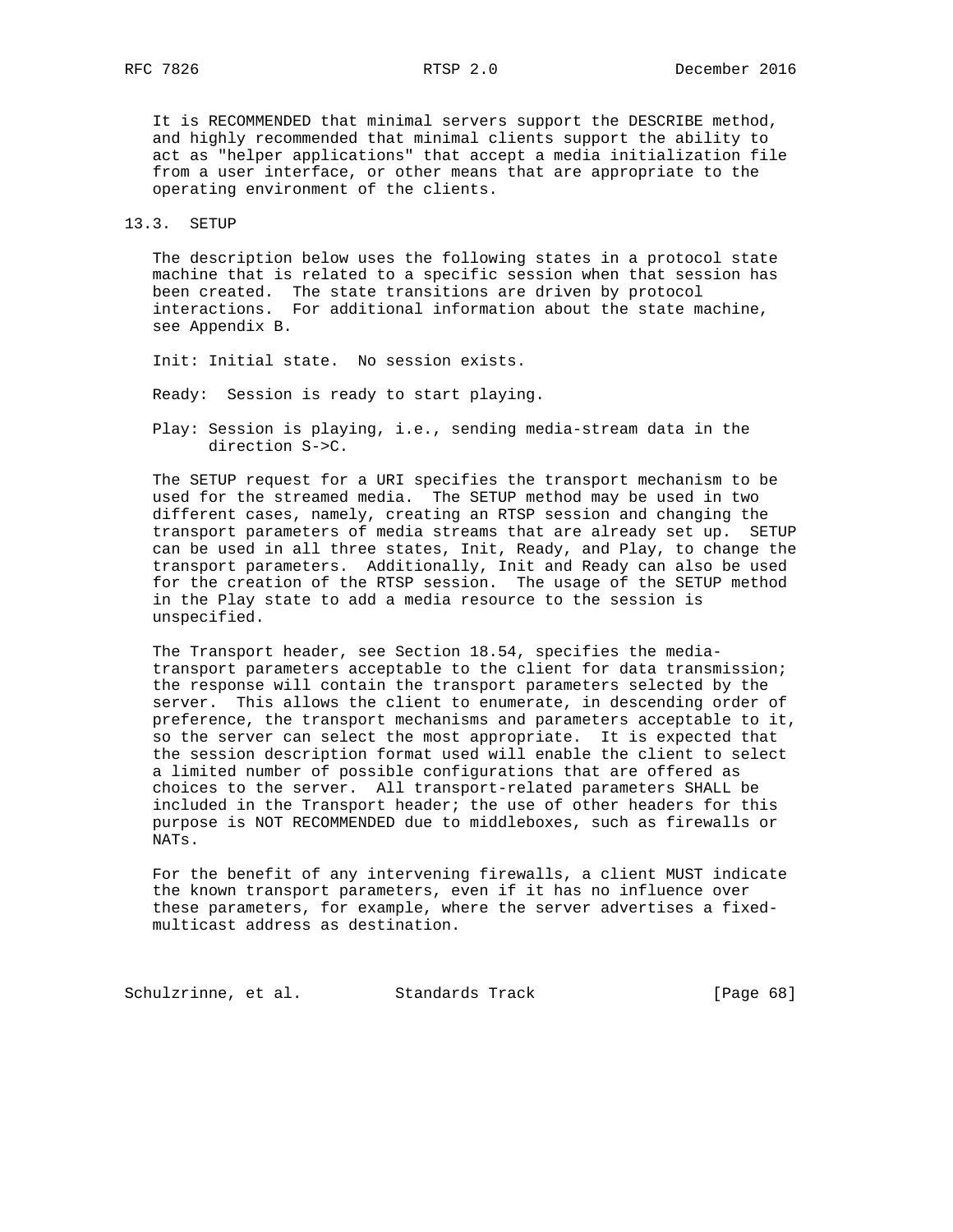Since SETUP includes all transport initialization information, firewalls and other intermediate network devices (which need this information) are spared the more arduous task of parsing the DESCRIBE response, which has been reserved for media initialization.

 The client MUST include the Accept-Ranges header in the request, indicating all supported unit formats in the Range header. This allows the server to know which formats it may use in future session related responses, such as a PLAY response without any range in the request. If the client does not support a time format necessary for the presentation, the server MUST respond using 456 (Header Field Not Valid for Resource) and include the Accept-Ranges header with the range unit formats supported for the resource.

 In a SETUP response, the server MUST include the Accept-Ranges header (see Section 18.5) to indicate which time formats are acceptable to use for this media resource.

 The SETUP 200 OK response MUST include the Media-Properties header (see Section 18.29). The combination of the parameters of the Media- Properties header indicates the nature of the content present in the session (see also Section 4.7). For example, a live stream with time shifting is indicated by

- o Random access set to Random-Access,
- o Content Modifications set to Time-Progressing, and
- o Retention set to Time-Duration (with specific recording window time value).

 The SETUP 200 OK response MUST include the Media-Range header (see Section 18.30) if the media is Time-Progressing.

Schulzrinne, et al. Standards Track [Page 69]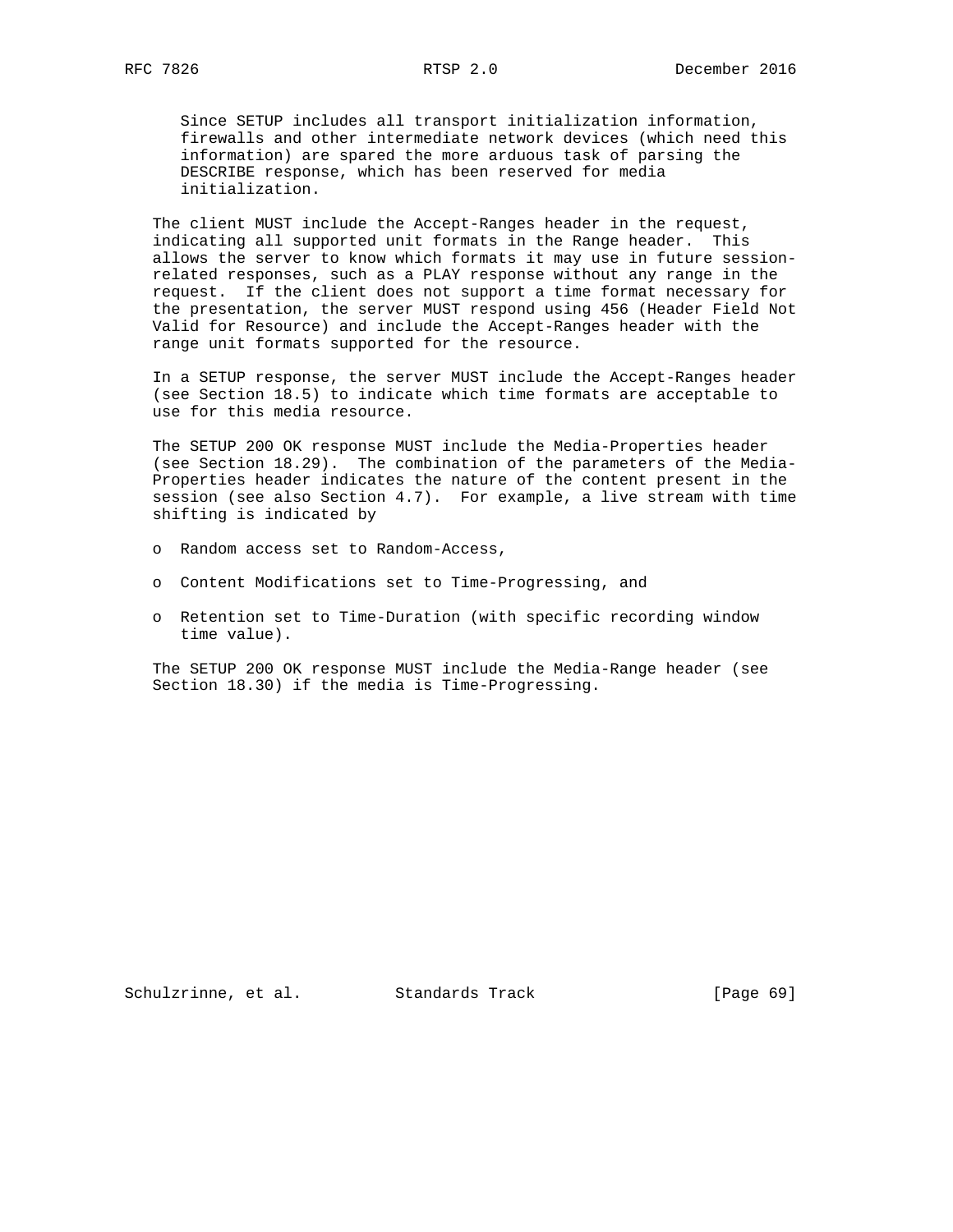A basic example for SETUP: C->S: SETUP rtsp://example.com/foo/bar/baz.rm RTSP/2.0 CSeq: 302 Transport: RTP/AVP;unicast;dest\_addr=":4588"/":4589", RTP/AVP/TCP;unicast;interleaved=0-1 Accept-Ranges: npt, clock User-Agent: PhonyClient/1.2 S->C: RTSP/2.0 200 OK CSeq: 302 Date: Thu, 23 Jan 1997 15:35:06 GMT Server: PhonyServer/1.1 Session: QKyjN8nt2WqbWw4tIYof52;timeout=60 Transport: RTP/AVP;unicast;dest\_addr="192.0.2.53:4588"/ "192.0.2.53:4589"; src\_addr="198.51.100.241:6256"/ "198.51.100.241:6257"; ssrc=2A3F93ED Accept-Ranges: npt Media-Properties: Random-Access=3.2, Time-Progressing, Time-Duration=3600.0 Media-Range: npt=0-2893.23

 In the above example, the client wants to create an RTSP session containing the media resource "rtsp://example.com/foo/bar/baz.rm". The transport parameters acceptable to the client are either RTP/AVP/ UDP (UDP per default) to be received on client port 4588 and 4589 at the address the RTSP setup connection comes from or RTP/AVP interleaved on the RTSP control channel. The server selects the RTP/AVP/UDP transport and adds the address and ports it will send and receive RTP and RTCP from, and the RTP SSRC that will be used by the server.

 The server MUST generate a session identifier in response to a successful SETUP request unless a SETUP request to a server includes a session identifier or a Pipelined-Requests header referencing an existing session context. In that latter case, the server MUST bundle this SETUP request into the existing session (aggregated session) or return a 459 (Aggregate Operation Not Allowed) error code (see Section 17.4.23). An aggregate control URI MUST be used to control an aggregated session. This URI MUST be different from the stream control URIs of the individual media streams included in the aggregate (see Section 13.4.2 for aggregated sessions and for the particular URIs see Appendix D.1.1). The aggregate control URI is to be specified by the session description if the server supports aggregated control and aggregated control is desired for the session.

Schulzrinne, et al. Standards Track [Page 70]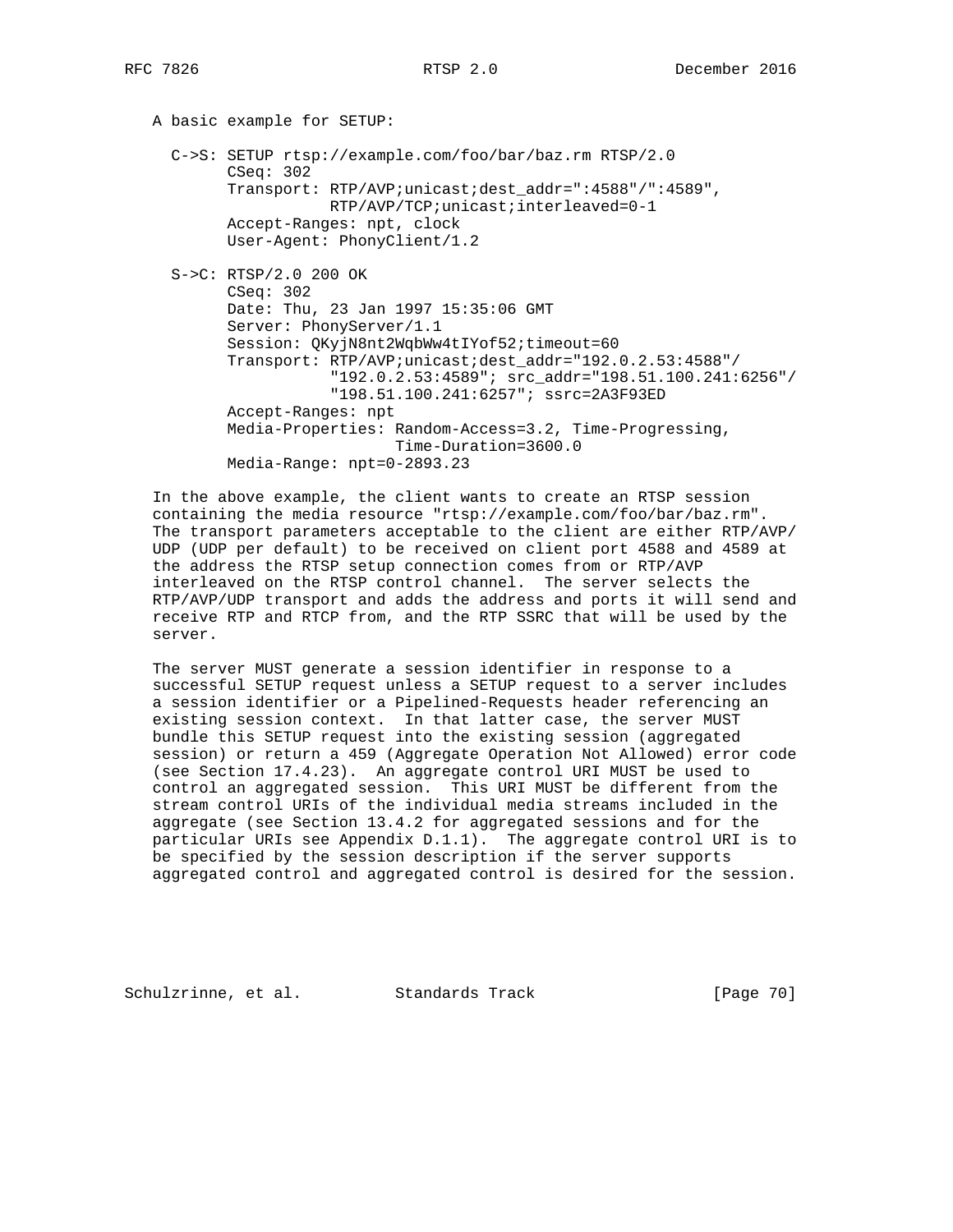However, even if aggregated control is offered, the client MAY choose not to set up the session in aggregated control. If an aggregate control URI is not specified in the session description, it is normally an indication that non-aggregated control should be used.

 The SETUP of media streams in an aggregate that has not been given an aggregated control URI is unspecified.

 While the session ID sometimes carries enough information for aggregate control of a session, the aggregate control URI is still important for some methods such as SET\_PARAMETER where the control URI enables the resource in question to be easily identified. The aggregate control URI is also useful for proxies, enabling them to route the request to the appropriate server, and for logging, where it is useful to note the actual resource on which a request was operating.

 A session will exist until it is either removed by a TEARDOWN request or is timed out by the server. The server MAY remove a session that has not demonstrated liveness signs from the client(s) within a certain timeout period. The default timeout value is 60 seconds; the server MAY set this to a different value and indicate so in the timeout field of the Session header in the SETUP response. For further discussion, see Section 18.49. Signs of liveness for an RTSP session include any RTSP requests from a client that contain a Session header with the ID for that session, as well as RTCP sender or receiver reports if RTP is used to transport the underlying media stream. RTCP sender reports may, for example, be received in session where the server is invited into a conference session and are thus valid as a liveness indicator.

 If a SETUP request on a session fails for any reason, the session state, as well as transport and other parameters for associated streams, MUST remain unchanged from their values as if the SETUP request had never been received by the server.

# 13.3.1. Changing Transport Parameters

 A client MAY issue a SETUP request for a stream that is already set up or playing in the session to change transport parameters, which a server MAY allow. If it does not allow the changing of parameters, it MUST respond with error 455 (Method Not Valid in This State). The reasons to support changing transport parameters include allowing application-layer mobility and flexibility to utilize the best available transport as it becomes available. If a client receives a 455 error when trying to change transport parameters while the server is in Play state, it MAY try to put the server in Ready state using PAUSE before issuing the SETUP request again. If that also fails,

Schulzrinne, et al. Standards Track [Page 71]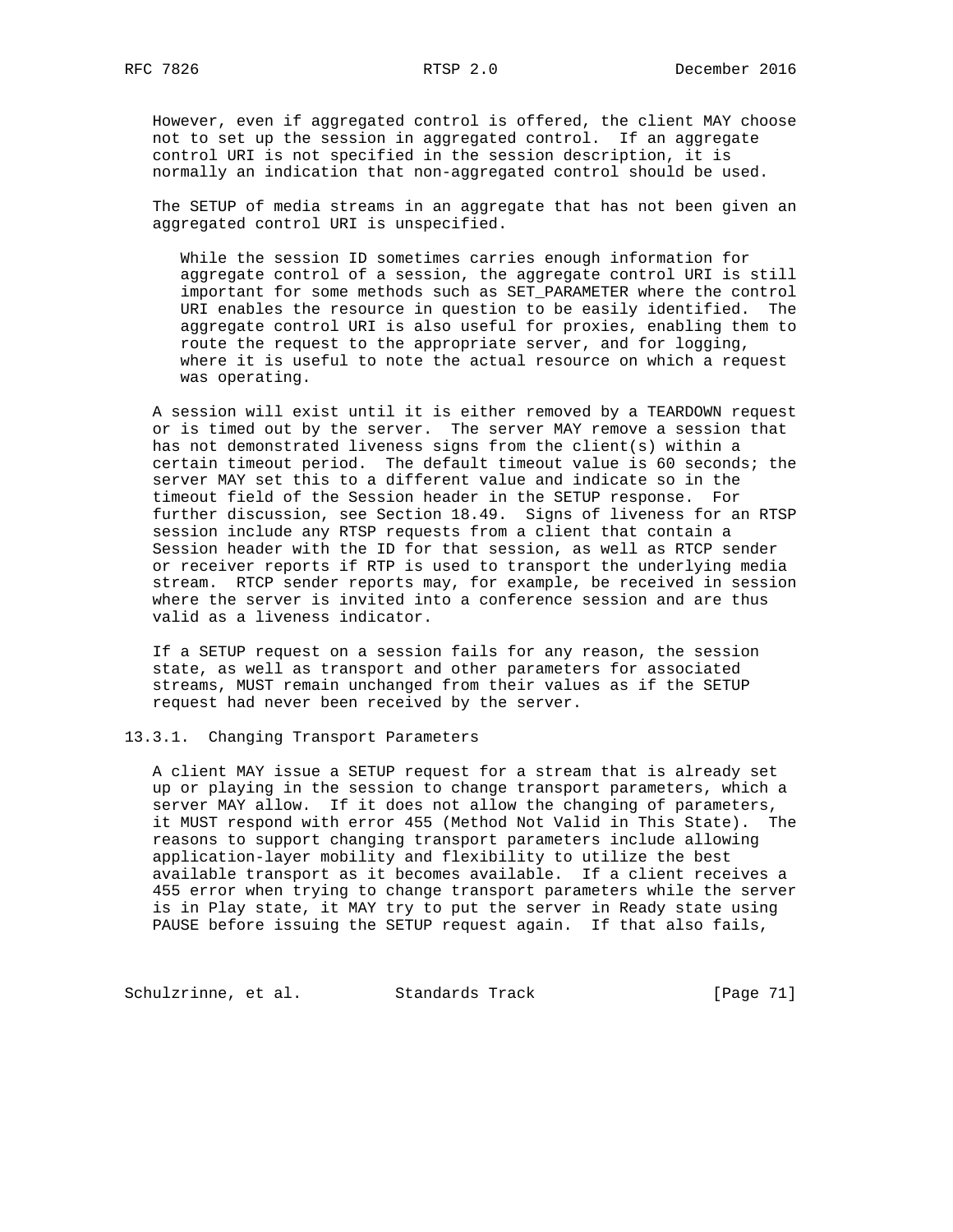the changing of transport parameters will require that the client perform a TEARDOWN of the affected media and then set it up again. For an aggregated session, not tearing down all the media at the same time will avoid the creation of a new session.

 All transport parameters MAY be changed. However, the primary usage expected is to either change the transport protocol completely, like switching from Interleaved TCP mode to UDP or vice versa, or to change the delivery address.

 In a SETUP response for a request to change the transport parameters while in Play state, the server MUST include the Range header to indicate at what point the new transport parameters will be used. Further, if RTP is used for delivery, the server MUST also include the RTP-Info header to indicate at what timestamp and RTP sequence number the change will take place. If both RTP-Info and Range are included in the response, the "rtp\_time" parameter and start point in the Range header MUST be for the corresponding time, i.e., be used in the same way as for PLAY to ensure the correct synchronization information is available.

 If the transport-parameters change that happened while in Play state results in a change of synchronization-related information, for example, changing RTP SSRC, the server MUST include the necessary synchronization information in the SETUP response. However, the server SHOULD avoid changing the synchronization information if possible.

13.4. PLAY

 This section describes the usage of the PLAY method in general, for aggregated sessions, and in different usage scenarios.

#### 13.4.1. General Usage

 The PLAY method tells the server to start sending data via the mechanism specified in SETUP and which part of the media should be played out. PLAY requests are valid when the session is in Ready or Play state. A PLAY request MUST include a Session header to indicate to which session the request applies.

 Upon receipt of the PLAY request, the server MUST position the normal play time to the beginning of the range specified in the received Range header, within the limits of the media resource and in accordance with the Seek-Style header (Section 18.47). It MUST deliver stream data until the end of the range if given, until a new PLAY request is received, until a PAUSE request (Section 13.5) is received, or until the end of the media is reached. If no Range

Schulzrinne, et al. Standards Track [Page 72]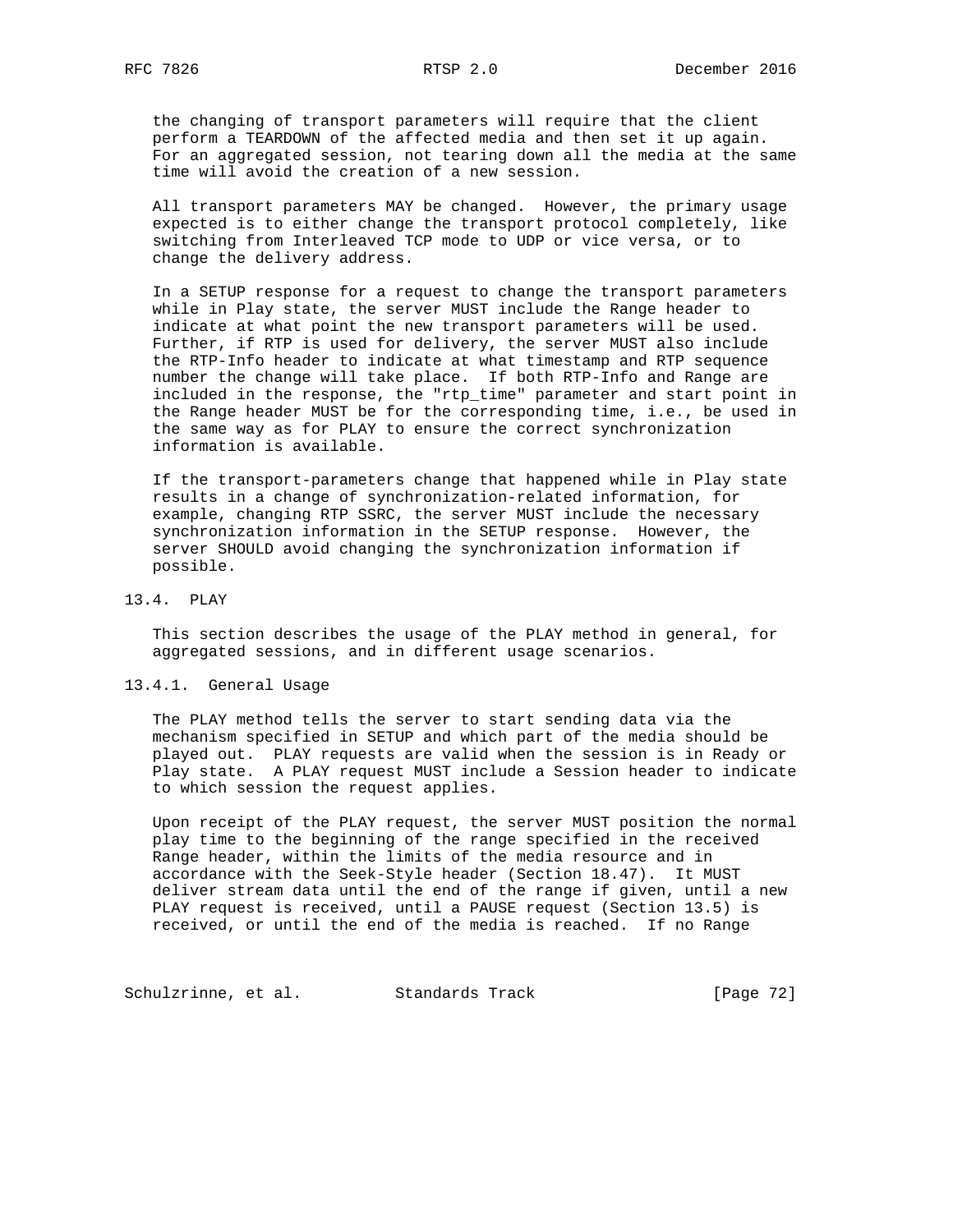header is present in the PLAY request, the server SHALL play from current pause point until the end of media. The pause point defaults at session start to the beginning of the media. For media that is time-progressing and has no retention, the pause point will always be set equal to NPT "now", i.e., the current delivery point. The pause point may also be set to a particular point in the media by the PAUSE method; see Section 13.6. The pause point for media that is currently playing is equal to the current media position. For time progressing media with time-limited retention, if the pause point represents a position that is older than what is retained by the server, the pause point will be moved to the oldest retained position.

 What range values are valid depends on the type of content. For content that isn't time-progressing, the range value is valid if the given range is part of any media within the aggregate. In other words, the valid media range for the aggregate is the union of all of the media components in the aggregate. If a given range value points outside of the media, the response MUST be the 457 (Invalid Range) error code and include the Media-Range header (Section 18.30) with the valid range for the media. Except for time-progressing content where the client requests a start point prior to what is retained, the start point is adjusted to the oldest retained content. For a start point that is beyond the media front edge, i.e., beyond the current value for "now", the server SHALL adjust the start value to the current front edge. The Range header's stop point value may point beyond the current media edge. In that case, the server SHALL deliver media from the requested (and possibly adjusted) start point until the first of either the provided stop point or the end of the media. Please note that if one simply wants to play from a particular start point until the end of media, using a Range header with an implicit stop point is RECOMMENDED.

 If a client requests to start playing at the end of media, either explicitly with a Range header or implicitly with a pause point that is at the end of media, a 457 (Invalid Range) error MUST be sent and include the Media-Range header (Section 18.30). It is specified below that the Range header also must be included in the response and that it will carry the pause point in the media, in the case of the session being in Ready State. Note that this also applies if the pause point or requested start point is at the beginning of the media and a Scale header (Section 18.46) is included with a negative value (playing backwards).

 For media with random access properties, a client may indicate which policy for start point selection the server should use. This is done by including the Seek-Style header (Section 18.47) in the PLAY

Schulzrinne, et al. Standards Track [Page 73]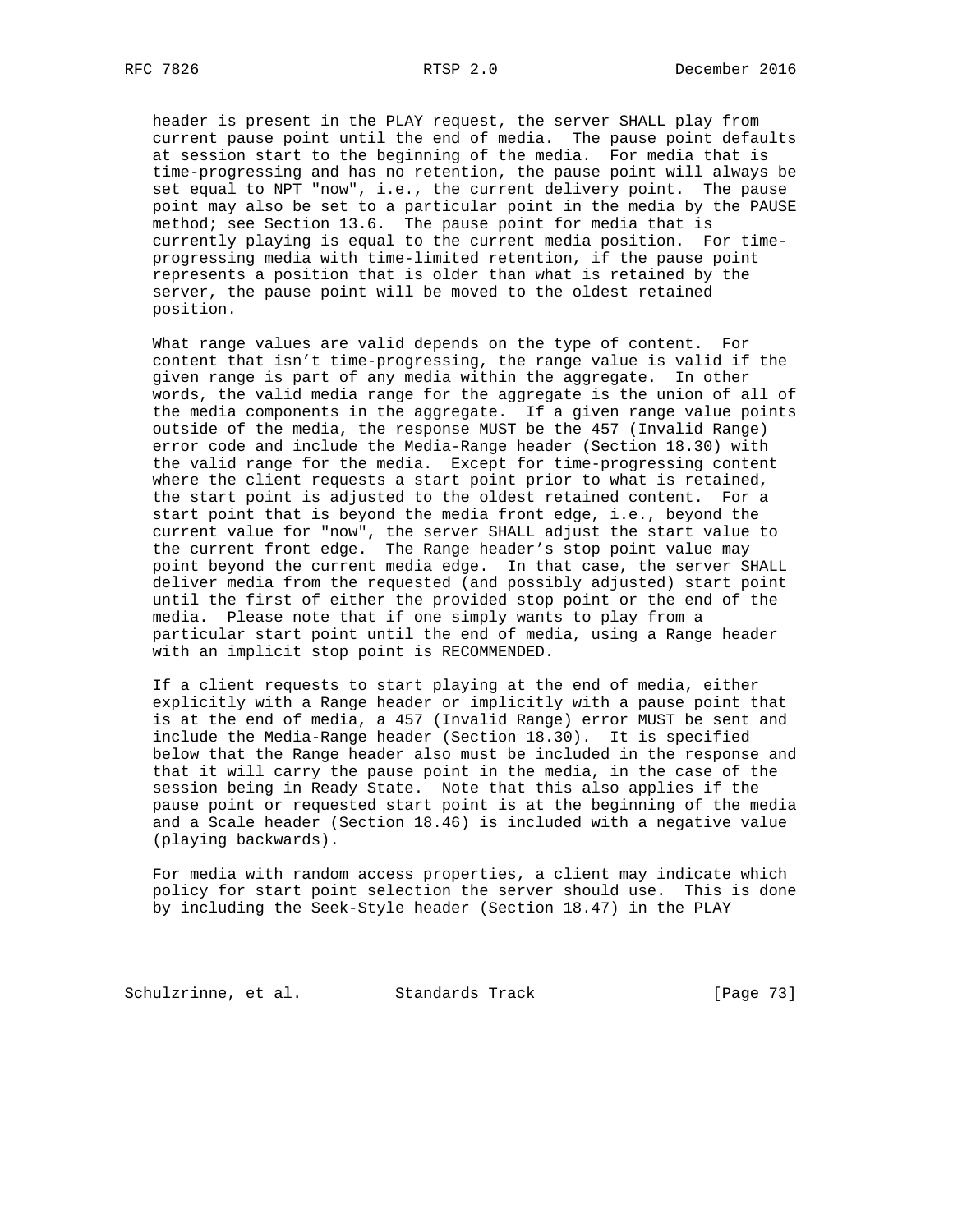request. The Seek-Style applied will affect the content of the Range header as it will be adjusted to indicate from what point the media actually is delivered.

 A client desiring to play the media from the beginning MUST send a PLAY request with a Range header pointing at the beginning, e.g., "npt=0-". If a PLAY request is received without a Range header and media delivery has stopped at the end, the server SHOULD respond with a 457 (Invalid Range) error response. In that response, the current pause point MUST be included in a Range header.

 All range specifiers in this specification allow for ranges with an implicit start point (e.g., "npt=-30"). When used in a PLAY request, the server treats this as a request to start or resume delivery from the current pause point, ending at the end time specified in the Range header. If the pause point is located later than the given end value, a 457 (Invalid Range) response MUST be returned.

 The example below will play seconds 10 through 25. It also requests that the server deliver media from the first random access point prior to the indicated start point.

 C->S: PLAY rtsp://audio.example.com/audio RTSP/2.0 CSeq: 835 Session: ULExwZCXh2pd0xuFgkgZJW Range: npt=10-25 Seek-Style: RAP User-Agent: PhonyClient/1.2

 Servers MUST include a Range header in any PLAY response, even if no Range header was present in the request. The response MUST use the same format as the request's Range header contained. If no Range header was in the request, the format used in any previous PLAY request within the session SHOULD be used. If no format has been indicated in a previous request, the server MAY use any time format supported by the media and indicated in the Accept-Ranges header in the SETUP request. It is RECOMMENDED that NPT is used if supported by the media.

 For any error response to a PLAY request, the server's response depends on the current session state. If the session is in Ready state, the current pause point is returned using a Range header with the pause point as the explicit start point and an implicit stop point. For time-progressing content, where the pause-point moves with real-time due to limited retention, the current pause point is returned. For sessions in Play state, the current playout point and

Schulzrinne, et al. Standards Track [Page 74]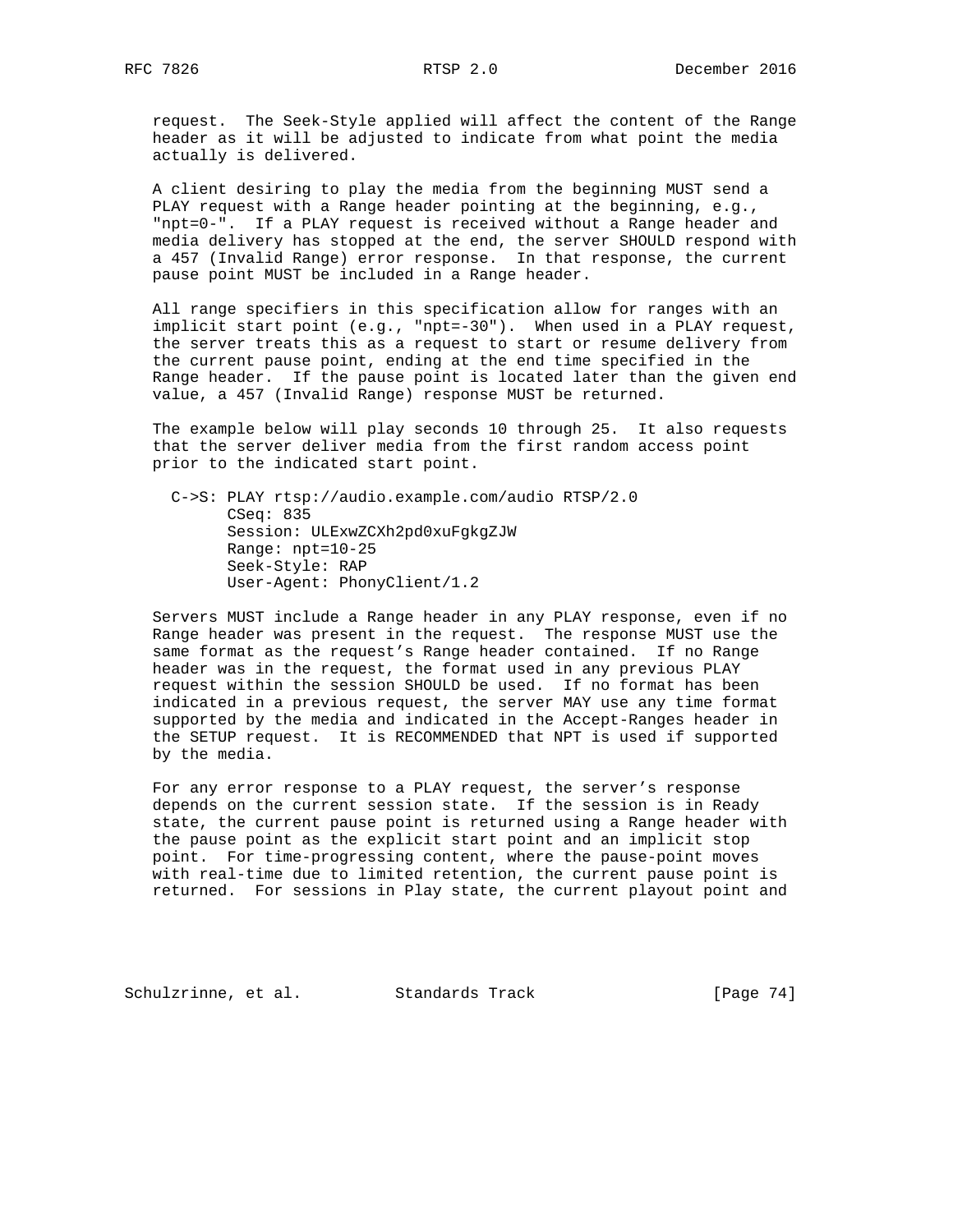the remaining parts of the range request are returned. For any media with retention longer than 0 seconds, the currently valid Media-Range header SHALL also be included in the response.

 A PLAY response MAY include a header carrying synchronization information. As the information necessary is dependent on the media transport format, further rules specifying the header and its usage are needed. For RTP the RTP-Info header is specified, see Section 18.45, and used in the following example.

 Here is a simple example for a single audio stream where the client requests the media starting from 3.52 seconds and to the end. The server sends a 200 OK response with the actual play time, which is 10 ms prior (3.51), and the RTP-Info header that contains the necessary parameters for the RTP stack.

- C->S: PLAY rtsp://example.com/audio RTSP/2.0 CSeq: 836 Session: ULExwZCXh2pd0xuFgkgZJW Range: npt=3.52- User-Agent: PhonyClient/1.2
- S->C: RTSP/2.0 200 OK CSeq: 836 Date: Thu, 23 Jan 1997 15:35:06 GMT Server: PhonyServer/1.0 Range: npt=3.51-324.39 Seek-Style: First-Prior Session: ULExwZCXh2pd0xuFgkgZJW RTP-Info:url="rtsp://example.com/audio" ssrc=0D12F123:seq=14783;rtptime=2345962545
- S->C: RTP Packet TS=2345962545 => NPT=3.51 Media duration=0.16 seconds

 The server replies with the actual start point that will be delivered. This may differ from the requested range if alignment of the requested range to valid frame boundaries is required for the media source. Note that some media streams in an aggregate may need to be delivered from even earlier points. Also, some media formats have a very long duration per individual data unit; therefore, it might be necessary for the client to parse the data unit, and select where to start. The server SHALL also indicate which policy it uses for selecting the actual start point by including a Seek-Style header.

Schulzrinne, et al. Standards Track [Page 75]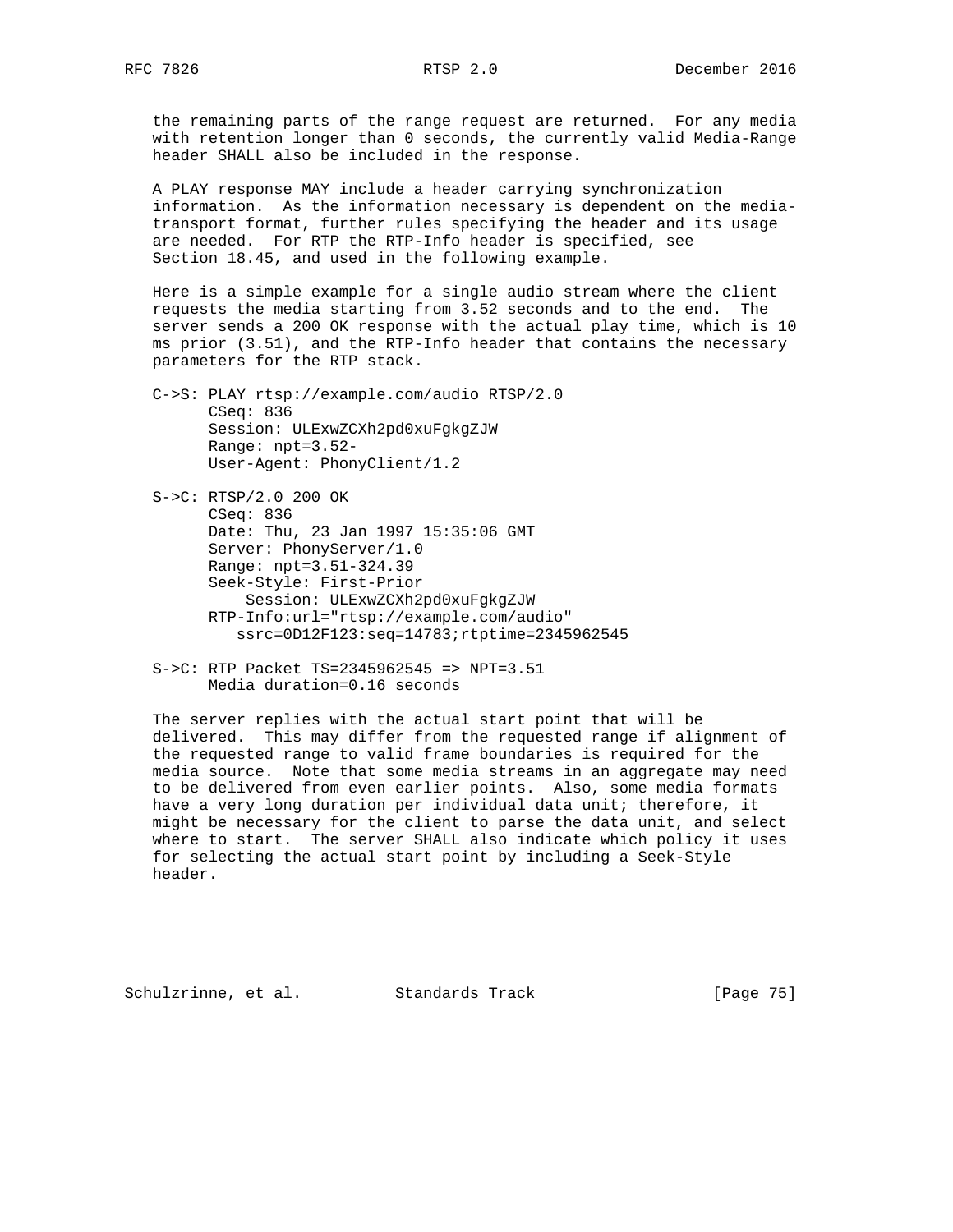In the following example, the client receives the first media packet that stretches all the way up and past the requested playtime. Thus, it is the client's decision whether to render to the user the time between 3.52 and 7.05 or to skip it. In most cases, it is probably most suitable not to render that time period.

 C->S: PLAY rtsp://example.com/audio RTSP/2.0 CSeq: 836 Session: ZGGyCJOs8xaLkdNK2dmxQO Range: npt=7.05- User-Agent: PhonyClient/1.2

 S->C: RTSP/2.0 200 OK CSeq: 836 Date: Thu, 23 Jan 1997 15:35:06 GMT Server: PhonyServer/1.0 Session: ZGGyCJOs8xaLkdNK2dmxQO Range: npt=3.52- Seek-Style: First-Prior RTP-Info:url="rtsp://example.com/audio" ssrc=0D12F123:seq=14783;rtptime=2345962545

 S->C: RTP Packet TS=2345962545 => NPT=3.52 Duration=4.15 seconds

 After playing the desired range, the presentation does NOT change to the Ready state, media delivery simply stops. If it is necessary to put the stream into the Ready state, a PAUSE request MUST be issued. A PLAY request while the stream is still in the Play state is legal and can be issued without an intervening PAUSE request. Such a request MUST replace the current PLAY action with the new one requested, i.e., being handled in the same way as if as the request was received in Ready state. In the case that the range in the Range header has an implicit start time ("-endtime"), the server MUST continue to play from where it currently was until the specified endpoint. This is useful to change the end to at another point than in the previous request.

 The following example plays the whole presentation starting at SMPTE time code 0:10:20 until the end of the clip. Note: the RTP-Info headers have been broken into several lines, where subsequent lines start with whitespace as allowed by the syntax.

Schulzrinne, et al. Standards Track [Page 76]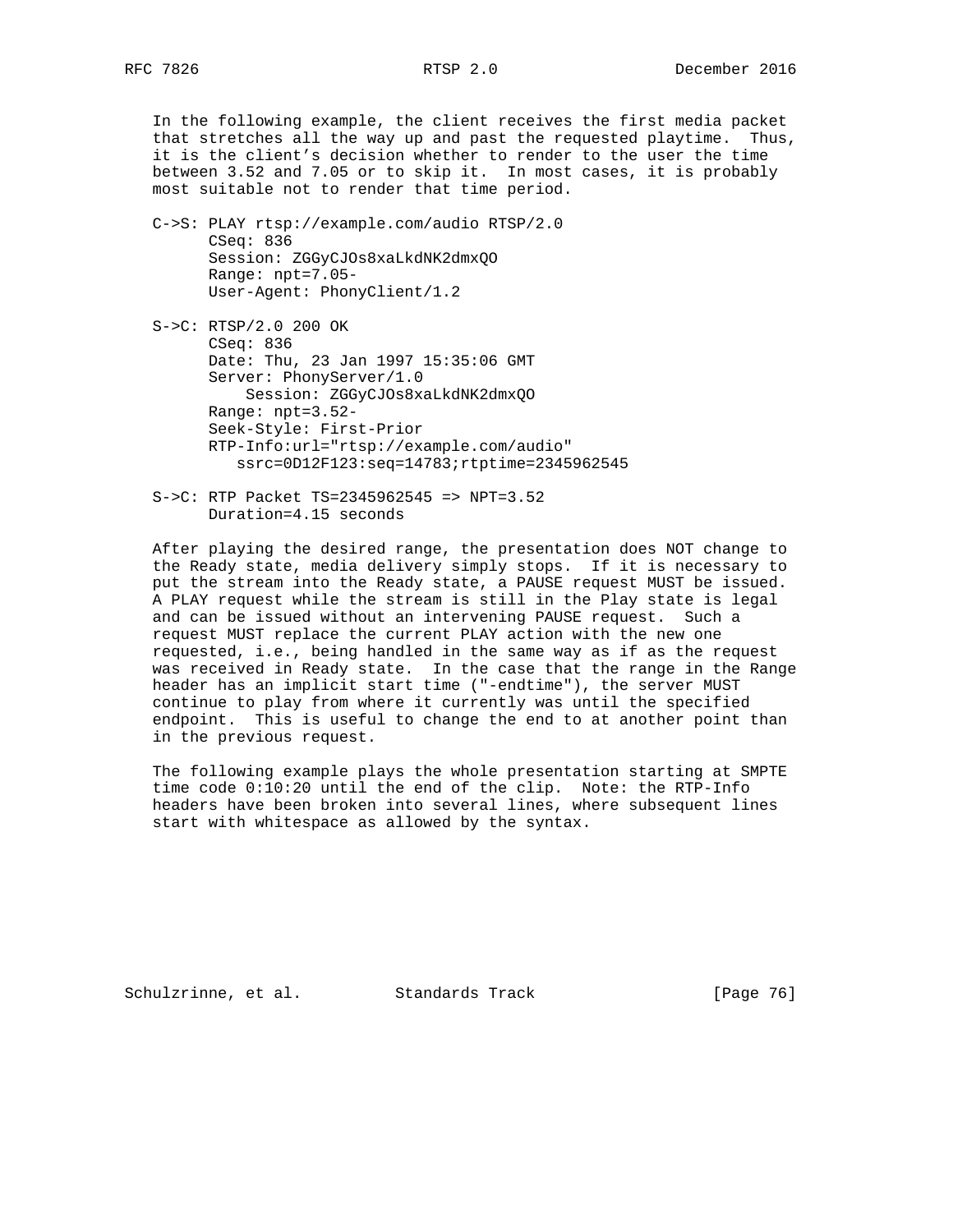S->C: RTSP/2.0 200 OK CSeq: 833 Date: Thu, 23 Jan 1997 15:35:06 GMT Session: N465Wvsv0cjUy6tLqINkcf Server: PhonyServer/1.0 Range: smpte=0:10:22-0:15:45 Seek-Style: Next RTP-Info:url="rtsp://example.com/twister.en" ssrc=0D12F123:seq=14783;rtptime=2345962545

 For playing back a recording of a live presentation, it may be desirable to use clock units:

- C->S: PLAY rtsp://audio.example.com/meeting.en RTSP/2.0 CSeq: 835 Session: N465Wvsv0cjUy6tLqINkcf Range: clock=19961108T142300Z-19961108T143520Z User-Agent: PhonyClient/1.2
- S->C: RTSP/2.0 200 OK CSeq: 835 Date: Thu, 23 Jan 1997 15:35:06 GMT Session: N465Wvsv0cjUy6tLqINkcf Server: PhonyServer/1.0 Range: clock=19961108T142300Z-19961108T143520Z Seek-Style: Next RTP-Info:url="rtsp://example.com/meeting.en" ssrc=0D12F123:seq=53745;rtptime=484589019

13.4.2. Aggregated Sessions

 PLAY requests can operate on sessions controlling a single media stream and on aggregated sessions controlling multiple media streams.

 In an aggregated session, the PLAY request MUST contain an aggregated control URI. A server MUST respond with a 460 error (Only Aggregate Operation Allowed) if the client PLAY Request-URI is for a single media. The media in an aggregate MUST be played in sync. If a client wants individual control of the media, it needs to use separate RTSP sessions for each media.

Schulzrinne, et al. Standards Track [Page 77]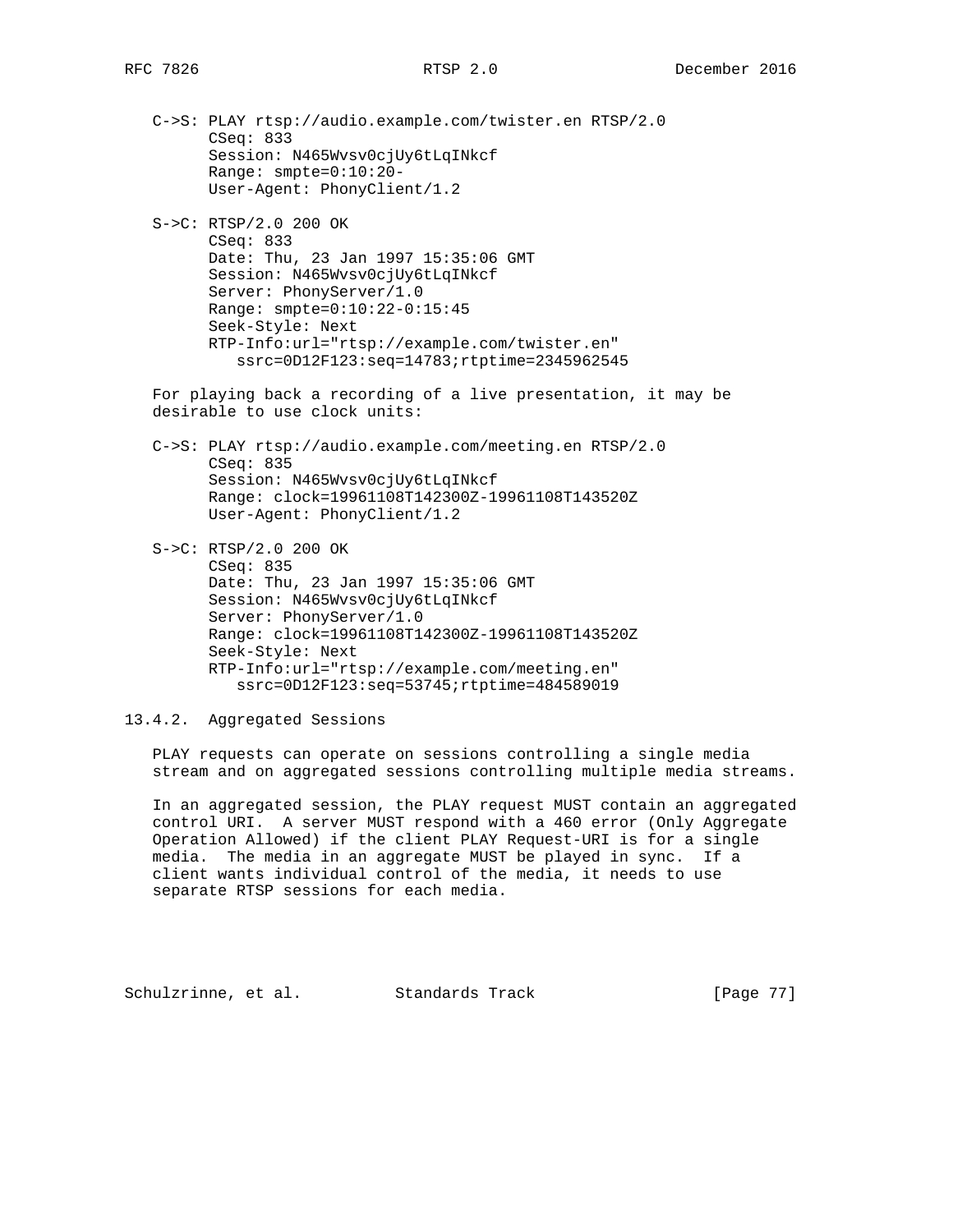For aggregated sessions where the initial SETUP request (creating a session) is followed by one or more additional SETUP requests, a PLAY request MAY be pipelined (Section 12) after those additional SETUP requests without awaiting their responses. This procedure can reduce the delay from the start of session establishment until media playout has started with one RTT. However, a client needs to be aware that using this procedure will result in the playout of the server state established at the time of processing the PLAY, i.e., after the processing of all the requests prior to the PLAY request in the pipeline. This state may not be the intended one due to failure of any of the prior requests. A client can easily determine this based on the responses from those requests. In case of failure, the client can halt the media playout using PAUSE and try to establish the intended state again before issuing another PLAY request.

### 13.4.3. Updating Current PLAY Requests

 Clients can issue PLAY requests while the stream is in Play state and thus updating their request.

 The important difference compared to a PLAY request in Ready state is the handling of the current play point and how the Range header in the request is constructed. The session is actively playing media and the play point will be moving, making the exact time a request will take effect hard to predict. Depending on how the PLAY header appears, two different cases exist: total replacement or continuation. A total replacement is signaled by having the first range specification have an explicit start value, e.g., "npt=45-" or "npt=45-60", in which case the server stops playout at the current playout point and then starts delivering media according to the Range header. This is equivalent to having the client first send a PAUSE and then a new PLAY request that isn't based on the pause point. In the case of continuation, the first range specifier has an implicit start point and an explicit stop value (Z), e.g., "npt=-60", which indicate that it MUST convert the range specifier being played prior to this PLAY request  $(X \tto Y)$  into  $(X \tto Z)$  and continue as if this was the request originally played. If the current delivery point is beyond the stop point, the server SHALL immediately pause delivery. As the request has been completed successfully, it shall be responded to with a 200 OK response. A PLAY\_NOTIFY with end-of-stream is also sent to indicate the actual stop point. The pause point is set to the requested stop point.

 The following is an example of this behavior: The server has received requests to play ranges 10 to 15. If the new PLAY request arrives at the server 4 seconds after the previous one, it will take effect

Schulzrinne, et al. Standards Track [Page 78]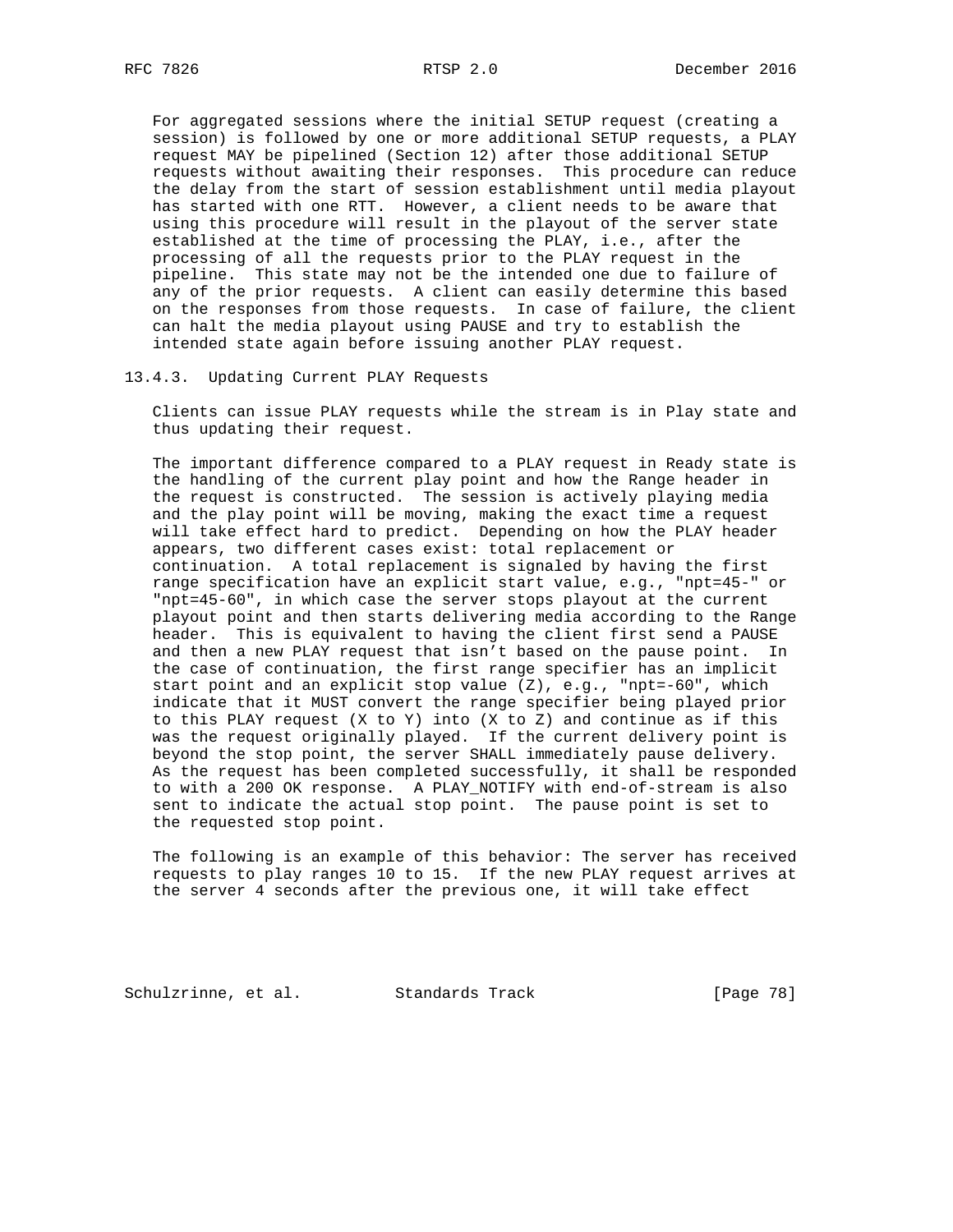while the server still plays the first range (10-15). The server changes the current play to continue to 25 seconds, i.e., the equivalent single request would be PLAY with "range: npt=10-25". C->S: PLAY rtsp://example.com/fizzle/foo RTSP/2.0 CSeq: 834 Session: apzA8LnjQ5KWTdw0kUkiRh Range: npt=10-15 User-Agent: PhonyClient/1.2 S->C: RTSP/2.0 200 OK CSeq: 834 Date: Thu, 23 Jan 1997 15:35:06 GMT Session: apzA8LnjQ5KWTdw0kUkiRh Server: PhonyServer/1.0 Range: npt=10-15 Seek-Style: Next RTP-Info:url="rtsp://example.com/fizzle/audiotrack" ssrc=0D12F123:seq=5712;rtptime=934207921, url="rtsp://example.com/fizzle/videotrack" ssrc=789DAF12:seq=57654;rtptime=2792482193 C->S: PLAY rtsp://example.com/fizzle/foo RTSP/2.0 CSeq: 835 Session: apzA8LnjQ5KWTdw0kUkiRh Range: npt=-25 User-Agent: PhonyClient/1.2 S->C: RTSP/2.0 200 OK CSeq: 835 Date: Thu, 23 Jan 1997 15:35:09 GMT Session: apzA8LnjQ5KWTdw0kUkiRh Server: PhonyServer/1.0 Range: npt=14-25 Seek-Style: Next RTP-Info:url="rtsp://example.com/fizzle/audiotrack" ssrc=0D12F123:seq=5712;rtptime=934239921, url="rtsp://example.com/fizzle/videotrack" ssrc=789DAF12:seq=57654;rtptime=2792842193

 A common use of a PLAY request while in Play state is changing the scale of the media, i.e., entering or leaving fast forward or fast rewind. The client can issue an updating PLAY request that is either a continuation or a complete replacement, as discussed above this section. Below is an example of a client that is requesting a fast forward (scale = 2) without giving a stop point and then a change from fast forward to regular playout (scale = 1). In the second PLAY

Schulzrinne, et al. Standards Track [Page 79]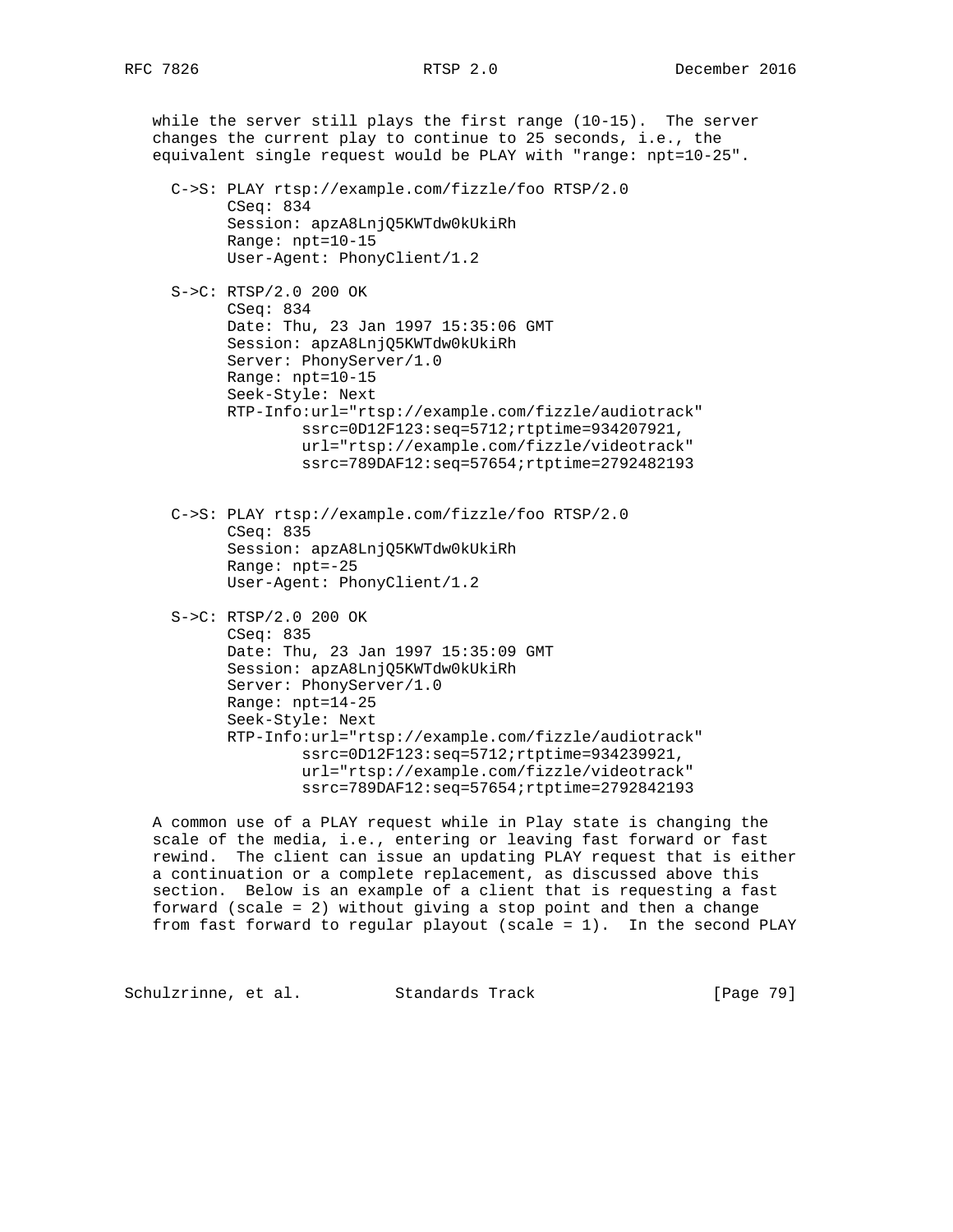request, the time is set explicitly to be wherever the server currently plays out (npt=now-) and the server responds with the actual playback point where the new scale actually takes effect (npt=02:17:27.144-).

 C->S: PLAY rtsp://example.com/fizzle/foo RTSP/2.0 CSeq: 2034 Session: apzA8LnjQ5KWTdw0kUkiRh Range: npt=now- Scale: 2.0 User-Agent: PhonyClient/1.2

 S->C: RTSP/2.0 200 OK CSeq: 2034 Date: Thu, 23 Jan 1997 15:35:06 GMT Session: apzA8LnjQ5KWTdw0kUkiRh Server: PhonyServer/1.0 Range: npt=02:17:21.394- Seek-Style: Next Scale: 2.0 RTP-Info:url="rtsp://example.com/fizzle/audiotrack" ssrc=0D12F123:seq=5712;rtptime=934207921, url="rtsp://example.com/fizzle/videotrack" ssrc=789DAF12:seq=57654;rtptime=2792482193

[playing in fast forward and now returning to scale = 1]

 C->S: PLAY rtsp://example.com/fizzle/foo RTSP/2.0 CSeq: 2035 Session: apzA8LnjQ5KWTdw0kUkiRh Range: npt=now- Scale: 1.0 User-Agent: PhonyClient/1.2

 S->C: RTSP/2.0 200 OK CSeq: 2035 Date: Thu, 23 Jan 1997 15:35:09 GMT Session: apzA8LnjQ5KWTdw0kUkiRh Server: PhonyServer/1.0 Range: npt=02:17:27.144- Seek-Style: Next Scale: 1.0 RTP-Info:url="rtsp://example.com/fizzle/audiotrack" ssrc=0D12F123:seq=5712;rtptime=934239921, url="rtsp://example.com/fizzle/videotrack" ssrc=789DAF12:seq=57654;rtptime=2792842193

Schulzrinne, et al. Standards Track [Page 80]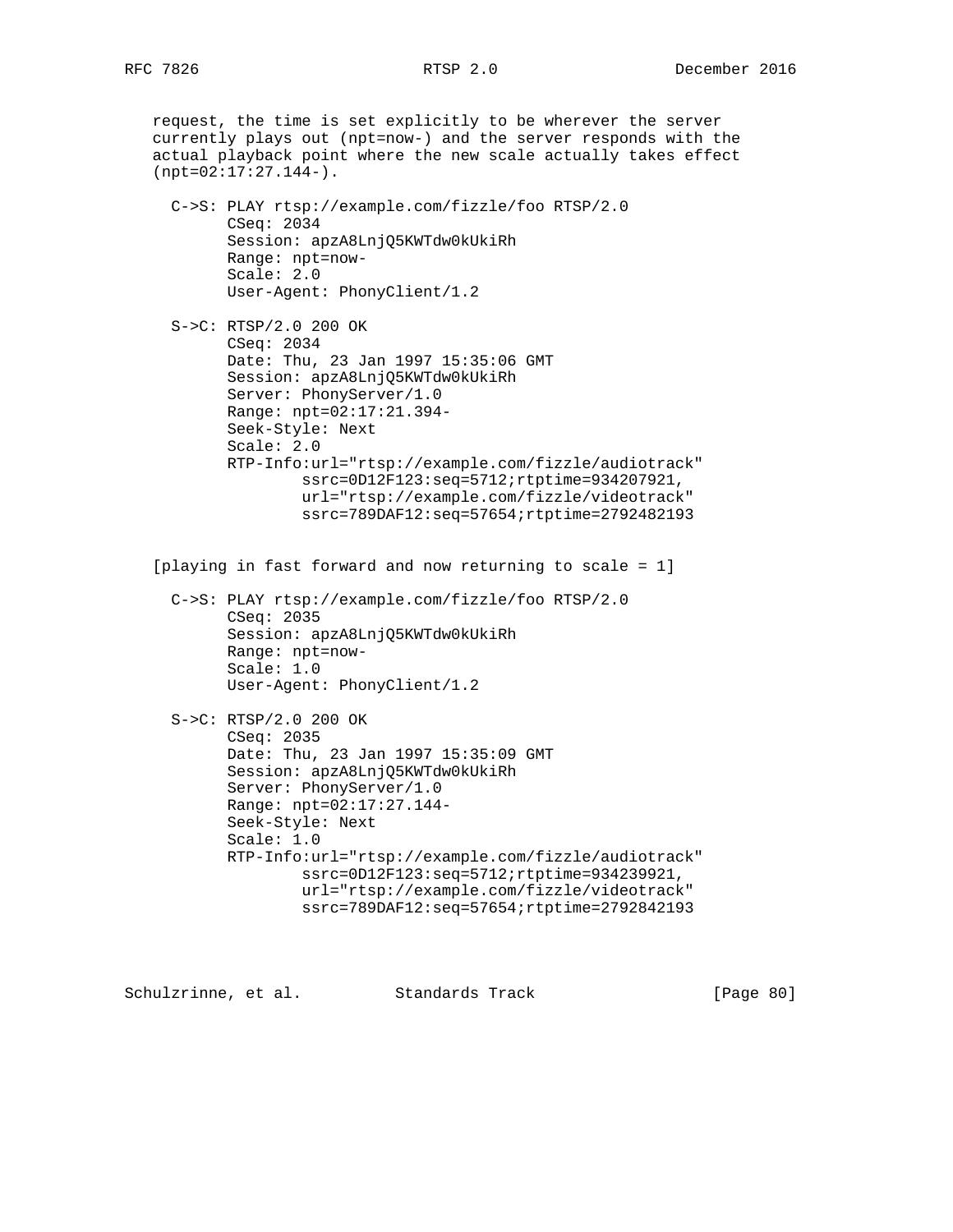13.4.4. Playing On-Demand Media

 On-demand media is indicated by the content of the Media-Properties header in the SETUP response when (see also Section 18.29):

o the Random Access property is set to Random-Access;

- o the Content Modifications property is set to Immutable;
- o the Retention property is set to Unlimited or Time-Limited.

 Playing on-demand media follows the general usage as described in Section 13.4.1.

13.4.5. Playing Dynamic On-Demand Media

 Dynamic on-demand media is indicated by the content of the Media- Properties header in the SETUP response when (see also Section 18.29):

- o the Random Access property is set to Random-Access;
- o the Content Modifications property is set to Dynamic;
- o the Retention property is set to Unlimited or Time-Limited.

 Playing on-demand media follows the general usage as described in Section 13.4.1 as long as the media has not been changed.

 There are two ways for the client to be informed about changes of media resources in Play state. The first being that the client will receive a PLAY\_NOTIFY request with the Notify-Reason header set to media-properties-update (see Section 13.5.2). The client can use the value of the Media-Range header to decide further actions, if the Media-Range header is present in the PLAY\_NOTIFY request. The second way is that the client issues a GET\_PARAMETER request without a body but including a Media-Range header. The 200 OK response MUST include the current Media-Range header (see Section 18.30).

13.4.6. Playing Live Media

 Live media is indicated by the content of the Media-Properties header in the SETUP response when (see also Section 18.29):

- o the Random Access property is set to No-Seeking;
- o the Content Modifications property is set to Time-Progressing;

Schulzrinne, et al. Standards Track [Page 81]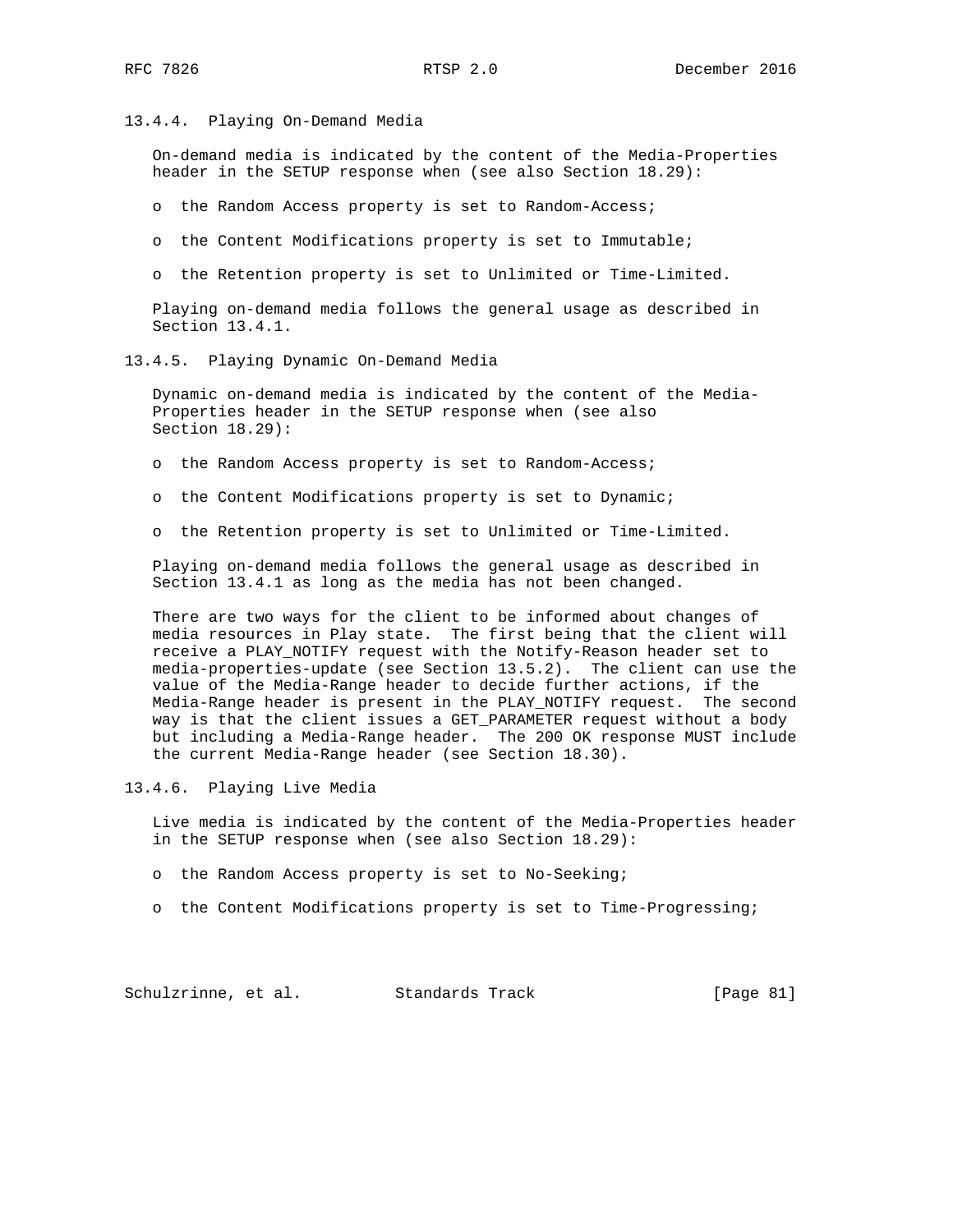o the Retention property's Time-Duration is set to 0.0.

 For live media, the SETUP 200 OK response MUST include the Media- Range header (see Section 18.30).

 A client MAY send PLAY requests without the Range header. If the request includes the Range header, it MUST use a symbolic value representing "now". For NPT, that range specification is "npt=now-". The server MUST include the Range header in the response, and it MUST indicate an explicit time value and not a symbolic value. In other words, "npt=now-" cannot be used in the response. Instead, the time since session start is recommended, expressed as an open interval, e.g., "npt=96.23-". An absolute time value (clock) for the corresponding time MAY be given, i.e., "clock=20030213T143205Z-". The Absolute Time format can only be used if the client has shown support for it using the Accept-Ranges header.

13.4.7. Playing Live with Recording

 Certain media servers may offer recording services of live sessions to their clients. This recording would normally be from the beginning of the media session. Clients can randomly access the media between now and the beginning of the media session. This live media with recording is indicated by the content of the Media- Properties header in the SETUP response when (see also Section 18.29):

- o the Random Access property is set to Random-Access;
- o the Content Modifications property is set to Time-Progressing;
- o the Retention property is set to Time-Limited or Unlimited

 The SETUP 200 OK response MUST include the Media-Range header (see Section 18.30) for this type of media. For live media with recording, the Range header indicates the current delivery point in the media and the Media-Range header indicates the currently available media window around the current time. This window can cover recorded content in the past (seen from current time in the media) or recorded content in the future (seen from current time in the media). The server adjusts the delivery point to the requested border of the window. If the client requests a delivery point that is located outside the recording window, e.g., if the requested point is too far in the past, the server selects the oldest point in the recording. The considerations in Section 13.5.3 apply if a client requests delivery with scale (Section 18.46) values other than 1.0 (normal playback rate) while delivering live media with recording.

Schulzrinne, et al. Standards Track [Page 82]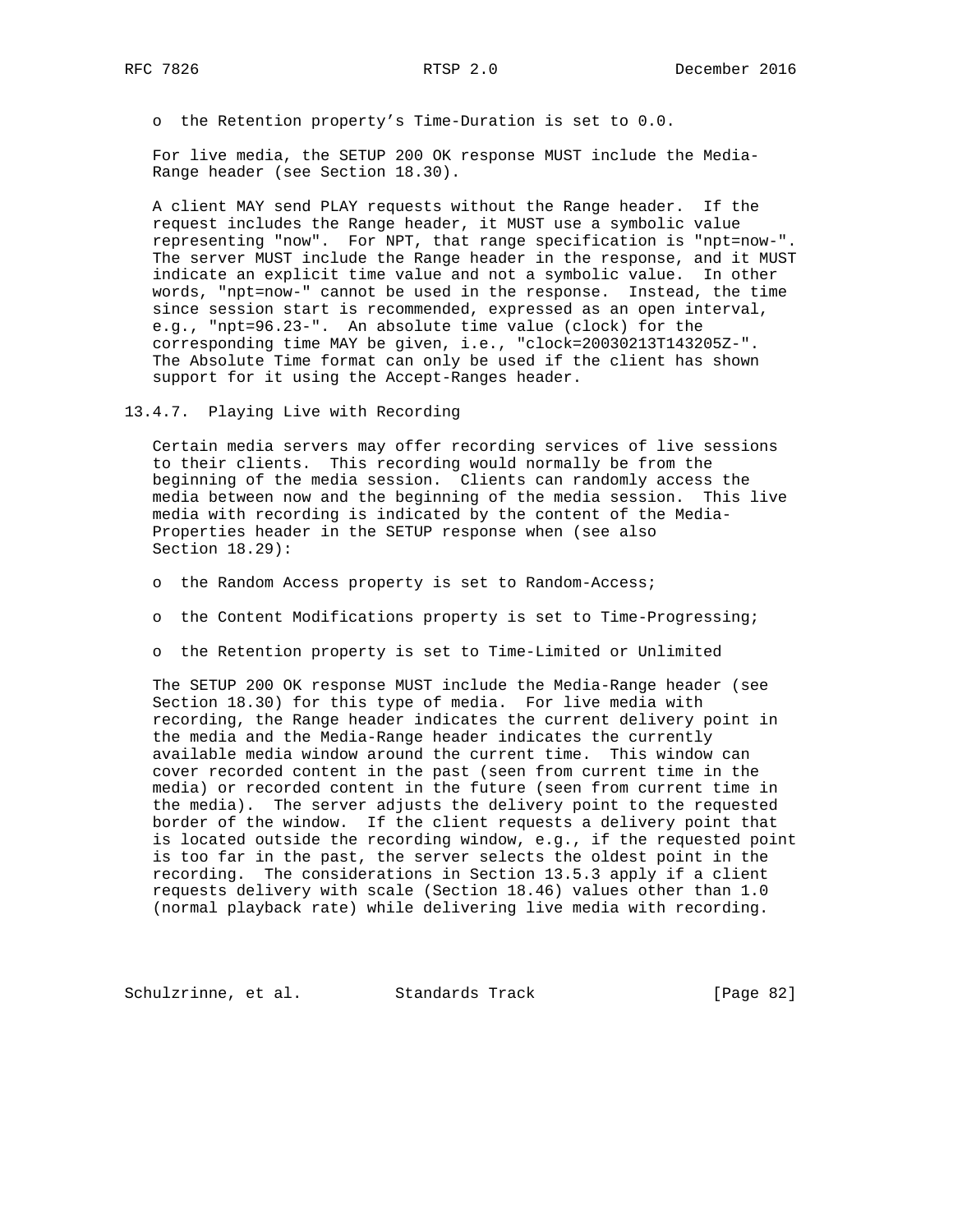## 13.4.8. Playing Live with Time-Shift

 Certain media servers may offer time-shift services to their clients. This time shift records a fixed interval in the past, i.e., a sliding window recording mechanism, but not past this interval. Clients can randomly access the media between now and the interval. This live media with recording is indicated by the content of the Media- Properties header in the SETUP response when (see also Section 18.29):

- o the Random Access property is set to Random-Access;
- o the Content Modifications property is set to Time-Progressing;
- o the Retention property is set to Time-Duration and a value indicating the recording interval (>0).

 The SETUP 200 OK response MUST include the Media-Range header (see Section 18.30) for this type of media. For live media with recording, the Range header indicates the current time in the media and the Media-Range header indicates a window around the current time. This window can cover recorded content in the past (seen from current time in the media) or recorded content in the future (seen from current time in the media). The server adjusts the play point to the requested border of the window, if the client requests a play point that is located outside the recording windows, e.g., if requested too far in the past, the server selects the oldest range in the recording. The considerations in Section 13.5.3 apply if a client requests delivery using a scale (Section 18.46) value other than 1.0 (normal playback rate) while delivering live media with time-shift.

### 13.5. PLAY\_NOTIFY

 The PLAY\_NOTIFY method is issued by a server to inform a client about an asynchronous event for a session in Play state. The Session header MUST be presented in a PLAY\_NOTIFY request and indicates the scope of the request. Sending of PLAY\_NOTIFY requests requires a persistent connection between server and client; otherwise, there is no way for the server to send this request method to the client.

 PLAY\_NOTIFY requests have an end-to-end (i.e., server-to-client) scope, as they carry the Session header, and apply only to the given session. The client SHOULD immediately return a response to the server.

Schulzrinne, et al. Standards Track [Page 83]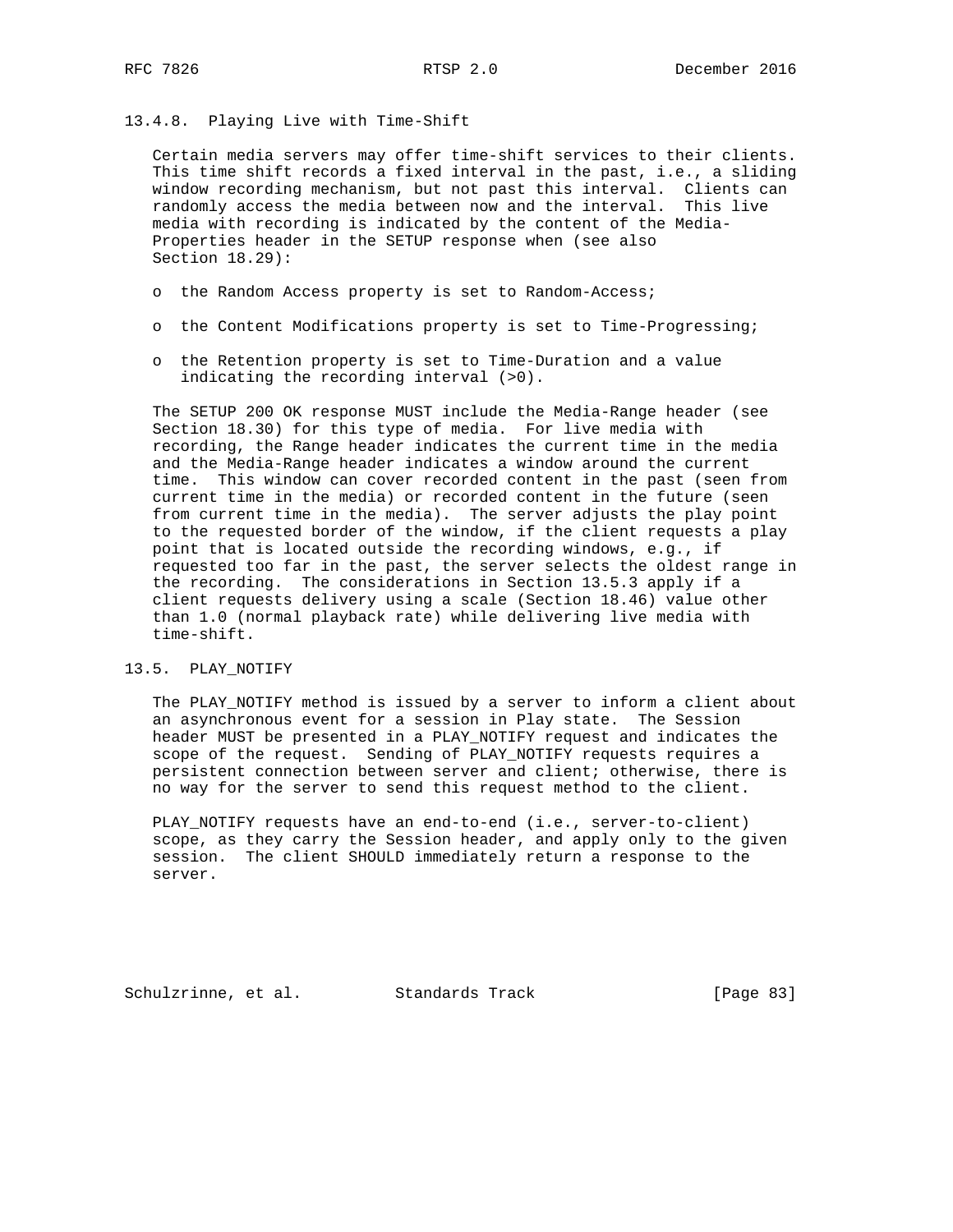PLAY\_NOTIFY requests MAY use both an aggregate control URI and individual media resource URIs, depending on the scope of the notification. This scope may have important distinctions for aggregated sessions, and each reason for a PLAY\_NOTIFY request needs to specify the interpretation as well as if aggregated control URIs or individual URIs may be used in requests.

 PLAY\_NOTIFY requests can be used with a message body, depending on the value of the Notify-Reason header. It is described in the particular section for each Notify-Reason if a message body is used. However, currently there is no Notify-Reason that allows the use of a message body. In this case, there is a need to obey some limitations when adding new Notify-Reasons that intend to use a message body: the server can send any type of message body, but it is not ensured that the client can understand the received message body. This is related to DESCRIBE (see Section 13.2 ); but, in this particular case, the client can state its acceptable message bodies by using the Accept header. In the case of PLAY\_NOTIFY, the server does not know which message bodies are understood by the client.

 The Notify-Reason header (see Section 18.32) specifies the reason why the server sends the PLAY\_NOTIFY request. This is extensible and new reasons can be added in the future (see Section 22.8). In case the client does not understand the reason for the notification, it MUST respond with a 465 (Notification Reason Unknown) (Section 17.4.29) error code. This document defines how servers can send PLAY\_NOTIFY with Notify-Reason values of these types:

- o end-of-stream (see Section 13.5.1);
- o media-properties-update (see Section 13.5.2);
- o scale-change (see Section 13.5.3).

# 13.5.1. End-of-Stream

 A PLAY\_NOTIFY request with the Notify-Reason header set to end-of stream indicates the completion or near completion of the PLAY request and the ending delivery of the media stream(s). The request MUST NOT be issued unless the server is in the Play state. The end of the media stream delivery notification may be used either to indicate a successful completion of the PLAY request currently being served or to indicate some error resulting in failure to complete the request. The Request-Status header (Section 18.42) MUST be included to indicate which request the notification is for and its completion status. The message response status codes (Section 8.1.1) are used to indicate how the PLAY request concluded. The sender of a PLAY\_NOTIFY MAY issue an updated PLAY\_NOTIFY, in the case of a

Schulzrinne, et al. Standards Track [Page 84]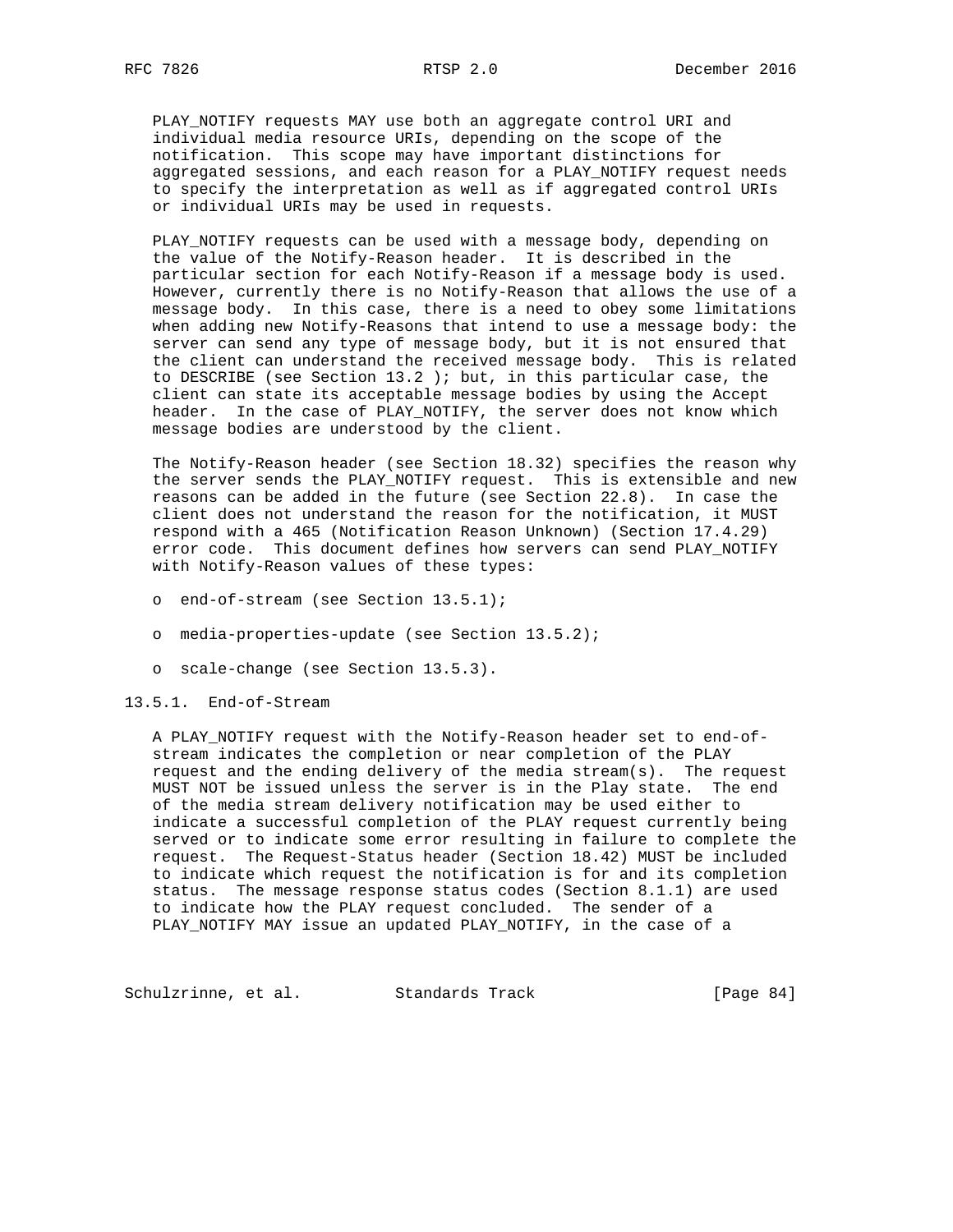PLAY\_NOTIFY sent with wrong information. For instance, a PLAY\_NOTIFY was issued before reaching the end-of-stream, but some error occurred resulting in that the previously sent PLAY\_NOTIFY contained a wrong time when the stream will end. In this case, a new PLAY\_NOTIFY MUST be sent including the correct status for the completion and all additional information.

 PLAY\_NOTIFY requests with the Notify-Reason header set to end-of stream MUST include a Range header and the Scale header if the scale value is not 1. The Range header indicates the point in the stream or streams where delivery is ending with the timescale that was used by the server in the PLAY response for the request being fulfilled. The server MUST NOT use the "now" constant in the Range header; it MUST use the actual numeric end position in the proper timescale. When end-of-stream notifications are issued prior to having sent the last media packets, this is made evident because the end time in the Range header is beyond the current time in the media being received by the client, e.g., "npt=-15", if npt is currently at 14.2 seconds. The Scale header is to be included so that it is evident if the media timescale is moving backwards or has a non-default pace. The end-of stream notification does not prevent the client from sending a new PLAY request.

 If RTP is used as media transport, an RTP-Info header MUST be included, and the RTP-Info header MUST indicate the last sequence number in the sequence parameter.

 For an RTSP Session where media resources are under aggregated control, the media resources will normally end at approximately the same time, although some small differences may exist, on the scale of a few hundred milliseconds. In those cases, an RTSP session under aggregated control SHOULD send only a single PLAY\_NOTIFY request. By using the aggregate control URI in the PLAY\_NOTIFY request, the RTSP server indicates that this applies to all media resources within the session. In cases in which RTP is used for media delivery, corresponding RTP-Info needs to be included for all media resources. In cases where one or more media resources have a significantly shorter duration than some other resources in the aggregated session, the server MAY send end-of-stream notifications using individual media resource URIs to indicate to agents that there will be no more media for this particular media resource related to the current active PLAY request. In such cases, when the remaining media resources come to the end of the stream, they MUST send a PLAY\_NOTIFY request using the aggregate control URI to indicate that no more resources remain.

 A PLAY\_NOTIFY request with Notify-Reason header set to end-of-stream MUST NOT carry a message body.

Schulzrinne, et al. Standards Track [Page 85]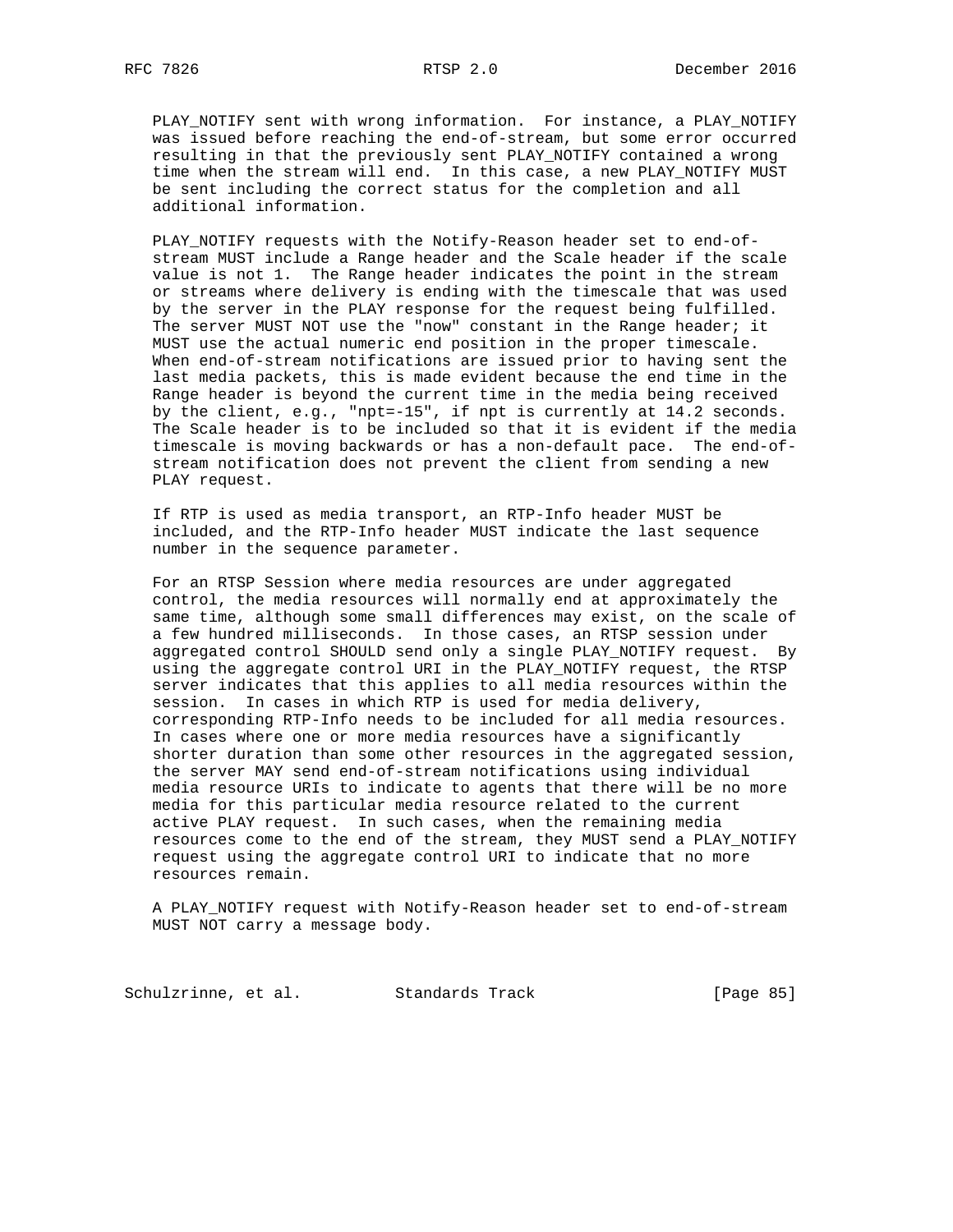This example request notifies the client about a future end-of-stream event:

 S->C: PLAY\_NOTIFY rtsp://example.com/fizzle/foo RTSP/2.0 CSeq: 854 Notify-Reason: end-of-stream Request-Status: cseq=853 status=200 reason="OK" Range: npt=-145 RTP-Info:url="rtsp://example.com/fizzle/foo/audio" ssrc=0D12F123:seq=14783;rtptime=2345962545, url="rtsp://example.com/fizzle/video" ssrc=789DAF12:seq=57654;rtptime=2792482193 Session: CDtUJfDQXJWtJ7Iqua2xOi Date: Mon, 08 Mar 2010 13:37:16 GMT

 C->S: RTSP/2.0 200 OK CSeq: 854 User-Agent: PhonyClient/1.2 Session: CDtUJfDQXJWtJ7Iqua2xOi

13.5.2. Media-Properties-Update

 A PLAY\_NOTIFY request with a Notify-Reason header set to media properties-update indicates an update of the media properties for the given session (see Section 18.29) or the available media range that can be played as indicated by the Media-Range header (Section 18.30). PLAY\_NOTIFY requests with Notify-Reason header set to media properties-update MUST include a Media-Properties and Date header and SHOULD include a Media-Range header. The Media-Properties header has session scope; thus, for aggregated sessions, the PLAY\_NOTIFY request MUST use the aggregated control URI.

 This notification MUST be sent for media that are time-progressing every time an event happens that changes the basis for making estimates on how the available for play-back media range will progress with wall clock time. In addition, it is RECOMMENDED that the server send these notifications approximately every 5 minutes for time-progressing content to ensure the long-term stability of the client estimation and allow for clock skew detection by the client. The time between notifications should be greater than 1 minute and less than 2 hours. For the reasons just explained, requests MUST include a Media-Range header to provide current Media duration and a Range header to indicate the current playing point and any remaining parts of the requested range.

Schulzrinne, et al. Standards Track [Page 86]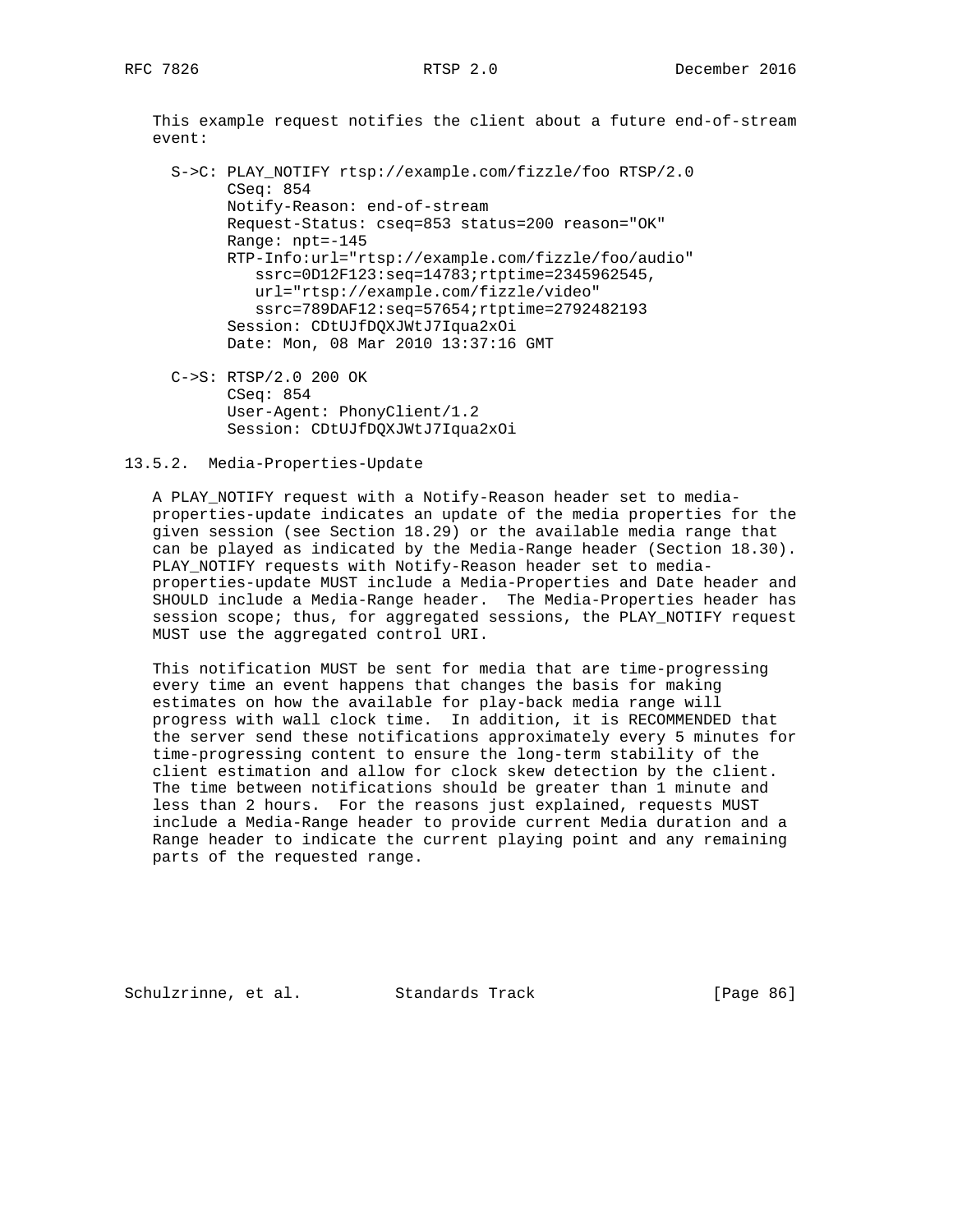The recommendation for sending updates every 5 minutes is due to any clock skew issues. In 5 minutes, the clock skew should not become too significant as this is not used for media playback and synchronization, it is only for determining which content is available to the user.

 A PLAY\_NOTIFY request with Notify-Reason header set to media properties-update MUST NOT carry a message body.

 S->C: PLAY\_NOTIFY rtsp://example.com/fizzle/foo RTSP/2.0 Date: Tue, 14 Apr 2008 15:48:06 GMT CSeq: 854 Notify-Reason: media-properties-update Session: CDtUJfDQXJWtJ7Iqua2xOi Media-Properties: Time-Progressing, Time-Limited=20080415T153919.36Z, Random-Access=5.0 Media-Range: npt=00:00:00-01:37:21.394 Range: npt=01:15:49.873-

 C->S: RTSP/2.0 200 OK CSeq: 854 User-Agent: PhonyClient/1.2 Session: CDtUJfDQXJWtJ7Iqua2xOi

# 13.5.3. Scale-Change

 The server may be forced to change the rate of media time per playback time when a client requests delivery using a scale (Section 18.46) value other than 1.0 (normal playback rate). For time-progressing media with some retention, i.e., the server stores already-sent content, a client requesting to play with scale values larger than 1 may catch up with the front end of the media. The server will then be unable to continue to provide content at scale larger than 1 as content is only made available by the server at scale = 1. Another case is when scale < 1 and the media retention is Time-Duration limited. In this case, the delivery point can reach the oldest media unit available, and further playback at this scale becomes impossible as there will be no media available. To avoid having the client lose any media, the scale will need to be adjusted to the same rate at which the media is removed from the storage buffer, commonly scale = 1.0.

 Another case is when the content itself consists of spliced pieces or is dynamically updated. In these cases, the server may be required to change from one supported scale value (different than scale = 1.0) to another. In this case, the server will pick the closest value and

Schulzrinne, et al. Standards Track [Page 87]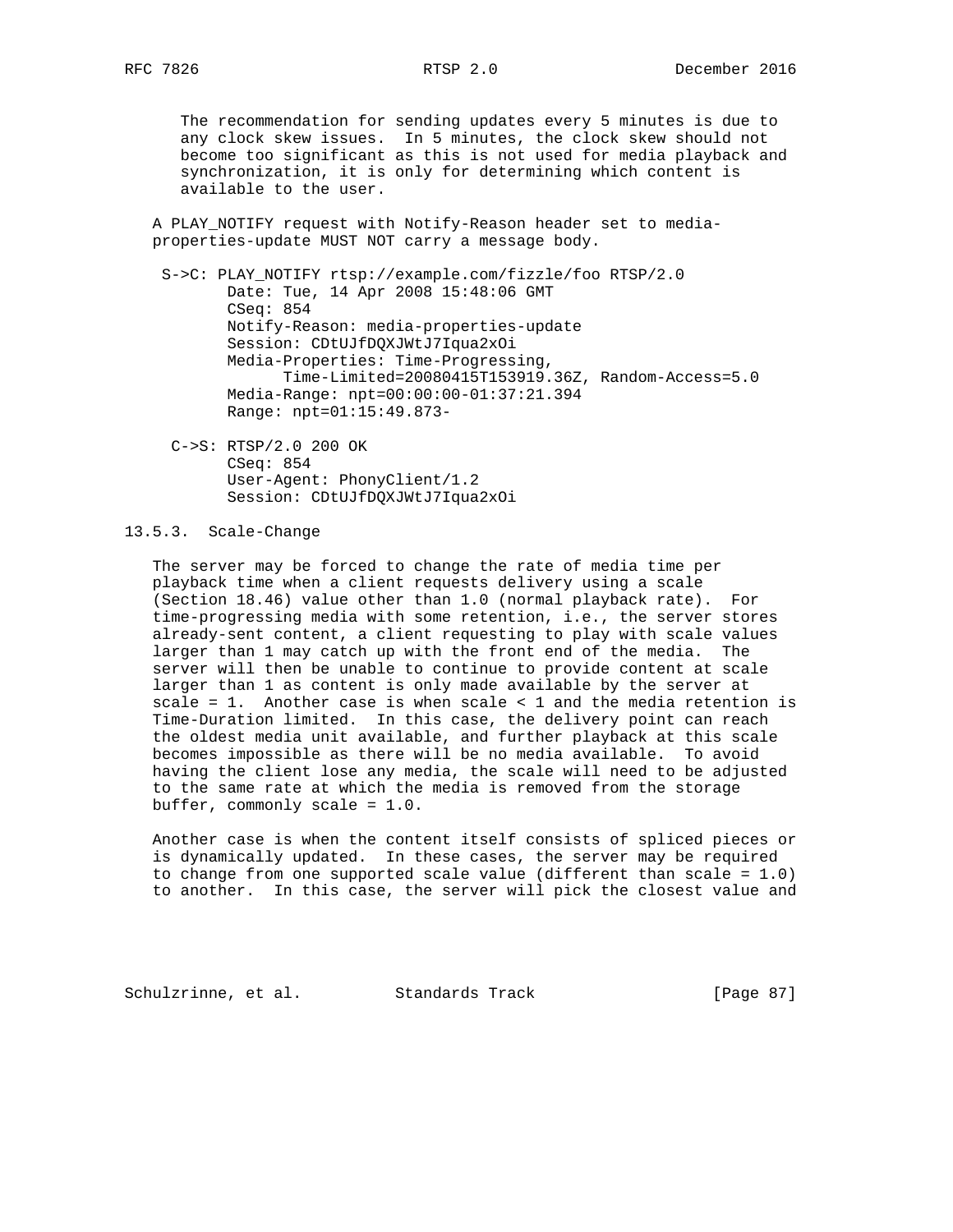inform the client of what it has picked. In these cases, the media properties will also be sent, updating the supported scale values. This enables a client to adjust the scale value used.

 To minimize impact on playback in any of the above cases, the server MUST modify the playback properties, set scale to a supportable value, and continue delivery of the media. When doing this modification, it MUST send a PLAY\_NOTIFY message with the Notify- Reason header set to "scale-change". The request MUST contain a Range header with the media time when the change took effect, a Scale header with the new value in use, a Session header with the identifier for the session to which it applies, and a Date header with the server wallclock time of the change. For time-progressing content, the Media-Range and the Media-Properties headers at this point in time also MUST be included. The Media-Properties header MUST be included if the scale change was due to the content changing what scale values ("Scales") are supported.

 For media streams delivered using RTP, an RTP-Info header MUST also be included. It MUST contain the rtptime parameter with a value corresponding to the point of change in that media and optionally the sequence number.

 PLAY\_NOTIFY requests for aggregated sessions MUST use the aggregated control URI in the request. The scale change for any aggregated session applies to all media streams that are part of the aggregate.

 A PLAY\_NOTIFY request with Notify-Reason header set to "Scale-Change" MUST NOT carry a message body.

Schulzrinne, et al. Standards Track [Page 88]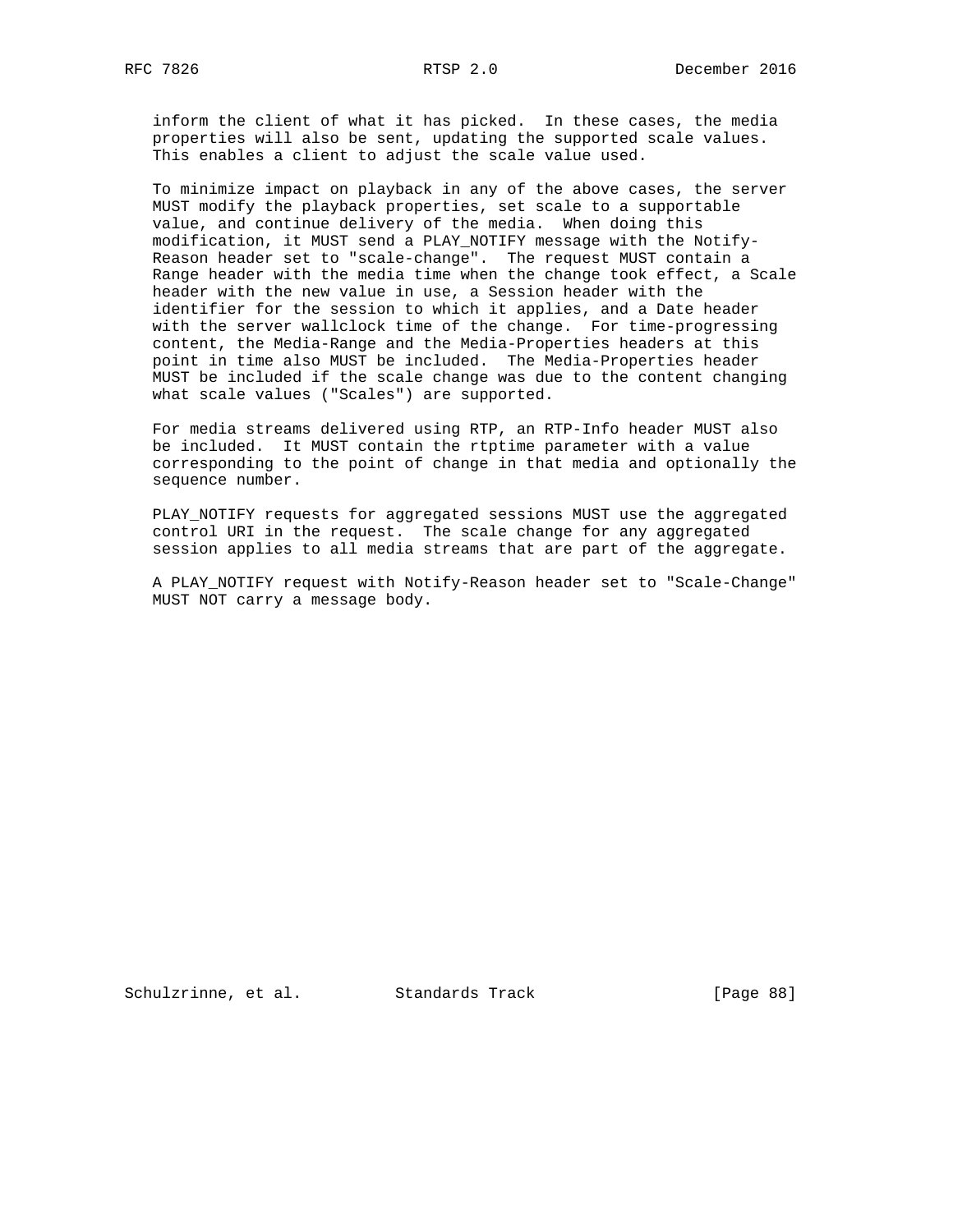S->C: PLAY\_NOTIFY rtsp://example.com/fizzle/foo RTSP/2.0 Date: Tue, 14 Apr 2008 15:48:06 GMT CSeq: 854 Notify-Reason: scale-change Session: CDtUJfDQXJWtJ7Iqua2xOi Media-Properties: Time-Progressing, Time-Limited=20080415T153919.36Z, Random-Access=5.0 Media-Range: npt=00:00:00-01:37:21.394 Range: npt=01:37:21.394- Scale: 1 RTP-Info: url="rtsp://example.com/fizzle/foo/audio" ssrc=0D12F123:rtptime=2345962545, url="rtsp://example.com/fizzle/foo/videotrack" ssrc=789DAF12:seq=57654;rtptime=2792482193 C->S: RTSP/2.0 200 OK

 CSeq: 854 User-Agent: PhonyClient/1.2 Session: CDtUJfDQXJWtJ7Iqua2xOi

# 13.6. PAUSE

 The PAUSE request causes the stream delivery to immediately be interrupted (halted). A PAUSE request MUST be made either with the aggregated control URI for aggregated sessions, resulting in all media being halted, or with the media URI for non-aggregated sessions. Any attempt to mute a single media with a PAUSE request in an aggregated session MUST be responded to with a 460 (Only Aggregate Operation Allowed) error. After resuming playback, synchronization of the tracks MUST be maintained. Any server resources are kept, though servers MAY close the session and free resources after being paused for the duration specified with the timeout parameter of the Session header in the SETUP message.

Example:

 C->S: PAUSE rtsp://example.com/fizzle/foo RTSP/2.0 CSeq: 834 Session: OoOUPyUwt0VeY9fFRHuZ6L User-Agent: PhonyClient/1.2

 S->C: RTSP/2.0 200 OK CSeq: 834 Date: Thu, 23 Jan 1997 15:35:06 GMT Session: OoOUPyUwt0VeY9fFRHuZ6L Range: npt=45.76-75.00

Schulzrinne, et al. Standards Track [Page 89]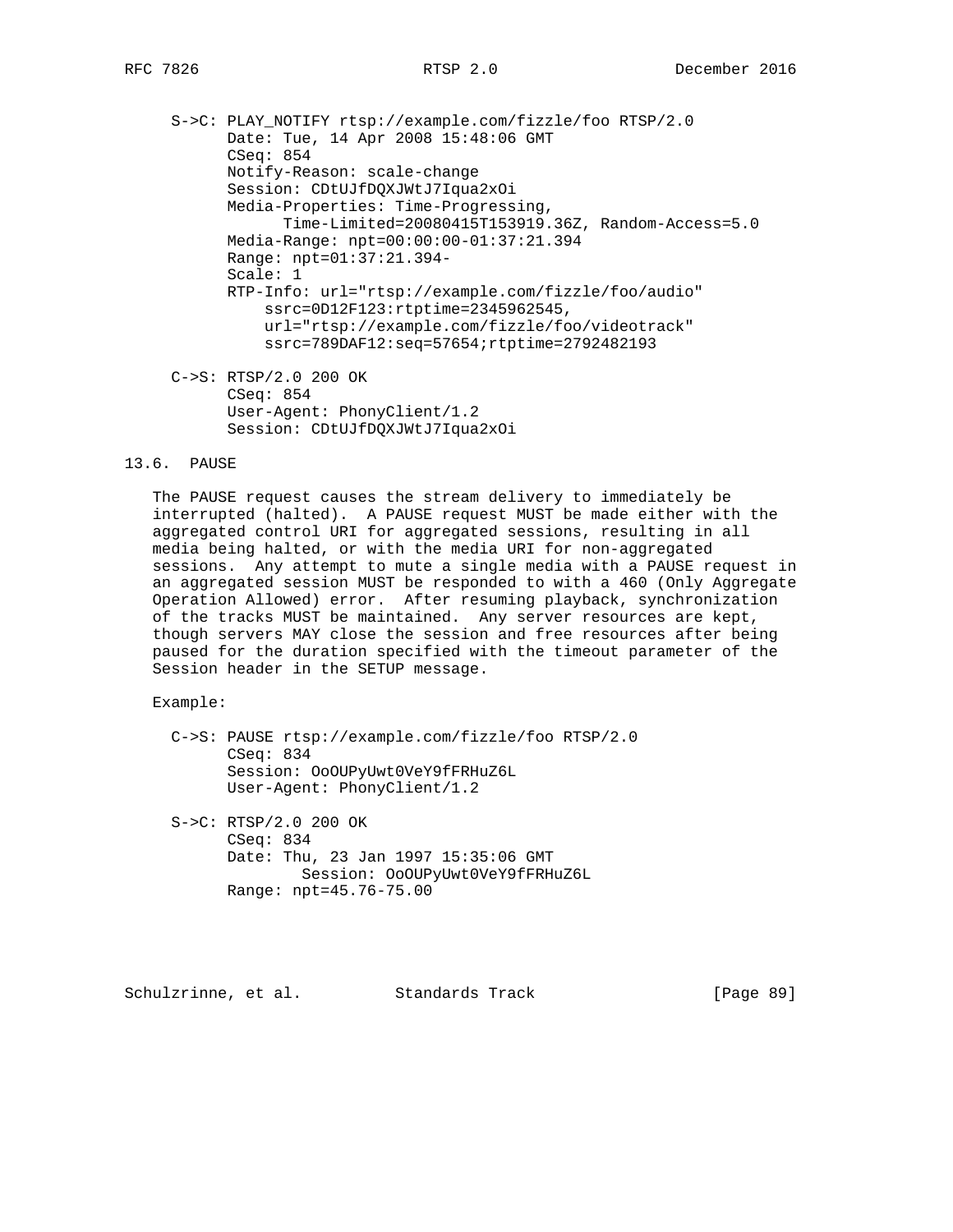The PAUSE request causes stream delivery to be interrupted immediately on receipt of the message, and the pause point is set to the current point in the presentation. That pause point in the media stream needs to be maintained. A subsequent PLAY request without a Range header resumes from the pause point and plays until media end.

 The pause point after any PAUSE request MUST be returned to the client by adding a Range header with what remains unplayed of the PLAY request's range. For media with random access properties, if one desires to resume playing a ranged request, one simply includes the Range header from the PAUSE response and includes the Seek-Style header with the Next policy in the PLAY request. For media that is time-progressing and has retention duration=0, the follow-up PLAY request to start media delivery again MUST use "npt=now-" and not the answer given in the response to PAUSE.

 C->S: PLAY rtsp://example.com/fizzle/foo RTSP/2.0 CSeq: 834 Session: OccldOFFq23KwjYpAnBbUr Range: npt=10-30 User-Agent: PhonyClient/1.2

 S->C: RTSP/2.0 200 OK CSeq: 834 Date: Thu, 23 Jan 1997 15:35:06 GMT Server: PhonyServer/1.0 Range: npt=10-30 Seek-Style: First-Prior RTP-Info:url="rtsp://example.com/fizzle/audiotrack" ssrc=0D12F123:seq=5712;rtptime=934207921, url="rtsp://example.com/fizzle/videotrack" ssrc=4FAD8726:seq=57654;rtptime=2792482193 Session: OccldOFFq23KwjYpAnBbUr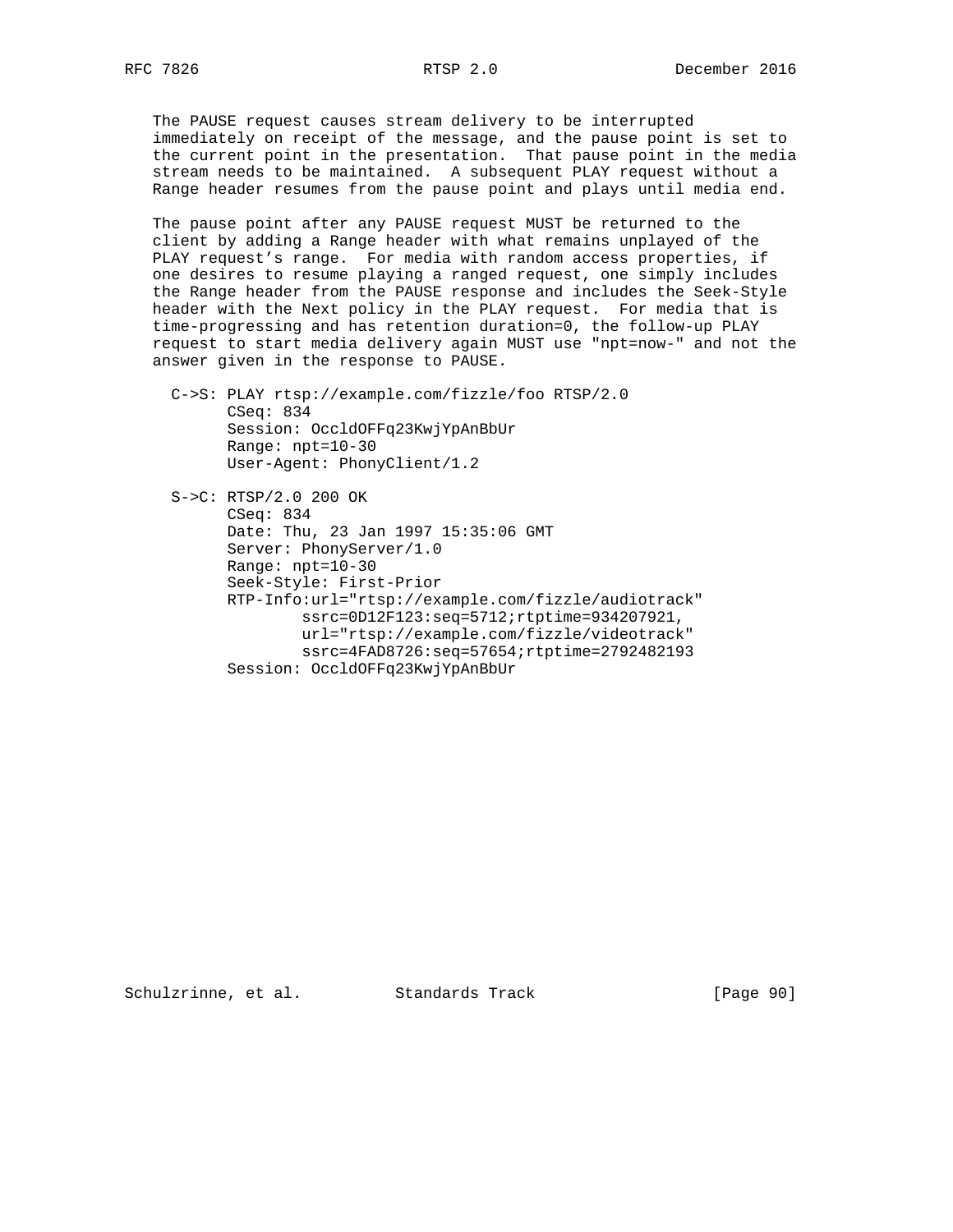After 11 seconds, i.e., at 21 seconds into the presentation:

- C->S: PAUSE rtsp://example.com/fizzle/foo RTSP/2.0 CSeq: 835 Session: OccldOFFq23KwjYpAnBbUr User-Agent: PhonyClient/1.2
- S->C: RTSP/2.0 200 OK CSeq: 835 Date: 23 Jan 1997 15:35:17 GMT Server: PhonyServer/1.0 Range: npt=21-30 Session: OccldOFFq23KwjYpAnBbUr

 If a client issues a PAUSE request and the server acknowledges and enters the Ready state, the proper server response, if the player issues another PAUSE, is still 200 OK. The 200 OK response MUST include the Range header with the current pause point. See examples below:

- C->S: PAUSE rtsp://example.com/fizzle/foo RTSP/2.0 CSeq: 834 Session: OccldOFFq23KwjYpAnBbUr User-Agent: PhonyClient/1.2
- S->C: RTSP/2.0 200 OK CSeq: 834 Session: OccldOFFq23KwjYpAnBbUr Date: Thu, 23 Jan 1997 15:35:06 GMT Range: npt=45.76-98.36
- C->S: PAUSE rtsp://example.com/fizzle/foo RTSP/2.0 CSeq: 835 Session: OccldOFFq23KwjYpAnBbUr User-Agent: PhonyClient/1.2
- S->C: RTSP/2.0 200 OK CSeq: 835 Session: OccldOFFq23KwjYpAnBbUr Date: 23 Jan 1997 15:35:07 GMT Range: npt=45.76-98.36

Schulzrinne, et al. Standards Track [Page 91]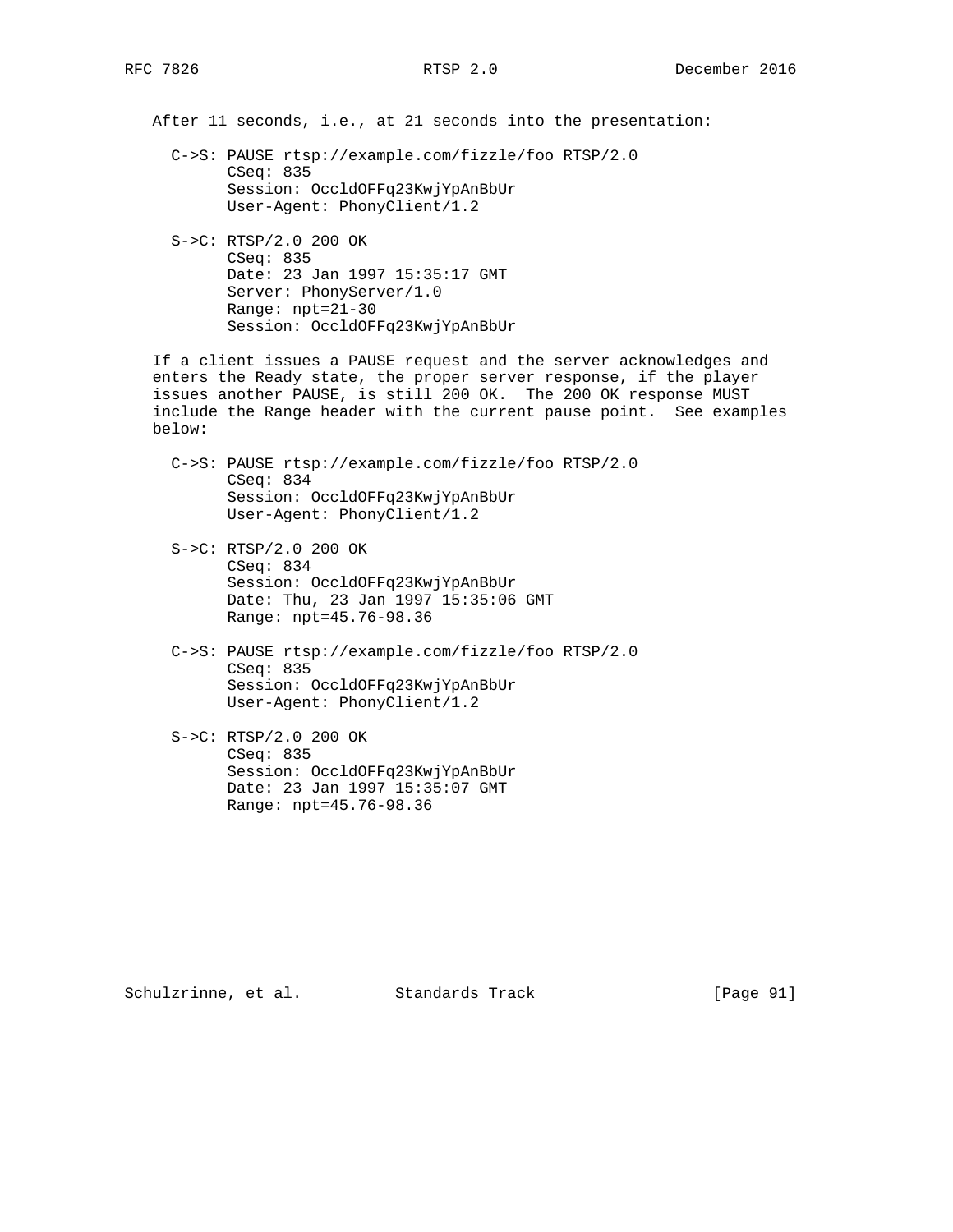# 13.7. TEARDOWN

# 13.7.1. Client to Server

 The TEARDOWN client-to-server request stops the stream delivery for the given URI, freeing the resources associated with it. A TEARDOWN request can be performed on either an aggregated or a media control URI. However, some restrictions apply depending on the current state. The TEARDOWN request MUST contain a Session header indicating to what session the request applies. The TEARDOWN request MUST NOT include a Terminate-Reason header.

 A TEARDOWN using the aggregated control URI or the media URI in a session under non-aggregated control (single media session) MAY be done in any state (Ready and Play). A successful request MUST result in that media delivery being immediately halted and the session state being destroyed. This MUST be indicated through the lack of a Session header in the response.

 A TEARDOWN using a media URI in an aggregated session can only be done in Ready state. Such a request only removes the indicated media stream and associated resources from the session. This may result in a session returning to non-aggregated control, because it only contains a single media after the request's completion. A session that will exist after the processing of the TEARDOWN request MUST, in the response to that TEARDOWN request, contain a Session header.

 Thus, the presence of the Session header indicates to the receiver of the response if the session is still extant or has been removed.

Schulzrinne, et al. Standards Track [Page 92]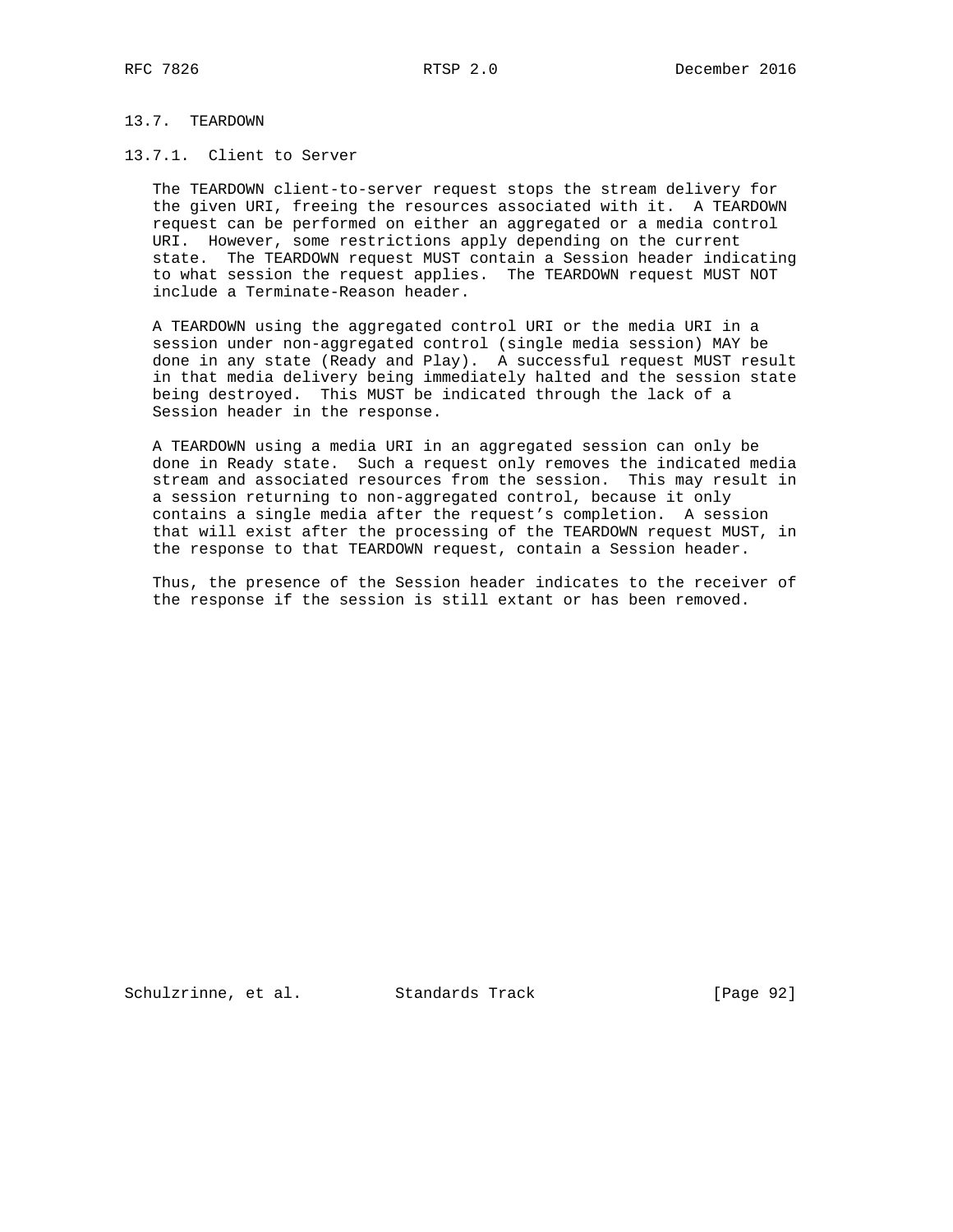Example:

- C->S: TEARDOWN rtsp://example.com/fizzle/foo RTSP/2.0 CSeq: 892 Session: OccldOFFq23KwjYpAnBbUr User-Agent: PhonyClient/1.2
- S->C: RTSP/2.0 200 OK CSeq: 892 Server: PhonyServer/1.0

13.7.2. Server to Client

 The server can send TEARDOWN requests in the server-to-client direction to indicate that the server has been forced to terminate the ongoing session. This may happen for several reasons, such as server maintenance without available backup, or that the session has been inactive for extended periods of time. The reason is provided in the Terminate-Reason header (Section 18.52).

 When an RTSP client has maintained an RTSP session that otherwise is inactive for an extended period of time, the server may reclaim the resources. That is done by issuing a TEARDOWN request with the Terminate-Reason set to "Session-Timeout". This MAY be done when the client has been inactive in the RTSP session for more than one Session Timeout period (Section 18.49). However, the server is NOT RECOMMENDED to perform this operation until an extended period of inactivity of 10 times the Session-Timeout period has passed. It is up to the operator of the RTSP server to actually configure how long this extended period of inactivity is. An operator should take into account, when doing this configuration, what the served content is and what this means for the extended period of inactivity.

 In case the server needs to stop providing service to the established sessions and there is no server to point at in a REDIRECT request, then TEARDOWN SHALL be used to terminate the session. This method can also be used when non-recoverable internal errors have happened and the server has no other option than to terminate the sessions.

 The TEARDOWN request MUST be made only on the session aggregate control URI (i.e., it is not allowed to terminate individual media streams, if it is a session aggregate), and it MUST include the following headers: Session and Terminate-Reason. The request only applies to the session identified in the Session header. The server may include a message to the client's user with the "user-msg" parameter.

Schulzrinne, et al. Standards Track [Page 93]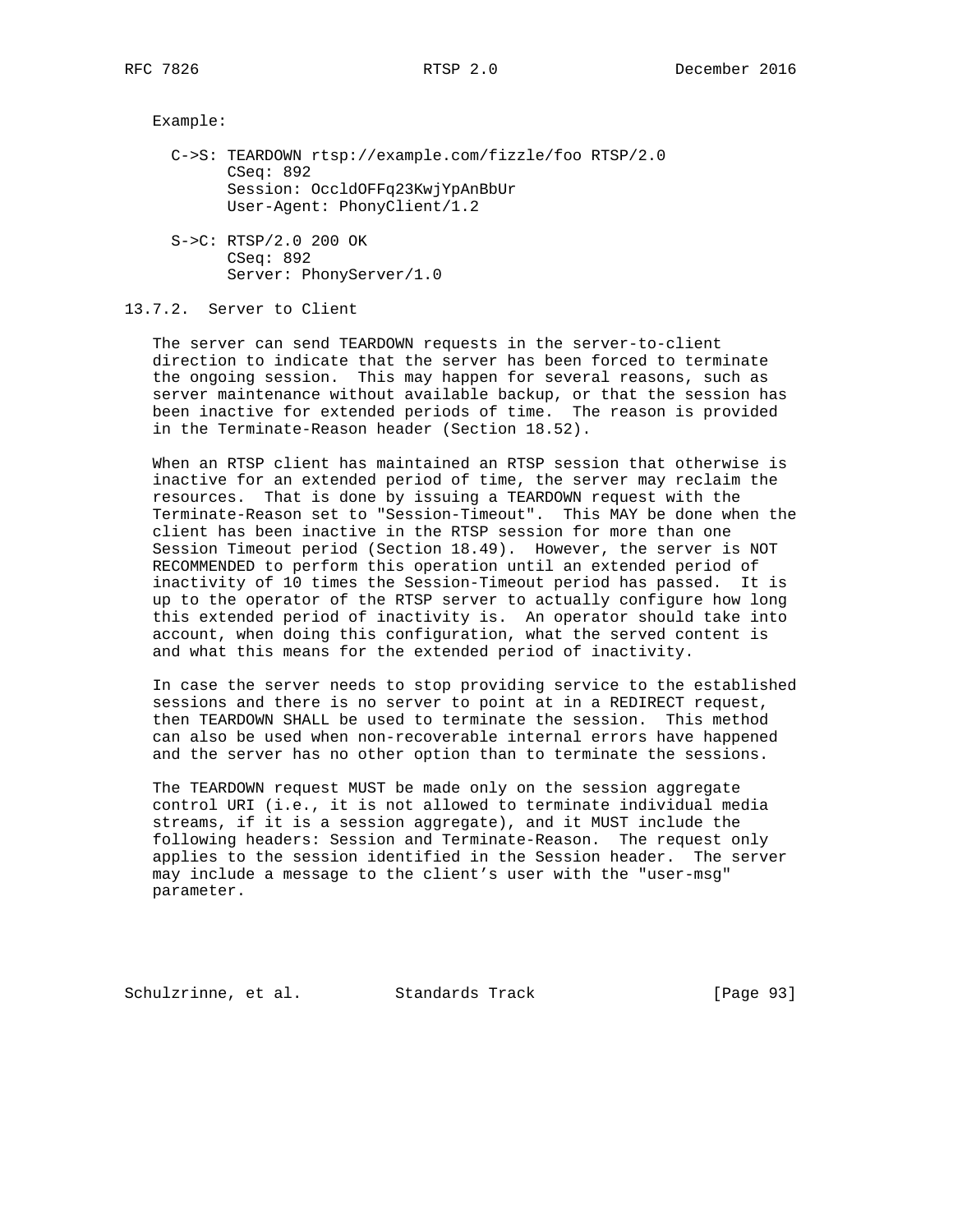The TEARDOWN request may alternatively be done on the wildcard URI "\*" and without any session header. The scope of such a request is limited to the next-hop (i.e., the RTSP agent in direct communication with the server) and applies, as well, to the RTSP connection between the next-hop RTSP agent and the server. This request indicates that all sessions and pending requests being managed via the connection are terminated. Any intervening proxies SHOULD do all of the following in the order listed:

- 1. respond to the TEARDOWN request
- 2. disconnect the control channel from the requesting server
- 3. pass the TEARDOWN request to each applicable client (typically those clients with an active session or an unanswered request)

 Note: The proxy is responsible for accepting TEARDOWN responses from its clients; these responses MUST NOT be passed on to either the original server or the target server in the redirect.

## 13.8. GET\_PARAMETER

 The GET\_PARAMETER request retrieves the value of any specified parameter or parameters for a presentation or stream specified in the URI. If the Session header is present in a request, the value of a parameter MUST be retrieved in the specified session context. There are two ways of specifying the parameters to be retrieved.

 The first approach includes headers that have been defined to be usable for this purpose. Headers for this purpose should allow empty, or stripped value parts to avoid having to specify bogus data when indicating the desire to retrieve a value. The successful completion of the request should also be evident from any filled out values in the response. The headers in this specification that MAY be used for retrieving their current value using GET\_PARAMETER are listed below; additional headers MAY be specified in the future:

- o Accept-Ranges
- o Media-Range
- o Media-Properties
- o Range
- o RTP-Info

Schulzrinne, et al. Standards Track [Page 94]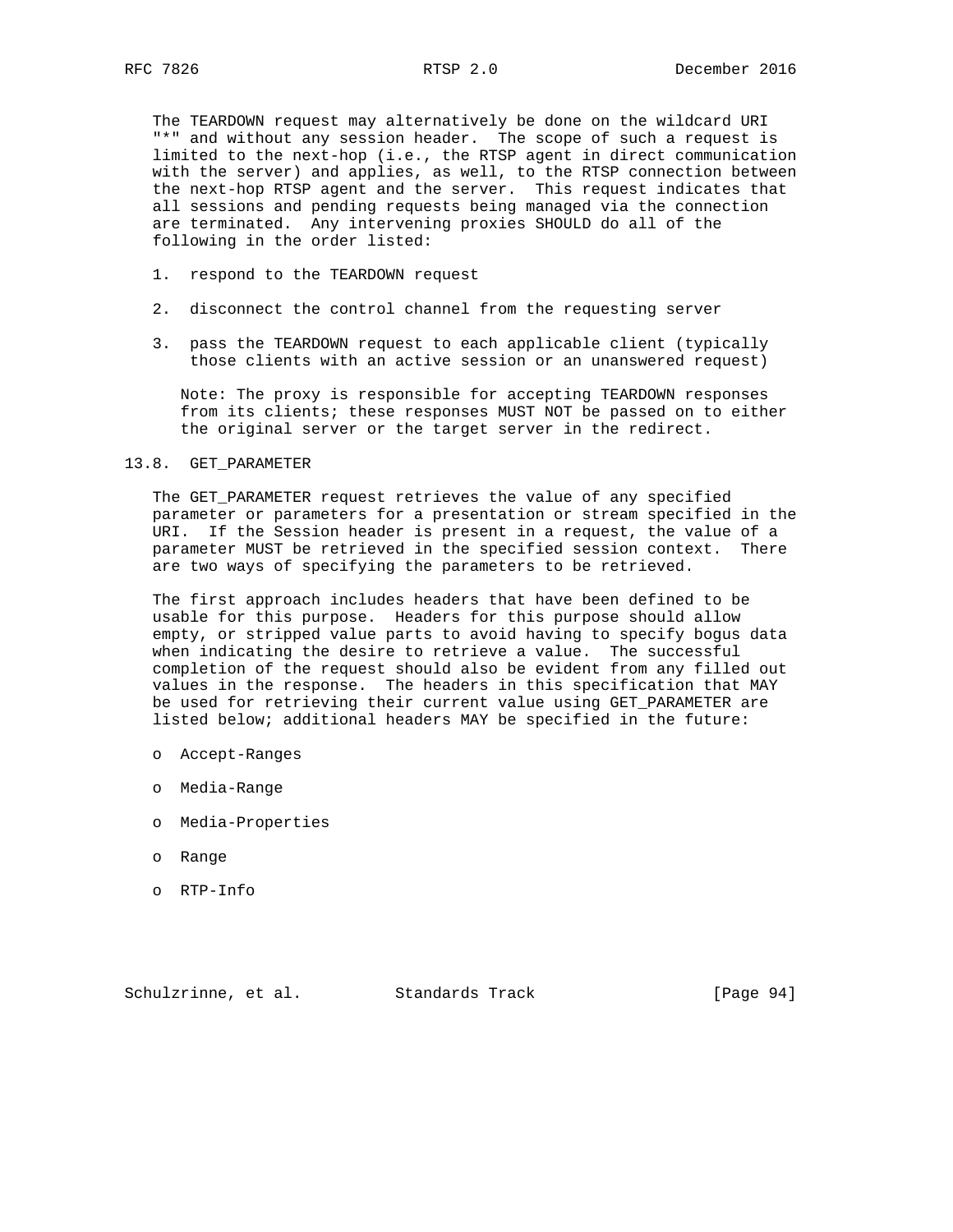The other way is to specify a message body that lists the parameter(s) that are desired to be retrieved. The Content-Type header (Section 18.19) is used to specify which format the message body has. If the receiver of the request does not support the media type used for the message body, it SHALL respond using the error code 415 (Unsupported Media Type). The responder to a GET\_PARAMETER request MUST use the media type of the request for the response. For

 RTSP agents implementing support for responding to GET\_PARAMETER requests SHALL implement the "text/parameters" format (Appendix F). This to ensure that at least one known format for parameters is implemented and, thus, prevent parameter format negotiation failure.

additional considerations regarding message body negotiation, see

 Parameters specified within the body of the message must all be understood by the request-receiving agent. If one or more parameters are not understood a 451 (Parameter Not Understood) MUST be sent including a body listing the parameters that weren't understood. If all parameters are understood, their values are filled in and returned in the response message body.

 The method can also be used without a message body or any header that requests parameters for keep-alive purposes. The keep-alive timer has been updated for any request that is successful, i.e., a 200 OK response is received. Any non-required header present in such a request may or may not have been processed. Normally, the presence of filled-out values in the header will be indication that the header has been processed. However, for cases when this is difficult to determine, it is recommended to use a feature tag and the Require header. For this reason, it is usually easier if any parameters to be retrieved are sent in the body, rather than using any header.

Section 9.3.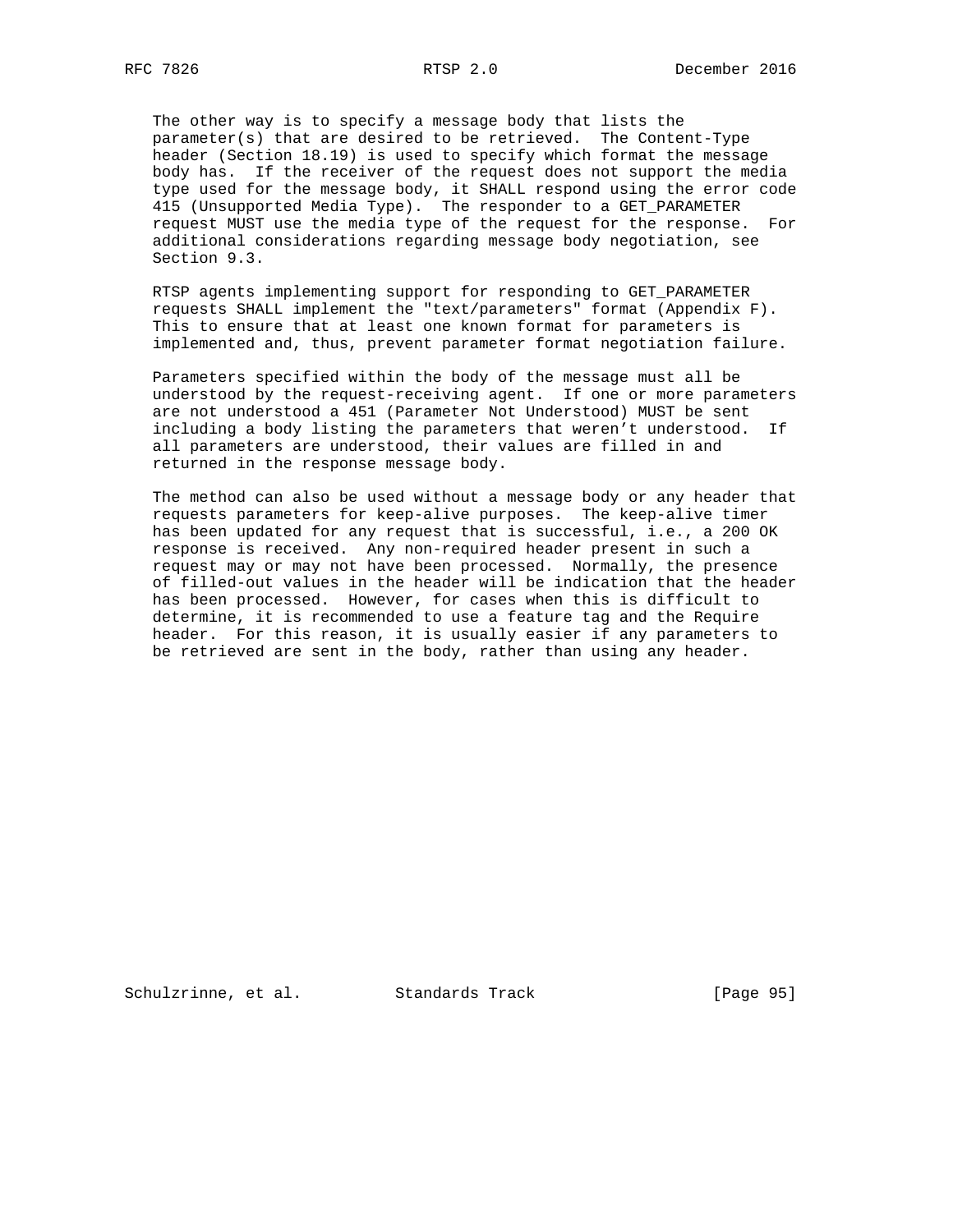Example:

 S->C: GET\_PARAMETER rtsp://example.com/fizzle/foo RTSP/2.0 CSeq: 431 User-Agent: PhonyClient/1.2 Session: OccldOFFq23KwjYpAnBbUr Content-Length: 26 Content-Type: text/parameters

> packets\_received jitter

 C->S: RTSP/2.0 200 OK CSeq: 431 Session: OccldOFFq23KwjYpAnBbUr Server: PhonyServer/1.1 Date: Mon, 08 Mar 2010 13:43:23 GMT Content-Length: 38 Content-Type: text/parameters

> packets\_received: 10 jitter: 0.3838

## 13.9. SET\_PARAMETER

 This method requests the setting of the value of a parameter or a set of parameters for a presentation or stream specified by the URI. If the Session header is present in a request, the value of a parameter MUST be retrieved in the specified session context. The method MAY also be used without a message body. It is the RECOMMENDED method to be used in a request sent for the sole purpose of updating the keep alive timer. If this request is successful, i.e., a 200 OK response is received, then the keep-alive timer has been updated. Any non required header present in such a request may or may not have been processed. To allow a client to determine if any such header has been processed, it is necessary to use a feature tag and the Require header. Due to this reason it is RECOMMENDED that any parameters are sent in the body rather than using any header.

When using a message body to list the parameter(s) desired to be set, the Content-Type header (Section 18.19) is used to specify which format the message body has. If the receiver of the request is not supporting the media type used for the message body, it SHALL respond using the error code 415 (Unsupported Media Type). For additional considerations regarding message body negotiation, see Section 9.3. The responder to a SET\_PARAMETER request MUST use the media type of the request for the response. For additional considerations regarding message body negotiation, see Section 9.3.

Schulzrinne, et al. Standards Track [Page 96]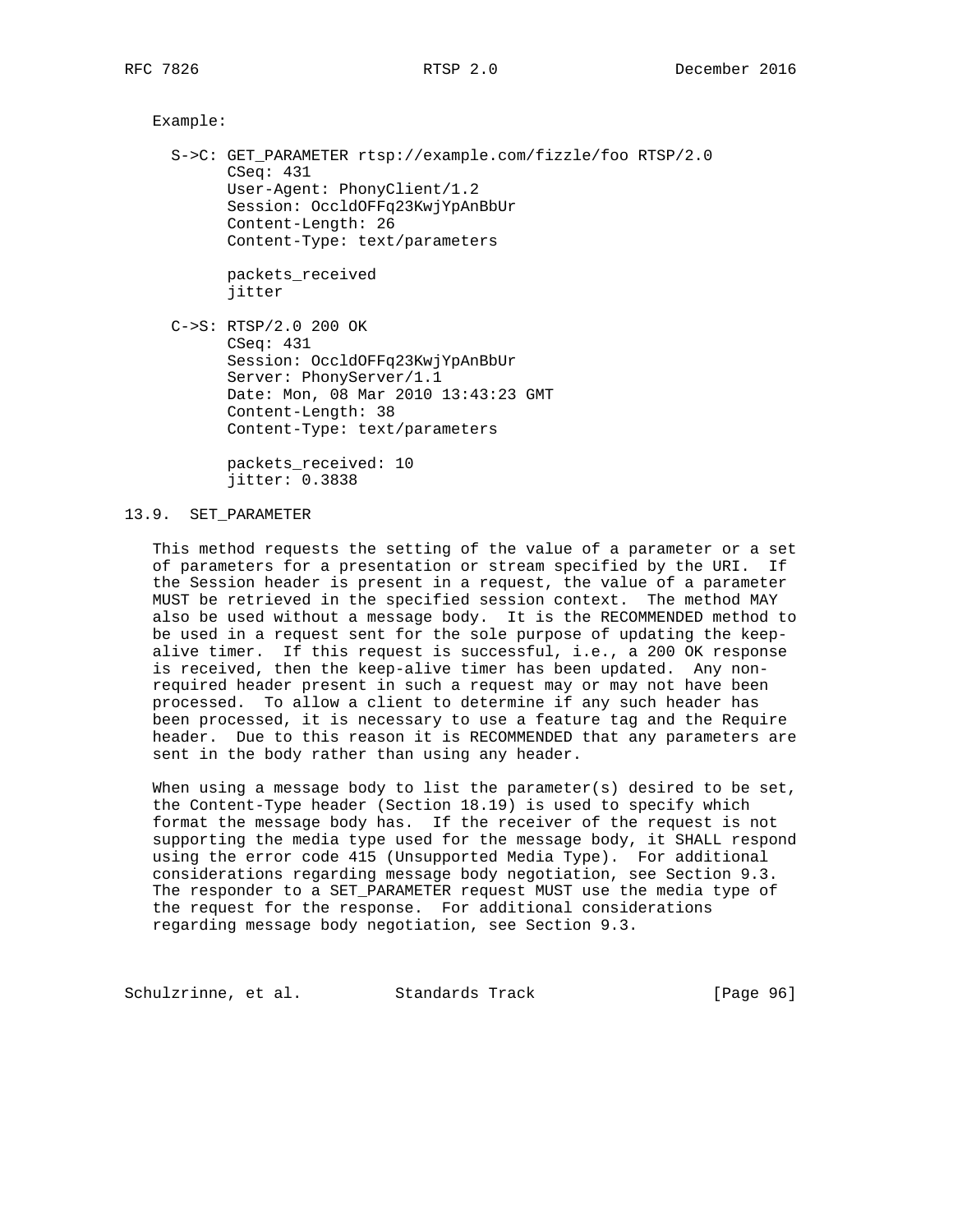RTSP agents implementing support for responding to SET\_PARAMETER requests SHALL implement the text/parameters format (Appendix F). This is to ensure that at least one known format for parameters is implemented and, thus, prevent parameter format negotiation failure.

 A request is RECOMMENDED to only contain a single parameter to allow the client to determine why a particular request failed. If the request contains several parameters, the server MUST only act on the request if all of the parameters can be set successfully. A server MUST allow a parameter to be set repeatedly to the same value, but it MAY disallow changing parameter values. If the receiver of the request does not understand or cannot locate a parameter, error 451 (Parameter Not Understood) MUST be used. When a parameter is not allowed to change, the error code is 458 (Parameter Is Read-Only). The response body MUST contain only the parameters that have errors. Otherwise, a body MUST NOT be returned. The response body MUST use the media type of the request for the response.

 Note: transport parameters for the media stream MUST only be set with the SETUP command.

 Restricting setting transport parameters to SETUP is for the benefit of firewalls connected to border RTSP proxies.

 The parameters are split in a fine-grained fashion so that there can be more meaningful error indications. However, it may make sense to allow the setting of several parameters if an atomic setting is desirable. Imagine device control where the client does not want the camera to pan unless it can also tilt to the right angle at the same time.

Schulzrinne, et al. Standards Track [Page 97]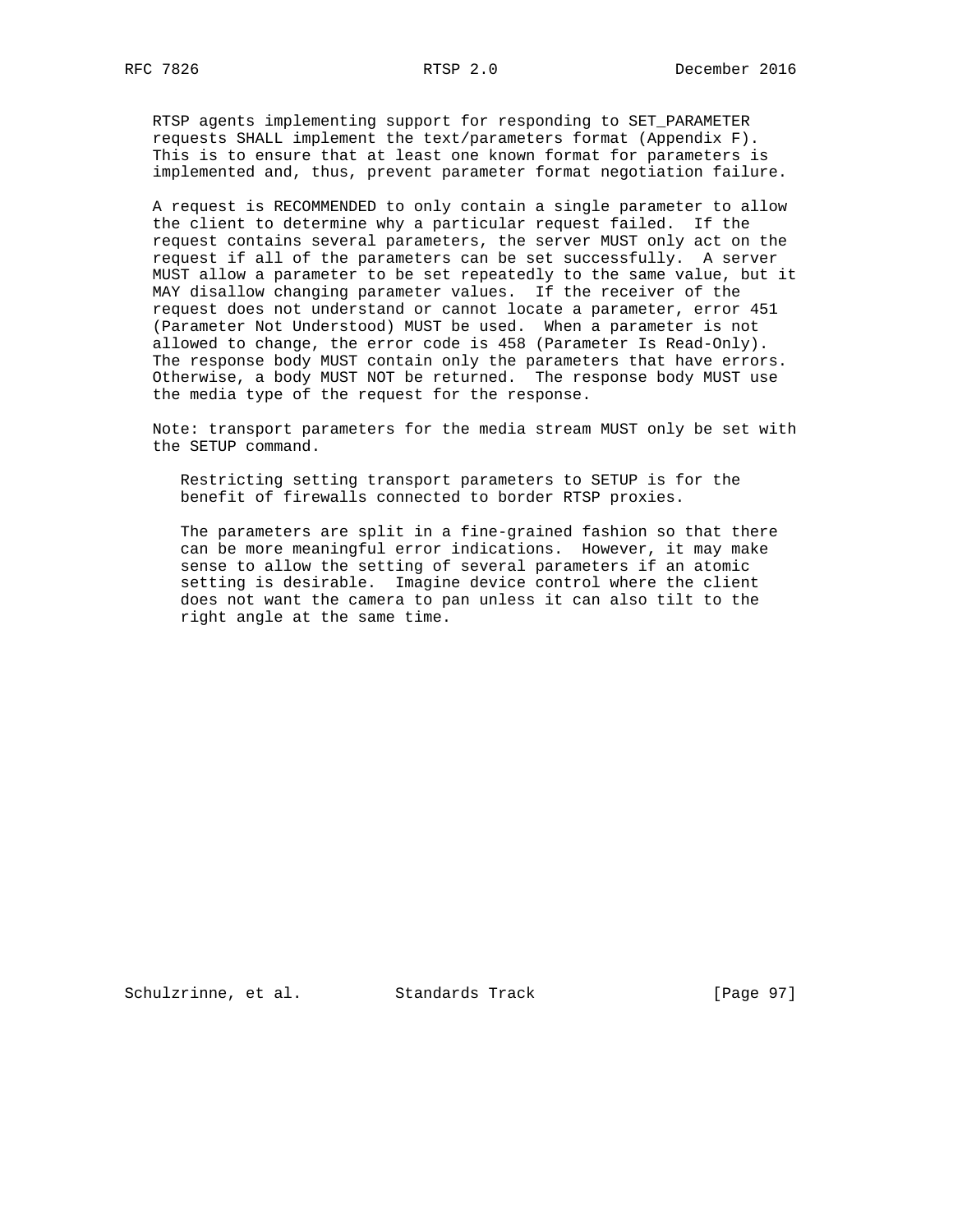### Example:

 C->S: SET\_PARAMETER rtsp://example.com/fizzle/foo RTSP/2.0 CSeq: 421 User-Agent: PhonyClient/1.2 Session: iixT43KLc Date: Mon, 08 Mar 2010 14:45:04 GMT Content-length: 20 Content-type: text/parameters

barparam: barstuff

 S->C: RTSP/2.0 451 Parameter Not Understood CSeq: 421 Session: iixT43KLc Server: PhonyServer/1.0 Date: Mon, 08 Mar 2010 14:44:56 GMT Content-length: 20 Content-type: text/parameters

barparam: barstuff

### 13.10. REDIRECT

 The REDIRECT method is issued by a server to inform a client that the service provided will be terminated and where a corresponding service can be provided instead. This may happen for different reasons. One is that the server is being administered such that it must stop providing service. Thus, the client is required to connect to another server location to access the resource indicated by the Request-URI.

 The REDIRECT request SHALL contain a Terminate-Reason header (Section 18.52) to inform the client of the reason for the request. Additional parameters related to the reason may also be included. The intention here is to allow a server administrator to do a controlled shutdown of the RTSP server. That requires sufficient time to inform all entities having associated state with the server and for them to perform a controlled migration from this server to a fall-back server.

 A REDIRECT request with a Session header has end-to-end (i.e., server-to-client) scope and applies only to the given session. Any intervening proxies SHOULD NOT disconnect the control channel while there are other remaining end-to-end sessions. The REQUIRED Location header MUST contain a complete absolute URI pointing to the resource to which the client SHOULD reconnect. Specifically, the Location

Schulzrinne, et al. Standards Track [Page 98]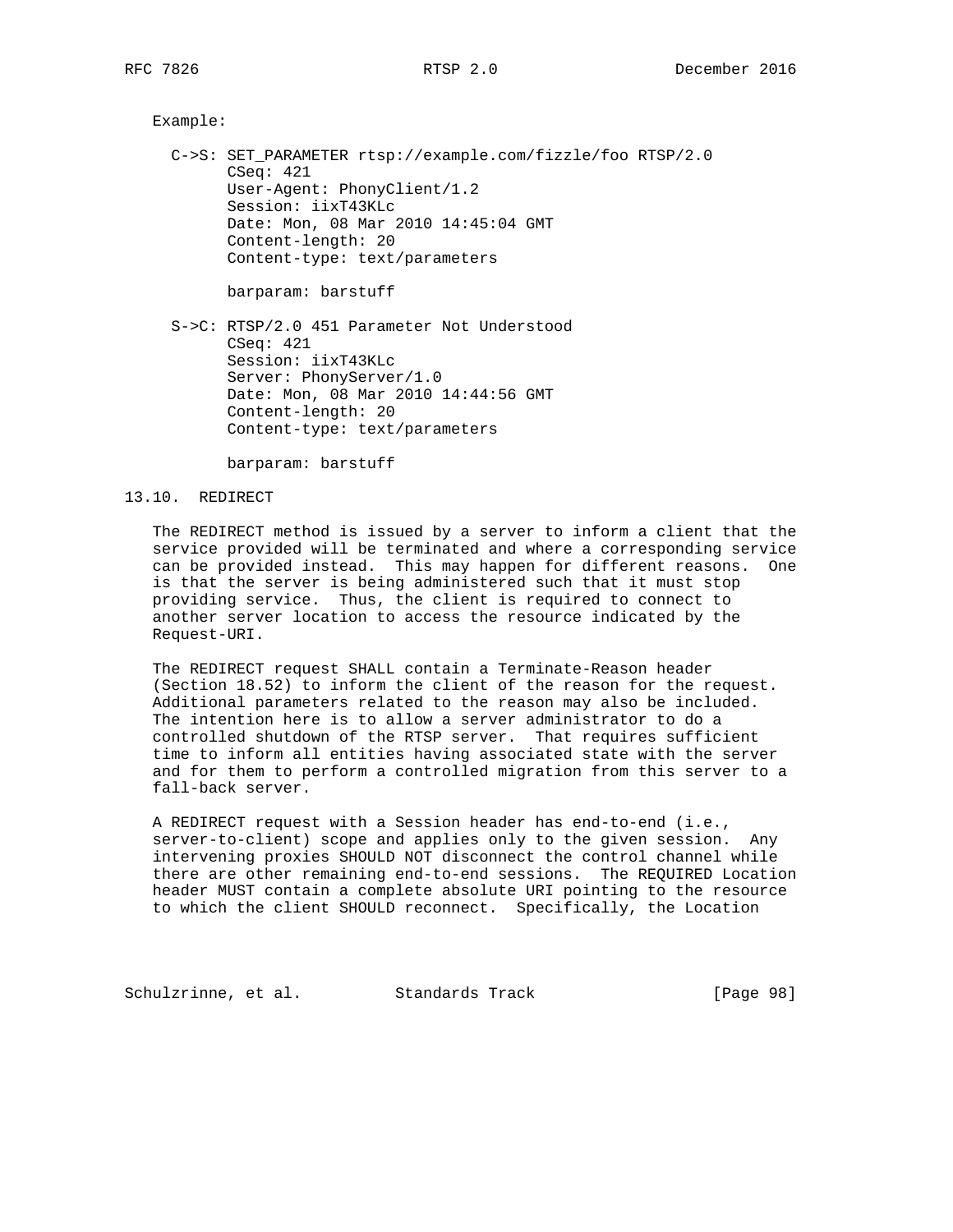RFC 7826 **RTSP 2.0** RTSP 2.0 **December 2016** 

 MUST NOT contain just the host and port. A client may receive a REDIRECT request with a Session header, if and only if, an end-to-end session has been established.

 A client may receive a REDIRECT request without a Session header at any time when it has communication or a connection established with a server. The scope of such a request is limited to the next-hop (i.e., the RTSP agent in direct communication with the server) and applies to all sessions controlled, as well as the connection between the next-hop RTSP agent and the server. A REDIRECT request without a Session header indicates that all sessions and pending requests being managed via the connection MUST be redirected. The Location header, if included in such a request, SHOULD contain an absolute URI with only the host address and the OPTIONAL port number of the server to which the RTSP agent SHOULD reconnect. Any intervening proxies SHOULD do all of the following in the order listed:

- 1. respond to the REDIRECT request
- 2. disconnect the control channel from the requesting server
- 3. connect to the server at the given host address
- 4. pass the REDIRECT request to each applicable client (typically those clients with an active session or an unanswered request)

 Note: The proxy is responsible for accepting REDIRECT responses from its clients; these responses MUST NOT be passed on to either the original server or the redirected server.

 A server that needs to terminate a session or all its sessions and lacks an alternative server to redirect to, SHALL instead use TEARDOWN requests.

 When no Terminate-Reason "time" parameter is included in a REDIRECT request, the client SHALL perform the redirection immediately and return a response to the server. The server shall consider the session to be terminated and can free any associated state after it receives the successful (2xx) response. The server MAY close the signaling connection upon receiving the response, and the client SHOULD close the signaling connection after sending the 2xx response. The exception to this is when the client has several sessions on the server being managed by the given signaling connection. In this case, the client SHOULD close the connection when it has received and responded to REDIRECT requests for all the sessions managed by the signaling connection.

Schulzrinne, et al. Standards Track [Page 99]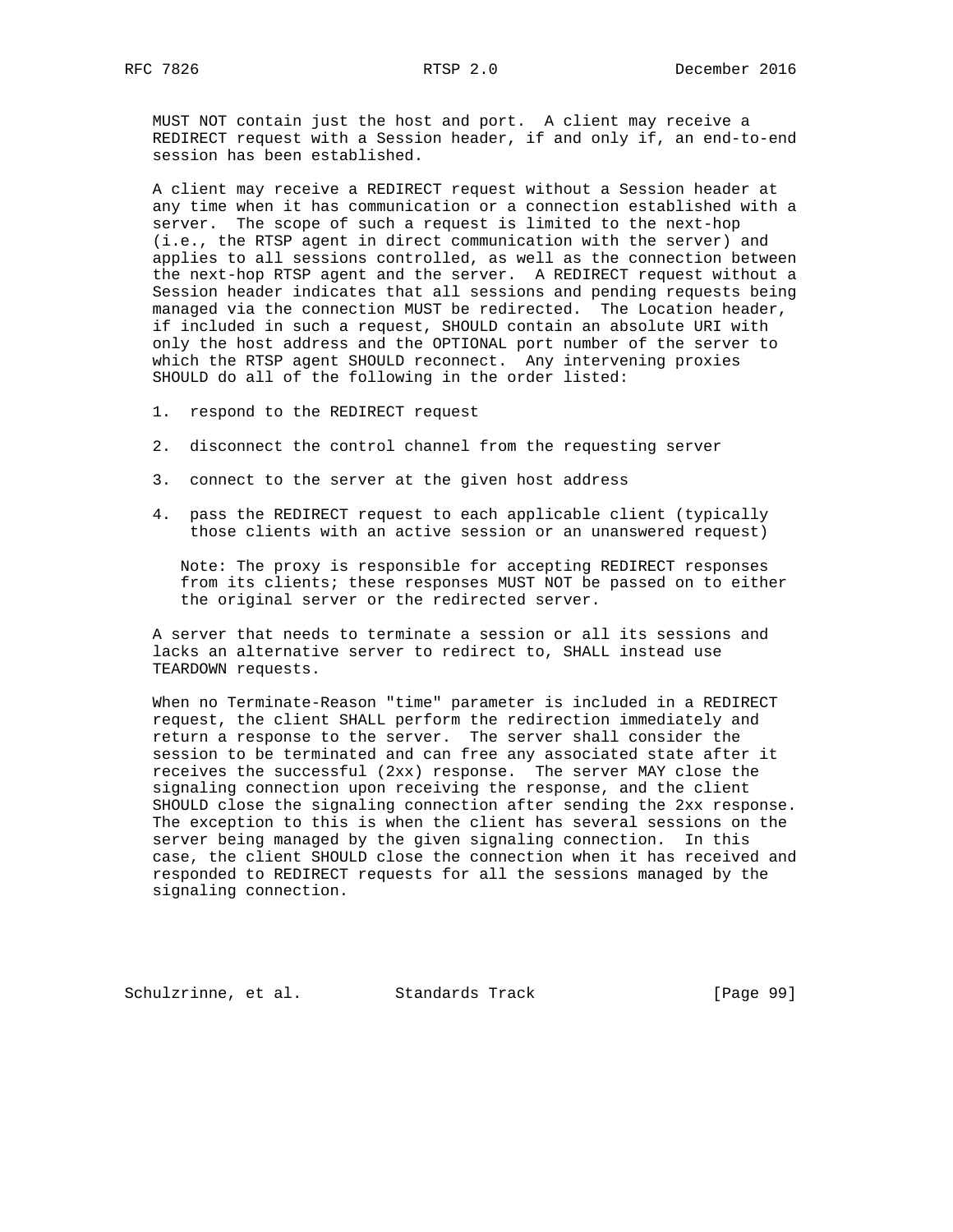The Terminate-Reason header "time" parameter MAY be used to indicate the wallclock time by which the redirection MUST have taken place. To allow a client to determine that redirect time without being time synchronized with the server, the server MUST include a Date header in the request. The client should have terminated the session and closed the connection before the redirection time-line terminated. The server MAY simply cease to provide service when the deadline time has been reached, or it can issue a TEARDOWN requests to the remaining sessions.

 If the REDIRECT request times out following the rules in Section 10.4, the server MAY terminate the session or transport connection that would be redirected by the request. This is a safeguard against misbehaving clients that refuse to respond to a REDIRECT request. This action removes any incentive of not acknowledging the reception of a REDIRECT request.

 After a REDIRECT request has been processed, a client that wants to continue to receive media for the resource identified by the Request- URI will have to establish a new session with the designated host. If the URI given in the Location header is a valid resource URI, a client SHOULD issue a DESCRIBE request for the URI.

 Note: The media resource indicated by the Location header can be identical, slightly different, or totally different. This is the reason why a new DESCRIBE request SHOULD be issued.

 If the Location header contains only a host address, the client may assume that the media on the new server is identical to the media on the old server, i.e., all media configuration information from the old session is still valid except for the host address. However, the usage of conditional SETUP using MTag identifiers is RECOMMENDED as a means to verify the assumption.

 This example request redirects traffic for this session to the new server at the given absolute time:

 S->C: REDIRECT rtsp://example.com/fizzle/foo RTSP/2.0 CSeq: 732 Location: rtsp://s2.example.com:8001/fizzle/foo Terminate-Reason: Server-Admin ;time=19960213T143205Z Session: uZ3ci0K+Ld-M Date: Thu, 13 Feb 1996 14:30:43 GMT

 C->S: RTSP/2.0 200 OK CSeq: 732 User-Agent: PhonyClient/1.2 Session: uZ3ci0K+Ld-M

Schulzrinne, et al. Standards Track [Page 100]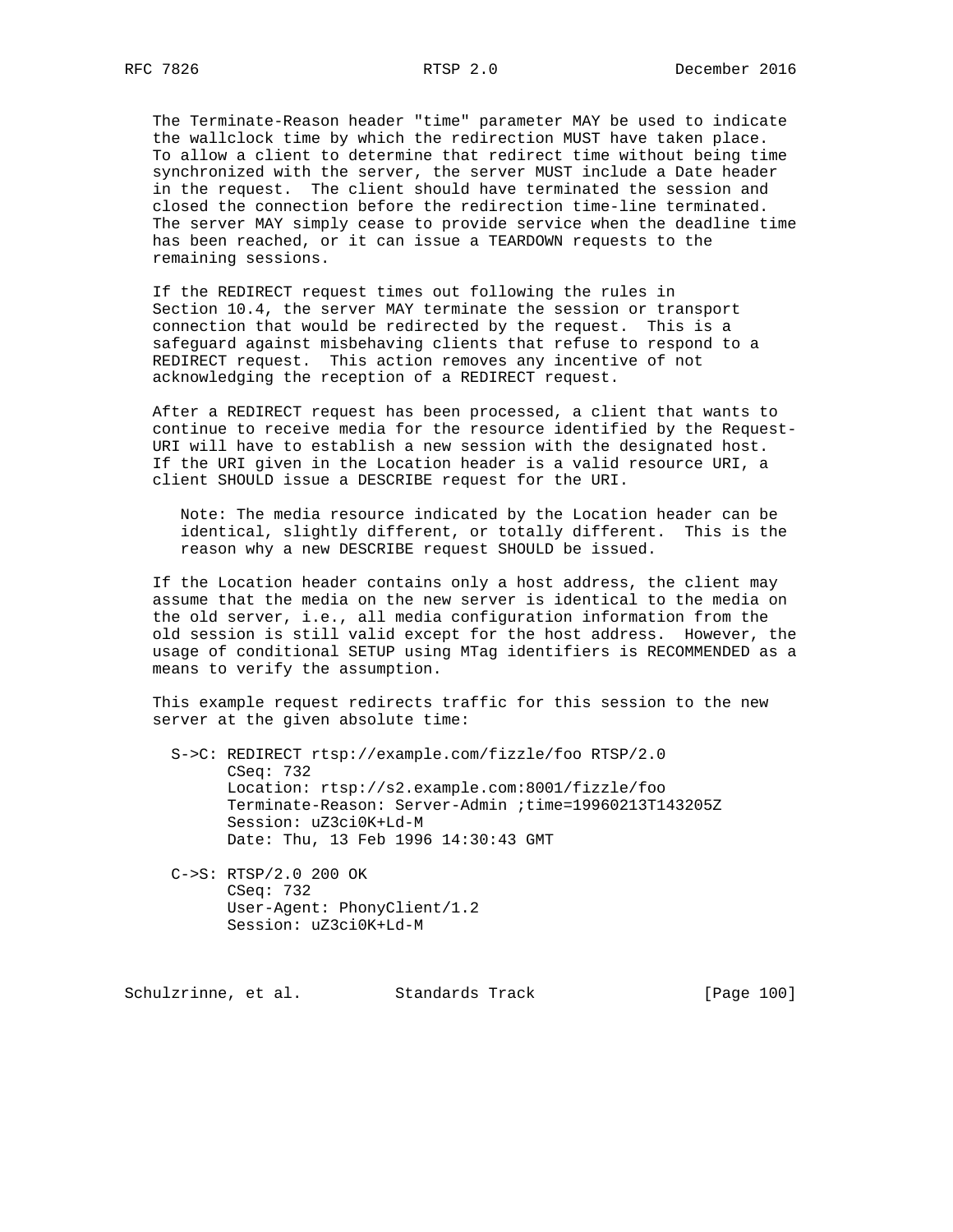## 14. Embedded (Interleaved) Binary Data

 In order to fulfill certain requirements on the network side, e.g., in conjunction with network address translators that block RTP traffic over UDP, it may be necessary to interleave RTSP messages and media-stream data. This interleaving should generally be avoided unless necessary since it complicates client and server operation and imposes additional overhead. Also, head-of-line blocking may cause problems. Interleaved binary data SHOULD only be used if RTSP is carried over TCP. Interleaved data is not allowed inside RTSP messages.

 Stream data, such as RTP packets, is encapsulated by an ASCII dollar sign (36 decimal) followed by a one-octet channel identifier and the length of the encapsulated binary data as a binary, two-octet unsigned integer in network octet order (Appendix B of [RFC791]). The stream data follows immediately afterwards, without a CRLF, but including the upper-layer protocol headers. Each dollar sign block MUST contain exactly one upper-layer protocol data unit, e.g., one RTP packet.

 Note that this mechanism does not support PDUs larger than 65535 octets, which matches the maximum payload size of regular, non jumbo IPv4 and IPv6 packets. If the media delivery protocol intended to be used has larger PDUs than that, a definition of a PDU fragmentation mechanism will be required to support embedded binary data.

|          | 0 1 2 3 4 5 6 7 8 9 0 1 2 3 4 5 6 7 8 9 0 1 2 3 4 5 6 7 8 9 0 1 |  |
|----------|-----------------------------------------------------------------|--|
|          |                                                                 |  |
| "S" = 36 | Channel ID   Length in octets                                   |  |
|          |                                                                 |  |
|          | : Binary data (Length according to Length field)                |  |
|          |                                                                 |  |

Figure 1: Embedded Interleaved Binary Data Format

 The channel identifier is defined in the Transport header with the interleaved parameter (Section 18.54).

 When the transport choice is RTP, RTCP messages are also interleaved by the server over the TCP connection. The usage of RTCP messages is indicated by including an interval containing a second channel in the interleaved parameter of the Transport header (see Section 18.54). If RTCP is used, packets MUST be sent on the first available channel

Schulzrinne, et al. Standards Track [Page 101]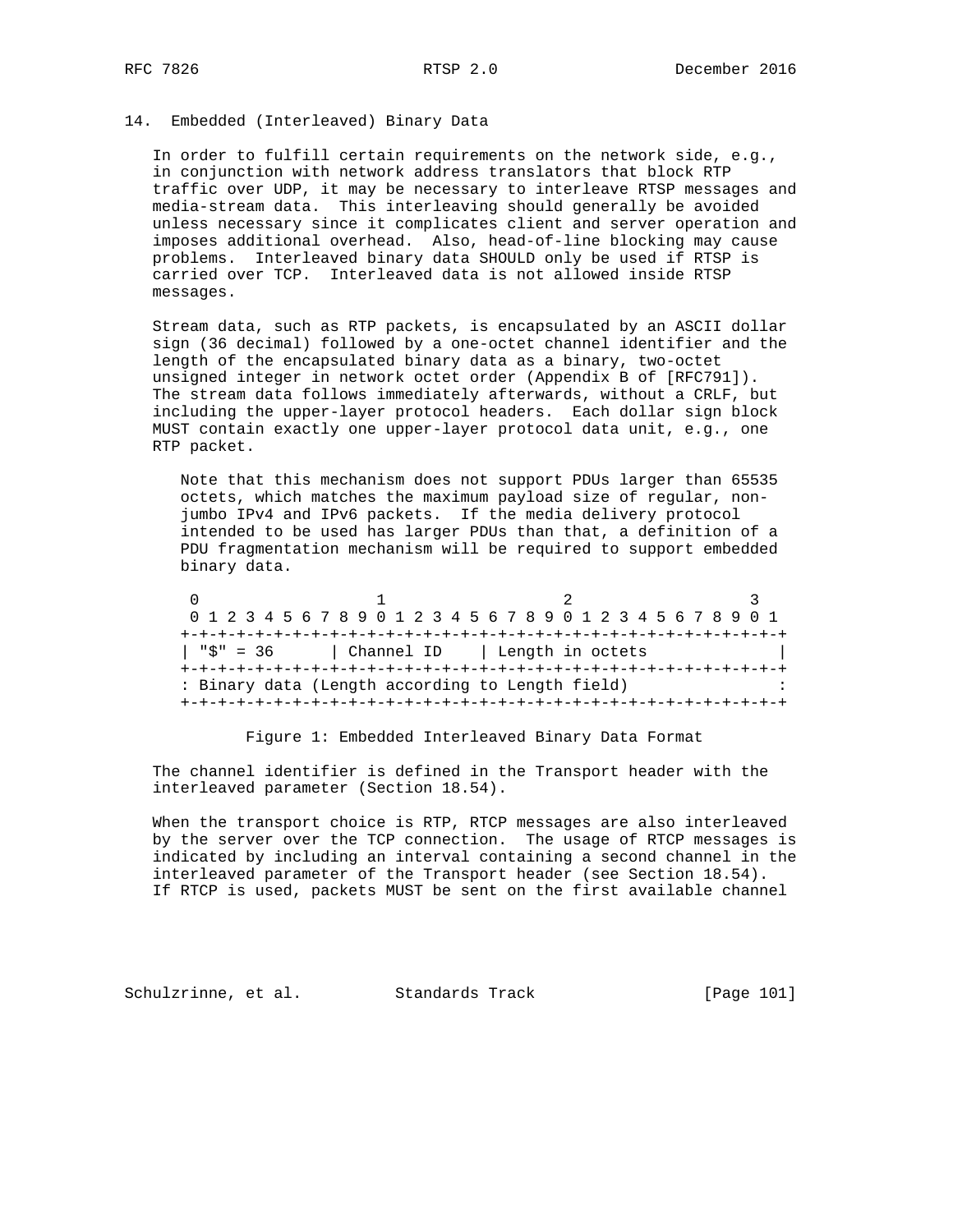that is higher than the RTP channel. The channels are bidirectional, using the same Channel ID in both directions; therefore, RTCP traffic is sent on the second channel in both directions.

 RTCP is sometimes needed for synchronization when two or more streams are interleaved in such a fashion. Also, this provides a convenient way to tunnel RTP/RTCP packets through the RTSP connection (TCP or TCP/TLS) when required by the network configuration and to transfer them onto UDP when possible.

 C->S: SETUP rtsp://example.com/bar.file RTSP/2.0 CSeq: 2 Transport: RTP/AVP/TCP;unicast;interleaved=0-1 Accept-Ranges: npt, smpte, clock User-Agent: PhonyClient/1.2

 S->C: RTSP/2.0 200 OK CSeq: 2 Date: Thu, 05 Jun 1997 18:57:18 GMT Transport: RTP/AVP/TCP;unicast;interleaved=5-6 Session: OccldOFFq23KwjYpAnBbUr Accept-Ranges: npt Media-Properties: Random-Access=0.2, Immutable, Unlimited

 C->S: PLAY rtsp://example.com/bar.file RTSP/2.0 CSeq: 3 Session: OccldOFFq23KwjYpAnBbUr User-Agent: PhonyClient/1.2

```
 S->C: RTSP/2.0 200 OK
CSeq: 3
Session: OccldOFFq23KwjYpAnBbUr
Date: Thu, 05 Jun 1997 18:57:19 GMT
RTP-Info: url="rtsp://example.com/bar.file"
 ssrc=0D12F123:seq=232433;rtptime=972948234
Range: npt=0-56.8
Seek-Style: RAP
```
 S->C: \$005{2 octet length}{"length" octets data, w/RTP header} S->C: \$005{2 octet length}{"length" octets data, w/RTP header} S->C: \$006{2 octet length}{"length" octets RTCP packet}

Schulzrinne, et al. Standards Track [Page 102]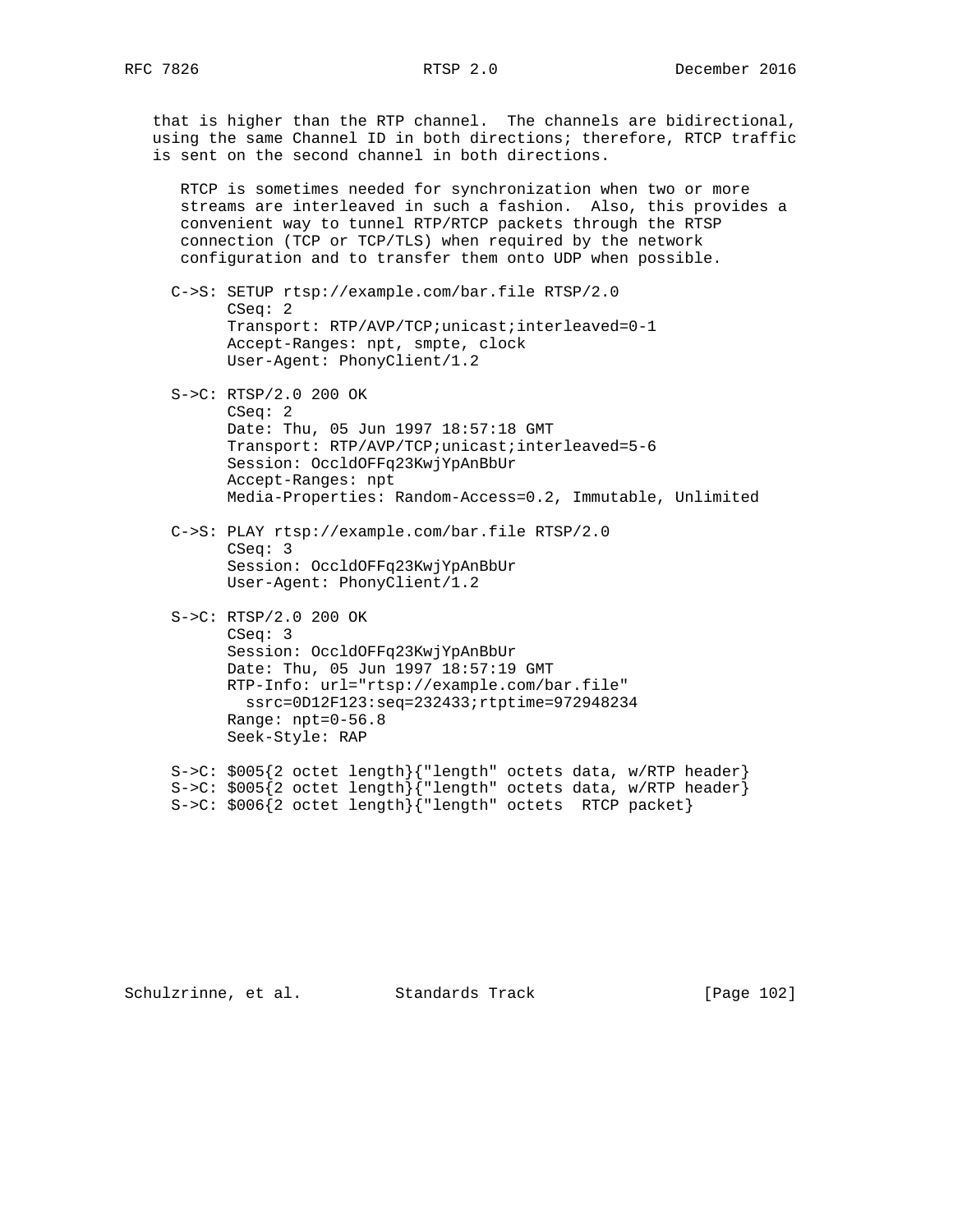# 15. Proxies

 RTSP Proxies are RTSP agents that are located in between a client and a server. A proxy can take on the roles of both client and server depending on what it tries to accomplish. RTSP proxies use two transport-layer connections: one from the RTSP client to the RTSP proxy and a second from the RTSP proxy to the RTSP server. Proxies are introduced for several different reasons; those listed below are often combined.

- Caching Proxy: This type of proxy is used to reduce the workload on servers and connections. By caching the description and media streams, i.e., the presentation, the proxy can serve a client with content, but without requesting it from the server once it has been cached and has not become stale. See Section 16. This type of proxy is also expected to understand RTSP endpoint functionality, i.e., functionality identified in the Require header in addition to what Proxy-Require demands.
- Translator Proxy: This type of proxy is used to ensure that an RTSP client gets access to servers and content on an external network or gets access by using content encodings not supported by the client. The proxy performs the necessary translation of addresses, protocols, or encodings. This type of proxy is expected also to understand RTSP endpoint functionality, i.e., functionality identified in the Require header in addition to what Proxy-Require demands.
- Access Proxy: This type of proxy is used to ensure that an RTSP client gets access to servers on an external network. Thus, this proxy is placed on the border between two domains, e.g., a private address space and the public Internet. The proxy performs the necessary translation, usually addresses. This type of proxy is required to redirect the media to itself or a controlled gateway that performs the translation before the media can reach the client.
- Security Proxy: This type of proxy is used to help facilitate security functions around RTSP. For example, in the case of a firewalled network, the security proxy requests that the necessary pinholes in the firewall are opened when a client in the protected network wants to access media streams on the external side. This proxy can perform its function without redirecting the media between the server and client. However, in deployments with private address spaces, this proxy is likely to be combined with the access proxy. The functionality of this proxy is usually closely tied into understanding all aspects of the media transport.

Schulzrinne, et al. Standards Track [Page 103]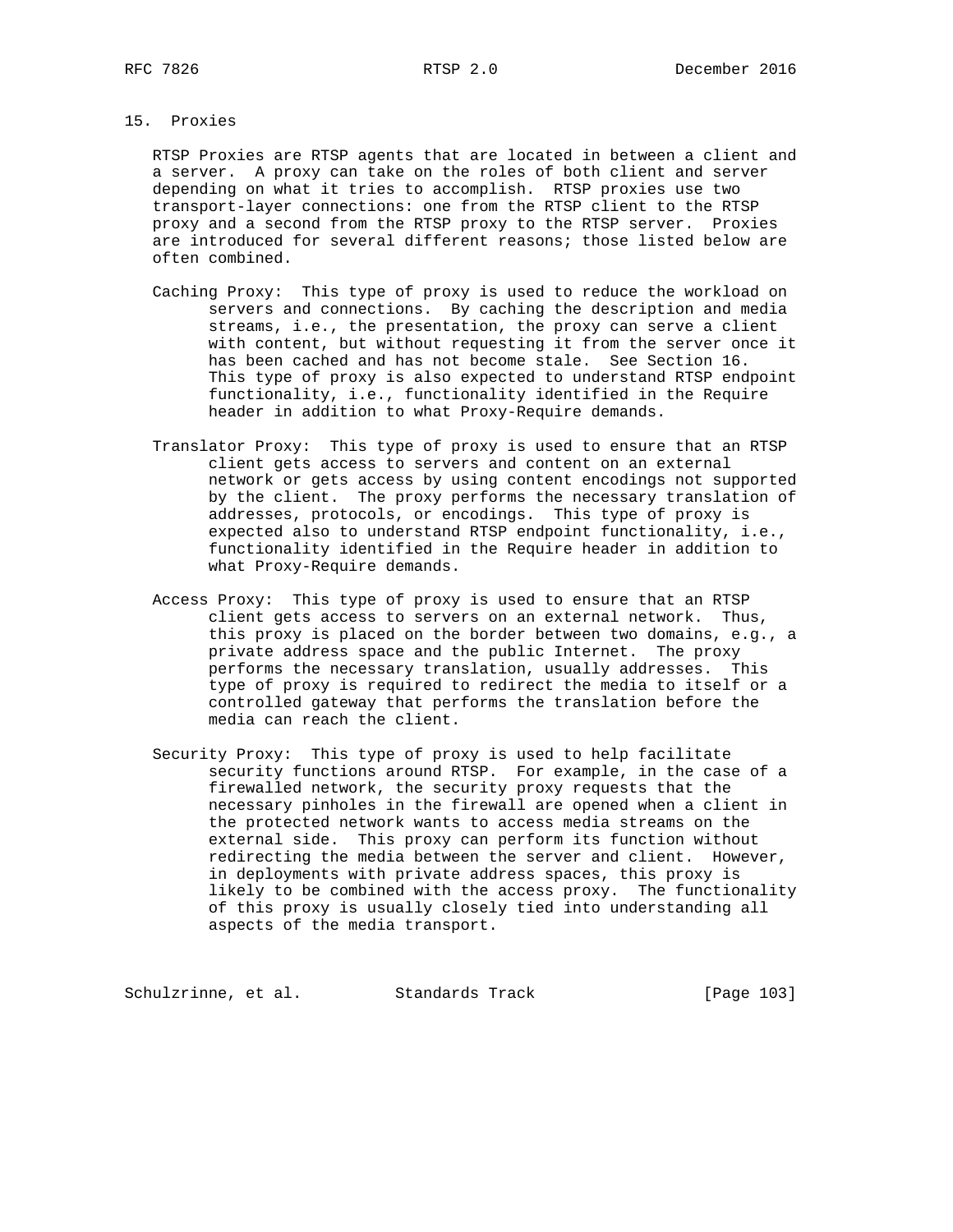Auditing Proxy: RTSP proxies can also provide network owners with a logging and auditing point for RTSP sessions, e.g., for corporations that track their employees usage of the network. This type of proxy can perform its function without inserting itself or any other node in the media transport. This proxy type can also accept unknown methods as it doesn't interfere with the clients' requests.

 All types of proxies can also be used when using secured communication with TLS, as RTSP 2.0 allows the client to approve certificate chains used for connection establishment from a proxy; see Section 19.3.2. However, that trust model may not be suitable for all types of deployment. In those cases, the secured sessions do bypass the proxies.

 Access proxies SHOULD NOT be used in equipment like NATs and firewalls that aren't expected to be regularly maintained, like home or small office equipment. In these cases, it is better to use the NAT traversal procedures defined for RTSP 2.0 [RFC7825]. The reason for these recommendations is that any extensions of RTSP resulting in new media-transport protocols or profiles, new parameters, etc., may fail in a proxy that isn't maintained. This would impede RTSP's future development and usage.

15.1. Proxies and Protocol Extensions

 The existence of proxies must always be considered when developing new RTSP extensions. Most types of proxies will need to implement any new method to operate correctly in the presence of that extension. New headers can be introduced and will not be blocked by older proxies. However, it is important to consider if this header and its function are required to be understood by the proxy or if it can be simply forwarded. If the header needs to be understood, a feature tag representing the functionality MUST be included in the Proxy-Require header. Below are guidelines for analysis whether the header needs to be understood. The Transport header and its parameters are extensible, which requires handling rules for a proxy in order to ensure a correct interpretation.

Schulzrinne, et al. Standards Track [Page 104]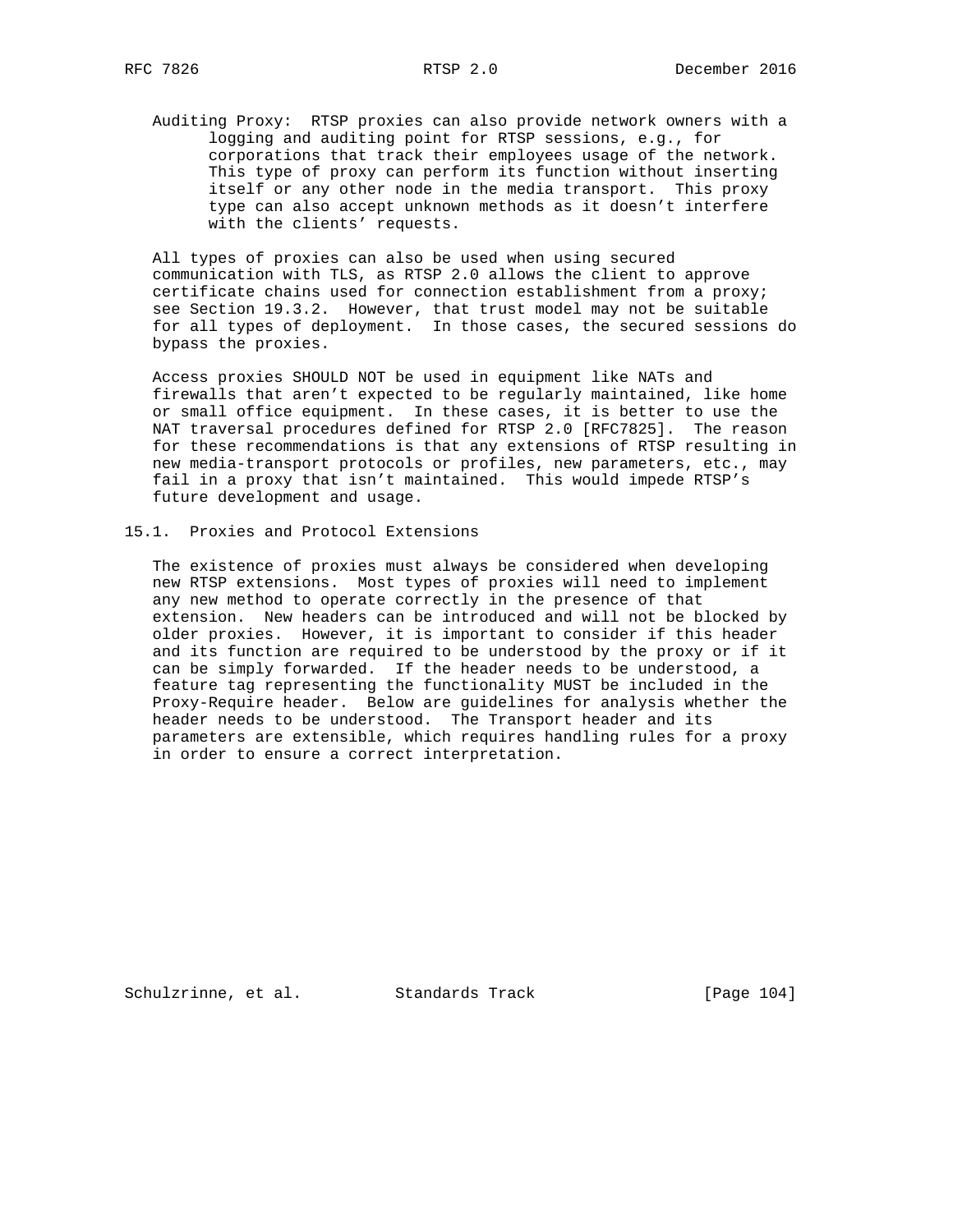Whether or not a proxy needs to understand a header is not easy to determine as they serve a broad variety of functions. When evaluating if a header needs to be understood, one can divide the functionality into three main categories:

- Media modifying: The caching and translator proxies modify the actual media and therefore need also to understand the request directed to the server that affects how the media is rendered. Thus, this type of proxy also needs to understand the server-side functionality.
- Transport modifying: The access and the security proxy both need to understand how the media transport is performed, either for opening pinholes or translating the outer headers, e.g., IP and UDP or TCP.
- Non-modifying: The audit proxy is special in that it does not modify the messages in other ways than to insert the Via header. That makes it possible for this type to forward RTSP messages that contain different types of unknown methods, headers, or header parameters.

 An extension has to be classified as mandatory to be implemented for a proxy, if an extension has to be understood by a "Transport modifying" type of proxy.

15.2. Multiplexing and Demultiplexing of Messages

 RTSP proxies may have to multiplex several RTSP sessions from their clients towards RTSP servers. This requires that RTSP requests from multiple clients be multiplexed onto a common connection for requests outgoing to an RTSP server, and, on the way back, the responses be demultiplexed from the server to per-client responses. On the protocol level, this requires that request and response messages be handled in both directions, requiring that there be a mechanism to correlate which request/response pair exchanged between proxy and server is mapped to which client (or client request).

 This multiplexing of requests and demultiplexing of responses is done by using the CSeq header field. The proxy has to rewrite the CSeq in requests to the server and responses from the server and remember which CSeq is mapped to which client. The proxy also needs to ensure that the order of the message related to each client is maintained. Section 18.20 defines the handling of how requests and responses are rewritten.

Schulzrinne, et al. Standards Track [Page 105]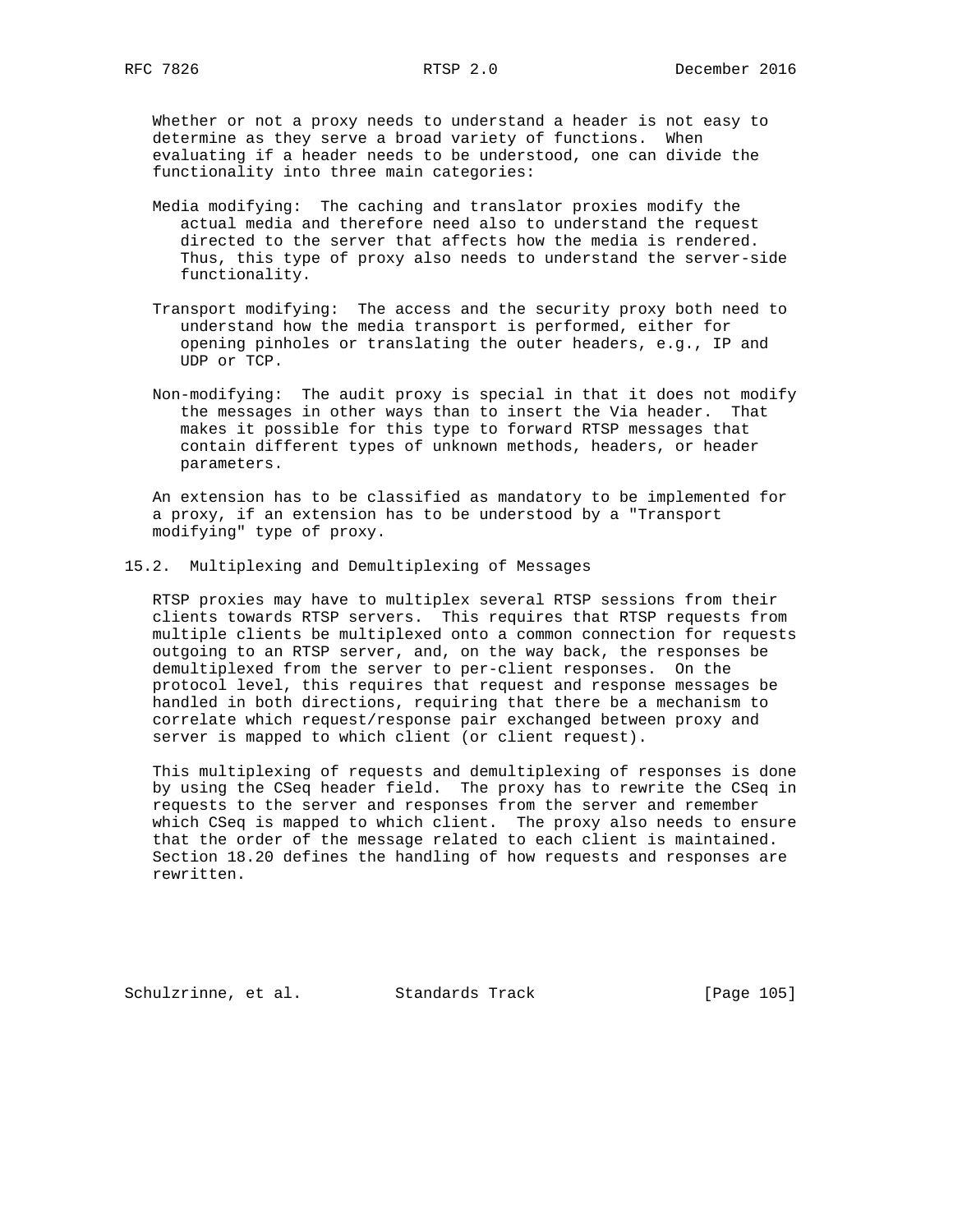# 16. Caching

 In HTTP, request/response pairs are cached. RTSP differs significantly in that respect. Responses are not cacheable, with the exception of the presentation description returned by DESCRIBE. (Since the responses for anything but DESCRIBE and GET\_PARAMETER do not return any data, caching is not really an issue for these requests.) However, it is desirable for the continuous media data, typically delivered out-of-band with respect to RTSP, to be cached, as well as the session description.

 On receiving a SETUP or PLAY request, a proxy ascertains whether it has an up-to-date copy of the continuous media content and its description. It can determine whether the copy is up to date by issuing a SETUP or DESCRIBE request, respectively, and comparing the Last-Modified header with that of the cached copy. If the copy is not up to date, it modifies the SETUP transport parameters as appropriate and forwards the request to the origin server. Subsequent control commands such as PLAY or PAUSE then pass the proxy unmodified. The proxy delivers the continuous media data to the client, while possibly making a local copy for later reuse. The exact allowed behavior of the cache is given by the cache-response directives described in Section 18.11. A cache MUST answer any DESCRIBE requests if it is currently serving the stream to the requester, as it is possible that low-level details of the stream description may have changed on the origin server.

 Note that an RTSP cache is of the "cut-through" variety. Rather than retrieving the whole resource from the origin server, the cache simply copies the streaming data as it passes by on its way to the client. Thus, it does not introduce additional latency.

 To the client, an RTSP proxy cache appears like a regular media server. To the media origin server, an RTSP proxy cache appears like a client. Just as an HTTP cache has to store the content type, content language, and so on for the objects it caches, a media cache has to store the presentation description. Typically, a cache eliminates all transport references (e.g., multicast information) from the presentation description, since these are independent of the data delivery from the cache to the client. Information on the encodings remains the same. If the cache is able to translate the cached media data, it would create a new presentation description with all the encoding possibilities it can offer.

Schulzrinne, et al. Standards Track [Page 106]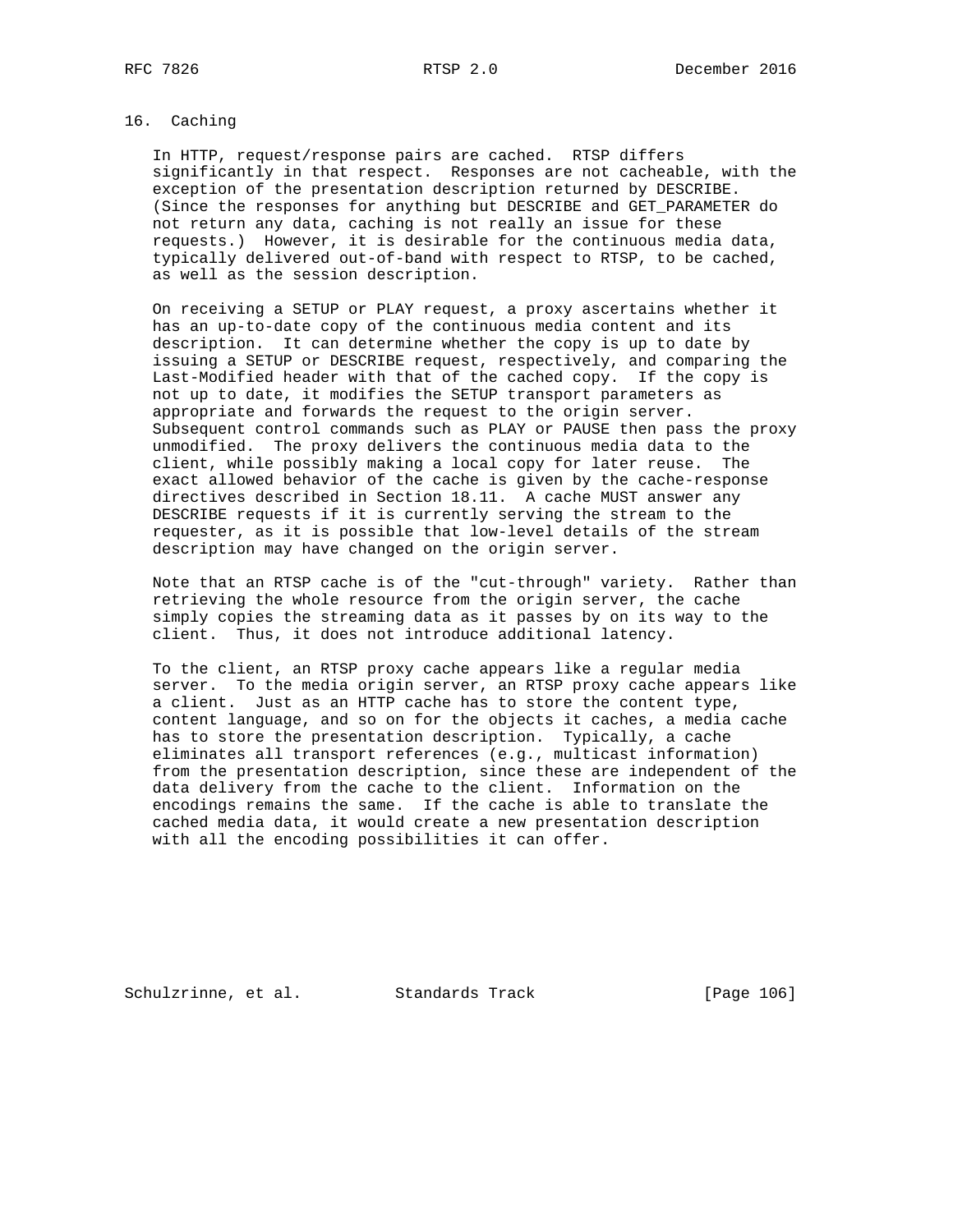# 16.1. Validation Model

 When a cache has a stale entry that it would like to use as a response to a client's request, it first has to check with the origin server (or possibly an intermediate cache with a fresh response) to see if its cached entry is still usable. This is called "validating" the cache entry. To avoid having to pay the overhead of retransmitting the full response if the cached entry is good, and at the same time avoiding having to pay the overhead of an extra round trip if the cached entry is invalid, RTSP supports the use of conditional methods.

 The key protocol features for supporting conditional methods are those concerned with "cache validators." When an origin server generates a full response, it attaches some sort of validator to it, which is kept with the cache entry. When a client (user agent or proxy cache) makes a conditional request for a resource for which it has a cache entry, it includes the associated validator in the request.

 The server then checks that validator against the current validator for the requested resource, and, if they match (see Section 16.1.3), it responds with a special status code (usually, 304 (Not Modified)) and no message body. Otherwise, it returns a full response (including message body). Thus, avoiding transmitting the full response if the validator matches and avoiding an extra round trip if it does not match.

 In RTSP, a conditional request looks exactly the same as a normal request for the same resource, except that it carries a special header (which includes the validator) that implicitly turns the method (usually DESCRIBE or SETUP) into a conditional.

 The protocol includes both positive and negative senses of cache validating conditions. That is, it is possible to request that a method be performed either if and only if a validator matches or if and only if no validators match.

 Note: a response that lacks a validator may still be cached, and served from cache until it expires, unless this is explicitly prohibited by a cache directive (see Section 18.11). However, a cache cannot perform a conditional retrieval if it does not have a validator for the resource, which means it will not be refreshable after it expires.

Schulzrinne, et al. Standards Track [Page 107]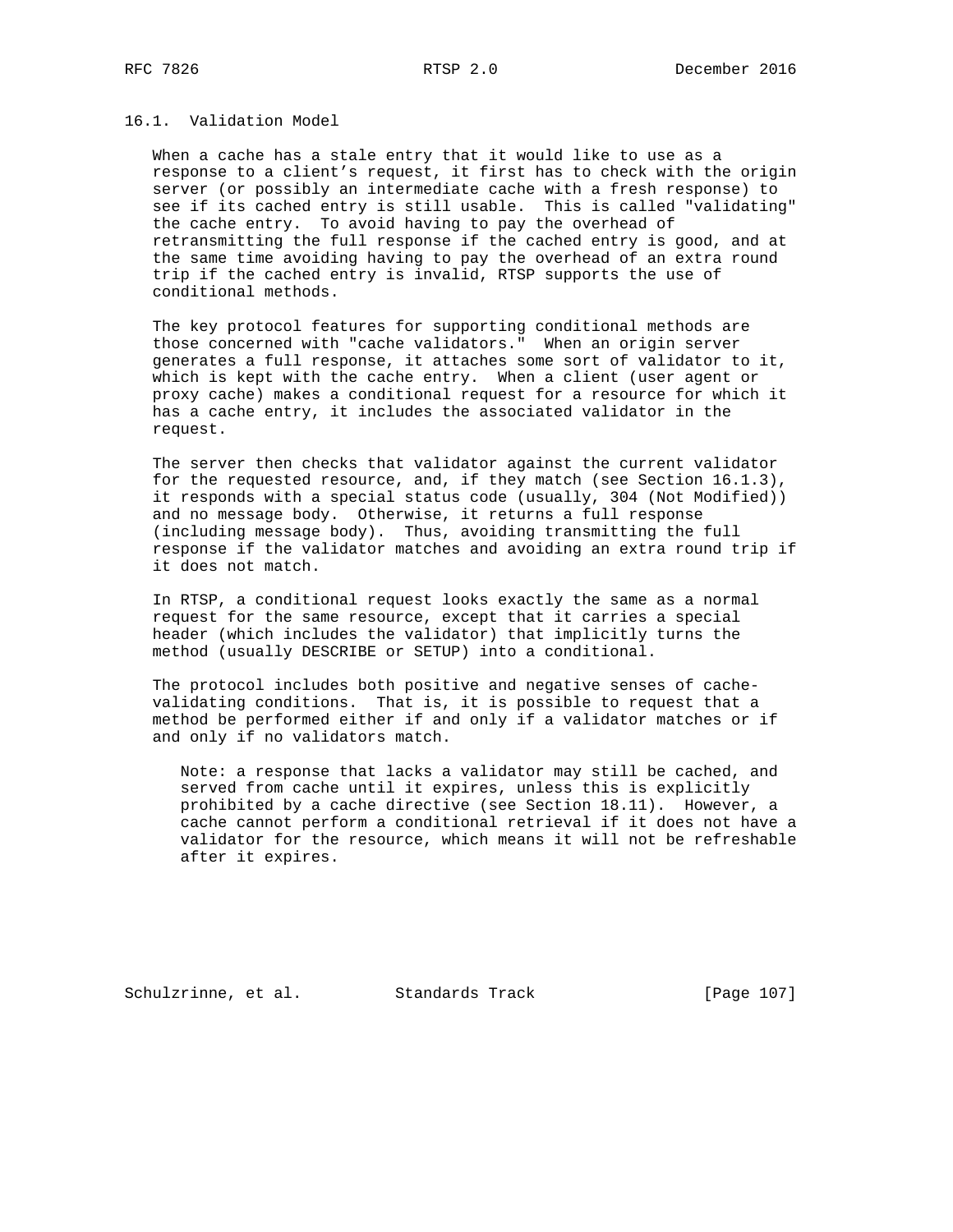Media streams that are being adapted based on the transport capacity between the server and the cache make caching more difficult. A server needs to consider how it views the caching of media streams that it adapts and potentially instruct any caches not to cache such streams.

# 16.1.1. Last-Modified Dates

 The Last-Modified header (Section 18.27) value is often used as a cache validator. In simple terms, a cache entry is considered to be valid if the cache entry was created after the Last-Modified time.

16.1.2. Message Body Tag Cache Validators

 The MTag response-header field-value, a message body tag, provides for an "opaque" cache validator. This might allow more reliable validation in situations where it is inconvenient to store modification dates, where the one-second resolution of RTSP-date values is not sufficient, or where the origin server wishes to avoid certain paradoxes that might arise from the use of modification dates.

Message body tags are described in Section 4.6

## 16.1.3. Weak and Strong Validators

 Since both origin servers and caches will compare two validators to decide if they represent the same or different entities, one normally would expect that if the message body (i.e., the presentation description) or any associated message body headers changes in any way, then the associated validator would change as well. If this is true, then this validator is a "strong validator". The Message body (i.e., the presentation description) or any associated message body headers is named an entity for a better understanding.

 However, there might be cases when a server prefers to change the validator only on semantically significant changes and not when insignificant aspects of the entity change. A validator that does not always change when the resource changes is a "weak validator".

 Message body tags are normally strong validators, but the protocol provides a mechanism to tag a message body tag as "weak". One can think of a strong validator as one that changes whenever the bits of an entity changes, while a weak value changes whenever the meaning of an entity changes. Alternatively, one can think of a strong validator as part of an identifier for a specific entity, while a weak validator is part of an identifier for a set of semantically equivalent entities.

Schulzrinne, et al. Standards Track [Page 108]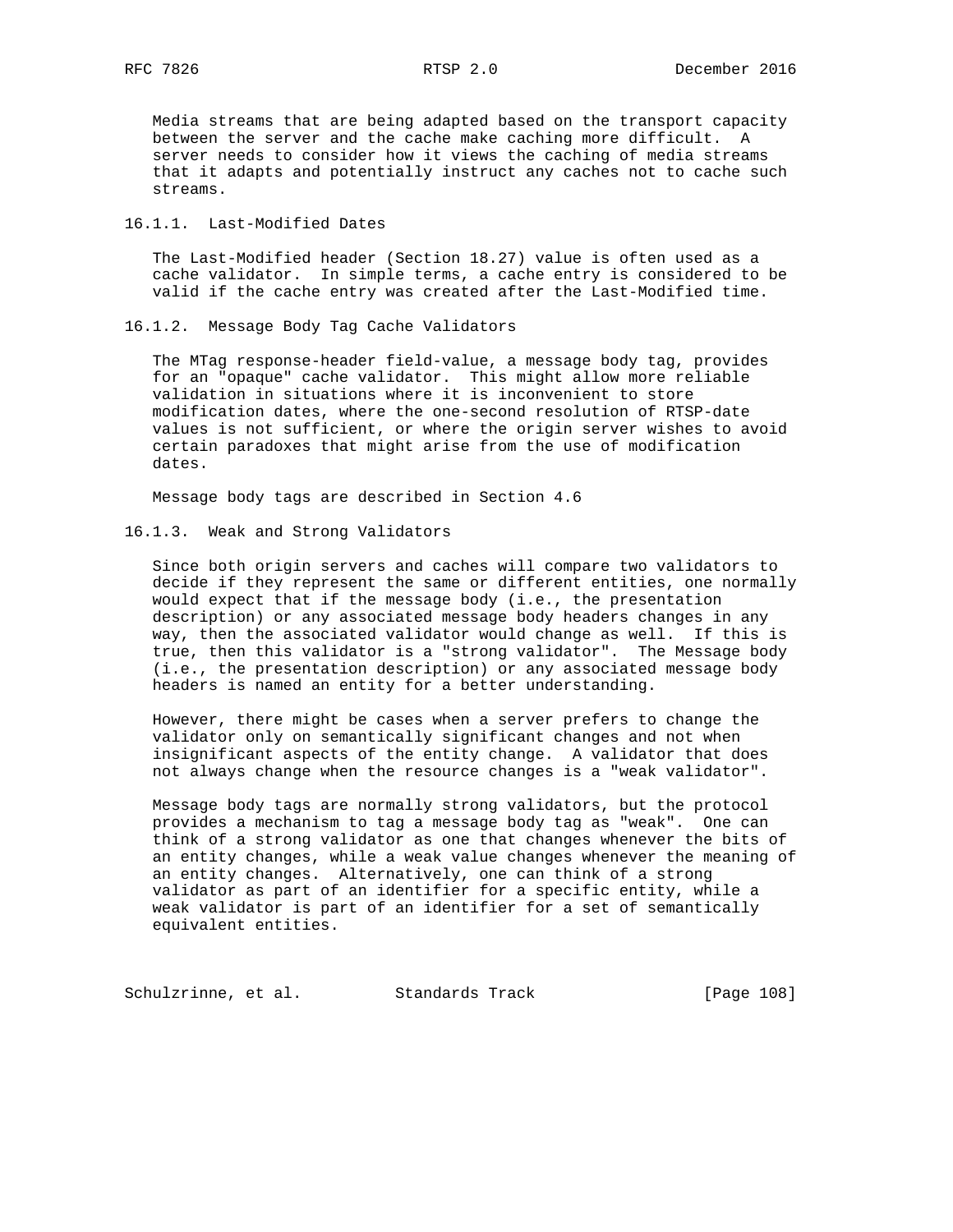Note: One example of a strong validator is an integer that is incremented in stable storage every time an entity is changed.

 An entity's modification time, if represented with one-second resolution, could be a weak validator, since it is possible that the resource might be modified twice during a single second.

 Support for weak validators is optional. However, weak validators allow for more efficient caching of equivalent objects.

 A "use" of a validator is either when a client generates a request and includes the validator in a validating header field or when a server compares two validators.

 Strong validators are usable in any context. Weak validators are only usable in contexts that do not depend on exact equality of an entity. For example, either kind is usable for a conditional DESCRIBE of a full entity. However, only a strong validator is usable for a subrange retrieval, since otherwise the client might end up with an internally inconsistent entity.

 Clients MAY issue DESCRIBE requests with either weak or strong validators. Clients MUST NOT use weak validators in other forms of requests.

 The only function that RTSP defines on validators is comparison. There are two validator comparison functions, depending on whether or not the comparison context allows the use of weak validators:

- o The strong comparison function: in order to be considered equal, both validators MUST be identical in every way, and both MUST NOT be weak.
- o The weak comparison function: in order to be considered equal, both validators MUST be identical in every way, but either or both of them MAY be tagged as "weak" without affecting the result.

A message body tag is strong unless it is explicitly tagged as weak.

 A Last-Modified time, when used as a validator in a request, is implicitly weak unless it is possible to deduce that it is strong, using the following rules:

 o The validator is being compared by an origin server to the actual current validator for the entity and,

Schulzrinne, et al. Standards Track [Page 109]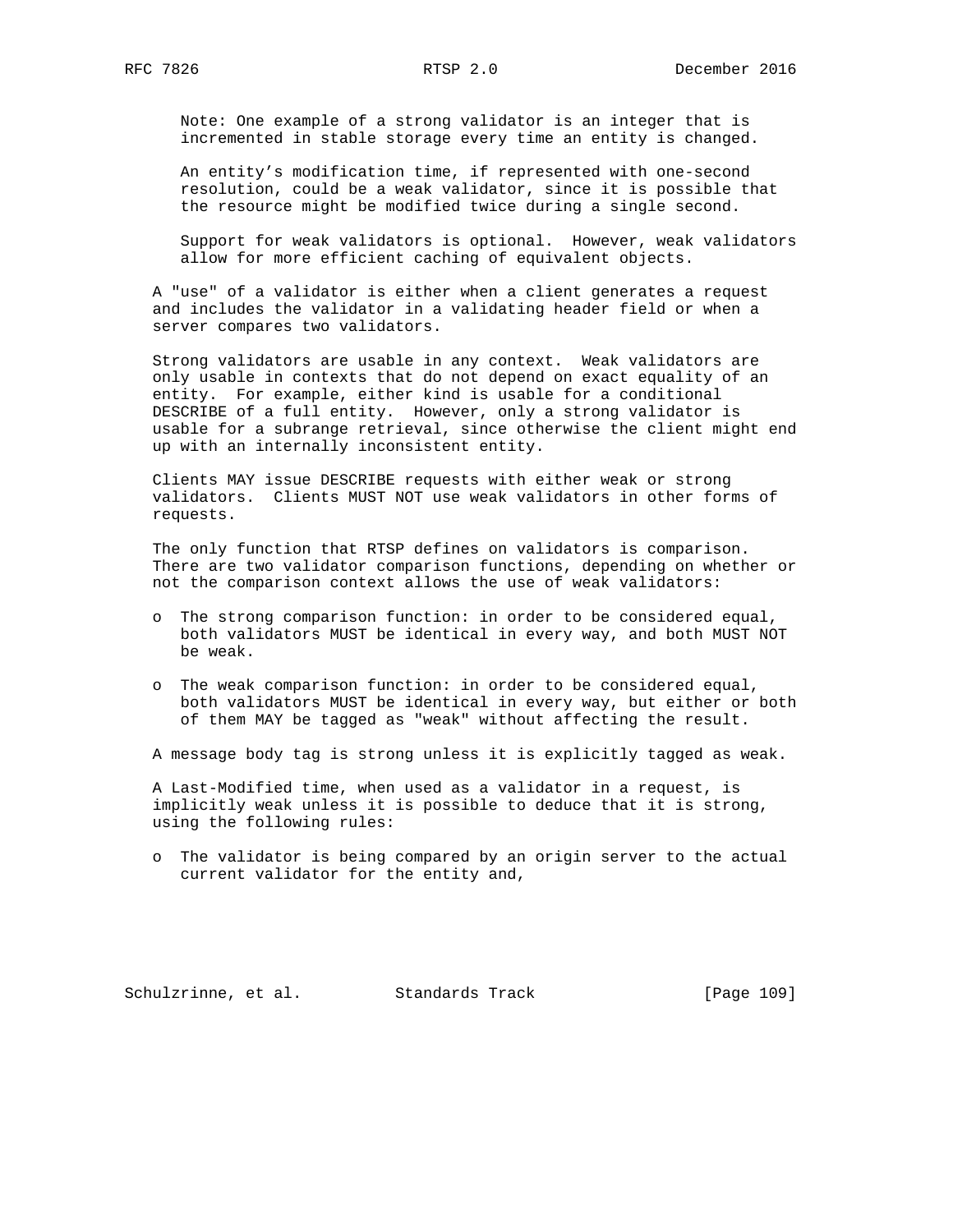o That origin server reliably knows that the associated entity did not change more than once during the second covered by the presented validator.

OR

- o The validator is about to be used by a client in an If-Modified- Since, because the client has a cache entry for the associated entity, and
- o That cache entry includes a Date value, which gives the time when the origin server sent the original response, and
- o The presented Last-Modified time is at least 60 seconds before the Date value.

OR

- o The validator is being compared by an intermediate cache to the validator stored in its cache entry for the entity, and
- o That cache entry includes a Date value, which gives the time when the origin server sent the original response, and
- o The presented Last-Modified time is at least 60 seconds before the Date value.

 This method relies on the fact that if two different responses were sent by the origin server during the same second, but both had the same Last-Modified time, then at least one of those responses would have a Date value equal to its Last-Modified time. The arbitrary 60-second limit guards against the possibility that the Date and Last-Modified values are generated from different clocks or at somewhat different times during the preparation of the response. An implementation MAY use a value larger than 60 seconds, if it is believed that 60 seconds is too short.

 If a client wishes to perform a subrange retrieval on a value for which it has only a Last-Modified time and no opaque validator, it MAY do this only if the Last-Modified time is strong in the sense described here.

16.1.4. Rules for When to Use Message Body Tags and Last-Modified Dates

 This document adopts a set of rules and recommendations for origin servers, clients, and caches regarding when various validator types ought to be used, and for what purposes.

Schulzrinne, et al. Standards Track [Page 110]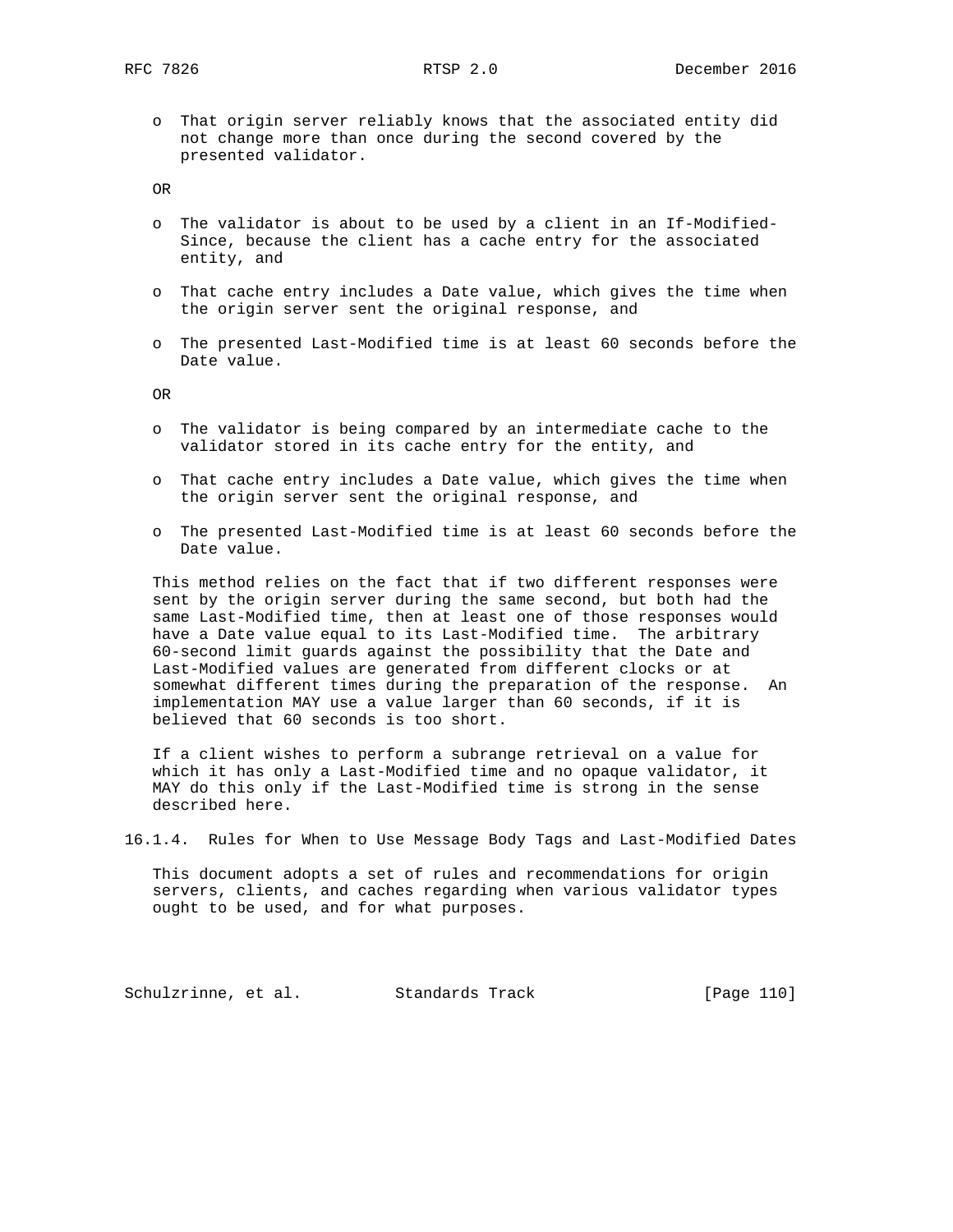RTSP origin servers:

- o SHOULD send a message body tag validator unless it is not feasible to generate one.
- o MAY send a weak message body tag instead of a strong message body tag, if performance considerations support the use of weak message body tags, or if it is unfeasible to send a strong message body tag.
- o SHOULD send a Last-Modified value if it is feasible to send one, unless the risk of a breakdown in semantic transparency that could result from using this date in an If-Modified-Since header would lead to serious problems.

 In other words, the preferred behavior for an RTSP origin server is to send both a strong message body tag and a Last-Modified value.

 In order to be legal, a strong message body tag MUST change whenever the associated entity value changes in any way. A weak message body tag SHOULD change whenever the associated entity changes in a semantically significant way.

 Note: in order to provide semantically transparent caching, an origin server MUST avoid reusing a specific strong message body tag value for two different entities or reusing a specific weak message body tag value for two semantically different entities. Cache entries might persist for arbitrarily long periods, regardless of expiration times, so it might be inappropriate to expect that a cache will never again attempt to validate an entry using a validator that it obtained at some point in the past.

RTSP clients:

- o If a message body tag has been provided by the origin server, MUST use that message body tag in any cache-conditional request (using If-Match or If-None-Match).
- o If only a Last-Modified value has been provided by the origin server, SHOULD use that value in non-subrange cache-conditional requests (using If-Modified-Since).
- o If both a message body tag and a Last-Modified value have been provided by the origin server, SHOULD use both validators in cache-conditional requests.

 An RTSP origin server, upon receiving a conditional request that includes both a Last-Modified date (e.g., in an If-Modified-Since header) and one or more message body tags (e.g., in an If-Match,

Schulzrinne, et al. Standards Track [Page 111]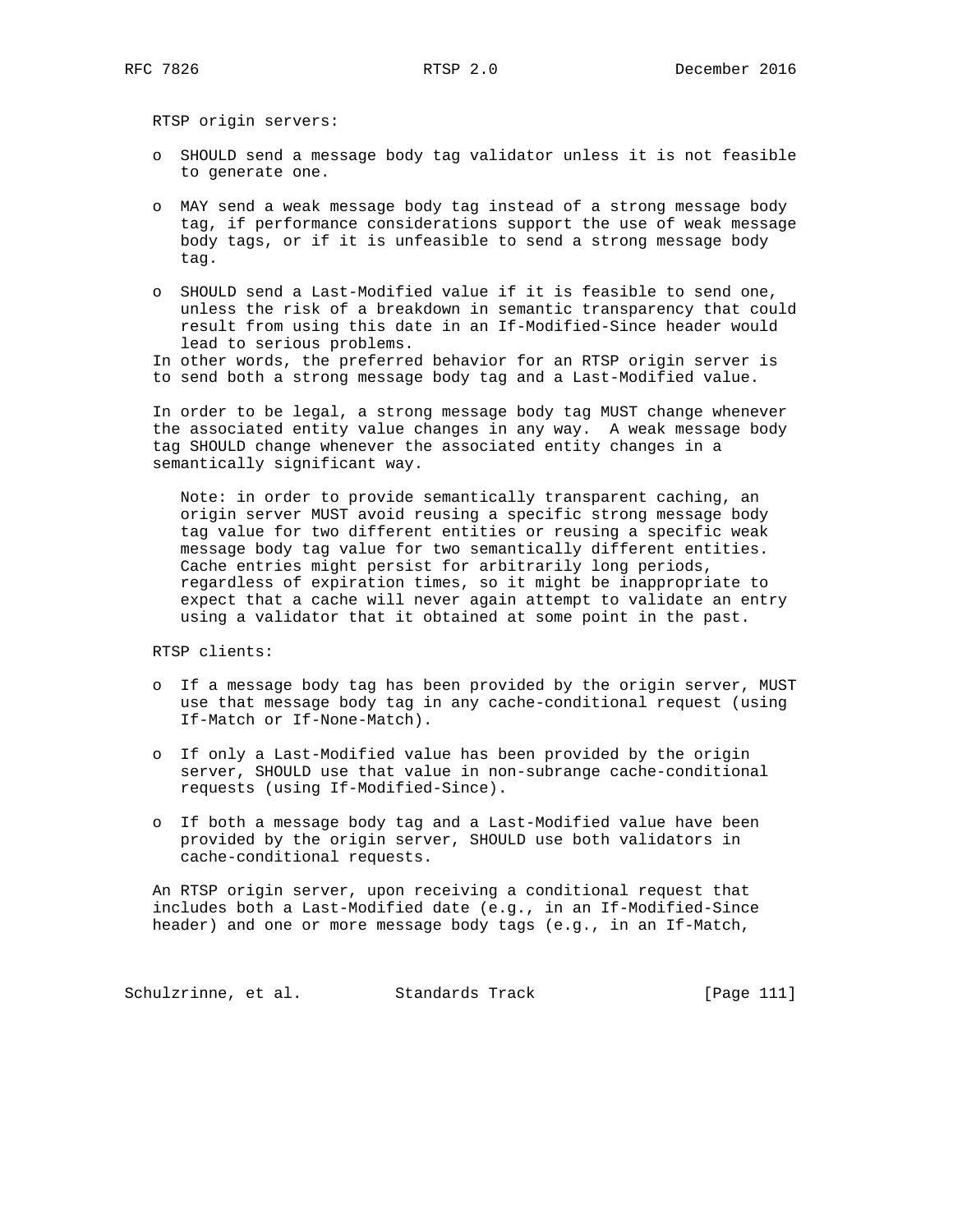If-None-Match, or If-Range header field) as cache validators, MUST NOT return a response status of 304 (Not Modified) unless doing so is consistent with all of the conditional header fields in the request.

 Note: The general principle behind these rules is that RTSP servers and clients should transmit as much non-redundant information as is available in their responses and requests. RTSP systems receiving this information will make the most conservative assumptions about the validators they receive.

#### 16.1.5. Non-validating Conditionals

 The principle behind message body tags is that only the service author knows the semantics of a resource well enough to select an appropriate cache validation mechanism, and the specification of any validator comparison function more complex than octet equality would open up a can of worms. Thus, comparisons of any other headers are never used for purposes of validating a cache entry.

16.2. Invalidation after Updates or Deletions

 The effect of certain methods performed on a resource at the origin server might cause one or more existing cache entries to become non transparently invalid. That is, although they might continue to be "fresh," they do not accurately reflect what the origin server would return for a new request on that resource.

 There is no way for RTSP to guarantee that all such cache entries are marked invalid. For example, the request that caused the change at the origin server might not have gone through the proxy where a cache entry is stored. However, several rules help reduce the likelihood of erroneous behavior.

 In this section, the phrase "invalidate an entity" means that the cache will either remove all instances of that entity from its storage or mark these as "invalid" and in need of a mandatory revalidation before they can be returned in response to a subsequent request.

 Some RTSP methods MUST cause a cache to invalidate an entity. This is either the entity referred to by the Request-URI or by the Location or Content-Location headers (if present). These methods are:

- o DESCRIBE
- o SETUP

Schulzrinne, et al. Standards Track [Page 112]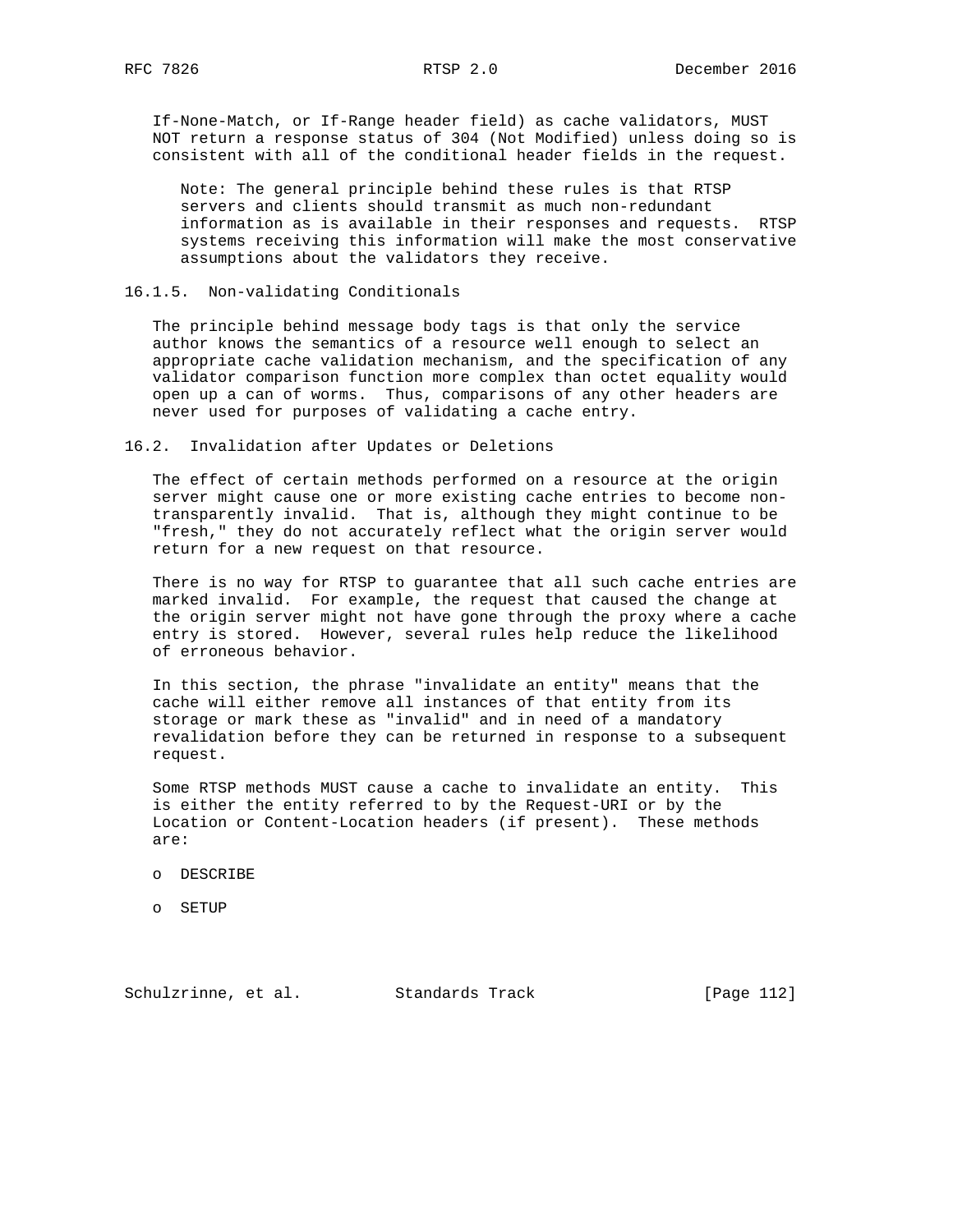In order to prevent DoS attacks, an invalidation based on the URI in a Location or Content-Location header MUST only be performed if the host part is the same as in the Request-URI.

 A cache that passes through requests for methods it does not understand SHOULD invalidate any entities referred to by the Request- URI.

17. Status Code Definitions

 Where applicable, HTTP status codes (see Section 6 of [RFC7231]) are reused. See Table 4 in Section 8.1 for a listing of which status codes may be returned by which requests. All error messages, 4xx and 5xx, MAY return a body containing further information about the error.

17.1. Informational 1xx

17.1.1. 100 Continue

 The requesting agent SHOULD continue with its request. This interim response is used to inform the requesting agent that the initial part of the request has been received and has not yet been rejected by the responding agent. The requesting agent SHOULD continue by sending the remainder of the request or, if the request has already been completed, continue to wait for a final response (see Section 10.4). The responding agent MUST send a final response after the request has been completed.

17.2. Success 2xx

 This class of status code indicates that the agent's request was successfully received, understood, and accepted.

17.2.1. 200 OK

 The request has succeeded. The information returned with the response is dependent on the method used in the request.

17.3. Redirection 3xx

 The notation "3xx" indicates response codes from 300 to 399 inclusive that are meant for redirection. We use the notation "3rr" to indicate all 3xx codes used for redirection, i.e., excluding 304. The 304 response code appears here, rather than a 2xx response code, which would have been appropriate; 304 has also been used in RTSP 1.0 [RFC2326].

Schulzrinne, et al. Standards Track [Page 113]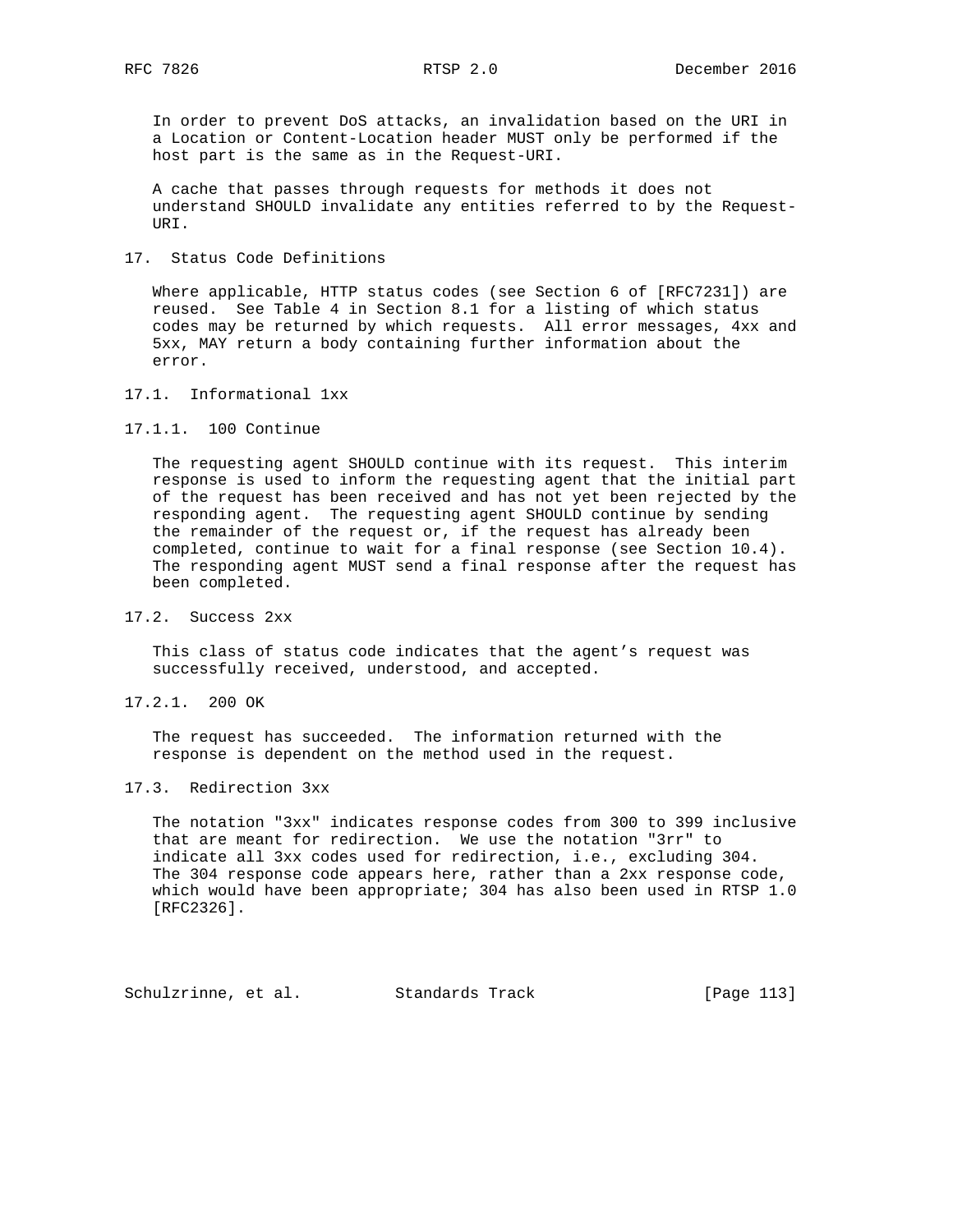Within RTSP, redirection may be used for load-balancing or redirecting stream requests to a server topologically closer to the agent. Mechanisms to determine topological proximity are beyond the scope of this specification.

 A 3rr code MAY be used to respond to any request. The Location header MUST be included in any 3rr response. It is RECOMMENDED that they are used if necessary before a session is established, i.e., in response to DESCRIBE or SETUP. However, in cases where a server is not able to send a REDIRECT request to the agent, the server MAY need to resort to using 3rr responses to inform an agent with an established session about the need for redirecting the session. If a 3rr response is received for a request in relation to an established session, the agent SHOULD send a TEARDOWN request for the session and MAY reestablish the session using the resource indicated by the Location.

 If the Location header is used in a response, it MUST contain an absolute URI pointing out the media resource the agent is redirected to; the URI MUST NOT only contain the hostname.

 In the event that an unknown 3rr status code is received, the agent SHOULD behave as if a 302 response code had been received (Section 17.3.3).

17.3.1. 300

The 300 response code is not used in RTSP 2.0.

17.3.2. 301 Moved Permanently

 The requested resource is moved permanently and resides now at the URI given by the Location header. The user agent SHOULD redirect automatically to the given URI. This response MUST NOT contain a message body. The Location header MUST be included in the response.

17.3.3. 302 Found

 The requested resource resides temporarily at the URI given by the Location header. This response is intended to be used for many types of temporary redirects, e.g., load balancing. It is RECOMMENDED that the server set the reason phrase to something more meaningful than "Found" in these cases. The Location header MUST be included in the response. The user agent SHOULD redirect automatically to the given URI. This response MUST NOT contain a message body.

Schulzrinne, et al. Standards Track [Page 114]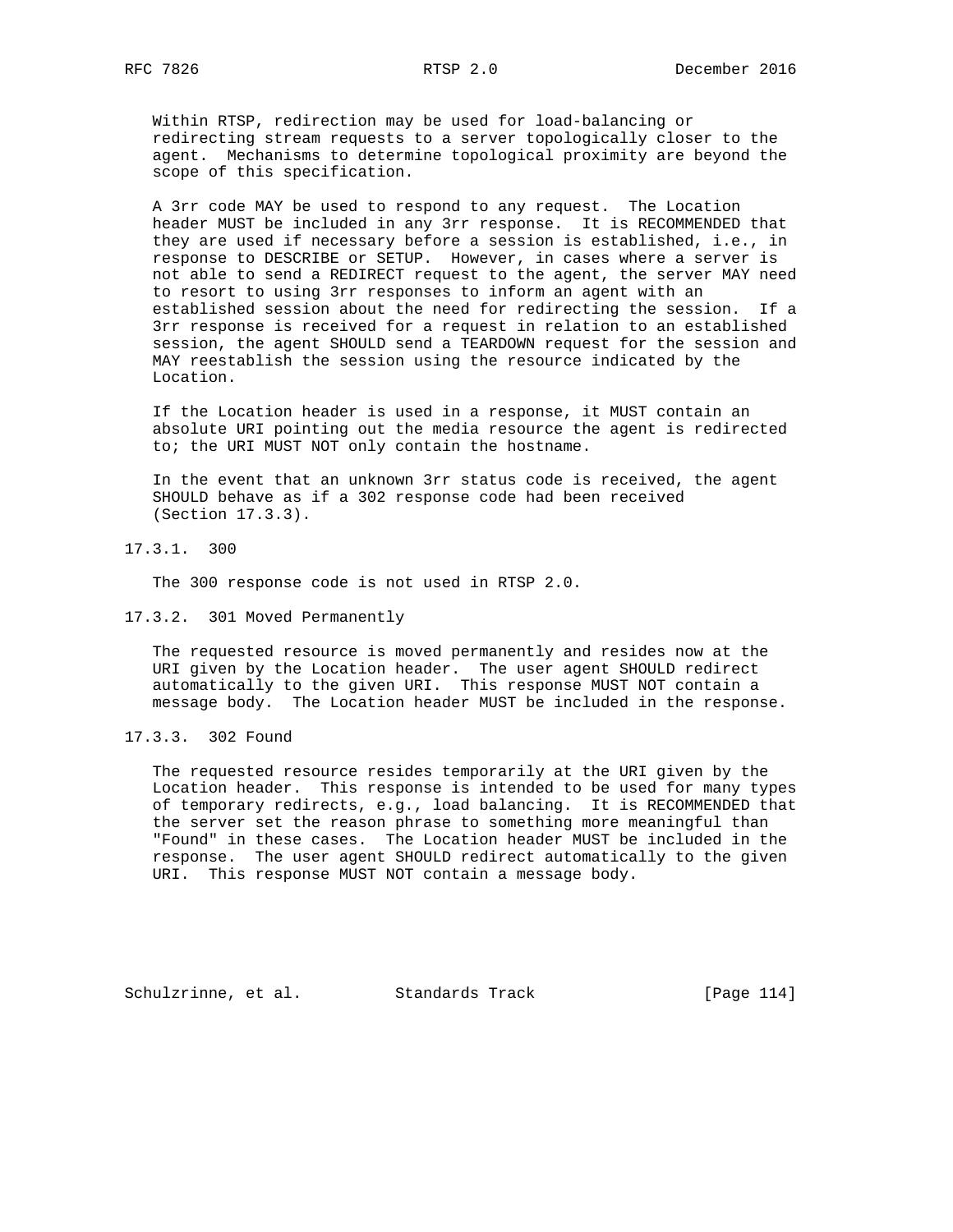This example shows a client being redirected to a different server:

 C->S: SETUP rtsp://example.com/fizzle/foo RTSP/2.0 CSeq: 2 Transport: RTP/AVP/TCP;unicast;interleaved=0-1 Accept-Ranges: npt, smpte, clock User-Agent: PhonyClient/1.2

 S->C: RTSP/2.0 302 Try Other Server CSeq: 2 Location: rtsp://s2.example.com:8001/fizzle/foo

17.3.4. 303 See Other

 This status code MUST NOT be used in RTSP 2.0. However, it was allowed in RTSP 1.0 [RFC2326].

17.3.5. 304 Not Modified

 If the agent has performed a conditional DESCRIBE or SETUP (see Sections 18.25 and 18.26) and the requested resource has not been modified, the server SHOULD send a 304 response. This response MUST NOT contain a message body.

The response MUST include the following header fields:

- o Date
- o MTag or Content-Location, if the headers would have been sent in a 200 response to the same request.
- o Expires and Cache-Control if the field-value might differ from that sent in any previous response for the same variant.

 This response is independent for the DESCRIBE and SETUP requests. That is, a 304 response to DESCRIBE does NOT imply that the resource content is unchanged (only the session description) and a 304 response to SETUP does NOT imply that the resource description is unchanged. The MTag and If-Match header (Section 18.24) may be used to link the DESCRIBE and SETUP in this manner.

## 17.3.6. 305 Use Proxy

 The requested resource MUST be accessed through the proxy given by the Location header that MUST be included. The Location header field-value gives the URI of the proxy. The recipient is expected to repeat this single request via the proxy. 305 responses MUST only be generated by origin servers.

Schulzrinne, et al. Standards Track [Page 115]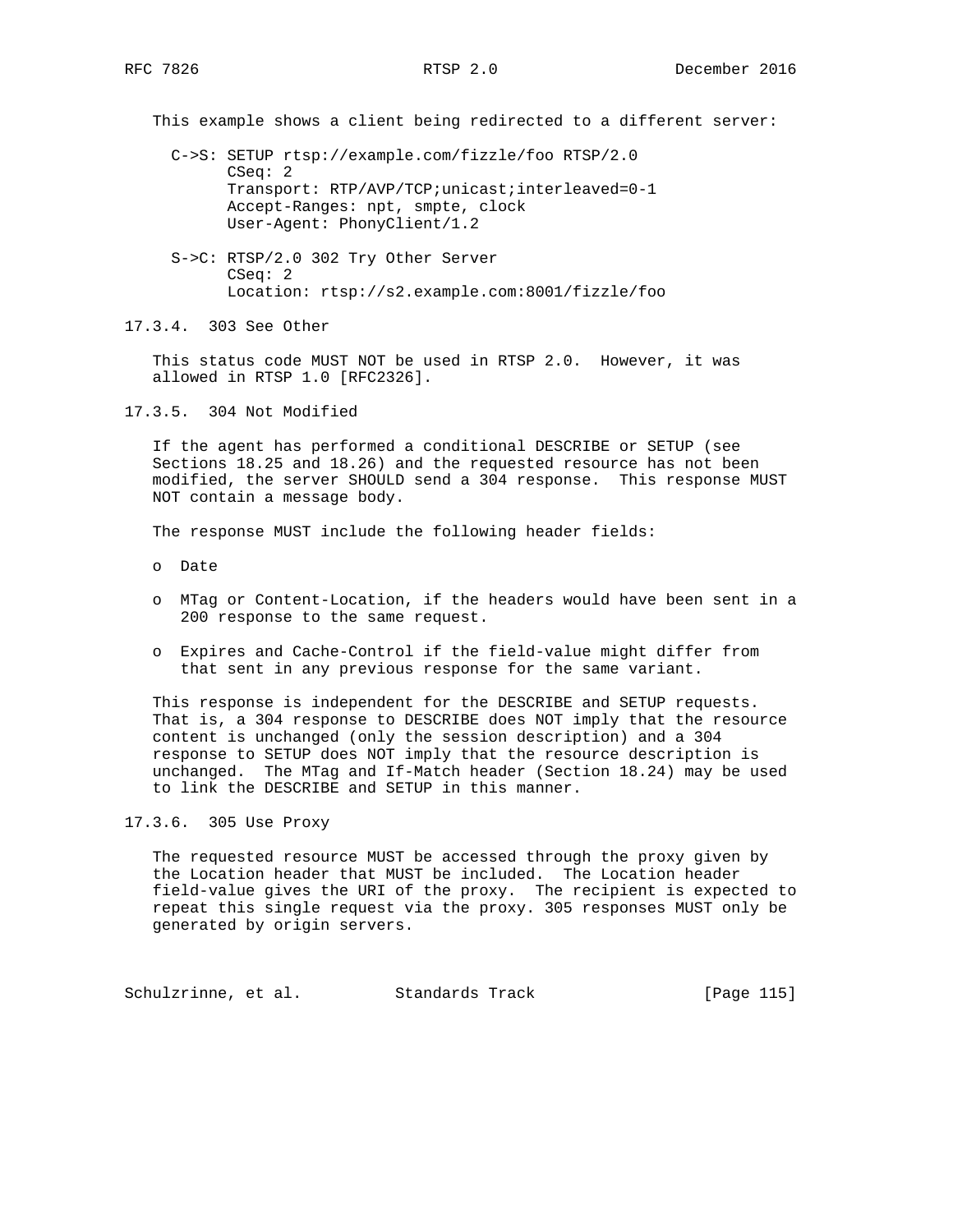# 17.4. Client Error 4xx

17.4.1. 400 Bad Request

 The request could not be understood by the agent due to malformed syntax. The agent SHOULD NOT repeat the request without modifications. If the request does not have a CSeq header, the agent MUST NOT include a CSeq in the response.

#### 17.4.2. 401 Unauthorized

 The request requires user authentication using the HTTP authentication mechanism [RFC7235]. The usage of the error code is defined in [RFC7235] and any applicable HTTP authentication scheme, such as Digest [RFC7616]. The response is to include a WWW- Authenticate header (Section 18.58) field containing a challenge applicable to the requested resource. The agent can repeat the request with a suitable Authorization header field. If the request already included authorization credentials, then the 401 response indicates that authorization has been refused for those credentials. If the 401 response contains the same challenge as the prior response, and the user agent has already attempted authentication at least once, then the user SHOULD be presented the message body that was given in the response, since that message body might include relevant diagnostic information.

17.4.3. 402 Payment Required

This code is reserved for future use.

17.4.4. 403 Forbidden

 The agent understood the request, but is refusing to fulfill it. Authorization will not help, and the request SHOULD NOT be repeated. If the agent wishes to make public why the request has not been fulfilled, it SHOULD describe the reason for the refusal in the message body. If the agent does not wish to make this information available to the agent, the status code 404 (Not Found) can be used instead.

#### 17.4.5. 404 Not Found

 The agent has not found anything matching the Request-URI. No indication is given of whether the condition is temporary or permanent. The 410 (Gone) status code SHOULD be used if the agent knows, through some internally configurable mechanism, that an old resource is permanently unavailable and has no forwarding address.

Schulzrinne, et al. Standards Track [Page 116]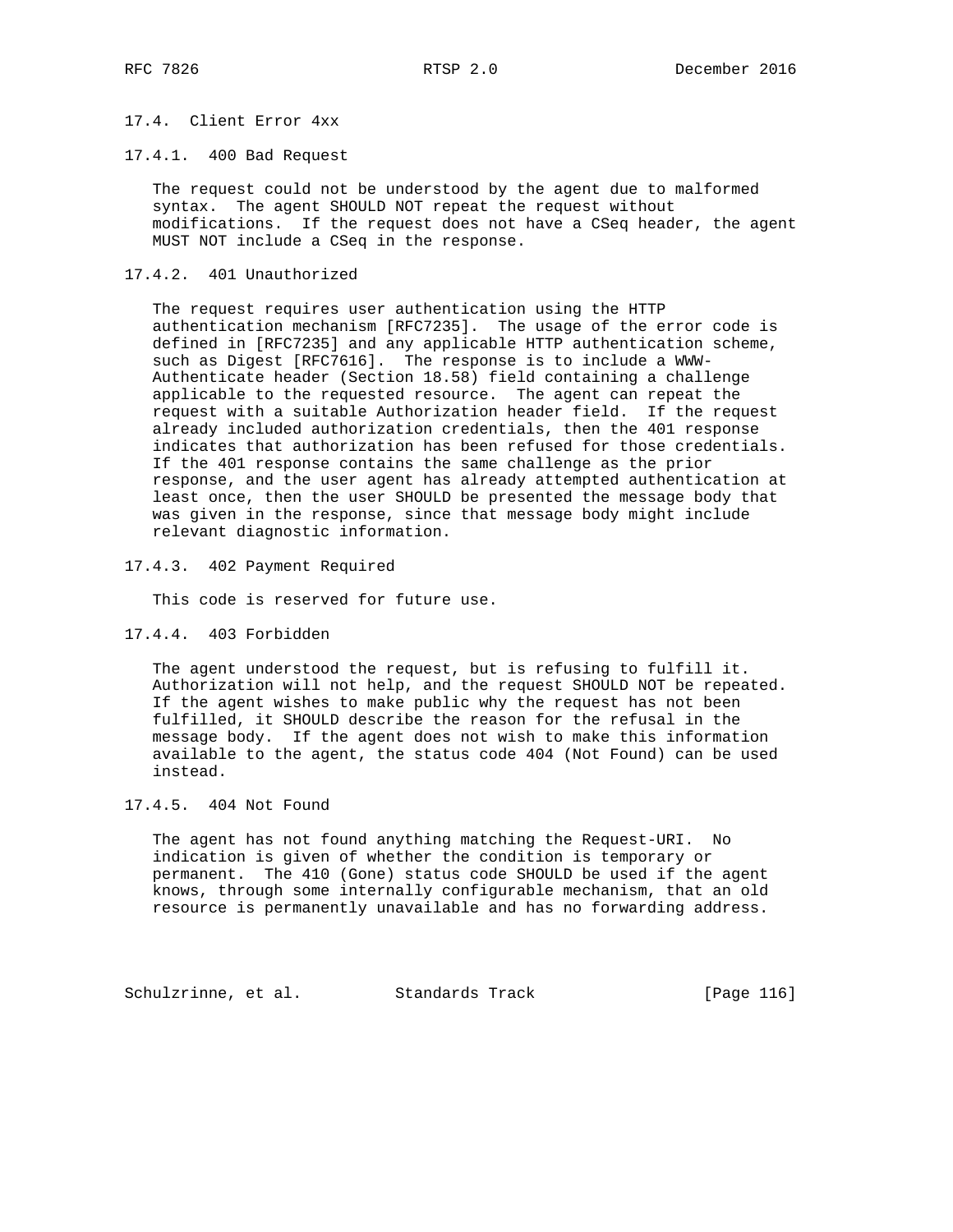This status code is commonly used when the agent does not wish to reveal exactly why the request has been refused, or when no other response is applicable.

17.4.6. 405 Method Not Allowed

 The method specified in the request is not allowed for the resource identified by the Request-URI. The response MUST include an Allow header containing a list of valid methods for the requested resource. This status code is also to be used if a request attempts to use a method not indicated during SETUP.

17.4.7. 406 Not Acceptable

 The resource identified by the request is only capable of generating response message bodies that have content characteristics not acceptable according to the Accept headers sent in the request.

 The response SHOULD include a message body containing a list of available message body characteristics and location(s) from which the user or user agent can choose the one most appropriate. The message body format is specified by the media type given in the Content-Type header field. Depending upon the format and the capabilities of the user agent, selection of the most appropriate choice MAY be performed automatically. However, this specification does not define any standard for such automatic selection.

 If the response could be unacceptable, a user agent SHOULD temporarily stop receipt of more data and query the user for a decision on further actions.

17.4.8. 407 Proxy Authentication Required

 This code is similar to 401 (Unauthorized) (Section 17.4.2), but it indicates that the client must first authenticate itself with the proxy. The usage of this error code is defined in [RFC7235] and any applicable HTTP authentication scheme, such as Digest [RFC7616]. The proxy MUST return a Proxy-Authenticate header field (Section 18.34) containing a challenge applicable to the proxy for the requested resource.

17.4.9. 408 Request Timeout

 The agent did not produce a request within the time that the agent was prepared to wait. The agent MAY repeat the request without modifications at any later time.

Schulzrinne, et al. Standards Track [Page 117]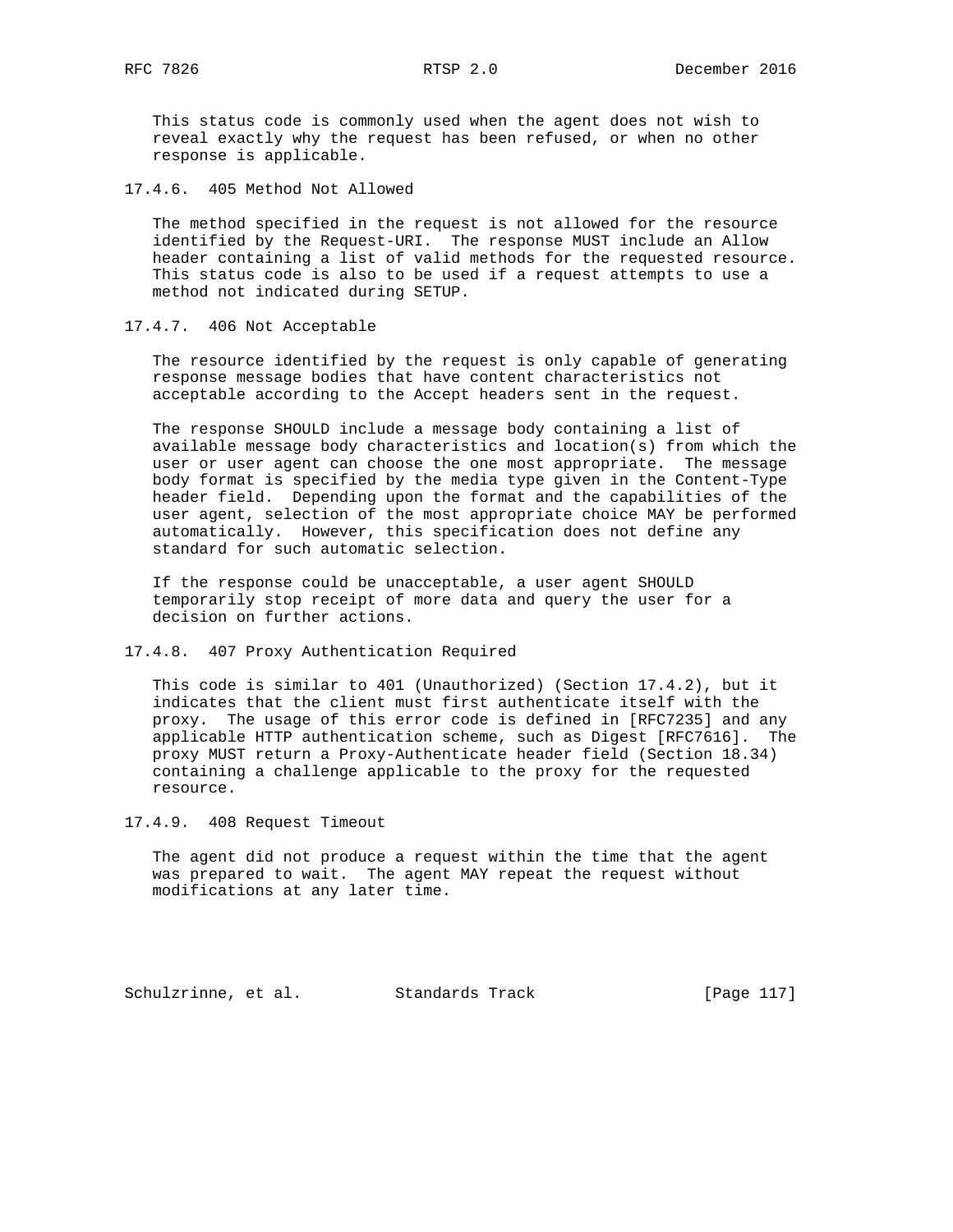## 17.4.10. 410 Gone

 The requested resource is no longer available at the server and the forwarding address is not known. This condition is expected to be considered permanent. If the server does not know, or has no facility to determine, whether or not the condition is permanent, the status code 404 (Not Found) SHOULD be used instead. This response is cacheable unless indicated otherwise.

 The 410 response is primarily intended to assist the task of repository maintenance by notifying the recipient that the resource is intentionally unavailable and that the server owners desire that remote links to that resource be removed. Such an event is common for limited-time, promotional services and for resources belonging to individuals no longer working at the server's site. It is not necessary to mark all permanently unavailable resources as "gone" or to keep the mark for any length of time -- that is left to the discretion of the owner of the server.

17.4.11. 412 Precondition Failed

 The precondition given in one or more of the 'if-' request-header fields evaluated to false when it was tested on the agent. See these sections for the 'if-' headers: If-Match Section 18.24, If-Modified- Since Section 18.25, and If-None-Match Section 18.26. This response code allows the agent to place preconditions on the current resource meta-information (header field data) and, thus, prevent the requested method from being applied to a resource other than the one intended.

## 17.4.12. 413 Request Message Body Too Large

 The agent is refusing to process a request because the request message body is larger than the agent is willing or able to process. The agent MAY close the connection to prevent the requesting agent from continuing the request.

 If the condition is temporary, the agent SHOULD include a Retry-After header field to indicate that it is temporary and after what time the requesting agent MAY try again.

17.4.13. 414 Request-URI Too Long

 The responding agent is refusing to service the request because the Request-URI is longer than the agent is willing to interpret. This rare condition is only likely to occur when an agent has used a request with long query information, when the agent has descended into a URI "black hole" of redirection (e.g., a redirected URI prefix that points to a suffix of itself), or when the agent is under attack

Schulzrinne, et al. Standards Track [Page 118]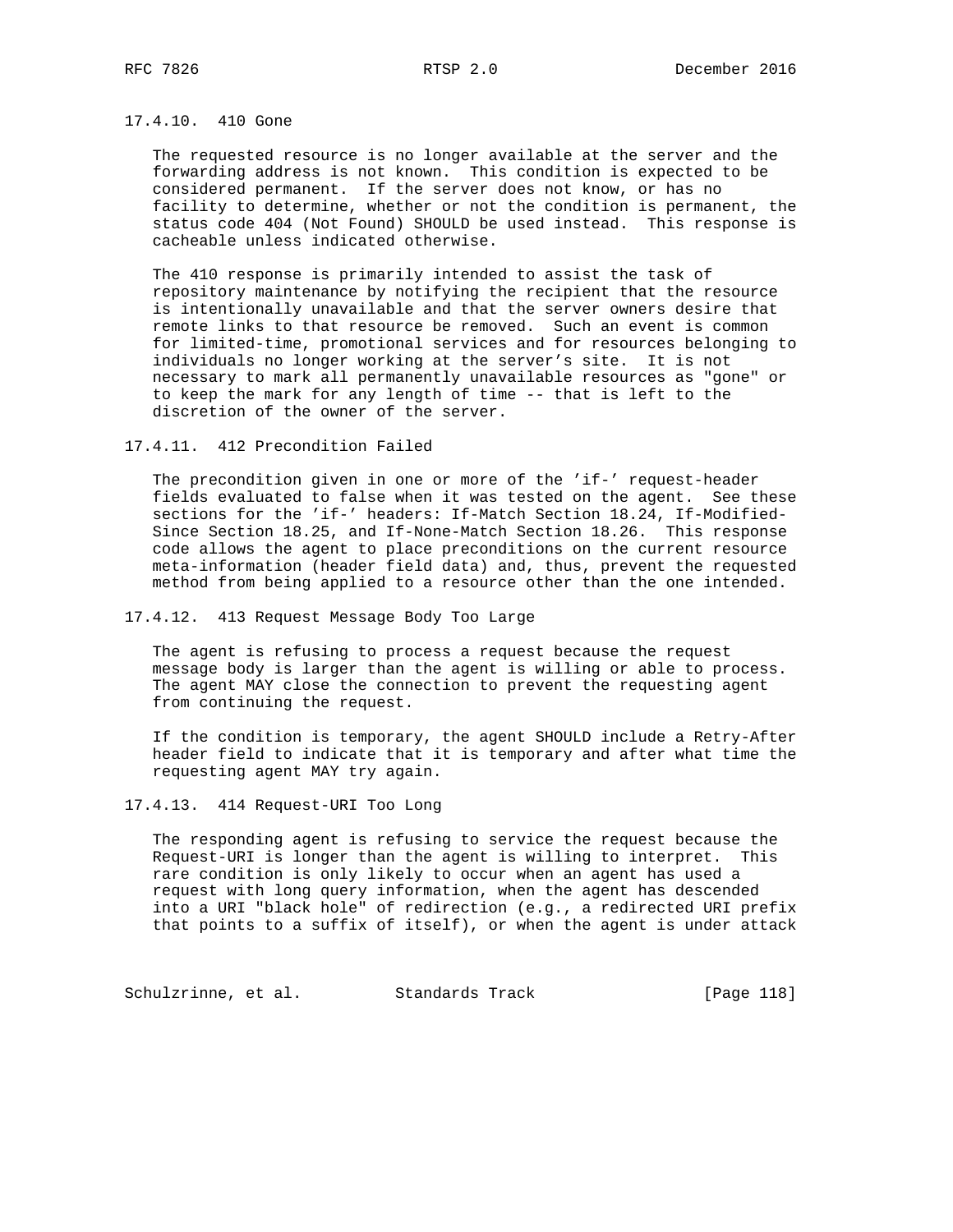by an agent attempting to exploit security holes present in some agents using fixed-length buffers for reading or manipulating the Request-URI.

17.4.14. 415 Unsupported Media Type

 The server is refusing to service the request because the message body of the request is in a format not supported by the requested resource for the requested method.

17.4.15. 451 Parameter Not Understood

 The recipient of the request does not support one or more parameters contained in the request. When returning this error message the agent SHOULD return a message body containing the offending parameter(s).

17.4.16. 452 Illegal Conference Identifier

 This status code MUST NOT be used in RTSP 2.0. However, it was allowed in RTSP 1.0 [RFC2326].

17.4.17. 453 Not Enough Bandwidth

 The request was refused because there was insufficient bandwidth. This may, for example, be the result of a resource reservation failure.

17.4.18. 454 Session Not Found

 The RTSP session identifier in the Session header is missing, is invalid, or has timed out.

17.4.19. 455 Method Not Valid in This State

 The agent cannot process this request in its current state. The response MUST contain an Allow header to make error recovery possible.

17.4.20. 456 Header Field Not Valid for Resource

 The targeted agent could not act on a required request-header. For example, if PLAY request contains the Range header field but the stream does not allow seeking. This error message may also be used for specifying when the time format in Range is impossible for the resource. In that case, the Accept-Ranges header MUST be returned to inform the agent of which formats are allowed.

Schulzrinne, et al. Standards Track [Page 119]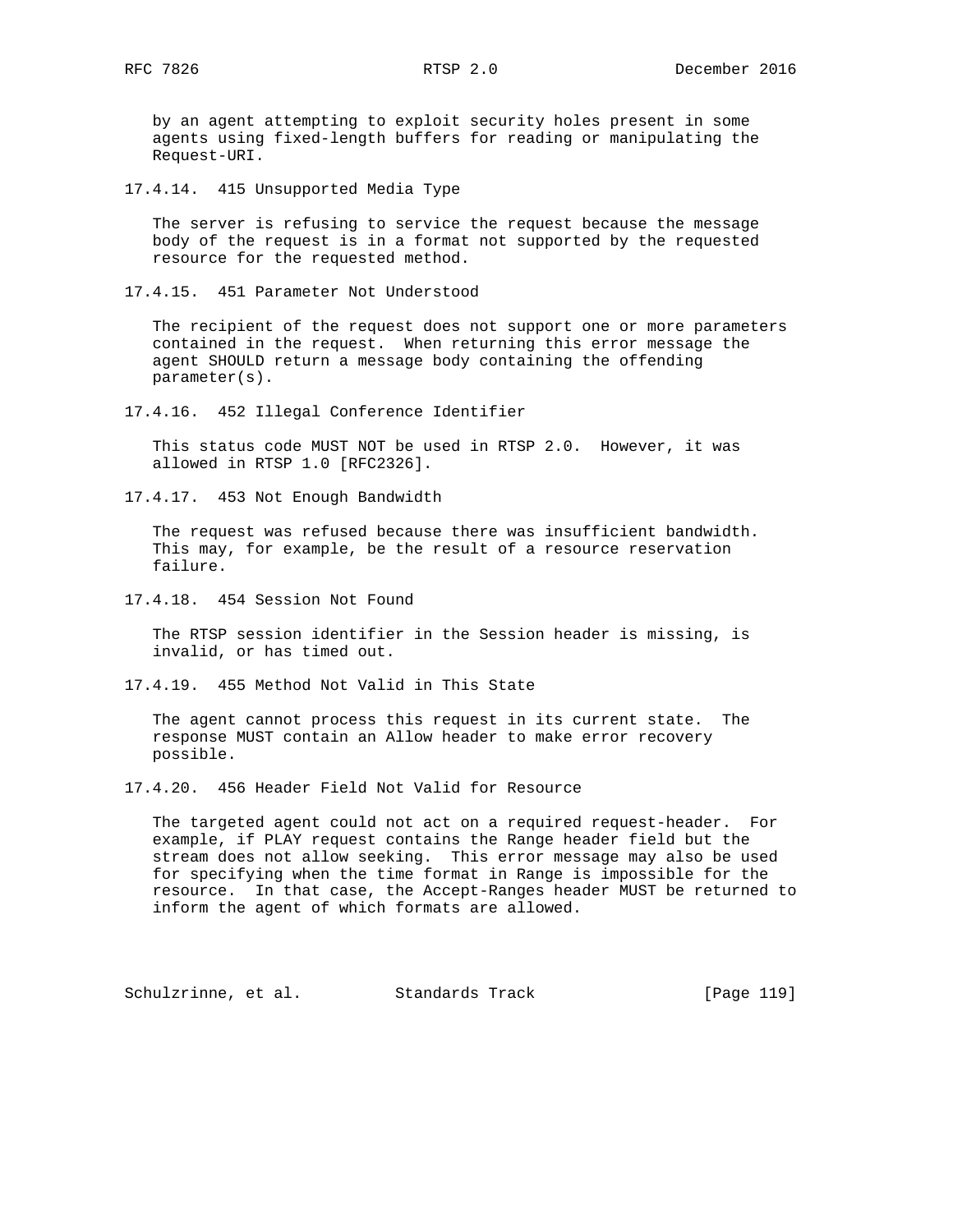17.4.21. 457 Invalid Range

 The Range value given is out of bounds, e.g., beyond the end of the presentation.

17.4.22. 458 Parameter Is Read-Only

 The parameter to be set by SET\_PARAMETER can be read but not modified. When returning this error message, the sender SHOULD return a message body containing the offending parameter(s).

17.4.23. 459 Aggregate Operation Not Allowed

 The requested method may not be applied on the URI in question since it is an aggregate (presentation) URI. The method may be applied on a media URI.

17.4.24. 460 Only Aggregate Operation Allowed

 The requested method may not be applied on the URI in question since it is not an aggregate control (presentation) URI. The method may be applied on the aggregate control URI.

17.4.25. 461 Unsupported Transport

 The Transport field did not contain a supported transport specification.

17.4.26. 462 Destination Unreachable

 The data transmission channel could not be established because the agent address could not be reached. This error will most likely be the result of an agent attempt to place an invalid dest\_addr parameter in the Transport field.

17.4.27. 463 Destination Prohibited

 The data transmission channel was not established because the server prohibited access to the agent address. This error is most likely the result of an agent attempt to redirect media traffic to another destination with a dest\_addr parameter in the Transport header.

Schulzrinne, et al. Standards Track [Page 120]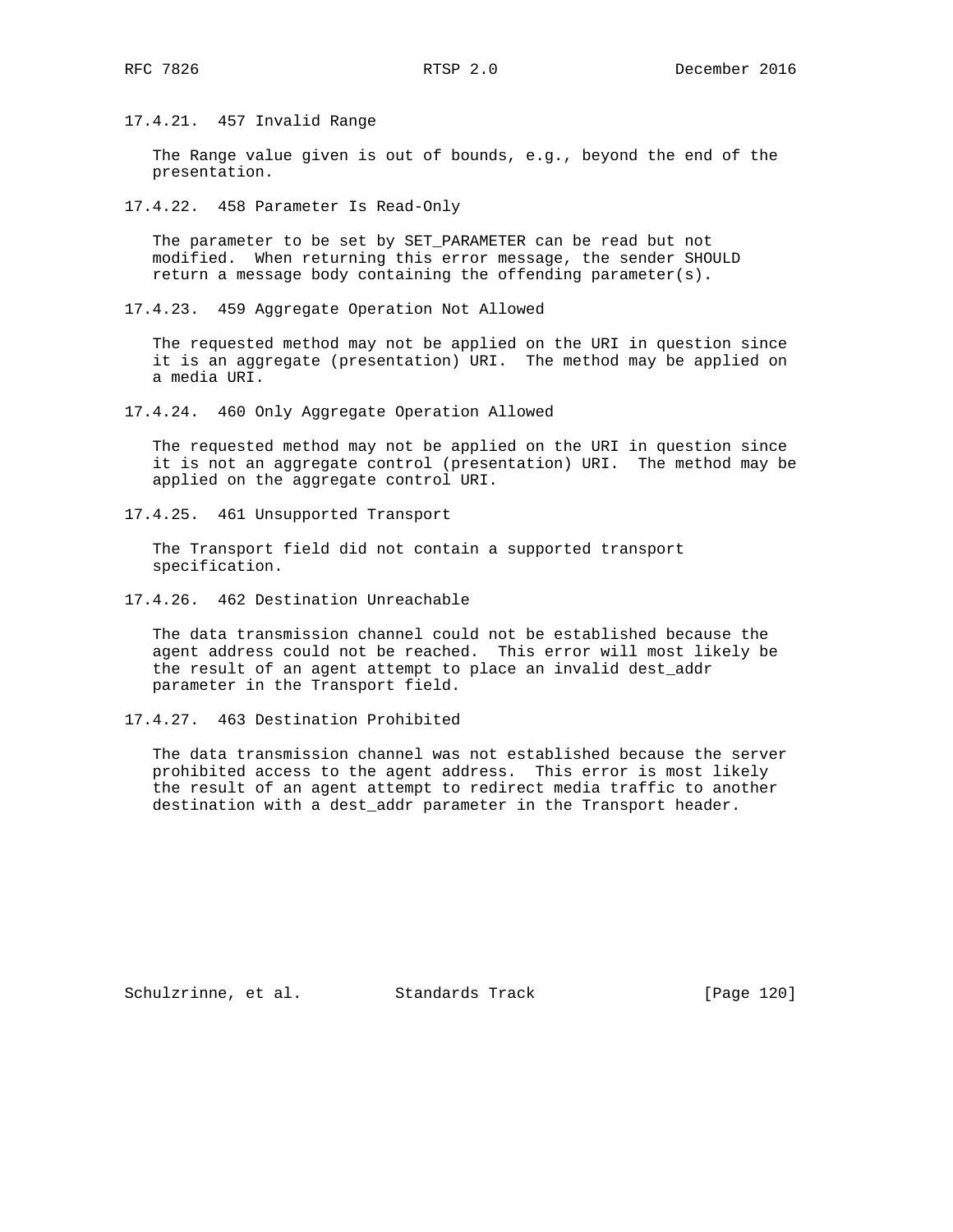17.4.28. 464 Data Transport Not Ready Yet

 The data transmission channel to the media destination is not yet ready for carrying data. However, the responding agent still expects that the data transmission channel will be established at some point in time. Note, however, that this may result in a permanent failure like 462 (Destination Unreachable).

 An example of when this error may occur is in the case in which a client sends a PLAY request to a server prior to ensuring that the TCP connections negotiated for carrying media data were successfully established (in violation of this specification). The server would use this error code to indicate that the requested action could not be performed due to the failure of completing the connection establishment.

17.4.29. 465 Notification Reason Unknown

 This indicates that the client has received a PLAY\_NOTIFY (Section 13.5) with a Notify-Reason header (Section 18.32) unknown to the client.

17.4.30. 466 Key Management Error

 This indicates that there has been an error in a Key Management function used in conjunction with a request. For example, usage of Multimedia Internet KEYing (MIKEY) [RFC3830] according to Appendix C.1.4.1 may result in this error.

17.4.31. 470 Connection Authorization Required

 The secured connection attempt needs user or client authorization before proceeding. The next hop's certificate is included in this response in the Accept-Credentials header.

17.4.32. 471 Connection Credentials Not Accepted

 When performing a secure connection over multiple connections, an intermediary has refused to connect to the next hop and carry out the request due to unacceptable credentials for the used policy.

17.4.33. 472 Failure to Establish Secure Connection

 A proxy fails to establish a secure connection to the next-hop RTSP agent. This is primarily caused by a fatal failure at the TLS handshake, for example, due to the agent not accepting any cipher suites.

Schulzrinne, et al. Standards Track [Page 121]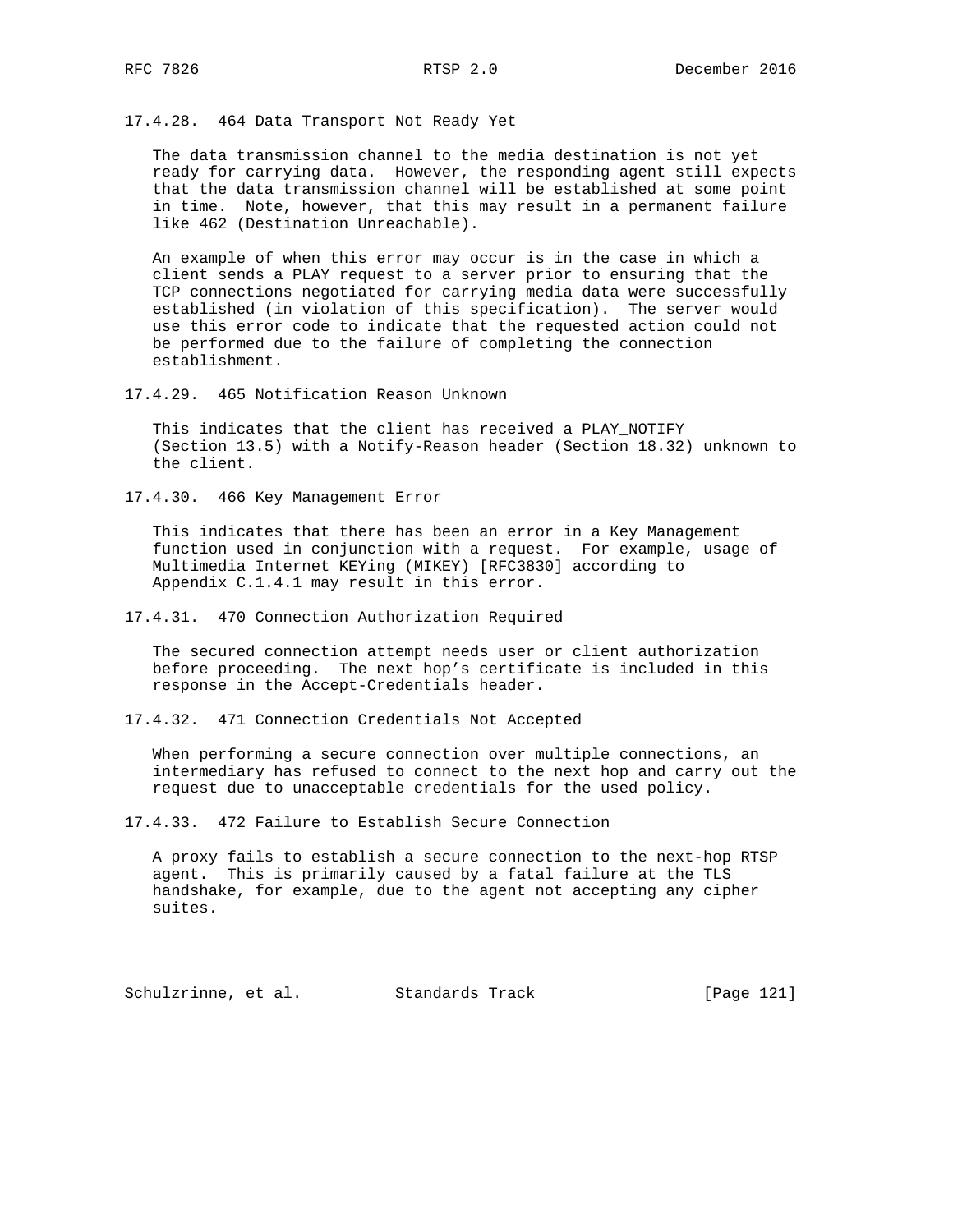## 17.5. Server Error 5xx

 Response status codes beginning with the digit "5" indicate cases in which the server is aware that it has erred or is incapable of performing the request. The server SHOULD include a message body containing an explanation of the error situation and whether it is a temporary or permanent condition. User agents SHOULD display any included message body to the user. These response codes are applicable to any request method.

#### 17.5.1. 500 Internal Server Error

 The agent encountered an unexpected condition that prevented it from fulfilling the request.

17.5.2. 501 Not Implemented

 The agent does not support the functionality required to fulfill the request. This is the appropriate response when the agent does not recognize the request method and is not capable of supporting it for any resource.

17.5.3. 502 Bad Gateway

 The agent, while acting as a gateway or proxy, received an invalid response from the upstream agent it accessed in attempting to fulfill the request.

17.5.4. 503 Service Unavailable

 The server is currently unable to handle the request due to a temporary overloading or maintenance of the server. The implication is that this is a temporary condition that will be alleviated after some delay. If known, the length of the delay MAY be indicated in a Retry-After header. If no Retry-After is given, the agent SHOULD handle the response as it would for a 500 response. The agent MUST honor the length, if given, in the Retry-After header.

 Note: The existence of the 503 status code does not imply that a server must use it when becoming overloaded. Some servers may wish to simply refuse the transport connection.

 The response scope is dependent on the request. If the request was in relation to an existing RTSP session, the scope of the overload response is to this individual RTSP session. If the request was not session specific or intended to form an RTSP session, it applies to the RTSP server identified by the hostname in the Request-URI.

Schulzrinne, et al. Standards Track [Page 122]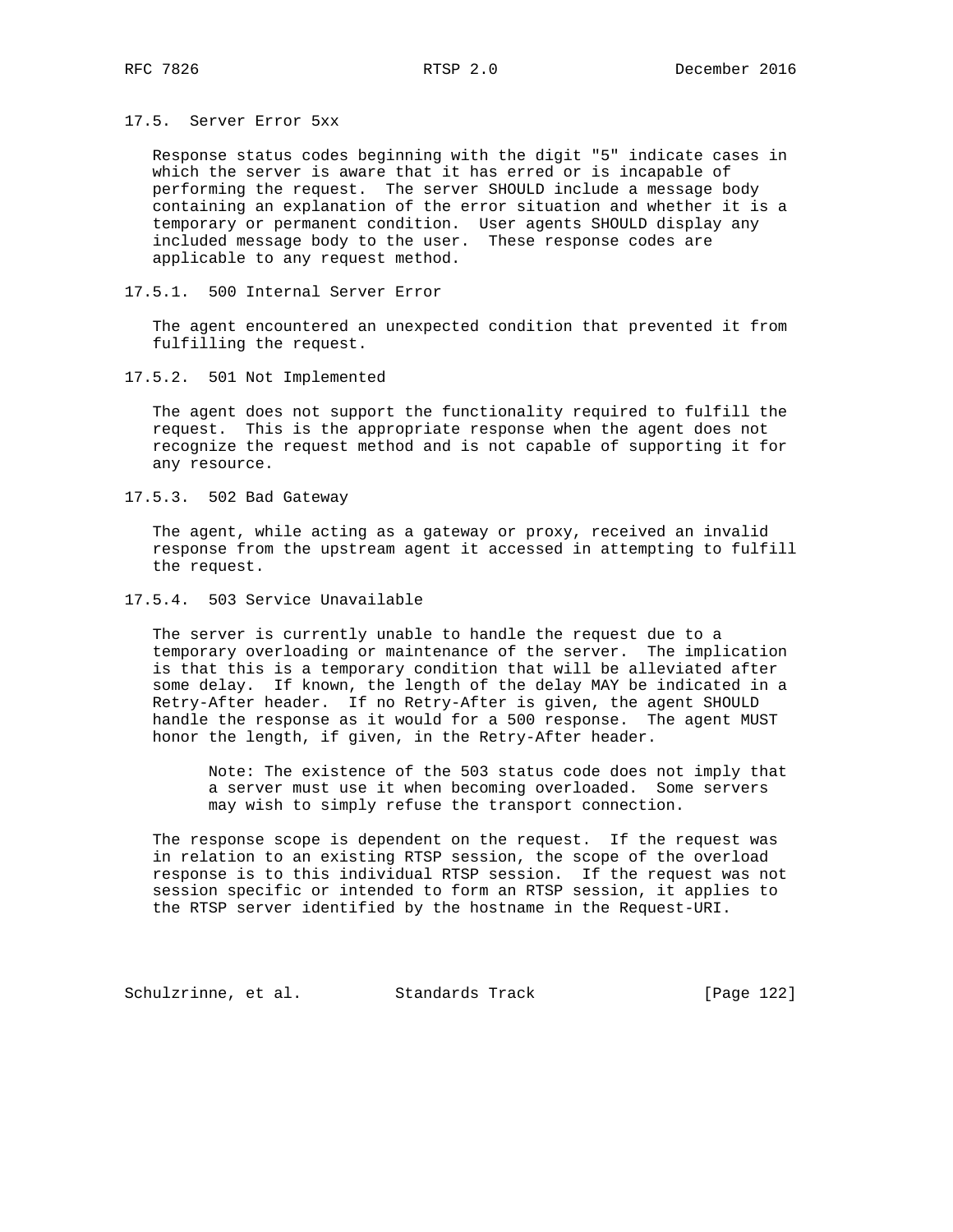17.5.5. 504 Gateway Timeout

 The agent, while acting as a proxy, did not receive a timely response from the upstream agent specified by the URI or some other auxiliary server (e.g., DNS) that it needed to access in attempting to complete the request.

17.5.6. 505 RTSP Version Not Supported

 The agent does not support, or refuses to support, the RTSP version that was used in the request message. The agent is indicating that it is unable or unwilling to complete the request using the same major version as the agent other than with this error message. The response SHOULD contain a message body describing why that version is not supported and what other protocols are supported by that agent.

17.5.7. 551 Option Not Supported

 A feature tag given in the Require or the Proxy-Require fields was not supported. The Unsupported header MUST be returned stating the feature for which there is no support.

17.5.8. 553 Proxy Unavailable

 The proxy is currently unable to handle the request due to a temporary overloading or maintenance of the proxy. The implication is that this is a temporary condition that will be alleviated after some delay. If known, the length of the delay MAY be indicated in a Retry-After header. If no Retry-After is given, the agent SHOULD handle the response as it would for a 500 response. The agent MUST honor the length, if given in the Retry-After header.

 Note: The existence of the 553 status code does not imply that a proxy must use it when becoming overloaded. Some proxies may wish to simply refuse the connection.

 The response scope is dependent on the Request. If the request was in relation to an existing RTSP session, the scope of the overload response is to this individual RTSP session. If the request was non session specific or intended to form an RTSP session, it applies to all such requests to this proxy.

Schulzrinne, et al. Standards Track [Page 123]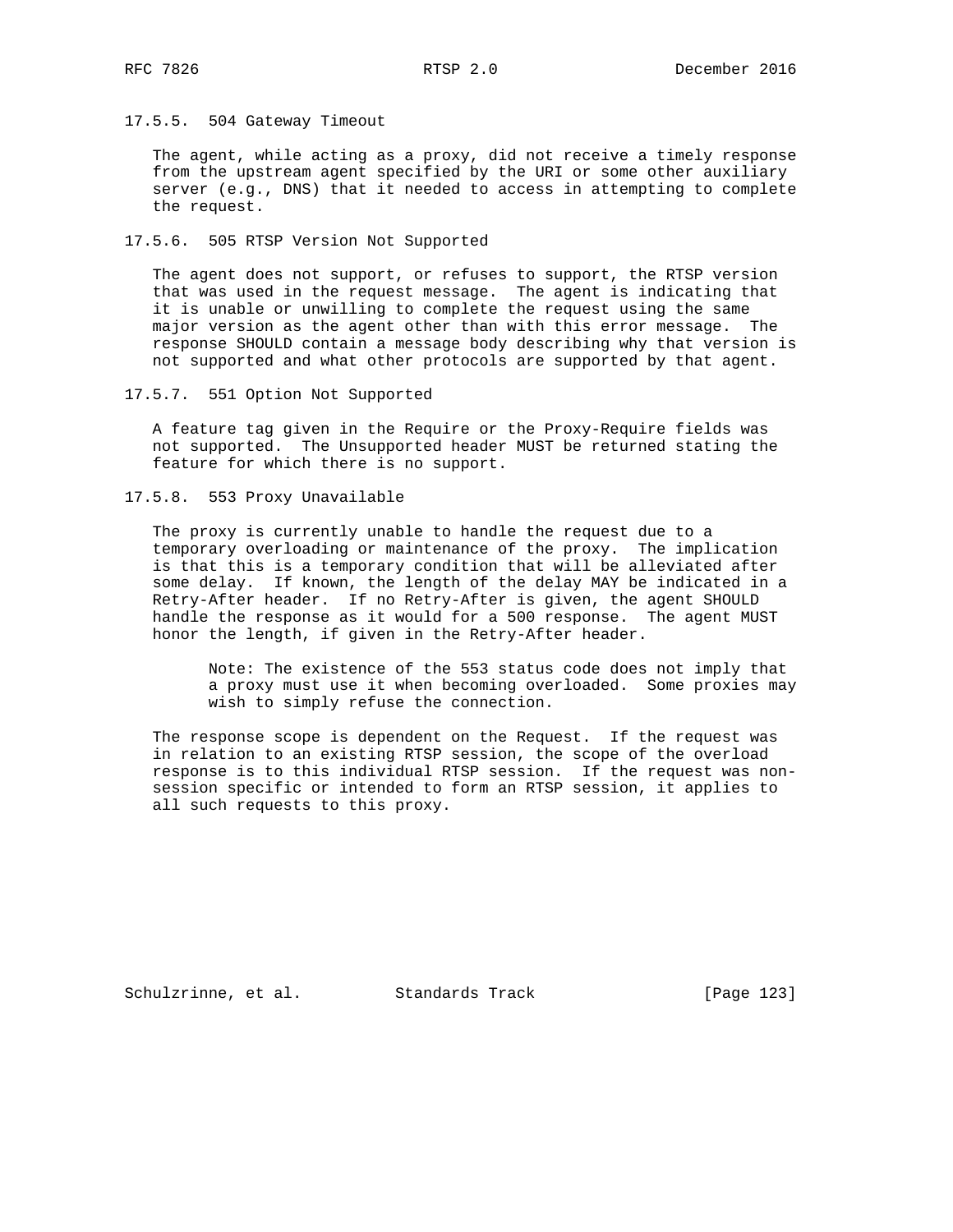# 18. Header Field Definitions

| method        | direction                          |      | $object \mid acronym \mid Body \mid$ |     |
|---------------|------------------------------------|------|--------------------------------------|-----|
| DESCRIBE      | $C \rightarrow S$                  | P, S | DES                                  | r   |
| GET_PARAMETER | $C \rightarrow S, S \rightarrow C$ | P, S | GPR.                                 | R,r |
| OPTIONS       | $C \rightarrow S, S \rightarrow C$ | P, S | OPT                                  |     |
| PAUSE         | $C \rightarrow S$                  | P, S | PSE                                  |     |
| PLAY          | $C \rightarrow S$                  | P, S | PLY                                  |     |
| PLAY_NOTIFY   | $S \rightarrow C$                  | P, S | <b>PNY</b>                           | R   |
| REDIRECT      | $S \rightarrow C$                  | P, S | <b>RDR</b>                           |     |
| SETUP         | $C \rightarrow S$                  | S    | STP                                  |     |
| SET_PARAMETER | $C \rightarrow S, S \rightarrow C$ | P, S | SPR.                                 | R,r |
| TEARDOWN      | $C \rightarrow S$                  | P, S | TRD                                  |     |
|               | $S \rightarrow C$                  | Ρ    | TRD                                  |     |
|               |                                    |      |                                      |     |

 This table is an overview of RTSP methods, their direction, and what objects (P: presentation, S: stream) they operate on. "Body" denotes if a method is allowed to carry body and in which direction;  $R =$  request, r=response. Note: All error messages for statuses 4xx and 5xx are allowed to carry a body.

## Table 8: Overview of RTSP Methods

 The general syntax for header fields is covered in Section 5.2. This section lists the full set of header fields along with notes on meaning and usage. The syntax definitions for header fields are present in Section 20.2.3. Examples of each header field are given.

 Information about header fields in relation to methods and proxy processing is summarized in Figures 2, 3, 4, and 5.

Schulzrinne, et al. Standards Track [Page 124]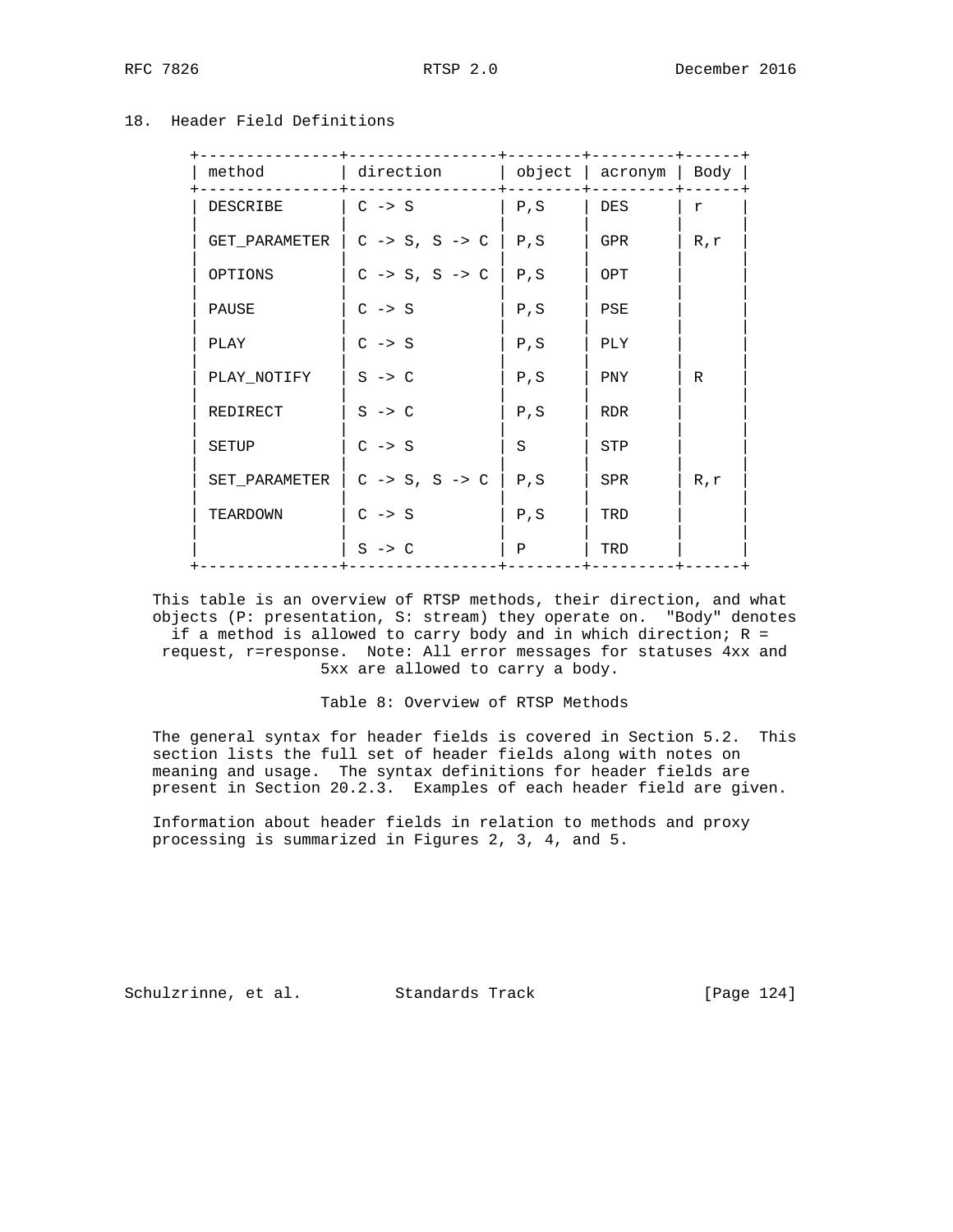The "where" column describes the request and response types in which the header field can be used. Values in this column are:

R: header field may only appear in requests;

r: header field may only appear in responses;

- 2xx, 4xx, etc.: numerical value or range indicates response codes with which the header field can be used;
- c: header field is copied from the request to the response.
- G: header field is a general-header and may be present in both requests and responses.

 Note: General headers do not always use the "G" value in the "where" column. This is due to differences when the header may be applied in requests compared to responses. When such differences exist, they are expressed using two different rows: one with "where" being "R" and one with it being "r".

 The "proxy" column describes the operations a proxy may perform on a header field. An empty proxy column indicates that the proxy MUST NOT make any changes to that header, all allowed operations are explicitly stated:

- a: A proxy can add or concatenate the header field if not present.
- m: A proxy can modify an existing header field value.
- d: A proxy can delete a header field-value.
- r: A proxy needs to be able to read the header field; thus, this header field cannot be encrypted.

 The rest of the columns relate to the presence of a header field in a method. The method names when abbreviated, are according to Table 8:

- c: Conditional; requirements on the header field depend on the context of the message.
- m: The header field is mandatory.
- m\*: The header field SHOULD be sent, but agents need to be prepared to receive messages without that header field.
- o: The header field is optional.

Schulzrinne, et al. Standards Track [Page 125]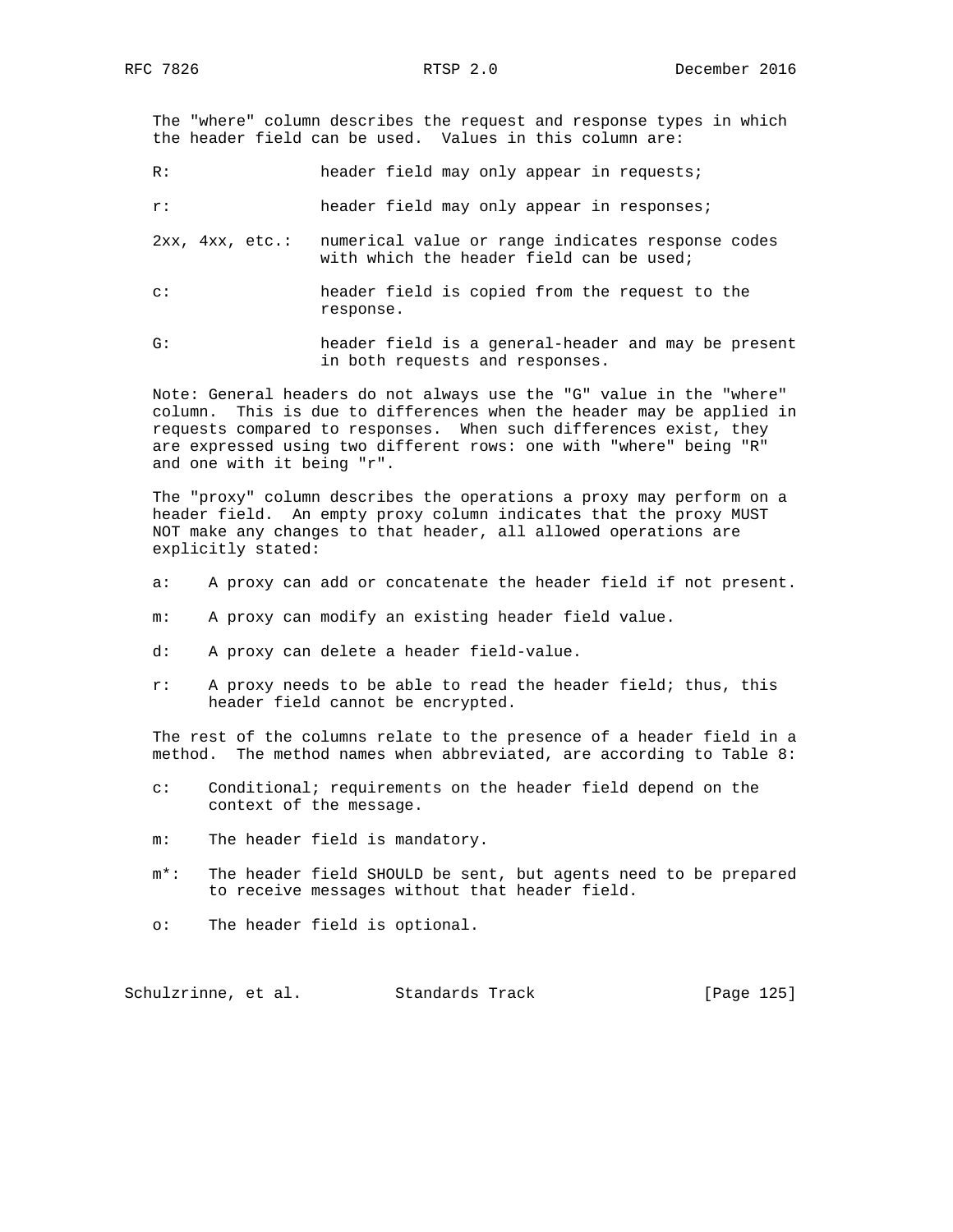- \*: The header field MUST be present if the message body is not empty. See Sections 18.17, 18.19 and 5.3 for details.
- -: The header field is not applicable.

 "Optional" means that an agent MAY include the header field in a request or response. The agent behavior when receiving such headers varies; for some, it may ignore the header field. In other cases, it is a request to process the header. This is regulated by the method and header descriptions. Examples of headers that require processing are the Require and Proxy-Require header fields discussed in Sections 18.43 and 18.37. A "mandatory" header field MUST be present in a request, and it MUST be understood by the agent receiving the request. A mandatory response-header field MUST be present in the response, and the header field MUST be understood by the processing the response. "Not applicable" means that the header field MUST NOT be present in a request. If one is placed in a request by mistake, it MUST be ignored by the agent receiving the request. Similarly, a header field labeled "not applicable" for a response means that the agent MUST NOT place the header field in the response, and the agent MUST ignore the header field in the response.

An RTSP agent MUST ignore extension headers that are not understood.

 The From and Location header fields contain a URI. If the URI contains a comma (') or semicolon (;), the URI MUST be enclosed in double quotes ("). Any URI parameters are contained within these quotes. If the URI is not enclosed in double quotes, any semicolon delimited parameters are header-parameters, not URI parameters.

Schulzrinne, et al. Standards Track [Page 126]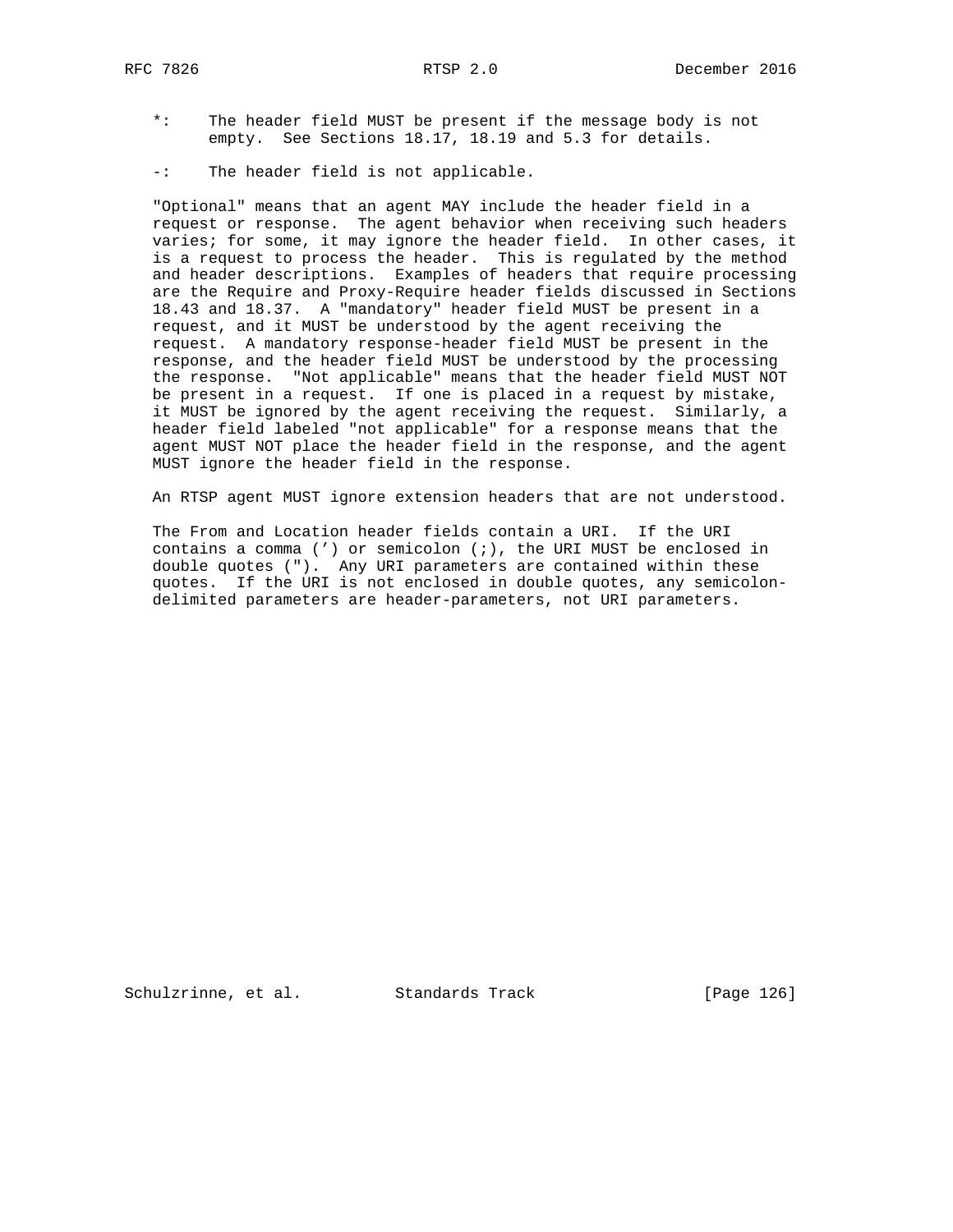| Header                  | Where            | Proxy | DES                      | OPT      | ${\tt STP}$              | PLY               | PSE                      | TRD      |
|-------------------------|------------------|-------|--------------------------|----------|--------------------------|-------------------|--------------------------|----------|
| Accept                  | R                |       | O                        |          |                          |                   |                          |          |
| Accept-                 | $\mathbb R$      | rm    | $\circ$                  | $\circ$  | $\circ$                  | $\circ$           | $\circ$                  | $\circ$  |
| Credentials             |                  |       |                          |          |                          |                   |                          |          |
| Accept-Encoding         | R                | r     | O                        |          | -                        |                   | -                        |          |
| Accept-Language         | R                | r     | $\circ$                  |          |                          |                   |                          |          |
| Accept-Ranges           | G                | r     | $\equiv$                 |          | m                        |                   |                          |          |
| Accept-Ranges           | 456              | r     | -                        |          | $\overline{\phantom{0}}$ | m                 |                          |          |
| Allow                   | r                | am    | C                        | C        | C                        | $\equiv$          |                          |          |
| Allow                   | 405              | am    | m                        | m        | m                        | m                 | m                        | m        |
| Authentication-<br>Info | r                |       | $\circ$                  | O        | $\circ$                  | $\circ$           | $\circ$                  | $O/-$    |
| Authorization           | R                |       | O                        | O        | $\circ$                  | $\circ$           | $\circ$                  | $O/-$    |
| Bandwidth               | R                |       | O                        | O        | $\circ$                  | $\circ$           | ▃                        |          |
| Blocksize               | R                |       | $\circ$                  |          | $\circ$                  | $\circ$           |                          |          |
| Cache-Control           | ${\mathbf G}$    | r     | O                        |          | $\circ$                  |                   |                          |          |
| Connection              | G                | ad    | O                        | $\circ$  | $\circ$                  | $\circ$           | $\circ$                  | O        |
| Connection-             | 470,             | ar    | $\circ$                  | $\circ$  | $\circ$                  | $\circ$           | $\circ$                  | $\circ$  |
| Credentials             | 407              |       |                          |          |                          |                   |                          |          |
| Content-Base            | r                |       | O                        |          | -                        |                   |                          |          |
| Content-Base            | 4xx,<br>5xx      |       | $\circ$                  | $\circ$  | $\circ$                  | $\circ$           | $\circ$                  | $\circ$  |
| Content-Encoding        | R                | r     | $\overline{\phantom{0}}$ |          | $\qquad \qquad -$        |                   | -                        |          |
| Content-Encoding        | r                | r     | $\circ$                  |          |                          |                   |                          |          |
| Content-Encoding        | $4xx$ ,<br>5xx   | r     | $\circ$                  | $\circ$  | $\circ$                  | $\circ$           | $\circ$                  | $\circ$  |
| Content-Language        | R                | r     |                          |          |                          |                   |                          |          |
| Content-Language        | r                | r     | $\circ$                  |          |                          |                   |                          |          |
| Content-Language        | $4xx$ ,<br>5xx   | r     | $\circ$                  | $\circ$  | $\circ$                  | $\circ$           | $\circ$                  | $\circ$  |
| Content-Length          | r                | r     | $^\star$                 |          |                          |                   |                          |          |
| Content-Length          | $4xx$ ,<br>5xx   | r     | $^\star$                 | $^\star$ | $\star$                  | $\star$           | $\star$                  | $^\star$ |
| Content-Location        | r                | r     | O                        |          |                          |                   |                          |          |
| Content-Location        | $4xx$ ,<br>5xx   | r     | $\circ$                  | $\circ$  | $\circ$                  | $\circ$           | $\circ$                  | $\circ$  |
| Content-Type            | r                | r     | *                        |          |                          |                   |                          |          |
| Content-Type            | $4xx$ ,<br>5xx   | ar    | $^\star$                 | *        | ¥                        | $\star$           | $\star$                  | $^\star$ |
| CSeq                    | $G_{\mathbb{C}}$ | rm    | m                        | m        | m                        | m                 | m                        | m        |
| Date                    | G                | am    | $O/$ *                   | $O/$ *   | $O/$ *                   | $O/$ *            | $O/$ *                   | $O/$ *   |
| Expires                 | r                | r     | O                        | -        | $\circ$                  | $\qquad \qquad -$ |                          | -        |
| From                    | R                | r     | O                        | O        | $\circ$                  | $\circ$           | $\circ$                  | O        |
| If-Match                | R                | r     | $\overline{\phantom{0}}$ |          | $\circ$                  |                   | $\overline{\phantom{0}}$ |          |
| If-Modified-Since       | R                | r     | O                        |          | $\circ$                  |                   |                          |          |
| If-None-Match           | ${\mathbb R}$    | r     | O                        |          | $\circ$                  |                   |                          |          |

Schulzrinne, et al. Standards Track [Page 127]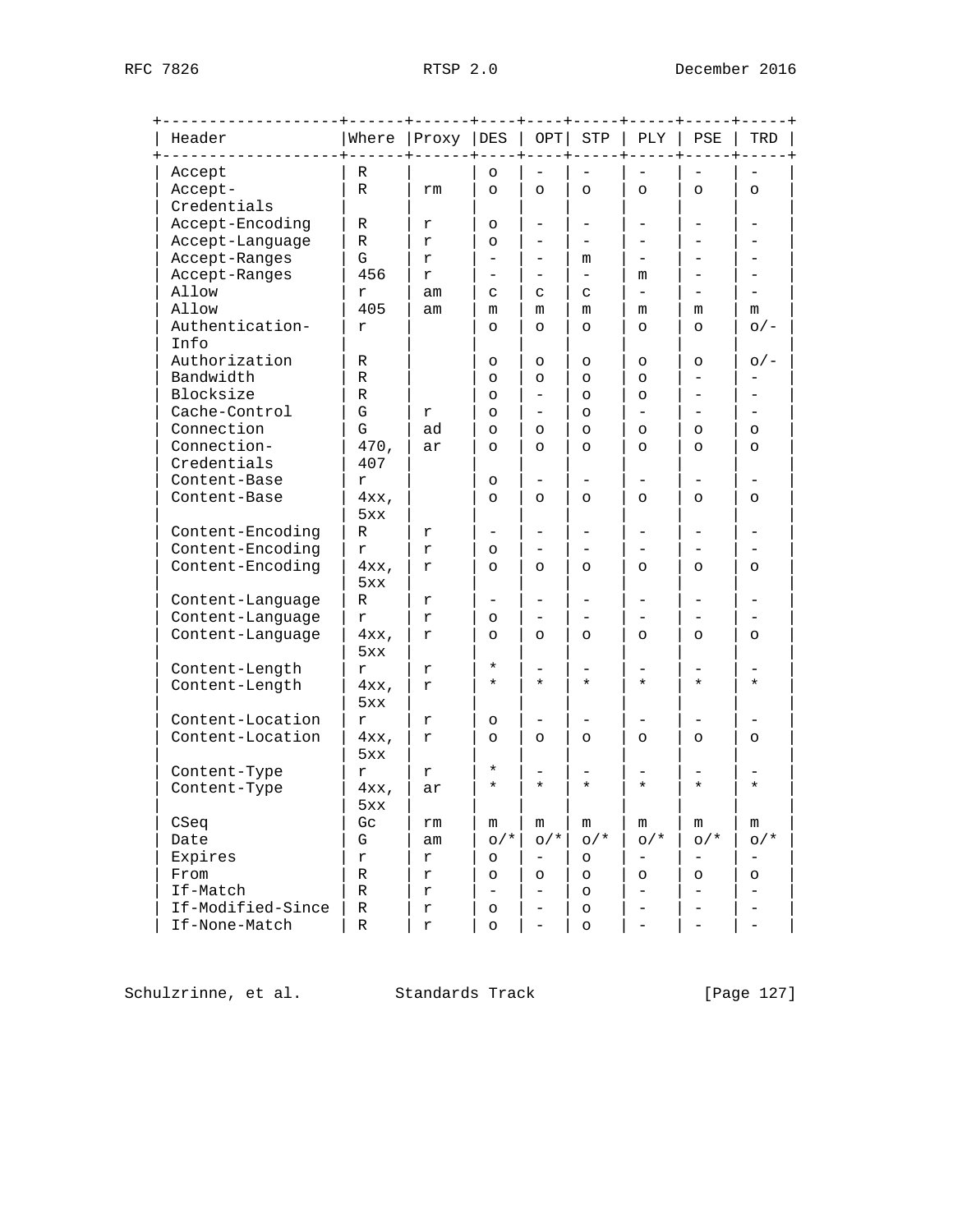| Last-Modified<br>Location | r<br>3rr | . r                                                                                         | $\circ$<br>m | $\mathbf{1}$ and $\mathbf{1}$ and $\mathbf{1}$<br>m | $\overline{O}$<br>m | $\sim$ $   -$<br>m | the contract of the contract of<br>m | m |  |
|---------------------------|----------|---------------------------------------------------------------------------------------------|--------------|-----------------------------------------------------|---------------------|--------------------|--------------------------------------|---|--|
| Header                    |          | Where  Proxy  DES   OPT  STP   PLY   PSE   TRD<br>-+------+----+----+-----+----+----+----+- |              |                                                     |                     |                    |                                      |   |  |

 Figure 2: Overview of RTSP Header Fields (A-L) Related to Methods DESCRIBE, OPTIONS, SETUP, PLAY, PAUSE, and TEARDOWN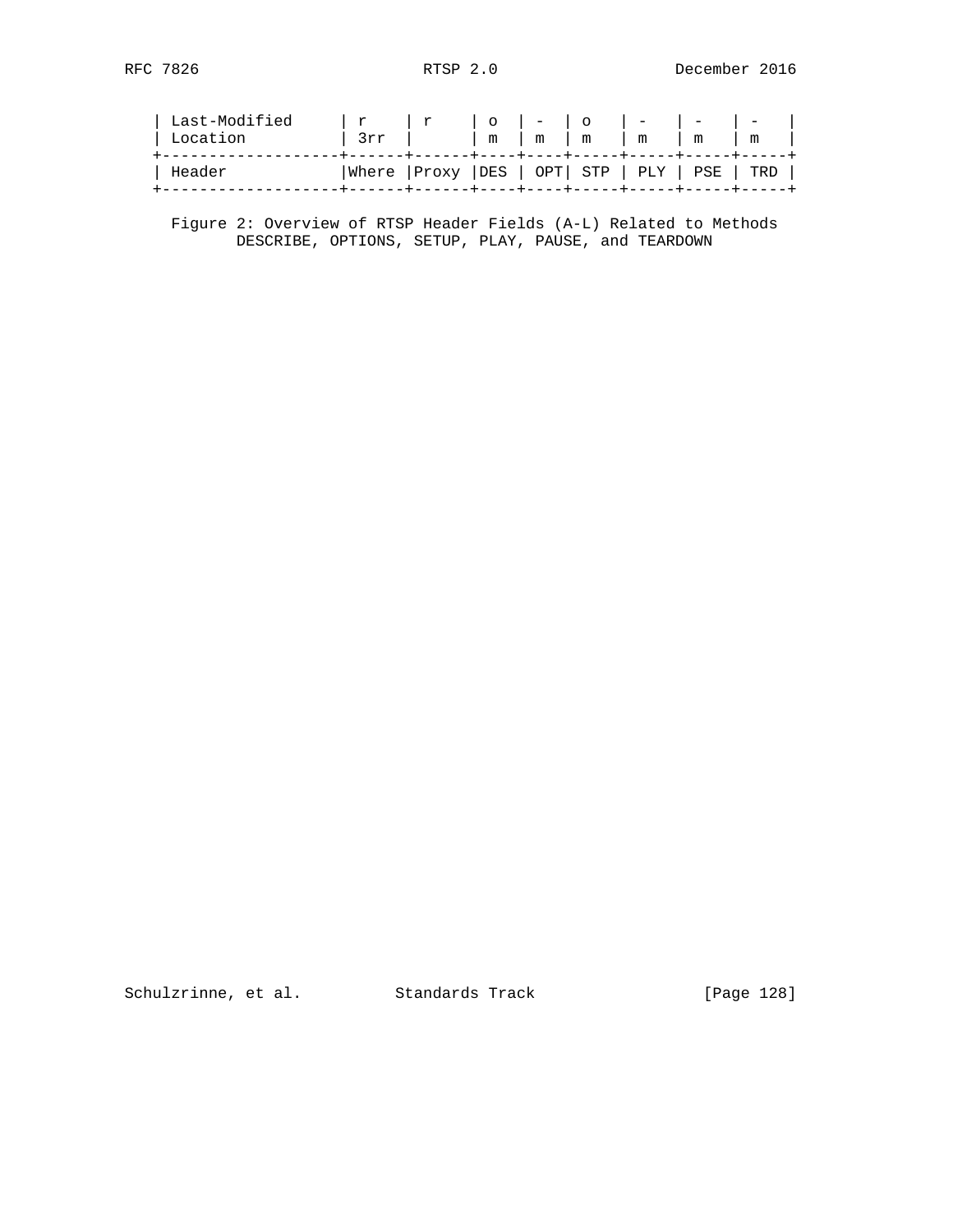| Header           | Where            | Proxy DES  |                          | $\overline{OPT}$         | ${\tt STP}$              | PLY                      | PSE                      | TRD                      |
|------------------|------------------|------------|--------------------------|--------------------------|--------------------------|--------------------------|--------------------------|--------------------------|
| Media-Properties | $\mathbf r$      |            |                          |                          | m                        | O                        | $\circ$                  |                          |
| Media-Range      | $\mathbf r$      |            |                          |                          | C                        | C                        | C                        |                          |
| MTaq             | $\mathbf r$      | r          | O                        | $\overline{\phantom{0}}$ | $\circ$                  |                          |                          |                          |
| Pipelined-       | G                | amd        | $\qquad \qquad -$        | $\circ$                  | $\circ$                  | $\circ$                  | $\circ$                  | $\circ$                  |
| Requests         |                  | r          |                          |                          |                          |                          |                          |                          |
| Proxy-           | 407              | amr        | m                        | m                        | m                        | m                        | m                        | m                        |
| Authenticate     |                  |            |                          |                          |                          |                          |                          |                          |
| Proxy-           | r                | amd        | $\circ$                  | $\circ$                  | $\circ$                  | $\circ$                  | O                        | $\circ$ / –              |
| Authentication-  |                  | r          |                          |                          |                          |                          |                          |                          |
| Info             |                  |            |                          |                          |                          |                          |                          |                          |
| Proxy-           | R                | rd         | $\circ$                  | $\circ$                  | $\circ$                  | O                        | O                        | $\circ$                  |
| Authorization    |                  |            |                          |                          |                          |                          |                          |                          |
| Proxy-Require    | R                | ar         | O                        | $\circ$                  | $\circ$                  | O                        | O                        | O                        |
| Proxy-Require    | r                | r          | C                        | C                        | C                        | C                        | C                        | C                        |
| Proxy-Supported  | R                | amr        | C                        | C                        | C                        | C                        | C                        | C                        |
| Proxy-Supported  | r                |            | C                        | C                        | C                        | C                        | C                        | C                        |
| Public           | $\mathbf r$      | amr        | $\qquad \qquad -$        | m                        |                          | ÷.                       |                          |                          |
| Public           | 501              | amr        | m                        | m                        | m                        | m                        | m                        | m                        |
| Range            | R                |            |                          | -                        | -                        | O                        | $\overline{\phantom{0}}$ |                          |
| Range            | r                |            |                          |                          | C                        | m                        | m                        |                          |
| Referrer         | R                |            | O                        | O                        | O                        | $\circ$                  | O                        | O                        |
| Request-Status   | R                |            |                          | $\overline{\phantom{0}}$ | $\overline{a}$           | $\qquad \qquad -$        |                          |                          |
| Require          | R                |            | $\circ$                  | $\circ$                  | O                        | O                        | O                        | O                        |
| Retry-After      | 3rr, 503<br>,553 |            | O                        | $\circ$                  | $\circ$                  | $\circ$                  | $\circ$                  |                          |
| Retry-After      | 413              |            | O                        |                          |                          |                          |                          |                          |
| RTP-Info         | $\mathbf r$      |            |                          |                          | C                        | C                        |                          |                          |
| Scale            | R                | r          |                          |                          | -                        | O                        |                          |                          |
| Scale            | r                | amr        |                          |                          | C                        | C                        | C                        |                          |
| Seek-Style       | R                |            |                          | ▃                        | ▃                        | $\circ$                  |                          |                          |
| Seek-Style       | r                |            |                          |                          | -                        | m                        |                          |                          |
| Server           | R                | r          |                          | O                        |                          |                          |                          | O                        |
| Server           | $\mathbf r$      | r          | O                        | O                        | O                        | O                        | O                        | O                        |
| Session          | R                | r          |                          | $\circ$                  | O                        | m                        | m                        | m                        |
| Session          | $\mathbf r$      | r          | $\overline{\phantom{0}}$ | C                        | m                        | m                        | m                        | O                        |
| Speed            | R                | admr       | $\overline{\phantom{0}}$ | $\equiv$                 | $\overline{\phantom{0}}$ | O                        |                          |                          |
| Speed            | r                | admr       |                          |                          |                          | C                        |                          |                          |
| Supported        | R                | r          | $\circ$                  | $\circ$                  | $\circ$                  | O                        | O                        | $\circ$                  |
| Supported        | $\mathfrak{L}$   | r          | C                        | C                        | C                        | C                        | C                        | C                        |
| Terminate-Reason | R                | $\Upsilon$ | $\qquad \qquad -$        | $\overline{\phantom{0}}$ | -                        | $\overline{\phantom{0}}$ | $\qquad \qquad -$        | $-\frac{1}{\alpha}$      |
| Timestamp        | R                | admr       | $\circ$                  | $\circ$                  | O                        | $\circ$                  | O                        | O                        |
| Timestamp        | C                | admr       | m                        | m                        | m                        | m                        | m                        | m                        |
| Transport        | G                | mr         | $\overline{\phantom{0}}$ | $\overline{\phantom{0}}$ | m                        | $\overline{\phantom{0}}$ | $\overline{\phantom{a}}$ | $\overline{\phantom{0}}$ |
|                  |                  |            | C                        | C                        | C                        | C                        | C                        | C                        |
| Unsupported      | r                |            |                          |                          |                          |                          |                          |                          |

Schulzrinne, et al. Standards Track [Page 129]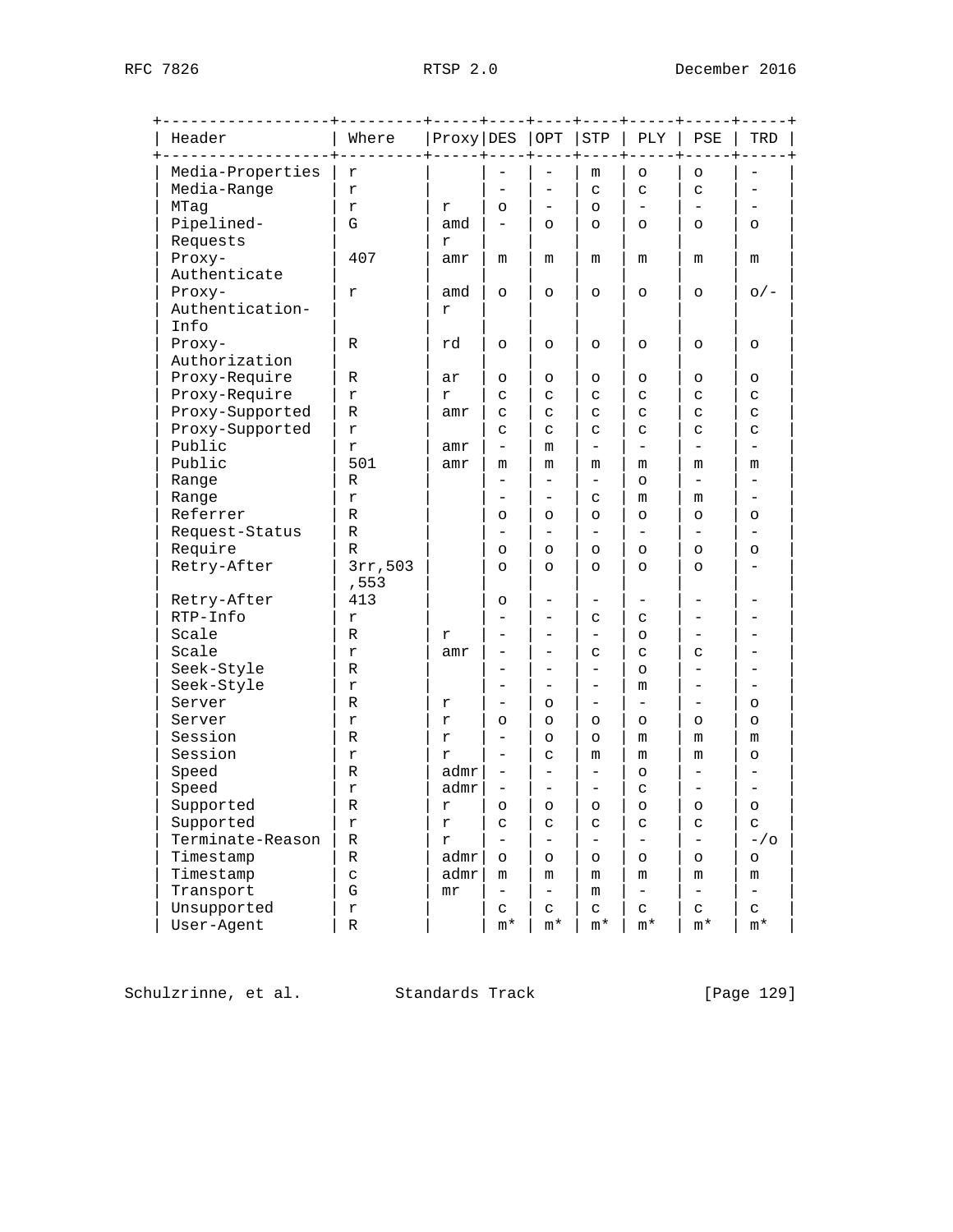| Via              | R     | amr | C      | $\mathbf{C}$ | $\mathbf C$ | C                         | $\sim$ |        |  |
|------------------|-------|-----|--------|--------------|-------------|---------------------------|--------|--------|--|
| Via              |       | amr | $\sim$ | C            | C           | C                         | C      | $\sim$ |  |
| WWW-Authenticate | 401   |     | m      | m            | m           | m                         | m      | m      |  |
| Header           | Where |     |        |              |             | Proxy DES  OPT  STP   PLY | PSE    | TRD    |  |

 Figure 3: Overview of RTSP Header Fields (M-W) Related to Methods DESCRIBE, OPTIONS, SETUP, PLAY, PAUSE, and TEARDOWN

Schulzrinne, et al. Standards Track [Page 130]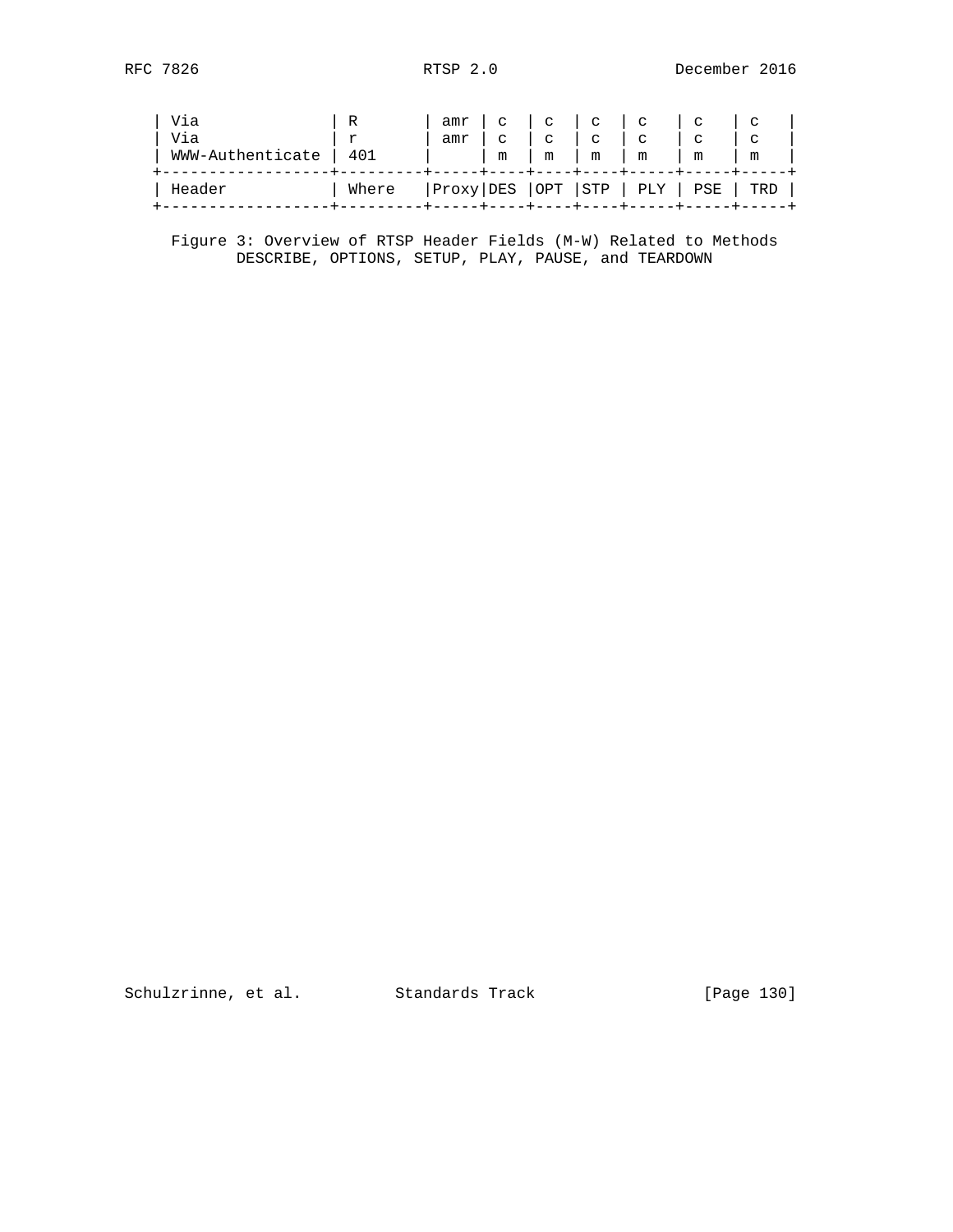| Header                 | Where          | Proxy          | GPR                      | SPR                      | RDR                      | PNY                      |
|------------------------|----------------|----------------|--------------------------|--------------------------|--------------------------|--------------------------|
| Accept-Credentials     | R              | rm             | O                        | $\circ$                  | $\circ$                  |                          |
| Accept-Encoding        | R              | r              | $\circ$                  | $\circ$                  | $\circ$                  |                          |
| Accept-Language        | R              | r              | $\circ$                  | $\circ$                  | $\circ$                  |                          |
| Accept-Ranges          | G              | rm             | $\circ$                  | $\equiv$                 | $\qquad \qquad -$        |                          |
| Allow                  | 405            | amr            | m                        | m                        | m                        | m                        |
| Authentication-Info    | $\mathbf r$    |                | $O/-$                    | $O/-$                    |                          |                          |
| Authorization          | R              |                | O                        | $\circ$                  | O                        |                          |
| Bandwidth              | R              |                |                          | $\circ$                  |                          |                          |
| Blocksize              | R              |                |                          | $\circ$                  |                          |                          |
| Cache-Control          | ${\mathbf G}$  | r              | $\circ$                  | $\circ$                  | $\overline{\phantom{0}}$ |                          |
| Connection             | G              |                | $\circ$                  | $\circ$                  | O                        | O                        |
| Connection-Credentials | 470,<br>407    | ar             | $\circ$                  | $\circ$                  | $\circ$                  |                          |
| Content-Base           | R              |                | O                        | $\circ$                  |                          | O                        |
| Content-Base           | $\Upsilon$     |                | O                        | $\circ$                  |                          |                          |
| Content-Base           | $4xx$ ,<br>5xx |                | $\circ$                  | $\circ$                  | $\circ$                  | O                        |
| Content-Encoding       | R              | r              | O                        | $\circ$                  |                          | O                        |
| Content-Encoding       | r              | r              | $\circ$                  | $\circ$                  |                          |                          |
| Content-Encoding       | $4xx$ ,<br>5xx | r              | $\circ$                  | $\circ$                  | $\circ$                  | $\circ$                  |
| Content-Language       | R              | r              | O                        | $\circ$                  | $\overline{\phantom{0}}$ | O                        |
| Content-Language       | r              | r              | $\circ$                  | $\circ$                  |                          |                          |
| Content-Language       | $4xx$ ,<br>5xx | r              | $\circ$                  | $\circ$                  | $\circ$                  | O                        |
| Content-Length         | R              | r              | $\star$                  | $\star$                  |                          | $^\star$                 |
| Content-Length         | r              | $\,$ $\,$ $\,$ | ¥                        | $\star$                  |                          |                          |
| Content-Length         | $4xx$ ,<br>5xx | r              | $^\star$                 | $^\star$                 | $^\star$                 | $^\star$                 |
| Content-Location       | R              |                | O                        | $\circ$                  |                          | O                        |
| Content-Location       | r              |                | $\circ$                  | $\circ$                  |                          |                          |
| Content-Location       | $4xx$ ,<br>5xx |                | $\circ$                  | $\circ$                  | $\circ$                  | $\circ$                  |
| Content-Type           | R              |                | ¥                        | $^\star$                 | $\overline{\phantom{0}}$ | *                        |
| Content-Type           | r              |                | $\star$                  | $\star$                  |                          |                          |
| Content-Type           | $4xx$ ,<br>5xx |                | *                        | *                        | $^\star$                 | $^\star$                 |
| CSeq                   | R, c           | $m\mathbf{r}$  | m                        | m                        | m                        | m                        |
| Date                   | R              | а              | $O/*$                    | $O/*$                    | m                        | $O/$ *                   |
| Date                   | r              | am             | $O/$ *                   | $O/$ *                   | $O/$ *                   | $O/$ *                   |
| Expires                | r              | r              | $\overline{\phantom{0}}$ | $\overline{\phantom{0}}$ |                          | $\overline{\phantom{0}}$ |
| From                   | R              | r              | $\circ$                  | O                        | O                        |                          |
| If-Match               | R              | r              | $-$                      | $\overline{\phantom{0}}$ |                          |                          |
| If-Modified-Since      | R              | am             | $\circ$                  |                          |                          |                          |
| If-None-Match          | R              | am             | $\circ$                  |                          |                          |                          |

Schulzrinne, et al. Standards Track [Page 131]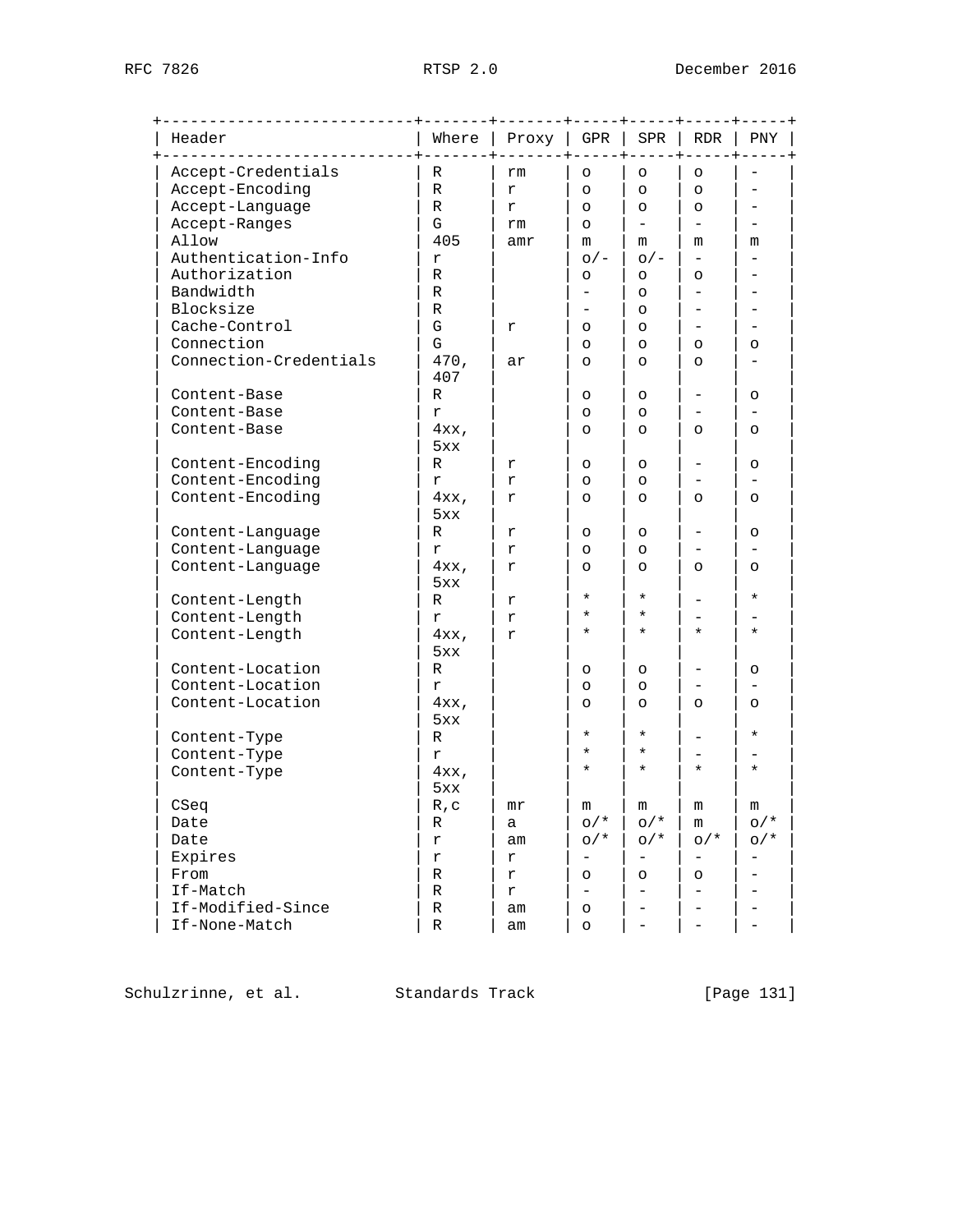| Header                                | Where         | Proxy | GPR | l SPR | RDR    | PNY |
|---------------------------------------|---------------|-------|-----|-------|--------|-----|
| Last-Modified<br>Location<br>Location | r<br>3rr<br>R |       | m   | m     | m<br>m |     |
| Last-Modified                         | R             | r     |     |       |        |     |

 Figure 4: Overview of RTSP Header Fields (A-L) Related to Methods GET\_PARAMETER, SET\_PARAMETER, REDIRECT, and PLAY\_NOTIFY

Schulzrinne, et al. Standards Track [Page 132]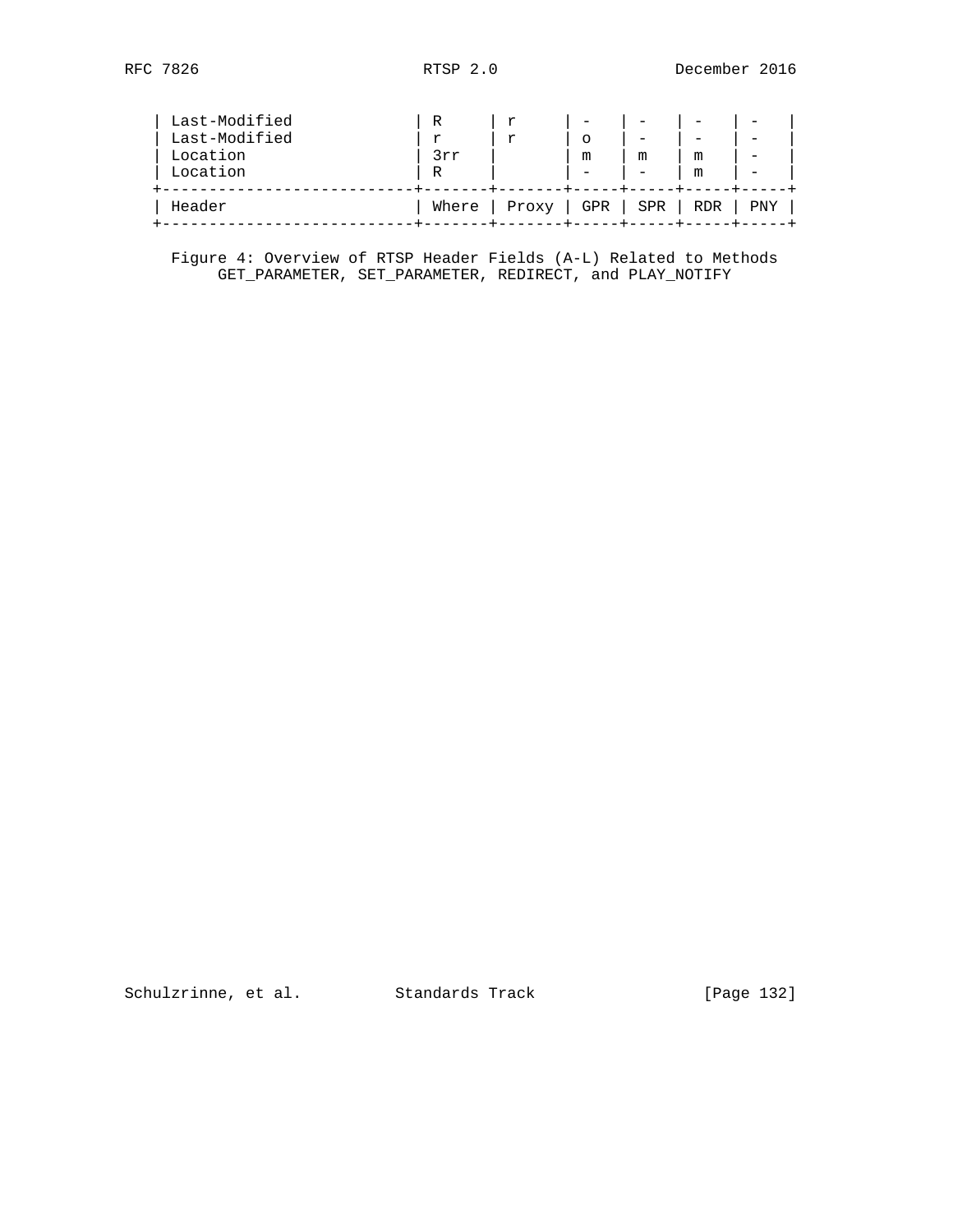| Header                    | Where          | Proxy       | GPR                      | SPR                    | RDR                      | PNY                      |  |
|---------------------------|----------------|-------------|--------------------------|------------------------|--------------------------|--------------------------|--|
| Media-Properties          | R              | amr         | $\circ$                  |                        |                          | C                        |  |
| Media-Properties          | r              | $m$ $r$     | C                        |                        |                          | $\overline{\phantom{0}}$ |  |
| Media-Range               | $\mathbb R$    |             | $\circ$                  |                        |                          | C                        |  |
| Media-Range               | r              |             | C                        |                        |                          |                          |  |
| MTaq                      | $\mathbf r$    | r           | $\circ$                  |                        |                          |                          |  |
| Notify-Reason             | R              |             | $=$                      |                        |                          | m                        |  |
| Pipelined-Requests        | R              | amdr        | $\circ$                  | $\circ$                |                          |                          |  |
| Proxy-Authenticate        | 407            | amdr        | m                        | m                      | m                        |                          |  |
| Proxy-Authentication-Info | $\mathbf r$    | amdr        | $O/-$                    | $O/$ –                 |                          |                          |  |
| Proxy-Authorization       | $\mathbb R$    | amdr        | $\circ$                  | $\circ$                | $\circ$                  |                          |  |
| Proxy-Require             | $\mathbb R$    | ar          | $\circ$                  | $\circ$                | $\circ$                  |                          |  |
| Proxy-Supported           | R              | amr         | C                        | C                      | C                        |                          |  |
| Proxy-Supported           | r              |             | C                        | C                      | C                        |                          |  |
| Public                    | 501            | admr        | m                        | m                      | m                        |                          |  |
| Range                     | R              |             | $\circ$                  | $\equiv$               | $\equiv$                 | m                        |  |
| Range                     | r              |             | C                        |                        |                          |                          |  |
| Referrer                  | R              |             | $\circ$                  | $\circ$                | $\circ$                  |                          |  |
| Request-Status            | $\mathbb R$    | $m$ $r$     | $\overline{\phantom{0}}$ |                        | $\overline{\phantom{0}}$ | C                        |  |
| Require                   | $\mathbb{R}$   | r           | $\circ$                  | $\Omega$               | $\Omega$                 | $\circ$                  |  |
| Retry-After               | 3rr, 503,      |             | $\circ$                  | $\circ$                |                          |                          |  |
|                           | 553            |             |                          |                        |                          |                          |  |
| Retry-After               | 413            |             | O                        | O                      |                          |                          |  |
| RTP-Info                  | R              | r           | $\circ$                  | -                      |                          | C                        |  |
| RTP-Info                  | r              | r           | C                        |                        |                          |                          |  |
| Scale                     | G              |             | C                        |                        | C                        | C                        |  |
| Seek-Style                | ${\bf G}$      |             | ÷                        |                        | $\equiv$                 |                          |  |
| Server                    | R              | r           | $\circ$                  | $\circ$                | $\circ$                  | $\circ$                  |  |
| Server                    | $\,$ $\,$ $\,$ | r           | $\circ$                  | $\circ$                | $\overline{\phantom{0}}$ | $\equiv$                 |  |
| Session                   | R              | r           | $\circ$                  | $\Omega$               | $\Omega$                 | m                        |  |
| Session                   | $\mathbf r$    | $\mathbf r$ | C                        | C                      | $\circ$                  | m                        |  |
| Speed                     | G              |             | ÷                        | $\overline{a}$         |                          |                          |  |
| Supported                 | R              | r           | O                        | $\circ$                | $\circ$                  |                          |  |
| Supported                 | $\mathbf r$    | r           | C                        | C                      | C                        |                          |  |
| Terminate-Reason          | R              | r           | $\equiv$                 | $\equiv$               | m                        |                          |  |
| Timestamp                 | R              | adrm        | $\circ$                  | $\circ$                | $\circ$                  | O                        |  |
| Timestamp                 | $\mathtt{C}$   | adrm        | m                        | m                      | m                        | m                        |  |
| Transport                 | G              | $m$ $r$     |                          | $\equiv$               |                          |                          |  |
| Unsupported               | $\,$ $\,$ $\,$ | arm         | C                        | $\mathsf{C}$           | C                        | C                        |  |
| User-Agent                | R              | r           | $m*$                     | $m*$                   |                          |                          |  |
| User-Agent                | r              | r           | $m*$                     | $\mathfrak{m}^{\star}$ | $\mathfrak{m}^{\star}$   | m*                       |  |
| Via                       | R              | amr         | C                        | C                      | C                        | C                        |  |
|                           |                |             |                          |                        |                          |                          |  |

Schulzrinne, et al. Standards Track [Page 133]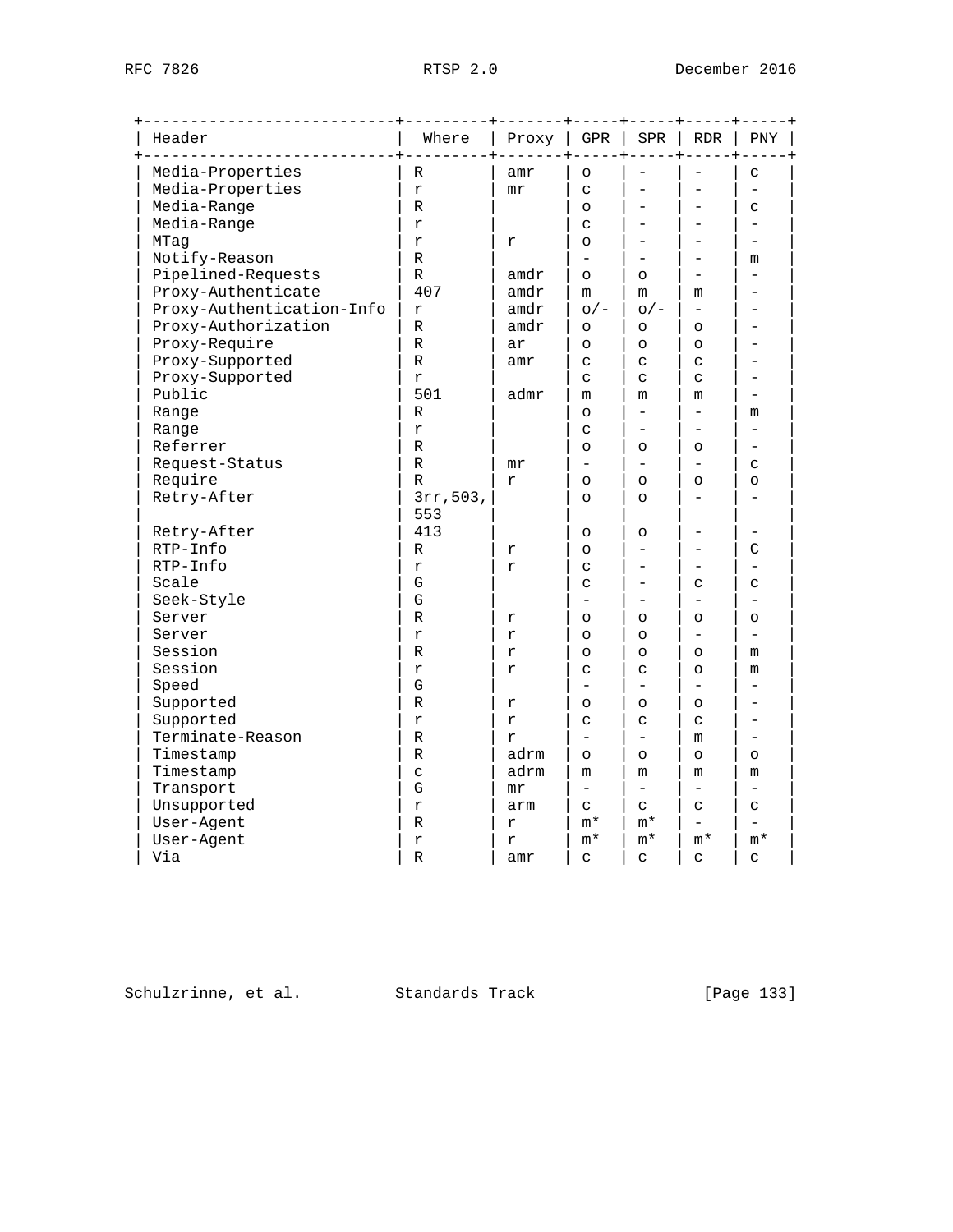| Via<br>WWW-Authenticate | $\mathbf{r}$<br>40 <sup>1</sup> | amr                                             | $\overline{c}$   $\overline{c}$<br>m | m | $\mathbf{C}$<br>m | $\mathbf{C}$<br>$\overline{\phantom{a}}$ |
|-------------------------|---------------------------------|-------------------------------------------------|--------------------------------------|---|-------------------|------------------------------------------|
| Header                  |                                 | Where $ $ Proxy $ $ GPR $ $ SPR $ $ RDR $ $ PNY |                                      |   |                   |                                          |

 Figure 5: Overview of RTSP Header Fields (M-W) Related to Methods GET\_PARAMETER, SET\_PARAMETER, REDIRECT, and PLAY\_NOTIFY

#### 18.1. Accept

 The Accept request-header field can be used to specify certain presentation description and parameter media types [RFC6838] that are acceptable for the response to the DESCRIBE request.

See Section 20.2.3 for the syntax.

 The asterisk "\*" character is used to group media types into ranges, with "\*/\*" indicating all media types and "type/\*" indicating all subtypes of that type. The range MAY include media type parameters that are generally applicable to that range.

 Each media type or range MAY be followed by one or more accept params, beginning with the "q" parameter to indicate a relative quality factor. The first "q" parameter (if any) separates the media type or range's parameters from the accept-params. Quality factors allow the user or user agent to indicate the relative degree of preference for that media type, using the qvalue scale from 0 to 1 (Section 5.3.1 of [RFC7231]). The default value is q=1.

Example of use:

Accept: application/example : q=0.7, application/sdp

 Indicates that the requesting agent prefers the media type application/sdp through the default 1.0 rating but also accepts the application/example media type with a 0.7 quality rating.

 If no Accept header field is present, then it is assumed that the client accepts all media types. If an Accept header field is present, and if the server cannot send a response that is acceptable according to the combined Accept field-value, then the server SHOULD send a 406 (Not Acceptable) response.

Schulzrinne, et al. Standards Track [Page 134]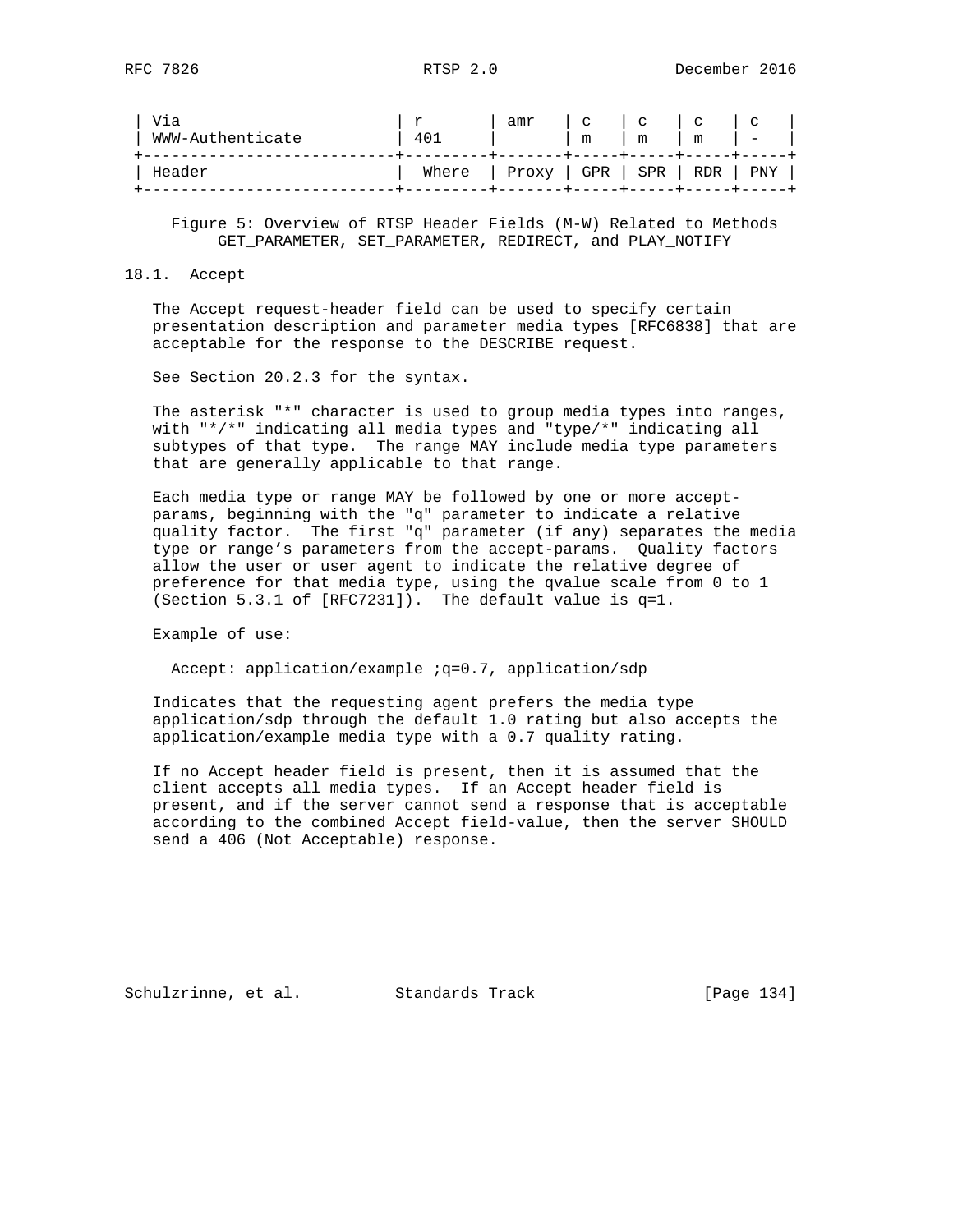#### 18.2. Accept-Credentials

 The Accept-Credentials header is a request-header used to indicate to any trusted intermediary how to handle further secured connections to proxies or servers. It MUST NOT be included in server-to-client requests. See Section 19 for the usage of this header

 In a request, the header MUST contain the method (User, Proxy, or Any) for approving credentials selected by the requester. The method MUST NOT be changed by any proxy, unless it is "Proxy" when a proxy MAY change it to "user" to take the role of user approving each further hop. If the method is "User", the header contains zero or more of the credentials that the client accepts. The header may contain zero credentials in the first RTSP request to an RTSP server via a proxy when using the "User" method. This is because the client has not yet received any credentials to accept. Each credential MUST consist of one URI identifying the proxy or server, the hash algorithm identifier, and the hash over that agent's ASN.1 DER encoded certificate [RFC5280] in Base64, according to Section 4 of [RFC4648] and where the padding bits are set to zero. All RTSP clients and proxies MUST implement the SHA-256 [FIPS180-4] algorithm for computation of the hash of the DER-encoded certificate. The SHA-256 algorithm is identified by the token "sha-256".

 The intention of allowing for other hash algorithms is to enable the future retirement of algorithms that are not implemented somewhere other than here. Thus, the definition of future algorithms for this purpose is intended to be extremely limited. A feature tag can be used to ensure that support for the replacement algorithm exists.

Example:

Accept-Credentials:User

 "rtsps://proxy2.example.com/";sha-256;exaIl9VMbQMOFGClx5rXnPJKVNI=, "rtsps://server.example.com/";sha-256;lurbjj5khhB0NhIuOXtt4bBRH1M=

18.3. Accept-Encoding

 The Accept-Encoding request-header field is similar to Accept, but it restricts the content-codings (see Section 18.15), i.e., transformation codings of the message body, such as gzip compression, that are acceptable in the response.

Schulzrinne, et al. Standards Track [Page 135]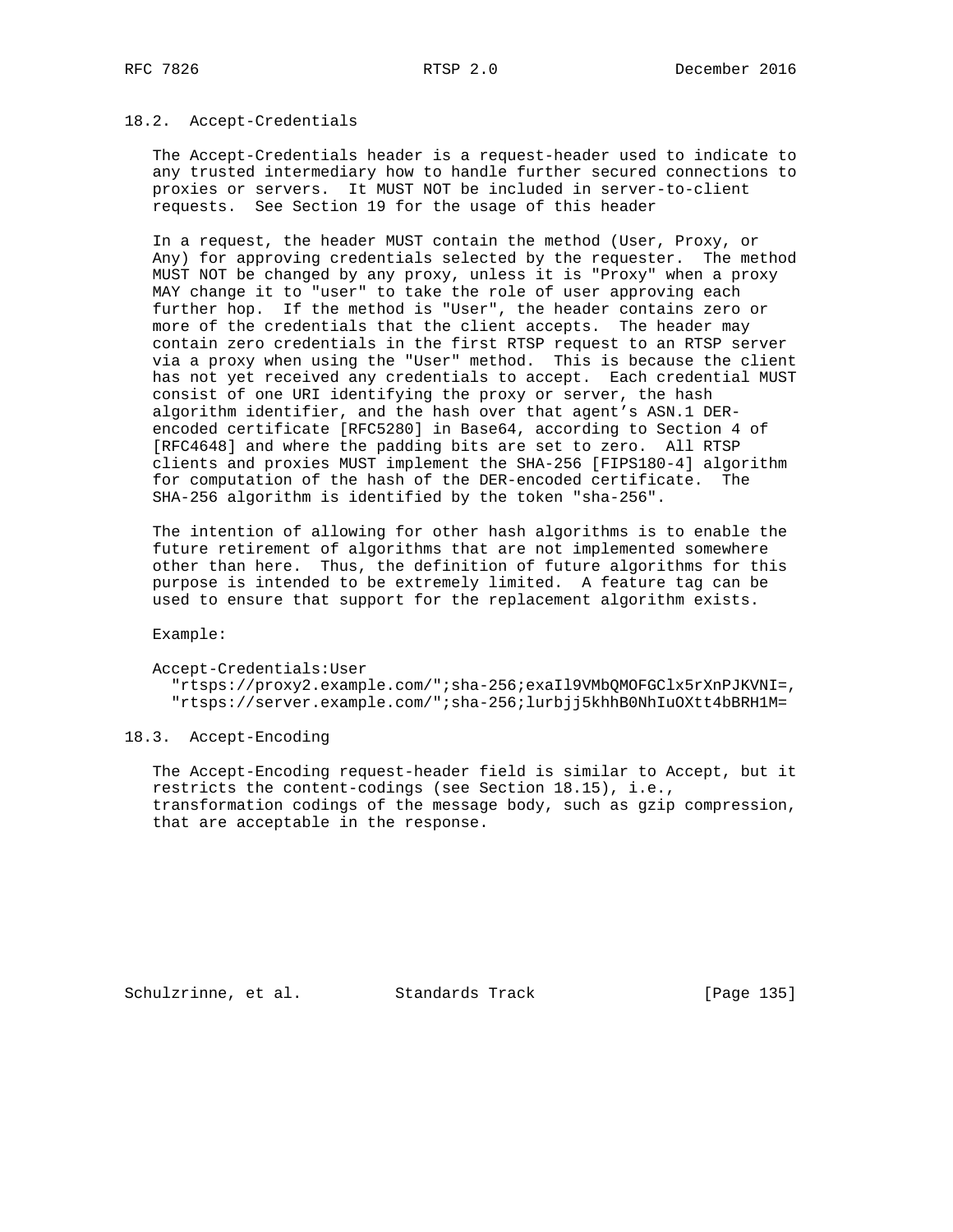A server tests whether a content-coding is acceptable, according to an Accept-Encoding field, using these rules:

- 1. If the content-coding is one of the content-codings listed in the Accept-Encoding field, then it is acceptable, unless it is accompanied by a qvalue of 0. (As defined in Section 5.3.1 of [RFC7231], a qvalue of 0 means "not acceptable.")
- 2. The special "\*" symbol in an Accept-Encoding field matches any available content-coding not explicitly listed in the header field.
- 3. If multiple content-codings are acceptable, then the acceptable content-coding with the highest non-zero qvalue is preferred.
- 4. The "identity" content-coding is always acceptable, i.e., no transformation at all, unless specifically refused because the Accept-Encoding field includes "identity;q=0" or because the field includes "\*;q=0" and does not explicitly include the "identity" content-coding. If the Accept-Encoding field-value is empty, then only the "identity" encoding is acceptable.

 If an Accept-Encoding field is present in a request, and if the server cannot send a response that is acceptable according to the Accept-Encoding header, then the server SHOULD send an error response with the 406 (Not Acceptable) status code.

 If no Accept-Encoding field is present in a request, the server MAY assume that the client will accept any content-coding. In this case, if "identity" is one of the available content-codings, then the server SHOULD use the "identity" content-coding, unless it has additional information that a different content-coding is meaningful to the client.

## 18.4. Accept-Language

 The Accept-Language request-header field is similar to Accept, but restricts the set of natural languages that are preferred as a response to the request. Note that the language specified applies to the presentation description (response message body) and any reason phrases, but not the media content.

 A language tag identifies a natural language spoken, written, or otherwise conveyed by human beings for communication of information to other human beings. Computer languages are explicitly excluded. The syntax and registry of RTSP 2.0 language tags are the same as those defined by [RFC5646].

Schulzrinne, et al. Standards Track [Page 136]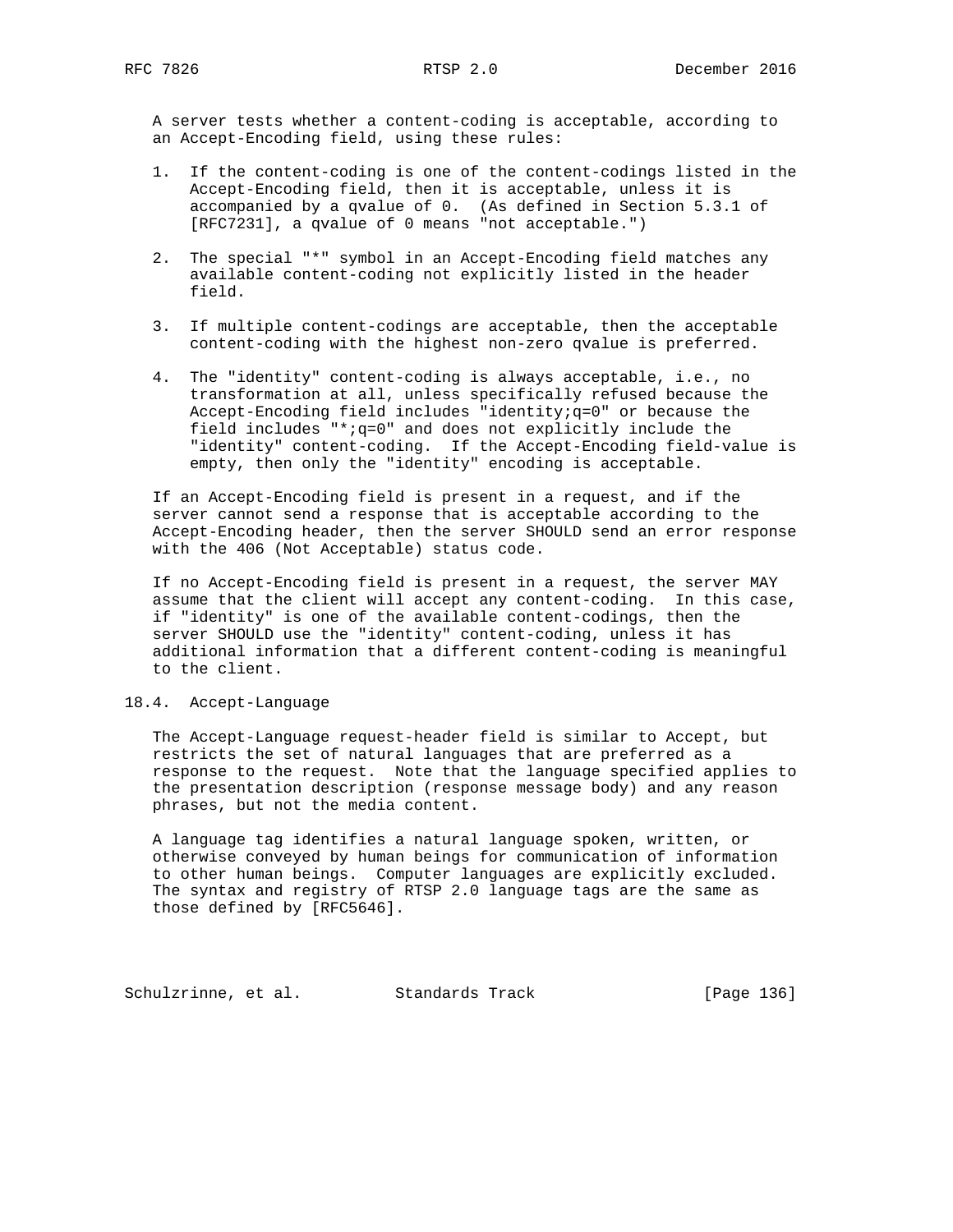Each language-range MAY be given an associated quality value that represents an estimate of the user's preference for the languages specified by that range. The quality value defaults to "q=1". For example:

Accept-Language: da, en-gb;q=0.8, en;q=0.7

 would mean: "I prefer Danish, but will accept British English and other types of English." A language-range matches a language tag if it exactly equals the full tag or if it exactly equals a prefix of the tag, i.e., the primary-tag in the ABNF, such that the character following primary-tag is "-". The special range "\*", if present in the Accept-Language field, matches every tag not matched by any other range present in the Accept-Language field.

 Note: This use of a prefix matching rule does not imply that language tags are assigned to languages in such a way that it is always true that if a user understands a language with a certain tag, then this user will also understand all languages with tags for which this tag is a prefix. The prefix rule simply allows the use of prefix tags if this is the case.

 In the process of selecting a language, each language tag is assigned a qualification factor, i.e., if a language being supported by the client is actually supported by the server and what "preference" level the language achieves. The quality value (q-value) of the longest language-range in the field that matches the language tag is assigned as the qualification factor for a particular language tag. If no language-range in the field matches the tag, the language qualification factor assigned is 0. If no Accept-Language header is present in the request, the server SHOULD assume that all languages are equally acceptable. If an Accept-Language header is present, then all languages that are assigned a qualification factor greater than 0 are acceptable.

# 18.5. Accept-Ranges

 The Accept-Ranges general-header field allows indication of the format supported in the Range header. The client MUST include the header in SETUP requests to indicate which formats are acceptable when received in PLAY and PAUSE responses and REDIRECT requests. The server MUST include the header in SETUP responses and 456 (Header Field Not Valid for Resource) error responses to indicate the formats supported for the resource indicated by the Request-URI. The header MAY be included in GET\_PARAMETER request and response pairs. The GET\_PARAMETER request MUST contain a Session header to identify the

Schulzrinne, et al. Standards Track [Page 137]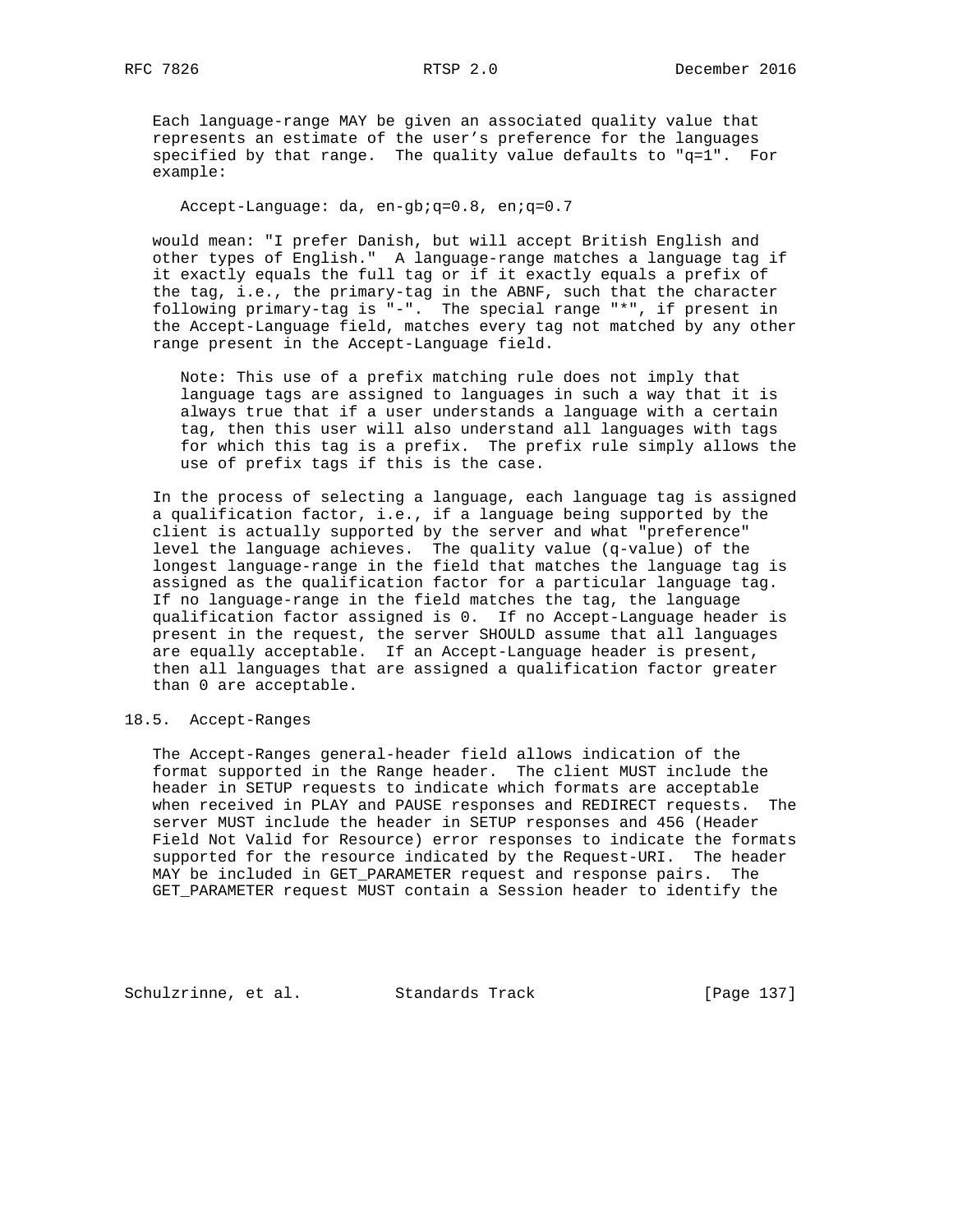session context the request is related to. The requester and responder will indicate their capabilities regarding Range formats respectively.

Accept-Ranges: npt, smpte, clock

The syntax is defined in Section 20.2.3.

18.6. Allow

 The Allow message body header field lists the methods supported by the resource identified by the Request-URI. The purpose of this field is to inform the recipient of the complete set of valid methods associated with the resource. An Allow header field MUST be present in a 405 (Method Not Allowed) response. The Allow header MUST also be present in all OPTIONS responses where the content of the header will not include exactly the same methods as listed in the Public header.

 The Allow message body header MUST also be included in SETUP and DESCRIBE responses, if the methods allowed for the resource are different from the complete set of methods defined in this memo.

Example of use:

Allow: SETUP, PLAY, SET\_PARAMETER, DESCRIBE

18.7. Authentication-Info

 The Authentication-Info response-header is used by the server to communicate some information regarding the successful HTTP authentication [RFC7235] in the response message. The definition of the header is in [RFC7615], and any applicable HTTP authentication schemes appear in other RFCs, such as Digest [RFC7616]. This header MUST only be used in response messages related to client to server requests.

18.8. Authorization

 An RTSP client that wishes to authenticate itself with a server using the authentication mechanism from HTTP [RFC7235], usually (but not necessarily) after receiving a 401 response, does so by including an Authorization request-header field with the request. The Authorization field-value consists of credentials containing the authentication information of the user agent for the realm of the resource being requested. The definition of the header is in

Schulzrinne, et al. Standards Track [Page 138]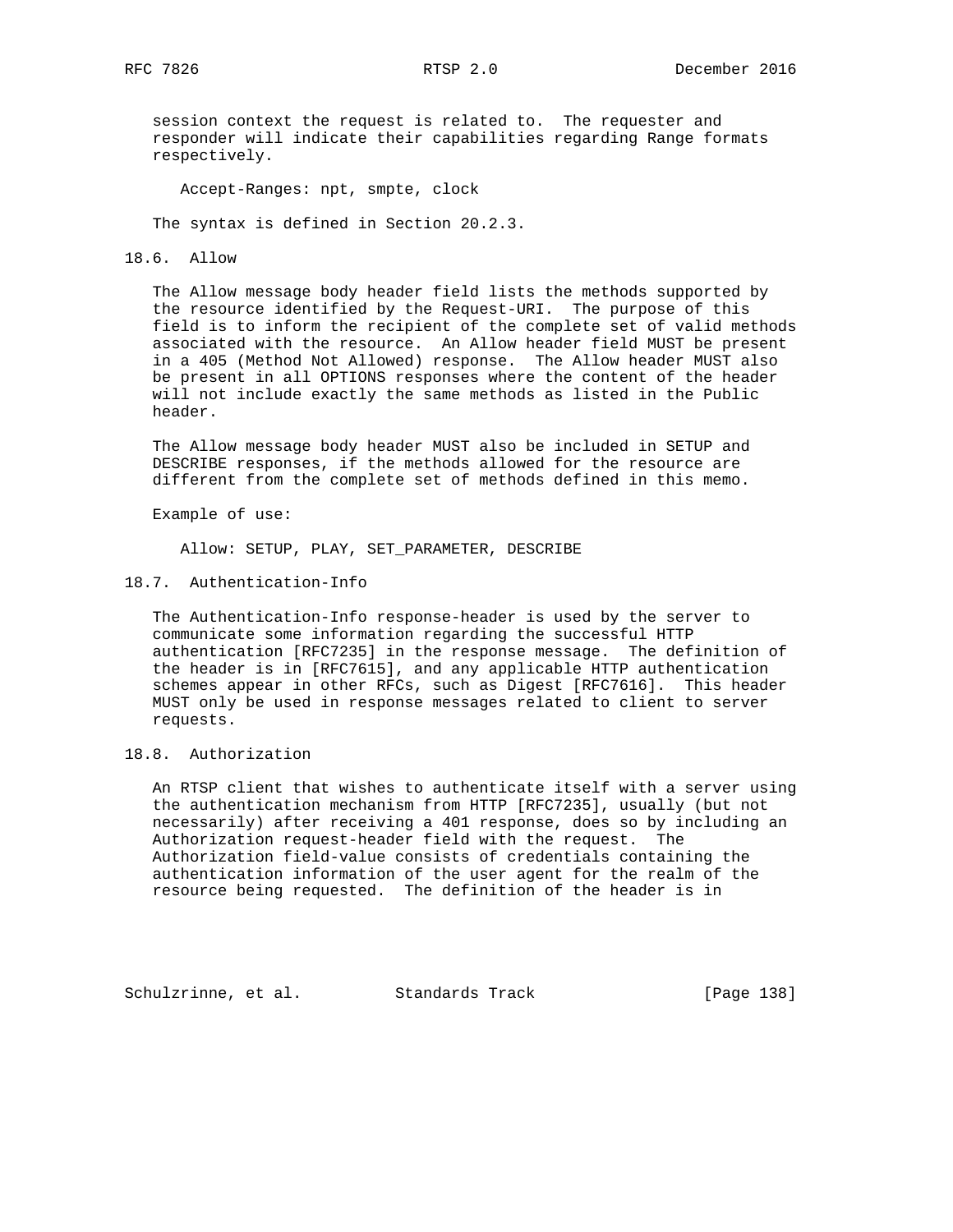[RFC7235], and any applicable HTTP authentication schemes appear in other RFCs, such as Digest [RFC7616] and Basic [RFC7617]. This header MUST only be used in client-to-server requests.

 If a request is authenticated and a realm specified, the same credentials SHOULD be valid for all other requests within this realm (assuming that the authentication scheme itself does not require otherwise, such as credentials that vary according to a challenge value or using synchronized clocks). Each client-to-server request MUST be individually authorized by including the Authorization header with the information.

 When a shared cache (see Section 16) receives a request containing an Authorization field, it MUST NOT return the corresponding response as a reply to any other request, unless one of the following specific exceptions holds:

- 1. If the response includes the "max-age" cache directive, the cache MAY use that response in replying to a subsequent request. But (if the specified maximum age has passed) a proxy cache MUST first revalidate it with the origin server, using the request headers from the new request to allow the origin server to authenticate the new request. (This is the defined behavior for max-age.) If the response includes "max-age=0", the proxy MUST always revalidate it before reusing it.
- 2. If the response includes the "must-revalidate" cache-control directive, the cache MAY use that response in replying to a subsequent request. But if the response is stale, all caches MUST first revalidate it with the origin server, using the request-headers from the new request to allow the origin server to authenticate the new request.
- 3. If the response includes the "public" cache directive, it MAY be returned in reply to any subsequent request.
- 18.9. Bandwidth

 The Bandwidth request-header field describes the estimated bandwidth available to the client, expressed as a positive integer and measured in kilobits per second. The bandwidth available to the client may change during an RTSP session, e.g., due to mobility, congestion, etc.

 Clients may not be able to accurately determine the available bandwidth, for example, because the first hop is not a bottleneck. Such a case is when the local area network (LAN) is not the bottleneck, instead the LAN's Internet access link is, if the server

Schulzrinne, et al. Standards Track [Page 139]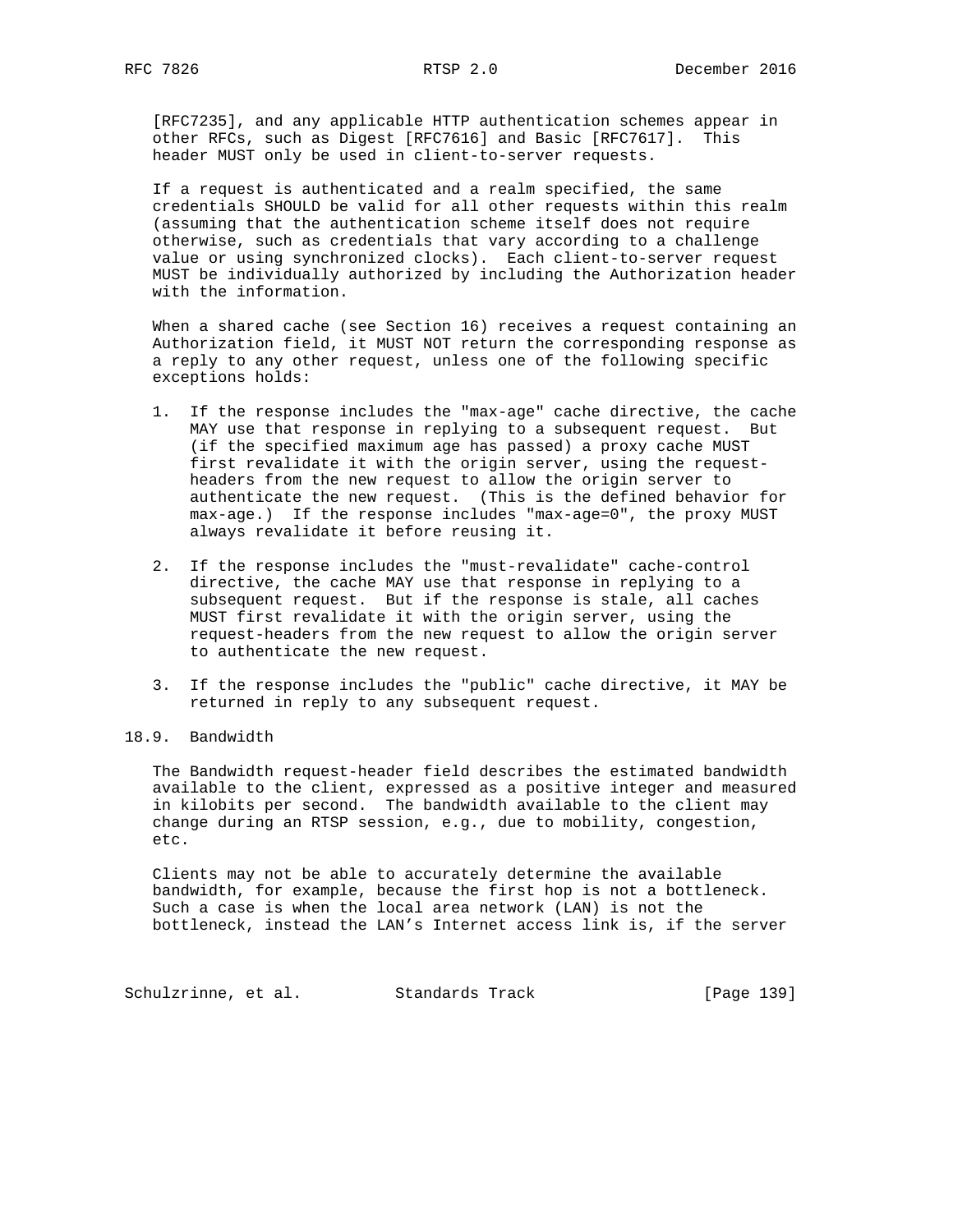is not in the same LAN. Thus, link speeds of WLAN or Ethernet networks are normally not a basis for estimating the available bandwidth. Cellular devices or other devices directly connected to a modem or connection-enabling device may more accurately estimate the bottleneck bandwidth and what is a reasonable share of it for RTSP controlled media. The client will also need to take into account other traffic sharing the bottleneck. For example, by only assigning a certain fraction to RTSP and its media streams. It is RECOMMENDED that only clients that have accurate and explicit information about bandwidth bottlenecks use this header.

 This header is not a substitute for proper congestion control. It is only a method providing an initial estimate and coarsely determines if the selected content can be delivered at all.

Example:

Bandwidth: 62360

#### 18.10. Blocksize

 The Blocksize request-header field is sent from the client to the media server asking the server for a particular media packet size. This packet size does not include lower-layer headers such as IP, UDP, or RTP. The server is free to use a blocksize that is lower than the one requested. The server MAY truncate this packet size to the closest multiple of the minimum, media-specific block size or override it with the media-specific size, if necessary. The block size MUST be a positive decimal number measured in octets. The server only returns an error (4xx) if the value is syntactically invalid.

#### 18.11. Cache-Control

 The Cache-Control general-header field is used to specify directives that MUST be obeyed by all caching mechanisms along the request/ response chain.

 Cache directives MUST be passed through by a proxy or gateway application, regardless of their significance to that application, since the directives may be applicable to all recipients along the request/response chain. It is not possible to specify a cache directive for a specific cache.

 Cache-Control should only be specified in a DESCRIBE, GET\_PARAMETER, SET\_PARAMETER, and SETUP request and its response. Note: Cache- Control does not govern only the caching of responses for the RTSP messages, instead it also applies to the media stream identified by

Schulzrinne, et al. Standards Track [Page 140]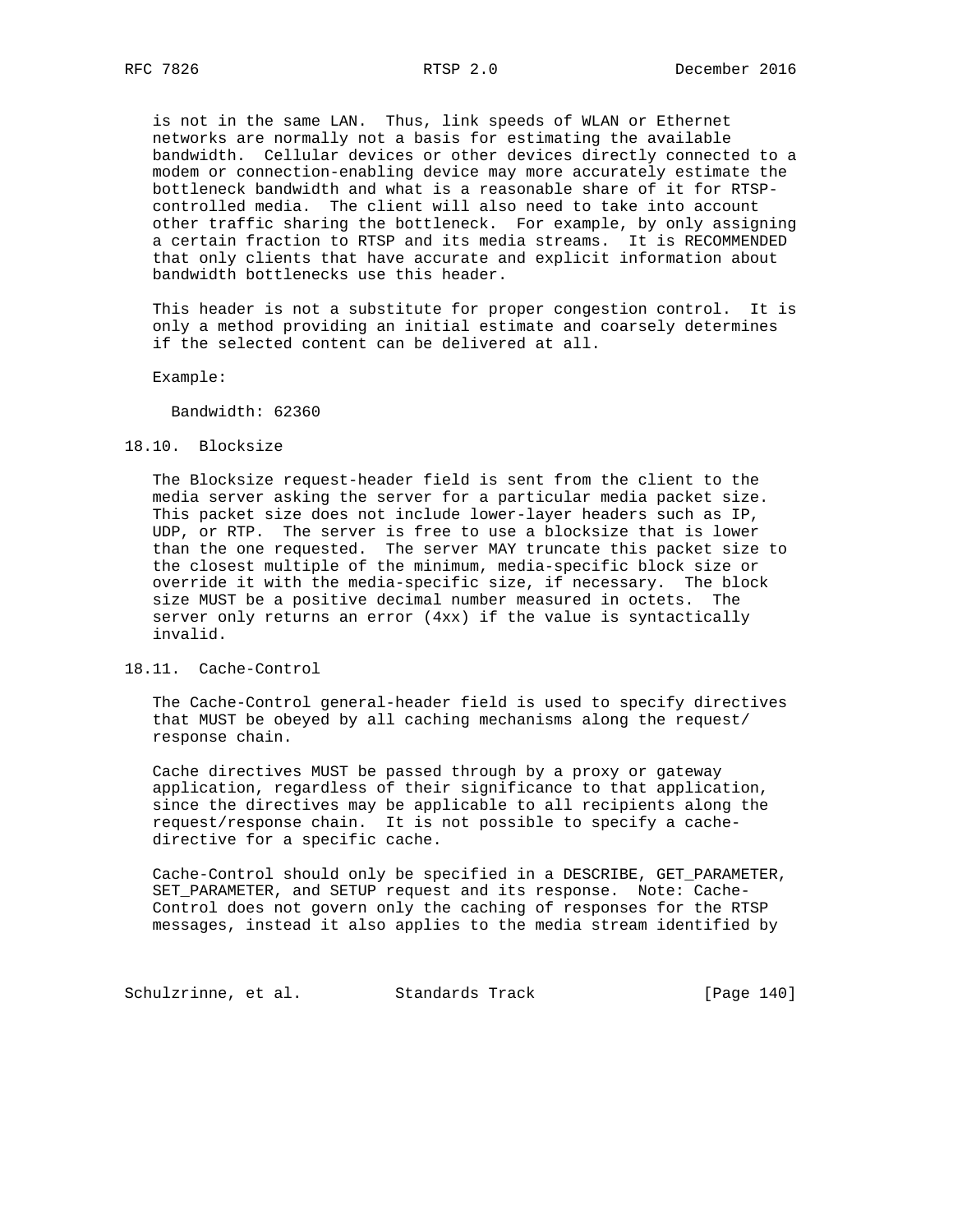the SETUP request. The RTSP requests are generally not cacheable; for further information, see Section 16. Below are the descriptions of the cache directives that can be included in the Cache-Control header.

- no-cache: Indicates that the media stream or RTSP response MUST NOT be cached anywhere. This allows an origin server to prevent caching even by caches that have been configured to return stale responses to client requests. Note: there is no security function preventing the caching of content.
- public: Indicates that the media stream or RTSP response is cacheable by any cache.
- private: Indicates that the media stream or RTSP response is intended for a single user and MUST NOT be cached by a shared cache. A private (non-shared) cache may cache the media streams.
- no-transform: An intermediate cache (proxy) may find it useful to convert the media type of a certain stream. A proxy might, for example, convert between video formats to save cache space or to reduce the amount of traffic on a slow link. Serious operational problems may occur, however, when these transformations have been applied to streams intended for certain kinds of applications. For example, applications for medical imaging, scientific data analysis and those using end to-end authentication all depend on receiving a stream that is bit-for-bit identical to the original media stream or RTSP response. Therefore, if a response includes the no-transform directive, an intermediate cache or proxy MUST NOT change the encoding of the stream or response. Unlike HTTP, RTSP does not provide for partial transformation at this point, e.g., allowing translation into a different language.
- only-if-cached: In some cases, such as times of extremely poor network connectivity, a client may want a cache to return only those media streams or RTSP responses that it currently has stored and not to receive these from the origin server. To do this, the client may include the only-if-cached directive in a request. If the cache receives this directive, it SHOULD either respond using a cached media stream or response that is consistent with the other constraints of the request or respond with a 504 (Gateway Timeout) status. However, if a group of caches is being operated as a unified system with good internal connectivity, such a request MAY be forwarded within that group of caches.

Schulzrinne, et al. Standards Track [Page 141]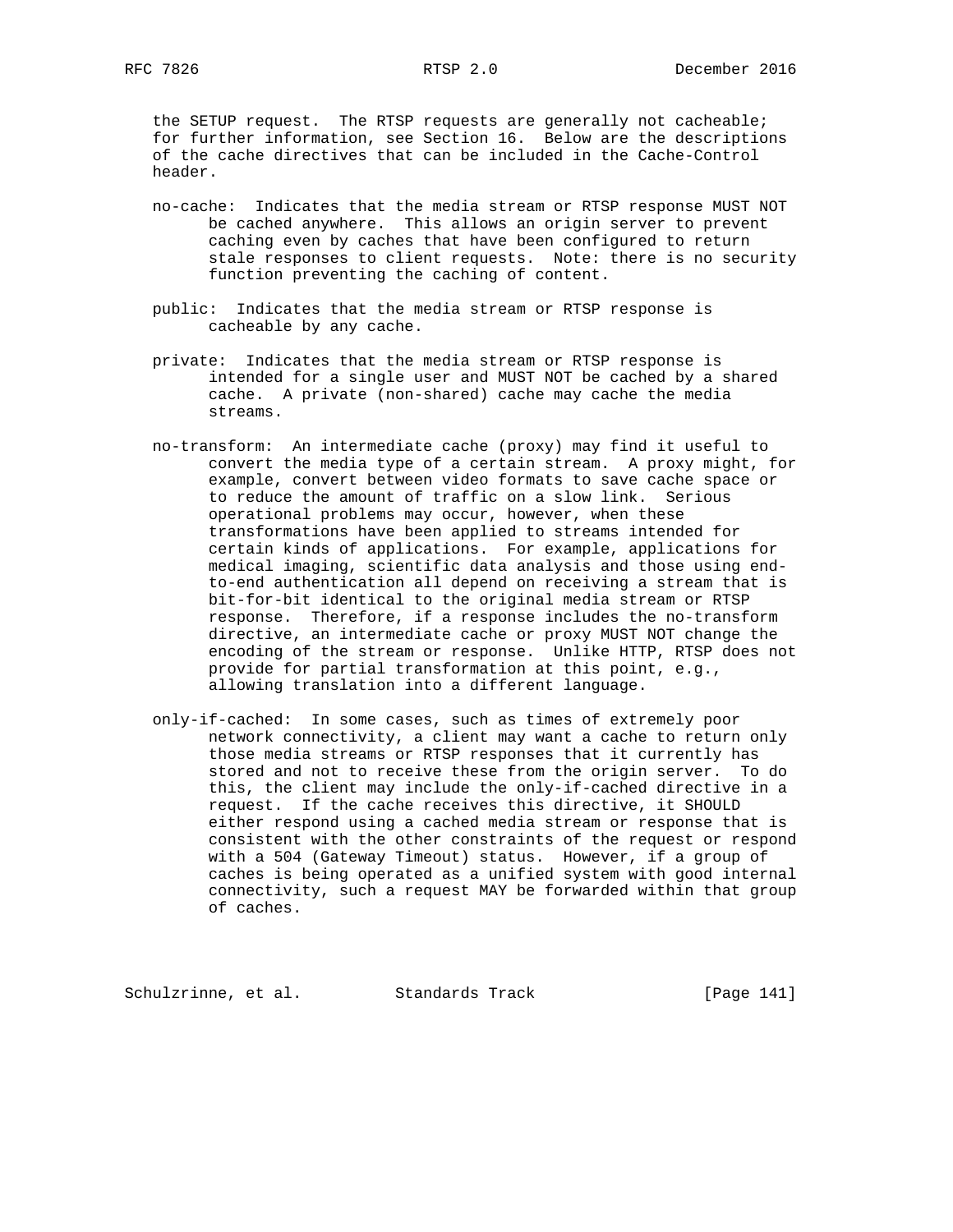- max-stale: Indicates that the client is willing to accept a media stream or RTSP response that has exceeded its expiration time. If max-stale is assigned a value, then the client is willing to accept a response that has exceeded its expiration time by no more than the specified number of seconds. If no value is assigned to max-stale, then the client is willing to accept a stale response of any age.
- min-fresh: Indicates that the client is willing to accept a media stream or RTSP response whose freshness lifetime is no less than its current age plus the specified time in seconds. That is, the client wants a response that will still be fresh for at least the specified number of seconds.
- must-revalidate: When the must-revalidate directive is present in a SETUP response received by a cache, that cache MUST NOT use the cache entry after it becomes stale to respond to a subsequent request without first revalidating it with the origin server. That is, the cache is required to do an end-to-end revalidation every time, if, based solely on the origin server's Expires, the cached response is stale.
- proxy-revalidate: The proxy-revalidate directive has the same meaning as the must-revalidate directive, except that it does not apply to non-shared user agent caches. It can be used on a response to an authenticated request to permit the user's cache to store and later return the response without needing to revalidate it (since it has already been authenticated once by that user), while still requiring proxies that service many users to revalidate each time (in order to make sure that each user has been authenticated). Note that such authenticated responses also need the "public" cache directive in order to allow them to be cached at all.
- max-age: When an intermediate cache is forced, by means of a max age=0 directive, to revalidate its own cache entry, and the client has supplied its own validator in the request, the supplied validator might differ from the validator currently stored with the cache entry. In this case, the cache MAY use either validator in making its own request without affecting semantic transparency.

 However, the choice of validator might affect performance. The best approach is for the intermediate cache to use its own validator when making its request. If the server replies with 304 (Not Modified), then the cache can return its now validated copy to the client with a 200 (OK) response. If the server replies with a new message body and cache validator, however,

Schulzrinne, et al. Standards Track [Page 142]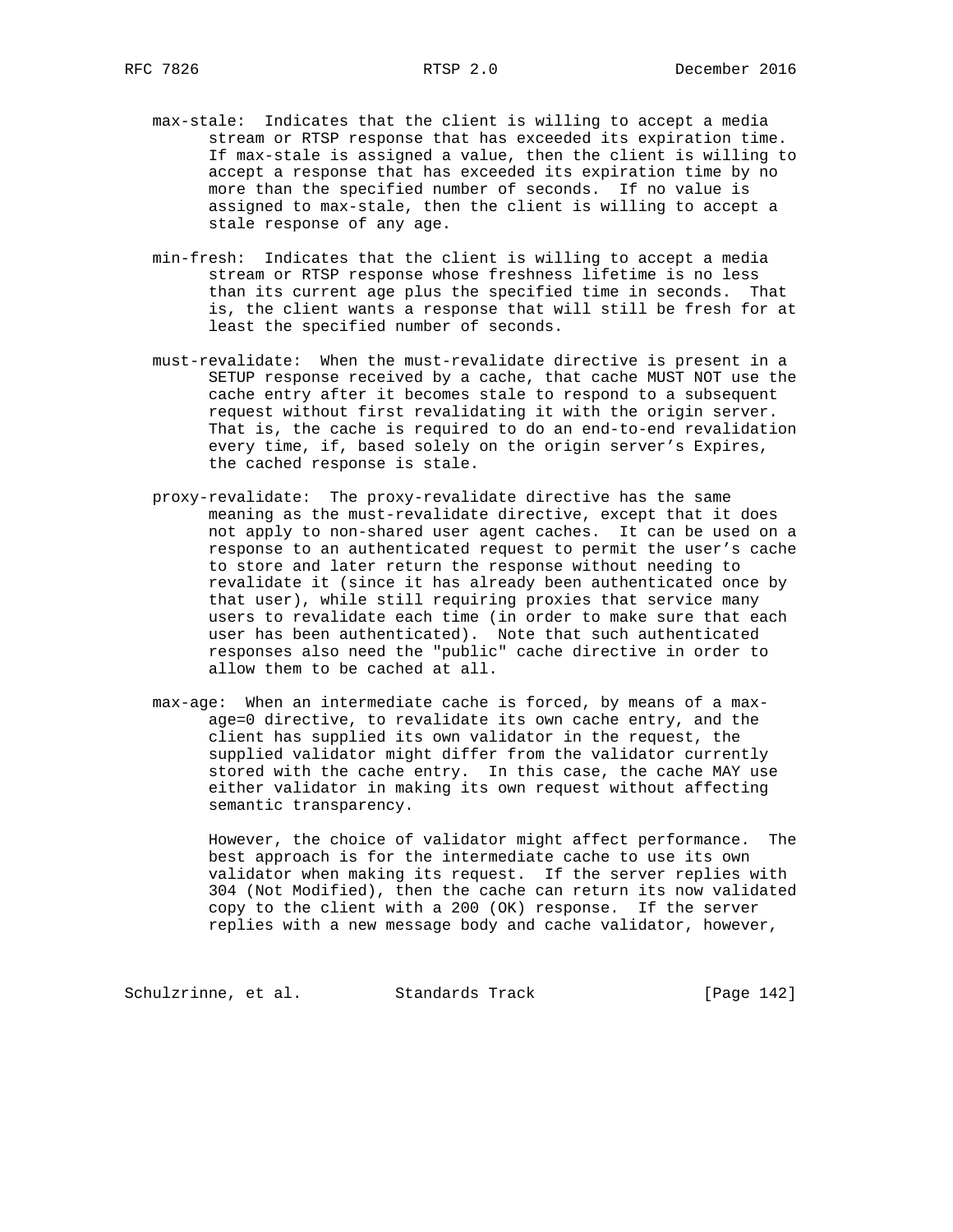the intermediate cache can compare the returned validator with the one provided in the client's request, using the strong comparison function. If the client's validator is equal to the origin server's, then the intermediate cache simply returns 304 (Not Modified). Otherwise, it returns the new message body with a 200 (OK) response.

## 18.12. Connection

 The Connection general-header field allows the sender to specify options that are desired for that particular connection. It MUST NOT be communicated by proxies over further connections.

 RTSP 2.0 proxies MUST parse the Connection header field before a message is forwarded and, for each connection-token in this field, remove any header field(s) from the message with the same name as the connection-token. Connection options are signaled by the presence of a connection-token in the Connection header field, not by any corresponding additional header field(s), since the additional header field may not be sent if there are no parameters associated with that connection option.

 Message headers listed in the Connection header MUST NOT include end to-end headers, such as Cache-Control.

 RTSP 2.0 defines the "close" connection option for the sender to signal that the connection will be closed after completion of the response. For example, "Connection: close in either the request or the response-header fields" indicates that the connection SHOULD NOT be considered "persistent" (Section 10.2) after the current request/ response is complete.

 The use of the connection option "close" in RTSP messages SHOULD be limited to error messages when the server is unable to recover and therefore sees it necessary to close the connection. The reason being that the client has the choice of continuing using a connection indefinitely, as long as it sends valid messages.

## 18.13. Connection-Credentials

 The Connection-Credentials response-header is used to carry the chain of credentials for any next hop that needs to be approved by the requester. It MUST only be used in server-to-client responses.

 The Connection-Credentials header in an RTSP response MUST, if included, contain the credential information (in the form of a list of certificates providing the chain of certification) of the next hop to which an intermediary needs to securely connect. The header MUST

Schulzrinne, et al. Standards Track [Page 143]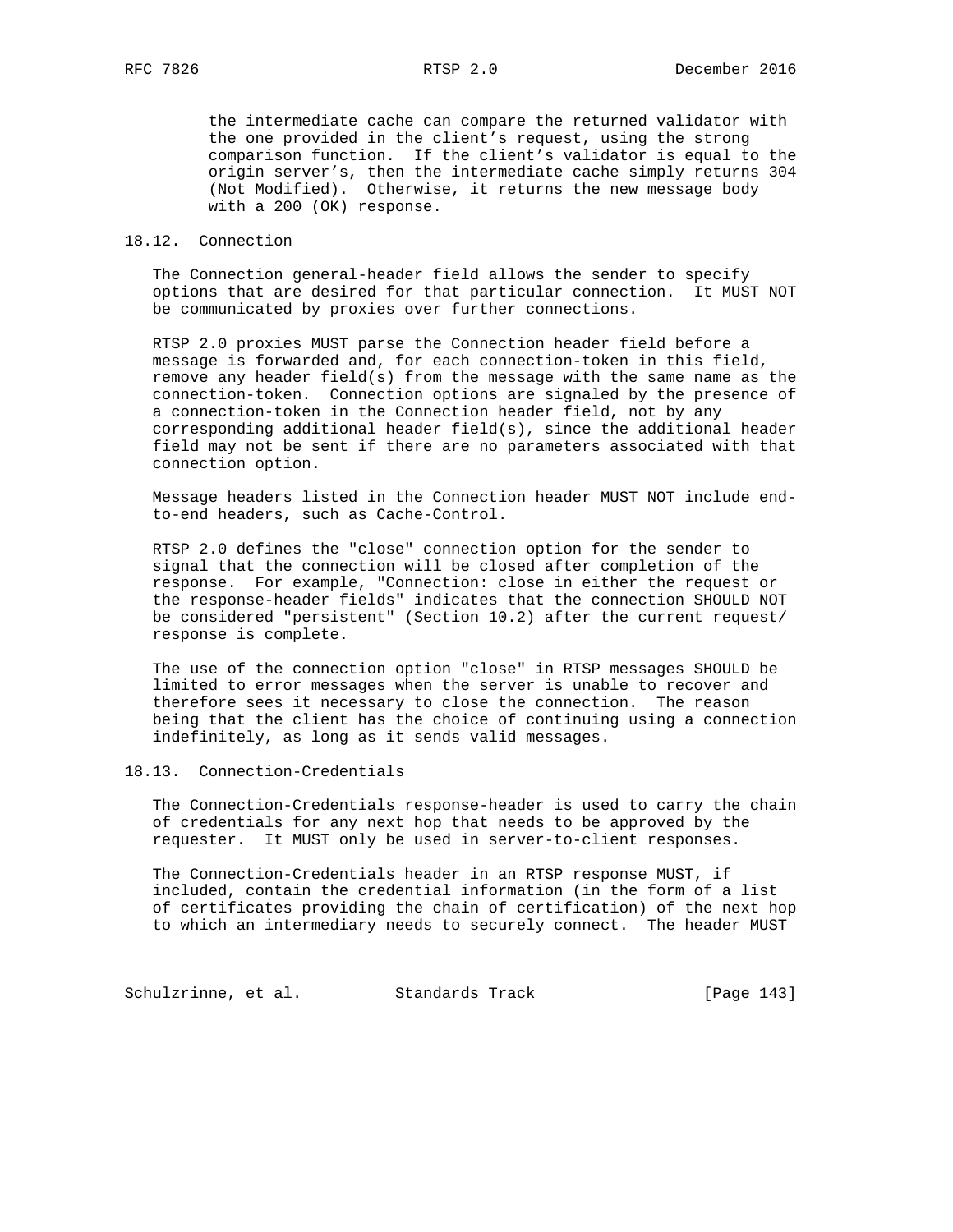include the URI of the next hop (proxy or server) and a Base64-encoded (according to Section 4 of [RFC4648] and where the padding bits are set to zero) binary structure containing a sequence of DER-encoded X.509v3 certificates [RFC5280].

 The binary structure starts with the number of certificates (NR\_CERTS) included as a 16-bit unsigned integer. This is followed by an NR\_CERTS number of 16-bit unsigned integers providing the size, in octets, of each DER-encoded certificate. This is followed by an NR\_CERTS number of DER-encoded X.509v3 certificates in a sequence (chain). This format is exemplified in Figure 6. The certificate of the proxy or server must come first in the structure. Each following certificate must directly certify the one preceding it. Because certificate validation requires that root keys be distributed independently, the self-signed certificate that specifies the root certificate authority may optionally be omitted from the chain, under the assumption that the remote end must already possess it in order to validate it in any case.

Example:

Connection-Credentials:"rtsps://proxy2.example.com/";MIIDNTCC...

Where MIIDNTCC... is a Base64 encoding of the following structure:

 $0$  1 2 3 0 1 2 3 4 5 6 7 8 9 0 1 2 3 4 5 6 7 8 9 0 1 2 3 4 5 6 7 8 9 0 1 +-+-+-+-+-+-+-+-+-+-+-+-+-+-+-+-+-+-+-+-+-+-+-+-+-+-+-+-+-+-+-+-+ | Number of certificates | Size of certificate #1 | | +-+-+-+-+-+-+-+-+-+-+-+-+-+-+-+-+-+-+-+-+-+-+-+-+-+-+-+-+-+-+-+-+ | Size of certificate #2 | Size of certificate #3 +-+-+-+-+-+-+-+-+-+-+-+-+-+-+-+-+-+-+-+-+-+-+-+-+-+-+-+-+-+-+-+-+ : DER Encoding of Certificate #1 +-+-+-+-+-+-+-+-+-+-+-+-+-+-+-+-+-+-+-+-+-+-+-+-+-+-+-+-+-+-+-+-+ : DER Encoding of Certificate #2 +-+-+-+-+-+-+-+-+-+-+-+-+-+-+-+-+-+-+-+-+-+-+-+-+-+-+-+-+-+-+-+-+ : DER Encoding of Certificate #3 +-+-+-+-+-+-+-+-+-+-+-+-+-+-+-+-+-+-+-+-+-+-+-+-+-+-+-+-+-+-+-+-+

Figure 6: Format Example of Connection-Credentials Header Certificate

#### 18.14. Content-Base

 The Content-Base message body header field may be used to specify the base URI for resolving relative URIs within the message body.

Content-Base: rtsp://media.example.com/movie/twister/

Schulzrinne, et al. Standards Track [Page 144]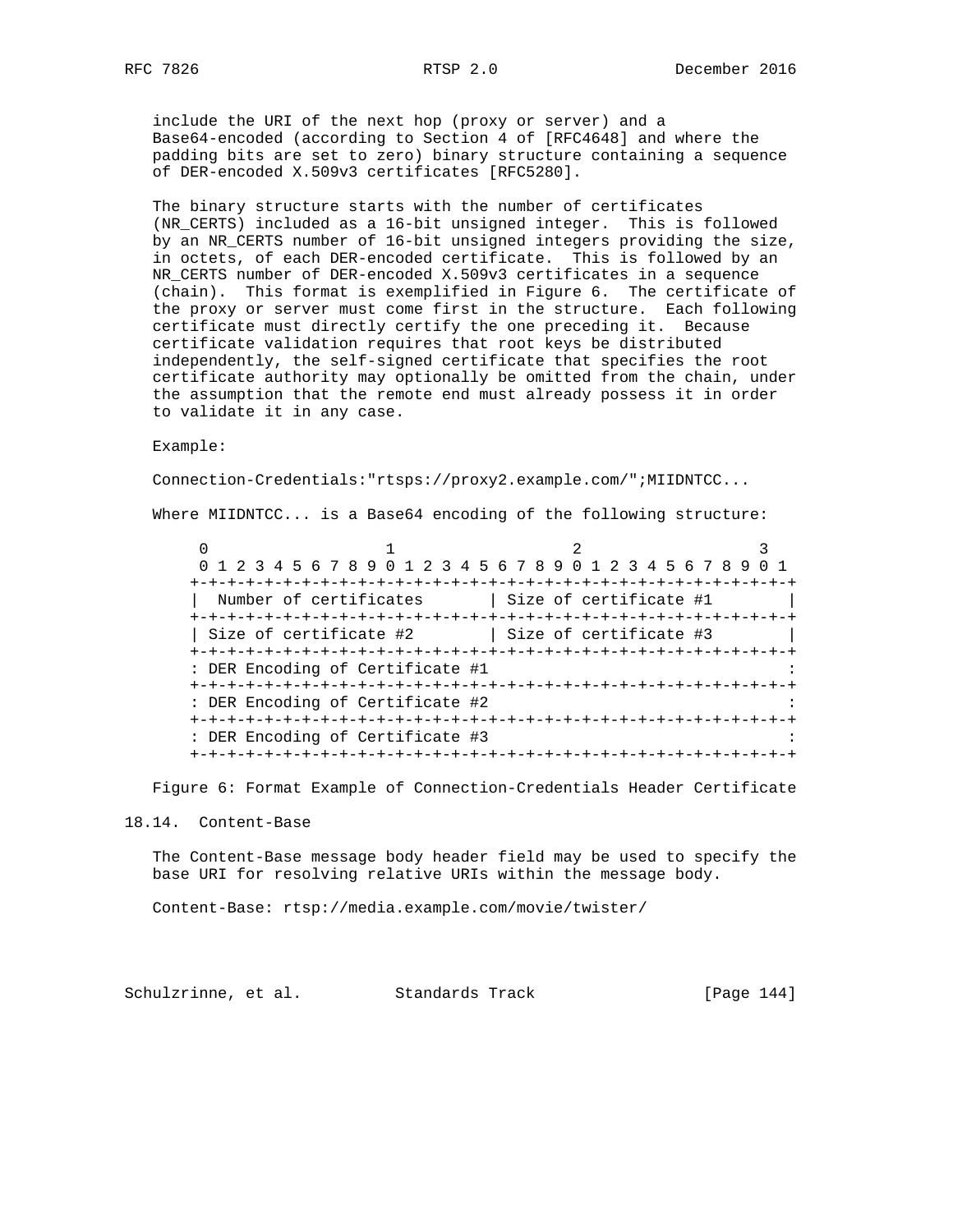If no Content-Base field is present, the base URI of a message body is defined by either its Content-Location (if that Content-Location URI is an absolute URI) or the URI used to initiate the request, in that order of precedence. Note, however, that the base URI of the contents within the message body may be redefined within that message body.

#### 18.15. Content-Encoding

 The Content-Encoding message body header field is used as a modifier of the media-type. When present, its value indicates what additional content-codings have been applied to the message body, and thus what decoding mechanisms must be applied in order to obtain the media-type referenced by the Content-Type header field. Content-Encoding is primarily used to allow a document to be compressed without losing the identity of its underlying media type.

 The content-coding is a characteristic of the message body identified by the Request-URI. Typically, the message body is stored with this encoding and is only decoded before rendering or analogous usage. However, an RTSP proxy MAY modify the content-coding if the new coding is known to be acceptable to the recipient, unless the "no transform" cache directive is present in the message.

 If the content-coding of a message body is not "identity", then the message MUST include a Content-Encoding message body header that lists the non-identity content-coding(s) used.

 If the content-coding of a message body in a request message is not acceptable to the origin server, the server SHOULD respond with a status code of 415 (Unsupported Media Type).

 If multiple encodings have been applied to a message body, the content-codings MUST be listed in the order in which they were applied, first to last from left to right. Additional information about the encoding parameters MAY be provided by other header fields not defined by this specification.

# 18.16. Content-Language

 The Content-Language message body header field describes the natural language(s) of the intended audience for the enclosed message body. Note that this might not be equivalent to all the languages used within the message body.

Schulzrinne, et al. Standards Track [Page 145]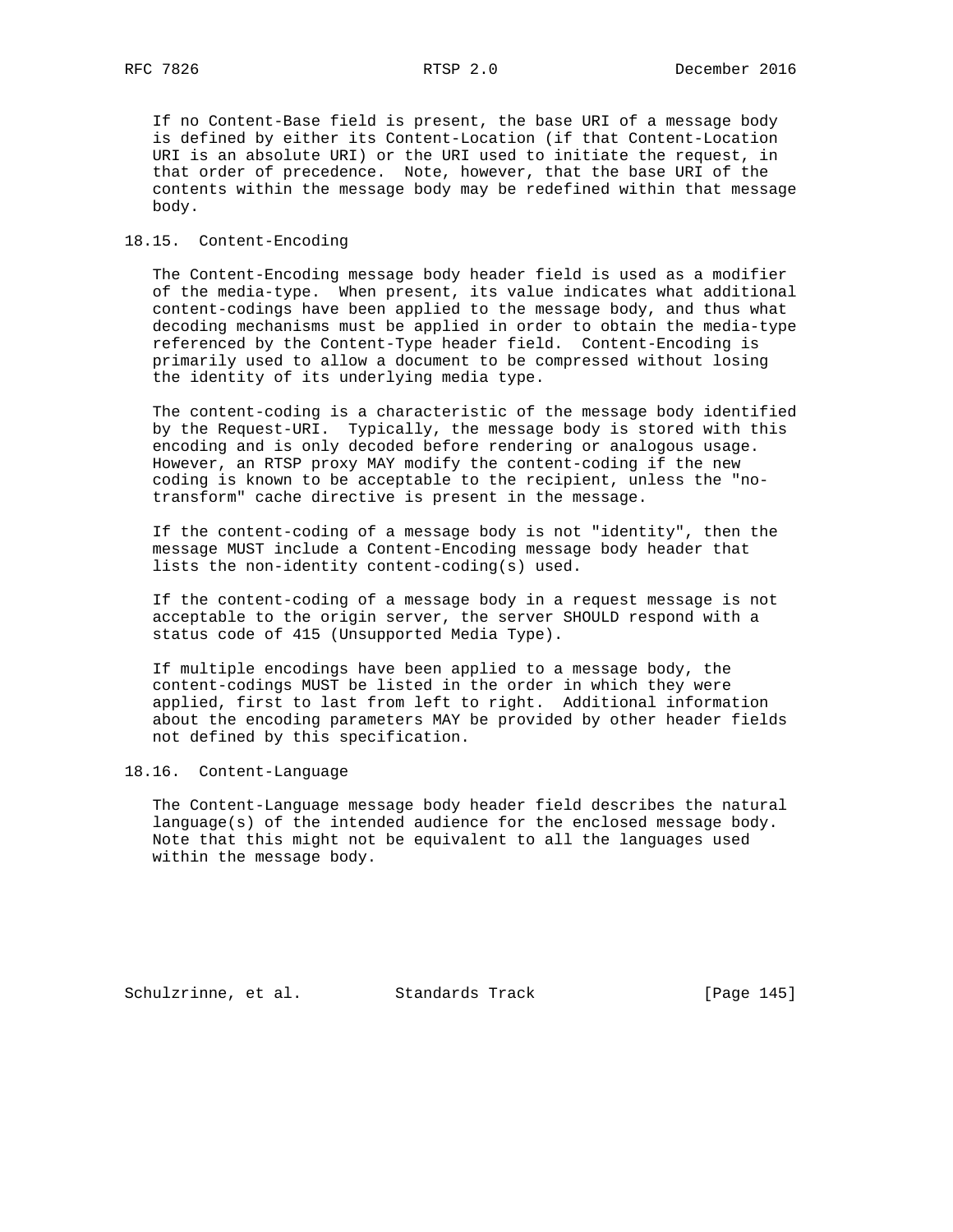Language tags are mentioned in Section 18.4. The primary purpose of Content-Language is to allow a user to identify and differentiate entities according to the user's own preferred language. Thus, if the body content is intended only for a Danish-literate audience, the appropriate field is

Content-Language: da

 If no Content-Language is specified, the default is that the content is intended for all language audiences. This might mean that the sender does not consider it to be specific to any natural language or that the sender does not know for which language it is intended.

 Multiple languages MAY be listed for content that is intended for multiple audiences. For example, a rendition of the "Treaty of Waitangi", presented simultaneously in the original Maori and English versions, would call for

Content-Language: mi, en

 However, just because multiple languages are present within a message body does not mean that it is intended for multiple linguistic audiences. An example would be a beginner's language primer, such as "A First Lesson in Latin", which is clearly intended to be used by an English-literate audience. In this case, the Content-Language would properly only include "en".

 Content-Language MAY be applied to any media type -- it is not limited to textual documents.

## 18.17. Content-Length

 The Content-Length message body header field contains the length of the message body of the RTSP message (i.e., after the double CRLF following the last header) in octets of bits. Unlike HTTP, it MUST be included in all messages that carry a message body beyond the header portion of the RTSP message. If it is missing, a default value of zero is assumed. Any Content-Length greater than or equal to zero is a valid value.

## 18.18. Content-Location

 The Content-Location message body header field MAY be used to supply the resource location for the message body enclosed in the message when that body is accessible from a location separate from the requested resource's URI. A server SHOULD provide a Content-Location for the variant corresponding to the response message body; especially in the case where a resource has multiple variants

Schulzrinne, et al. Standards Track [Page 146]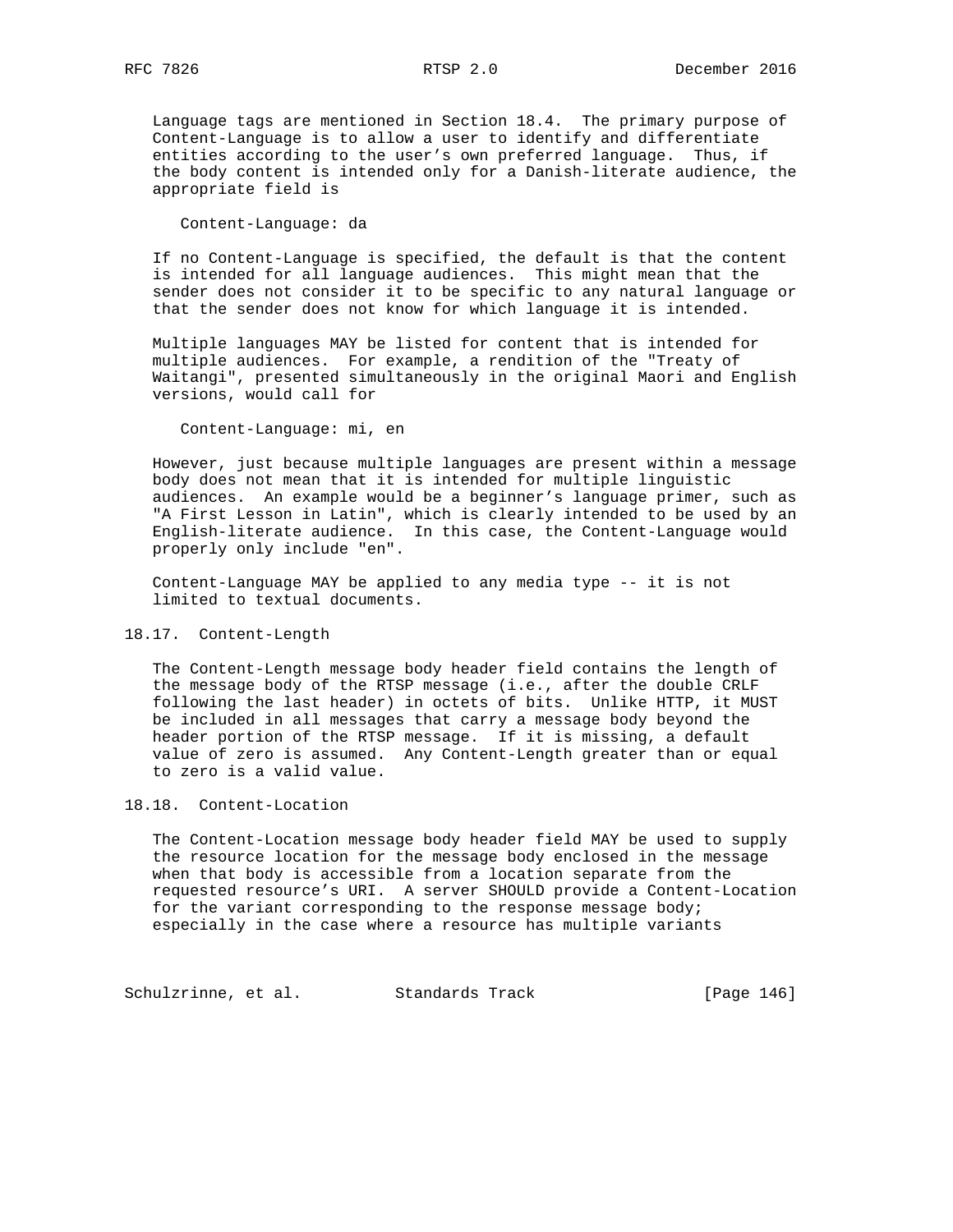associated with it, and those entities actually have separate locations by which they might be individually accessed, the server SHOULD provide a Content-Location for the particular variant that is returned.

 As an example, if an RTSP client performs a DESCRIBE request on a given resource, e.g., "rtsp://a.example.com/movie/ Plan9FromOuterSpace", then the server may use additional information, such as the User-Agent header, to determine the capabilities of the agent. The server will then return a media description tailored to that class of RTSP agents. To indicate which specific description the agent receives, the resource identifier ("rtsp://a.example.com/movie/Plan9FromOuterSpace/FullHD.sdp") is provided in Content-Location, while the description is still a valid response for the generic resource identifier, thus enabling both debugging and cache operation as discussed below.

 The Content-Location value is not a replacement for the original requested URI; it is only a statement of the location of the resource corresponding to this particular variant at the time of the request. Future requests MAY specify the Content-Location URI as the Request- URI if the desire is to identify the source of that particular variant. This is useful if the RTSP agent desires to verify if the resource variant is current through a conditional request.

 A cache cannot assume that a message body with a Content-Location different from the URI used to retrieve it can be used to respond to later requests on that Content-Location URI. However, the Content- Location can be used to differentiate between multiple variants retrieved from a single requested resource.

 If the Content-Location is a relative URI, the relative URI is interpreted relative to the Request-URI.

 Note that Content-Location can be used in some cases to derive the base-URI for relative URI(s) present in session description formats. This needs to be taken into account when Content-Location is used. The easiest way to avoid needing to consider that issue is to include the Content-Base whenever the Content-Location is included.

 Note also, when using Media Tags in conjunction with Content- Location, it is important that the different versions have different MTags, even if provided under different Content-Location URIs. This is because the different content variants still have been provided in response to the same request URI.

Schulzrinne, et al. Standards Track [Page 147]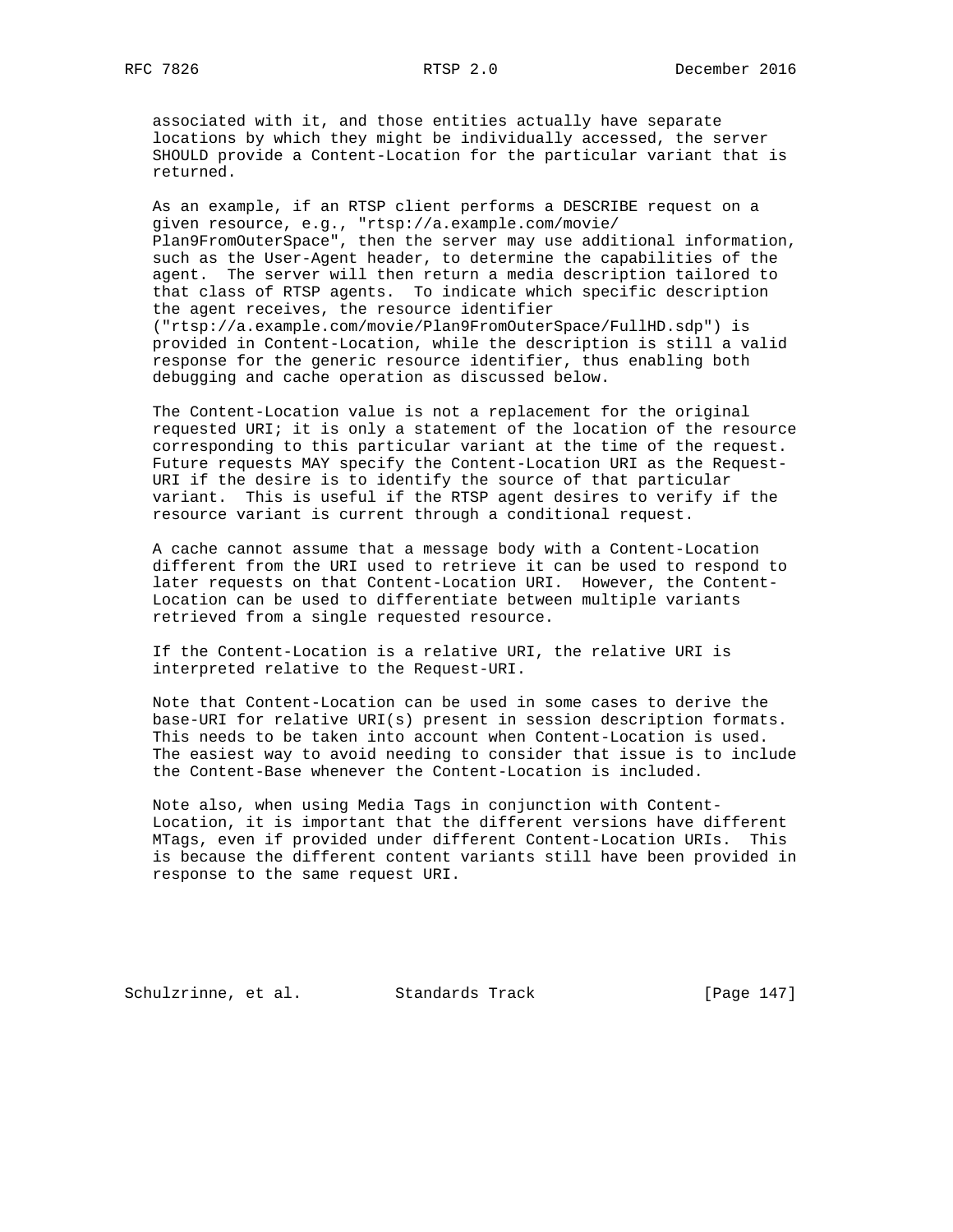Note also, as in most cases, the URIs used in the DESCRIBE and the SETUP requests are different: the URI provided in a DESCRIBE Content- Location response can't directly be used in a SETUP request. Instead, the steps of deriving the media resource URIs are necessary. This commonly involves combing the media description's relative URIs, e.g., from the SDP's a=control attribute, with the base-URI to create the absolute URIs needed in the SETUP request.

## 18.19. Content-Type

 The Content-Type message body header indicates the media type of the message body sent to the recipient. Note that the content types suitable for RTSP are likely to be restricted in practice to presentation descriptions and parameter-value types.

## 18.20. CSeq

 The CSeq general-header field specifies the sequence number (integer) for an RTSP request/response pair. This field MUST be present in all requests and responses. RTSP agents maintain a sequence number series for each responder to which they have an open message transport channel. For each new RTSP request an agent originates on a particular RTSP message transport, the CSeq value MUST be incremented by one. The initial sequence number can be any number; however, it is RECOMMENDED to start at 0. Each sequence number series is unique between each requester and responder, i.e., the client has one series for its requests to a server and the server has another when sending requests to the client. Each requester and responder is identified by its socket address (IP address and port number), i.e., per direction of a TCP connection. Any retransmitted request MUST contain the same sequence number as the original, i.e., the sequence number is not incremented for retransmissions of the same request. The RTSP agent receiving requests MUST process the requests arriving on a particular transport in the order of the sequence numbers. Responses are sent in the order that they are generated. The RTSP response MUST have the same sequence number as was present in the corresponding request. An RTSP agent receiving a response MAY receive the responses out of order compared to the order of the requests it sent. Thus, the agent MUST use the sequence number in the response to pair it with the corresponding request.

 The main purpose of the sequence number is to map responses to requests.

 The requirement to use a sequence-number increment of one for each new request is to support any future specification of RTSP message transport over a protocol that does not provide in-order delivery or is unreliable.

Schulzrinne, et al. Standards Track [Page 148]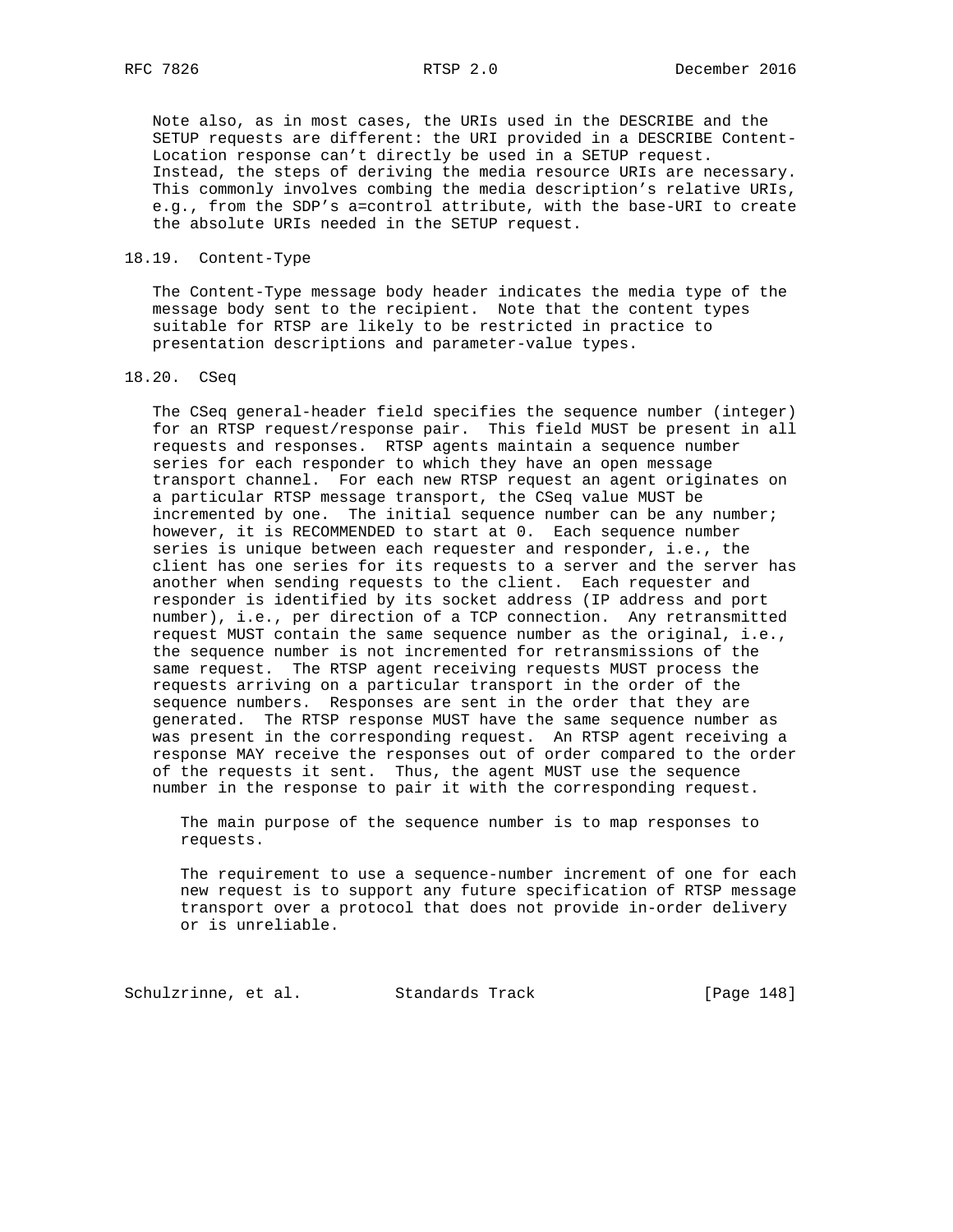The above rules relating to the initial sequence number may appear unnecessarily loose. The reason for this is to cater to some common behavior of existing implementations: when using multiple reliable connections in sequence, it may still be easiest to use a single sequence-number series for a client connecting with a particular server. Thus, the initial sequence number may be arbitrary depending on the number of previous requests. For any unreliable transport, a stricter definition or other solution will be required to enable detection of any loss of the first request.

 When using multiple sequential transport connections, there is no protocol mechanism to ensure in-order processing as the sequence number is scoped on the individual transport connection and its five tuple. Thus, there are potential issues with opening a new transport connection to the same host for which there already exists a transport connection with outstanding requests and previously dispatched requests related to the same RTSP session.

 RTSP Proxies also need to follow the above rules. This implies that proxies that aggregate requests from multiple clients onto a single transport towards a server or a next-hop proxy need to renumber these requests to form a unified sequence on that transport, fulfilling the above rules. A proxy capable of fulfilling some agent's request without emitting its own request (e.g., a caching proxy that fulfills a request from its cache) also causes a need to renumber as the number of received requests with a particular target may not be the same as the number of emitted requests towards that target agent. A proxy that needs to renumber needs to perform the corresponding renumbering back to the original sequence number for any received response before forwarding it back to the originator of the request.

 A client connected to a proxy, and using that transport to send requests to multiple servers, creates a situation where it is quite likely to receive the responses out of order. This is because the proxy will establish separate transports from the proxy to the servers on which to forward the client's requests. When the responses arrive from the different servers, they will be forwarded to the client in the order they arrive at the proxy and can be processed, not the order of the client's original sequence numbers. This is intentional to avoid some session's requests being blocked by another server's slow processing of requests.

Schulzrinne, et al. Standards Track [Page 149]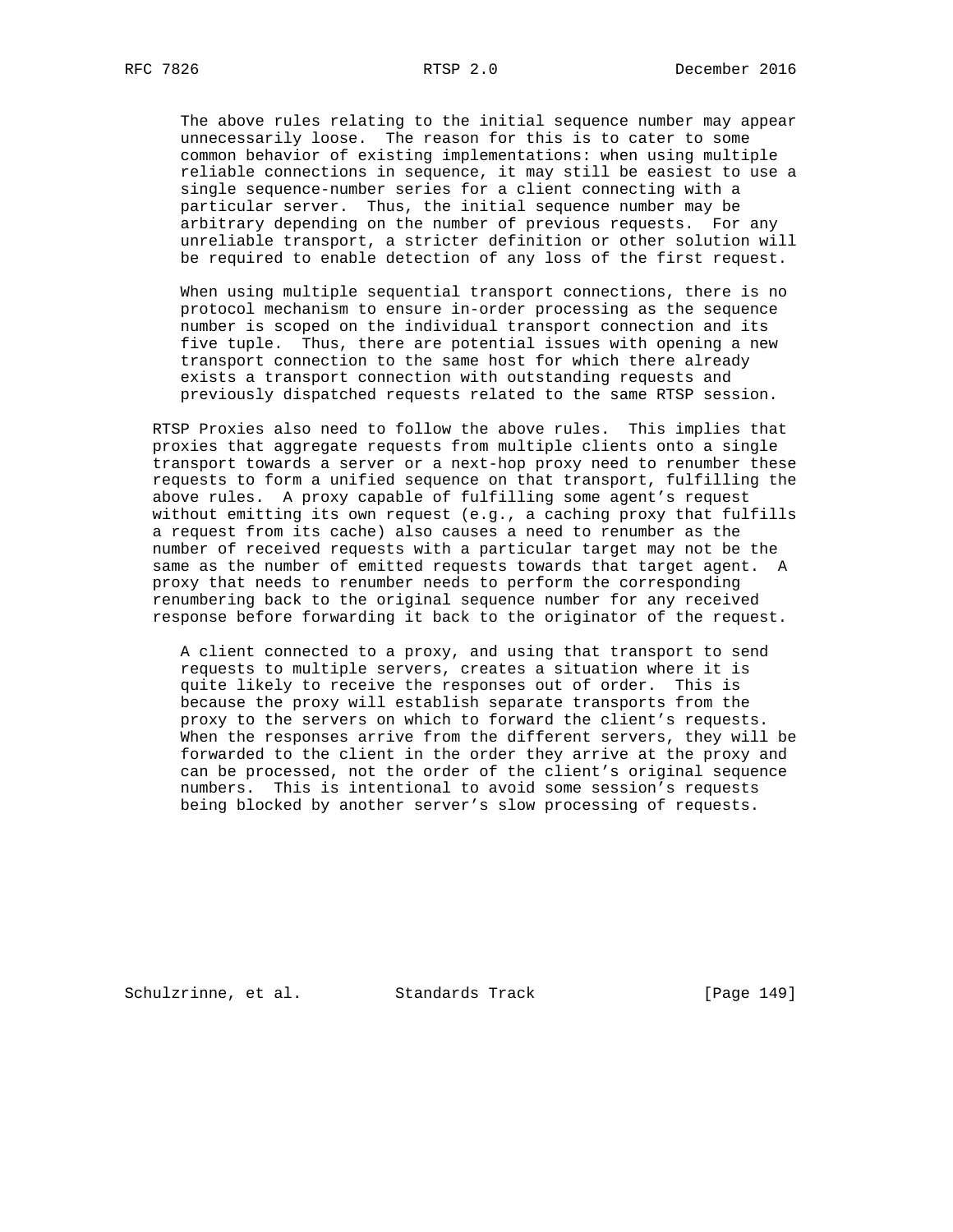# 18.21. Date

 The Date general-header field represents the date and time at which the message was originated. The inclusion of the Date header in an RTSP message follows these rules:

- o An RTSP message, sent by either the client or the server, containing a body MUST include a Date header, if the sending host has a clock;
- o Clients and servers are RECOMMENDED to include a Date header in all other RTSP messages, if the sending host has a clock;
- o If the server does not have a clock that can provide a reasonable approximation of the current time, its responses MUST NOT include a Date header field. In this case, this rule MUST be followed: some origin-server implementations might not have a clock available. An origin server without a clock MUST NOT assign Expires or Last-Modified values to a response, unless these values were associated with the resource by a system or user with a reliable clock. It MAY assign an Expires value that is known, at or before server-configuration time, to be in the past (this allows "pre-expiration" of responses without storing separate Expires values for each resource).

 A received message that does not have a Date header field MUST be assigned one by the recipient if the message will be cached by that recipient. An RTSP implementation without a clock MUST NOT cache responses without revalidating them on every use. An RTSP cache, especially a shared cache, SHOULD use a mechanism, such as the Network Time Protocol (NTP) [RFC5905], to synchronize its clock with a reliable external standard.

 The RTSP-date, a full date as specified by Section 3.3 of [RFC5322], sent in a Date header SHOULD NOT represent a date and time subsequent to the generation of the message. It SHOULD represent the best available approximation of the date and time of message generation, unless the implementation has no means of generating a reasonably accurate date and time. In theory, the date ought to represent the moment just before the message body is generated. In practice, the date can be generated at any time during the message origination without affecting its semantic value.

 Note: The RTSP 2.0 date format is defined to be the full-date format in RFC 5322. This format is more flexible than the date format in RFC 1123 used by RTSP 1.0. Thus, implementations should use single spaces as separators, as recommended by RFC 5322, and support receiving the obsolete format.

Schulzrinne, et al. Standards Track [Page 150]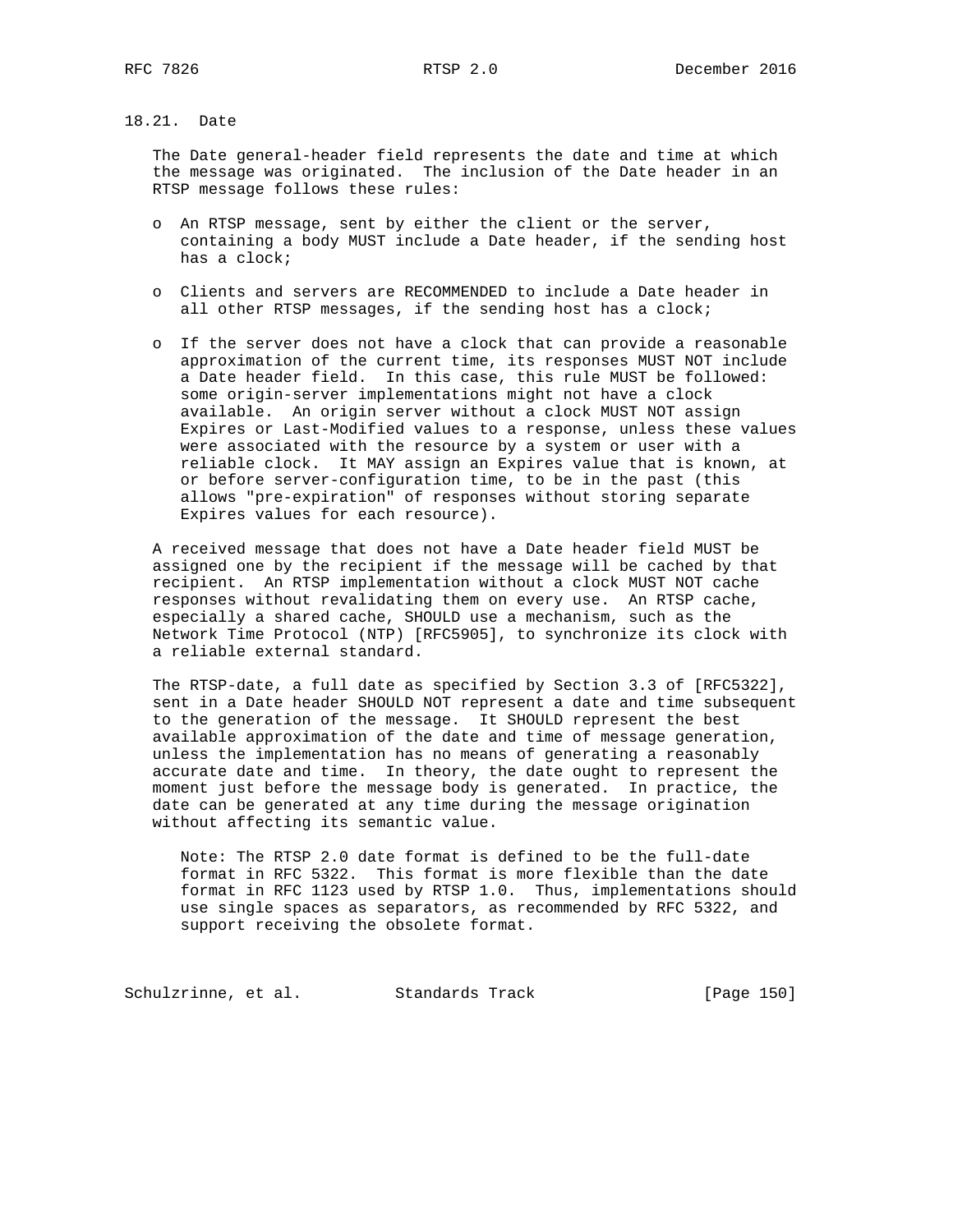Further, note that the syntax allows for a comment to be added at the end of the date.

18.22. Expires

 The Expires message body header field gives a date and time after which the description or media-stream should be considered stale. The interpretation depends on the method:

- DESCRIBE response: The Expires header indicates a date and time after which the presentation description (body) SHOULD be considered stale.
- SETUP response: The Expires header indicates a date and time after which the media stream SHOULD be considered stale.

 A stale cache entry should not be returned by a cache (either a proxy cache or a user agent cache) unless it is first validated with the origin server (or with an intermediate cache that has a fresh copy of the message body). See Section 16 for further discussion of the expiration model.

 The presence of an Expires field does not imply that the original resource will change or cease to exist at, before, or after that time.

 The format is an absolute date and time as defined by RTSP-date. An example of its use is

Expires: Wed, 23 Jan 2013 15:36:52 +0000

 RTSP 2.0 clients and caches MUST treat other invalid date formats, especially those including the value "0", as having occurred in the past (i.e., already expired).

 To mark a response as "already expired," an origin server should use an Expires date that is equal to the Date header value. To mark a response as "never expires", an origin server SHOULD use an Expires date approximately one year from the time the response is sent. RTSP 2.0 servers SHOULD NOT send Expires dates that are more than one year in the future.

 The From request-header field, if given, SHOULD contain an Internet email address for the human user who controls the requesting user agent. The address SHOULD be machine usable, as defined by "mailbox" in [RFC1123].

Schulzrinne, et al. Standards Track [Page 151]

<sup>18.23.</sup> From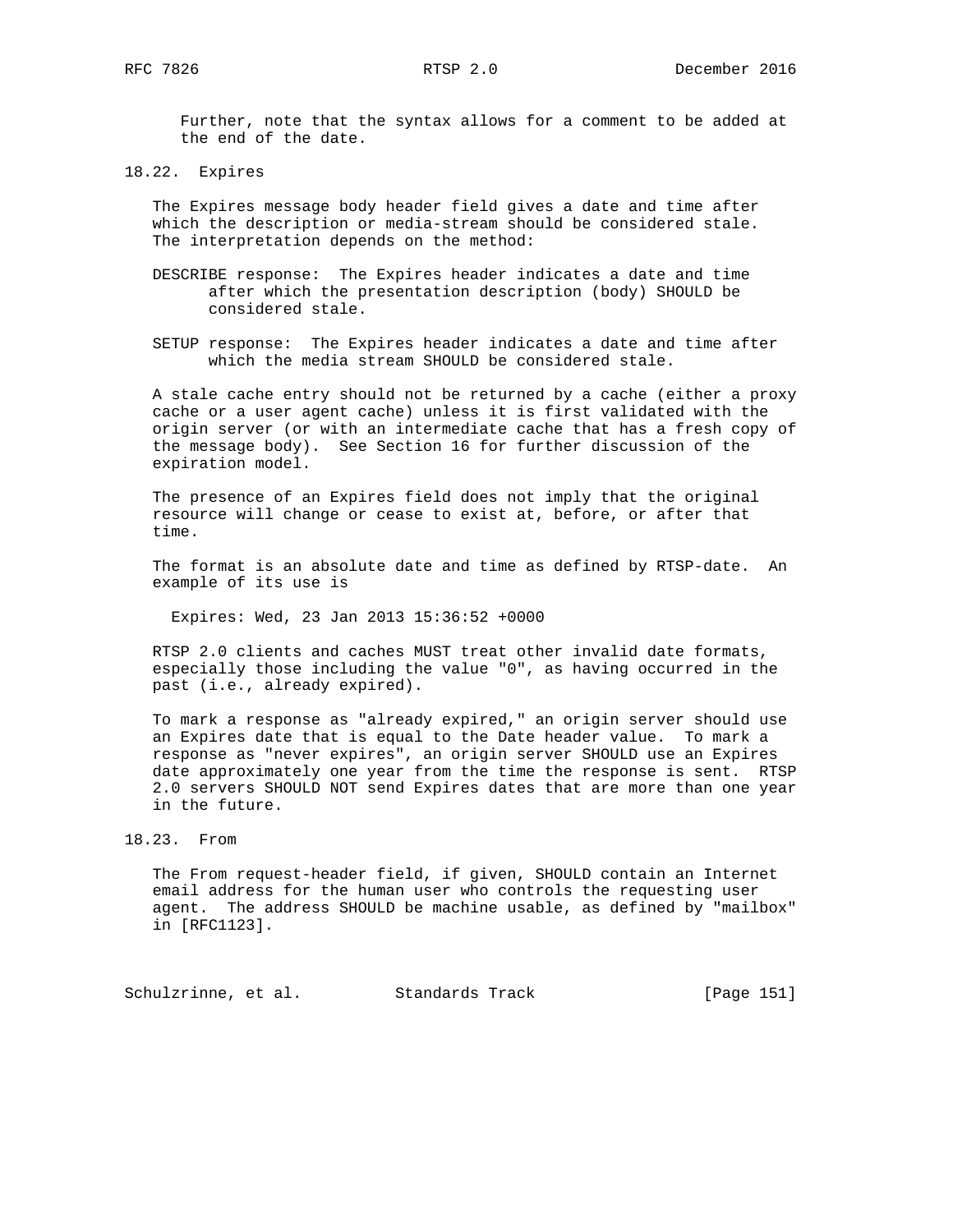This header field MAY be used for logging purposes and as a means for identifying the source of invalid or unwanted requests. It SHOULD NOT be used as an insecure form of access protection. The interpretation of this field is that the request is being performed on behalf of the person given, who accepts responsibility for the method performed. In particular, robot agents SHOULD include this header so that the person responsible for running the robot can be contacted if problems occur on the receiving end.

 The Internet email address in this field MAY be separate from the Internet host that issued the request. For example, when a request is passed through a proxy, the original issuer's address SHOULD be used.

 The client SHOULD NOT send the From header field without the user's approval, as it might conflict with the user's privacy interests or their site's security policy. It is strongly recommended that the user be able to disable, enable, and modify the value of this field at any time prior to a request.

## 18.24. If-Match

 The If-Match request-header field is especially useful for ensuring the integrity of the presentation description, independent of how the presentation description was received. The presentation description can be fetched via means external to RTSP (such as HTTP) or via the DESCRIBE message. In the case of retrieving the presentation description via RTSP, the server implementation is guaranteeing the integrity of the description between the time of the DESCRIBE message and the SETUP message. By including the MTag given in or with the session description in an If-Match header part of the SETUP request, the client ensures that resources set up are matching the description. A SETUP request with the If-Match header for which the MTag validation check fails MUST generate a response using 412 (Precondition Failed).

 This validation check is also very useful if a session has been redirected from one server to another.

#### 18.25. If-Modified-Since

 The If-Modified-Since request-header field is used with the DESCRIBE and SETUP methods to make them conditional. If the requested variant has not been modified since the time specified in this field, a description will not be returned from the server (DESCRIBE) or a stream will not be set up (SETUP). Instead, a 304 (Not Modified) response MUST be returned without any message body.

Schulzrinne, et al. Standards Track [Page 152]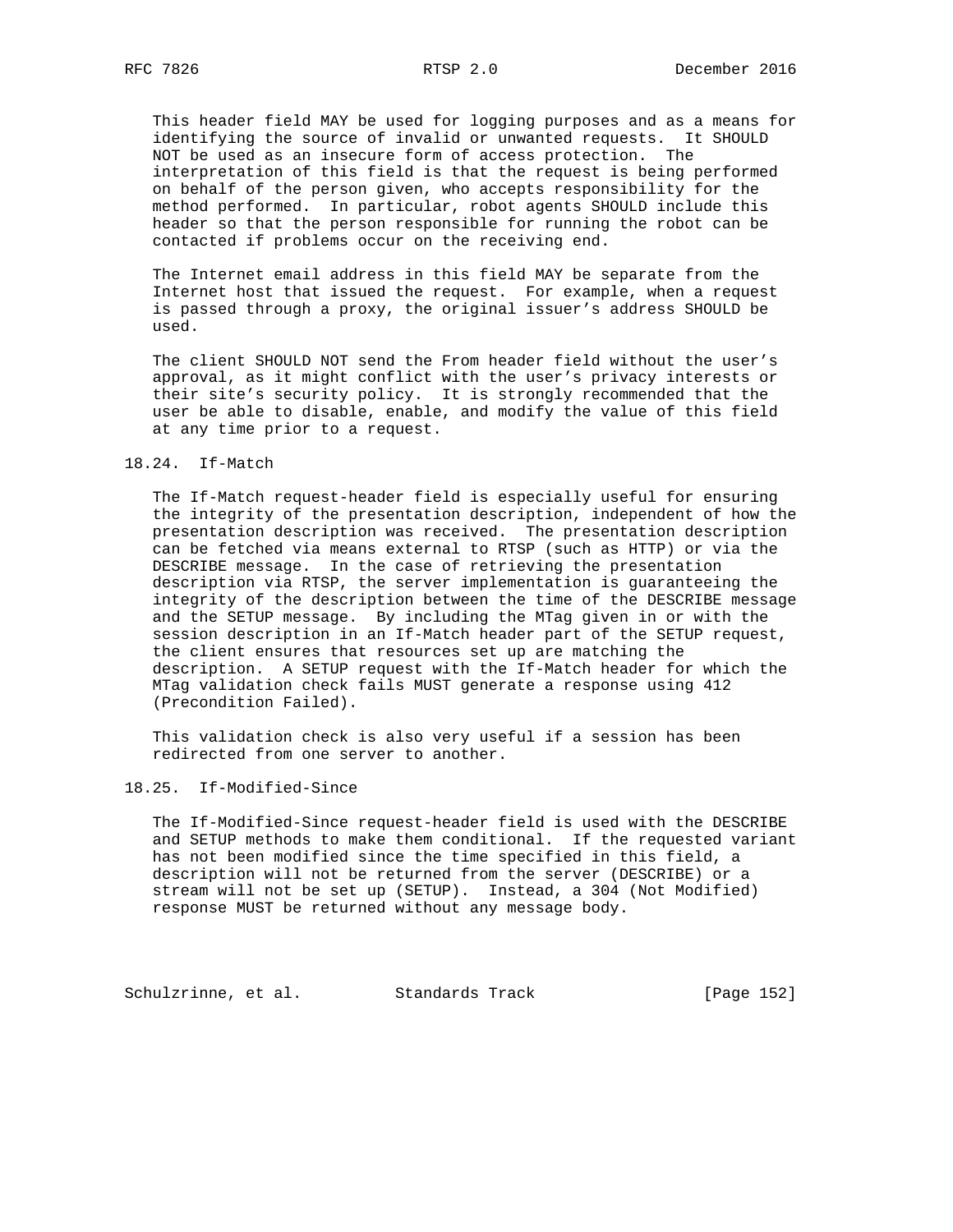An example of the field is:

If-Modified-Since: Sat, 29 Oct 1994 19:43:31 GMT

18.26. If-None-Match

 This request-header can be used with one or several message body tags to make DESCRIBE requests conditional. A client that has one or more message bodies previously obtained from the resource can verify that none of those entities is current by including a list of their associated message body tags in the If-None-Match header field. The purpose of this feature is to allow efficient updates of cached information with a minimum amount of transaction overhead. As a special case, the value "\*" matches any current entity of the resource.

 If any of the message body tags match the message body tag of the message body that would have been returned in the response to a similar DESCRIBE request (without the If-None-Match header) on that resource, or if "\*" is given and any current entity exists for that resource, then the server MUST NOT perform the requested method, unless required to do so because the resource's modification date fails to match that supplied in an If-Modified-Since header field in the request. Instead, if the request method was DESCRIBE, the server SHOULD respond with a 304 (Not Modified) response, including the cache-related header fields (particularly MTag) of one of the message bodies that matched. For all other request methods, the server MUST respond with a status of 412 (Precondition Failed).

 See Section 16.1.3 for rules on how to determine if two message body tags match.

 If none of the message body tags match, then the server MAY perform the requested method as if the If-None-Match header field did not exist, but MUST also ignore any If-Modified-Since header field(s) in the request. That is, if no message body tags match, then the server MUST NOT return a 304 (Not Modified) response.

 If the request would, without the If-None-Match header field, result in anything other than a 2xx or 304 status, then the If-None-Match header MUST be ignored. (See Section 16.1.4 for a discussion of server behavior when both If-Modified-Since and If-None-Match appear in the same request.)

 The result of a request having both an If-None-Match header field and an If-Match header field is unspecified and MUST be considered an illegal request.

Schulzrinne, et al. Standards Track [Page 153]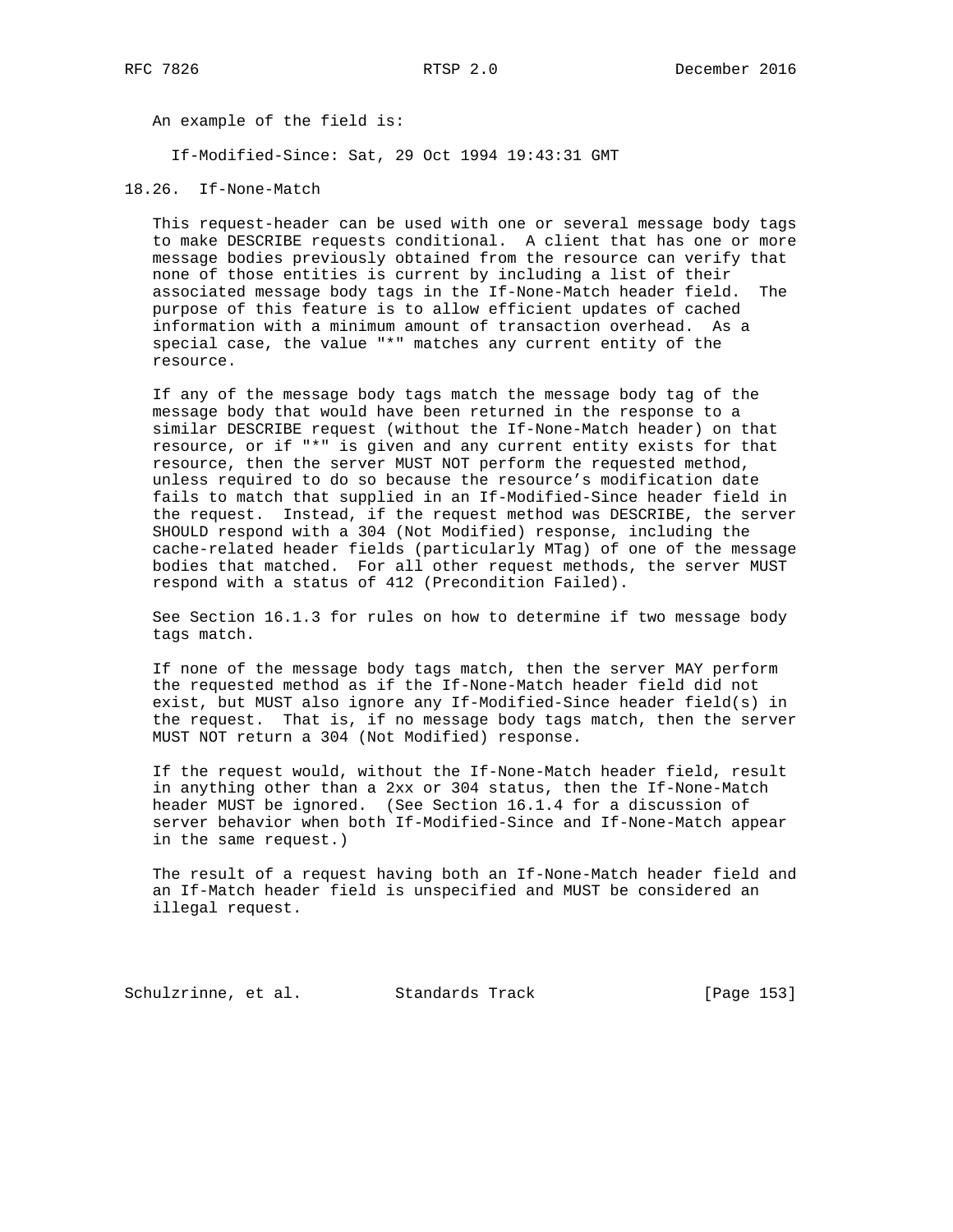## 18.27. Last-Modified

 The Last-Modified message body header field indicates the date and time at which the origin server believes the presentation description or media stream was last modified. For the DESCRIBE method, the header field indicates the last modification date and time of the description, for the SETUP of the media stream.

 An origin server MUST NOT send a Last-Modified date that is later than the server's time of message origination. In such cases, where the resource's last modification would indicate some time in the future, the server MUST replace that date with the message origination date.

 An origin server SHOULD obtain the Last-Modified value of the message body as close as possible to the time that it generates the Date value of its response. This allows a recipient to make an accurate assessment of the message body's modification time, especially if the message body changes near the time that the response is generated.

RTSP servers SHOULD send Last-Modified whenever feasible.

### 18.28. Location

 The Location response-header field is used to redirect the recipient to a location other than the Request-URI for completion of the request or identification of a new resource. For 3rr responses, the location SHOULD indicate the server's preferred URI for automatic redirection to the resource. The field-value consists of a single absolute URI.

 Note: The Content-Location header field (Section 18.18) differs from Location in that the Content-Location identifies the original location of the message body enclosed in the request. Therefore, it is possible for a response to contain header fields for both Location and Content-Location. Also, see Section 16.2 for cache requirements of some methods.

# 18.29. Media-Properties

 This general-header is used in SETUP responses or PLAY\_NOTIFY requests to indicate the media's properties that currently are applicable to the RTSP session. PLAY\_NOTIFY MAY be used to modify these properties at any point. However, the client SHOULD have received the update prior to any action related to the new media properties taking effect. For aggregated sessions, the Media- Properties header will be returned in each SETUP response. The header received in the latest response is the one that applies on the

Schulzrinne, et al. Standards Track [Page 154]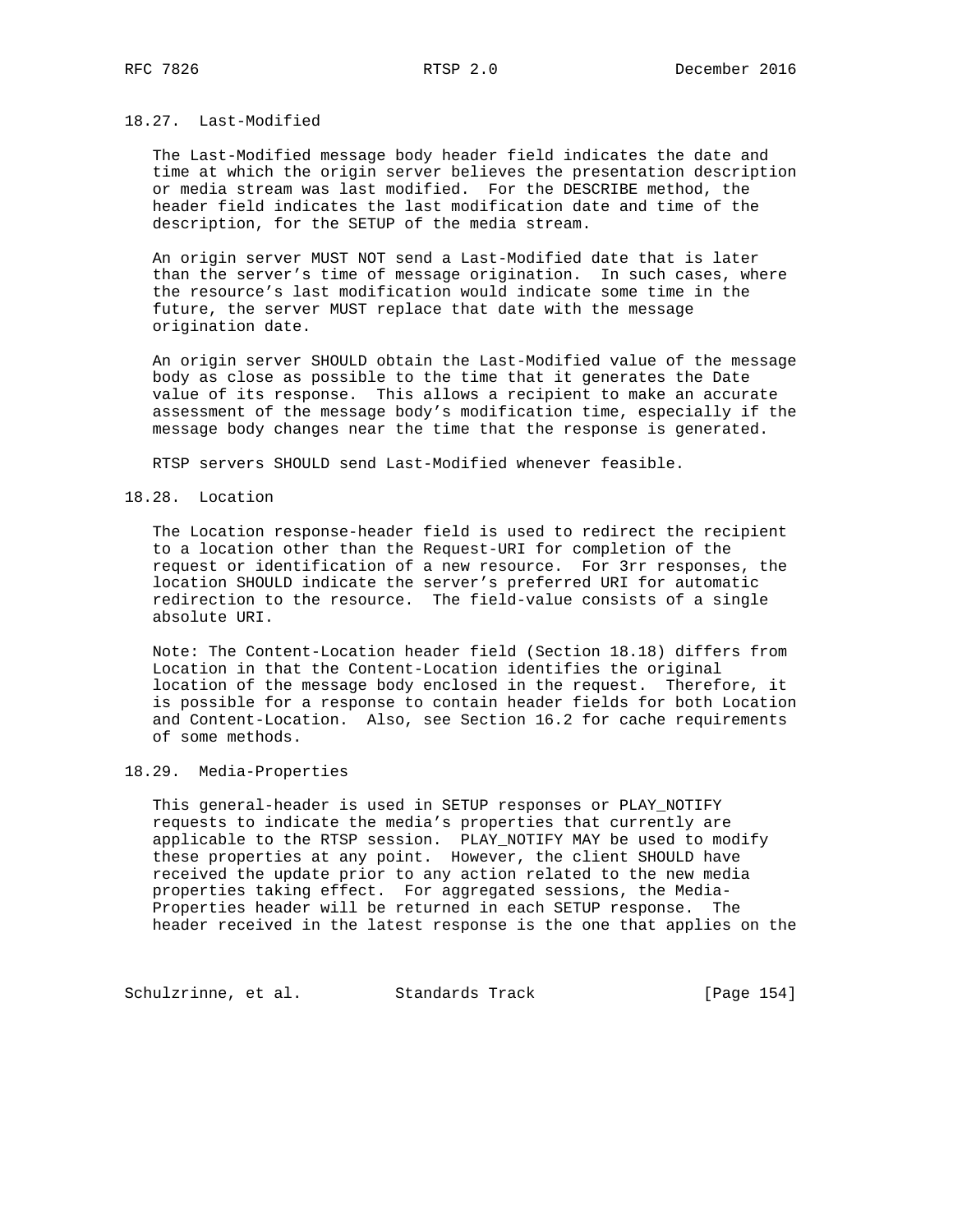whole session from this point until any future update. The header MAY be included without value in GET\_PARAMETER requests to the server with a Session header included to query the current Media-Properties for the session. The responder MUST include the current session's media properties.

 The media properties expressed by this header are the ones applicable to all media in the RTSP session. For aggregated sessions, the header expressed the combined media-properties. As a result, aggregation of media MAY result in a change of the media properties and, thus, the content of the Media-Properties header contained in subsequent SETUP responses.

 The header contains a list of property values that are applicable to the currently setup media or aggregate of media as indicated by the RTSP URI in the request. No ordering is enforced within the header. Property values should be placed into a single group that handles a particular orthogonal property. Values or groups that express multiple properties SHOULD NOT be used. The list of properties that can be expressed MAY be extended at any time. Unknown property values MUST be ignored.

 This specification defines the following four groups and their property values:

Random Access:

 Random-Access: Indicates that random access is possible. May optionally include a floating-point value in seconds indicating the longest duration between any two random access points in the media.

Beginning-Only: Seeking is limited to the beginning only.

No-Seeking: No seeking is possible.

Content Modifications:

- Immutable: The content will not be changed during the lifetime of the RTSP session.
- Dynamic: The content may be changed based on external methods or triggers.
- Time-Progressing: The media accessible progresses as wallclock time progresses.

Schulzrinne, et al. Standards Track [Page 155]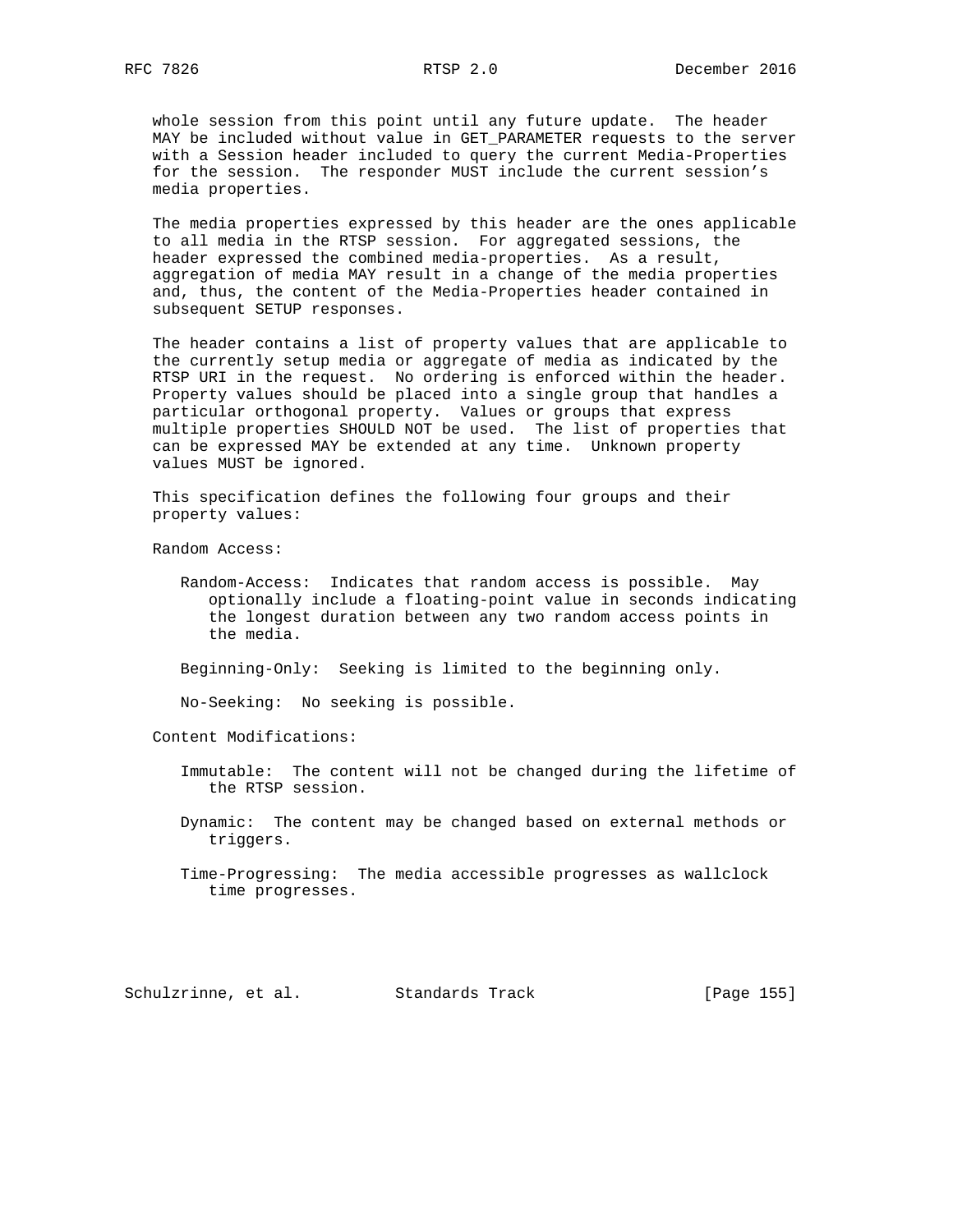Retention:

- Unlimited: Content will be retained for the duration of the lifetime of the RTSP session.
- Time-Limited: Content will be retained at least until the specified wallclock time. The time must be provided in the absolute time format specified in Section 4.4.3.
- Time-Duration: Each individual media unit is retained for at least the specified Time-Duration. This definition allows for retaining data with a time-based sliding window. The time duration is expressed as floating-point number in seconds. The value 0.0 is a valid as this indicates that no data is retained in a time-progressing session.

Supported Scale:

 Scales: A quoted comma-separated list of one or more decimal values or ranges of scale values supported by the content in arbitrary order. A range has a start and stop value separated by a colon. A range indicates that the content supports a fine-grained selection of scale values. Fine-graining allows for steps at least as small as one tenth of a scale value. Content is considered to support fine-grained selection when the server in response to a given scale value can produce content with an actual scale that is less than one tenth of scale unit, i.e., 0.1, from the requested value. Negative values are supported. The value 0 has no meaning and MUST NOT be used.

 Examples of this header for on-demand content and a live stream without recording are:

 On-demand: Media-Properties: Random-Access=2.5, Unlimited, Immutable, Scales="-20, -10, -4, 0.5:1.5, 4, 8, 10, 15, 20"

 Live stream without recording/timeshifting: Media-Properties: No-Seeking, Time-Progressing, Time-Duration=0.0

## 18.30. Media-Range

 The Media-Range general-header is used to give the range of the media at the time of sending the RTSP message. This header MUST be included in the SETUP response, PLAY and PAUSE responses for media that are time-progressing, PLAY and PAUSE responses after any change for media that are Dynamic, and in PLAY\_NOTIFY requests that are sent

Schulzrinne, et al. Standards Track [Page 156]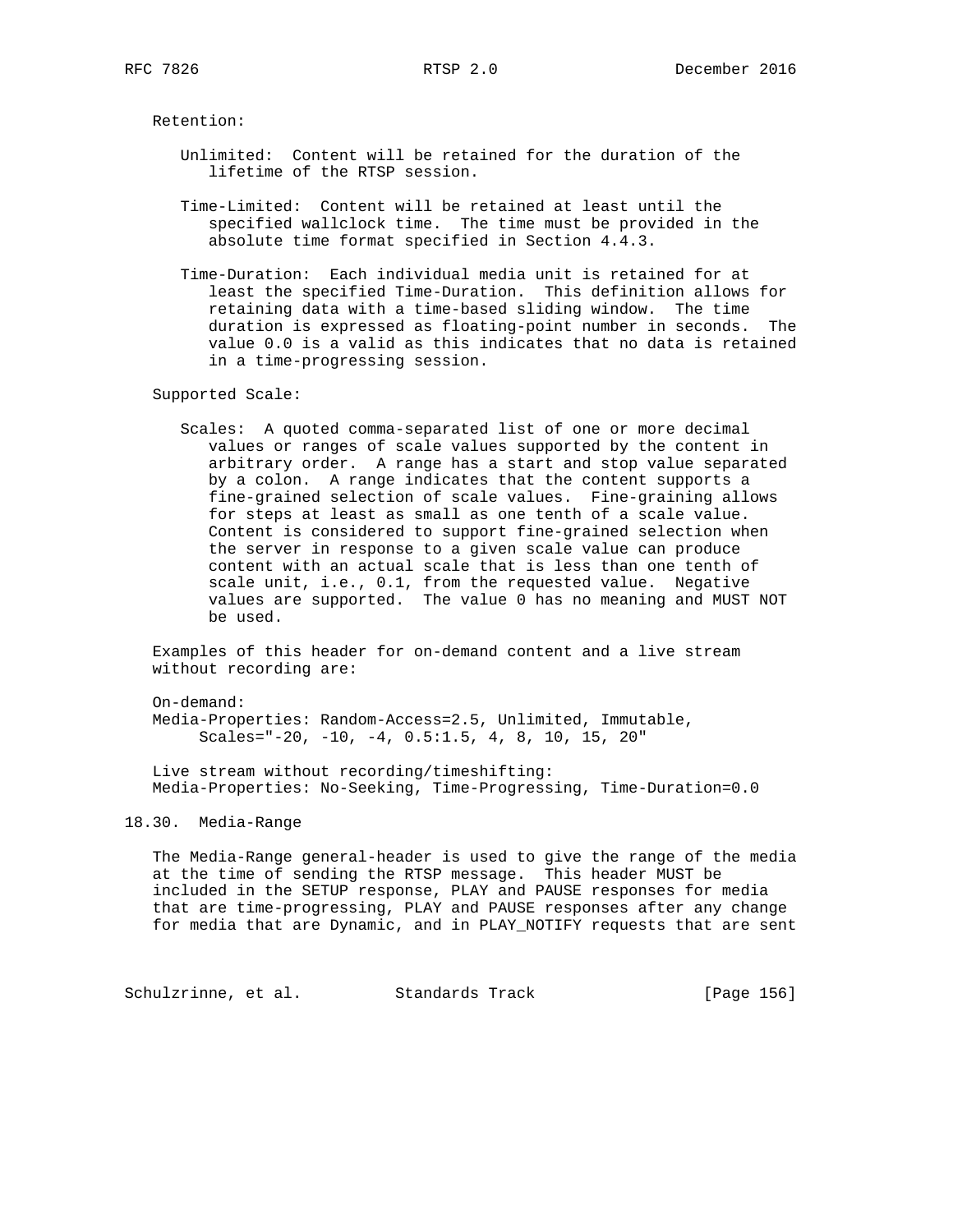due to Media-Property-Update. A Media-Range header without any range specifications MAY be included in GET\_PARAMETER requests to the server to request the current range. In this case, the server MUST include the current range at the time of sending the response.

 The header MUST include range specifications for all time formats supported for the media, as indicated in Accept-Ranges header (Section 18.5) when setting up the media. The server MAY include more than one range specification of any given time format to indicate media that has non-continuous range. The range specifications SHALL be ordered with the range with the lowest value or earliest start time first, followed by ranges with increasingly higher values or later start time.

 For media that has the time-progressing property, the Media-Range header values will only be valid for the particular point in time when it was issued. As the wallclock progresses, so will the media range. However, it shall be assumed that media time progresses in direct relationship to wallclock time (with the exception of clock skew) so that a reasonably accurate estimation of the media range can be calculated.

#### 18.31. MTag

 The MTag response-header MAY be included in DESCRIBE, GET\_PARAMETER, or SETUP responses. The message body tags (Section 4.6) returned in a DESCRIBE response and the one in SETUP refer to the presentation, i.e., both the returned session description and the media stream. This allows for verification that one has the right session description to a media resource at the time of the SETUP request. However, it has the disadvantage that a change in any of the parts results in invalidation of all the parts.

 If the MTag is provided both inside the message body, e.g., within the "a=mtag" attribute in SDP, and in the response message, then both tags MUST be identical. It is RECOMMENDED that the MTag be primarily given in the RTSP response message, to ensure that caches can use the MTag without requiring content inspection. However, for session descriptions that are distributed outside of RTSP, for example, using HTTP, etc., it will be necessary to include the message body tag in the session description as specified in Appendix D.1.9.

 SETUP and DESCRIBE requests can be made conditional upon the MTag using the headers If-Match (Section 18.24) and If-None-Match (Section 18.26).

Schulzrinne, et al. Standards Track [Page 157]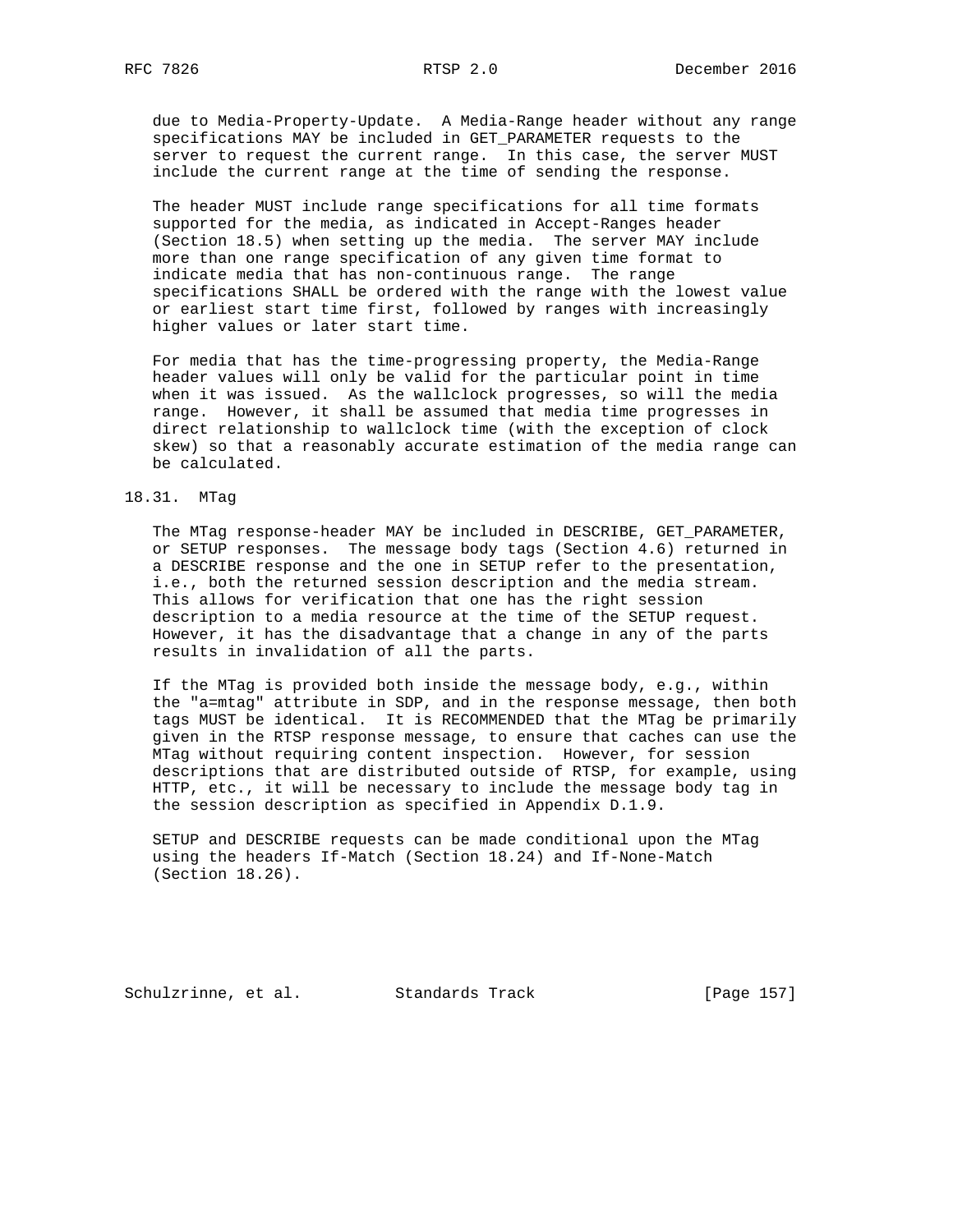# 18.32. Notify-Reason

 The Notify-Reason response-header is solely used in the PLAY\_NOTIFY method. It indicates the reason why the server has sent the asynchronous PLAY\_NOTIFY request (see Section 13.5).

## 18.33. Pipelined-Requests

 The Pipelined-Requests general-header is used to indicate that a request is to be executed in the context created by a previous request(s). The primary usage of this header is to allow pipelining of SETUP requests so that any additional SETUP request after the first one does not need to wait for the session ID to be sent back to the requesting agent. The header contains a unique identifier that is scoped by the persistent connection used to send the requests.

 Upon receiving a request with the Pipelined-Requests, the responding agent MUST look up if there exists a binding between this Pipelined- Requests identifier for the current persistent connection and an RTSP session ID. If the binding exists, then the received request is processed the same way as if it contained the Session header with the found session ID. If there does not exist a mapping and no Session header is included in the request, the responding agent MUST create a binding upon the successful completion of a session creating request, i.e., SETUP. A binding MUST NOT be created, if the request failed to create an RTSP session. In case the request contains both a Session header and the Pipelined-Requests header, the Pipelined-Requests header MUST be ignored.

 Note: Based on the above definition, at least the first request containing a new unique Pipelined-Requests header will be required to be a SETUP request (unless the protocol is extended with new methods of creating a session). After that first one, additional SETUP requests or requests of any type using the RTSP session context may include the Pipelined-Requests header.

 When responding to any request that contained the Pipelined-Requests header, the server MUST also include the Session header when a binding to a session context exists. An RTSP agent that knows the session identifier SHOULD NOT use the Pipelined-Requests header in any request and only use the Session header. This as the Session identifier is persistent across transport contexts, like TCP connections, which the Pipelined-Requests identifier is not.

 The RTSP agent sending the request with a Pipelined-Requests header has the responsibility for using a unique and previously unused identifier within the transport context. Currently, only a TCP connection is defined as such a transport context. A server MUST

Schulzrinne, et al. Standards Track [Page 158]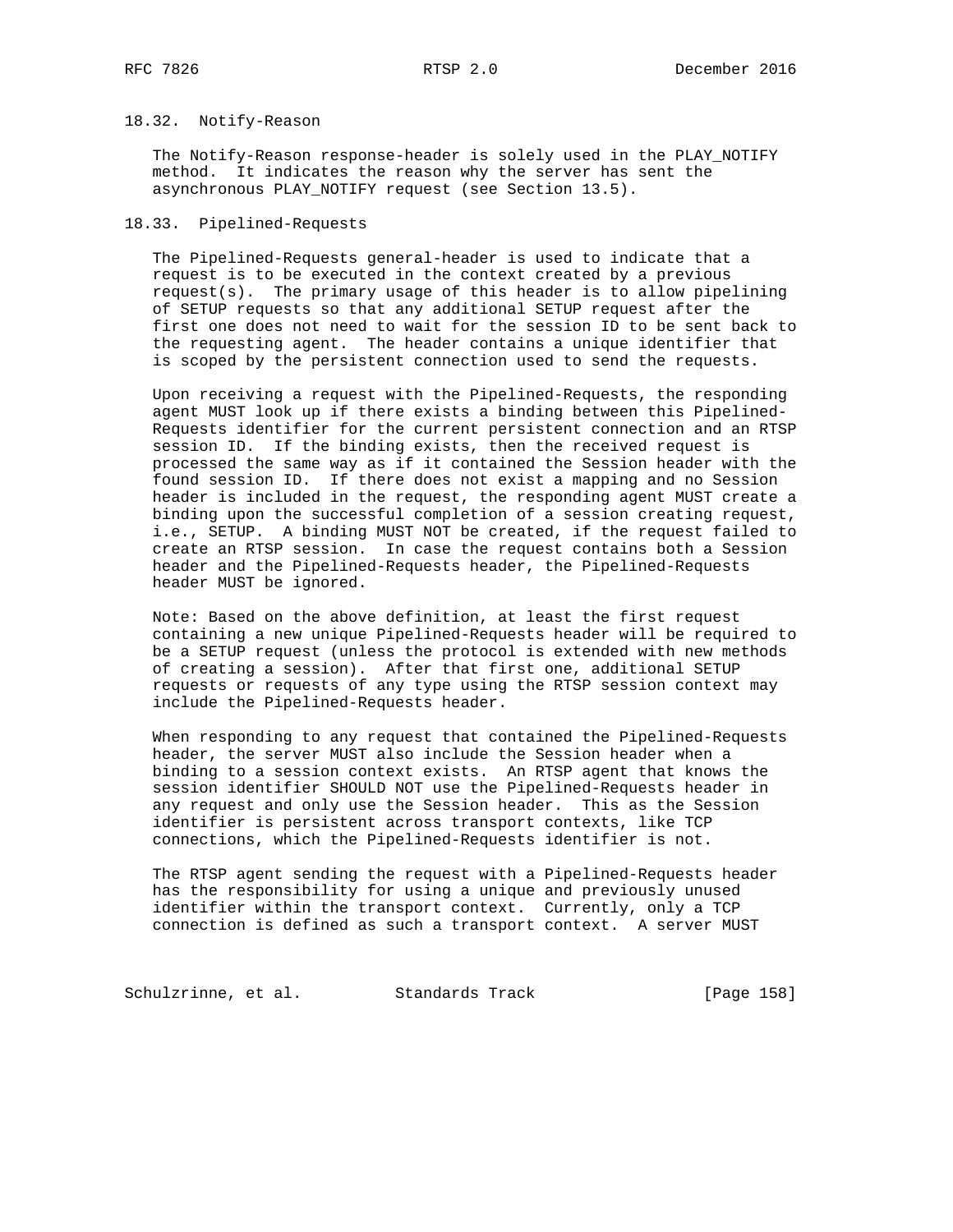delete the Pipelined-Requests identifier and its binding to a session upon the termination of that session. Despite the previous mandate, RTSP agents are RECOMMENDED not to reuse identifiers to allow for better error handling and logging.

 RTSP Proxies may need to translate Pipelined-Requests identifier values from incoming requests to outgoing to allow for aggregation of requests onto a persistent connection.

## 18.34. Proxy-Authenticate

 The Proxy-Authenticate response-header field MUST be included as part of a 407 (Proxy Authentication Required) response. The field-value consists of a challenge that indicates the authentication scheme and parameters applicable to the proxy for this Request-URI. The definition of the header is in [RFC7235], and any applicable HTTP authentication schemes appear in other RFCs, such as Digest [RFC7616] and Basic [RFC7617].

 The HTTP access authentication process is described in [RFC7235]. This header MUST only be used in response messages related to client to-server requests.

## 18.35. Proxy-Authentication-Info

 The Proxy-Authentication-Info response-header is used by the proxy to communicate some information regarding the successful authentication to the proxy in the message response in some authentication schemes, such as the Digest scheme [RFC7616]. The definition of the header is in [RFC7615], and any applicable HTTP authentication schemes appear in other RFCs. This header MUST only be used in response messages related to client-to-server requests. This header has hop-by-hop scope.

### 18.36. Proxy-Authorization

 The Proxy-Authorization request-header field allows the client to identify itself (or its user) to a proxy that requires authentication. The Proxy-Authorization field-value consists of credentials containing the authentication information of the user agent for the proxy or realm of the resource being requested. The definition of the header is in [RFC7235], and any applicable HTTP authentication schemes appear in other RFCs, such as Digest [RFC7616] and Basic [RFC7617].

Schulzrinne, et al. Standards Track [Page 159]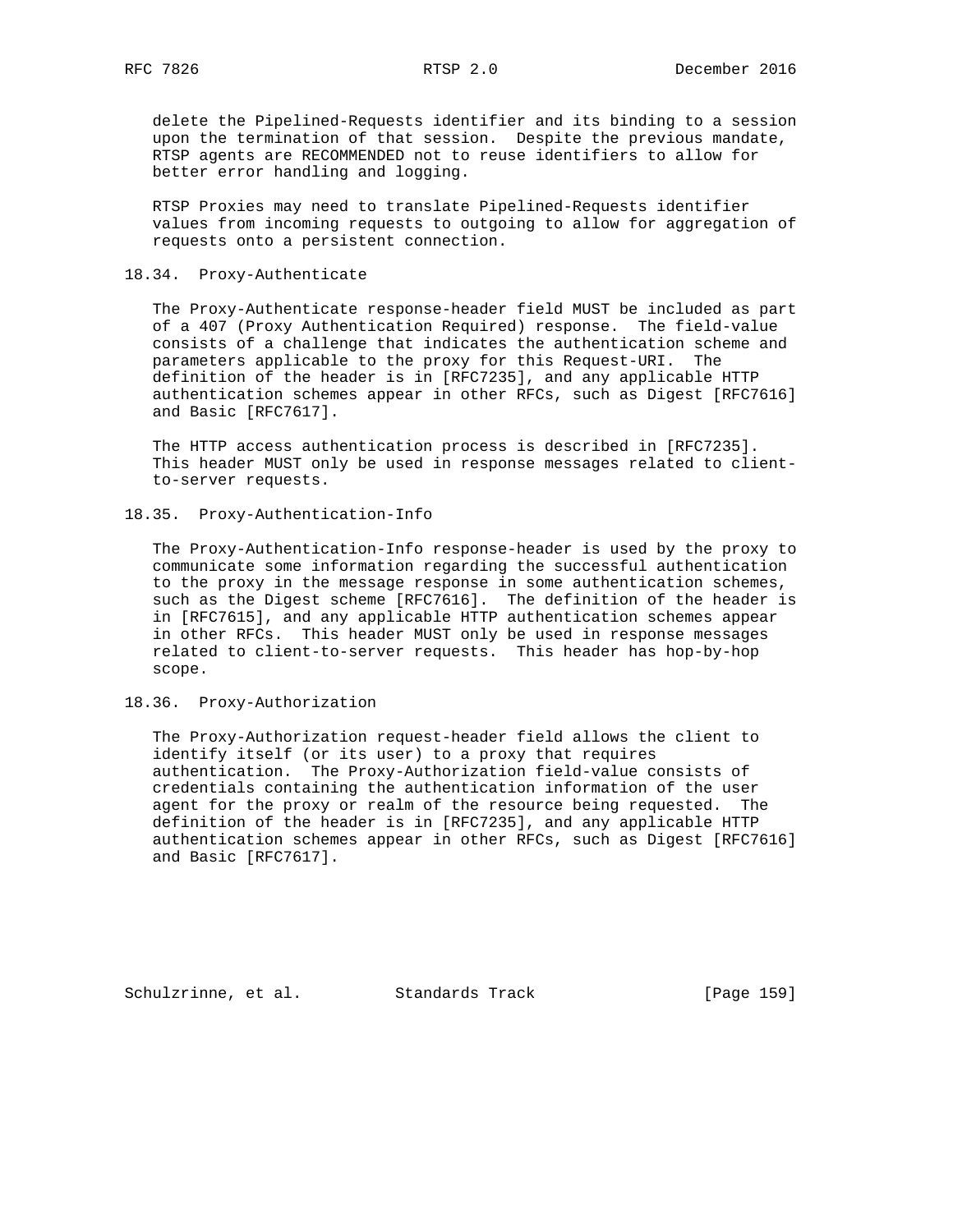The HTTP access authentication process is described in [RFC7235]. Unlike Authorization, the Proxy-Authorization header field applies only to the next-hop proxy. This header MUST only be used in client to-server requests.

## 18.37. Proxy-Require

 The Proxy-Require request-header field is used to indicate proxy sensitive features that MUST be supported by the proxy. Any Proxy- Require header features that are not supported by the proxy MUST be negatively acknowledged by the proxy to the client using the Unsupported header. The proxy MUST use the 551 (Option Not Supported) status code in the response. Any feature tag included in the Proxy-Require does not apply to the endpoint (server or client). To ensure that a feature is supported by both proxies and servers, the tag needs to be included in also a Require header.

 See Section 18.43 for more details on the mechanics of this message and a usage example. See discussion in the proxies section (Section 15.1) about when to consider that a feature requires proxy support.

Example of use:

Proxy-Require: play.basic

### 18.38. Proxy-Supported

 The Proxy-Supported general-header field enumerates all the extensions supported by the proxy using feature tags. The header carries the intersection of extensions supported by the forwarding proxies. The Proxy-Supported header MAY be included in any request by a proxy. It MUST be added by any proxy if the Supported header is present in a request. When present in a request, the receiver MUST copy the received Proxy-Supported header in the response.

 The Proxy-Supported header field contains a list of feature tags applicable to proxies, as described in Section 4.5. The list is the intersection of all feature tags understood by the proxies. To achieve an intersection, the proxy adding the Proxy-Supported header includes all proxy feature tags it understands. Any proxy receiving a request with the header MUST check the list and remove any feature tag(s) it does not support. A Proxy-Supported header present in the response MUST NOT be modified by the proxies. These feature tags are the ones the proxy chains support in general and are not specific to the request resource.

Schulzrinne, et al. Standards Track [Page 160]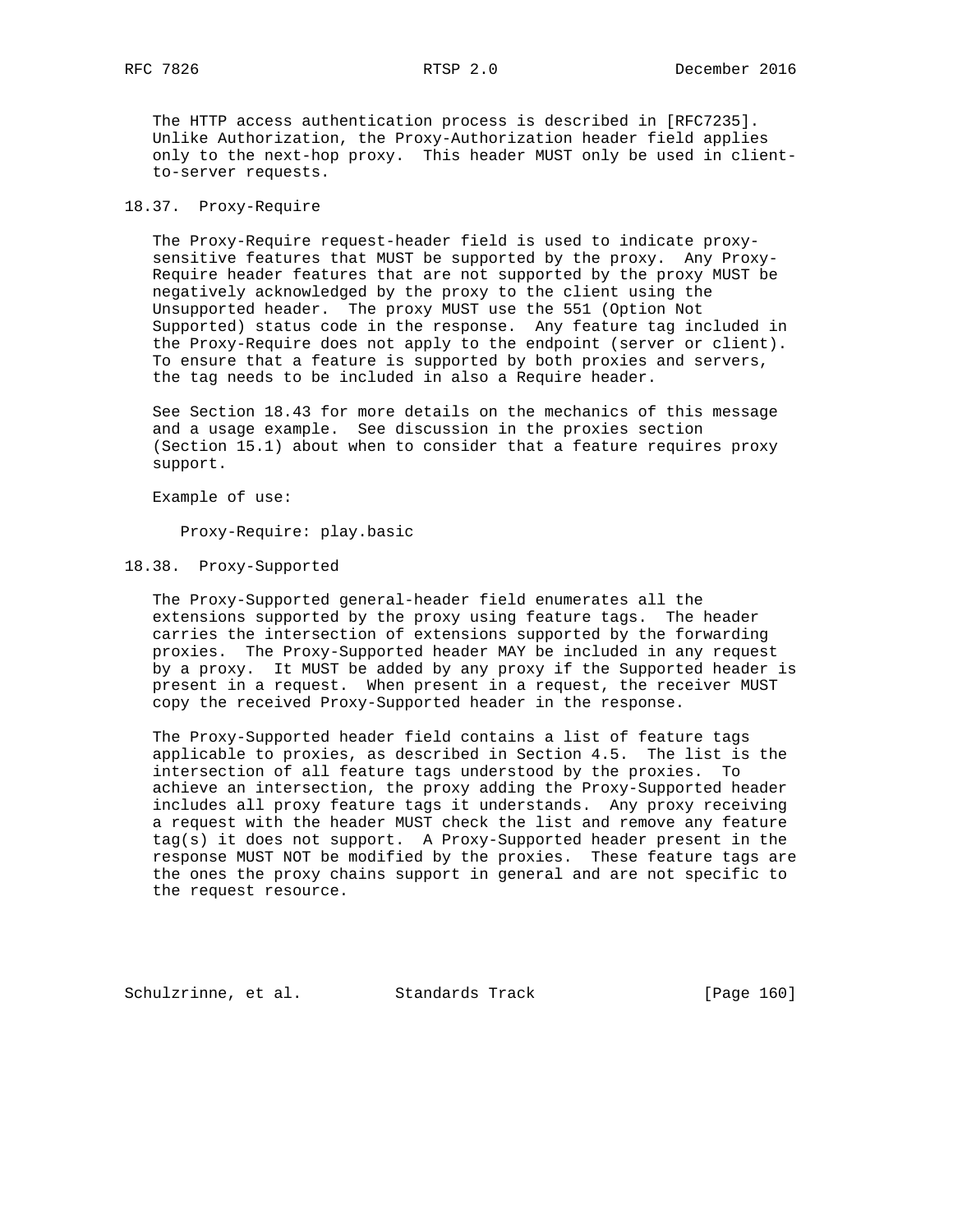Example:

- C->P1: OPTIONS rtsp://example.com/ RTSP/2.0 Supported: foo, bar, blech User-Agent: PhonyClient/1.2
- P1->P2: OPTIONS rtsp://example.com/ RTSP/2.0 Supported: foo, bar, blech Proxy-Supported: proxy-foo, proxy-bar, proxy-blech Via: 2.0 pro.example.com
- P2->S: OPTIONS rtsp://example.com/ RTSP/2.0 Supported: foo, bar, blech Proxy-Supported: proxy-foo, proxy-blech Via: 2.0 pro.example.com, 2.0 prox2.example.com
- S->C: RTSP/2.0 200 OK Supported: foo, bar, baz Proxy-Supported: proxy-foo, proxy-blech Public: OPTIONS, SETUP, PLAY, PAUSE, TEARDOWN Via: 2.0 pro.example.com, 2.0 prox2.example.com

## 18.39. Public

 The Public response-header field lists the set of methods supported by the response sender. This header applies to the general capabilities of the sender, and its only purpose is to indicate the sender's capabilities to the recipient. The methods listed may or may not be applicable to the Request-URI; the Allow header field (Section 18.6) MAY be used to indicate methods allowed for a particular URI.

Example of use:

Public: OPTIONS, SETUP, PLAY, PAUSE, TEARDOWN

 In the event that there are proxies between the sender and the recipient of a response, each intervening proxy MUST modify the Public header field to remove any methods that are not supported via that proxy. The resulting Public header field will contain an intersection of the sender's methods and the methods allowed through by the intervening proxies.

 In general, proxies should allow all methods to transparently pass through from the sending RTSP agent to the receiving RTSP agent, but there may be cases where this is not desirable for a given proxy. Modification of the Public response-header field by the

Schulzrinne, et al. Standards Track [Page 161]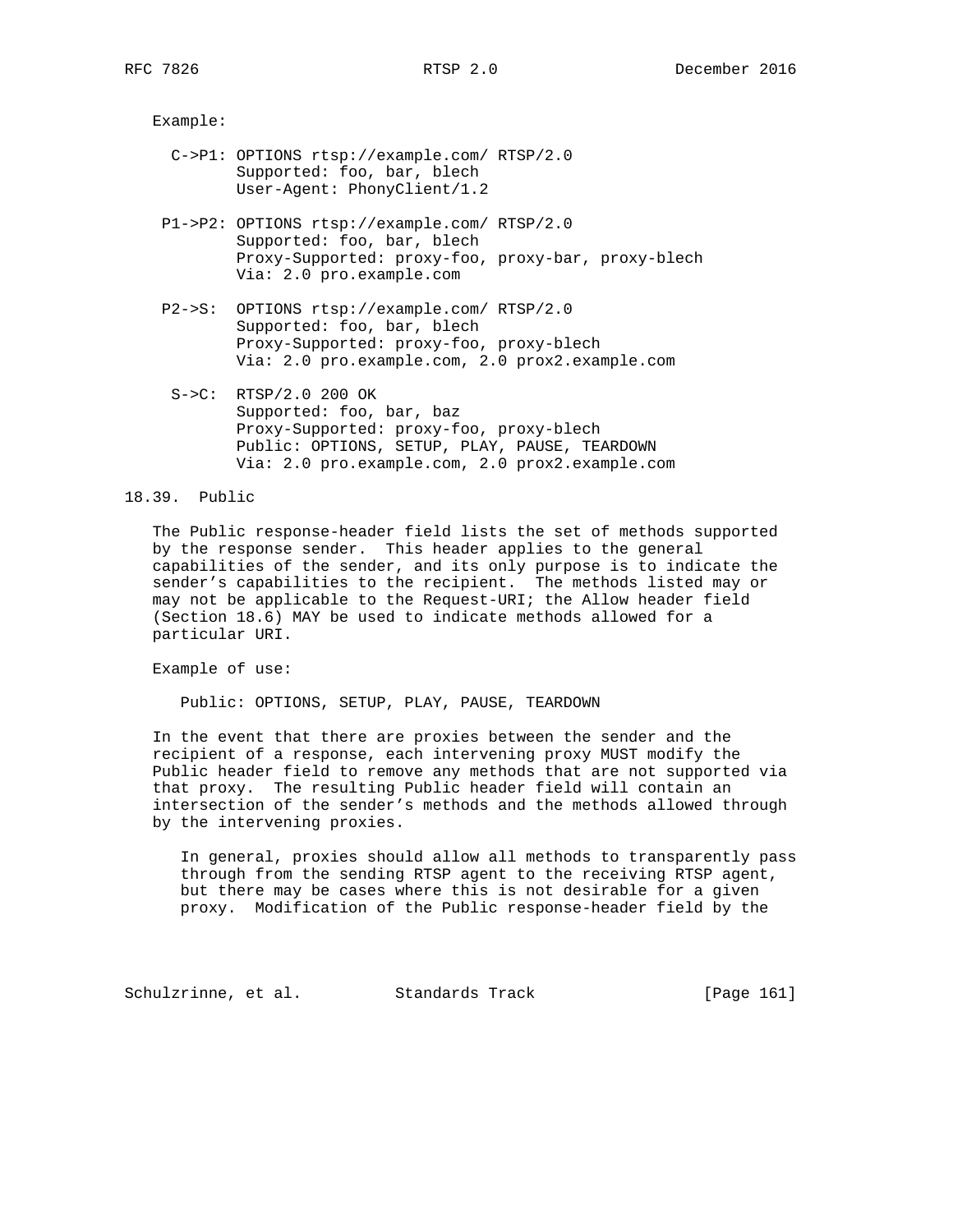intervening proxies ensures that the request sender gets an accurate response indicating the methods that can be used on the target agent via the proxy chain.

## 18.40. Range

 The Range general-header specifies a time range in PLAY (Section 13.4), PAUSE (Section 13.6), SETUP (Section 13.3), and PLAY\_NOTIFY (Section 13.5) requests and responses. It MAY be included in GET\_PARAMETER requests from the client to the server with only a Range format and no value to request the current media position, whether the session is in Play or Ready state in the included format. The server SHALL, if supporting the range format, respond with the current playing point or pause point as the start of the range. If an explicit stop point was used in the previous PLAY request, then that value shall be included as stop point. Note that if the server is currently under any type of media playback manipulation affecting the interpretation of the Range header, like scale value other than 1, that fact is also required to be included in any GET\_PARAMETER response by including the Scale header to provide complete information.

 The range can be specified in a number of units. This specification defines smpte (Section 4.4.1), npt (Section 4.4.2), and clock (Section 4.4.3) range units. While octet ranges (Byte Ranges) (see Section 2.1 of [RFC7233]) and other extended units MAY be used, their behavior is unspecified since they are not normally meaningful in RTSP. Servers supporting the Range header MUST understand the NPT range format and SHOULD understand the SMPTE range format. If the Range header is sent in a time format that is not understood, the recipient SHOULD return 456 (Header Field Not Valid for Resource) and include an Accept-Ranges header indicating the supported time formats for the given resource.

Example:

Range: clock=19960213T143205Z-

 The Range header contains a range of one single range format. A range is a half-open interval with a start and an end point, including the start point but excluding the end point. A range may either be fully specified with explicit values for start point and end point or have either the start or end point be implicit. An implicit start point indicates the session's pause point, and if no pause point is set, the start of the content. An implicit end point indicates the end of the content. The usage of both implicit start

Schulzrinne, et al. Standards Track [Page 162]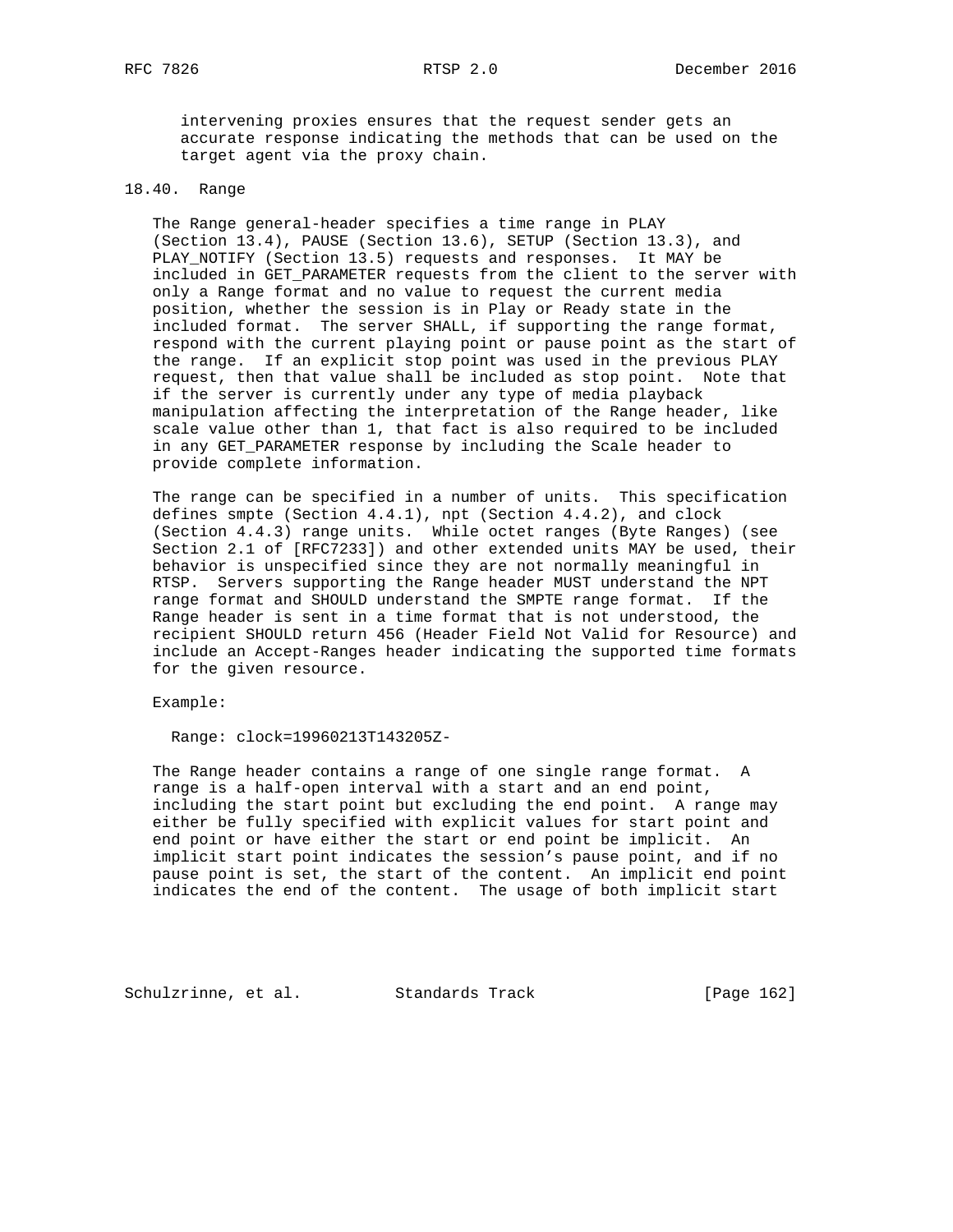and end points is not allowed in the same Range header; however, the omission of the Range header has that meaning, i.e., from pause point (or start) until end of content.

 As noted, Range headers define half-open intervals. A range of A-B starts exactly at time A, but ends just before B. Only the start time of a media unit such as a video or audio frame is relevant. For example, assume that video frames are generated every 40 ms. A range of 10.0-10.1 would include a video frame starting at 10.0 or later time and would include a video frame starting at 10.08, even though it lasted beyond the interval. A range of 10.0-10.08, on the other hand, would exclude the frame at 10.08.

 Please note the difference between NPT timescales' "now" and an implicit start value. Implicit values reference the current pause-point, while "now" is the current time. In a time progressing session with recording (retention for some or full time), the pause point may be 2 min into the session while now could be 1 hour into the session.

 By default, range intervals increase, where the second point is larger than the first point.

Example:

Range: npt=10-15

 However, range intervals can also decrease if the Scale header (see Section 18.46) indicates a negative scale value. For example, this would be the case when a playback in reverse is desired.

Example:

 Scale: -1 Range: npt=15-10

 Decreasing ranges are still half-open intervals as described above. Thus, for range A-B, A is closed and B is open. In the above example, 15 is closed and 10 is open. An exception to this rule is the case when B=0 is in a decreasing range. In this case, the range is closed on both ends, as otherwise there would be no way to reach 0 on a reverse playback for formats that have such a notion, like NPT and SMPTE.

Schulzrinne, et al. Standards Track [Page 163]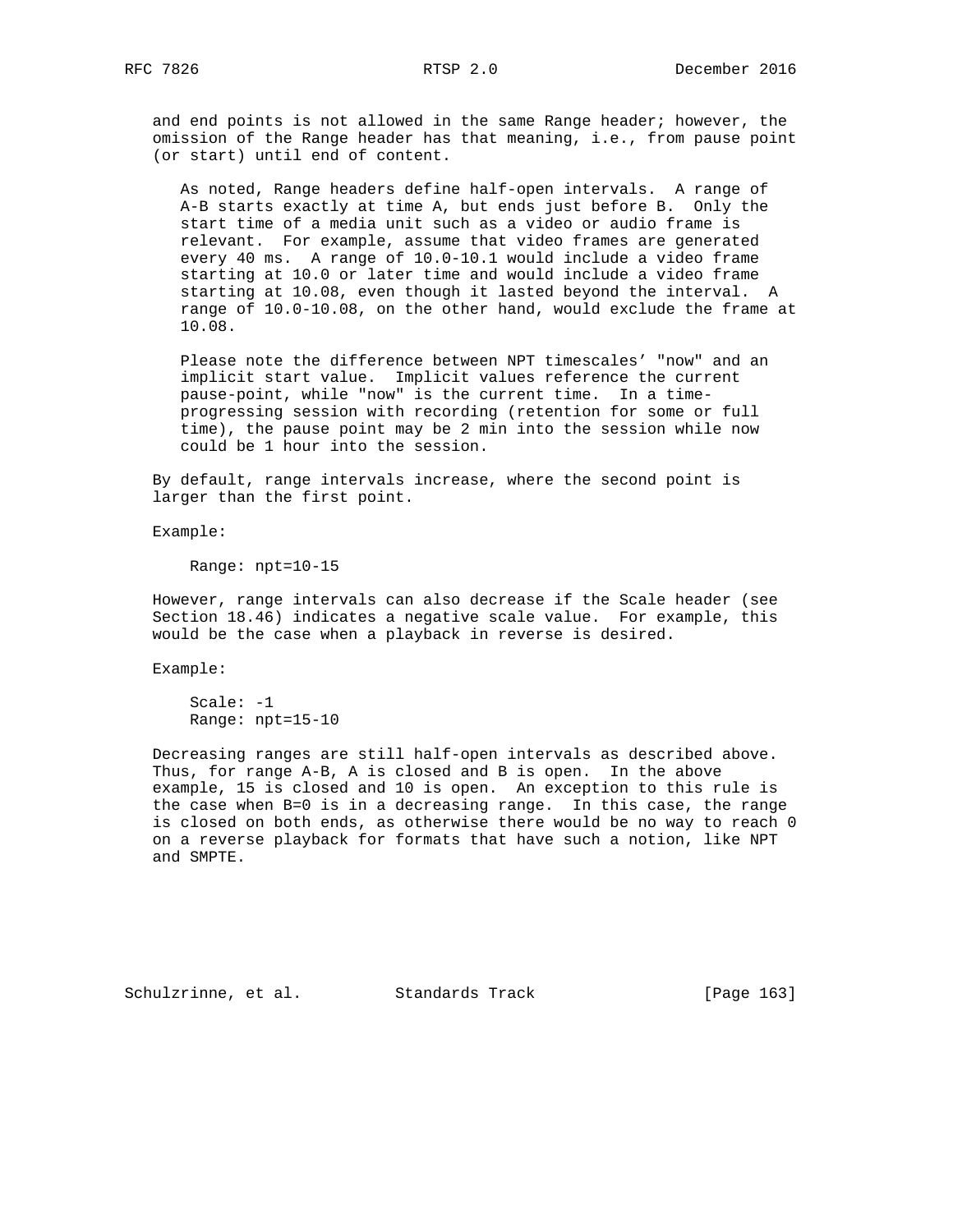Example:

 Scale: -1 Range: npt=15-0

In this range, both 15 and 0 are closed.

 A decreasing range interval without a corresponding negative value in the Scale header is not valid.

#### 18.41. Referrer

 The Referrer request-header field allows the client to specify, for the server's benefit, the address (URI) of the resource from which the Request-URI was obtained. The URI refers to that of the presentation description, typically retrieved via HTTP. The Referrer request-header allows a server to generate lists of back-links to resources for interest, logging, optimized caching, etc. It also allows obsolete or mistyped links to be traced for maintenance. The Referrer field MUST NOT be sent if the Request-URI was obtained from a source that does not have its own URI, such as input from the user keyboard.

 If the field-value is a relative URI, it SHOULD be interpreted relative to the Request-URI. The URI MUST NOT include a fragment identifier.

 Because the source of a link might be private information or might reveal an otherwise private information source, it is strongly recommended that the user be able to select whether or not the Referrer field is sent. For example, a streaming client could have a toggle switch for openly/anonymously, which would respectively enable/disable the sending of Referrer and From information.

 Clients SHOULD NOT include a Referrer header field in an (non-secure) RTSP request if the referring page was transferred with a secure protocol.

# 18.42. Request-Status

 This request-header is used to indicate the end result for requests that take time to complete, such as PLAY (Section 13.4). It is sent in PLAY\_NOTIFY (Section 13.5) with the end-of-stream reason to report how the PLAY request concluded, either in success or in failure. The header carries a reference to the request it reports on using the CSeq number and the Session ID used in the request reported on. This is not ensured to be unambiguous due to the fact that the CSeq number is scoped by the transport connection. Agents originating requests

Schulzrinne, et al. Standards Track [Page 164]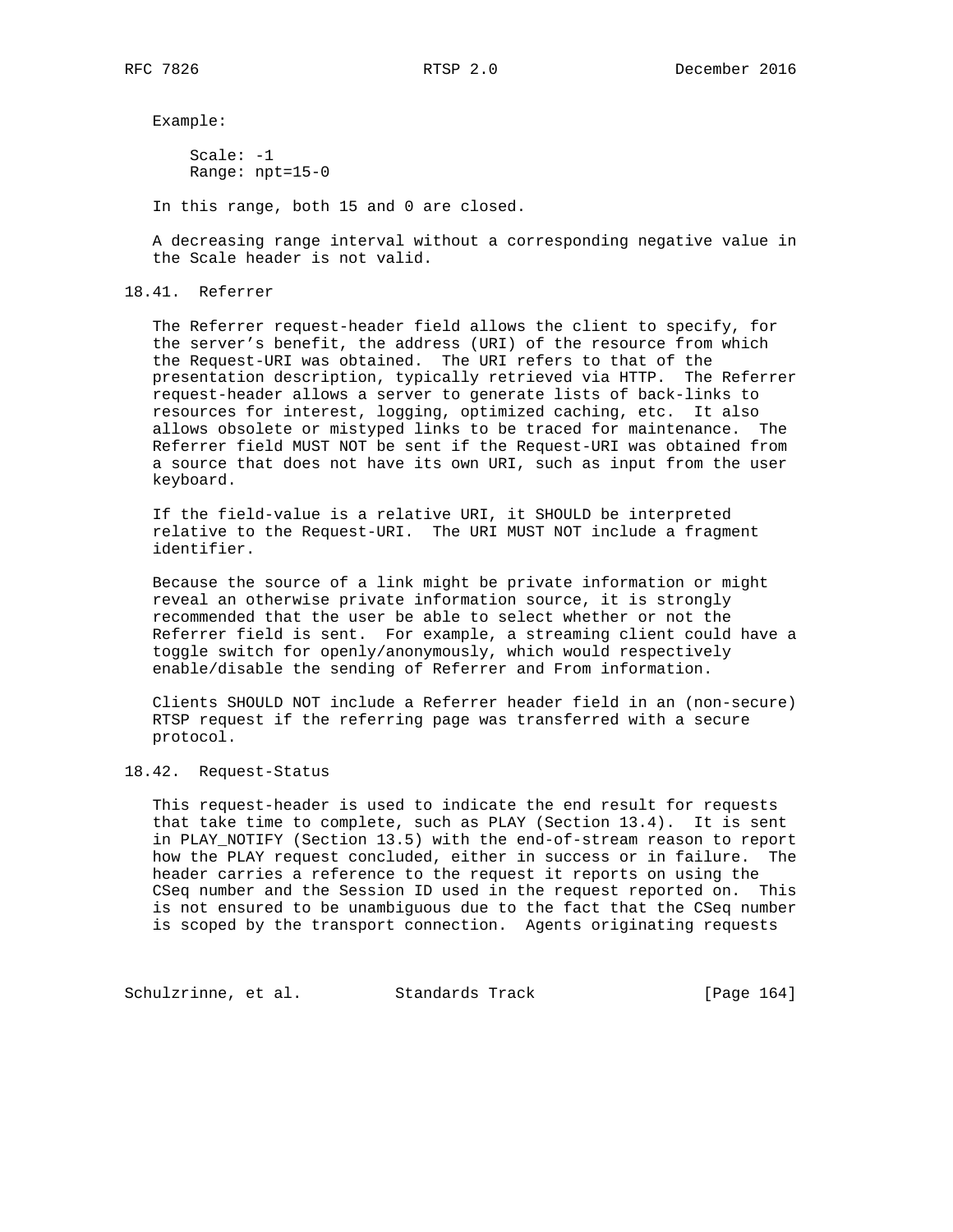can reduce the issue by using a monotonically increasing counter across all sequential transports used. The header provides both a numerical status code (according to Section 8.1.1) and a human readable reason phrase.

 Example: Request-Status: cseq=63 status=500 reason="Media data unavailable"

 Proxies that renumber the CSeq header need to perform corresponding remapping of the cseq parameter in this header when forwarding the request to the next-hop agent.

# 18.43. Require

 The Require request-header field is used by agents to ensure that the other endpoint supports features that are required in respect to this request. It can also be used to query if the other endpoint supports certain features; however, the use of the Supported general-header (Section 18.51) is much more effective in this purpose. In case any of the feature tags listed by the Require header are not supported by the server or client receiving the request, it MUST respond to the request using the error code 551 (Option Not Supported) and include the Unsupported header listing those feature tags that are NOT supported. This header does not apply to proxies; for the same functionality with respect to proxies, see the Proxy-Require header (Section 18.37) with the exception of media-modifying proxies. Media-modifying proxies, due to their nature of handling media in a way that is very similar to a server, do need to understand also the server's features to correctly serve the client.

 This is to make sure that the client-server interaction will proceed without delay when all features are understood by both sides and only slow down if features are not understood (as in the example below). For a well-matched client-server pair, the interaction proceeds quickly, saving a round trip often required by negotiation mechanisms. In addition, it also removes state ambiguity when the client requires features that the server does not understand.

Schulzrinne, et al. Standards Track [Page 165]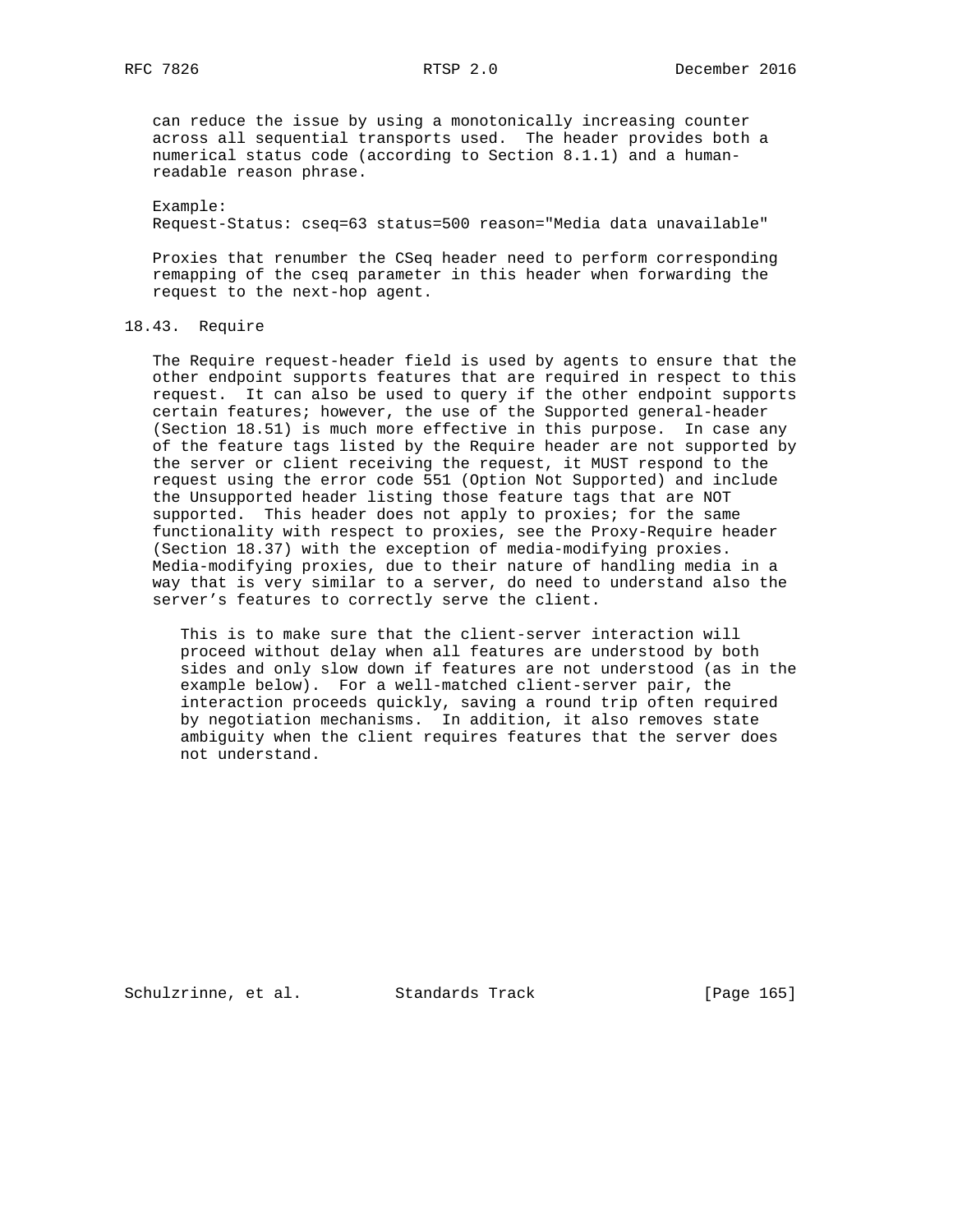Example (Not complete):

- C->S: SETUP rtsp://server.com/foo/bar/baz.rm RTSP/2.0 CSeq: 302 Require: funky-feature Funky-Parameter: funkystuff
- S->C: RTSP/2.0 551 Option not supported CSeq: 302 Unsupported: funky-feature

 In this example, "funky-feature" is the feature tag that indicates to the client that the fictional Funky-Parameter field is required. The relationship between "funky-feature" and Funky-Parameter is not communicated via the RTSP exchange, since that relationship is an immutable property of "funky-feature" and thus should not be transmitted with every exchange.

 Proxies and other intermediary devices MUST ignore this header. If a particular extension requires that intermediate devices support it, the extension should be tagged in the Proxy-Require field instead (see Section 18.37). See discussion in the proxies section (Section 15.1) about when to consider that a feature requires proxy support.

# 18.44. Retry-After

 The Retry-After response-header field can be used with a 503 (Service Unavailable) or 553 (Proxy Unavailable) response to indicate how long the service is expected to be unavailable to the requesting client. This field MAY also be used with any 3rr (Redirection) response to indicate the minimum time the user agent is asked to wait before issuing the redirected request. A response using 413 (Request Message Body Too Large) when the restriction is temporary MAY also include the Retry-After header. The value of this field can be either an RTSP-date or an integer number of seconds (in decimal) after the time of the response.

Example:

 Retry-After: Fri, 31 Dec 1999 23:59:59 GMT Retry-After: 120

In the latter example, the delay is 2 minutes.

Schulzrinne, et al. Standards Track [Page 166]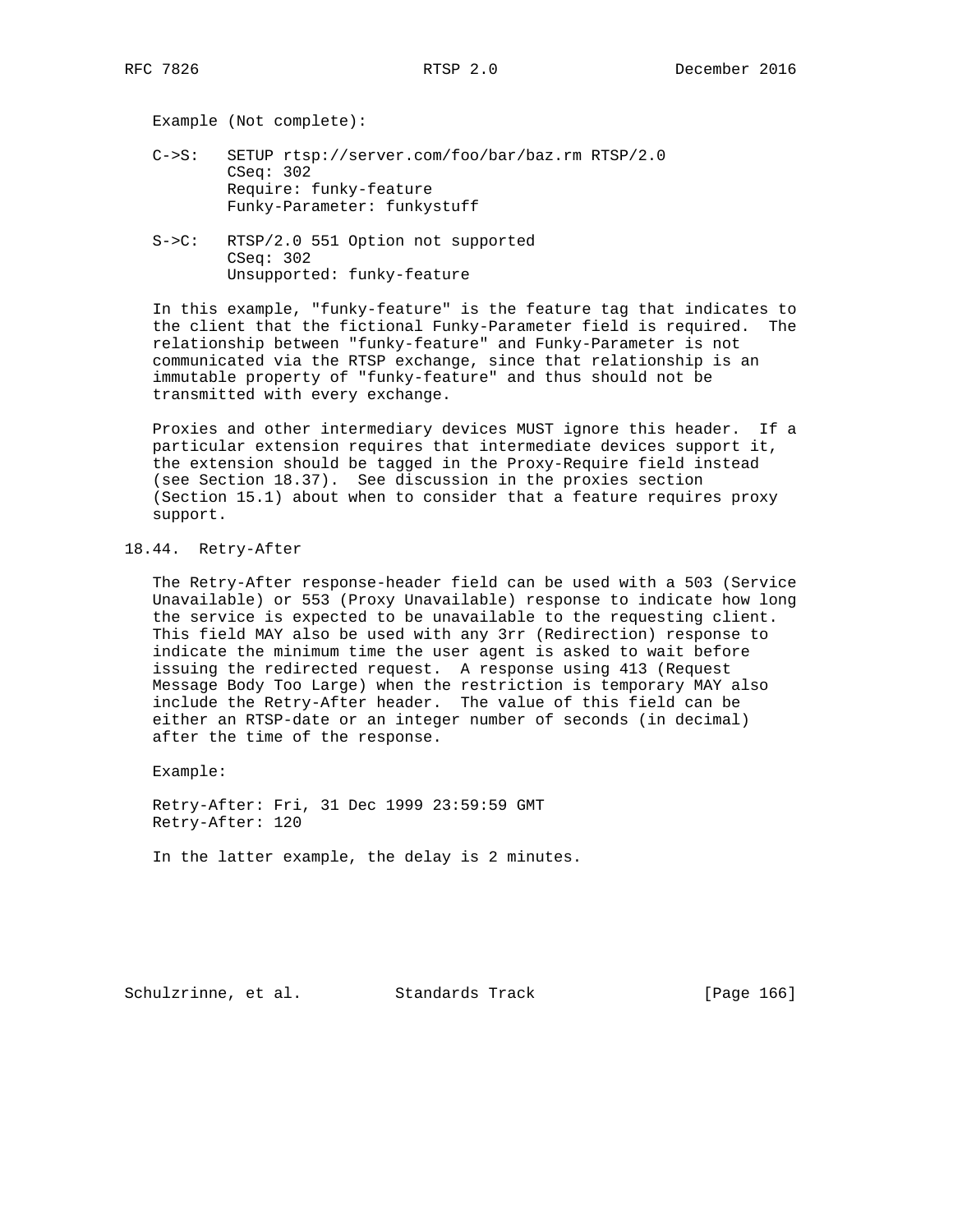# 18.45. RTP-Info

 The RTP-Info general-header field is used to set RTP-specific parameters in the PLAY and GET\_PARAMETER responses or PLAY\_NOTIFY and GET\_PARAMETER requests. For streams using RTP as transport protocol, the RTP-Info header SHOULD be part of a 200 response to PLAY.

 The exclusion of the RTP-Info in a PLAY response for RTP transported media will result in a client needing to synchronize the media streams using RTCP. This may have negative impact as the RTCP can be lost and does not need to be particularly timely in its arrival. Also, functionality that informs the client from which packet a seek has occurred is affected.

 The RTP-Info MAY be included in SETUP responses to provide synchronization information when changing transport parameters, see Section 13.3. The RTP-Info header and the Range header MAY be included in a GET\_PARAMETER request from client to server without any values to request the current playback point and corresponding RTP synchronization information. When the RTP-Info header is included in a Request, the Range header MUST also be included. The server response SHALL include both the Range header and the RTP-Info header. If the session is in Play state, then the value of the Range header SHALL be filled in with the current playback point and with the corresponding RTP-Info values. If the server is in another state, no values are included in the RTP-Info header. The header is included in PLAY\_NOTIFY requests with the Notify-Reason of the end of stream to provide RTP information about the end of the stream.

The header can carry the following parameters:

- url: Indicates the stream URI for which the following RTP parameters correspond; this URI MUST be the same as used in the SETUP request for this media stream. Any relative URI MUST use the Request-URI as base URI. This parameter MUST be present.
- ssrc: The SSRC to which the RTP timestamp and sequence number provided applies. This parameter MUST be present.
- seq: Indicates the sequence number of the first packet of the stream that is direct result of the request. This allows clients to gracefully deal with packets when seeking. The client uses this value to differentiate packets that originated before the seek from packets that originated after the seek. Note that a client may not receive the packet with the expressed sequence number and instead may receive packets with a higher sequence number due to packet loss or reordering. This parameter is RECOMMENDED to be present.

Schulzrinne, et al. Standards Track [Page 167]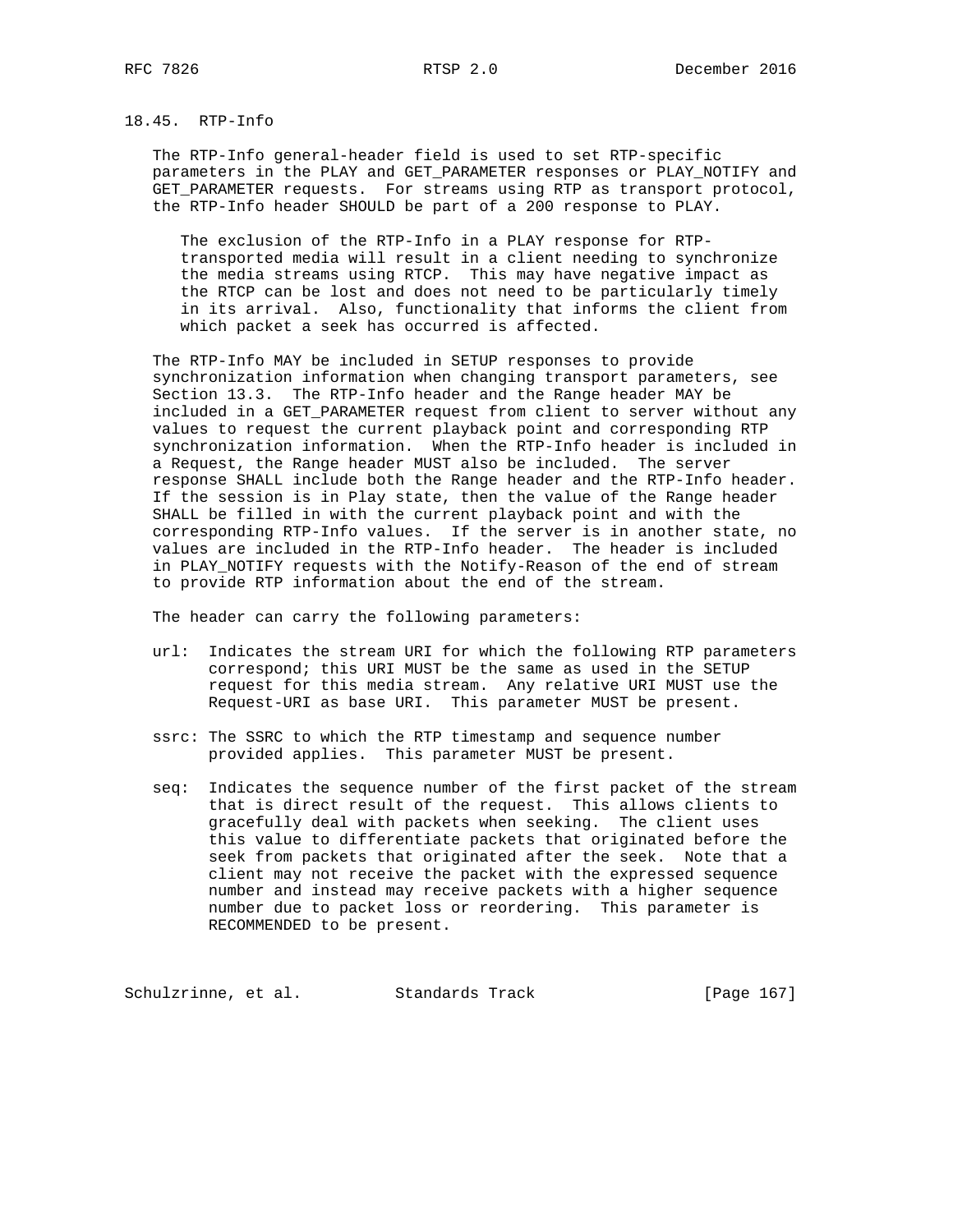rtptime: MUST indicate the RTP timestamp value corresponding to the start time value in the Range response-header or, if not explicitly given, the implied start point. The client uses this value to calculate the mapping of RTP time to NPT or other media timescale. This parameter SHOULD be present to ensure inter-media synchronization is achieved. There exists no requirement that any received RTP packet will have the same RTP timestamp value as the one in the parameter used to establish synchronization.

 A mapping from RTP timestamps to NTP format timestamps (wallclock) is available via RTCP. However, this information is not sufficient to generate a mapping from RTP timestamps to media clock time (NPT, etc.). Furthermore, in order to ensure that this information is available at the necessary time (immediately at startup or after a seek), and that it is delivered reliably, this mapping is placed in the RTSP control channel.

 In order to compensate for drift for long, uninterrupted presentations, RTSP clients should additionally map NPT to NTP, using initial RTCP sender reports to do the mapping, and later reports to check drift against the mapping.

Example:

 Range:npt=3.25-15 RTP-Info:url="rtsp://example.com/foo/audio" ssrc=0A13C760:seq=45102; rtptime=12345678,url="rtsp://example.com/foo/video" ssrc=9A9DE123:seq=30211;rtptime=29567112

 Lets assume that Audio uses a 16 kHz RTP timestamp clock and Video a 90 kHz RTP timestamp clock. Then, the media synchronization is depicted in the following way.

 NPT 3.0---3.1---3.2-X-3.3---3.4---3.5---3.6 Audio PA A<br>Video V Video V PV

 X: NPT time value = 3.25, from Range header. A: RTP timestamp value for Audio from RTP-Info header (12345678). V: RTP timestamp value for Video from RTP-Info header (29567112). PA: RTP audio packet carrying an RTP timestamp of 12344878, which corresponds to NPT = (12344878 - A) / 16000 + 3.25 = 3.2 PV: RTP video packet carrying an RTP timestamp of 29573412, which corresponds to NPT =  $(29573412 - V)$  / 90000 + 3.25 = 3.32

Schulzrinne, et al. Standards Track [Page 168]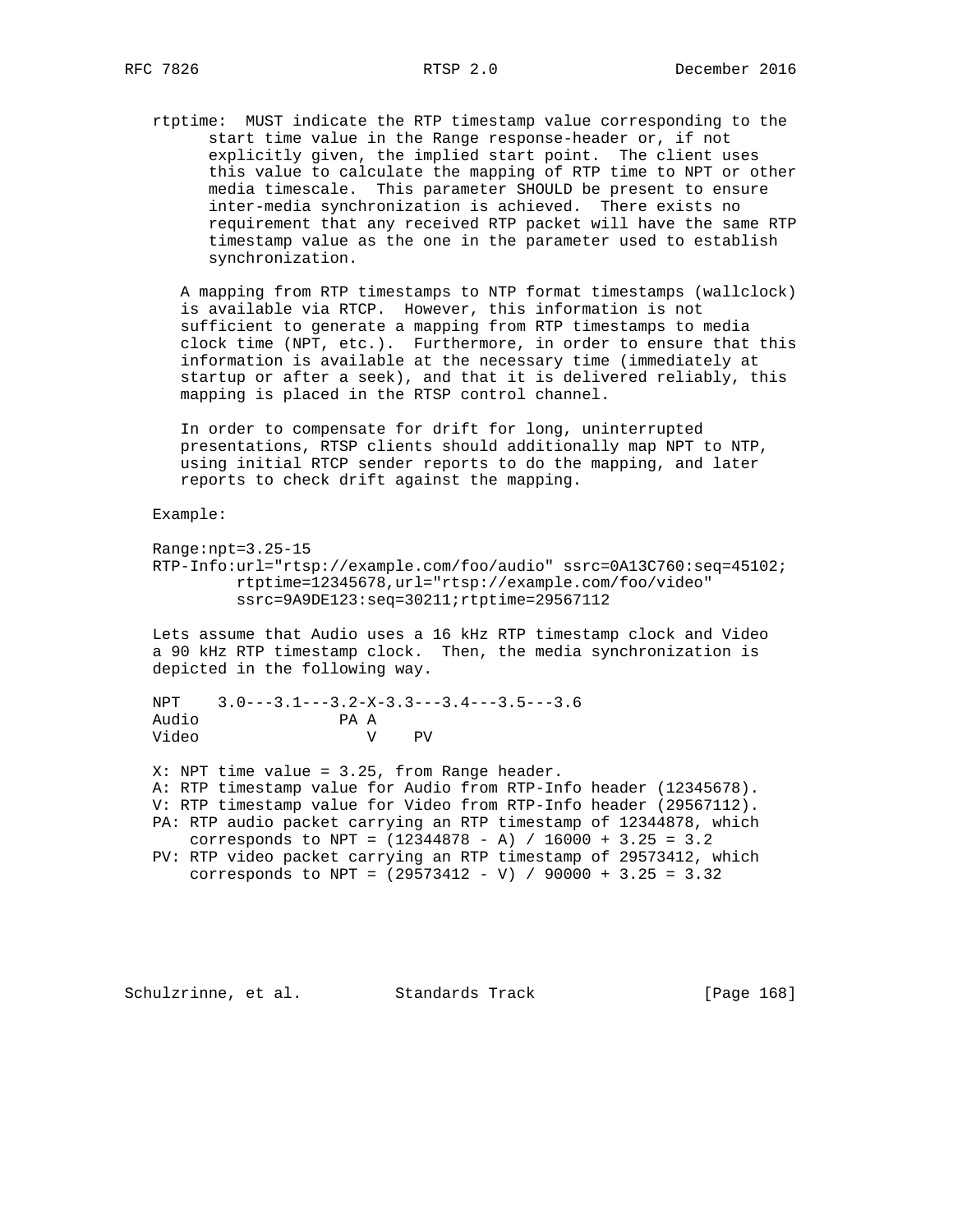# 18.46. Scale

 The Scale general-header indicates the requested or used view rate for the media resource being played back. A scale value of 1 indicates normal play at the normal forward viewing rate. If not 1, the value corresponds to the rate with respect to normal viewing rate. For example, a value of 2 indicates twice the normal viewing rate ("fast forward") and a value of 0.5 indicates half the normal viewing rate. In other words, a value of 2 has content time increase at twice the playback time. For every second of elapsed (wallclock) time, 2 seconds of content time will be delivered. A negative value indicates reverse direction. For certain media transports, this may require certain considerations to work consistently; see Appendix C.1 for description on how RTP handles this.

 The transmitted-data rate SHOULD NOT be changed by selection of a different scale value. The resulting bitrate should be reasonably close to the nominal bitrate of the content for scale = 1. The server has to actively manipulate the data when needed to meet the bitrate constraints. Implementation of scale changes depends on the server and media type. For video, a server may, for example, deliver only key frames or selected frames. For audio, it may time-scale the audio while preserving pitch or, less desirably, deliver fragments of audio, or completely mute the audio.

 The server and content may restrict the range of scale values that it supports. The supported values are indicated by the Media-Properties header (Section 18.29). The client SHOULD only indicate request values to be supported. However, as the values may change as the content progresses, a requested value may no longer be valid when the request arrives. Thus, a non-supported value in a request does not generate an error, it only forces the server to choose the closest value. The response MUST always contain the actual scale value chosen by the server.

 If the server does not implement the possibility to scale, it will not return a Scale header. A server supporting scale operations for PLAY MUST indicate this with the use of the "play.scale" feature tag.

 When indicating a negative scale for a reverse playback, the Range header MUST indicate a decreasing range as described in Section 18.40.

Example of playing in reverse at 3.5 times normal rate:

Scale: -3.5 Range: npt=15-10

Schulzrinne, et al. Standards Track [Page 169]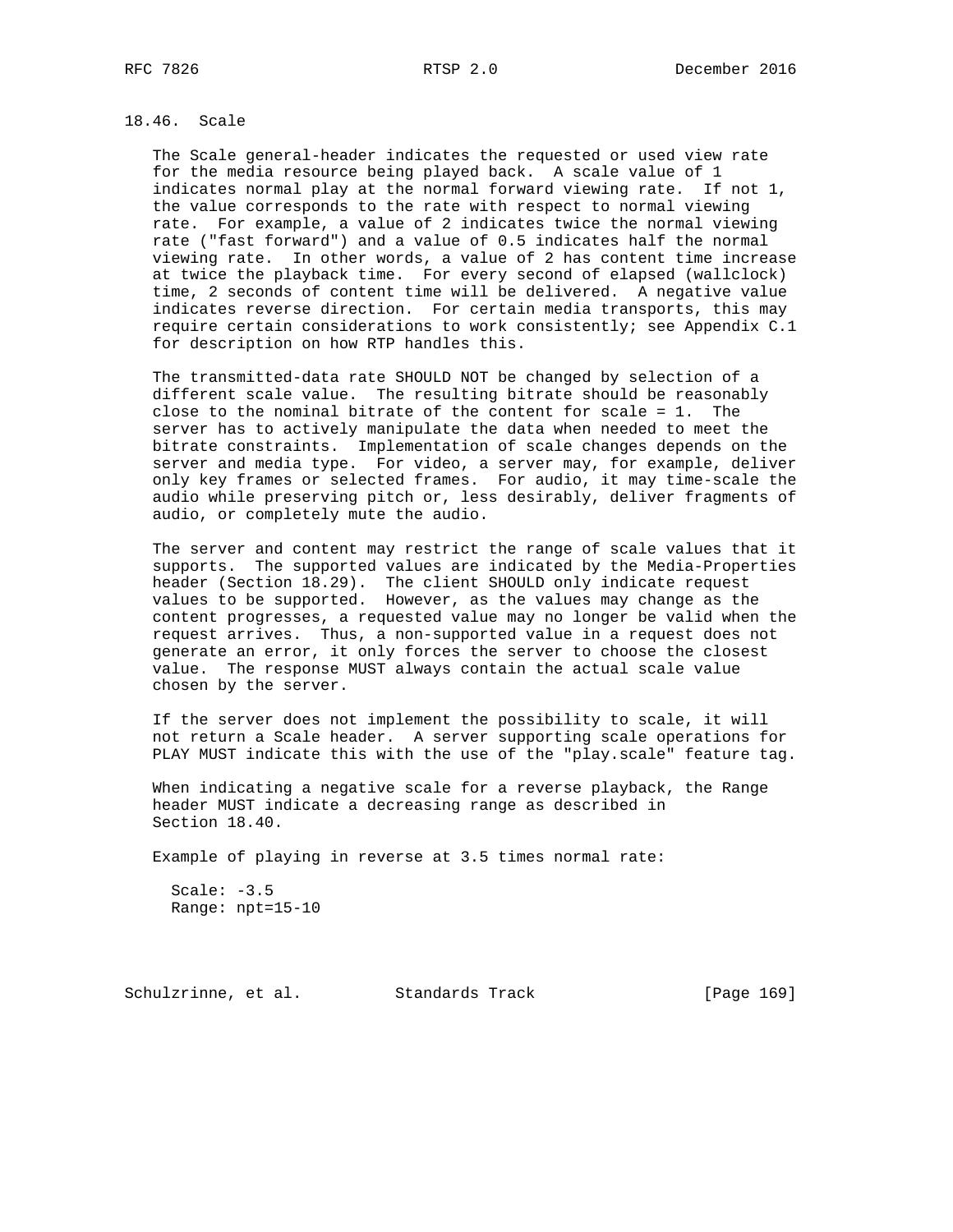### 18.47. Seek-Style

 When a client sends a PLAY request with a Range header to perform a random access to the media, the client does not know if the server will pick the first media samples or the first random access point prior to the request range. Depending on the use case, the client may have a strong preference. To express this preference and provide the client with information on how the server actually acted on that preference, the Seek-Style general-header is defined.

 Seek-Style is a general-header that MAY be included in any PLAY request to indicate the client's preference for any media stream that has the random access properties. The server MUST always include the header in any PLAY response for media with random access properties to indicate what policy was applied. A server that receives an unknown Seek-Style policy MUST ignore it and select the server default policy. A client receiving an unknown policy MUST ignore it and use the Range header and any media synchronization information as basis to determine what the server did.

 This specification defines the following seek policies that may be requested (see also Section 4.7.1):

- RAP: Random Access Point (RAP) is the behavior of requesting the server to locate the closest previous random access point that exists in the media aggregate and deliver from that. By requesting a RAP, media quality will be the best possible as all media will be delivered from a point where full media state can be established in the media decoder.
- CoRAP: Conditional Random Access Point (CoRAP) is a variant of the above RAP behavior. This policy is primarily intended for cases where there is larger distance between the random access points in the media. CoRAP uses the RAP policy if the condition that there is a Random Access Point closer to the requested start point than to the current pause point is fulfilled. Otherwise, no seeking is performed and playback will continue from the current pause point. This policy assumes that the media state existing prior to the pause is usable if delivery is continued. If the client or server knows that this is not the fact, the RAP policy should be used. In other words, in most cases when the client requests a start point prior to the current pause point, a valid decoding dependency chain from the media delivered prior to the pause and to the requested media unit will not exist. If the server searched to a random access point, the server MUST return the CoRAP policy in the Seek-Style header and adjust the Range header to reflect the position of the selected RAP. In case the random access point is farther away and the server chooses to continue

Schulzrinne, et al. Standards Track [Page 170]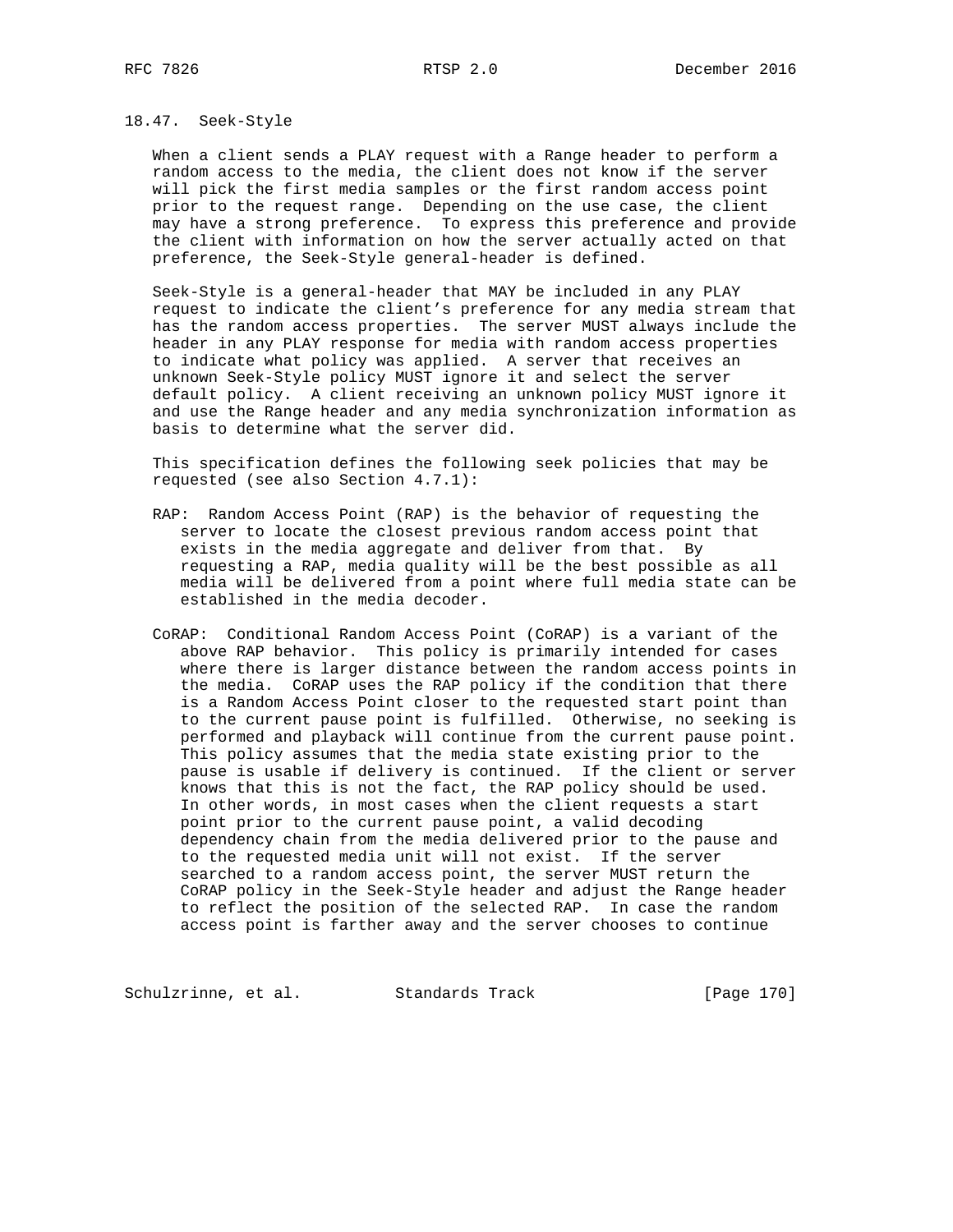from the current pause point, it MUST include the "Next" policy in the Seek-Style header and adjust the Range header start point to the current pause point.

- First-Prior: The first-prior policy will start delivery with the media unit that has a playout time first prior to the requested time. For discrete media, that would only include media units that would still be rendered at the request time. For continuous media, that is media that will be rendered during the requested start time of the range.
- Next: The next media units after the provided start time of the range: for continuous framed media, that would mean the first next frame after the provided time and for discrete media, the first unit that is to be rendered after the provided time. The main usage for this case is when the client knows it has all media up to a certain point and would like to continue delivery so that a complete uninterrupted media playback can be achieved. An example of such a scenario would be switching from a broadcast/multicast delivery to a unicast-based delivery. This policy MUST only be used on the client's explicit request.

 Please note that these expressed preferences exist for optimizing the startup time or the media quality. The "Next" policy breaks the normal definition of the Range header to enable a client to request media with minimal overlap, although some may still occur for aggregated sessions. RAP and First-Prior both fulfill the requirement of providing media from the requested range and forward. However, unless RAP is used, the media quality for many media codecs using predictive methods can be severely degraded unless additional data is available as, for example, already buffered, or through other side channels.

18.48. Server

 The Server general-header field contains information about the software used by the origin server to create or handle the request. This field can contain multiple product tokens and comments identifying the server and any significant subproducts. The product tokens are listed in order of their significance for identifying the application.

Example:

Server: PhonyServer/1.0

Schulzrinne, et al. Standards Track [Page 171]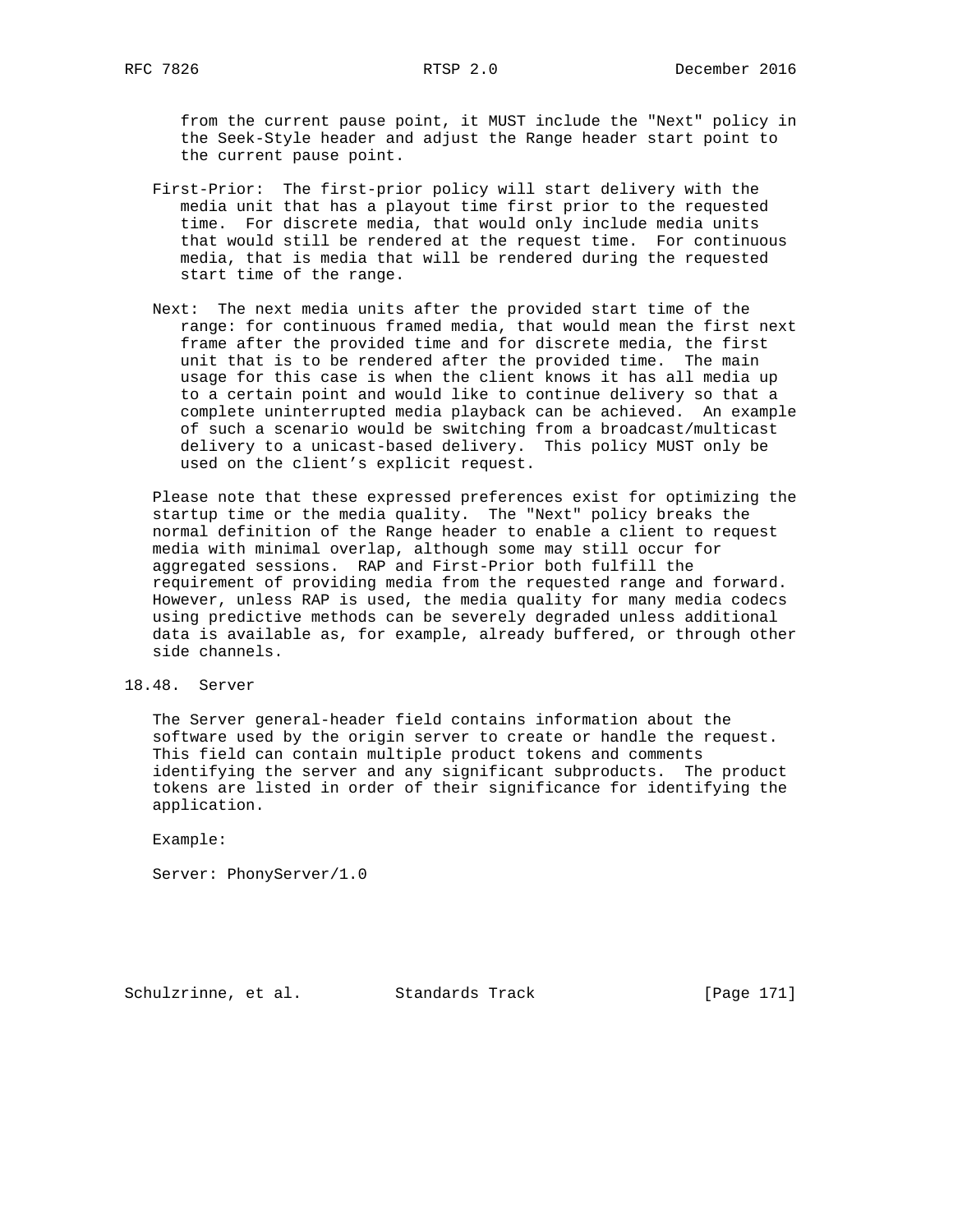If the response is being forwarded through a proxy, the proxy application MUST NOT modify the Server response-header. Instead, it SHOULD include a Via field (Section 18.57). If the response is generated by the proxy, the proxy application MUST return the Server response-header as previously returned by the server.

## 18.49. Session

 The Session general-header field identifies an RTSP session. An RTSP session is created by the server as a result of a successful SETUP request, and in the response, the session identifier is given to the client. The RTSP session exists until destroyed by a TEARDOWN or a REDIRECT or is timed out by the server.

 The session identifier is chosen by the server (see Section 4.3) and MUST be returned in the SETUP response. Once a client receives a session identifier, it MUST be included in any request related to that session. This means that the Session header MUST be included in a request, using the following methods: PLAY, PAUSE, PLAY\_NOTIFY and TEARDOWN. It MAY be included in SETUP, OPTIONS, SET\_PARAMETER, GET\_PARAMETER, and REDIRECT. It MUST NOT be included in DESCRIBE. The Session header MUST NOT be included in the following methods, if these requests are pipelined and if the session identifier is not yet known: PLAY, PAUSE, TEARDOWN, SETUP, OPTIONS SET\_PARAMETER, and GET\_PARAMETER.

 In an RTSP response, the session header MUST be included in methods, SETUP, PLAY, PAUSE, and PLAY\_NOTIFY, and it MAY be included in methods TEARDOWN and REDIRECT. If included in the request of the following methods it MUST also be included in the response: OPTIONS, GET\_PARAMETER, and SET\_PARAMETER. It MUST NOT be included in DESCRIBE responses.

 Note that a session identifier identifies an RTSP session across transport sessions or connections. RTSP requests for a given session can use different URIs (Presentation and media URIs). Note, that there are restrictions depending on the session as to which URIs are acceptable for a given method. However, multiple "user" sessions for the same URI from the same client will require use of different session identifiers.

 The session identifier is needed to distinguish several delivery requests for the same URI coming from the same client.

 The response 454 (Session Not Found) MUST be returned if the session identifier is invalid.

Schulzrinne, et al. Standards Track [Page 172]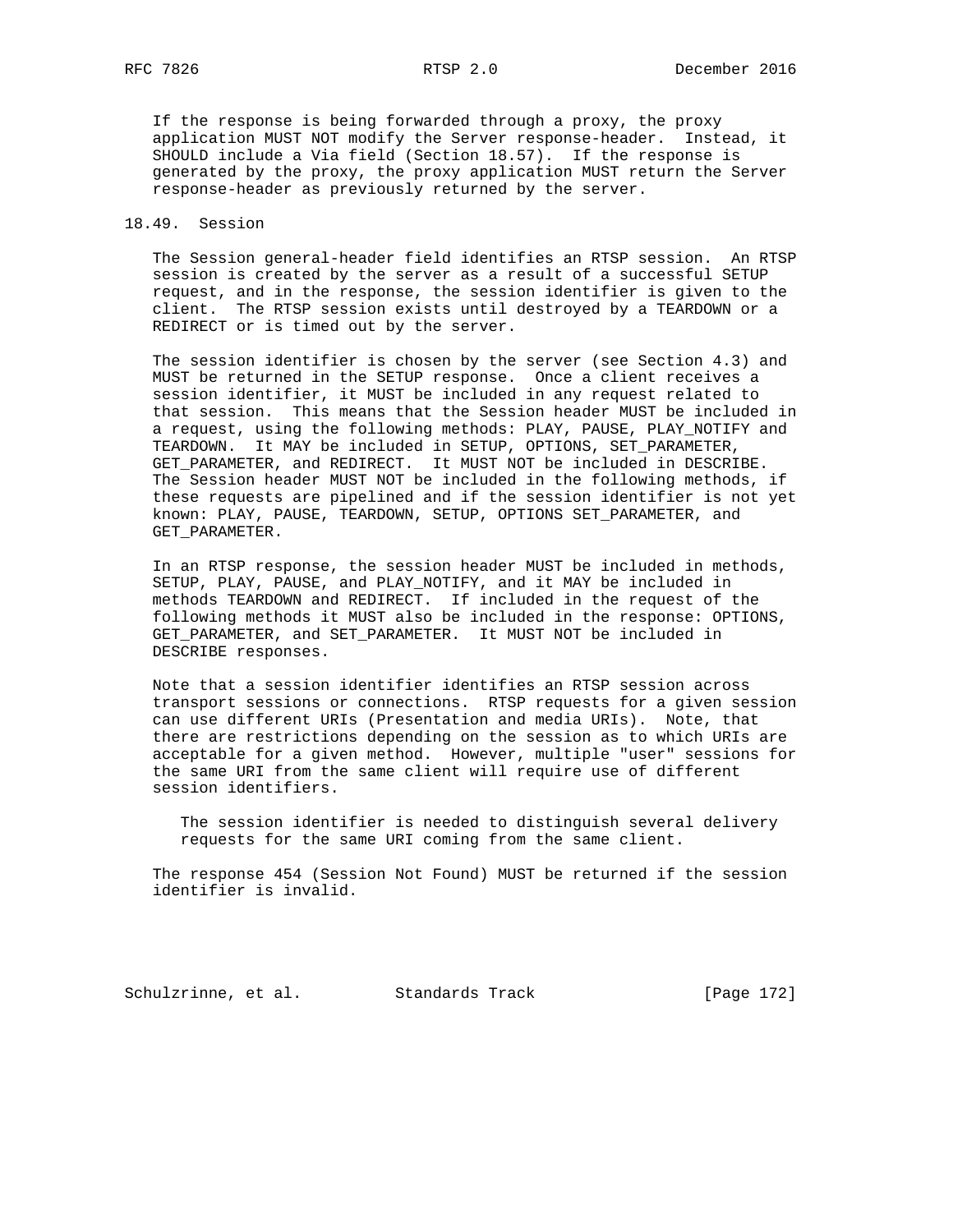The header MAY include a parameter for session timeout period. If not explicitly provided, this value is set to 60 seconds. As this affects how often session keep-alives are needed, values smaller than 30 seconds are not recommended. However, larger-than-default values can be useful in applications of RTSP that have inactive but established sessions for longer time periods.

 The 60-second value was chosen as the session timeout value as it results in keep-alive messages that are not too frequent and low sensitivity to variations in request/response timing. If one reduces the timeout value to below 30 seconds, the corresponding request/response timeout becomes a significant part of the session timeout. The 60-second value also allows for reasonably rapid recovery of committed server resources in case of client failure.

#### 18.50. Speed

 The Speed general-header field requests the server to deliver specific amounts of nominal media time per unit of delivery time, contingent on the server's ability and desire to serve the media stream at the given speed. The client requests the delivery speed to be within a given range with a lower and upper bound. The server SHALL deliver at the highest possible speed within the range, but not faster than the upper bound, for which the underlying network path can support the resulting transport data rates. As long as any speed value within the given range can be provided, the server SHALL NOT modify the media quality. Only if the server is unable to deliver media at the speed value provided by the lower bound shall it reduce the media quality.

 Implementation of the Speed functionality by the server is OPTIONAL. The server can indicate its support through a feature tag, play.speed. The lack of a Speed header in the response is an indication of lack of support of this functionality.

 The speed parameter values are expressed as a positive decimal value, e.g., a value of 2.0 indicates that data is to be delivered twice as fast as normal. A speed value of zero is invalid. The range is specified in the form "lower bound - upper bound". The lower-bound value may be smaller or equal to the upper bound. All speeds may not be possible to support. Therefore, the server MAY modify the requested values to the closest supported. The actual supported speed MUST be included in the response. However, note that the use cases may vary and that Speed value ranges such as 0.7-0.8, 0.3-2.0, 1.0-2.5, and 2.5-2.5 all have their usages.

Schulzrinne, et al. Standards Track [Page 173]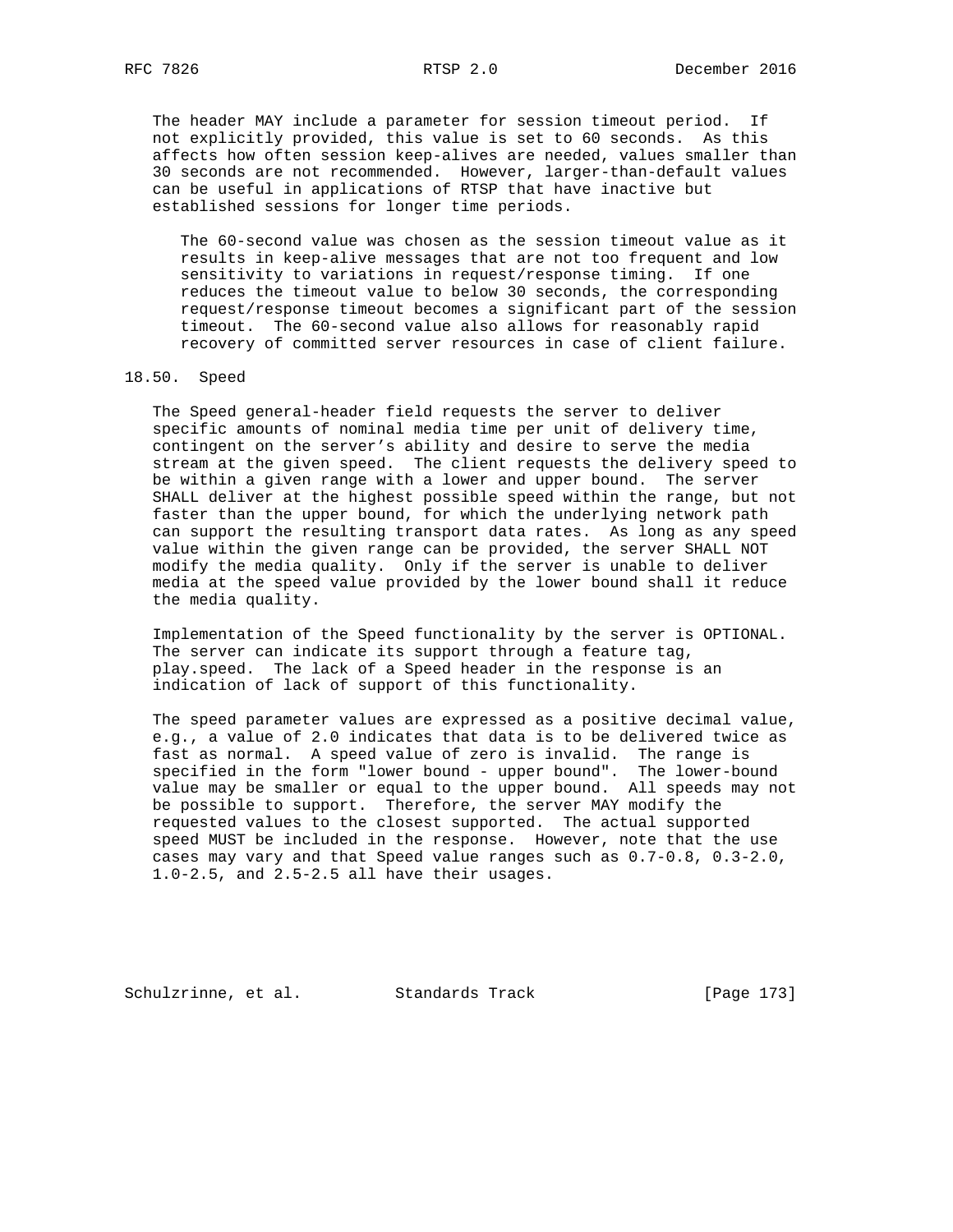Example:

Speed: 1.0-2.5

 Use of this header changes the bandwidth used for data delivery. It is meant for use in specific circumstances where delivery of the presentation at a higher or lower rate is desired. The main use cases are buffer operations or local scale operations. Implementers should keep in mind that bandwidth for the session may be negotiated beforehand (by means other than RTSP) and, therefore, renegotiation may be necessary. To perform Speed operations, the server needs to ensure that the network path can support the resulting bitrate. Thus, the media transport needs to support feedback so that the server can react and adapt to the available bitrate.

18.51. Supported

 The Supported general-header enumerates all the extensions supported by the client or server using feature tags. The header carries the extensions supported by the message-sending client or server. The Supported header MAY be included in any request. When present in a request, the receiver MUST respond with its corresponding Supported header. Note that the Supported header is also included in 4xx and 5xx responses.

 The Supported header contains a list of feature tags, described in Section 4.5, that are understood by the client or server. These feature tags are the ones the server or client supports in general and are not specific to the request resource.

Example:

- C->S: OPTIONS rtsp://example.com/ RTSP/2.0 Supported: foo, bar, blech User-Agent: PhonyClient/1.2
- S->C: RTSP/2.0 200 OK Supported: bar, blech, baz

Schulzrinne, et al. Standards Track [Page 174]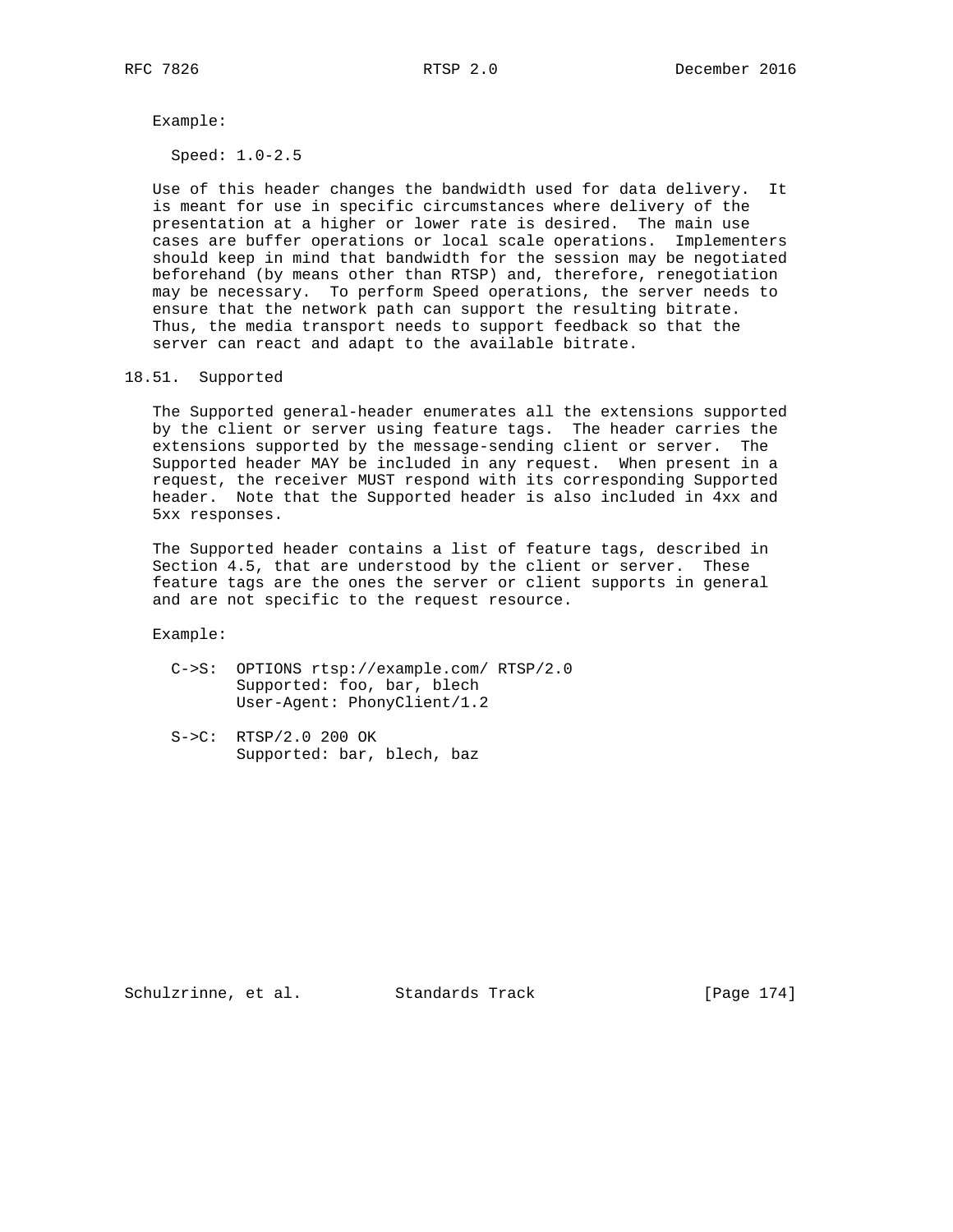## 18.52. Terminate-Reason

 The Terminate-Reason request-header allows the server, when sending a REDIRECT or TEARDOWN request, to provide a reason for the session termination and any additional information. This specification identifies three reasons for Redirections and may be extended in the future:

- Server-Admin: The server needs to be shut down for some administrative reason.
- Session-Timeout: A client's session has been kept alive for extended periods of time and the server has determined that it needs to reclaim the resources associated with this session.
- Internal-Error An internal error that is impossible to recover from has occurred, forcing the server to terminate the session.

 The Server may provide additional parameters containing information around the redirect. This specification defines the following ones.

- time: Provides a wallclock time when the server will stop providing any service.
- user-msg: A UTF-8 text string with a message from the server to the user. This message SHOULD be displayed to the user.

#### 18.53. Timestamp

 The Timestamp general-header describes when the agent sent the request. The value of the timestamp is of significance only to the agent and may use any timescale. The responding agent MUST echo the exact same value and MAY, if it has accurate information about this, add a floating-point number indicating the number of seconds that has elapsed since it has received the request. The timestamp can be used by the agent to compute the round-trip time to the responding agent so that it can adjust the timeout value for retransmissions when running over an unreliable protocol. It also resolves retransmission ambiguities for unreliable transport of RTSP.

 Note that the present specification provides only for reliable transport of RTSP messages. The Timestamp general-header is specified in case the protocol is extended in the future to use unreliable transport.

Schulzrinne, et al. Standards Track [Page 175]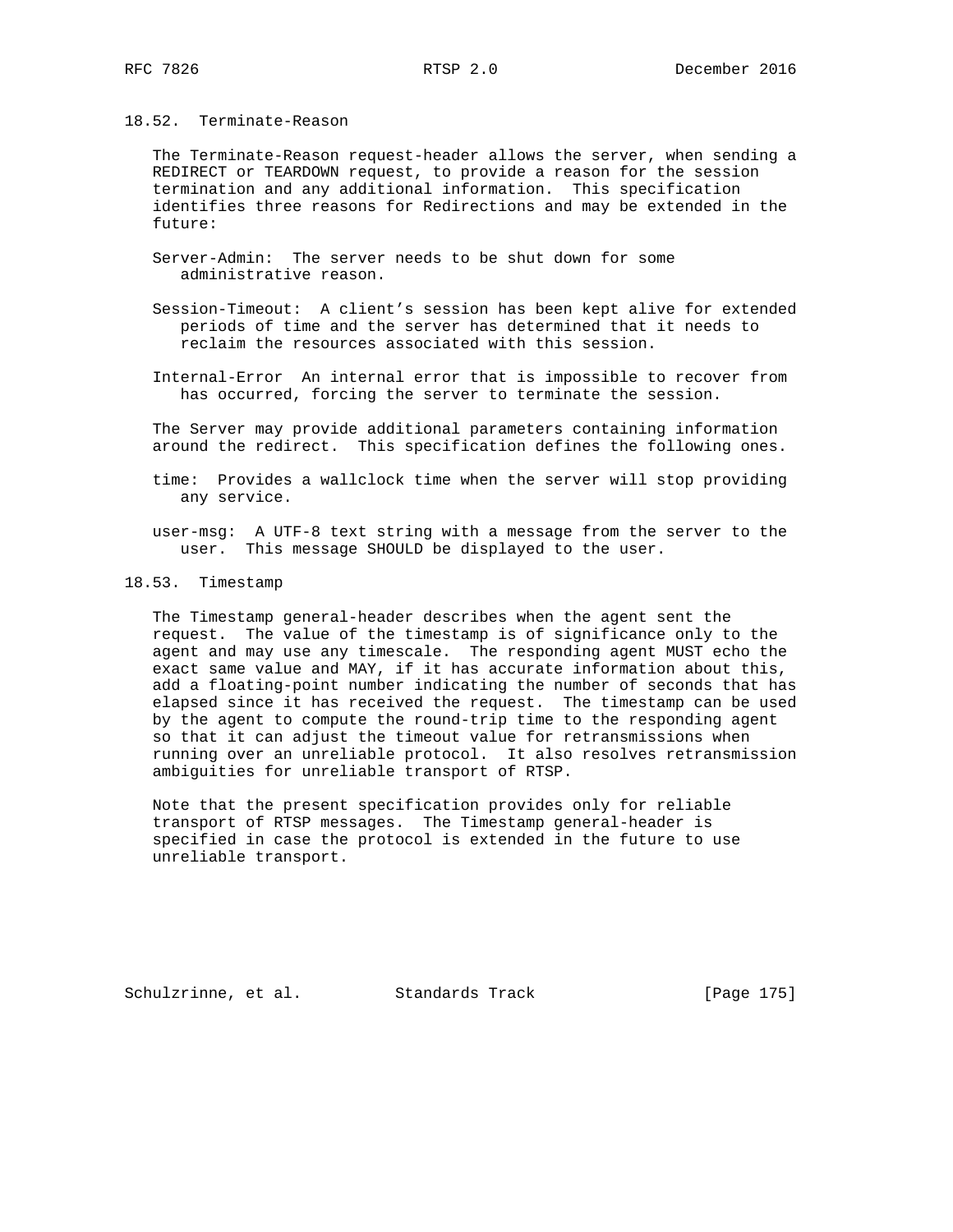# 18.54. Transport

 The Transport general-header indicates which transport protocol is to be used and configures its parameters such as destination address, compression, multicast time-to-live and destination port for a single stream. It sets those values not already determined by a presentation description.

 A Transport request-header MAY contain a list of transport options acceptable to the client, in the form of multiple transport specification entries. Transport specifications are comma separated and listed in decreasing order of preference. Each transport specification consists of a transport protocol identifier, followed by any number of parameters separated by semicolons. A Transport request-header MAY contain multiple transport specifications using the same transport protocol identifier. The server MUST return a Transport response-header in the response to indicate the values actually chosen, if any. If no transport specification is supported, no transport header is returned and the response MUST use the status code 461 (Unsupported Transport) (Section 17.4.25). In case more than one transport specification was present in the request, the server MUST return the single transport specification (transport spec) that was actually chosen, if any. The number of transport-spec entries is expected to be limited as the client will receive guidance on what configurations are possible from the presentation description.

 The Transport header MAY also be used in subsequent SETUP requests to change transport parameters. A server MAY refuse to change parameters of an existing stream.

 The transport protocol identifier defines, for each transport specification, which transport protocol to use and any related rules. Each transport protocol identifier defines the parameters that are required to occur; additional optional parameters MAY occur. This flexibility is provided as parameters may be different and provide different options to the RTSP agent. A transport specification may only contain one of any given parameter within it. A parameter consists of a name and optionally a value string. Parameters MAY be given in any order. Additionally, a transport specification may only contain either the unicast or the multicast transport type parameter. The transport protocol identifier, and all parameters, need to be understood in a transport specification; if not, the transport specification MUST be ignored. An RTSP proxy of any type that uses or modifies the transport specification, e.g., access proxy or security proxy, MUST remove specifications with unknown parameters

Schulzrinne, et al. Standards Track [Page 176]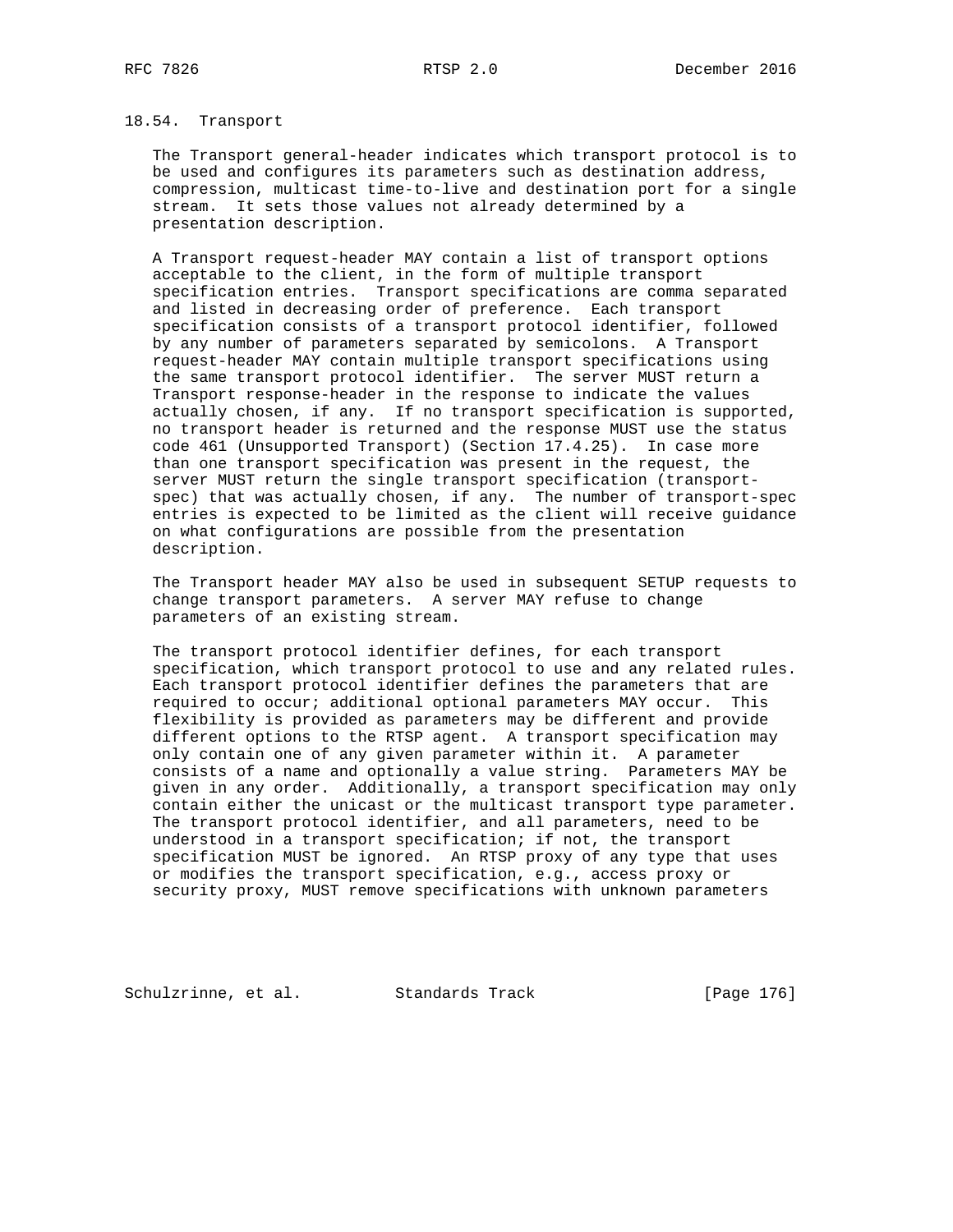before forwarding the RTSP message. If that results in no remaining transport specification, the proxy SHALL send a 461 (Unsupported Transport) (Section 17.4.25) response without any Transport header.

 The Transport header is restricted to describing a single media stream. (RTSP can also control multiple streams as a single entity.) Making it part of RTSP rather than relying on a multitude of session description formats greatly simplifies designs of firewalls.

 The general syntax for the transport protocol identifier is a list of slash-separated tokens:

Value1/Value2/Value3...

Which, for RTP transports, takes the form:

RTP/profile/lower-transport.

 The default value for the "lower-transport" parameters is specific to the profile. For RTP/AVP, the default is UDP.

 There are two different methods for how to specify where the media should be delivered for unicast transport:

- dest\_addr: The presence of this parameter and its values indicates the destination address or addresses (host address and port pairs for IP flows) necessary for the media transport.
- No dest\_addr: The lack of the dest\_addr parameter indicates that the server MUST send media to the same address from which the RTSP messages originates.

 The choice of method for indicating where the media is to be delivered depends on the use case. In some cases, the only allowed method will be to use no explicit address indication and have the server deliver media to the source of the RTSP messages.

 For multicast, there are several methods for specifying addresses, but they are different in how they work compared with unicast:

 dest\_addr with client picked address: The address and relevant parameters, like TTL (scope), for the actual multicast group to deliver the media to. There are security implications (Section 21) with this method that need to be addressed because an RTSP server can be used as a DoS attacker on an existing multicast group.

Schulzrinne, et al. Standards Track [Page 177]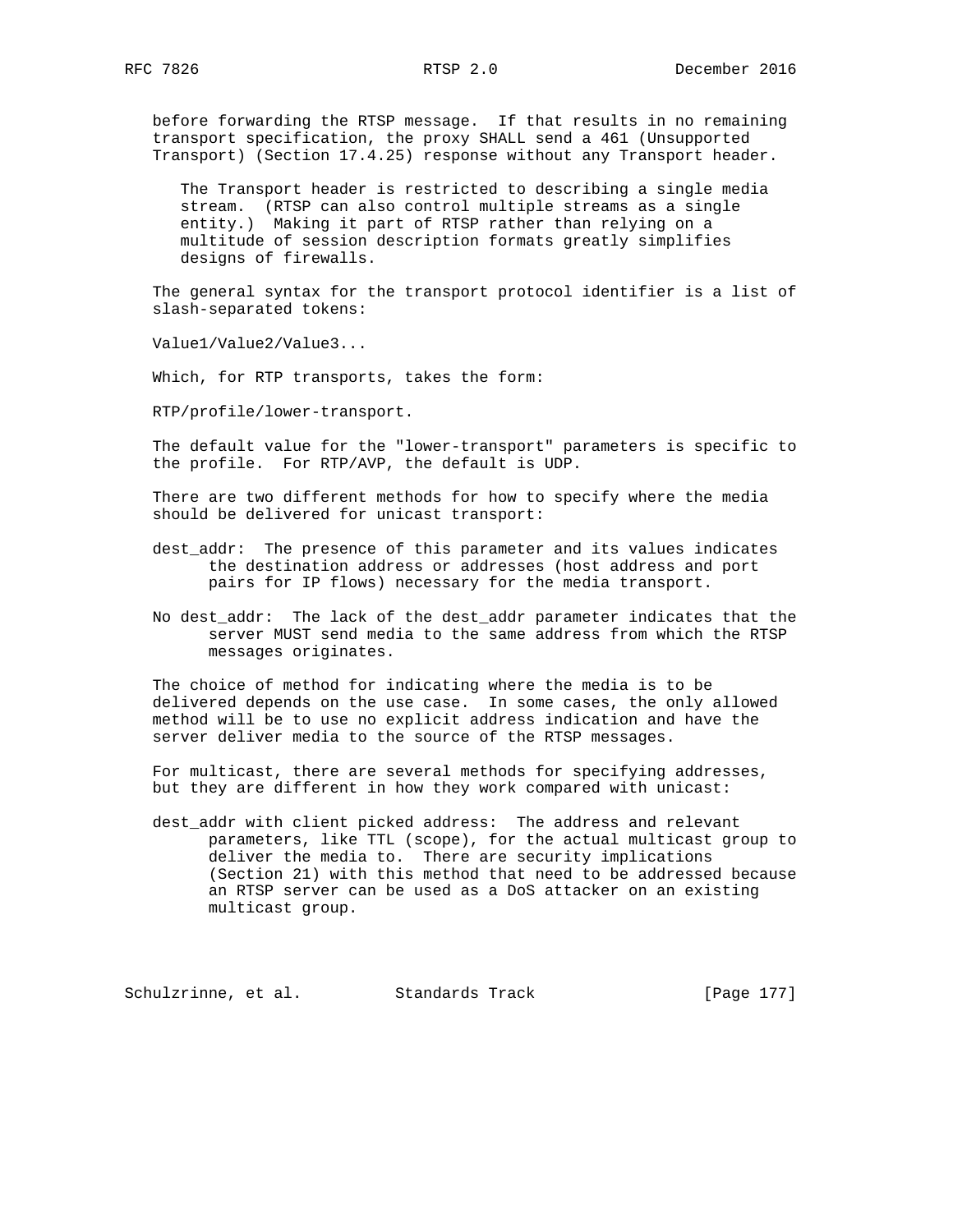- dest\_addr using Session Description Information: The information included in the transport header can all be coming from the session description, e.g., the SDP "c=" and "m=" lines. This mitigates some of the security issues of the previous methods as it is the session provider that picks the multicast group and scope. The client MUST include the information if it is available in the session description.
- No dest\_addr: The behavior when no explicit multicast group is present in a request is not defined.

 An RTSP proxy will need to take care. If the media is not desired to be routed through the proxy, the proxy will need to introduce the destination indication.

Below are the configuration parameters associated with transport:

General parameters:

- unicast / multicast: This parameter is a mutually exclusive indication of whether unicast or multicast delivery will be attempted. One of the two values MUST be specified. Clients that are capable of handling both unicast and multicast transmission need to indicate such capability by including two full transport-specs with separate parameters for each.
- layers: The number of multicast layers to be used for this media stream. The layers are sent to consecutive addresses starting at the dest\_addr address. If the parameter is not included, it defaults to a single layer.
- dest\_addr: A general destination address parameter that can contain one or more address specifications. Each combination of protocol/profile/lower transport needs to have the format and interpretation of its address specification defined. For RTP/AVP/UDP and RTP/AVP/TCP, the address specification is a tuple containing a host address and port. Note, only a single destination parameter per transport spec is intended. The usage of multiple destinations to distribute a single media to multiple entities is unspecified.

 The client originating the RTSP request MAY specify the destination address of the stream recipient with the host address as part of the tuple. When the destination address is specified, the recipient may be a different party than the originator of the request. To avoid becoming the unwitting perpetrator of a remote-controlled DoS attack, a server MUST perform security checks (see Section 21.2.1) and SHOULD log

Schulzrinne, et al. Standards Track [Page 178]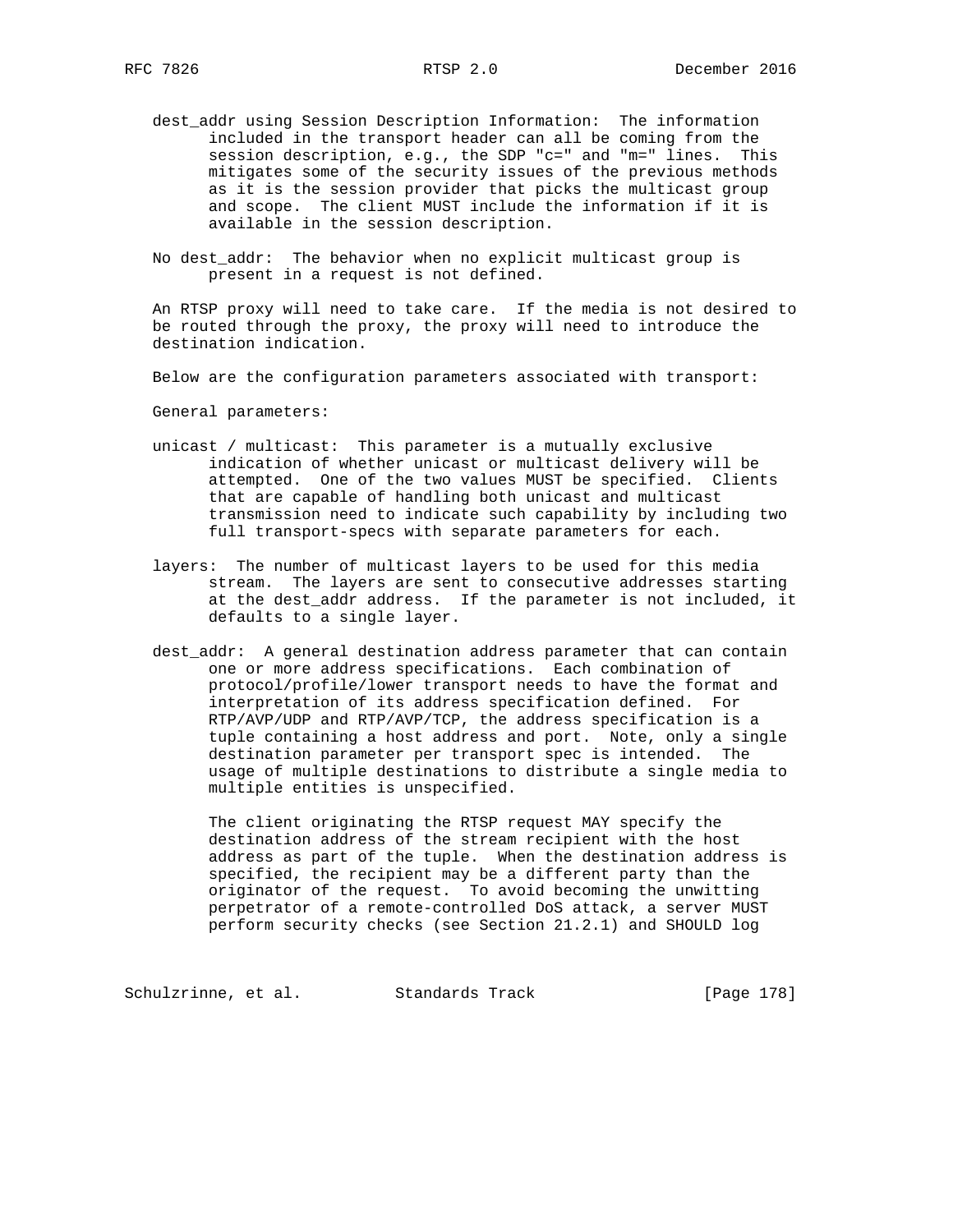such attempts before allowing the client to direct a media stream to a recipient address not chosen by the server. Implementations cannot rely on TCP as a reliable means of client identification. If the server does not allow the host address part of the tuple to be set, it MUST return 463 (Destination Prohibited).

 The host address part of the tuple MAY be empty, for example ":58044", in cases when it is desired to specify only the destination port. Responses to requests including the Transport header with a dest\_addr parameter SHOULD include the full destination address that is actually used by the server. The server MUST NOT remove address information that is already present in the request when responding, unless the protocol requires it.

 src\_addr: A general source address parameter that can contain one or more address specifications. Each combination of protocol/profile/lower transport needs to have the format and interpretation of its address specification defined. For RTP/AVP/UDP and RTP/AVP/TCP, the address specification is a tuple containing a host address and port.

 This parameter MUST be specified by the server if it transmits media packets from an address other than the one RTSP messages are sent to. This will allow the client to verify the source address and give it a destination address for its RTCP feedback packets, if RTP is used. The address or addresses indicated in the src\_addr parameter SHOULD be used both for the sending and receiving of the media stream's data packets. The main reasons are threefold: First, indicating the port and source address(s) lets the receiver know where from the packets is expected to originate. Second, traversal of NATs is greatly simplified when traffic is flowing symmetrically over a NAT binding. Third, certain NAT traversal mechanisms need to know to which address and port to send so-called "binding packets" from the receiver to the sender, thus creating an address binding in the NAT that the sender-to-receiver packet flow can use.

 This information may also be available through SDP. However, since this is more a feature of transport than media initialization, the authoritative source for this information should be in the SETUP response.

Schulzrinne, et al. Standards Track [Page 179]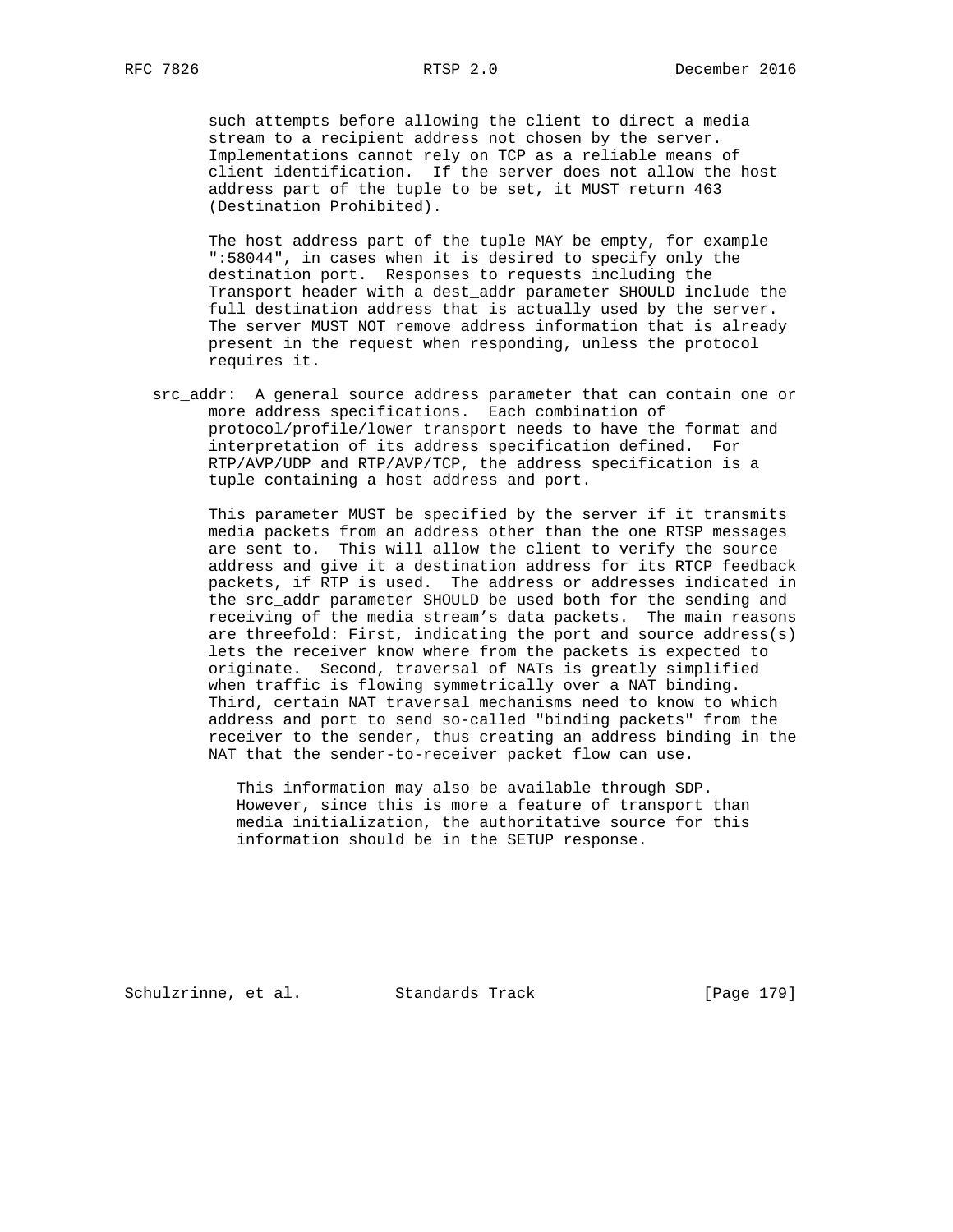- - mode: The mode parameter indicates the methods to be supported for this session. The currently defined valid value is "PLAY". If not provided, the default is "PLAY". The "RECORD" value was defined in RFC 2326; in this specification, it is unspecified but reserved. RECORD and other values may be specified in the future.
	- interleaved: The interleaved parameter implies mixing the media stream with the control stream in whatever protocol is being used by the control stream, using the mechanism defined in Section 14. The argument provides the channel number to be used in the \$ block (see Section 14) and MUST be present. This parameter MAY be specified as an interval, e.g., interleaved=4-5 in cases where the transport choice for the media stream requires it, e.g., for RTP with RTCP. The channel number given in the request is only a guidance from the client to the server on what channel number(s) to use. The server MAY set any valid channel number in the response. The declared channels are bidirectional, so both end parties MAY send data on the given channel. One example of such usage is the second channel used for RTCP, where both server and client send RTCP packets on the same channel.

 This allows RTP/RTCP to be handled similarly to the way that it is done with UDP, i.e., one channel for RTP and the other for RTCP.

 MIKEY: This parameter is used in conjunction with transport specifications that can utilize MIKEY [RFC3830] for security context establishment. So far, only the SRTP-based RTP profiles SAVP and SAVPF can utilize MIKEY, and this is defined in Appendix C.1.4.1. This parameter can be included both in request and response messages. The binary MIKEY message SHALL be Base64-encoded [RFC4648] before being included in the value part of the parameter, where the encoding adheres to the definition in Section 4 of RFC 4648 and where the padding bits are set to zero.

Multicast-specific:

 ttl: multicast time-to-live for IPv4. When included in requests, the value indicates the TTL value that the client requests the server to use. In a response, the value actually being used by the server is returned. A server will need to consider what values that are reasonable and also the authority of the user to set this value. Corresponding functions are not needed for IPv6 as the scoping is part of the IPv6 multicast address [RFC4291].

Schulzrinne, et al. Standards Track [Page 180]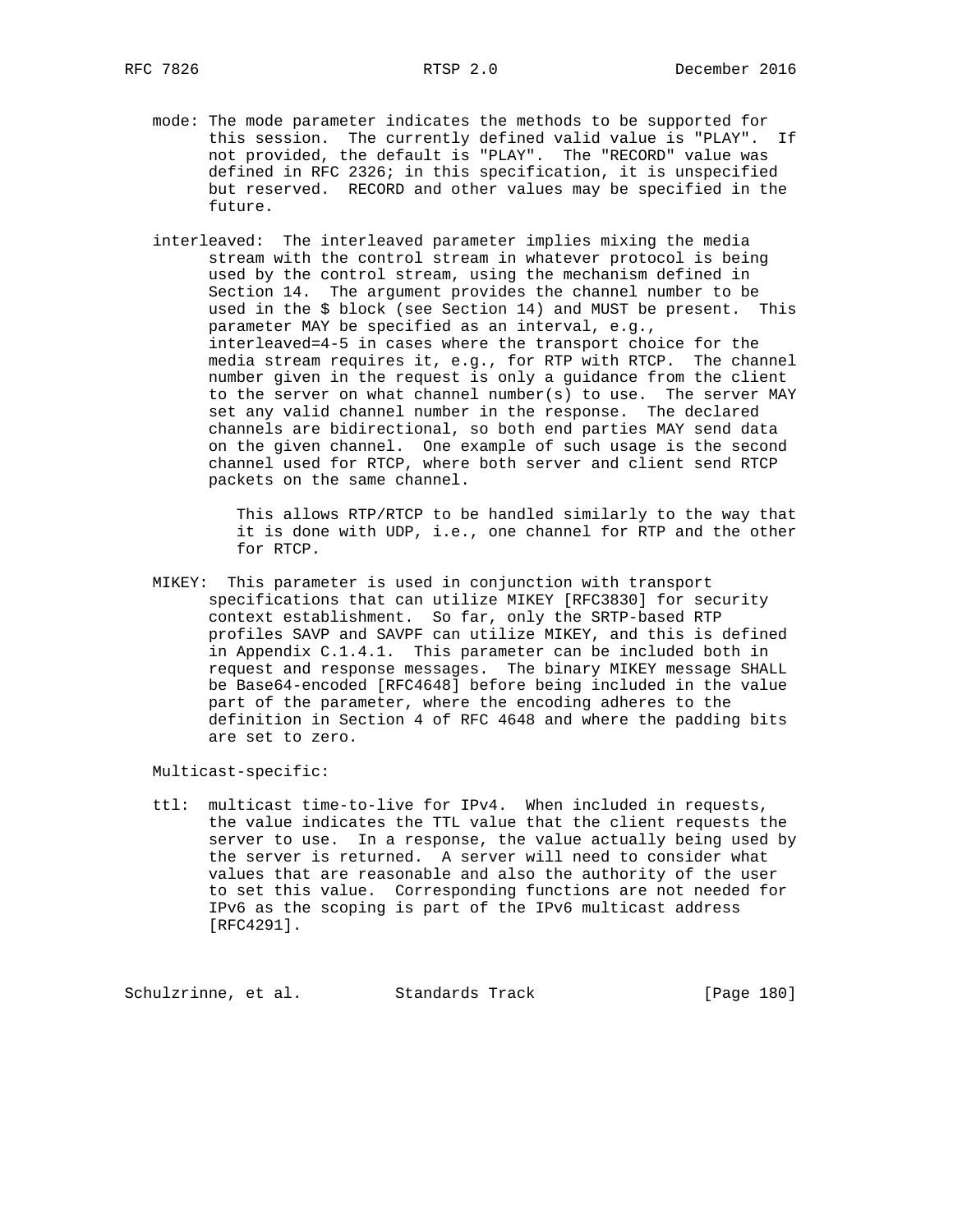RTP-specific:

 These parameters MAY only be used if the media-transport protocol is RTP.

 ssrc: The ssrc parameter, if included in a SETUP response, indicates the RTP SSRC [RFC3550] value(s) that will be used by the media server for RTP packets within the stream. The values are expressed as a slash-separated sequence of SSRC values, each SSRC expressed as an eight-digit hexadecimal value.

 The ssrc parameter MUST NOT be specified in requests. The functionality of specifying the ssrc parameter in a SETUP request is deprecated as it is incompatible with the specification of RTP [RFC3550]. If the parameter is included in the Transport header of a SETUP request, the server SHOULD ignore it, and choose appropriate SSRCs for the stream. The server SHOULD set the ssrc parameter in the Transport header of the response.

 RTCP-mux: Used to negotiate the usage of RTP and RTCP multiplexing [RFC5761] on a single underlying transport stream/flow. The presence of this parameter in a SETUP request indicates the client's support and requires the server to use RTP and RTCP multiplexing. The client SHALL only include one transport stream in the Transport header specification. To provide the server with a choice between using RTP/RTCP multiplexing or not, two different transport header specifications must be included.

 The parameter setup and connection defined below MAY only be used if the media-transport protocol of the lower-level transport is connection oriented (such as TCP). However, these parameters MUST NOT be used when interleaving data over the RTSP connection.

 setup: Clients use the setup parameter on the Transport line in a SETUP request to indicate the roles it wishes to play in a TCP connection. This parameter is adapted from [RFC4145]. The use of this parameter in RTP/AVP/TCP non-interleaved transport is discussed in Appendix C.2.2; the discussion below is limited to syntactic issues. Clients may specify the following values for the setup parameter:

active: The client will initiate an outgoing connection.

passive: The client will accept an incoming connection.

Schulzrinne, et al. Standards Track [Page 181]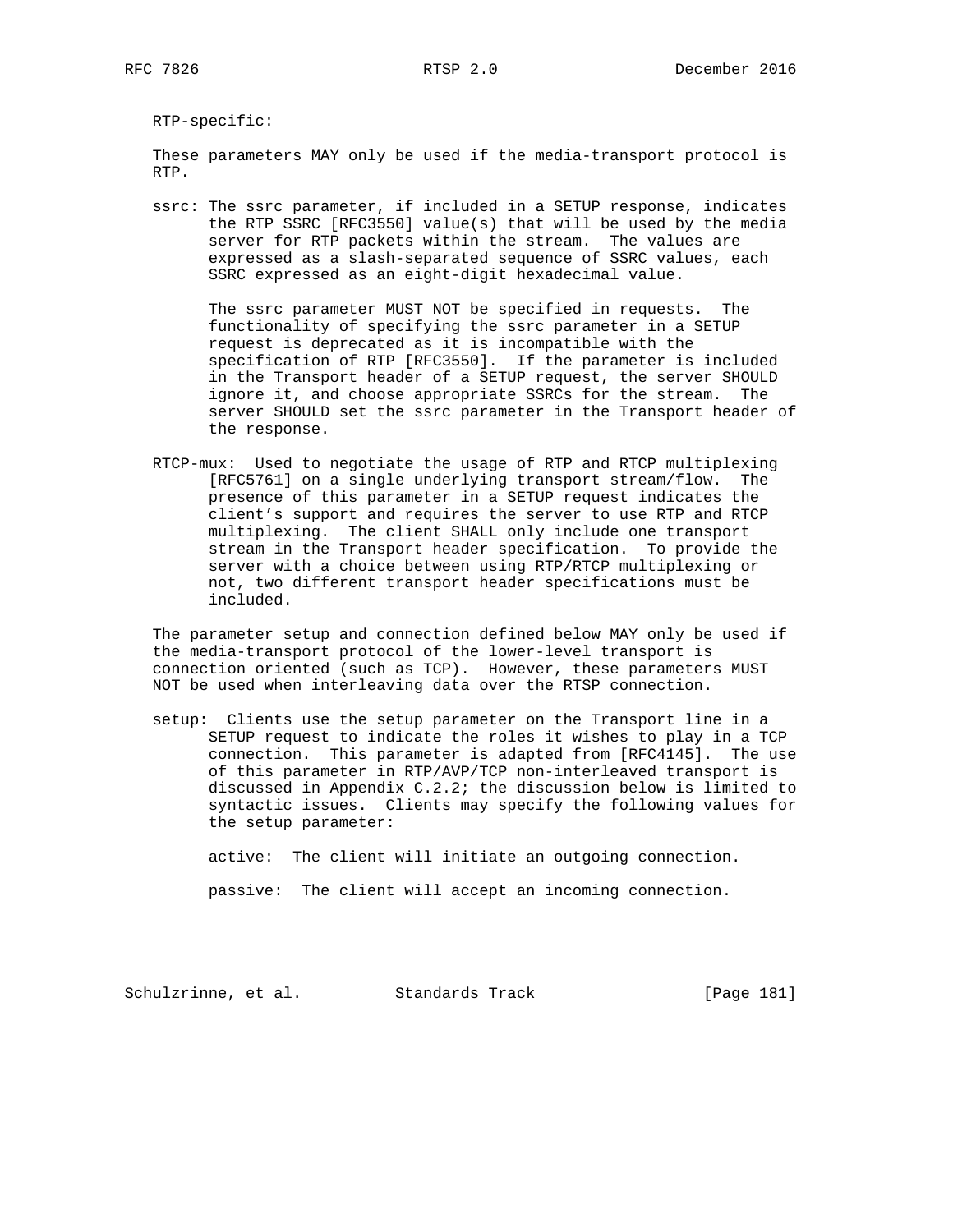actpass: The client is willing to accept an incoming connection or to initiate an outgoing connection.

 If a client does not specify a setup value, the "active" value is assumed.

 In response to a client SETUP request where the setup parameter is set to "active", a server's 2xx reply MUST assign the setup parameter to "passive" on the Transport header line.

 In response to a client SETUP request where the setup parameter is set to "passive", a server's 2xx reply MUST assign the setup parameter to "active" on the Transport header line.

 In response to a client SETUP request where the setup parameter is set to "actpass", a server's 2xx reply MUST assign the setup parameter to "active" or "passive" on the Transport header line.

 Note that the "holdconn" value for setup is not defined for RTSP use, and MUST NOT appear on a Transport line.

 connection: Clients use the connection parameter in a transport specification part of the Transport header in a SETUP request to indicate the client's preference for either reusing an existing connection between client and server (in which case the client sets the "connection" parameter to "existing") or requesting the creation of a new connection between client and server (in which cast the client sets the "connection" parameter to "new"). Typically, clients use the "new" value for the first SETUP request for a URL, and "existing" for subsequent SETUP requests for a URL.

 If a client SETUP request assigns the "new" value to "connection", the server response MUST also assign the "new" value to "connection" on the Transport line.

 If a client SETUP request assigns the "existing" value to "connection", the server response MUST assign a value of "existing" or "new" to "connection" on the Transport line, at its discretion.

 The default value of "connection" is "existing", for all SETUP requests (initial and subsequent).

 The combination of transport protocol, profile and lower transport needs to be defined. A number of combinations are defined in the Appendix C.

Schulzrinne, et al. Standards Track [Page 182]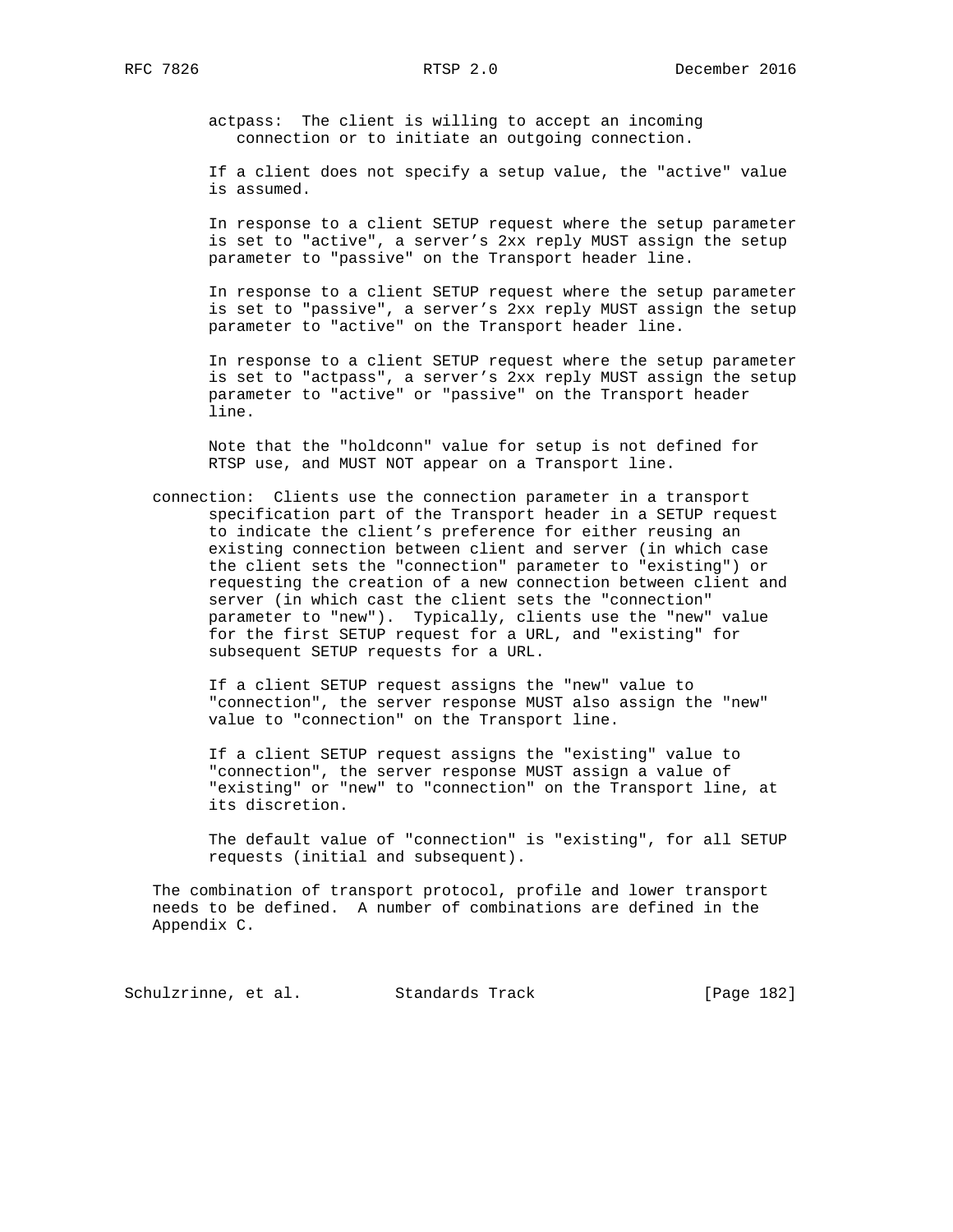Below is a usage example, showing a client advertising the capability to handle multicast or unicast, preferring multicast. Since this is a unicast-only stream, the server responds with the proper transport parameters for unicast.

 C->S: SETUP rtsp://example.com/foo/bar/baz.rm RTSP/2.0 CSeq: 302 Transport: RTP/AVP;multicast;mode="PLAY", RTP/AVP;unicast;dest\_addr="192.0.2.5:3456"/ "192.0.2.5:3457";mode="PLAY" Accept-Ranges: npt, smpte, clock User-Agent: PhonyClient/1.2 S->C: RTSP/2.0 200 OK CSeq: 302 Date: Fri, 20 Dec 2013 10:20:32 +0000 Session: rQi1hBrGlFdiYld241FxUO Transport: RTP/AVP;unicast;dest\_addr="192.0.2.5:3456"/ "192.0.2.5:3457";src\_addr="192.0.2.224:6256"/ "192.0.2.224:6257";mode="PLAY" Accept-Ranges: npt Media-Properties: Random-Access=0.6, Dynamic, Time-Limited=20081128T165900

18.55. Unsupported

 The Unsupported response-header lists the features not supported by the responding RTSP agent. In the case where the feature was specified via the Proxy-Require field (Section 18.37), if there is a proxy on the path between the client and the server, the proxy MUST send a response message with a status code of 551 (Option Not Supported). The request MUST NOT be forwarded.

See Section 18.43 for a usage example.

Schulzrinne, et al. Standards Track [Page 183]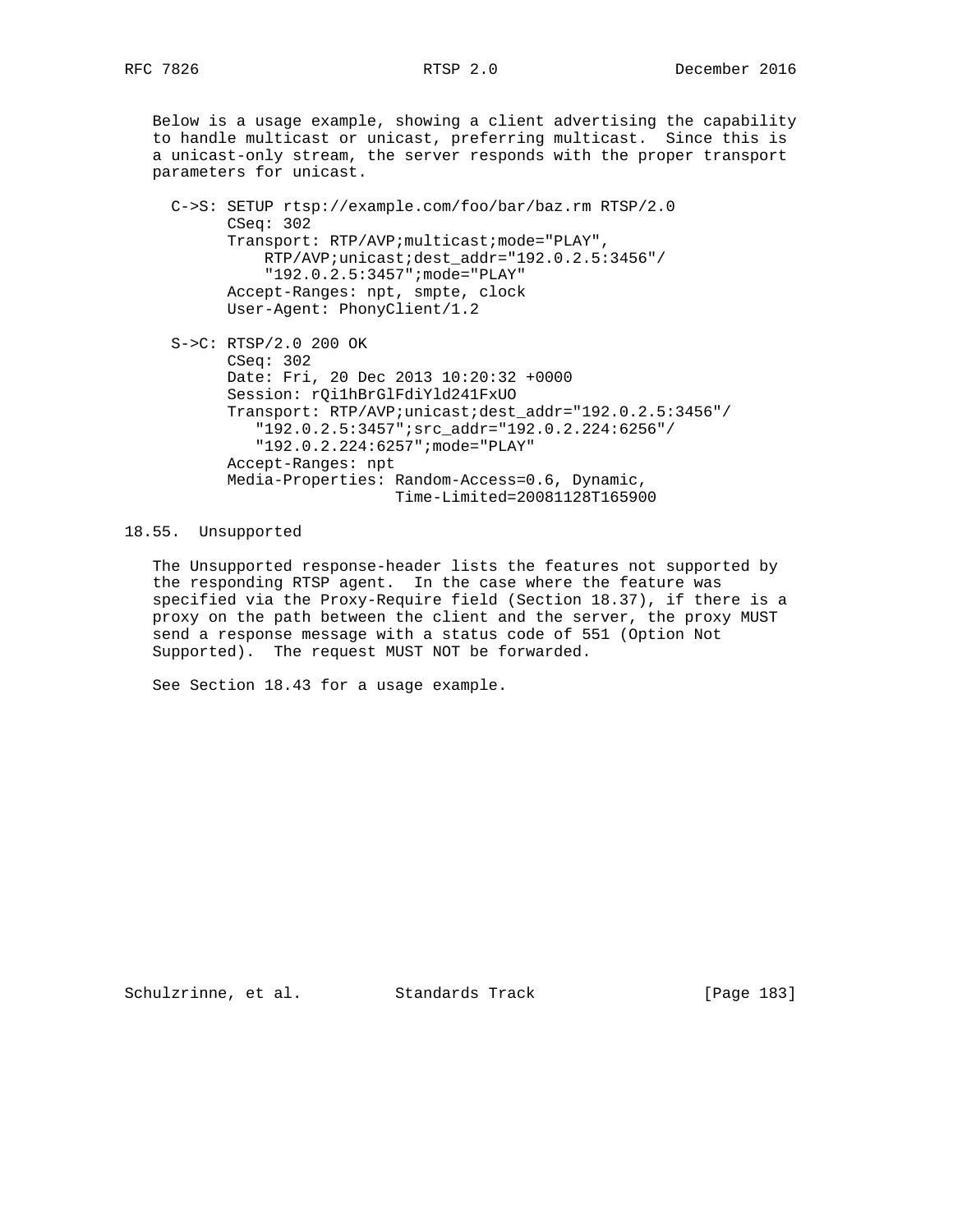## 18.56. User-Agent

 The User-Agent general-header field contains information about the user agent originating the request or producing a response. This is for statistical purposes, the tracing of protocol violations, and automated recognition of user agents for the sake of tailoring responses to avoid particular user agent limitations. User agents SHOULD include this field with requests. The field can contain multiple product tokens and comments identifying the agent and any subproducts which form a significant part of the user agent. By convention, the product tokens are listed in order of their significance for identifying the application.

Example:

User-Agent: PhonyClient/1.2

## 18.57. Via

 The Via general-header field MUST be used by proxies to indicate the intermediate protocols and recipients between the user agent and the server on requests and between the origin server and the client on responses. The field is intended to be used for tracking message forwards, avoiding request loops, and identifying the protocol capabilities of all senders along the request/response chain.

 Each of multiple values in the Via field represents each proxy that has forwarded the message. Each recipient MUST append its information such that the end result is ordered according to the sequence of forwarding applications. So messages originating with the client or server do not include the Via header. The first proxy or other intermediate adds the header and its information into the field. Any additional intermediate adds additional field-values. Resulting in the server seeing the chains of intermediates in a client-to-server request and the client seeing the full chain in the response message.

 Proxies (e.g., Access Proxy or Translator Proxy) SHOULD NOT, by default, forward the names and ports of hosts within the private/ protected region. This information SHOULD only be propagated if explicitly enabled. If not enabled, the via-received of any host behind the firewall/NAT SHOULD be replaced by an appropriate pseudonym for that host.

Schulzrinne, et al. Standards Track [Page 184]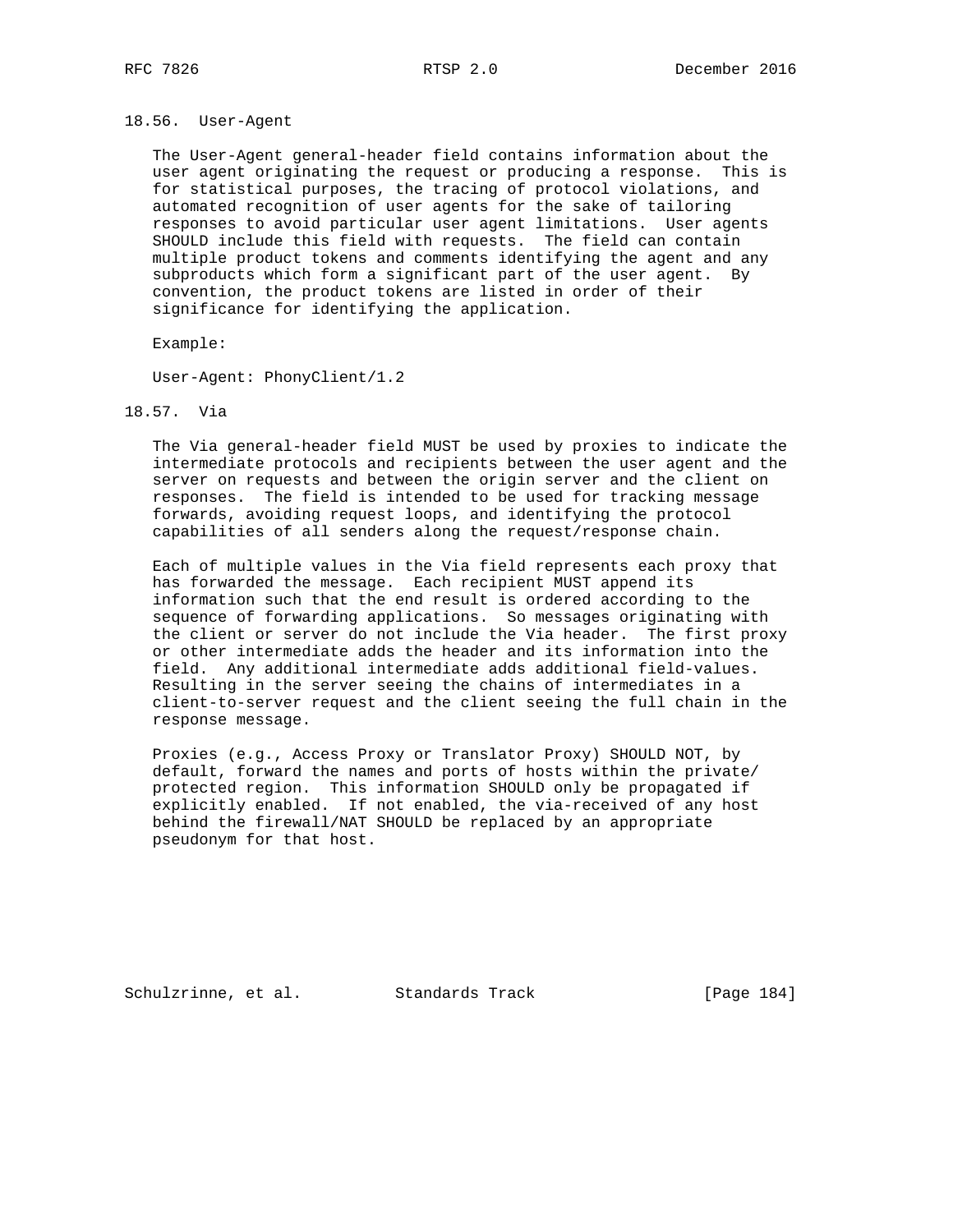For organizations that have strong privacy requirements for hiding internal structures, a proxy MAY combine an ordered subsequence of Via header field entries with identical sent-protocol values into a single such entry. Applications MUST NOT combine entries that have different received-protocol values.

## 18.58. WWW-Authenticate

 The WWW-Authenticate header is specified in [RFC7235]; its usage depends on the used authentication schemes, such as Digest [RFC7616] and Basic [RFC7617]. The WWW-Authenticate response-header field MUST be included in 401 (Unauthorized) response messages. The field-value consists of at least one challenge that indicates the authentication scheme(s) and parameters applicable to the Request-URI. This header MUST only be used in response messages related to client to server requests.

 The HTTP access authentication process is described in [RFC7235] with some clarification in Section 19.1. User agents are advised to take special care in parsing the WWW-Authenticate field-value as it might contain more than one challenge, or if more than one WWW-Authenticate header field is provided, the contents of a challenge itself can contain a comma-separated list of authentication parameters.

19. Security Framework

 The RTSP security framework consists of two high-level components: the pure authentication mechanisms based on HTTP authentication and the message transport protection based on TLS, which is independent of RTSP. Because of the similarity in syntax and usage between RTSP servers and HTTP servers, the security for HTTP is reused to a large extent.

## 19.1. RTSP and HTTP Authentication

 RTSP and HTTP share common authentication schemes; thus, they follow the same framework as specified in [RFC7235]. RTSP uses the corresponding RTSP error codes (401 and 407) and headers (WWW- Authenticate, Authorization, Proxy-Authenticate, Proxy-Authorization) by importing the definitions from [RFC7235]. Servers SHOULD implement both the Basic [RFC7617] and the Digest [RFC7616] authentication schemes. Clients MUST implement both the Basic and the Digest authentication schemes so that a server that requires the client to authenticate can trust that the capability is present. If implementing the Digest authentication scheme, then the additional considerations specified below in Section 19.1.1 MUST be followed.

Schulzrinne, et al. Standards Track [Page 185]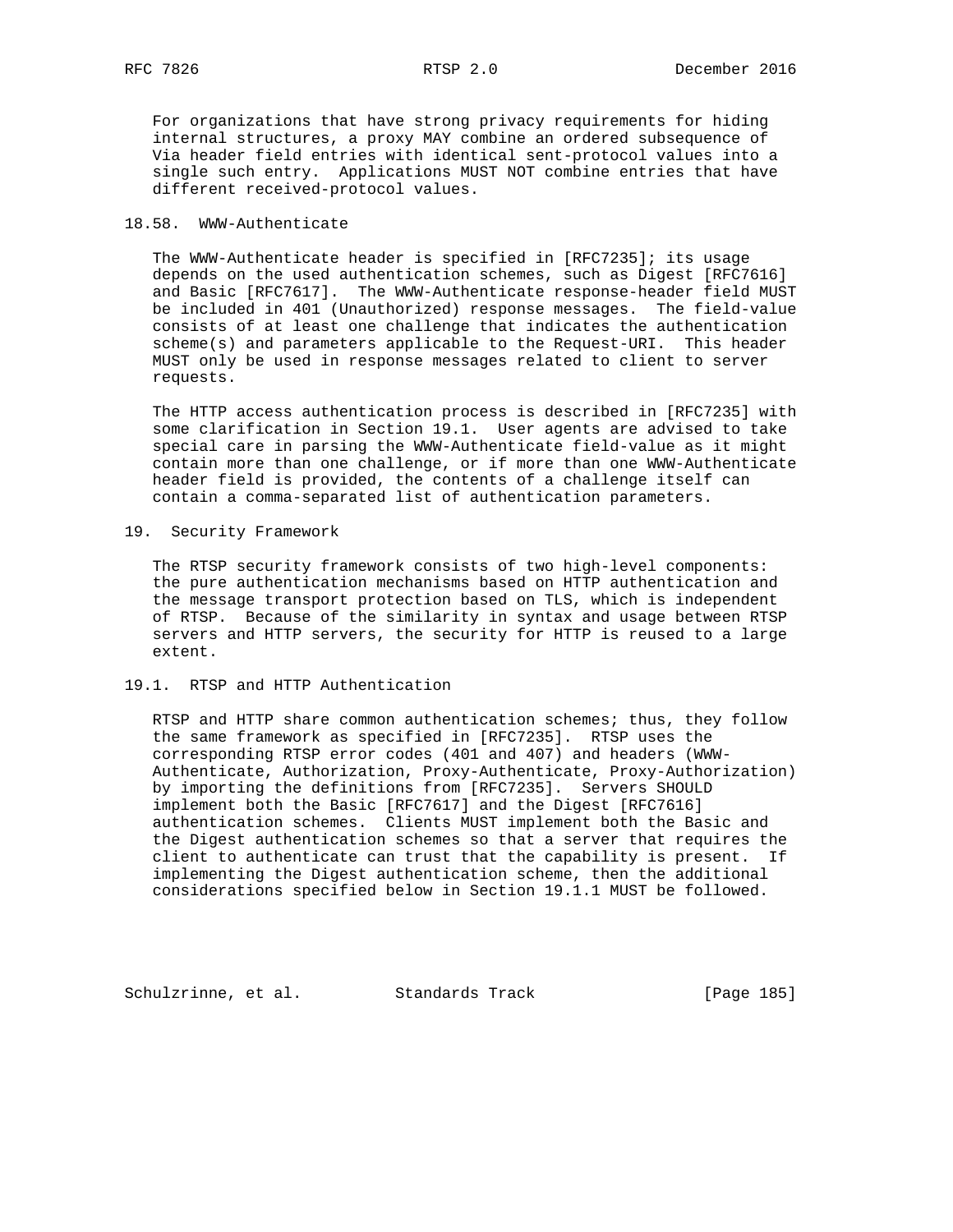It should be stressed that using the HTTP authentication alone does not provide full RTSP message security. Therefore, TLS SHOULD be used; see Section 19.2. Any RTSP message containing an Authorization header using the Basic authentication scheme MUST be using a TLS connection with confidentiality protection enabled, i.e., no NULL encryption.

 In cases where there is a chain of proxies between the client and the server, each proxy may individually request the client or previous proxy to authenticate itself. This is done using the Proxy- Authenticate (Section 18.34), the Proxy-Authorization (Section 18.36), and the Proxy-Authentication-Info (Section 18.35) headers. These headers are hop-by-hop headers and are only scoped to the current connection and hop. Thus, if a proxy chain exists, a proxy connecting to another proxy will have to act as a client to authorize itself towards the next proxy. The WWW-Authenticate (Section 18.58), Authorization (Section 18.8), and Authentication- Info (Section 18.7) headers are end-to-end and MUST NOT be modified by proxies.

 This authentication mechanism works only for client-to-server requests as currently defined. This leaves server-to-client request outside of the context of TLS-based communication more vulnerable to message-injection attacks on the client. Based on the server-to client methods that exist, the potential risks are various: hijacking (REDIRECT), denial of service (TEARDOWN and PLAY\_NOTIFY), or attacks with uncertain results (SET\_PARAMETER).

19.1.1. Digest Authentication

 This section describes the modifications and clarifications required to apply the HTTP Digest authentication scheme to RTSP. The RTSP scheme usage is almost completely identical to that for HTTP [RFC7616]. These modifications are based on the procedures defined for SIP 2.0 [RFC3261] (in Section 22.4) but updated to use RFC 7235, RFC 7616 and RFC 7615 instead of RFC 2617.

 Digest authentication uses two additional headers, Authentication- Info and Proxy-Authentication-Info, that are defined as in [RFC7615]. The rules for Digest authentication follow those defined in [RFC7616], with "HTTP/1.1" replaced by "RTSP/2.0" in addition to the following differences:

 1. Use the ABNF specified in the referenced documents, with the difference that the URI parameter uses the request URI format for RTSP, i.e. the ABNF element: Request-URI (see Section 20.2.1). The domain parameter uses the RTSP-URI-Ref element for absolute and relative URIs.

Schulzrinne, et al. Standards Track [Page 186]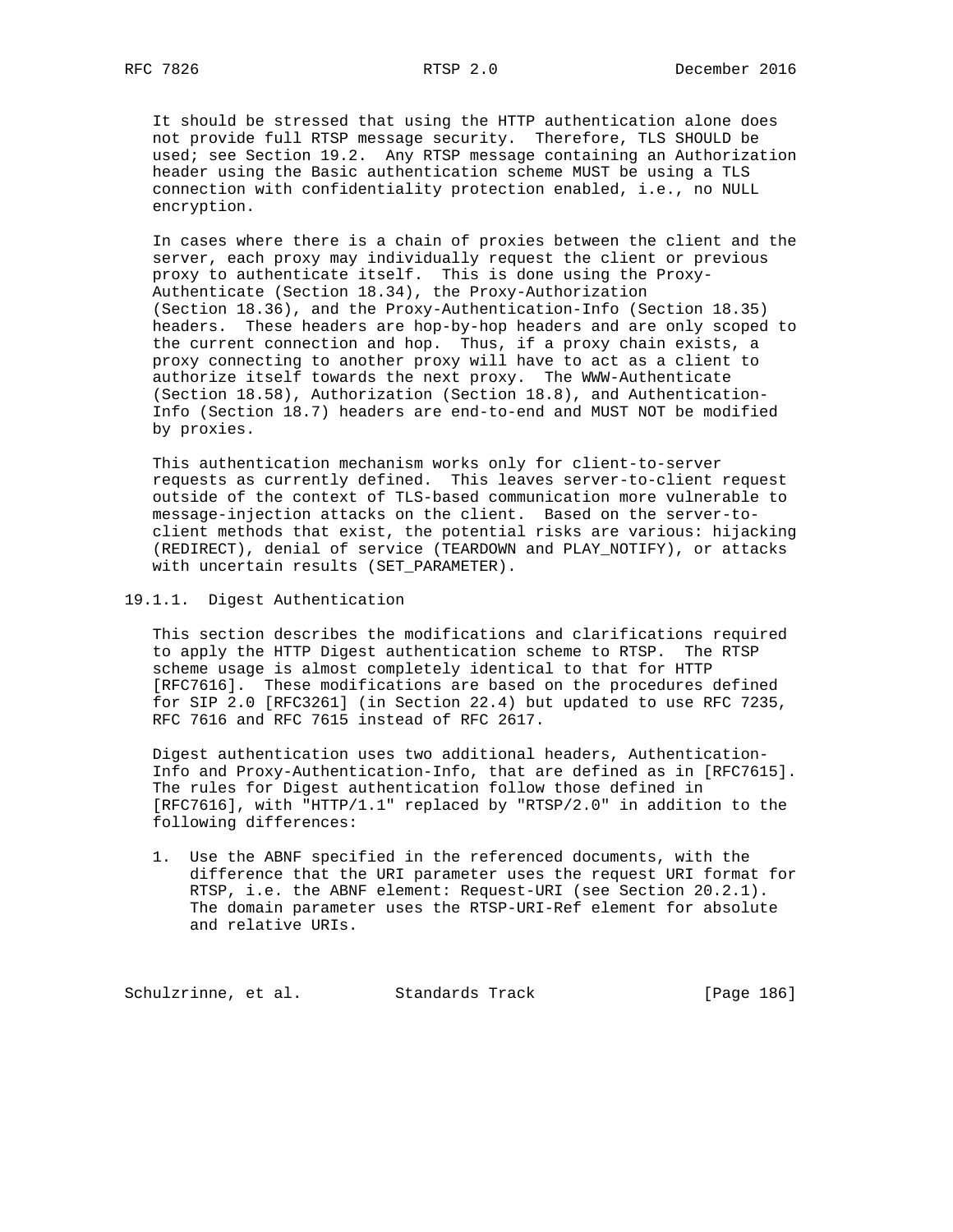- 2. If MTags are used, then the example procedure for choosing a nonce based on ETag can work, based on replacing the ETag with the MTag.
- 3. As a clarification to the calculation of the A2 value for message integrity assurance in the Digest authentication scheme, implementers should assume, when the entity-body is empty (that is, when the RTSP messages have no message body) that the hash of the message body resolves to the hash of an empty string, or: H(entity-body), example MD5("") = "d41d8cd98f00b204e9800998ecf8427e".

# 19.2. RTSP over TLS

 RTSP agents MUST implement RTSP over TLS as defined in this section and the next Section 19.3. RTSP MUST follow the same guidelines with regard to TLS [RFC5246] usage as specified for HTTP; see [RFC2818]. RTSP over TLS is separated from unsecured RTSP both on the URI level and the port level. Instead of using the "rtsp" scheme identifier in the URI, the "rtsps" scheme identifier MUST be used to signal RTSP over TLS. If no port is given in a URI with the "rtsps" scheme, port 322 MUST be used for TLS over TCP/IP.

 When a client tries to set up an insecure channel to the server (using the "rtsp" URI), and the policy for the resource requires a secure channel, the server MUST redirect the client to the secure service by sending a 301 redirect response code together with the correct Location URI (using the "rtsps" scheme). A user or client MAY upgrade a non secured URI to a secured by changing the scheme from "rtsp" to "rtsps". A server implementing support for "rtsps" MUST allow this.

 It should be noted that TLS allows for mutual authentication (when using both server and client certificates). Still, one of the more common ways TLS is used is to provide only server-side authentication (often to avoid client certificates). TLS is then used in addition to HTTP authentication, providing transport security and server authentication, while HTTP Authentication is used to authenticate the client.

 RTSP includes the possibility to keep a TCP session up between the client and server, throughout the RTSP session lifetime. It may be convenient to keep the TCP session, not only to save the extra setup time for TCP, but also the extra setup time for TLS (even if TLS uses the resume function, there will be almost two extra round trips). Still, when TLS is used, such behavior introduces extra active state in the server, not only for TCP and RTSP, but also for TLS. This may increase the vulnerability to DoS attacks.

Schulzrinne, et al. Standards Track [Page 187]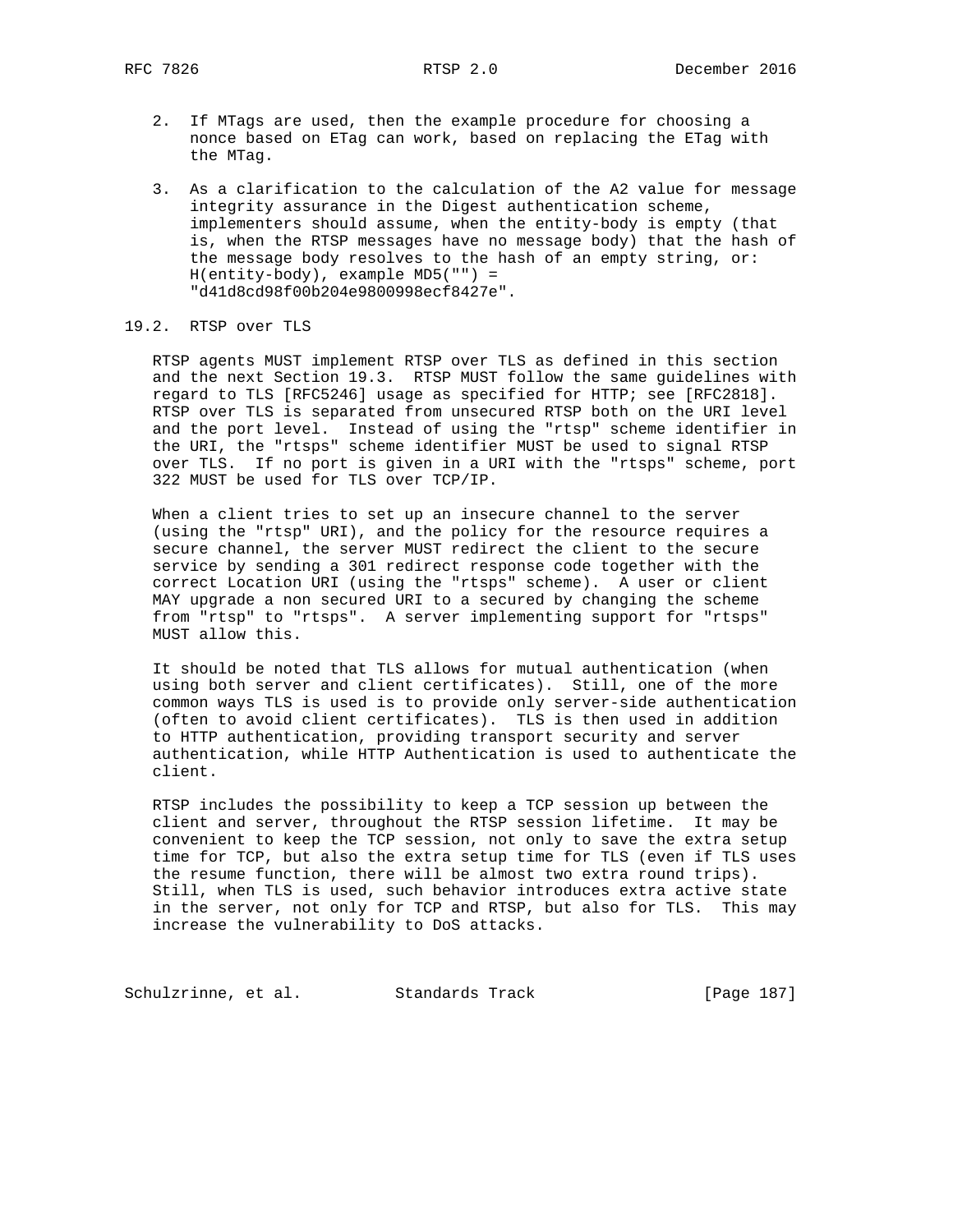There exists a potential security vulnerability when reusing TCP and TLS state for different resources (URIs). If two different hostnames point at the same IP address, it can be desirable to reuse the TCP/ TLS connection to that server. In that case, the RTSP agent having the TCP/TLS connection MUST verify that the server certificate associated with the connection has a SubjectAltName matching the hostname present in the URI for the resource an RTSP request is to be issued.

 In addition to these recommendations, Section 19.3 gives further recommendations of TLS usage with proxies.

## 19.3. Security and Proxies

 The nature of a proxy is often to act as a "man in the middle", while security is often about preventing the existence of one. This section provides clients with the possibility to use proxies even when applying secure transports (TLS) between the RTSP agents. The TLS proxy mechanism allows for server and proxy identification using certificates. However, the client cannot be identified based on certificates. The client needs to select between using the procedure specified below or using a TLS connection directly (bypassing any proxies) to the server. The choice may be dependent on policies.

 In general, there are two categories of proxies: the transparent proxies (of which the client is not aware) and the non-transparent proxies (of which the client is aware). This memo specifies only non-transparent RTSP proxies, i.e., proxies visible to the RTSP client and RTSP server. An infrastructure based on proxies requires that the trust model be such that both client and server can trust the proxies to handle the RTSP messages correctly. To be able to trust a proxy, the client and server also need to be aware of the proxy. Hence, transparent proxies cannot generally be seen as trusted and will not work well with security (unless they work only at the transport layer). In the rest of this section, any reference to "proxy" will be to a non-transparent proxy, which inspects or manipulates the RTSP messages.

 HTTP Authentication is built on the assumption of proxies and can provide user-proxy authentication and proxy-proxy/server authentication in addition to the client-server authentication.

 When TLS is applied and a proxy is used, the client will connect to the proxy's address when connecting to any RTSP server. This implies that for TLS, the client will authenticate the proxy server and not the end server. Note that when the client checks the server

Schulzrinne, et al. Standards Track [Page 188]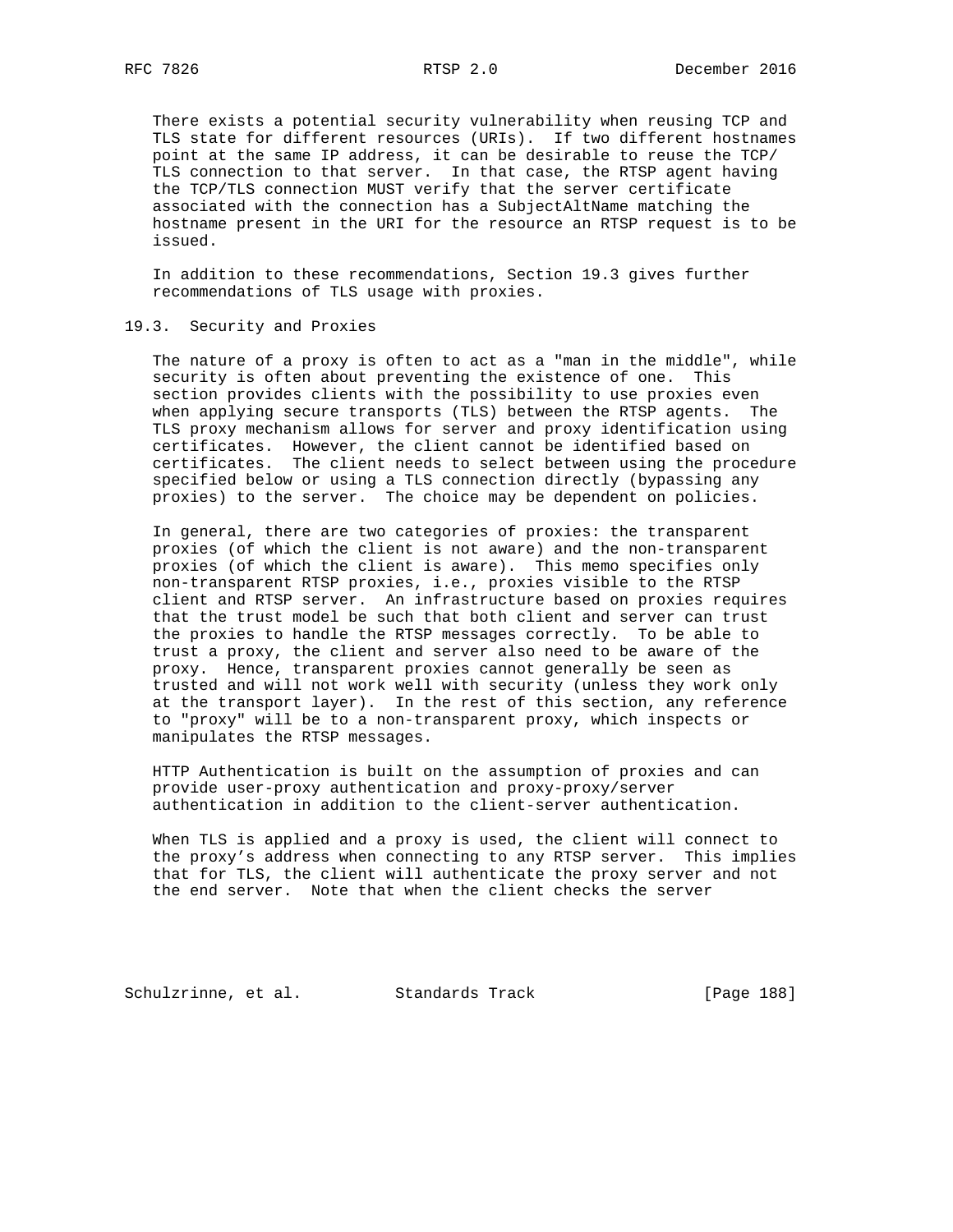certificate in TLS, it MUST check the proxy's identity (URI or possibly other known identity) against the proxy's identity as presented in the proxy's Certificate message.

 The problem is that for a proxy accepted by the client, the proxy needs to be provided information on which grounds it should accept the next-hop certificate. Both the proxy and the user may have rules for this, and the user should have the possibility to select the desired behavior. To handle this case, the Accept-Credentials header (see Section 18.2) is used, where the client can request the proxy or proxies to relay back the chain of certificates used to authenticate any intermediate proxies as well as the server. The assumption that the proxies are viewed as trusted gives the user a possibility to enforce policies on each trusted proxy of whether it should accept the next agent in the chain. However, it should be noted that not all deployments will return the chain of certificates used to authenticate any intermediate proxies as well as the server. An operator of such a deployment may want to hide its topology from the client. It should be noted well that the client does not have any insight into the proxy's operation. Even if the proxy is trusted, it can still return an incomplete chain of certificates.

 A proxy MUST use TLS for the next hop if the RTSP request includes an "rtsps" URI. TLS MAY be applied on intermediate links (e.g., between client and proxy or between proxy and proxy) even if the resource and the end server are not required to use it. The chain of proxies used by a client to reach a server and its TLS sessions MUST have commensurate security. Therefore, a proxy MUST, when initiating the next-hop TLS connection, use the incoming TLS connections cipher suite list, only modified by removing any cipher suites that the proxy does not support. In case a proxy fails to establish a TLS connection due to cipher-suite mismatch between proxy and next-hop proxy or server, this is indicated using error code 472 (Failure to Establish Secure Connection).

19.3.1. Accept-Credentials

 The Accept-Credentials header can be used by the client to distribute simple authorization policies to intermediate proxies. The client includes the Accept-Credentials header to dictate how the proxy treats the server / next proxy certificate. There are currently three methods defined:

 Any: With "any", the proxy (or proxies) MUST accept whatever certificate is presented. Of course, this is not a recommended option to use, but it may be useful in certain circumstances (such as testing).

Schulzrinne, et al. Standards Track [Page 189]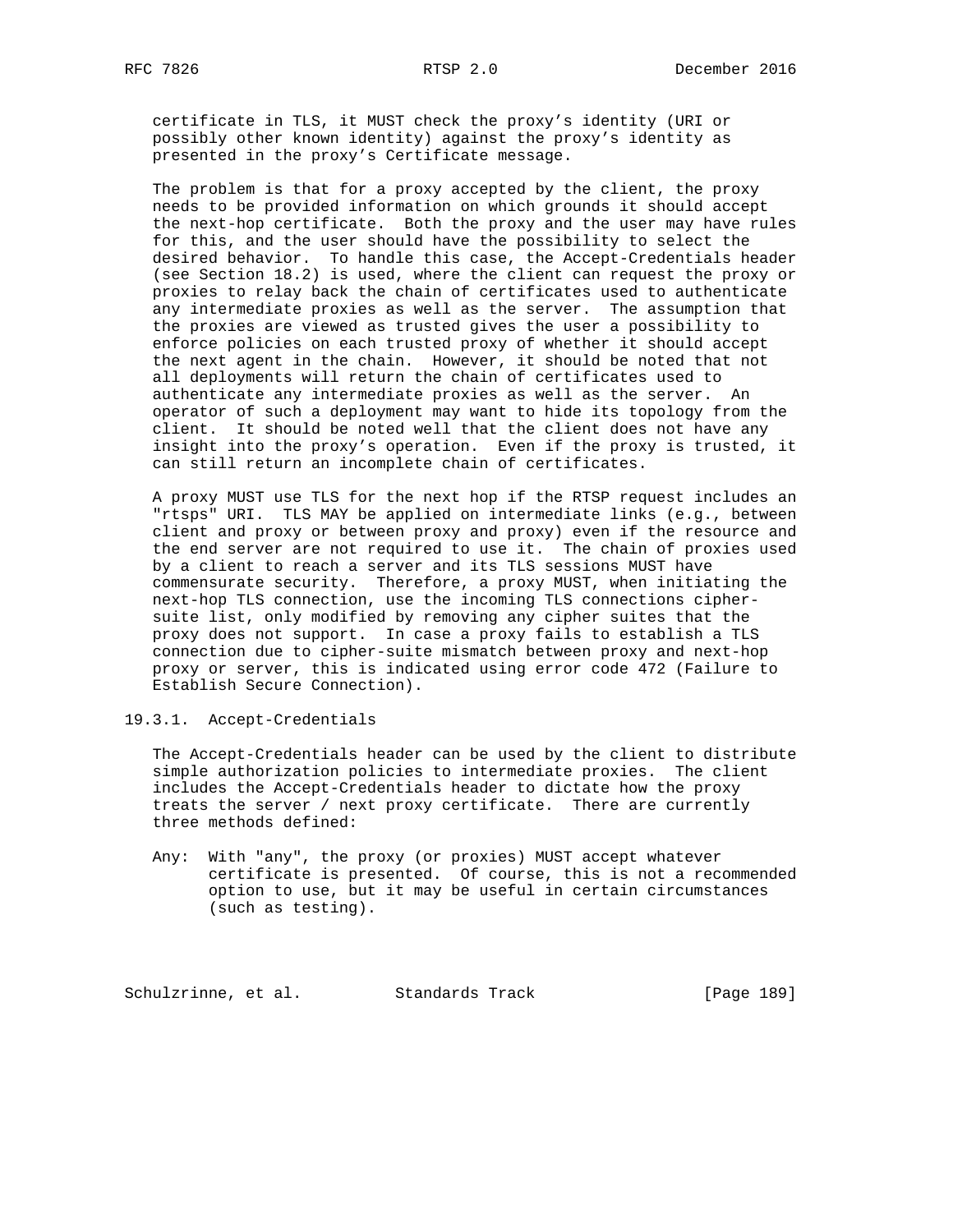- Proxy: For the "proxy" method, the proxy (or proxies) MUST use its own policies to validate the certificate and decide whether or not to accept it. This is convenient in cases where the user has a strong trust relation with the proxy. Reasons why a strong trust relation may exist are personal/company proxy or the proxy has an out-of-band policy configuration mechanism.
	- User: For the "user" method, the proxy (or proxies) MUST send credential information about the next hop to the client for authorization. The client can then decide whether or not the proxy should accept the certificate. See Section 19.3.2 for further details.

 If the Accept-Credentials header is not included in the RTSP request from the client, then the "Proxy" method MUST be used as default. If a method other than the "Proxy" is to be used, then the Accept- Credentials header MUST be included in all of the RTSP requests from the client. This is because it cannot be assumed that the proxy always keeps the TLS state or the user's previous preference between different RTSP messages (in particular, if the time interval between the messages is long).

 With the "Any" and "Proxy" methods, the proxy will apply the policy as defined for each method. If the policy does not accept the credentials of the next hop, the proxy MUST respond with a message using status code 471 (Connection Credentials Not Accepted).

 An RTSP request in the direction server to client MUST NOT include the Accept-Credentials header. As for the non-secured communication, the possibility for these requests depends on the presence of a client established connection. However, if the server-to-client request is in relation to a session established over a TLS secured channel, it MUST be sent in a TLS secured connection. That secured connection MUST also be the one used by the last client-to-server request. If no such transport connection exists at the time when the server desires to send the request, the server MUST discard the message.

 Further policies MAY be defined and registered, but this should be done with caution.

19.3.2. User-Approved TLS Procedure

 For the "User" method, each proxy MUST perform the following procedure for each RTSP request:

 o Set up the TLS session to the next hop if not already present (i.e., run the TLS handshake, but do not send the RTSP request).

Schulzrinne, et al. Standards Track [Page 190]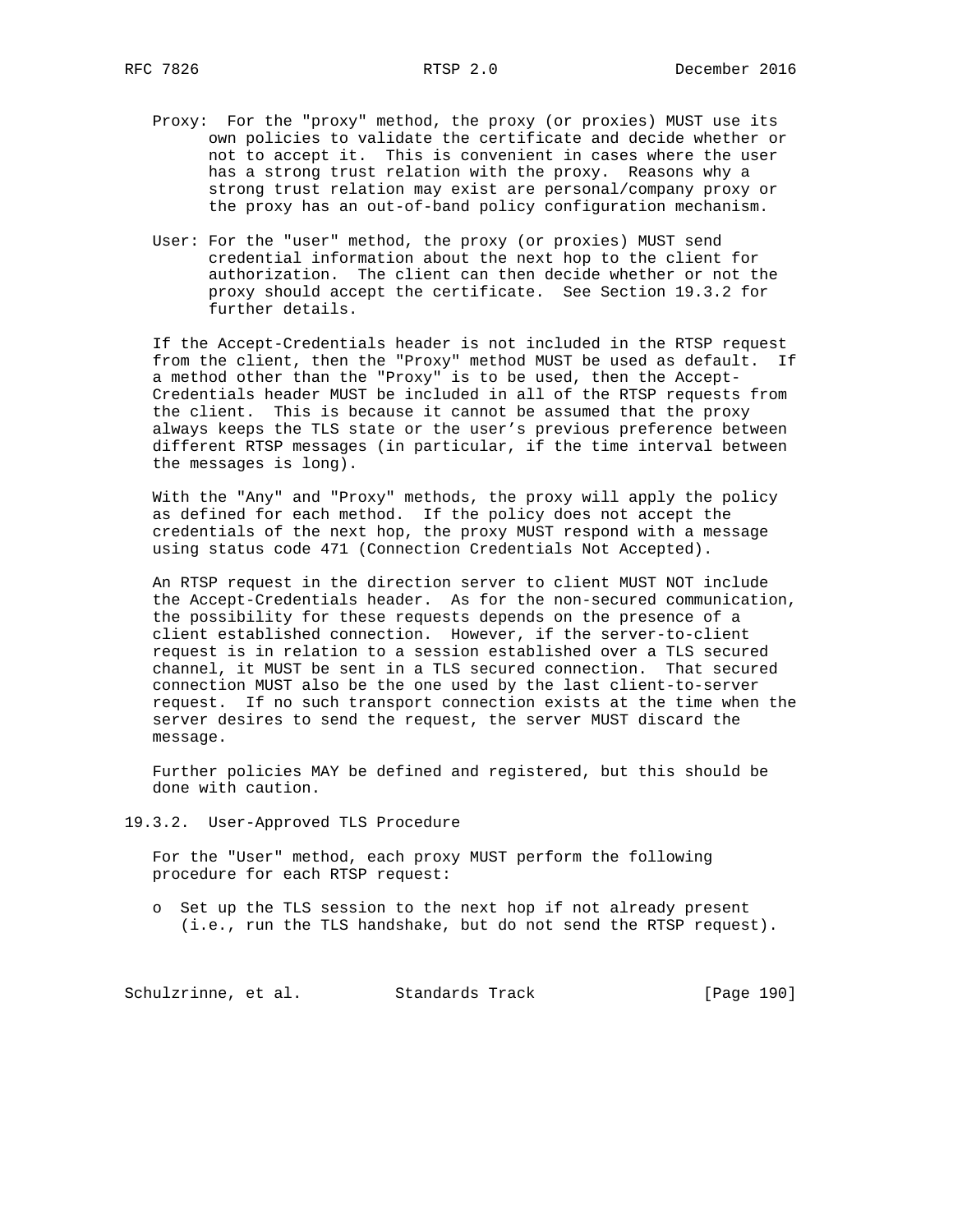- o Extract the peer certificate chain for the TLS session.
- o Check if a matching identity and hash of the peer certificate are present in the Accept-Credentials header. If present, send the message to the next hop and conclude these procedures. If not, go to the next step.
- o The proxy responds to the RTSP request with a 470 or 407 response code. The 407 response code MAY be used when the proxy requires both user and connection authorization from user or client. In this message the proxy MUST include a Connection-Credentials header, see Section 18.13, with the next hop's identity and certificate.

 The client MUST upon receiving a 470 (Connection Authorization Required) or 407 (Proxy Authentication Required) response with Connection-Credentials header take the decision on whether or not to accept the certificate (if it cannot do so, the user SHOULD be consulted). Using IP addresses in the next-hop URI and certificates rather than domain names makes it very difficult for a user to determine whether or not it should approve the next hop. Proxies are RECOMMENDED to use domain names to identify themselves in URIs and in the certificates. If the certificate is accepted, the client has to again send the RTSP request. In that request, the client has to include the Accept-Credentials header including the hash over the DER-encoded certificate for all trusted proxies in the chain.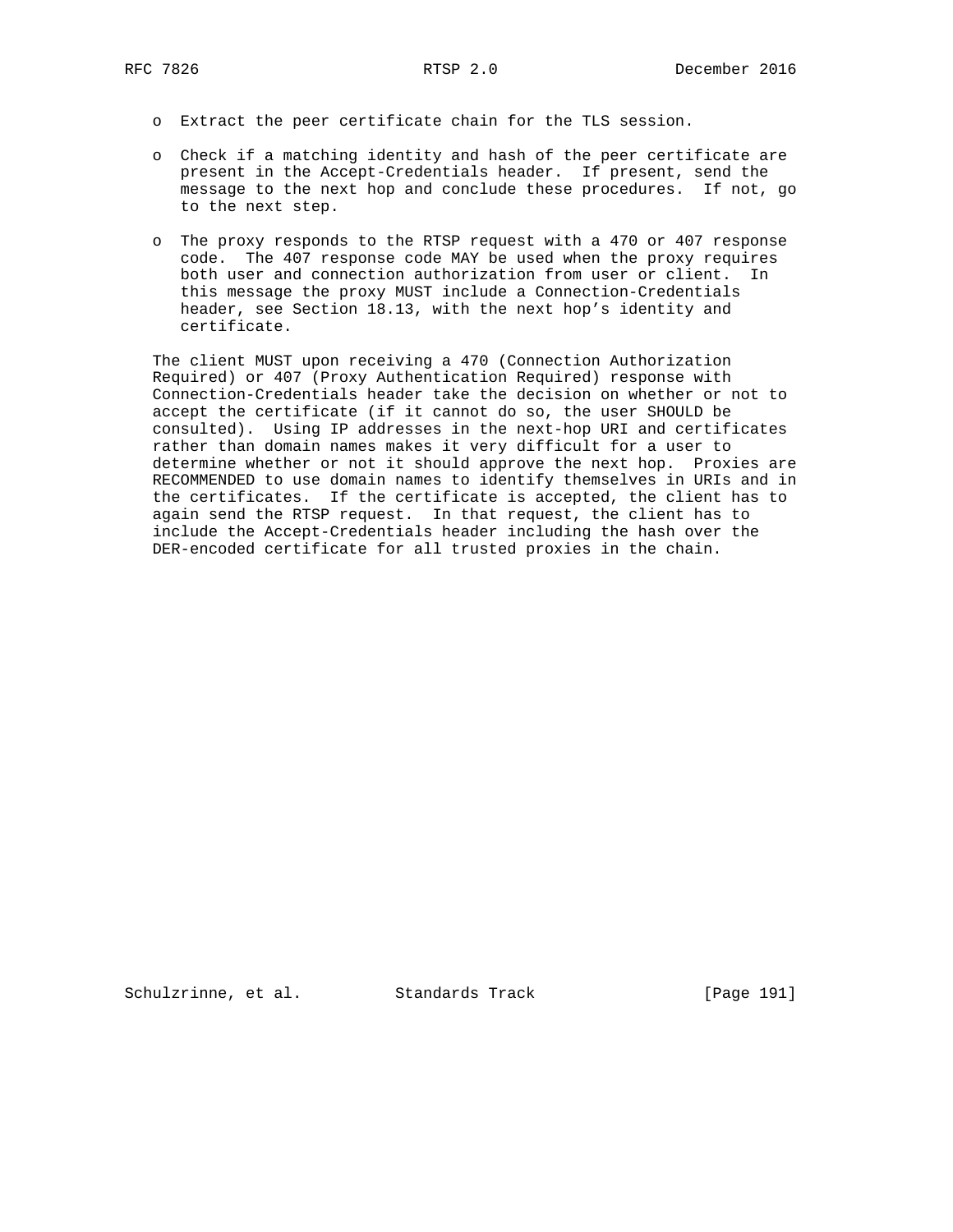Example:

- C->P: SETUP rtsps://test.example.org/secret/audio RTSP/2.0 CSeq: 2 Transport: RTP/AVP;unicast;dest\_addr="192.0.2.5:4588"/ "192.0.2.5:4589" Accept-Ranges: npt, smpte, clock Accept-Credentials: User
- P->C: RTSP/2.0 470 Connection Authorization Required CSeq: 2 Connection-Credentials: "rtsps://test.example.org"; MIIDNTCCAp...
- C->P: SETUP rtsps://test.example.org/secret/audio RTSP/2.0 CSeq: 3 Transport: RTP/AVP;unicast;dest\_addr="192.0.2.5:4588"/ "192.0.2.5:4589" Accept-Credentials: User "rtsps://test.example.org";sha-256; dPYD7txpoGTbAqZZQJ+vaeOkyH4= Accept-Ranges: npt, smpte, clock
- P->S: SETUP rtsps://test.example.org/secret/audio RTSP/2.0 CSeq: 3 Transport: RTP/AVP;unicast;dest\_addr="192.0.2.5:4588"/ "192.0.2.5:4589" Via: RTSP/2.0 proxy.example.org Accept-Credentials: User "rtsps://test.example.org";sha-256; dPYD7txpoGTbAqZZQJ+vaeOkyH4= Accept-Ranges: npt, smpte, clock

 One implication of this process is that the connection for secured RTSP messages may take significantly more round-trip times for the first message. A complete extra message exchange between the proxy connecting to the next hop and the client results because of the process for approval for each hop. However, if each message contains the chain of proxies that the requester accepts, the remaining message exchange should not be delayed. The procedure of including the credentials in each request rather than building state in each proxy avoids the need for revocation procedures.

20. Syntax

 The RTSP syntax is described in an Augmented Backus-Naur Form (ABNF) as defined in RFC 5234 [RFC5234]. It uses the basic definitions present in RFC 5234.

Schulzrinne, et al. Standards Track [Page 192]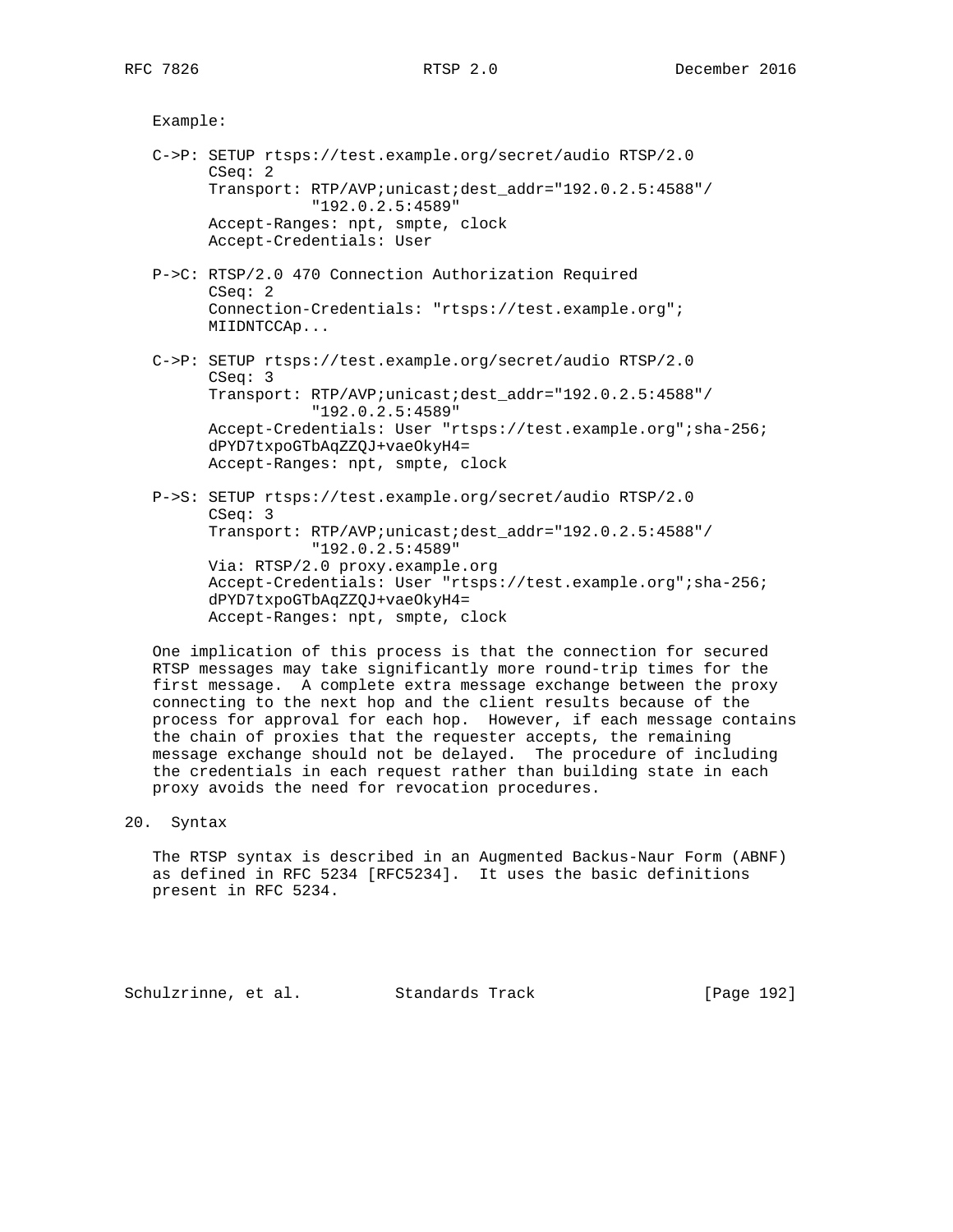Please note that ABNF strings, e.g., "Accept", are case insensitive as specified in Section 2.3 of RFC 5234.

 The RTSP syntax makes use of the ISO 10646 character set in UTF-8 encoding [RFC3629].

# 20.1. Base Syntax

 RTSP header values can be folded onto multiple lines if the continuation line begins with a space or horizontal tab. All linear whitespace, including folding, has the same semantics as SP. A recipient MAY replace any linear whitespace with a single SP before interpreting the field-value or forwarding the message downstream. The SWS construct is used when linear whitespace is optional, generally between tokens and separators.

 To separate the header name from the rest of value, a colon is used, which, by the above rule, allows whitespace before, but no line break, and whitespace after, including a line break. The HCOLON defines this construct.

| OCTET         |         | = %x00-FF; any 8-bit sequence of data                         |
|---------------|---------|---------------------------------------------------------------|
| CHAR          |         | $=$ $x01-7F$ ; any US-ASCII character (octets 1 - 127)        |
| UPALPHA       | $=$ $-$ | %x41-5A ; any US-ASCII uppercase letter "A""Z"                |
| LOALPHA       |         | = %x61-7A ; any US-ASCII lowercase letter "a""z"              |
| ALPHA         | $=$ $-$ | UPALPHA / LOALPHA                                             |
| DIGIT         |         | $=$ $8x30-39$ ; any US-ASCII digit "0""9"                     |
| CTL           | $=$     | %x00-1F / %x7F ; any US-ASCII control character               |
|               |         | $i$ (octets $0 - 31$ ) and DEL (127)                          |
| CR            |         | = %x0D ; US-ASCII CR, carriage return (13)                    |
| LF            |         | $=$ $x0A$ ; US-ASCII LF, linefeed (10)                        |
| SP            |         | $=$ $x20$ ; US-ASCII SP, space (32)                           |
| HT.           |         | = %x09 ; US-ASCII HT, horizontal-tab (9)                      |
| BACKSLASH     |         | $=$ $x5C$ ; US-ASCII backslash (92)                           |
| CRLF          |         | $=$ CR LF                                                     |
| LWS           |         | = [CRLF] 1*( SP / HT ) ; Line-breaking whitespace             |
| SWS           |         | = [LWS] ; Separating whitespace                               |
| HCOLON        |         | $= * ( SP / HT ) " : " SWS$                                   |
| TEXT          |         | = %x20-7E / %x80-FF ; any OCTET except CTLs                   |
| tspecials     |         | $=$ "(" / ")" / "<" / ">" / "@"                               |
|               |         | / "," / ";" / ":" / BACKSLASH / DQUOTE                        |
|               |         | / "/" / "[" / "]" / "?" / "="                                 |
|               |         | $/$ " $\{$ " $/$ " $\}$ " $/$ SP $/$ HT                       |
| token         | $=$     | $1*(8x21 / 8x23 - 27 / 8x2A - 2B / 8x2D - 2E / 8x30 - 39$     |
|               |         | / $8x41-5A$ / $8x5E-7A$ / $8x7C$ / $8x7E$ )                   |
|               |         | ; 1* <any char="" ctls="" except="" or="" tspecials=""></any> |
| quoted-string |         | = (DQUOTE *qdtext DQUOTE )                                    |

Schulzrinne, et al. Standards Track [Page 193]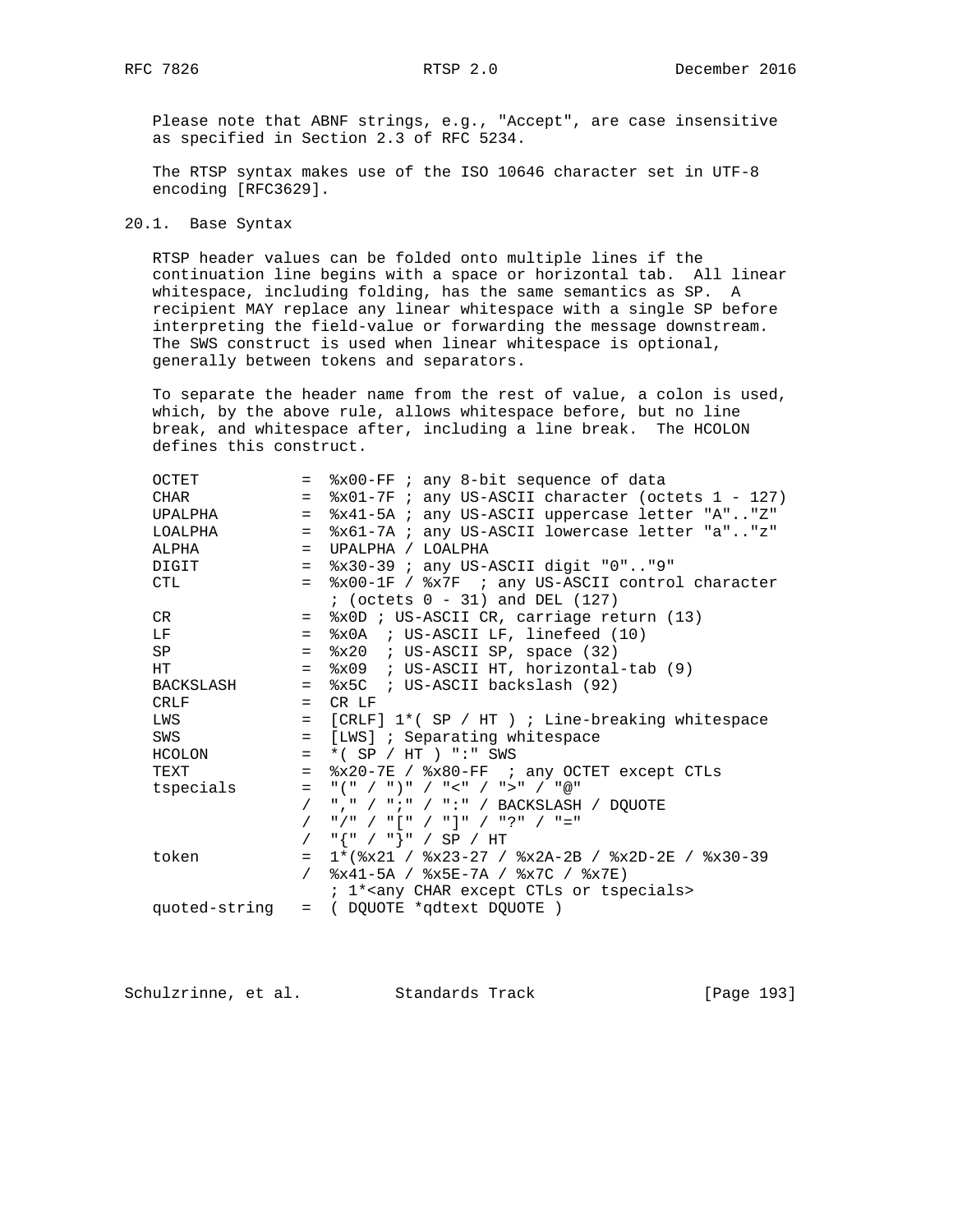qdtext = %x20-21 / %x23-5B / %x5D-7E / quoted-pair / UTF8-NONASCII ; No DQUOTE and no "\" quoted-pair = " $\sqrt{\}$  ( " $\sqrt$ " DQUOTE ) ctext = %x20-27 / %x2A-7E / %x80-FF ; any OCTET except CTLs, "(" and ")" generic-param = token [ EQUAL gen-value ] gen-value = token / host / quoted-string safe = " $\ddot{\varsigma}$ " / "-" / "\_" / "." / "+"<br>extra = "i" / "\*" / "/" / "/" / " extra = "!" / "\*" / "'" / "(" / ")" / "," rtsp-extra = "!" / "\*" / "'" / "(" / ")" HEX  $=$   $\text{Diff}$  / "A" / "B" / "C" / "D" / "E" / "F" / "a" / "b" / "c" / "d" / "e" / "f" LHEX = DIGIT / "a" / "b" / "c" / "d" / "e" / "f"<br>
; lowercase "a-f" Hex ; lowercase "a-f" Hex reserved = ";" / "/" / "?" / ":" / "@" / "&" / "="  $unreserved = ALPHA / DIGIT / safe / extra$  rtsp-unreserved = ALPHA / DIGIT / safe / rtsp-extra base64 = \*base64-unit [base64-pad] base64-unit = 4base64-char base64-pad = (2base64-char "==") / (3base64-char "=") base64-char = ALPHA / DIGIT / "+" / "/" SLASH = SWS "/" SWS ; slash EQUAL = SWS "=" SWS ; equal LPAREN = SWS "(" SWS ; left parenthesis RPAREN = SWS ")" SWS ; right parenthesis  $COMMA = SWS$  ", " SWS ; comma SEMI = SWS ";" SWS ; semicolon COLON = SWS ":" SWS ; colon MINUS = SWS "-" SWS ; minus/dash LDQUOT = SWS DQUOTE ; open double quotation mark RDQUOT = DQUOTE SWS ; close double quotation mark  $RAQUOT$  = ">" SWS ; right angle quote LAQUOT = SWS "<" ; left angle quote TEXT-UTF8char = %x21-7E / UTF8-NONASCII UTF8-NONASCII = UTF8-2 / UTF8-3 / UTF8-4  $UTF8-1$  = <As defined in RFC 3629>  $UTF8-2$  = <As defined in RFC 3629>  $UTF8-3$  = <As defined in RFC 3629>  $UTF8-4$  = <As defined in RFC 3629>

UTF8-tail = <As defined in RFC 3629>

Schulzrinne, et al. Standards Track [Page 194]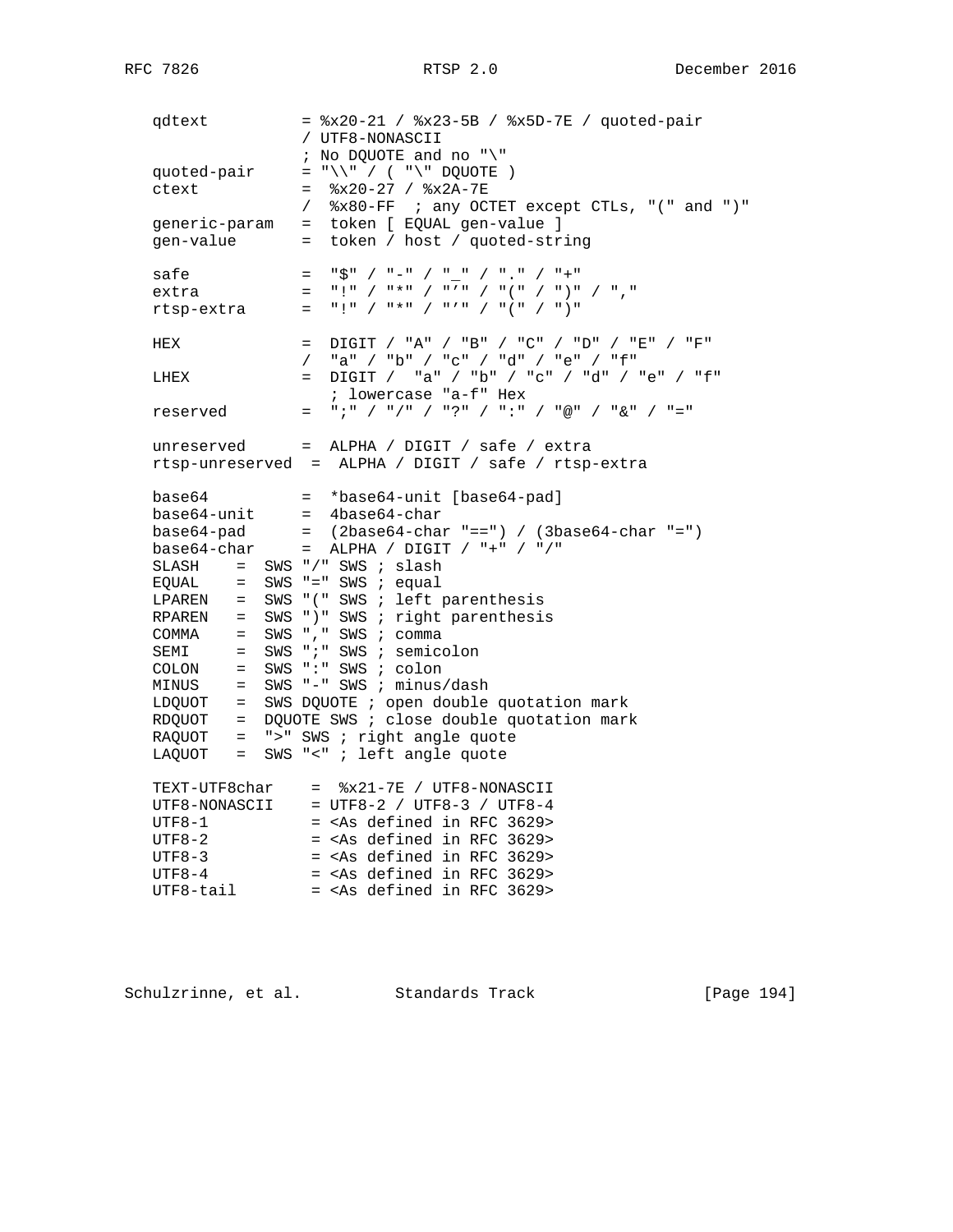| POS-FLOAT | $= 1*12$ DIGIT $[$ ". " $1*9$ DIGIT] |
|-----------|--------------------------------------|
| FLOAT.    | = ["-"] POS-FLOAT                    |

20.2. RTSP Protocol Definition 20.2.1. Generic Protocol Elements RTSP-IRI = schemes ":" IRI-rest<br>IRI-rest = ihier-part [ "?" ique IRI-rest = ihier-part [ "?" iquery ] ihier-part = "//" iauthority ipath-abempty RTSP-IRI-ref = RTSP-IRI / irelative-ref irelative-ref = irelative-part [ "?" iquery ] irelative-part = "//" iauthority ipath-abempty / ipath-absolute / ipath-noscheme / ipath-empty iauthority = < As defined in RFC 3987> ipath = ipath-abempty ; begins with "/" or is empty / ipath-absolute ; begins with "/" but not "//" / ipath-noscheme ; begins with a non-colon segment / ipath-rootless ; begins with a segment / ipath-empty ; zero characters ipath-abempty = \*( "/" isegment ) ipath-absolute = "/" [ isegment-nz \*( "/" isegment ) ] ipath-noscheme = isegment-nz-nc \*( "/" isegment ) ipath-rootless = isegment-nz \*( "/" isegment ) ipath-empty = 0<ipchar> isegment = \*ipchar [";" \*ipchar] isegment-nz = 1\*ipchar [";" \*ipchar] / ";" \*ipchar isegment-nz-nc = (1\*ipchar-nc [";" \*ipchar-nc]) / ";" \*ipchar-nc ; non-zero-length segment without any colon ":" ; No parameter (; delimited) inside path. ipchar = iunreserved / pct-encoded / sub-delims / ":" / "@" ipchar-nc = iunreserved / pct-encoded / sub-delims / "@" ; sub-delims is different from RFC 3987 ; not including ";" iquery = < As defined in RFC 3987> iunreserved = < As defined in RFC 3987> pct-encoded = < As defined in RFC 3987>

Schulzrinne, et al. Standards Track [Page 195]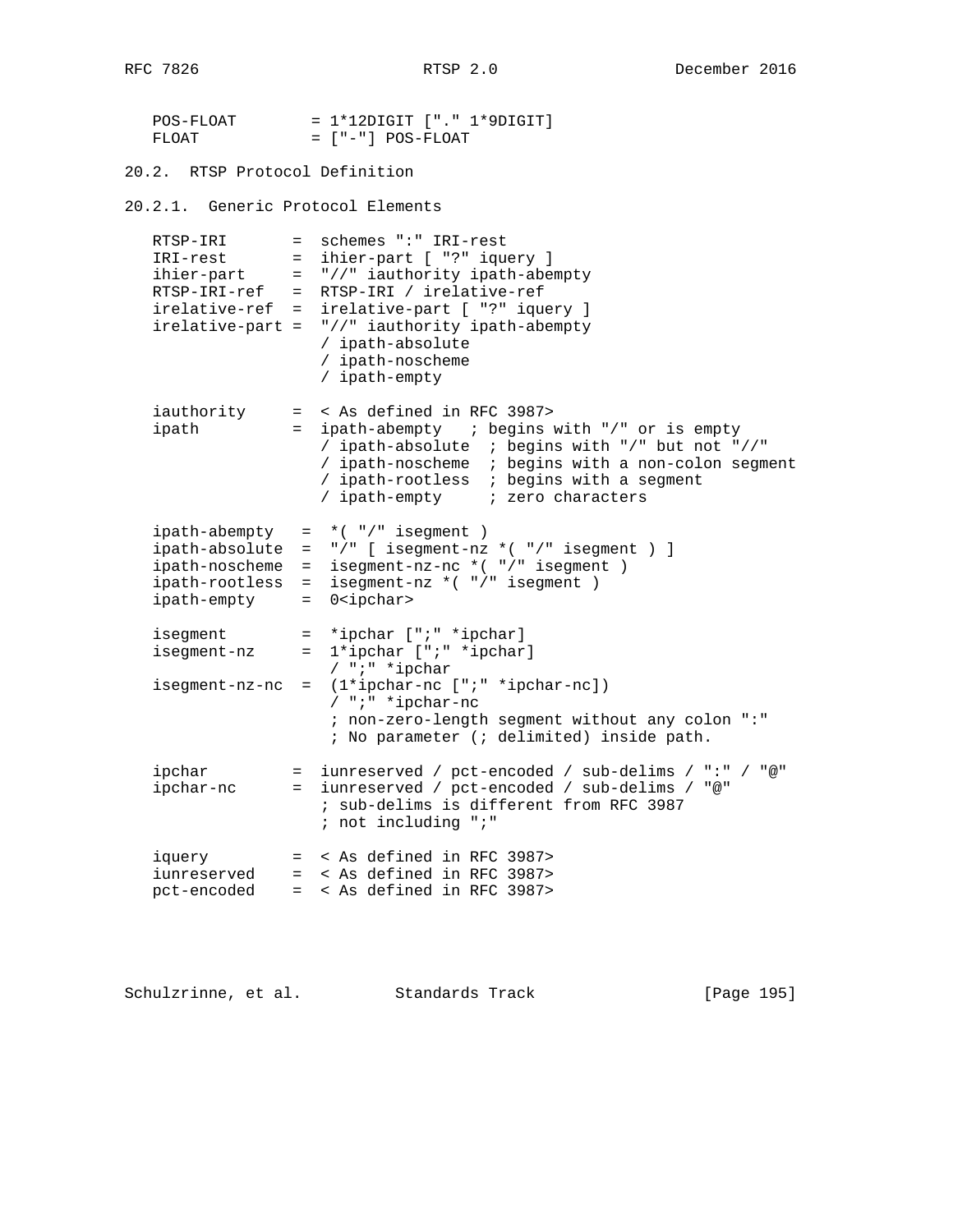RTSP-URI = schemes ":" URI-rest RTSP-REQ-URI = schemes ":" URI-req-rest RTSP-URI-Ref = RTSP-URI / RTSP-Relative RTSP-REQ-Ref = RTSP-REQ-URI / RTSP-REQ-Rel schemes = "rtsp" / "rtsps" / scheme scheme = < As defined in RFC 3986> URI-rest = hier-part [ "?" query ] URI-req-rest = hier-part [ "?" query ] ; Note fragment part not allowed in requests hier-part  $=$  "//" authority path-abempty RTSP-Relative = relative-part [ "?" query ] RTSP-REQ-Rel = relative-part [ "?" query ] relative-part = "//" authority path-abempty / path-absolute / path-noscheme / path-empty authority = < As defined in RFC 3986> query = < As defined in RFC 3986> path = path-abempty ; begins with "/" or is empty / path-absolute ; begins with "/" but not "//" / path-noscheme ; begins with a non-colon segment / path-rootless ; begins with a segment / path-empty ; zero characters path-abempty = \*( "/" segment ) path-absolute = "/" [ segment-nz \*( "/" segment ) ] path-noscheme = segment-nz-nc \*( "/" segment ) path-rootless = segment-nz \*( "/" segment ) path-empty = 0<pchar> segment = \*pchar [";" \*pchar] segment-nz =  $(1<sup>*</sup>pchar ["; " *pchar]) / (";" *pchar)$  segment-nz-nc = ( 1\*pchar-nc [";" \*pchar-nc]) / (";" \*pchar-nc) ; non-zero-length segment without any colon ":" ; No parameter (; delimited) inside path. pchar = unreserved / pct-encoded / sub-delims / ":" / "@" pchar-nc = unreserved / pct-encoded / sub-delims / "@"  $sub-delims = "!" / "$" / "&" / "w" / "''" / "("" )"$  / "\*" / "+" / "," / "=" ; sub-delims is different from RFC 3986/3987 ; not including ";"

Schulzrinne, et al. Standards Track [Page 196]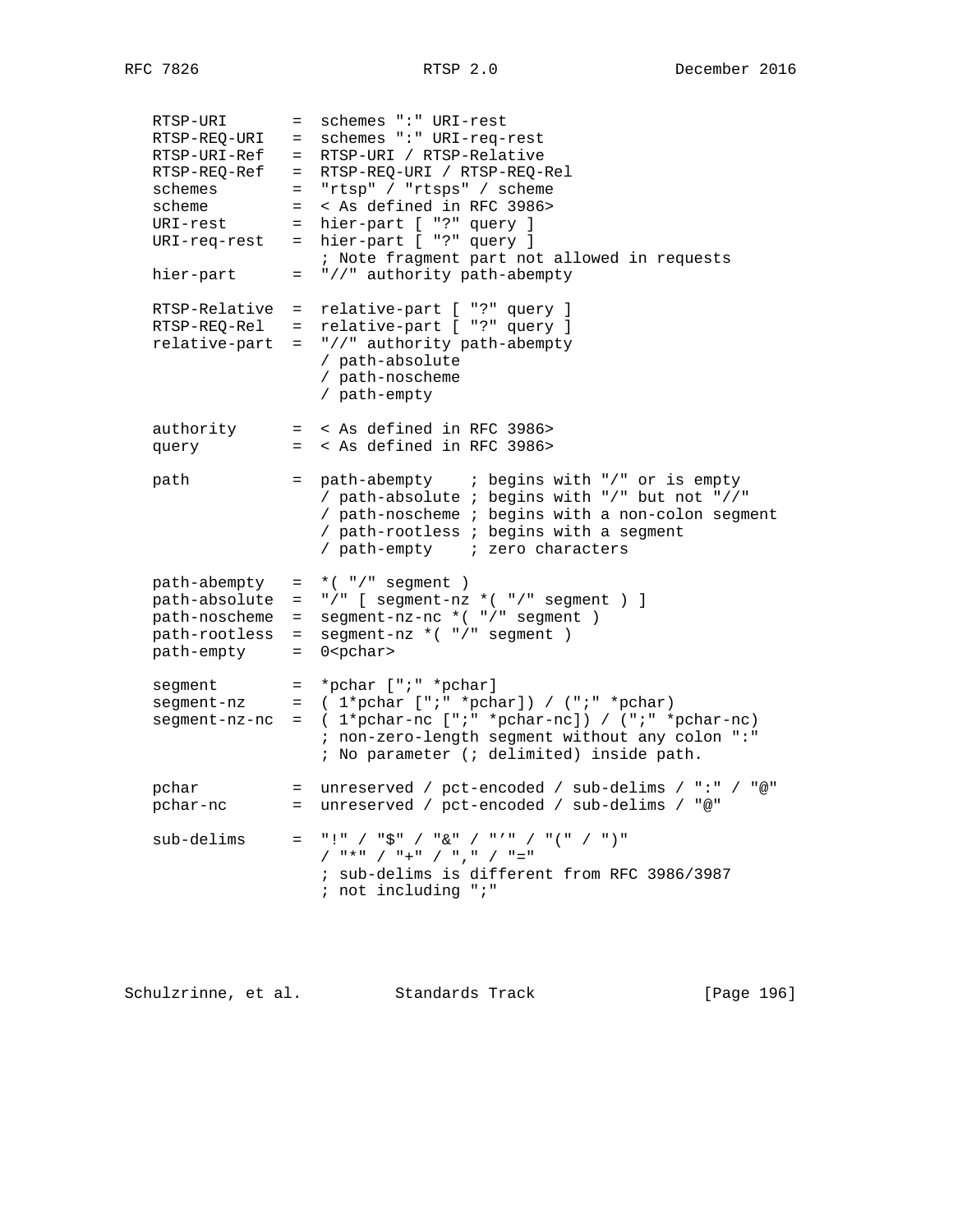smpte-range = smpte-type [EQUAL smpte-range-spec] ; See section 4.4 smpte-range-spec = ( smpte-time "-" [ smpte-time ] ) / ( "-" smpte-time ) smpte-type = "smpte" / "smpte-30-drop" / "smpte-25" / smpte-type-extension ; other timecodes may be added smpte-type-extension = "smpte" token smpte-time = 1\*2DIGIT ":" 1\*2DIGIT ":" 1\*2DIGIT [ ":" 1\*2DIGIT [ "." 1\*2DIGIT ] ] npt-range = "npt" [EQUAL npt-range-spec] npt-range-spec = ( npt-time "-" [ npt-time ] ) / ( "-" npt-time ) npt-time = "now" / npt-sec / npt-hhmmss / npt-hhmmss-comp npt-sec = 1\*19DIGIT [ "." 1\*9DIGIT ] npt-hhmmss = npt-hh ":" npt-mm ":" npt-ss [ "." 1\*9DIGIT ] npt-hh = 2\*19DIGIT ; any positive number npt-mm = 2\*2DIGIT ; 0-59 npt-ss = 2\*2DIGIT ; 0-59 npt-hhmmss-comp = npt-hh-comp ":" npt-mm-comp ":" npt-ss-comp [ "." 1\*9DIGIT ] ; Compatibility format [ "." 1\*9DIGIT ] ; Compatibility format npt-hh-comp = 1\*19DIGIT ; any positive number  $npt-mm-comp$  =  $1*2DJGIT$  ;  $0-59$  npt-ss-comp = 1\*2DIGIT ; 0-59 utc-range = "clock" [EQUAL utc-range-spec] utc-range-spec = ( utc-time "-" [ utc-time ] ) / ( "-" utc-time ) utc-time = utc-date "T" utc-clock "Z" utc-date = 8DIGIT utc-clock = 6DIGIT [ "." 1\*9DIGIT ] feature-tag = token  $session-id = 1*256( ALPHA / DIGIT / safe)$  extension-header = header-name HCOLON header-value header-name = token header-value = \*(TEXT-UTF8char / LWS)

Schulzrinne, et al. Standards Track [Page 197]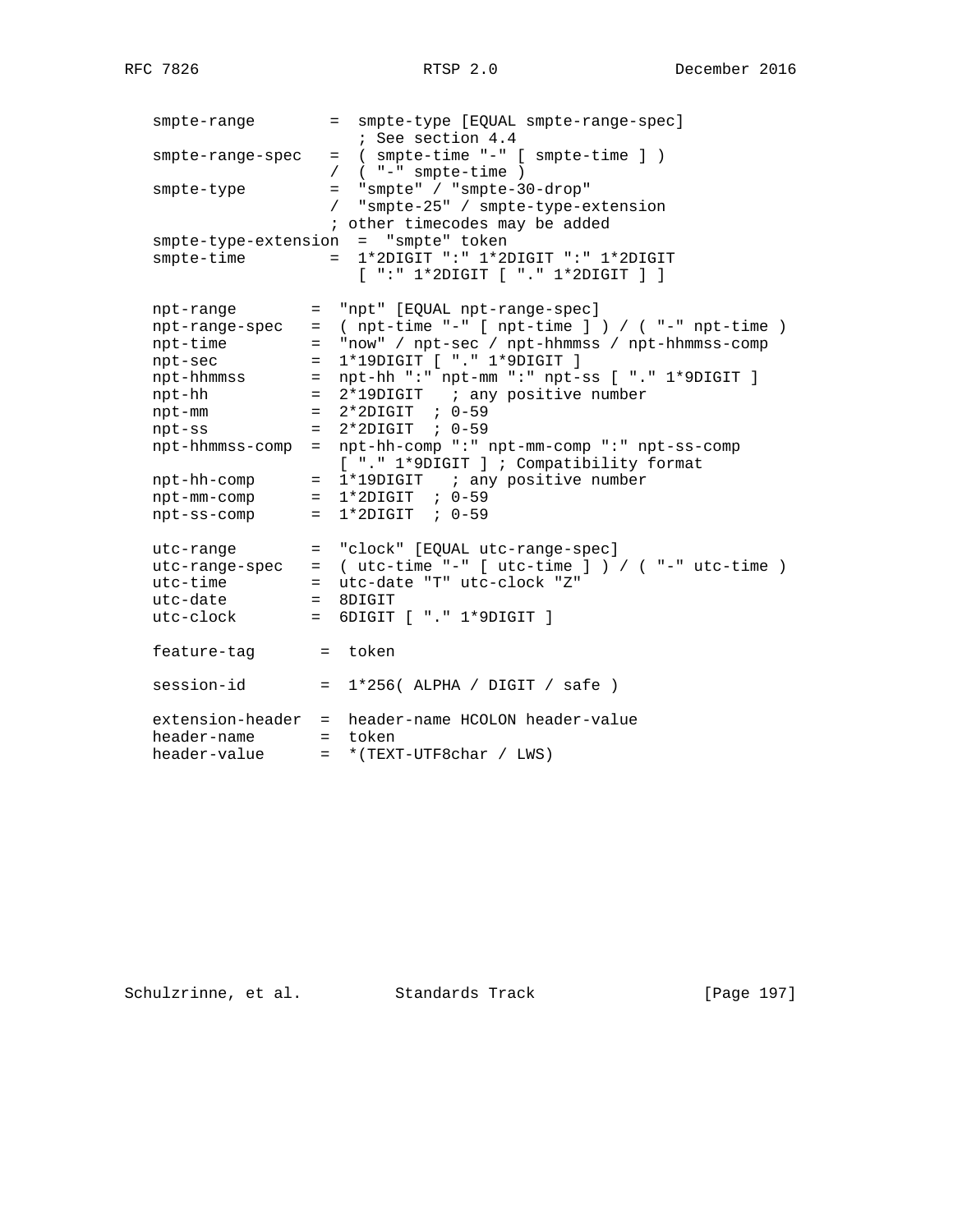20.2.2. Message Syntax RTSP-message = Request / Response ; RTSP/2.0 messages Request = Request-Line \*((general-header / request-header / message-body-header) CRLF) CRLF [ message-body-data ] Response = Status-Line \*((general-header / response-header / message-body-header) CRLF) CRLF [ message-body-data ] Request-Line = Method SP Request-URI SP RTSP-Version CRLF Status-Line = RTSP-Version SP Status-Code SP Reason-Phrase CRLF Method = "DESCRIBE" / "GET\_PARAMETER" / "OPTIONS" / "PAUSE"  $/$  "PLAY"<br> $/$  "PLAY" / "PLAY\_NOTIFY" / "REDIRECT" / "SETUP" / "SET\_PARAMETER" / "TEARDOWN" / extension-method extension-method = token Request-URI = "\*" / RTSP-REQ-URI RTSP-Version = "RTSP/" 1\*DIGIT "." 1\*DIGIT message-body-data = 1\*OCTET Status-Code = "100" ; Continue / "200" ; OK / "301" ; Moved Permanently / "302" ; Found / "303" ; See Other / "304" ; Not Modified / "305" ; Use Proxy Schulzrinne, et al. Standards Track [Page 198]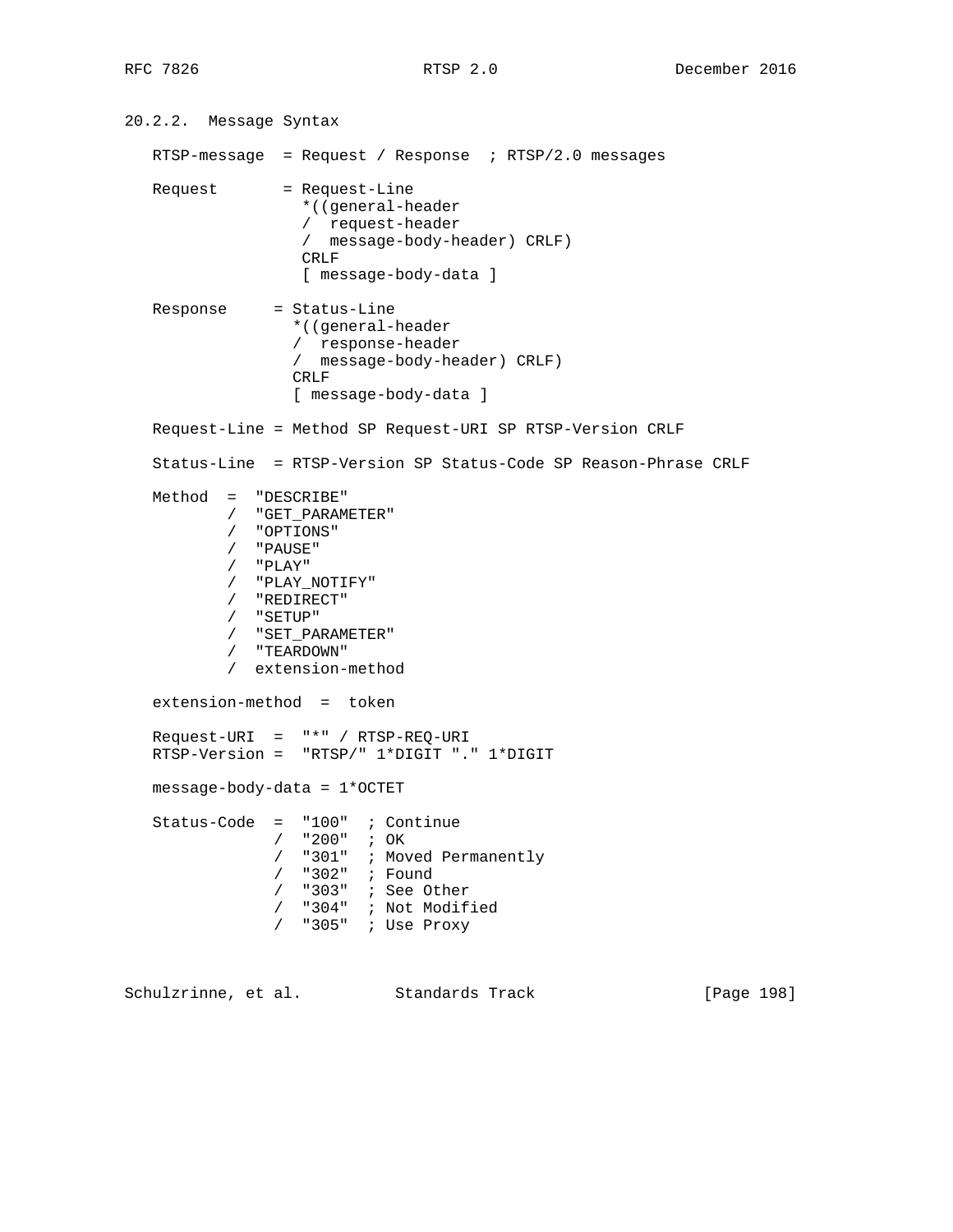| $\sqrt{2}$     | "400" | ; Bad Request                            |
|----------------|-------|------------------------------------------|
| $\sqrt{2}$     | "401" | ; Unauthorized                           |
| $\sqrt{2}$     | "402" | ; Payment Required                       |
| $\sqrt{2}$     | "403" | ; Forbidden                              |
| $\sqrt{2}$     | "404" | ; Not Found                              |
| $\sqrt{2}$     | "405" | ; Method Not Allowed                     |
| $\sqrt{2}$     | "406" | ; Not Acceptable                         |
| $\sqrt{2}$     | "407" | ; Proxy Authentication Required          |
| $\sqrt{2}$     | "408" | ; Request Timeout                        |
| $\sqrt{2}$     | "410" | ; Gone                                   |
| $\sqrt{2}$     | "412" | ; Precondition Failed                    |
| $\sqrt{2}$     | "413" | ; Request Message Body Too Large         |
| $\sqrt{2}$     | "414" | ; Request-URI Too Long                   |
| $\sqrt{2}$     | "415" | ; Unsupported Media Type                 |
| $\sqrt{2}$     | "451" | ; Parameter Not Understood               |
| $\sqrt{2}$     | "452" | ; reserved                               |
| $\sqrt{2}$     | "453" | ; Not Enough Bandwidth                   |
| $\sqrt{2}$     | "454" | ; Session Not Found                      |
| $\sqrt{2}$     | "455" | ; Method Not Valid In This State         |
| $\sqrt{2}$     | "456" | ; Header Field Not Valid for Resource    |
| $\sqrt{2}$     | "457" | ; Invalid Range                          |
| $\sqrt{2}$     | "458" | ; Parameter Is Read-Only                 |
| $\sqrt{2}$     | "459" | ; Aggregate Operation Not Allowed        |
| $\sqrt{2}$     | "460" | ; Only Aggregate Operation Allowed       |
| $\sqrt{2}$     | "461" | ; Unsupported Transport                  |
| $\sqrt{2}$     | "462" | ; Destination Unreachable                |
| $\sqrt{2}$     | "463" | ; Destination Prohibited                 |
| $\sqrt{2}$     | "464" | ; Data Transport Not Ready Yet           |
| $\sqrt{2}$     | "465" | ; Notification Reason Unknown            |
| $\sqrt{2}$     | "466" | ; Key Management Error                   |
| T              | "470" | : Connection Authorization Required      |
| $\sqrt{2}$     | "471" | : Connection Credentials Not Accepted    |
| $\sqrt{2}$     | "472" | : Failure to Establish Secure Connection |
| $\sqrt{2}$     | "500" | ; Internal Server Error                  |
| $\sqrt{2}$     | "501" | ; Not Implemented                        |
| $\sqrt{2}$     |       | "502" ; Bad Gateway                      |
| $\sqrt{2}$     |       | "503" ; Service Unavailable              |
| $\sqrt{2}$     |       | "504" ; Gateway Timeout                  |
| $\sqrt{2}$     | "505" | ; RTSP Version Not Supported             |
| $\sqrt{2}$     | "551" | ; Option Not Supported                   |
| $\sqrt{2}$     | "553" | ; Proxy Unavailable                      |
| $\sqrt{2}$     |       | extension-code                           |
| extension-code | $=$   | 3DIGIT                                   |
| Reason-Phrase  | $=$   | $1*(TEXT-UTF8char / HT / SP)$            |

Schulzrinne, et al. Standards Track [Page 199]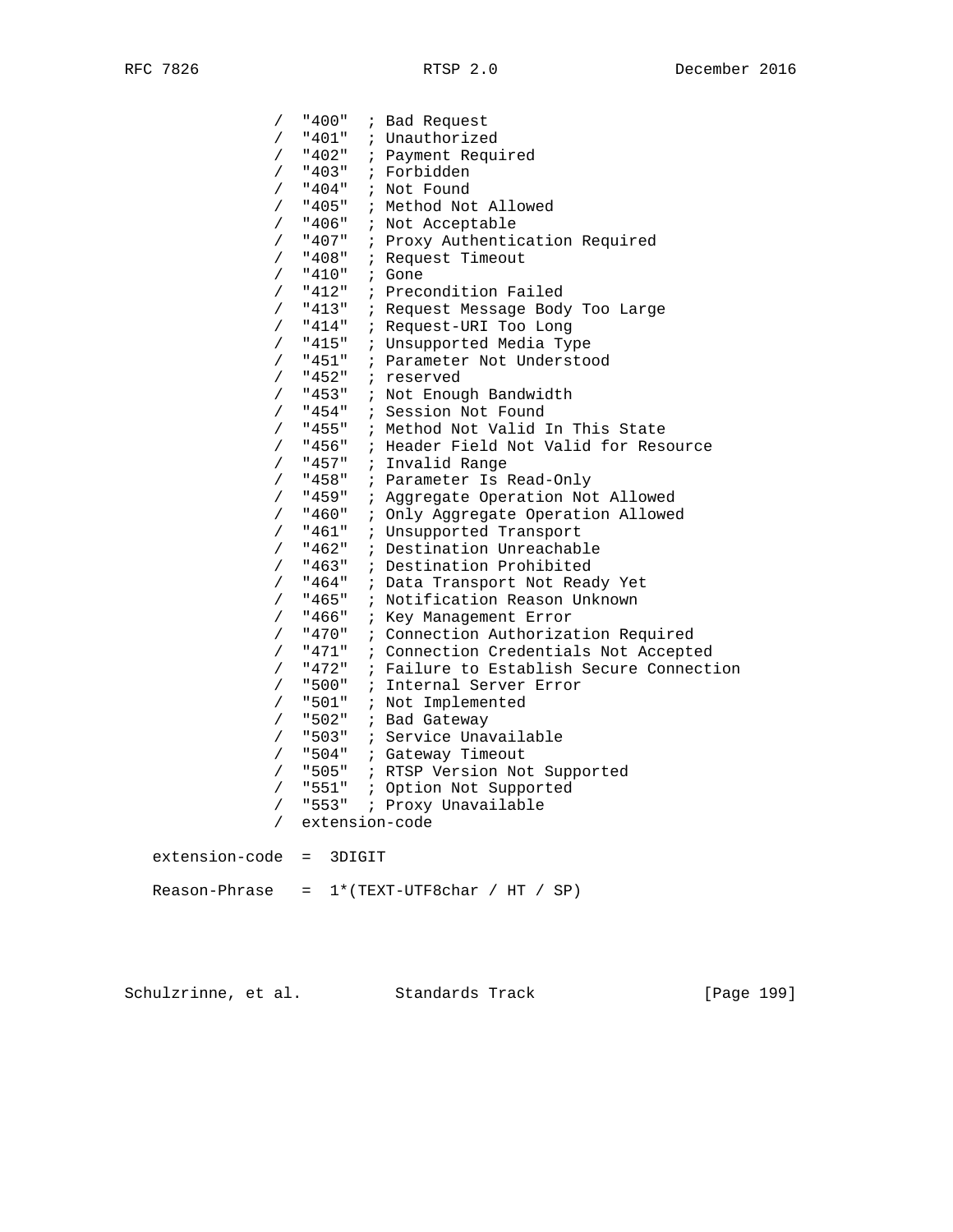| rtsp-header    | = general-header<br>/ request-header<br>/ response-header<br>/ message-body-header                                                                                                                                                                                                                                                                                                                                                                                                                                                                        |
|----------------|-----------------------------------------------------------------------------------------------------------------------------------------------------------------------------------------------------------------------------------------------------------------------------------------------------------------------------------------------------------------------------------------------------------------------------------------------------------------------------------------------------------------------------------------------------------|
| general-header | Accept-Ranges<br>$=$<br>Cache-Control<br>$\sqrt{2}$<br>Connection<br>$\sqrt{2}$<br>$\sqrt{2}$<br>CSeq<br>Date<br>T<br>Media-Properties<br>$\sqrt{2}$<br>Media-Range<br>$\sqrt{2}$<br>Pipelined-Requests<br>$\sqrt{2}$<br>Proxy-Supported<br>Γ<br>Range<br>T<br>RTP-Info<br>/<br>Scale<br>$\sqrt{2}$<br>Seek-Style<br>$\sqrt{2}$<br>$\sqrt{2}$<br>Server<br>Session<br>$\sqrt{2}$<br>$\sqrt{2}$<br>Speed<br>Supported<br>T<br>Timestamp<br>$\sqrt{2}$<br>$\sqrt{2}$<br>Transport<br>User-Agent<br>$\sqrt{2}$<br>Via<br>$\sqrt{2}$<br>extension-header<br>7 |
| request-header | Accept<br>$=$<br>Accept-Credentials<br>$\sqrt{2}$<br>Accept-Encoding<br>$\sqrt{2}$<br>Accept-Language<br>$\sqrt{2}$<br>Authorization<br>7<br>Bandwidth<br>$\sqrt{2}$<br>Blocksize<br>7<br>$\sqrt{2}$<br>From<br>If-Match<br>$\sqrt{2}$<br>If-Modified-Since<br>$\sqrt{2}$<br>If-None-Match<br>$\sqrt{2}$<br>Notify-Reason<br>$\sqrt{2}$<br>Proxy-Authorization<br>$\sqrt{2}$<br>Proxy-Require<br>$\sqrt{2}$<br>Referrer<br>$\sqrt{2}$<br>Request-Status<br>$\sqrt{2}$<br>$\sqrt{2}$<br>Require<br>Terminate-Reason<br>$\sqrt{2}$<br>extension-header<br>Γ |

Schulzrinne, et al. Standards Track [Page 200]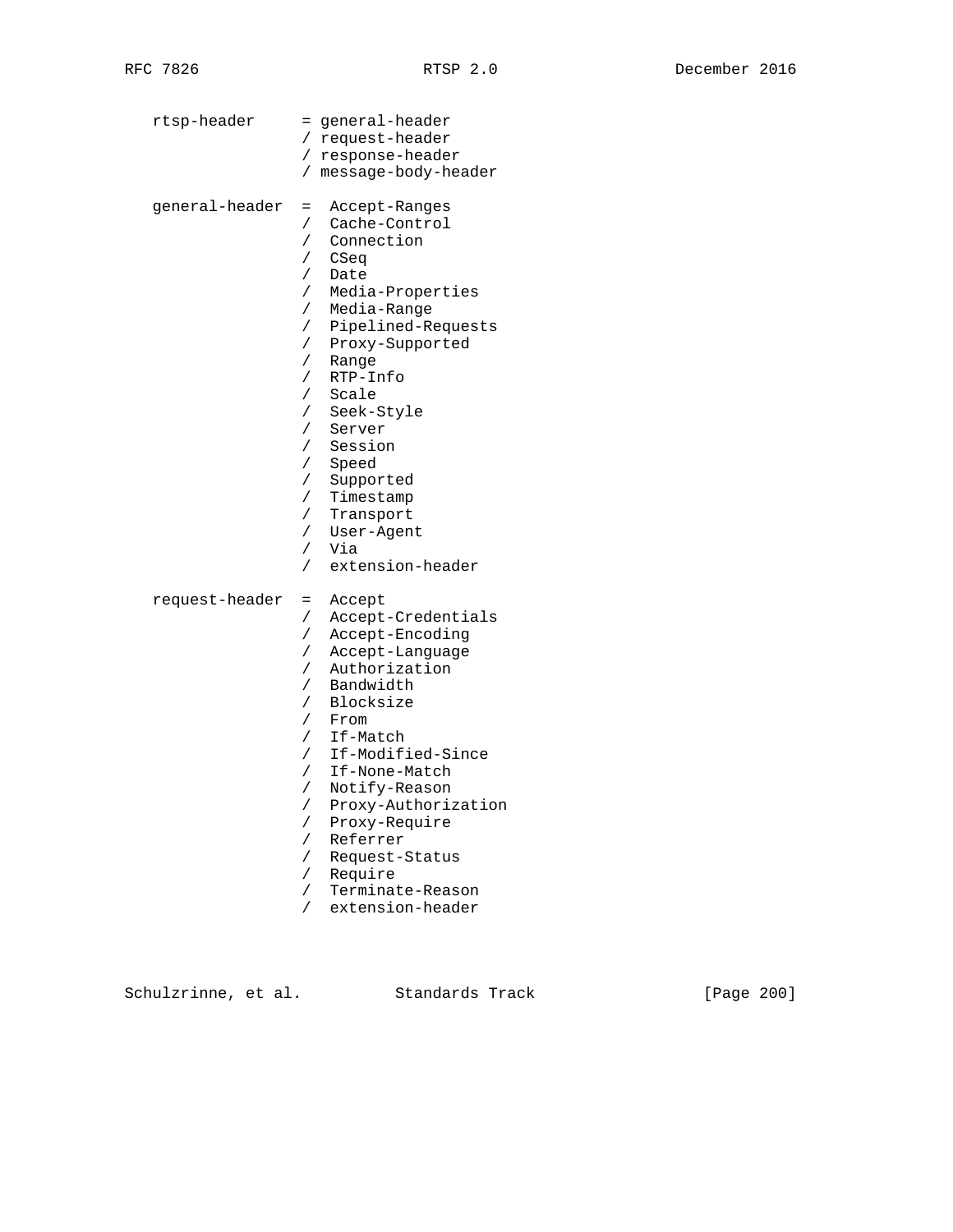| response-header                 | = Authentication-Info<br>/ Connection-Credentials<br>Location<br>$\sqrt{2}$<br>MTaq<br>$\sqrt{2}$<br>Proxy-Authenticate<br>$\sqrt{2}$<br>/ Proxy-Authentication-Info<br>/ Public<br>/ Retry-After<br>/ Unsupported<br>/ WWW-Authenticate<br>/ extension-header |
|---------------------------------|----------------------------------------------------------------------------------------------------------------------------------------------------------------------------------------------------------------------------------------------------------------|
| message-body-header = Allow     |                                                                                                                                                                                                                                                                |
|                                 | / Content-Base                                                                                                                                                                                                                                                 |
|                                 | / Content-Encoding                                                                                                                                                                                                                                             |
|                                 | / Content-Language                                                                                                                                                                                                                                             |
|                                 | / Content-Length                                                                                                                                                                                                                                               |
|                                 | / Content-Location                                                                                                                                                                                                                                             |
|                                 | / Content-Type                                                                                                                                                                                                                                                 |
|                                 | / Expires                                                                                                                                                                                                                                                      |
|                                 | / Last-Modified                                                                                                                                                                                                                                                |
|                                 | / extension-header                                                                                                                                                                                                                                             |
| 20.2.3. Header Syntax<br>Accept | = "Accept" HCOLON                                                                                                                                                                                                                                              |
|                                 | [ accept-range * (COMMA accept-range) ]                                                                                                                                                                                                                        |
| accept-range                    | = media-type-range [SEMI accept-params]                                                                                                                                                                                                                        |
| media-type-range                | $=$ $($ "*/*"                                                                                                                                                                                                                                                  |
|                                 | / ( m-type SLASH "*"                                                                                                                                                                                                                                           |
|                                 | / ( m-type SLASH m-subtype )                                                                                                                                                                                                                                   |
|                                 | ) * ( SEMI m-parameter )                                                                                                                                                                                                                                       |
| accept-params                   | "q" EQUAL qvalue * (SEMI generic-param )<br>$=$ $-$                                                                                                                                                                                                            |
| qvalue                          | ( "0" [ "." "3DIGIT ] )<br>$=$ $\qquad$<br>$($ "1" $[$ "." *3("0") ] )<br>$\sqrt{2}$                                                                                                                                                                           |
|                                 | Accept-Credentials = "Accept-Credentials" HCOLON cred-decision                                                                                                                                                                                                 |
| cred-decision                   | = ("User" [LWS cred-info])                                                                                                                                                                                                                                     |
|                                 | / "Proxy"                                                                                                                                                                                                                                                      |
|                                 | "Any"<br>$\sqrt{2}$                                                                                                                                                                                                                                            |
|                                 | (token [LWS 1*header-value])<br>$\sqrt{2}$                                                                                                                                                                                                                     |
|                                 | ; For future extensions                                                                                                                                                                                                                                        |
| cred-info                       | = cred-info-data * (COMMA cred-info-data)                                                                                                                                                                                                                      |
|                                 |                                                                                                                                                                                                                                                                |
| cred-info-data                  | DQUOTE RTSP-REQ-URI DQUOTE SEMI hash-alg<br>$=$ $-$                                                                                                                                                                                                            |
|                                 | SEMI base64                                                                                                                                                                                                                                                    |
| hash-alg                        | "sha-256" / extension-alg<br>$=$                                                                                                                                                                                                                               |
| extension-alq                   | token<br>$=$                                                                                                                                                                                                                                                   |
| Accept-Encoding                 | = "Accept-Encoding" HCOLON                                                                                                                                                                                                                                     |
|                                 |                                                                                                                                                                                                                                                                |
|                                 |                                                                                                                                                                                                                                                                |

Schulzrinne, et al. Standards Track [Page 201]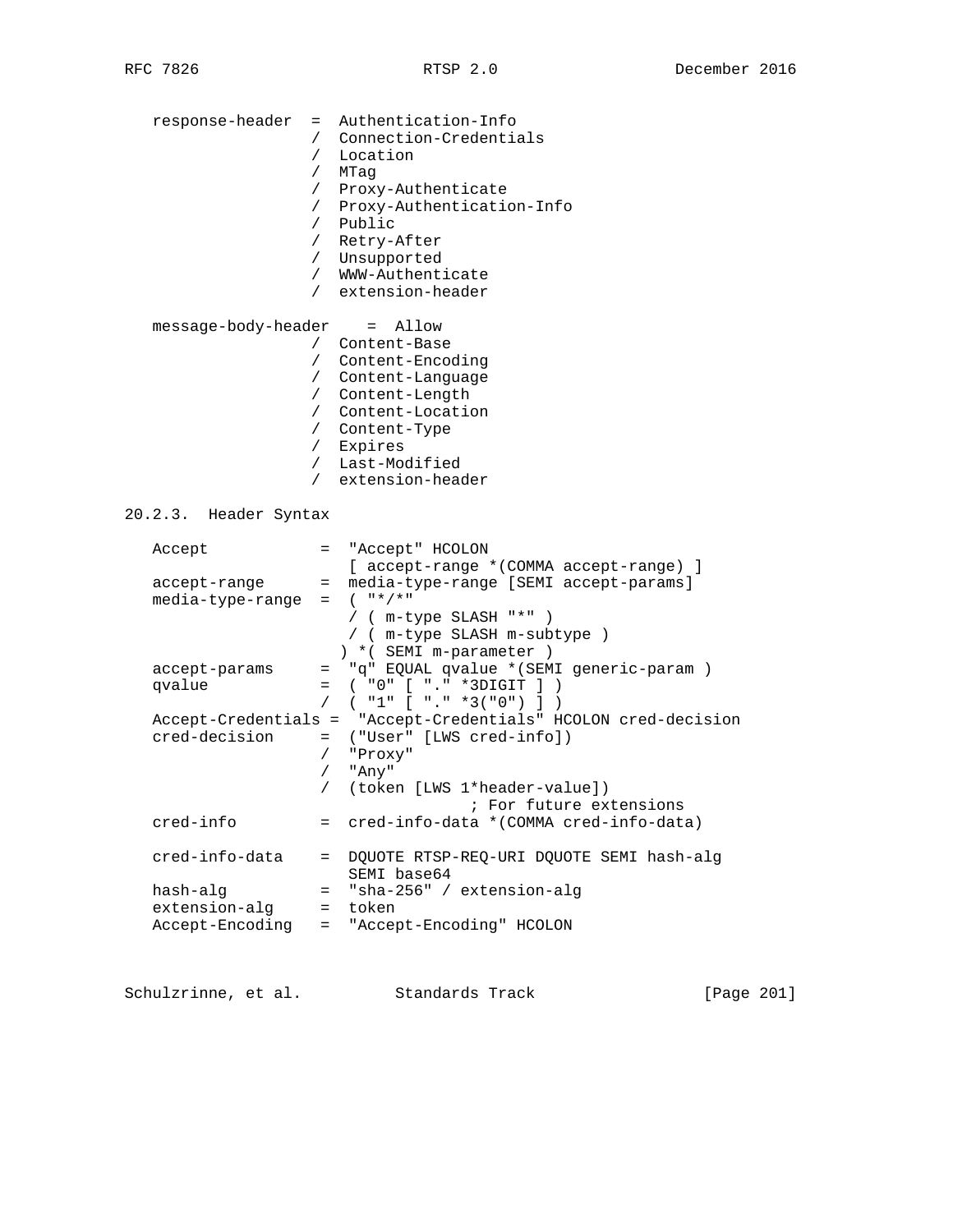[ encoding \*(COMMA encoding) ] encoding  $=$  codings [SEMI accept-params] codings = content-coding / "\*" content-coding = "identity" / token Accept-Language = "Accept-Language" HCOLON language \*(COMMA language) language = language-range [SEMI accept-params] language-range = language-tag / "\*" language-tag = primary-tag \*( "-" subtag ) primary-tag = 1\*8ALPHA subtag = 1\*8ALPHA Accept-Ranges = "Accept-Ranges" HCOLON acceptable-ranges acceptable-ranges = (range-unit \*(COMMA range-unit)) range-unit = "npt" / "smpte" / "smpte-30-drop" / "smpte-25" / "clock" / extension-format extension-format = token Allow = "Allow" HCOLON Method \*(COMMA Method) Authentication-Info = "Authentication-Info" HCOLON auth-param-list auth-param-list = <As the Authentication-Info element in RFC 7615> Authorization = "Authorization" HCOLON credentials credentials = <As defined by RFC 7235> Bandwidth = "Bandwidth" HCOLON 1\*19DIGIT Blocksize = "Blocksize" HCOLON 1\*9DIGIT Cache-Control = "Cache-Control" HCOLON cache-directive \*(COMMA cache-directive) cache-directive = cache-rqst-directive / cache-rspns-directive cache-rqst-directive = "no-cache" / "max-stale" [EQUAL delta-seconds] / "min-fresh" EQUAL delta-seconds / "only-if-cached" / cache-extension cache-rspns-directive = "public" / "private" / "no-cache" / "no-transform" / "must-revalidate" / "proxy-revalidate" / "max-age" EQUAL delta-seconds / cache-extension cache-extension = token [EQUAL (token / quoted-string)] delta-seconds = 1\*19DIGIT

Schulzrinne, et al. Standards Track [Page 202]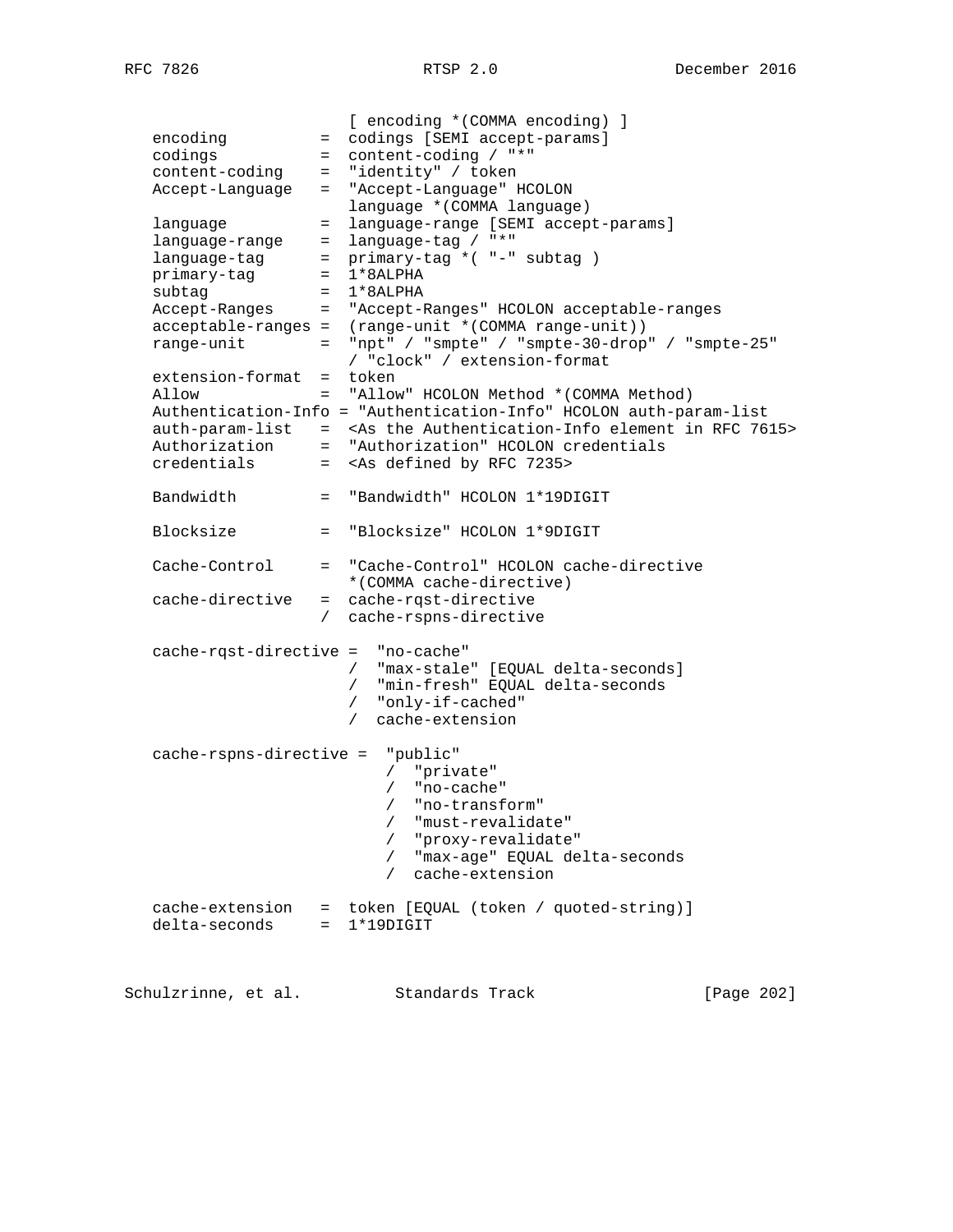| Connection                                                                                                                                                                                                                                                                                                                     | $=$ $-$                                                         | "Connection" HCOLON connection-token                                                                                                                                                                                                                                                                                                                                                                                                                                                                                                                                                       |
|--------------------------------------------------------------------------------------------------------------------------------------------------------------------------------------------------------------------------------------------------------------------------------------------------------------------------------|-----------------------------------------------------------------|--------------------------------------------------------------------------------------------------------------------------------------------------------------------------------------------------------------------------------------------------------------------------------------------------------------------------------------------------------------------------------------------------------------------------------------------------------------------------------------------------------------------------------------------------------------------------------------------|
| connection-token                                                                                                                                                                                                                                                                                                               | $=$                                                             | *(COMMA connection-token)<br>"close" / token                                                                                                                                                                                                                                                                                                                                                                                                                                                                                                                                               |
| cred-chain                                                                                                                                                                                                                                                                                                                     | $=$                                                             | Connection-Credentials = "Connection-Credentials" HCOLON cred-chain<br>DQUOTE RTSP-REQ-URI DQUOTE SEMI base64                                                                                                                                                                                                                                                                                                                                                                                                                                                                              |
| Content-Base<br>Content-Encoding                                                                                                                                                                                                                                                                                               | $=$<br>$=$                                                      | "Content-Base" HCOLON RTSP-URI<br>"Content-Encoding" HCOLON                                                                                                                                                                                                                                                                                                                                                                                                                                                                                                                                |
| Content-Language                                                                                                                                                                                                                                                                                                               | $=$                                                             | content-coding * (COMMA content-coding)<br>"Content-Language" HCOLON                                                                                                                                                                                                                                                                                                                                                                                                                                                                                                                       |
| Content-Length<br>Content-Location<br>Content-Type<br>media-type<br>m-type<br>discrete-type                                                                                                                                                                                                                                    | $=$<br>$=$<br>$=$<br>$=$<br>$=$                                 | language-tag * (COMMA language-tag)<br>"Content-Length" HCOLON 1*19DIGIT<br>"Content-Location" HCOLON RTSP-REQ-Ref<br>"Content-Type" HCOLON media-type<br>m-type SLASH m-subtype * (SEMI m-parameter)<br>discrete-type / composite-type<br>= "text" / "image" / "audio" / "video"                                                                                                                                                                                                                                                                                                          |
| composite-type<br>extension-token<br>ietf-token<br>x-token<br>m-subtype<br>iana-token<br>m-parameter<br>m-attribute<br>m-value                                                                                                                                                                                                 | $\sqrt{2}$<br>$=$<br>$=$<br>$=$<br>= token<br>$=$<br>$=$<br>$=$ | "application" / extension-token<br>"message" / "multipart" / extension-token<br>ietf-token / x-token<br>token<br>= "x-" token<br>= extension-token / iana-token<br>m-attribute EQUAL m-value<br>token<br>token / quoted-string                                                                                                                                                                                                                                                                                                                                                             |
| CSeq<br>cseq-nr<br>$=$<br>Date<br>$=$<br>RTSP-date<br>$=$<br>date-time<br>$=$<br>Expires<br>$=$<br>From<br>$=$<br>from-spec<br>$=$<br>name-addr<br>$=$<br>addr-spec<br>$=$<br>absolute-URI<br>$=$ $-$<br>display-name<br>from-param<br>$=$<br>tag-param<br>If-Match<br>message-tag-list =<br>message-tag<br>weak<br>opaque-tag | $=$<br>$=$ $-$<br>$=$<br>$=$<br>$=$ $\qquad$                    | = "CSeq" HCOLON cseq-nr<br>$1*9$ DIGIT<br>"Date" HCOLON RTSP-date<br>$date-time:$<br><as 5322="" defined="" in="" rfc=""><br/>"Expires" HCOLON RTSP-date<br/>"From" HCOLON from-spec<br/>(name-addr / addr-spec ) * (SEMI from-param )<br/>[ display-name ] LAQUOT addr-spec RAQUOT<br/>RTSP-REQ-URI / absolute-URI<br/>&lt; As defined in RFC 3986&gt;<br/>*(token LWS) / quoted-string<br/>tag-param / generic-param<br/>= "tag" EQUAL token<br/>"If-Match" HCOLON ("*" / message-tag-list)<br/>message-tag * (COMMA message-tag)<br/>[ weak ] opaque-taq<br/>"W'<br/>quoted-string</as> |

Schulzrinne, et al. Standards Track [Page 203]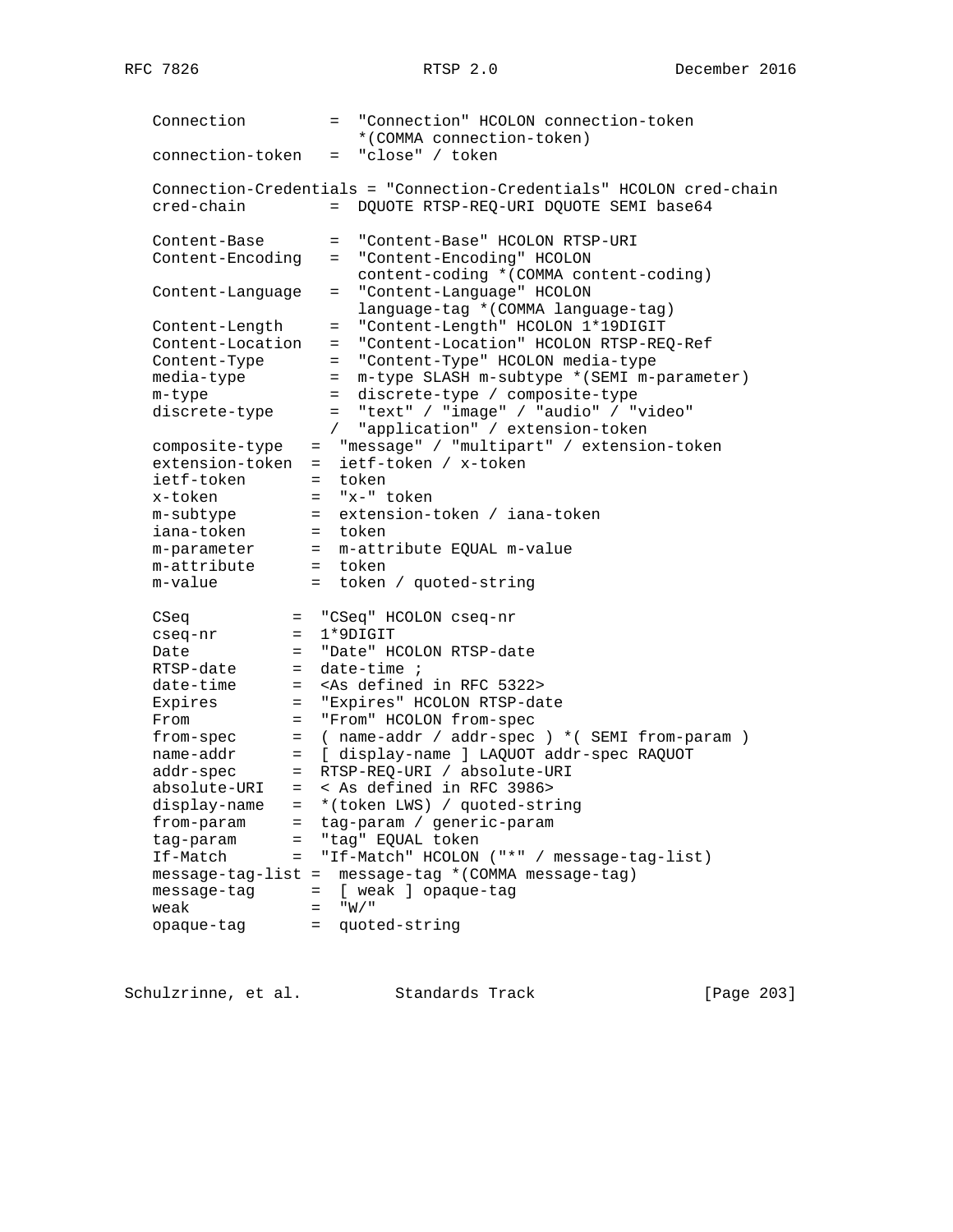If-Modified-Since = "If-Modified-Since" HCOLON RTSP-date If-None-Match = "If-None-Match" HCOLON ("\*" / message-tag-list) Last-Modified = "Last-Modified" HCOLON RTSP-date Location = "Location" HCOLON RTSP-REQ-URI Media-Properties = "Media-Properties" HCOLON [media-prop-list]  $media-prop-list = media-prop-value * (COMMA media-prop-value)$  media-prop-value = ("Random-Access" [EQUAL POS-FLOAT]) / "Beginning-Only" / "No-Seeking" / "Immutable" / "Dynamic" / "Time-Progressing" / "Unlimited" / ("Time-Limited" EQUAL utc-time) / ("Time-Duration" EQUAL POS-FLOAT) / ("Scales" EQUAL scale-value-list) / media-prop-ext media-prop-ext = token [EQUAL (1\*rtsp-unreserved / quoted-string)] scale-value-list = DQUOTE scale-entry \*(COMMA scale-entry) DQUOTE scale-entry = scale-value / (scale-value COLON scale-value) scale-value = FLOAT Media-Range = "Media-Range" HCOLON [ranges-list] ranges-list = ranges-spec \*(COMMA ranges-spec) MTag = "MTag" HCOLON message-tag Notify-Reason = "Notify-Reason" HCOLON Notify-Reas-val Notify-Reas-val = "end-of-stream" / "media-properties-update" / "scale-change" / Notify-Reason-extension Notify-Reason-extension = token Pipelined-Requests = "Pipelined-Requests" HCOLON startup-id  $startup-id = 1*8DiffIT$  Proxy-Authenticate = "Proxy-Authenticate" HCOLON challenge-list challenge-list = <As defined by the WWW-Authenticate in RFC 7235> Proxy-Authentication-Info = "Proxy-Authentication-Info" HCOLON auth-param-list Proxy-Authorization = "Proxy-Authorization" HCOLON credentials Proxy-Require = "Proxy-Require" HCOLON feature-tag-list feature-tag-list = feature-tag \*(COMMA feature-tag) Proxy-Supported = "Proxy-Supported" HCOLON [feature-tag-list] Public = "Public" HCOLON Method \*(COMMA Method) Range  $=$  "Range" HCOLON ranges-spec ranges-spec = npt-range / utc-range / smpte-range / range-ext

Schulzrinne, et al. Standards Track [Page 204]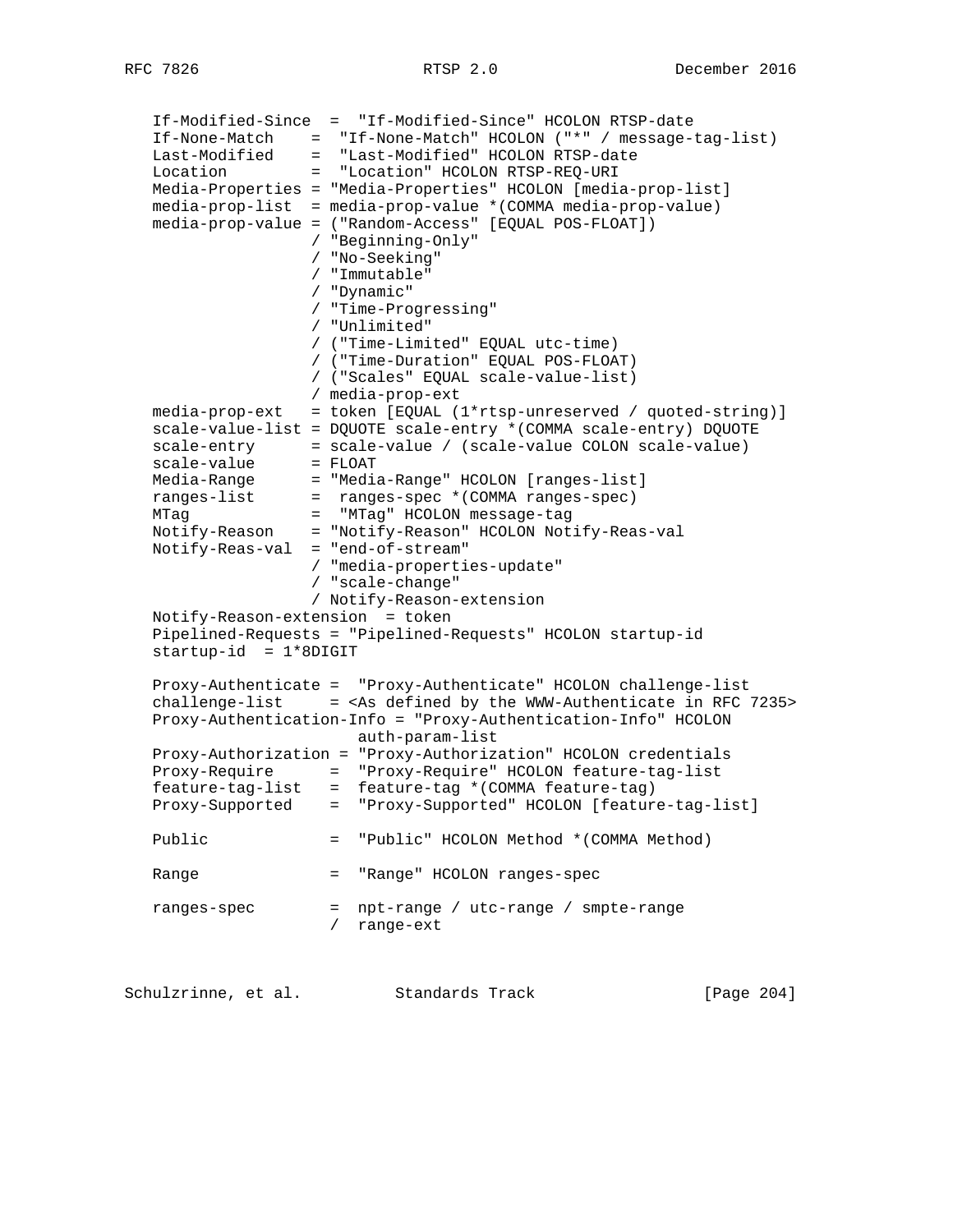| range-ext<br>range-value | = extension-format [EQUAL range-value]<br>$= 1*(rtsp-unreserved / quoted-string / "")$ |
|--------------------------|----------------------------------------------------------------------------------------|
| Referrer                 | = "Referrer" HCOLON (absolute-URI / RTSP-URI-Ref)                                      |
| Request-Status           | = "Request-Status" HCOLON req-status-info                                              |
| req-status-info          | = cseq-info LWS status-info LWS reason-info                                            |
| cseq-info                | = "cseq" EOUAL cseq-nr                                                                 |
| status-info              | = "status" EOUAL Status-Code                                                           |
| reason-info              | = "reason" EOUAL DOUOTE Reason-Phrase DOUOTE                                           |
| Require                  | = "Require" HCOLON feature-tag-list                                                    |
|                          |                                                                                        |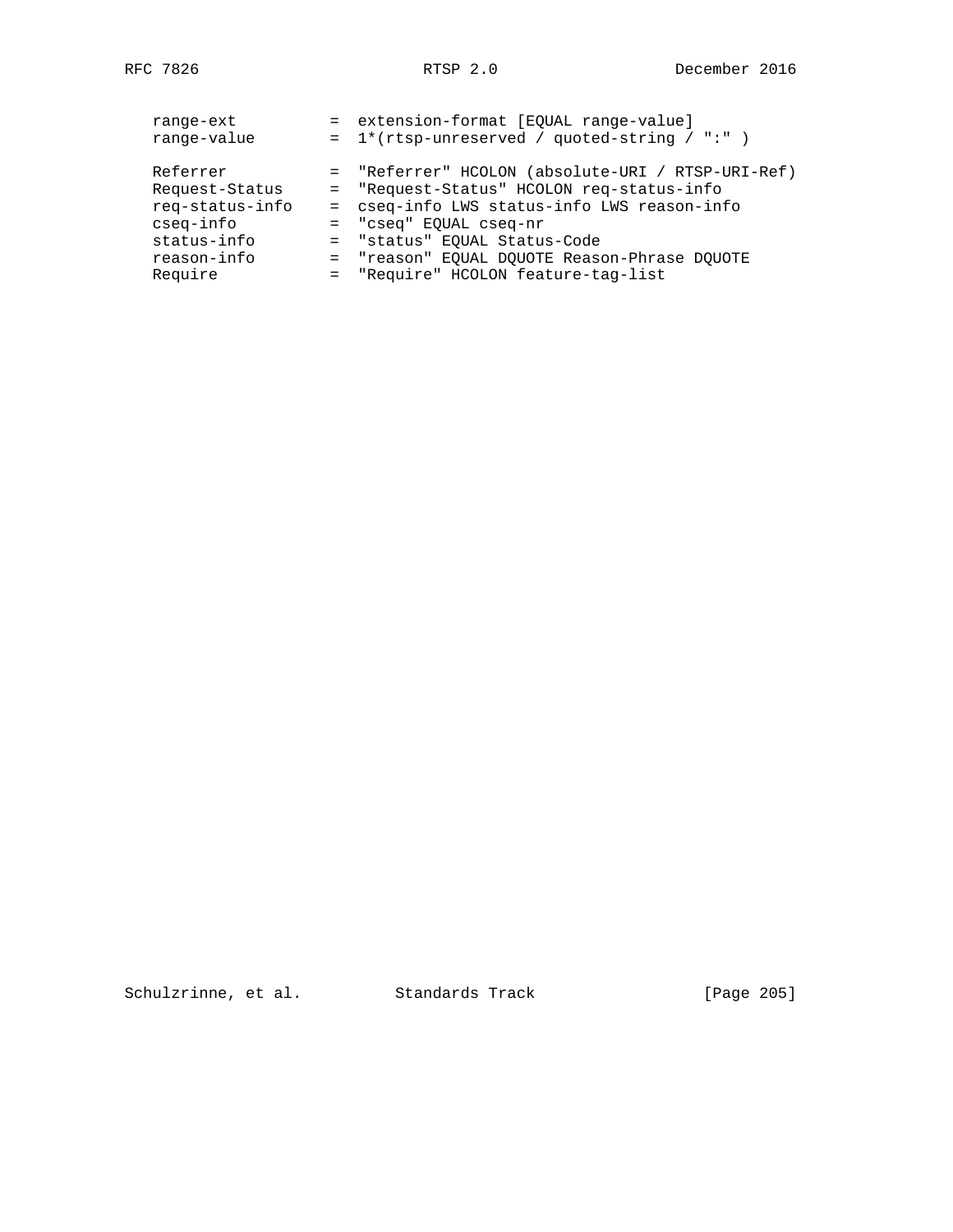| $RTP-Info$                 |            | = "RTP-Info" HCOLON [rtsp-info-spec<br>*(COMMA rtsp-info-spec)] |
|----------------------------|------------|-----------------------------------------------------------------|
| rtsp-info-spec             | $=$        | stream-url 1*ssrc-parameter                                     |
| stream-url                 |            | = "url" EQUAL DQUOTE RTSP-REQ-Ref DQUOTE                        |
| ssrc-parameter             | $=$        | LWS "ssrc" EQUAL ssrc HCOLON                                    |
|                            |            |                                                                 |
|                            |            | ri-parameter * (SEMI ri-parameter)                              |
| ri-parameter               |            | $=$ ("seq" EQUAL 1*5DIGIT)                                      |
|                            |            | / ("rtptime" EQUAL 1*10DIGIT)                                   |
|                            | $\sqrt{2}$ | generic-param                                                   |
| Retry-After                |            | = "Retry-After" HCOLON (RTSP-date / delta-seconds)              |
| Scale                      | $=$        | "Scale" HCOLON scale-value                                      |
| Seek-Style                 |            | = "Seek-Style" HCOLON Seek-S-values                             |
| Seek-S-values              |            | $=$ "RAP"                                                       |
|                            | $\sqrt{2}$ | "CoRAP"                                                         |
|                            |            | / "First-Prior"                                                 |
|                            |            | / "Next"                                                        |
|                            | $\sqrt{2}$ | Seek-S-value-ext                                                |
| $Seek-S-value-ext = token$ |            |                                                                 |
|                            |            |                                                                 |
| Server                     |            | = "Server" HCOLON ( product / comment )                         |
|                            |            | *(LWS (product / comment))                                      |
| product                    | $=$        | token [SLASH product-version]                                   |
| product-version =          |            | token                                                           |
| comment                    | $=$        | LPAREN * ( ctext / quoted-pair) RPAREN                          |
|                            |            |                                                                 |
| Session                    |            | = "Session" HCOLON session-id                                   |
|                            |            | [ SEMI "timeout" EQUAL delta-seconds ]                          |
|                            |            |                                                                 |
| Speed                      |            | = "Speed" HCOLON lower-bound MINUS upper-bound                  |
| lower-bound                |            | $=$ POS-FLOAT                                                   |
| upper-bound                |            | $=$ POS-FLOAT                                                   |
|                            |            |                                                                 |
| Supported                  |            | = "Supported" HCOLON [feature-tag-list]                         |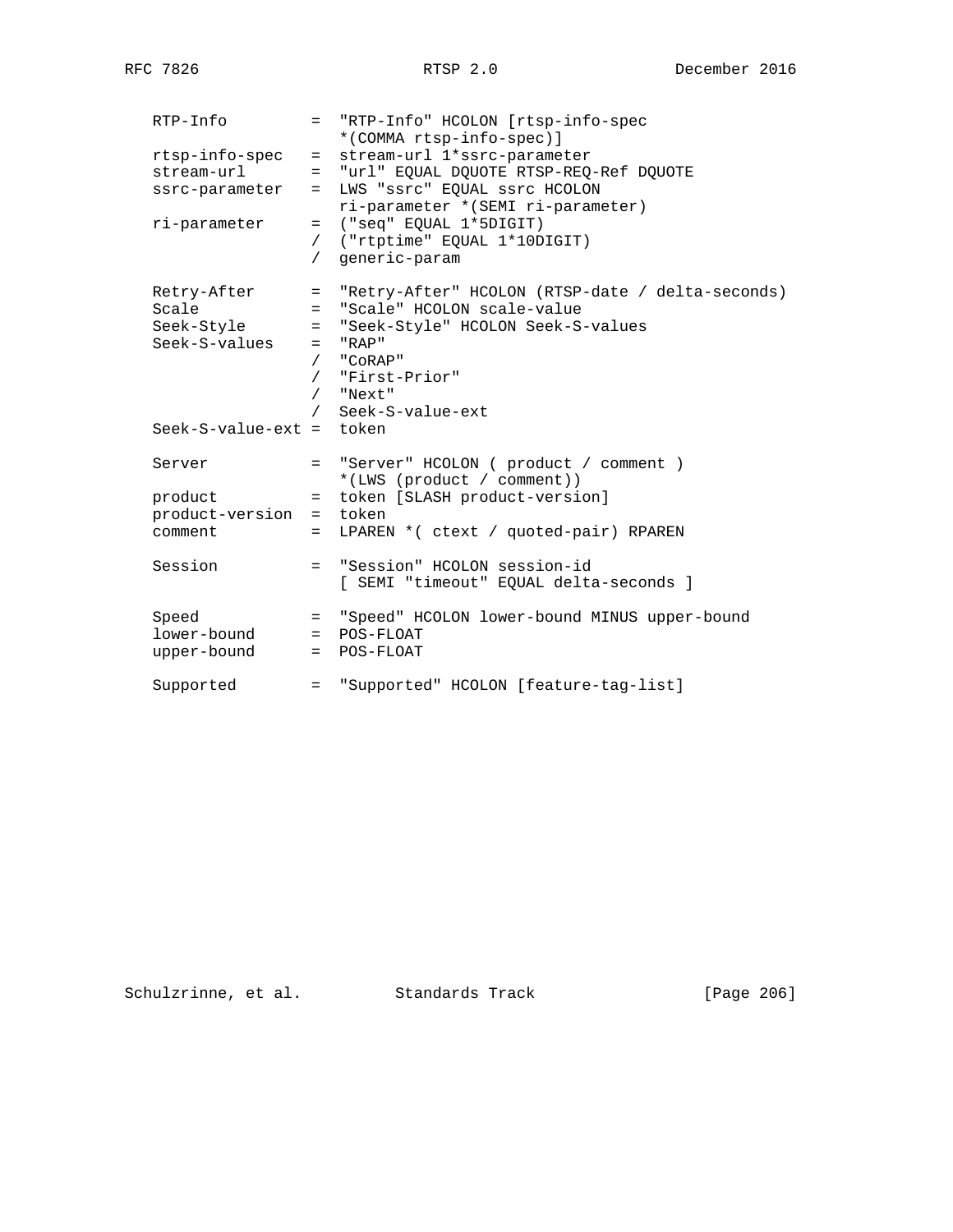| Terminate-Reason<br>TR-Info<br>TR-Reason                                   |                                 | = "Terminate-Reason" HCOLON TR-Info<br>= TR-Reason * (SEMI TR-Parameter)<br>= "Session-Timeout"<br>"Server-Admin"<br>"Internal-Error"<br>token                                                                                      |
|----------------------------------------------------------------------------|---------------------------------|-------------------------------------------------------------------------------------------------------------------------------------------------------------------------------------------------------------------------------------|
| TR-Parameter<br>TR-time<br>TR-user-msq                                     |                                 | TR-time / TR-user-msg / generic-param<br>$=$<br>= "time" EQUAL utc-time<br>"user-msq" EQUAL quoted-string<br>$=$                                                                                                                    |
| Timestamp<br>timestamp-value<br>delay                                      | $=$<br>$=$<br>$=$               | "Timestamp" HCOLON timestamp-value [LWS delay]<br>*19DIGIT [ "." *9DIGIT ]<br>*9DIGIT [ "." *9DIGIT ]                                                                                                                               |
| Transport<br>transport-spec<br>transport-id<br>trans-id-rtp<br>other-trans | $=$<br>$=$<br>$=$<br>$=$<br>$=$ | "Transport" HCOLON transport-spec<br>*(COMMA transport-spec)<br>transport-id *trns-parameter<br>trans-id-rtp / other-trans<br>"RTP/" profile ["/" lower-transport]<br>; no LWS is allowed inside transport-id<br>token *("/" token) |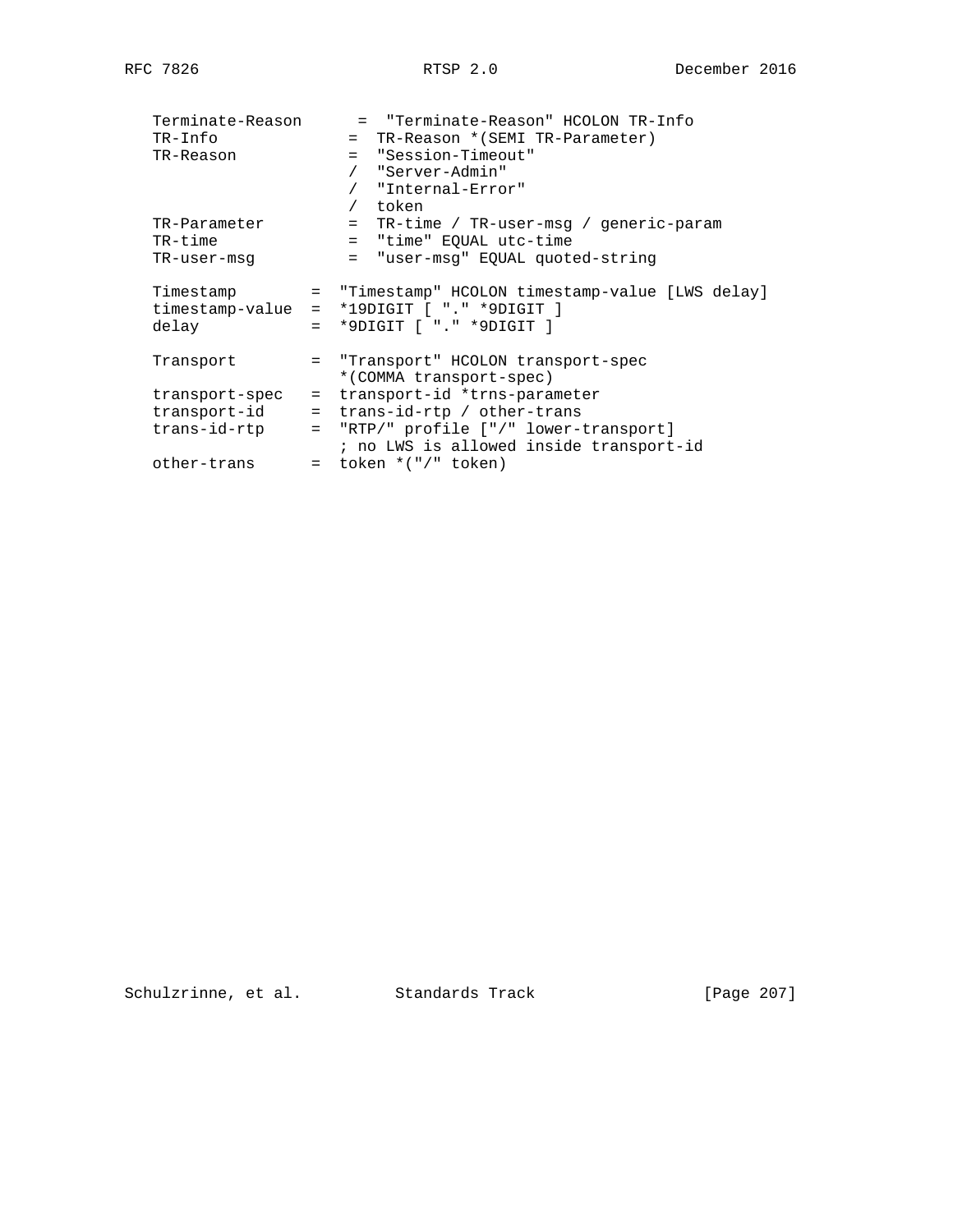| profile              | = "AVP" / "SAVP" / "AVPF" / "SAVPF" / token        |
|----------------------|----------------------------------------------------|
| lower-transport      | $=$ "TCP" / "UDP" / token                          |
| trns-parameter       | = (SEMI ( "unicast" / "multicast" ))               |
|                      | / (SEMI "interleaved" EQUAL channel ["-" channel]) |
|                      | / (SEMI "ttl" EQUAL ttl)                           |
|                      | / (SEMI "layers" EOUAL 1*DIGIT)                    |
|                      | / (SEMI "ssrc" EQUAL ssrc * (SLASH ssrc))          |
|                      | / (SEMI "mode" EQUAL mode-spec)                    |
|                      | / (SEMI "dest addr" EQUAL addr-list)               |
|                      | / (SEMI "src_addr" EQUAL addr-list)                |
|                      | / (SEMI "setup" EQUAL contrans-setup)              |
|                      | / (SEMI "connection" EQUAL contrans-con)           |
|                      | / (SEMI "RTCP-mux")                                |
|                      | / (SEMI "MIKEY" EQUAL MIKEY-Value)                 |
|                      | / (SEMI trn-param-ext)                             |
| contrans-setup       | = "active" / "passive" / "actpass"                 |
| contrans-con         | = "new" / "existing"                               |
|                      |                                                    |
| trn-param-ext        | = par-name [EQUAL trn-par-value]<br>= token        |
| par-name             |                                                    |
| trn-par-value        | = * (rtsp-unreserved / quoted-string)              |
| tt1                  | $= 1*3$ DIGIT ; 0 to 255                           |
| ssrc                 | $=$ 8HEX                                           |
| channel              | $= 1*3$ DIGIT ; 0 to 255                           |
| MIKEY-Value = base64 |                                                    |
| mode-spec            | = (DQUOTE mode * (COMMA mode) DQUOTE )             |
| mode                 | = "PLAY" / token                                   |
| addr-list            | = quoted-addr * (SLASH quoted-addr)                |
| quoted-addr          | = DQUOTE (host-port / extension-addr) DQUOTE       |
| host-port            | $=$ ( host [":" port])                             |
|                      | / $($ ":" port $)$                                 |
| extension-addr       | $= 1*q$ dtext                                      |
| host                 | = < As defined in RFC 3986>                        |
| port                 | $=$ < As defined in RFC 3986>                      |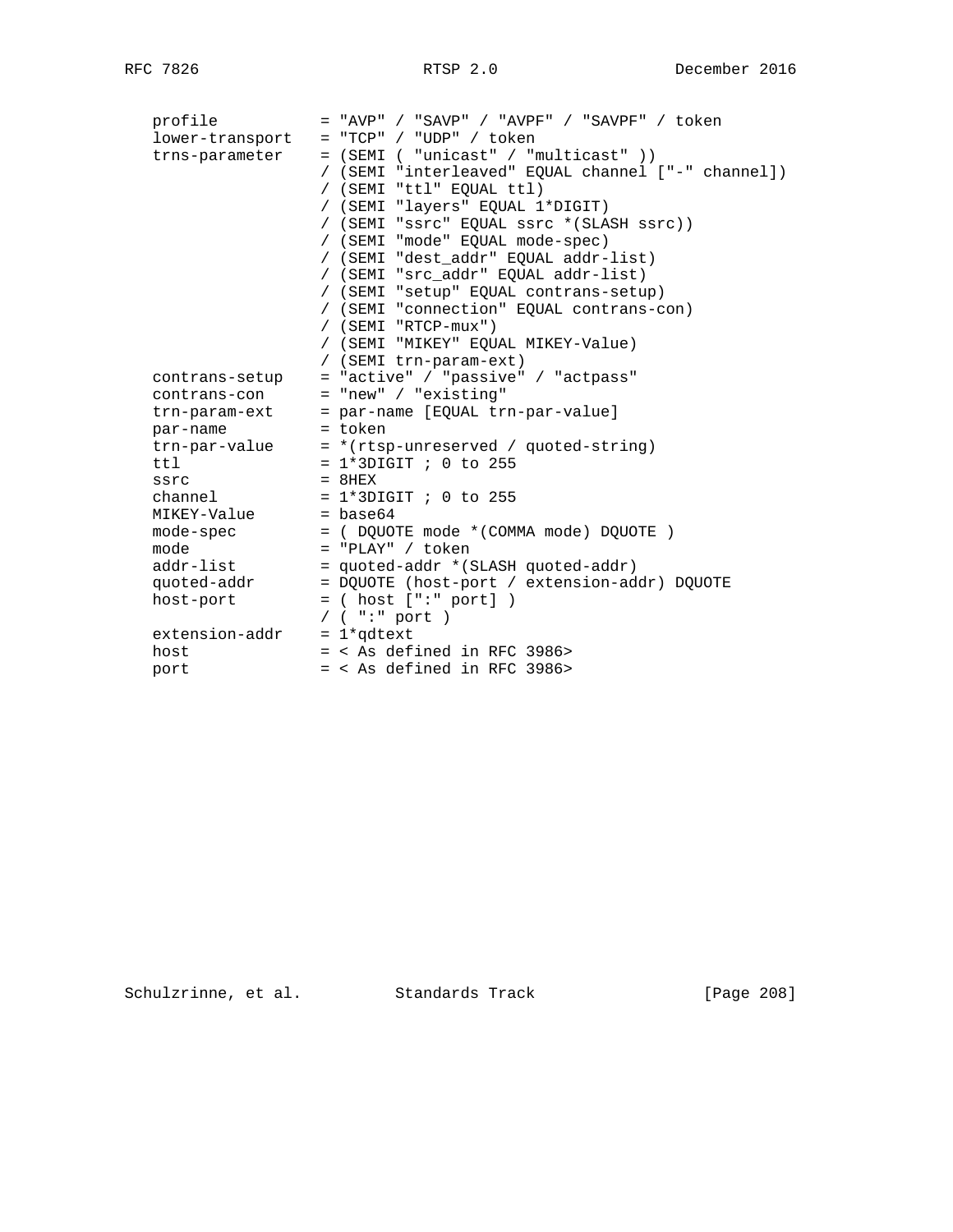| Unsupported              | = "Unsupported" HCOLON feature-tag-list                     |
|--------------------------|-------------------------------------------------------------|
| User-Agent               | = "User-Agent" HCOLON ( product / comment )                 |
|                          | *(LWS (product / comment))                                  |
| Via                      | = "Via" HCOLON via-parm * (COMMA via-parm)                  |
| via-parm                 | = sent-protocol LWS sent-by * ( SEMI via-params )           |
| via-params               | $=$ via-ttl / via-maddr                                     |
|                          | / via-received / via-extension                              |
| via-ttl                  | $=$ "ttl" EQUAL ttl                                         |
| via-maddr                | = "maddr" EOUAL host                                        |
| via-received             | = "received" EQUAL (IPv4address / IPv6address)              |
| IPv4address              | $=$ < As defined in RFC 3986>                               |
| IPv6address              | $=$ < As defined in RFC 3986>                               |
| via-extension            | = generic-param                                             |
| sent-protocol            | = protocol-name SLASH protocol-version                      |
|                          | SLASH transport-prot                                        |
| protocol-name            | $= "RTSP" / token$                                          |
| protocol-version = token |                                                             |
| transport-prot           | = "UDP" / "TCP" / "TLS" / other-transport                   |
| other-transport = token  |                                                             |
| sent-by                  | = host [ COLON port ]                                       |
|                          |                                                             |
|                          | WWW-Authenticate = "WWW-Authenticate" HCOLON challenge-list |
|                          |                                                             |

20.3. SDP Extension Syntax

 This section defines in ABNF the SDP extensions defined for RTSP. See Appendix D for the definition of the extensions in text.

| control-attribute | = "a=control:" *SP RTSP-REO-Ref CRLF |
|-------------------|--------------------------------------|
| a-range-def       | = "a=range:" ranges-spec CRLF        |
| a-mtaq-def        | = "a=mtag:" message-tag CRLF         |

21. Security Considerations

 The security considerations and threats around RTSP and its usage can be divided into considerations around the signaling protocol itself and the issues related to the media-stream delivery. However, when it comes to mitigation of security threats, a threat depending on the media-stream delivery may in fact be mitigated by a mechanism in the signaling protocol.

Schulzrinne, et al. Standards Track [Page 209]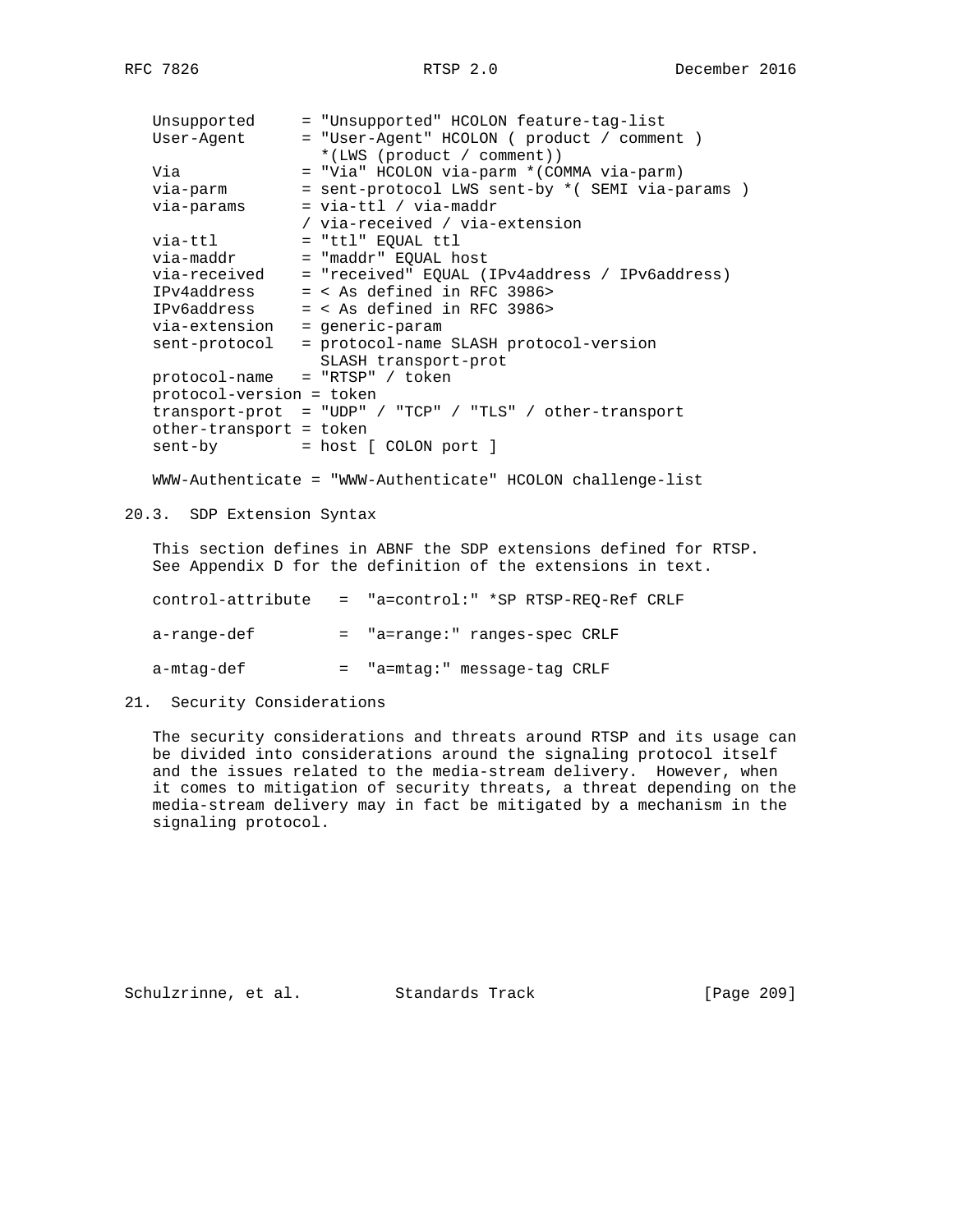There are several chapters and an appendix in this document that define security solutions for the protocol. These sections will be referenced when discussing the threats below. However, the reader should take special notice of the Security Framework (Section 19) and the specification of how to use SRTP and its key-management (Appendix C.1.4) to achieve certain aspects of the media security.

21.1. Signaling Protocol Threats

 This section focuses on issues related to the signaling protocol. Because of the similarity in syntax and usage between RTSP servers and HTTP servers, the security considerations outlined in [RFC7230], [RFC7231], [RFC7232], [RFC7233], [RFC7234], and [RFC7235] apply as well.

Specifically, please note the following:

- Abuse of Server Log Information: A server is in the position to save personal data about a user's requests that might identify their media consumption patterns or subjects of interest. This information is clearly confidential in nature, and its handling can be constrained by law in certain countries. Log information needs to be securely stored and appropriate guidelines followed for its analysis. See Section 9.8 of [RFC7230] for additional guidelines.
- Transfer of Sensitive Information: There is no reason to believe that information transferred in RTSP message, such as the URI and the content of headers, especially the Server, Via, Referrer, and From headers, may be any less sensitive than when used in HTTP. Therefore, all of the precautions regarding the protection of data privacy and user privacy apply to implementers of RTSP clients, servers, and proxies. See Sections 9.3-9.6 of [RFC7231] for further details.

 The RTSP methods defined in this document are primarily used to establish and control the delivery of the media data represented by the URI; thus, the RTSP message bodies are generally less sensitive than the ones in HTTP. Where HTTP bodies could contain, for example, your medical records, in RTSP, the sensitive video of your medical operation would be in the media stream over the media-transport protocol, not in the RTSP message. Still, one has to take note of what potential sensitive information is included in RTSP. The protection of the media data is separate, can be applied directly between client and server, and is dependent on the media-transport protocol in use. See Section 21.2 for further discussion. This possibility for separation of security between media-

Schulzrinne, et al. Standards Track [Page 210]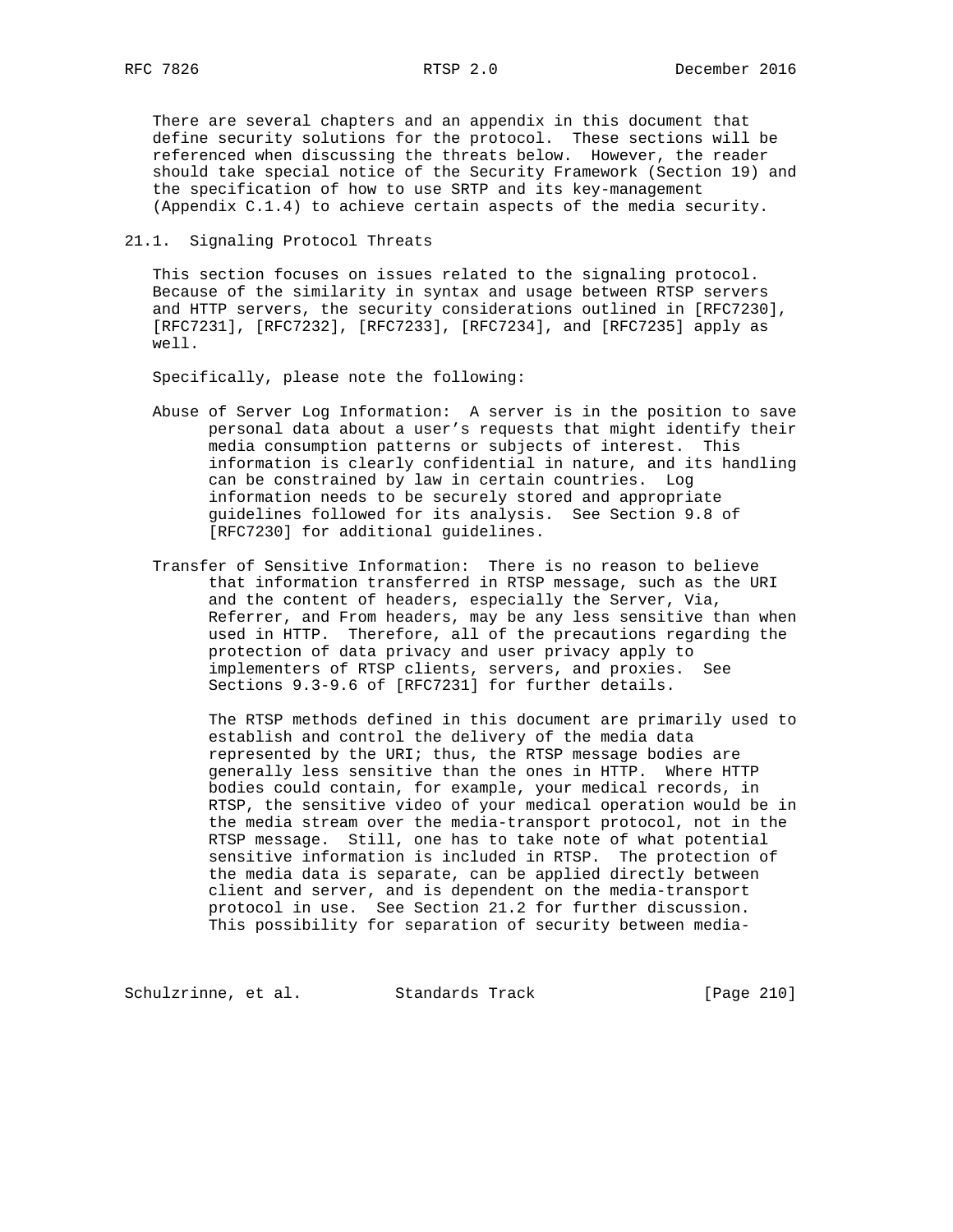resource content and the signaling protocol mitigates the risk of exposing the media content when using hop-by-hop security for RTSP signaling using proxies (Section 19.3).

- Attacks Based On File and Path Names: Though RTSP URIs are opaque handles that do not necessarily have file-system semantics, it is anticipated that many implementations will translate portions of the Request-URIs directly to file-system calls. In such cases, file systems SHOULD follow the precautions outlined in Section 9.1 of [RFC7231], such as checking for ".." in path components.
- Personal Information: RTSP clients are often privy to the same information that HTTP clients are (username, location, etc.) and thus should be equally sensitive. See Section 9.8 of [RFC7230], Sections 9.3-9.7 of [RFC7231], and Section 8 of [RFC7234] for further recommendations.
- Privacy Issues Connected to Accept Headers: Since similar usages of the "Accept" headers exist in RTSP as in HTTP, the same caveats outlined in Section 9.4 of [RFC7231] with regard to their use should be followed.
- Establishing Authority: RTSP shares with HTTP the question of how a client communicates with the authoritative source for media streams (Section 9.1 of [RFC7230]). The used DNS servers, the security of the communication, and any possibility of a man in the middle, and the trust in any RTSP proxies all affect the possibility that a client has received a non-authoritative response to a request. Ensuring that a client receives an authoritative response is challenging, although using the secure communication for RTSP signaling (rtsps) simplifies it significantly as the server can provide a hostname identity assertion in the TLS handshake.
- Location Headers and Spoofing: If a single server supports multiple organizations that do not trust each another, then it MUST check the values of the Content-Location header fields in responses that are generated under control of said organizations to make sure that they do not attempt to invalidate resources over which they have no authority (see Section 15.4 of [RFC2616]).

 In addition to the recommendations in the current HTTP specifications ([RFC7230], [RFC7231], [RFC7232], [RFC7233], [RFC7234], and [RFC7235] as of this writing) and also those of the previous relevant RFCs [RFC2068] [RFC2616], future HTTP specifications may provide additional guidance on security issues.

Schulzrinne, et al. Standards Track [Page 211]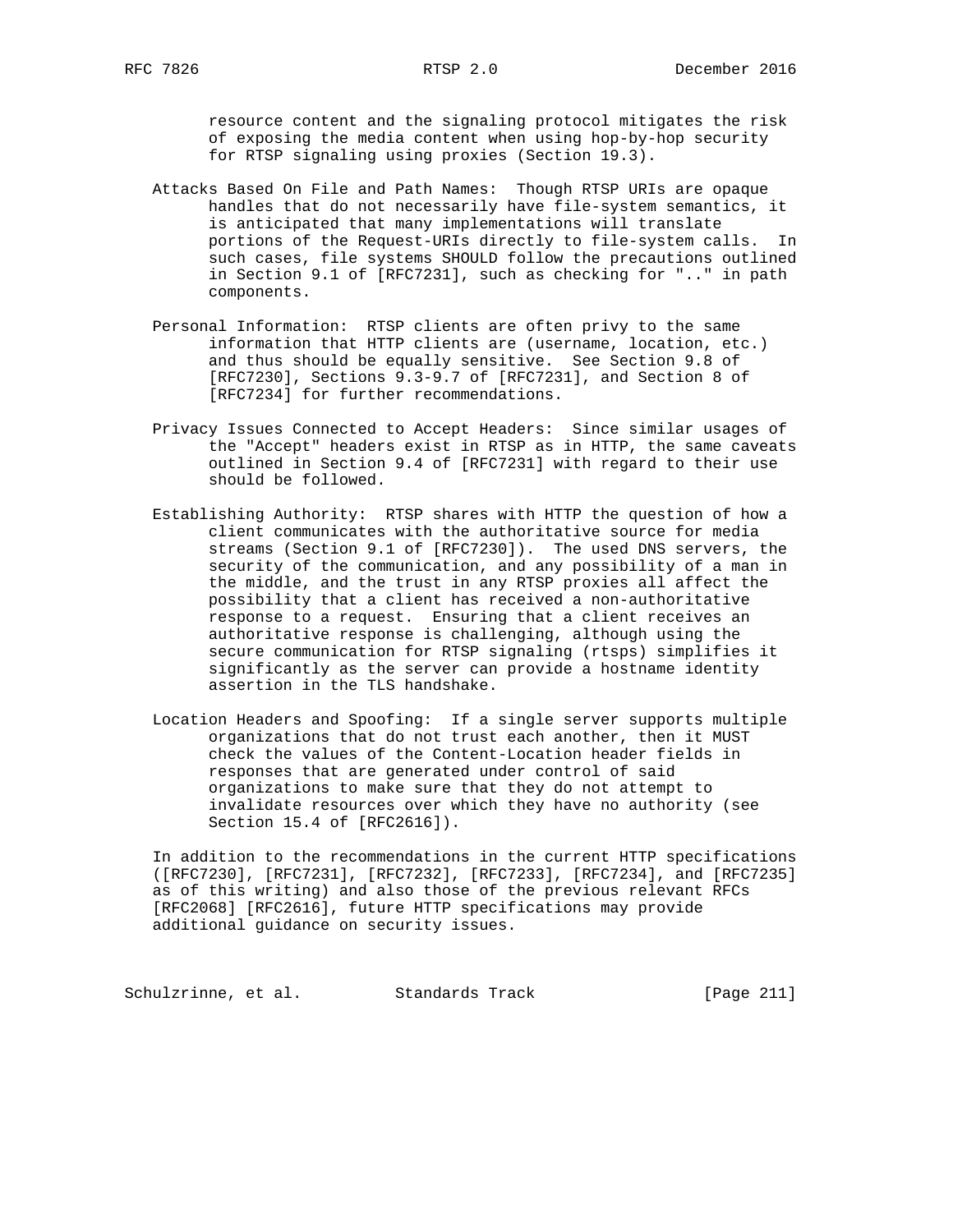The following are added considerations for RTSP implementations.

- Session Hijacking: Since there is no or little relation between a transport-layer connection and an RTSP session, it is possible for a malicious client to issue requests with random session identifiers that could affect other clients of an unsuspecting server. To mitigate this, the server SHALL use a large, random and non-sequential session identifier to minimize the possibility of this kind of attack. However, unless the RTSP signaling is always confidentiality protected, e.g., using TLS, an on-path attacker will be able to hijack a session. Another choice for preventing session hijacking is to use client authentication and only allow the authenticated client creating the session to access that session.
- Authentication: Servers SHOULD implement both basic and Digest [RFC2617] authentication. In environments requiring tighter security for the control messages, the transport-layer mechanism TLS [RFC5246] SHOULD be used.
- Suspicious Behavior: Upon detecting instances of behavior that is deemed a security risk, RTSP servers SHOULD return error code 403 (Forbidden). RTSP servers SHOULD also be aware of attempts to probe the server for weaknesses and entry points and MAY arbitrarily disconnect and ignore further requests from clients that are deemed to be in violation of local security policy.
- TLS through Proxies: If one uses the possibility to connect TLS in multiple legs (Section 19.3), one really needs to be aware of the trust model. This procedure requires trust in all proxies part of the path to the server. The proxies one connects through are identified, assuming the proxies so far connected through are well behaved and fulfilling the trust. The accepted proxies are men in the middle and have access to all that goes on over the TLS connection. Thus, it is important to consider if that trust model is acceptable in the actual application. Further discussion of the actual trust model is in Section 19.3. It is important to note what difference in security properties, if any, may exist with the used media transport protocol and its security mechanism. Using SRTP and the MIKEY-based key-establishment defined in Appendix C.1.4.1 enables media key-establishment to be done end-to-end without revealing the keys to the proxies.

Schulzrinne, et al. Standards Track [Page 212]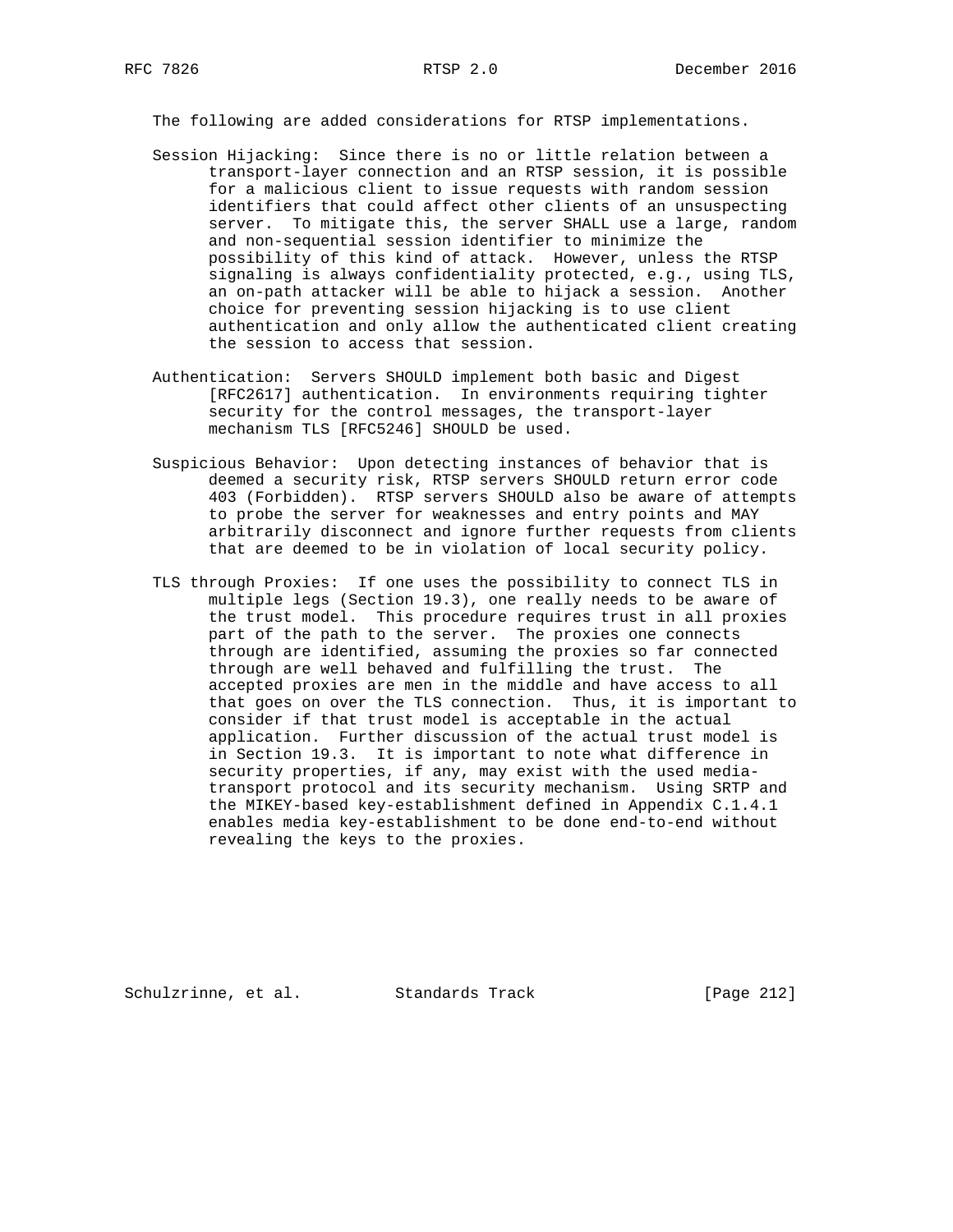Resource Exhaustion: As RTSP is a stateful protocol and establishes resource usage on the server, there is a clear possibility to attack the server by trying to overbook these resources to perform a DoS attack. This attack can be both against ongoing sessions and to prevent others from establishing sessions. RTSP agents will need to have mechanisms to prevent single peers from consuming extensive amounts of resources. The methods for guarding against this are varied and depend on the agent's role and capabilities and policies. Each implementation has to carefully consider its methods and policies to mitigate this threat. There are recommendations regarding the handling of connections in Section 10.7.

 The above threats and considerations have resulted in a set of security functions and mechanisms built into or used by the protocol. The signaling protocol relies on two security features defined in the Security Framework (Section 19): namely client authentication using HTTP authentication and TLS-based transport protection of the signaling messages. Both of these mechanisms are required to be implemented by any RTSP agent.

 A number of different security mitigations have been designed into the protocol and will be instantiated if the specification is implemented as written, for example, by ensuring sufficient amounts of entropy in the randomly generated session identifiers when not using client authentication to minimize the risk of session hijacking. When client authentication is used, protection against hijacking will be greatly improved by scoping the accessible sessions to the one this client identity has created. Some of the above threats are such that the implementation of the RTSP functionality itself needs to consider which policy and strategy it uses to mitigate them.

21.2. Media Stream Delivery Threats

 The fact that RTSP establishes and controls a media-stream delivery results in a set of security issues related to the media streams. This section will attempt to analyze general threats; however, the choice of media-stream transport protocol, such as RTP, will result in some differences in threats and what mechanisms exist to mitigate them. Thus, it becomes important that each specification of a new media-stream transport and delivery protocol usable by RTSP requires its own security analysis. This section includes one for RTP.

Schulzrinne, et al. Standards Track [Page 213]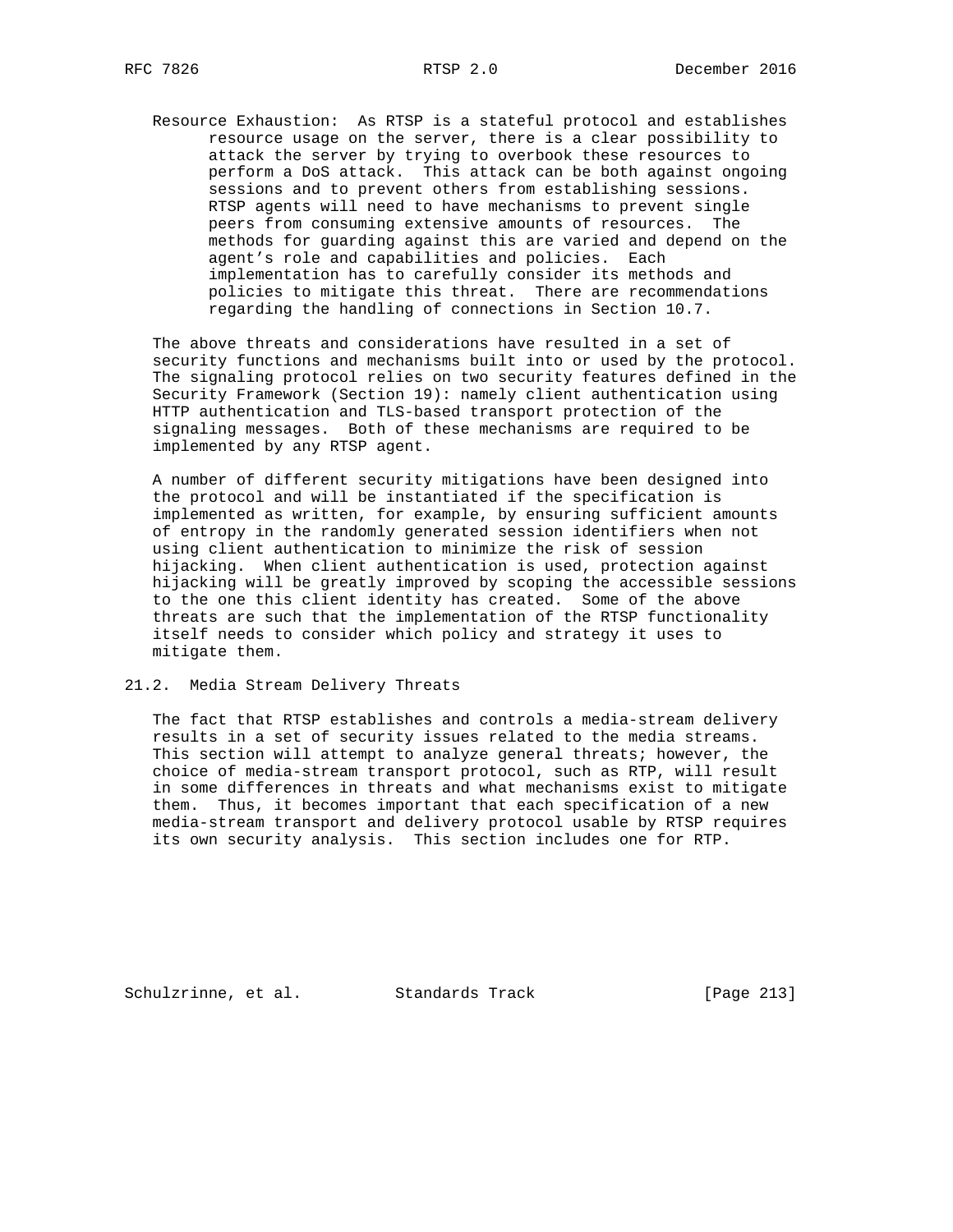The set of general threats from or by the media-stream delivery itself are:

- Concentrated Denial-of-Service Attack: The protocol offers the opportunity for a remote-controlled DoS attack, where the media stream is the hammer in that DoS attack. See Section 21.2.1.
- Media Confidentiality: The media delivery may contain content of any type, and it is not possible, in general, to determine how sensitive this content is from a confidentiality point. Thus, it is a strong requirement that any media delivery protocol supply a method for providing confidentiality of the actual media content. In addition to the media-level confidentiality, it becomes critical that no resource identifiers used in the signaling be exposed to an attacker as they may have human-understandable names or may be available to the attacker, allowing it to determine the content the user received. Thus, the signaling protocol must also provide confidentiality protection of any information related to the media resource.
- Media Integrity and Authentication: There are several reasons why an attacker will be interested in substituting the media stream sent out from the RTSP server with one of the attacker's creation or selection, such as discrediting the target and misinformation about the target. Therefore, it is important that the media protocol provide mechanisms to verify the source authentication and integrity and to prevent replay attacks on the media stream.
- Scope of Multicast: If RTSP is used to control the transmission of media onto a multicast network, the scope of the delivery must be considered. RTSP supports the TTL Transport header parameter to indicate this scope for IPv4. IPv6 has a different mechanism for the scope boundary. However, such scope control has risks, as it may be set too large and distribute media beyond the intended scope.

 Below (Section 21.2.2) a protocol-specific analysis of security considerations for RTP-based media transport is included. In that section, the requirements on implementing security functions for RTSP agents supporting media delivery over RTP are made clear.

Schulzrinne, et al. Standards Track [Page 214]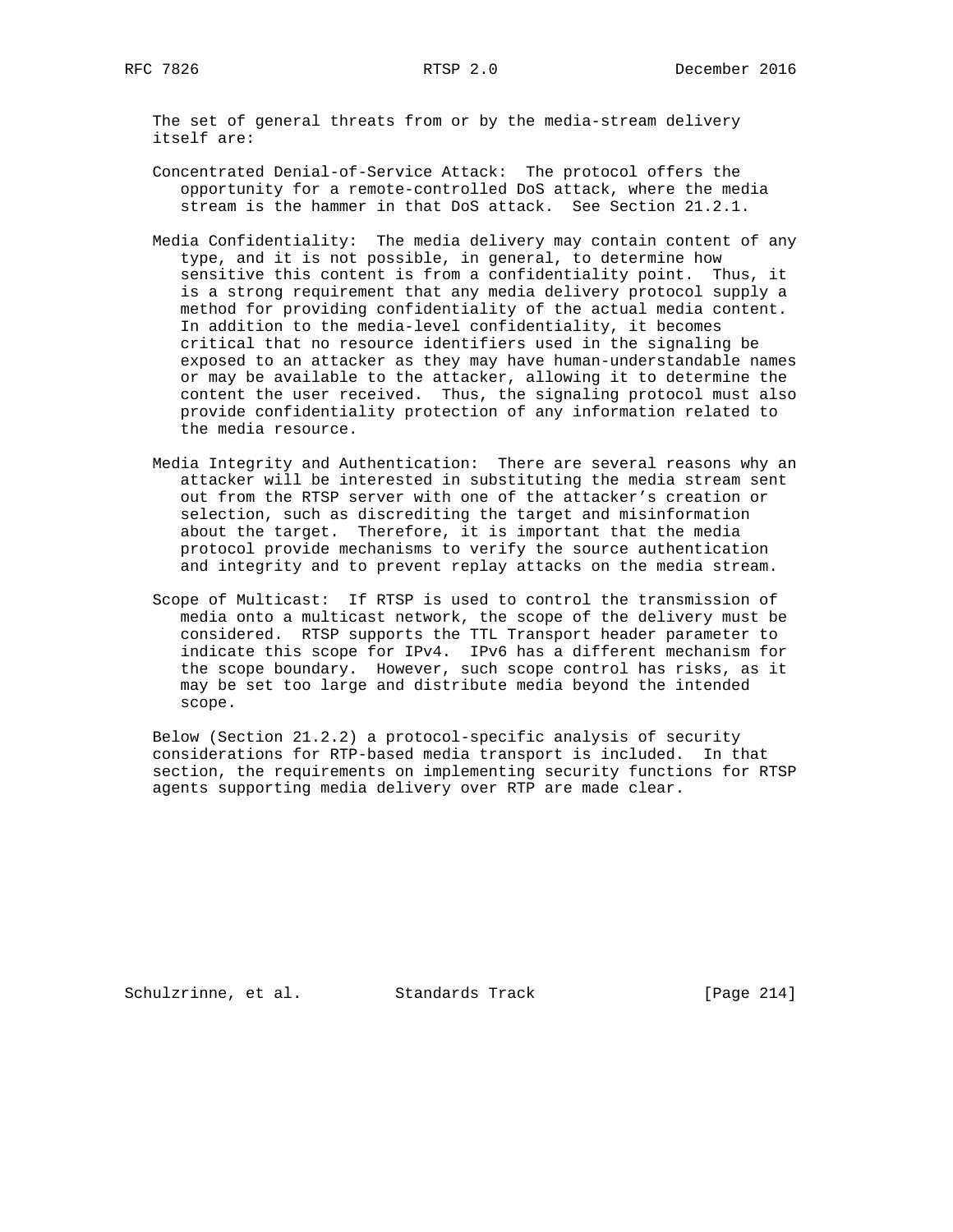# 21.2.1. Remote DoS Attack

 The attacker may initiate traffic flows to one or more IP addresses by specifying them as the destination in SETUP requests. While the attacker's IP address may be known in this case, this is not always useful in the prevention of more attacks or ascertaining the attacker's identity. Thus, an RTSP server MUST only allow client specified destinations for RTSP-initiated traffic flows if the server has ensured that the specified destination address accepts receiving media through different security mechanisms. Security mechanisms that are acceptable in order of increasing generality are:

- o Verification of the client's identity against a database of known users using RTSP authentication mechanisms (preferably Digest authentication or stronger)
- o A list of addresses that have consented to be media destinations, especially considering user identity
- o Verification based on media path

 The server SHOULD NOT allow the destination field to be set unless a mechanism exists in the system to authorize the request originator to direct streams to the recipient. It is preferred that this authorization be performed by the media recipient (destination) itself and the credentials be passed along to the server. However, in certain cases, such as when the recipient address is a multicast group or when the recipient is unable to communicate with the server in an out-of-band manner, this may not be possible. In these cases, the server may choose another method such as a server-resident authorization list to ensure that the request originator has the proper credentials to request stream delivery to the recipient.

 One solution that performs the necessary verification of acceptance of media suitable for unicast-based delivery is the NAT traversal method based on Interactive Connectivity Establishment (ICE) [RFC5245] described in [RFC7825]. This mechanism uses random passwords and a username so that the probability of unintended indication as a valid media destination is very low. In addition, the server includes in its Session Traversal Utilities for NAT (STUN) [RFC5389] requests a cookie (consisting of random material) that the destination echoes back; thus, the solution also safeguards against having an off-path attacker being able to spoof the STUN checks. This leaves this solution vulnerable only to on-path attackers that can see the STUN requests go to the target of attack and thus forge a response.

Schulzrinne, et al. Standards Track [Page 215]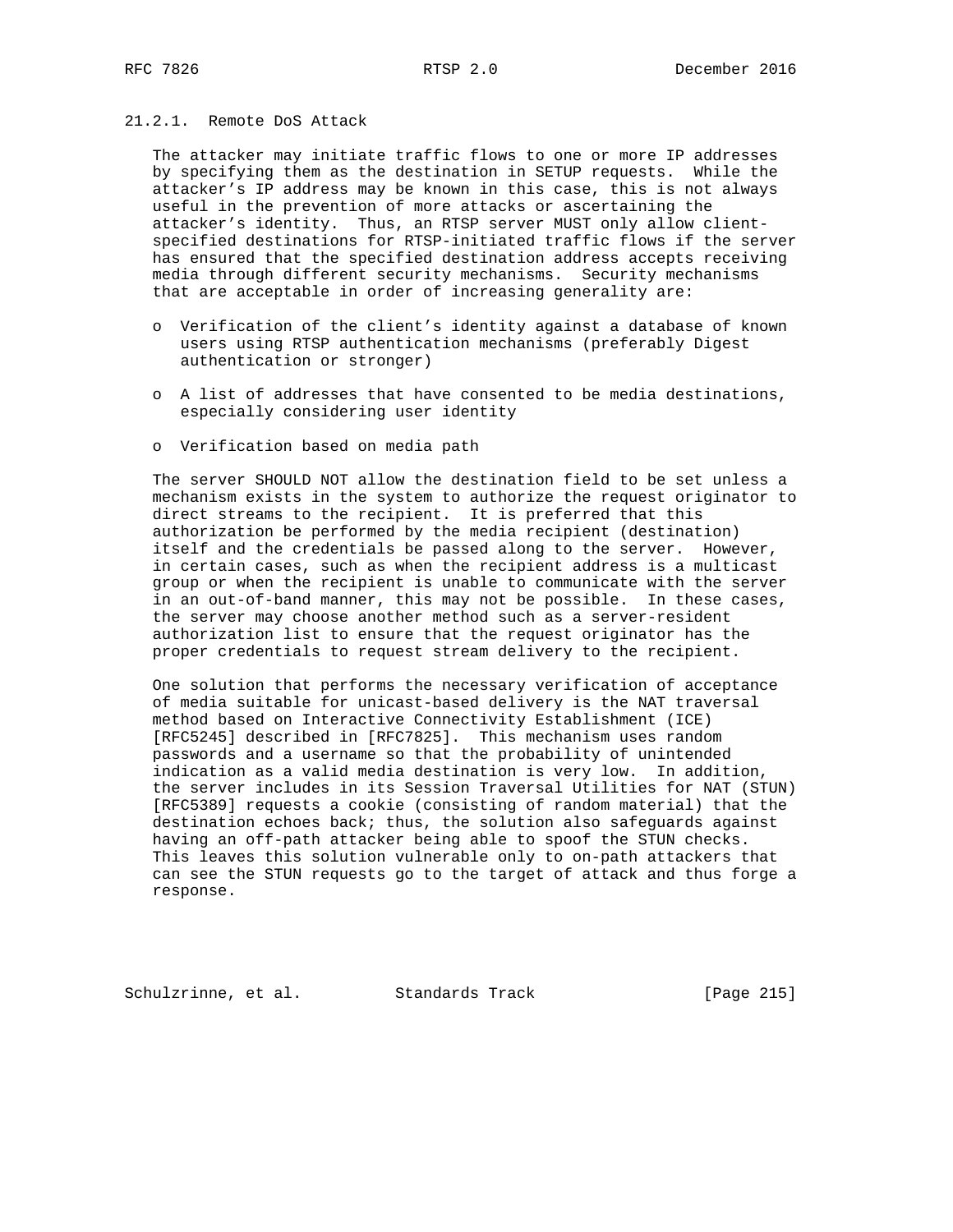For delivery to multicast addresses, there is a need for another solution that is not specified in this memo.

21.2.2. RTP Security Analysis

 RTP is a commonly used media-transport protocol and has been the most common choice for RTSP 1.0 implementations. The core RTP protocol has been in use for a long time, and it has well-known security properties and the RTP security consideration (Section 9 of [RFC3550]) needs to be reviewed. In perspective of the usage of RTP in the context of RTSP, the following properties should be noted:

- Stream Additions: RTP has support for multiple simultaneous media streams in each RTP session. As some use cases require support for non-synchronized adding and removal of media streams and their identifiers, an attacker can easily insert additional media streams into a session context that, according to protocol design, is intended to be played out. Another threat vector is one of DoS by exhausting the resources of the RTP session receiver, for example, by using a large number of SSRC identifiers simultaneously. The strong mitigation of this is to ensure that one cryptographically authenticates any incoming packet flow to the RTP session. Weak mitigations like blocking additional media streams in session contexts easily lead to a DoS vulnerability in addition to preventing certain RTP extensions or use cases that rely on multiple media streams, such as RTP retransmission [RFC4588] to function.
- Forged Feedback: The built-in RTCP also offers a large attack surface for a couple of different types of attacks. One venue is to send RTCP feedback to the media sender indicating large amounts of packet loss and thus trigger a media bitrate adaptation response from the sender resulting in lowered media quality and potentially a shutdown of the media stream. Another attack is to perform a resource-exhaustion attack on the receiver by using many SSRC identifiers to create large state tables and increase the RTCP-related processing demands.
- RTP/RTCP Extensions: RTP and RTCP extensions generally provide additional and sometimes extremely powerful tools for DoS attacks or service disruption. For example, the Code Control Message [RFC5104] RTCP extensions enables both the lock down of the bitrate to low values and disruption of video quality by requesting intra-frames.

 Taking into account the above general discussion in Section 21.2 and the RTP-specific discussion in this section, it is clear that it is necessary that a strong security mechanism be supported to protect

Schulzrinne, et al. Standards Track [Page 216]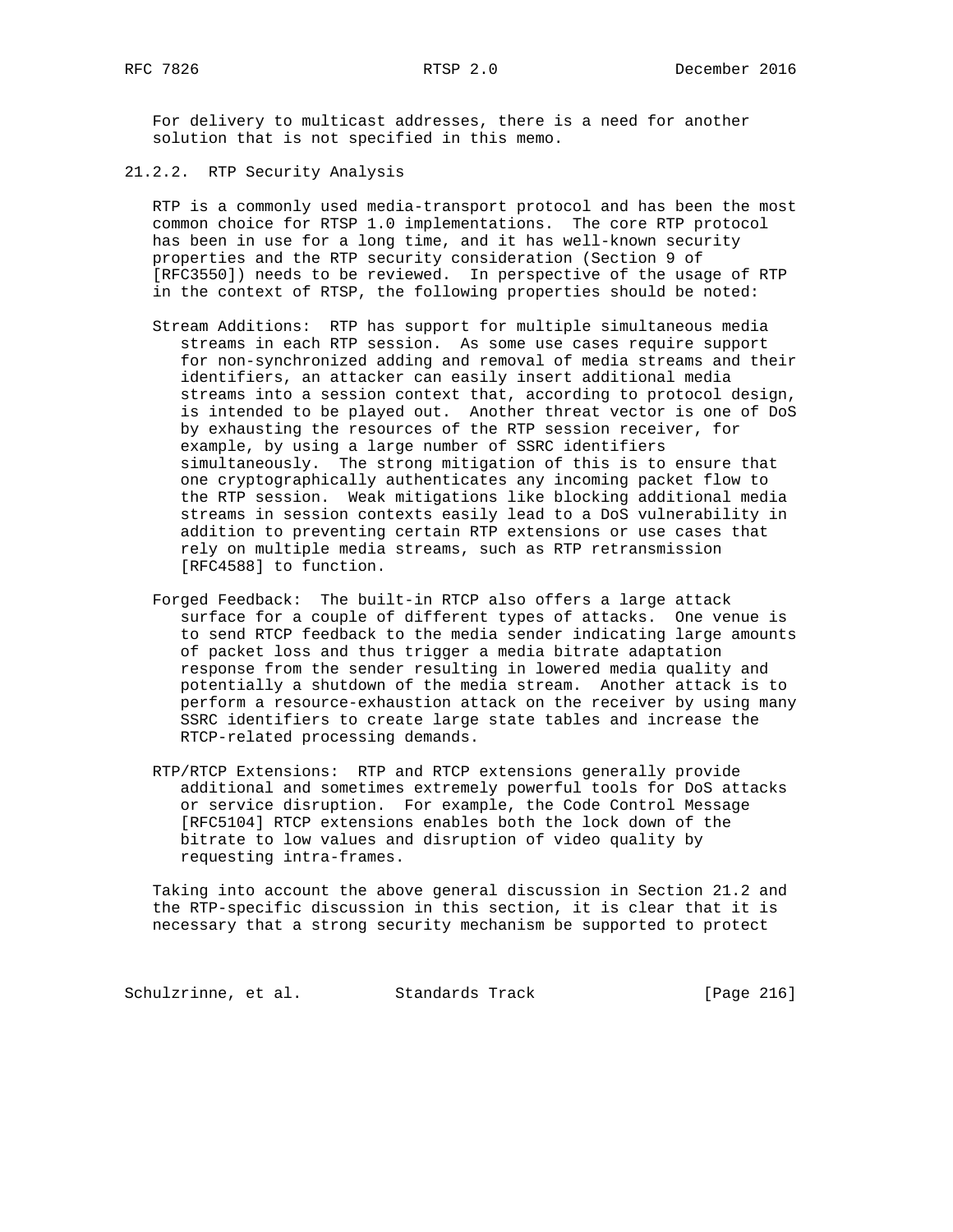RTP. Therefore, this specification has the following requirements on RTP security functions for all RTSP agents that handle media streams and where media-stream transport is completed using RTP.

 RTSP agents supporting RTP MUST implement Secure RTP (SRTP) [RFC3711] and, thus, SAVP. In addition, SAVPF [RFC5124] MUST also be supported if AVPF is implemented. This specification requires no additional cryptographic transforms or configuration values beyond those specified as mandatory to implement in RFC 3711, i.e., AES-CM and HMAC-SHA1. The default key-management mechanism that MUST be implemented is the one defined in MIKEY Key Establishment (Appendix C.1.4.1). The MIKEY implementation MUST implement the necessary functions for MIKEY-RSA-R mode [RFC4738] and the SRTP parameter negotiation necessary to negotiate the supported SRTP transforms and parameters.

22. IANA Considerations

 This section describes a number of registries for RTSP 2.0 that have been established and are maintained by IANA. These registries are separate from any registries existing for RTSP 1.0. For each registry, there is a description of the required content, the registration procedures, and the entries that this document registers. For more information on extending RTSP, see Section 2.7. In addition, this document registers three SDP attributes.

 Registries or entries in registries that have been made for RTSP 1.0 are not moved to RTSP 2.0: the registries and entries of RTSP 1.0 and RTSP 2.0 are independent. If any registry or entry in a registry is also required in RTSP 2.0, it MUST follow the procedure defined below to allocate the registry or entry in a registry.

 The sections describing how to register an item use some of the registration policies described in [RFC5226] -- namely, "First Come First Served", "Expert Review", "Specification Required", and "Standards Action".

 In case a registry requires a contact person, the authors (with Magnus Westerlund <magnus.westerlund@ericsson.com> as primary) are the contact persons for any entries created by this document.

 IANA will request the following information for any registration request:

 o A name of the item to register according to the rules specified by the intended registry

Schulzrinne, et al. Standards Track [Page 217]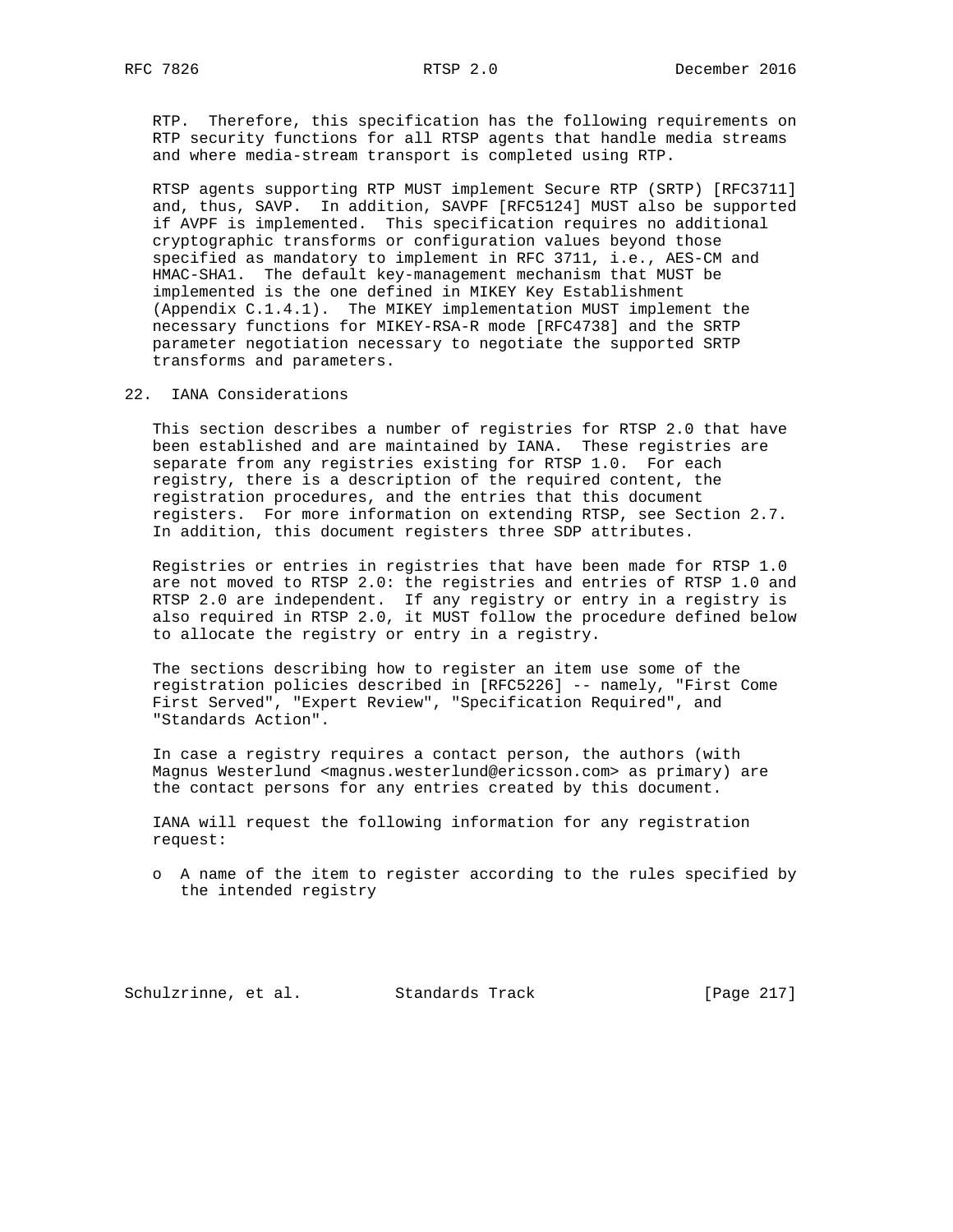- o Indication of who has change control over the feature (for example, the IETF, ISO, ITU-T, other international standardization bodies, a consortium, a particular company or group of companies, or an individual)
- o A reference to a further description, if available, for example (in decreasing order of preference), an RFC, a published standard, a published paper, a patent filing, a technical report, documented source code or a computer manual
- o For proprietary features, contact information (postal and email address)
- 22.1. Feature Tags
- 22.1.1. Description

 When a client and server try to determine what part and functionality of the RTSP specification and any future extensions that its counterpart implements, there is need for a namespace. This registry contains named entries representing certain functionality.

 The usage of feature tags is explained in Section 11 and Section 13.1.

22.1.2. Registering New Feature Tags with IANA

 The registering of feature tags is done on a First Come, First Served [RFC5226] basis.

The registry entry for a feature tag has the following information:

- o The name of the feature tag
	- \* If the registrant indicates that the feature is proprietary, IANA should request a vendor "prefix" portion of the name. The name will then be the vendor prefix followed by a "." followed by the rest of the provided feature name.
	- \* If the feature is not proprietary, then IANA need not collect a prefix for the name.
- o A one-paragraph description of what the feature tag represents
- o The applicability (server, client, proxy, or some combination)
- o A reference to a specification, if applicable

Schulzrinne, et al. Standards Track [Page 218]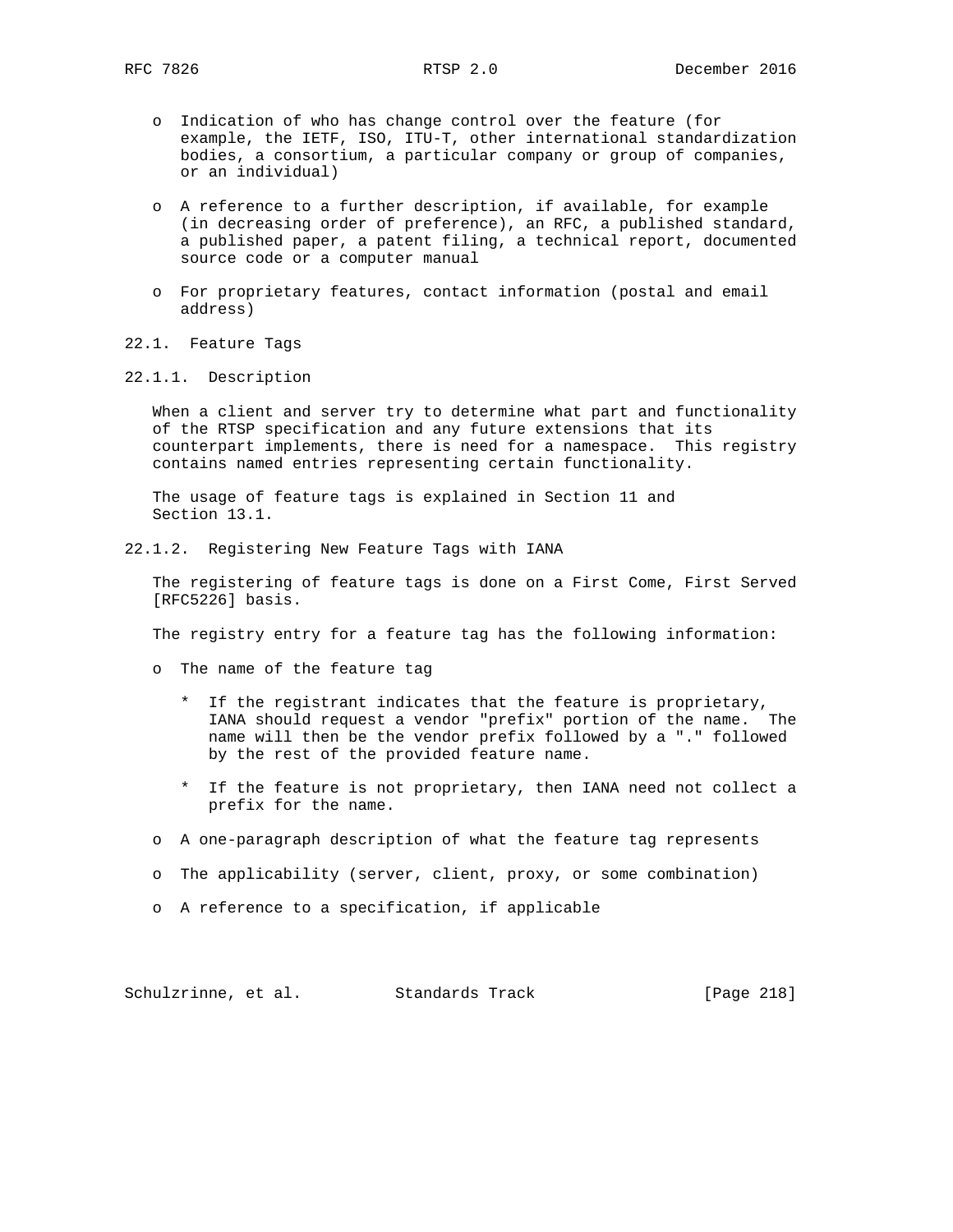Feature tag names (including the vendor prefix) may contain any non space and non-control characters. There is no length limit on feature tags.

Examples for a vendor tag describing a proprietary feature are:

vendorA.specfeat01

vendorA.specfeat02

22.1.3. Registered Entries

 The following feature tags are defined in this specification and hereby registered. The change control belongs to the IETF.

- play.basic: The implementation for delivery and playback operations according to the core RTSP specification, as defined in this memo. Applies for clients, servers, and proxies. See Section 11.1.
- play.scale: Support of scale operations for media playback. Applies only for servers. See Section 18.46.
- play.speed: Support of the speed functionality for media delivery. Applies only for servers. See Section 18.50.
- setup.rtp.rtcp.mux: Support of the RTP and RTCP multiplexing as discussed in Appendix C.1.6.4. Applies for both client and servers and any media caching proxy.

 The IANA registry is a table with the name, description, and reference for each feature tag.

- 22.2. RTSP Methods
- 22.2.1. Description

 Methods are described in Section 13. Extending the protocol with new methods allows for totally new functionality.

22.2.2. Registering New Methods with IANA

 A new method is registered through a Standards Action [RFC5226] because new methods may radically change the protocol's behavior and purpose.

Schulzrinne, et al. Standards Track [Page 219]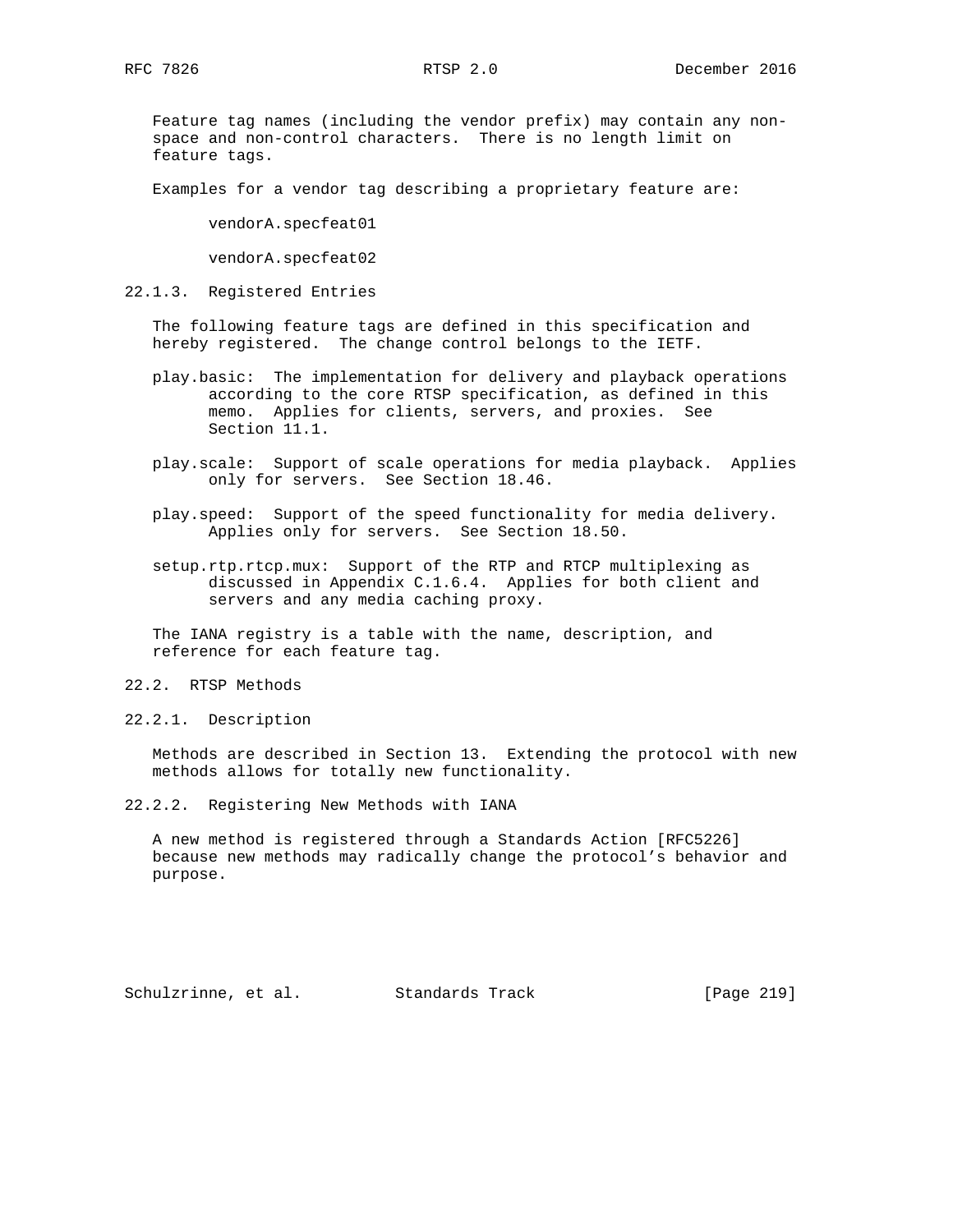A specification for a new RTSP method consists of the following items:

- o A method name that follows the ABNF rules for methods.
- o A clear specification of what a request using the method does and what responses are expected. In which directions the method is used: C->S, S->C, or both. How the use of headers, if any, modifies the behavior and effect of the method.
- o A list or table specifying which of the IANA-registered headers that are allowed to be used with the method in the request or/and response. The list or table SHOULD follow the format of tables in Section 18.
- o Describe how the method relates to network proxies.
- 22.2.3. Registered Entries

 This specification, RFC 7826, registers 10 methods: DESCRIBE, GET\_PARAMETER, OPTIONS, PAUSE, PLAY, PLAY\_NOTIFY, REDIRECT, SETUP, SET\_PARAMETER, and TEARDOWN. The initial table of the registry is provided below.

| Method                   | Directionality  | Reference |
|--------------------------|-----------------|-----------|
| DESCRIBE                 | $C->S$          | RFC 7826  |
| GET PARAMETER C->S, S->C |                 | RFC 7826  |
| OPTIONS                  | $C->S$ , $S->C$ | RFC 7826  |
| PAUSE                    | $C->S$          | RFC 7826  |
| PLAY                     | $C->S$          | RFC 7826  |
| PLAY NOTIFY              | $S->C$          | RFC 7826  |
| REDIRECT                 | $S->C$          | RFC 7826  |
| SETUP                    | $C->S$          | RFC 7826  |
| SET PARAMETER C->S, S->C |                 | RFC 7826  |
| TEARDOWN                 | $C->S$ , $S->C$ | RFC 7826  |
|                          |                 |           |

22.3. RTSP Status Codes

22.3.1. Description

 A status code is the three-digit number used to convey information in RTSP response messages; see Section 8. The number space is limited, and care should be taken not to fill the space.

Schulzrinne, et al. Standards Track [Page 220]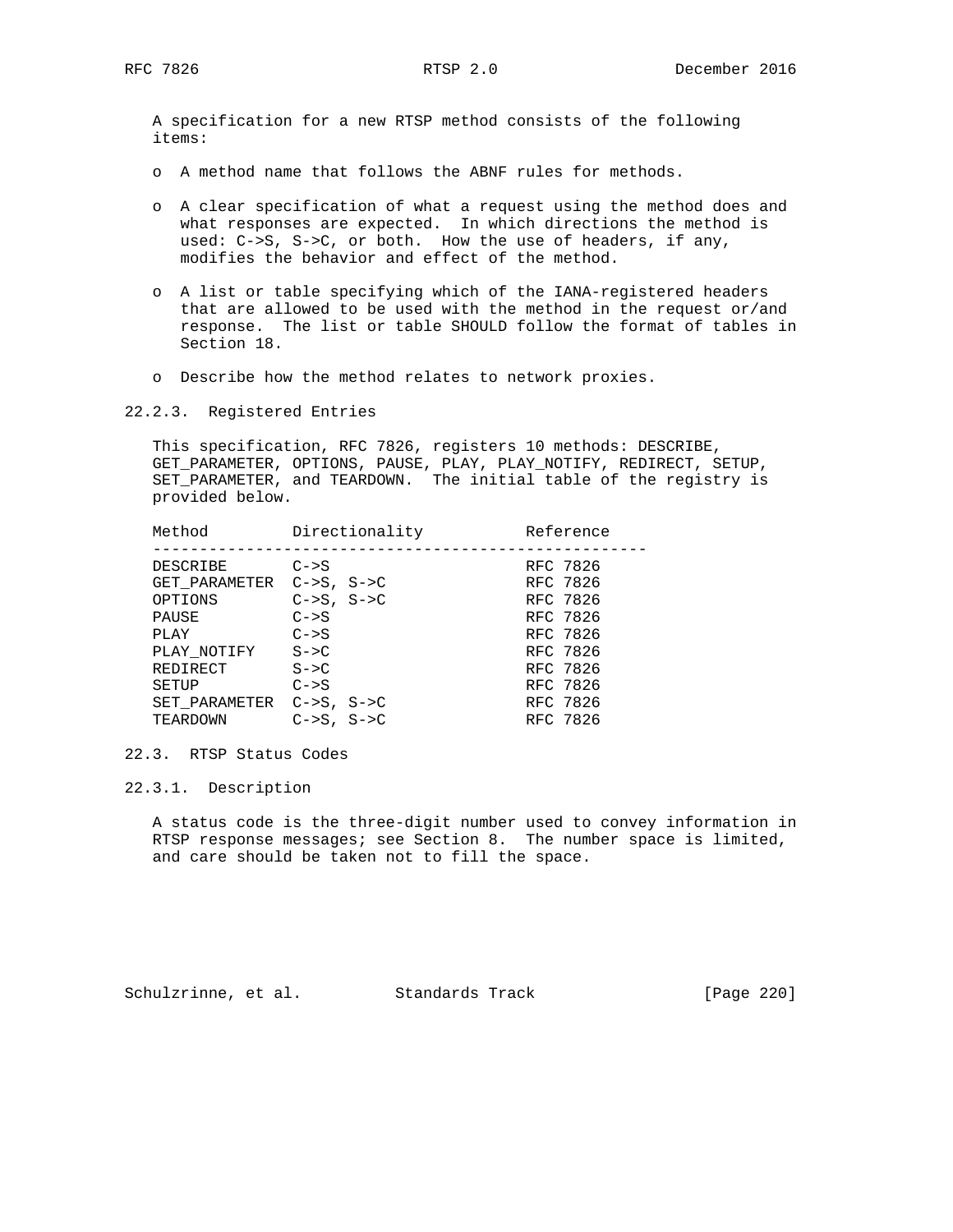22.3.2. Registering New Status Codes with IANA

 A new status code registration follows the policy of IETF Review [RFC5226]. New RTSP functionality requiring Status Codes should first be registered in the range of x50-x99. Only when the range is full should registrations be made in the x00-x49 range, unless it is to adopt an HTTP extension to RTSP. This is done to enable any HTTP extension to be adopted to RTSP without needing to renumber any related status codes. A specification for a new status code must include the following:

- o The registered number.
- o A description of what the status code means and the expected behavior of the sender and receiver of the code.
- 22.3.3. Registered Entries

 RFC 7826 (this document) registers the numbered status code defined in the ABNF entry "Status-Code", except "extension-code" (that defines the syntax allowed for future extensions) in Section 20.2.2.

- 22.4. RTSP Headers
- 22.4.1. Description

 By specifying new headers, one or more methods can be enhanced in many different ways. An unknown header will be ignored by the receiving agent. If the new header is vital for certain functionality, a feature tag for the functionality can be created and demanded to be used by the counterpart with the inclusion of a Require header carrying the feature tag.

22.4.2. Registering New Headers with IANA

 Registrations can be made following the Expert Review policy [RFC5226]. A specification is recommended to be provided, preferably an RFC or other specification from a Standards Developing Organization. The minimal information in a registration request is the header name and the contact information.

 The expert reviewer verifies that the registration request contains the following information:

- o The name of the header.
- o An ABNF specification of the header syntax.

Schulzrinne, et al. Standards Track [Page 221]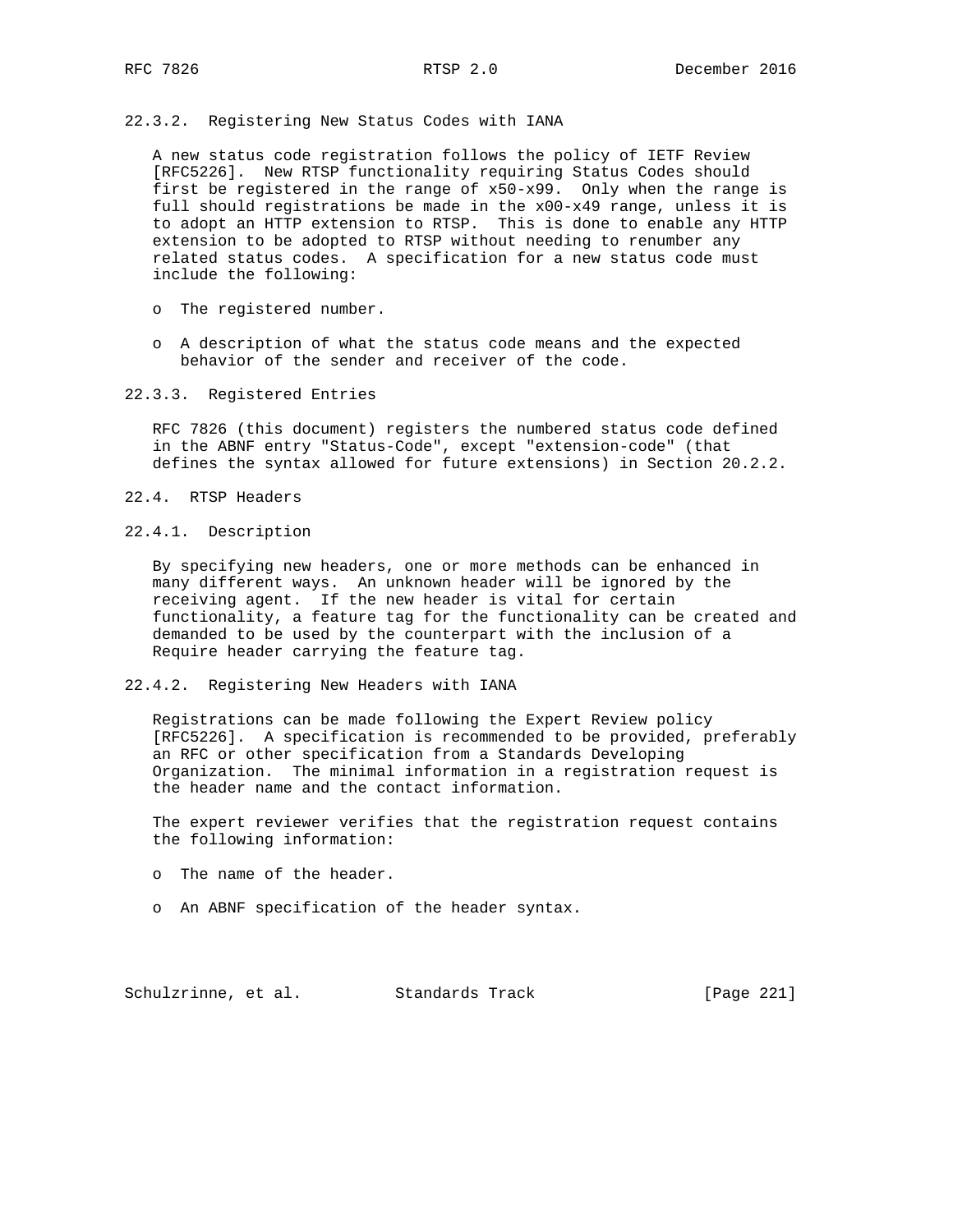- o A list or table specifying when the header may be used, encompassing all methods, their request or response, and the direction (C->S or S->C).
- o How the header is to be handled by proxies.
- o A description of the purpose of the header.
- 22.4.3. Registered Entries

 All headers specified in Section 18 in RFC 7826 have been registered. The registry includes the header name and reference.

 Furthermore, the following legacy RTSP headers defined in other specifications are registered with header name, and reference according to below list. Note: these references may not fulfill all of the above rules for registrations due to their legacy status.

- o x-wap-profile defined in [TS-26234]. The x-wap-profile request header contains one or more absolute URLs to the requesting agent's device-capability profile.
- o x-wap-profile-diff defined in [TS-26234]. The x-wap-profile-diff request-header contains a subset of a device-capability profile.
- o x-wap-profile-warning defined in [TS-26234]. The x-wap-profile warning is a response-header that contains error codes explaining to what extent the server has been able to match the terminal request in regard to device-capability profiles, as described using x-wap-profile and x-wap-profile-diff headers.
- o x-predecbufsize defined in [TS-26234]. This response-header provides an RTSP agent with the TS 26.234 Annex G hypothetical pre-decoder buffer size.
- o x-initpredecbufperiod defined in [TS-26234]. This response-header provides an RTSP agent with the TS 26.234 Annex G hypothetical pre-decoder buffering period.
- o x-initpostdecbufperiod defined in [TS-26234]. This response header provides an RTSP agent with the TS 26.234 Annex G post decoder buffering period.
- o 3gpp-videopostdecbufsize defined in [TS-26234]. This response header provides an RTSP agent with the TS 26.234 defined post decoder buffer size usable for H.264 (AVC) video streams.

Schulzrinne, et al. Standards Track [Page 222]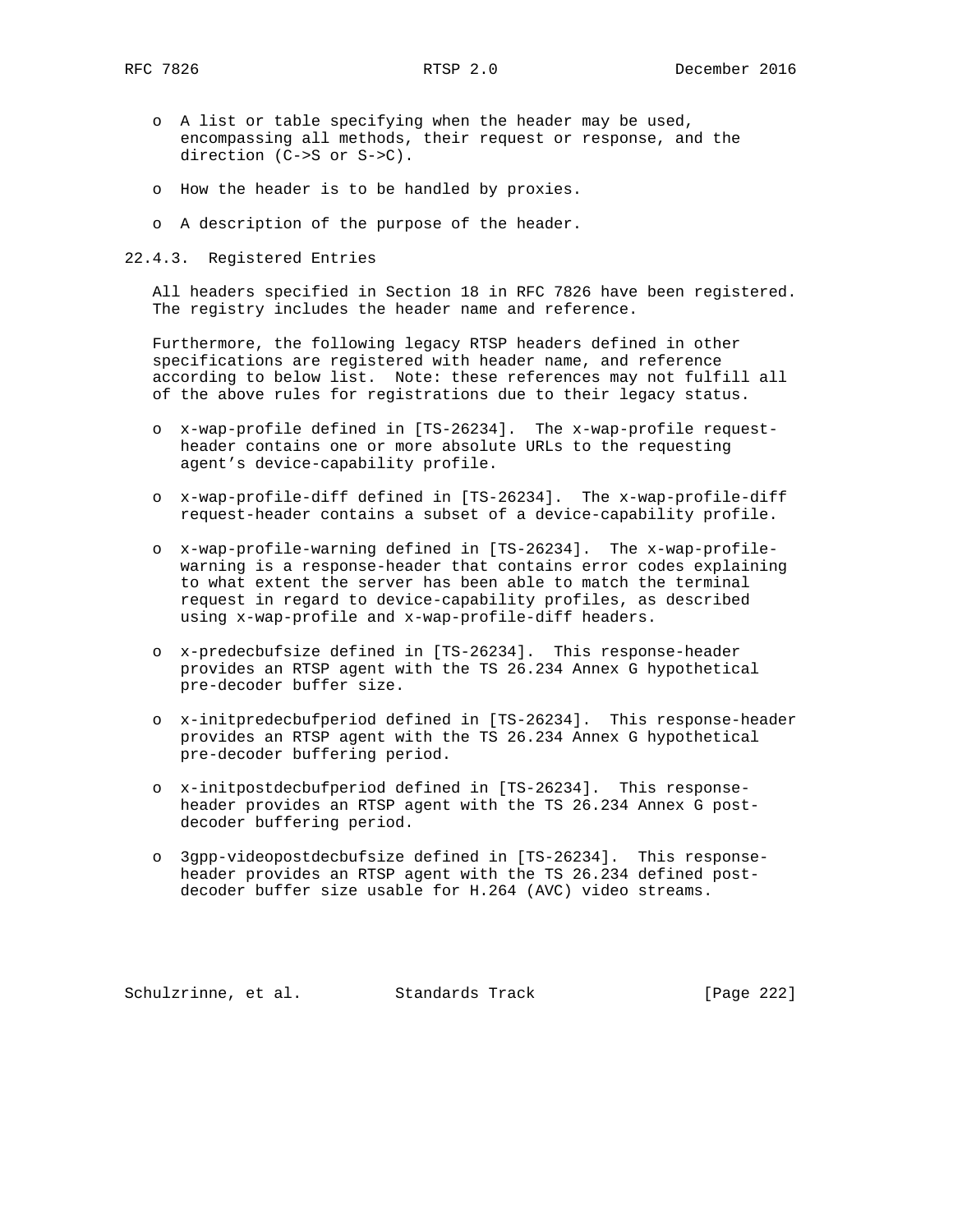- o 3GPP-Link-Char defined in [TS-26234]. This request-header provides the RTSP server with the RTSP client's link characteristics as determined from the radio interface. The information that can be provided are guaranteed bitrate, maximum bitrate and maximum transfer delay.
- o 3GPP-Adaptation defined in [TS-26234]. This general-header is part of the bitrate adaptation solution specified for the Packet switched Streaming Service (PSS). It provides the RTSP client's buffer sizes and target buffer levels to the server, and responses are used to acknowledge the support and values.
- o 3GPP-QoE-Metrics defined in [TS-26234]. This general-header is used by PSS RTSP agents to negotiate the quality of experience metrics that a client should gather and report to the server.
- o 3GPP-QoE-Feedback defined in [TS-26234]. This request-header is used by RTSP clients supporting PSS to report the actual values of the metrics gathered in its quality of experience metering.

 The use of "x-" is NOT RECOMMENDED, but the above headers in the list were defined prior to the clarification.

22.5. Accept-Credentials

 The security framework's TLS connection mechanism has two registerable entities.

22.5.1. Accept-Credentials Policies

 This registry is for policies for an RTSP proxy's handling and verification of TLS certificates when establishing an outbound TLS connection on behalf of a client. In Section 19.3.1, three policies for how to handle certificates are specified. Further policies may be defined; registration is made through Standards Action [RFC5226]. A registration request is required to contain the following information:

- o Name of the policy.
- o Text that describes how the policy works for handling the certificates.
- o A contact person.

Schulzrinne, et al. Standards Track [Page 223]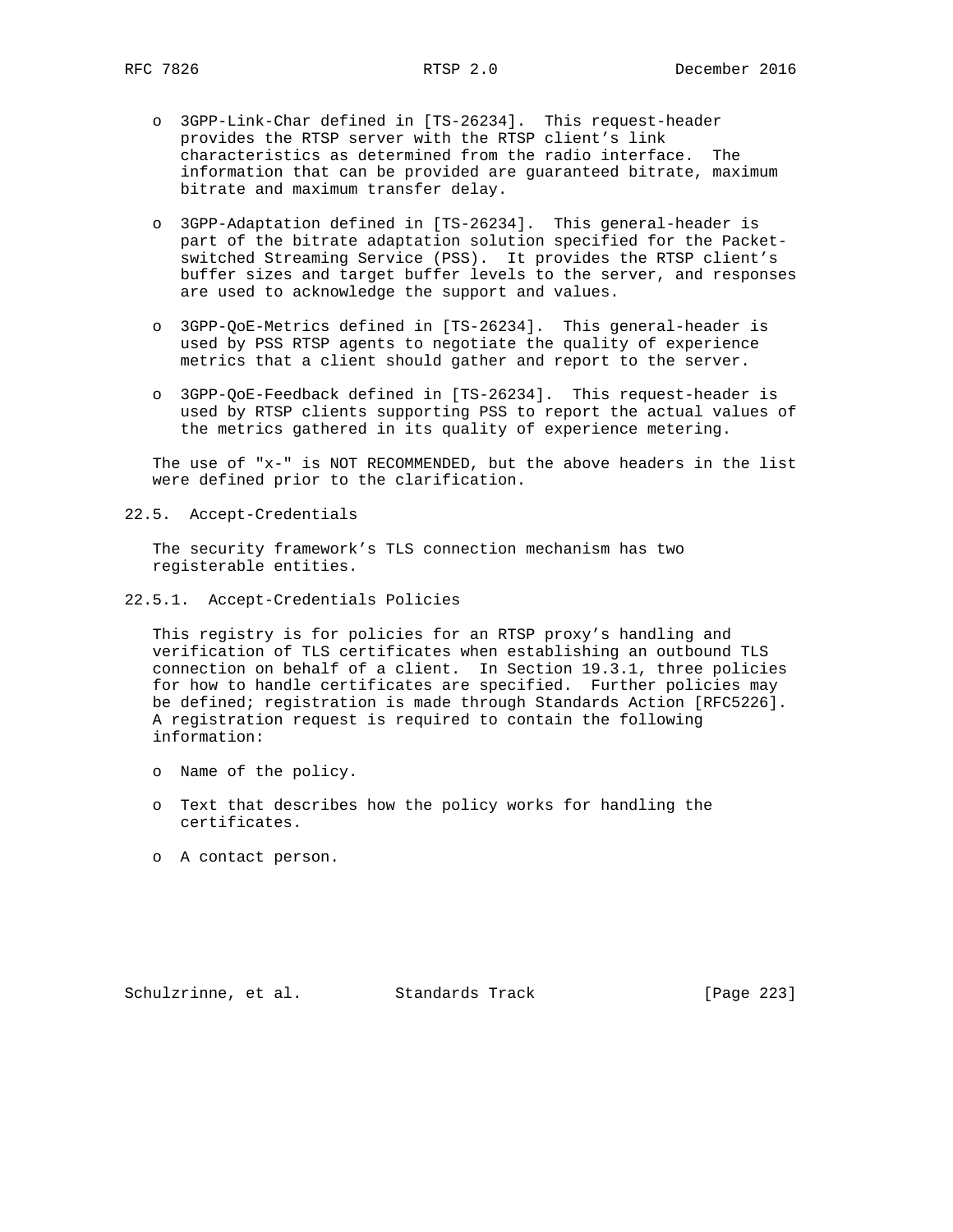This specification registers the following values:

- Any: A policy requiring the proxy to accept any received certificate.
- Proxy: A policy where the proxy applies its own policies to determine which certificates are accepted.
- User: A policy where the certificate is required to be forwarded down the proxy chain to the client, thus allowing the user to decided to accept or refuse a certificate.
- 22.5.2. Accept-Credentials Hash Algorithms

 The Accept-Credentials header (see Section 18.2) allows for the usage of other algorithms for hashing the DER records of accepted entities. The registration of any future algorithm is expected to be extremely rare and could also cause interoperability problems. Therefore, the bar for registering new algorithms is intentionally placed high.

 Any registration of a new hash algorithm requires Standards Action [RFC5226]. The registration needs to fulfill the following requirement:

- o The algorithms identifier meeting the "token" ABNF requirement.
- o Provide a definition of the algorithm.

The registered value is:

 Hash Alg. ID Reference ----------------------- sha-256 RFC 7826

22.6. Cache-Control Cache Directive Extensions

 There exist a number of cache directives that can be sent in the Cache-Control header. A registry for these cache directives has been established by IANA. New registrations in this registry require Standards Action or IESG Approval [RFC5226]. A registration request needs to contain the following information.

- o The name of the cache directive.
- o A definition of the parameter value, if any is allowed.
- o The specification if it is a request or response directive.

Schulzrinne, et al. Standards Track [Page 224]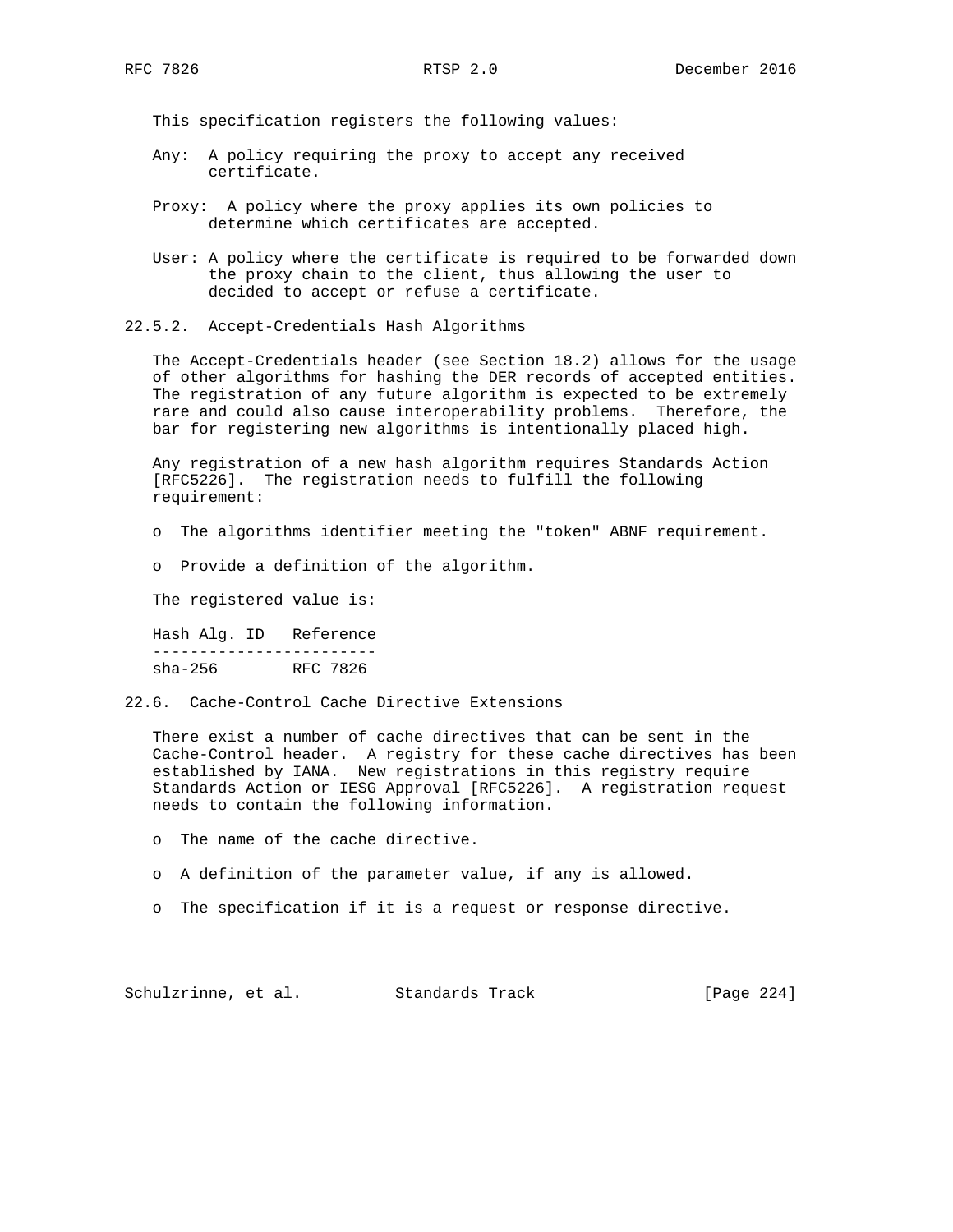- o Text that explains how the cache directive is used for RTSP controlled media streams.
- o A contact person.

This specification registers the following values:

no-cache:

public:

private:

no-transform:

only-if-cached:

max-stale:

min-fresh:

must-revalidate:

proxy-revalidate:

max-age:

The registry contains the name of the directive and the reference.

- 22.7. Media Properties
- 22.7.1. Description

 The media streams being controlled by RTSP can have many different properties. The media properties required to cover the use cases that were in mind when writing the specification are defined. However, it can be expected that further innovation will result in new use cases or media streams with properties not covered by the ones specified here. Thus, new media properties can be specified. As new media properties may need a substantial amount of new definitions to correctly specify behavior for this property, the bar is intended to be high.

Schulzrinne, et al. Standards Track [Page 225]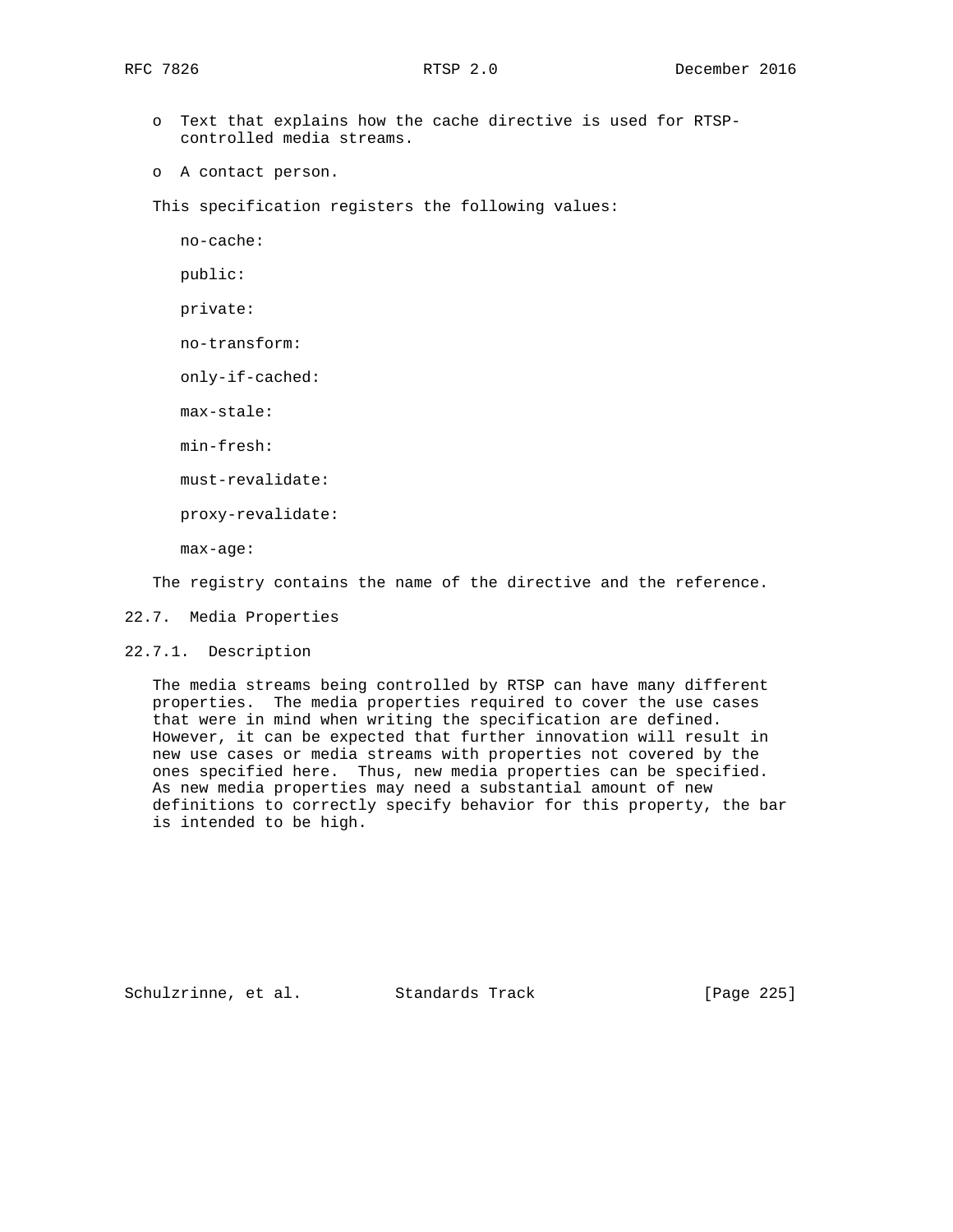### 22.7.2. Registration Rules

 Registering a new media property is done following the Specification Required policy [RFC5226]. The expert reviewer verifies that a registration request fulfills the following requirements.

- o An ABNF definition of the media property value name that meets "media-prop-ext" definition is included.
- o A definition of which media property group it belongs to or define a new group is included.
- o A description of all changes to the behavior of RTSP as result of these changes is included.
- o A contact person for the registration is listed.
- 22.7.3. Registered Values

 This specification registers the ten values listed in Section 18.29. The registry contains the property group, the name of the media property, and the reference.

- 22.8. Notify-Reason Values
- 22.8.1. Description

 Notify-Reason values are used to indicate the reason the notification was sent. Each reason has its associated rules on what headers and information may or must be included in the notification. New notification behaviors need to be specified to enable interoperable usage; thus, a specification of each new value is required.

22.8.2. Registration Rules

 Registrations for new Notify-Reason values follow the Specification Required policy [RFC5226]. The expert reviewer verifies that the request fulfills the following requirements:

- o An ABNF definition of the Notify-Reason value name that meets "Notify-Reason-extension" definition is included.
- o A description of which headers shall be included in the request and response, when it should be sent, and any effect it has on the server client state is made clear.
- o A contact person for the registration is listed.

Schulzrinne, et al. Standards Track [Page 226]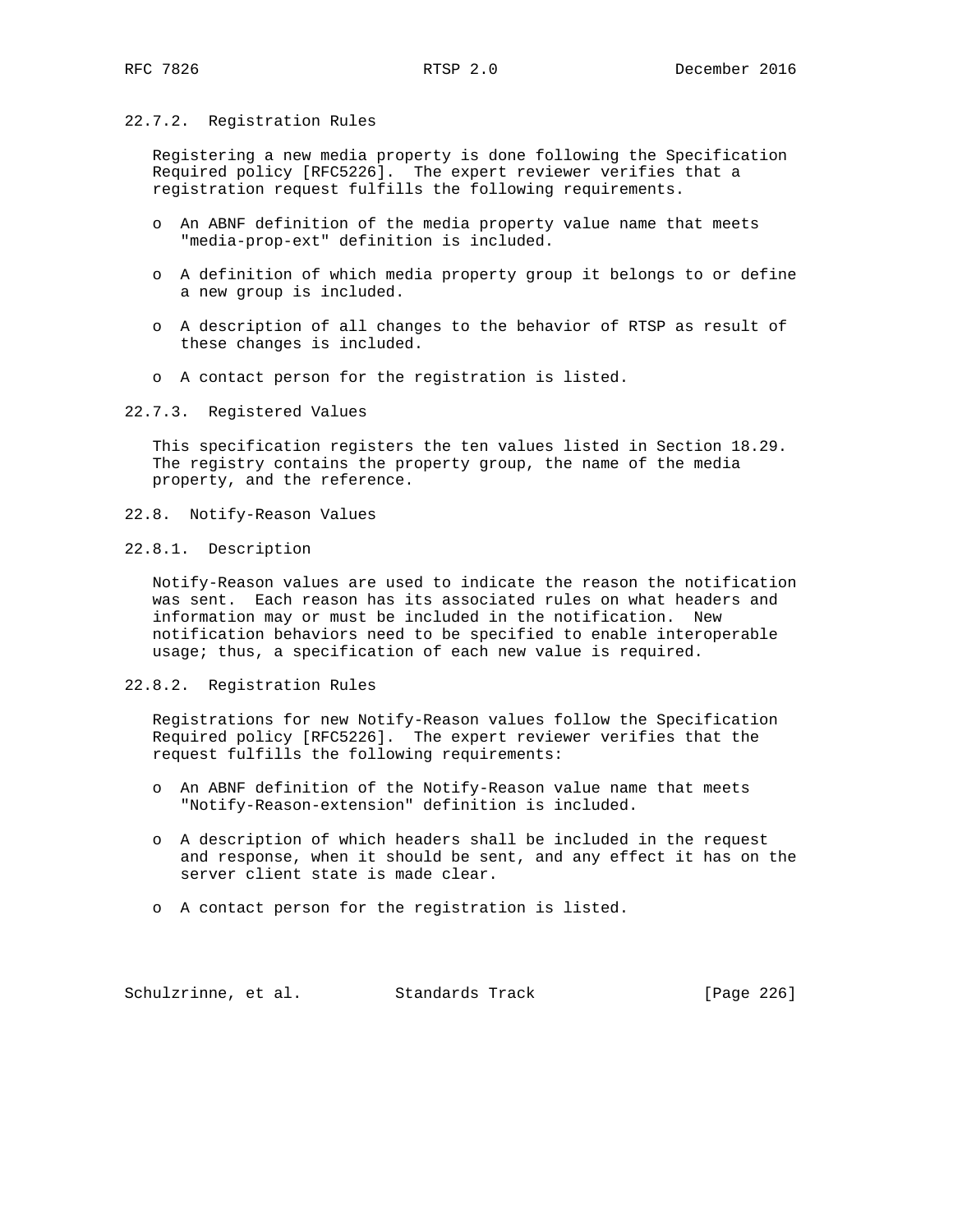22.8.3. Registered Values

 This specification registers three values defined in the Notify-Reas val ABNF, Section 20.2.3:

- end-of-stream: This Notify-Reason value indicates the end of a media stream.
- media-properties-update: This Notify-Reason value allows the server to indicate that the properties of the media have changed during the playout.
- scale-change: This Notify-Reason value allows the server to notify the client about a change in the scale of the media.

The registry contains the name, description, and reference.

22.9. Range Header Formats

22.9.1. Description

 The Range header (Section 18.40) allows for different range formats. These range formats also need an identifier to be used in the Accept- Ranges header (Section 18.5). New range formats may be registered, but moderation should be applied as it makes interoperability more difficult.

22.9.2. Registration Rules

 A registration follows the Specification Required policy [RFC5226]. The expert reviewer verifies that the request fulfills the following requirements:

- o An ABNF definition of the range format that fulfills the "range ext" definition is included.
- o The range format identifier used in Accept-Ranges header according to the "extension-format" definition is defined.
- o Rules for how one handles the range when using a negative Scale are included.
- o A contact person for the registration is listed.

Schulzrinne, et al. Standards Track [Page 227]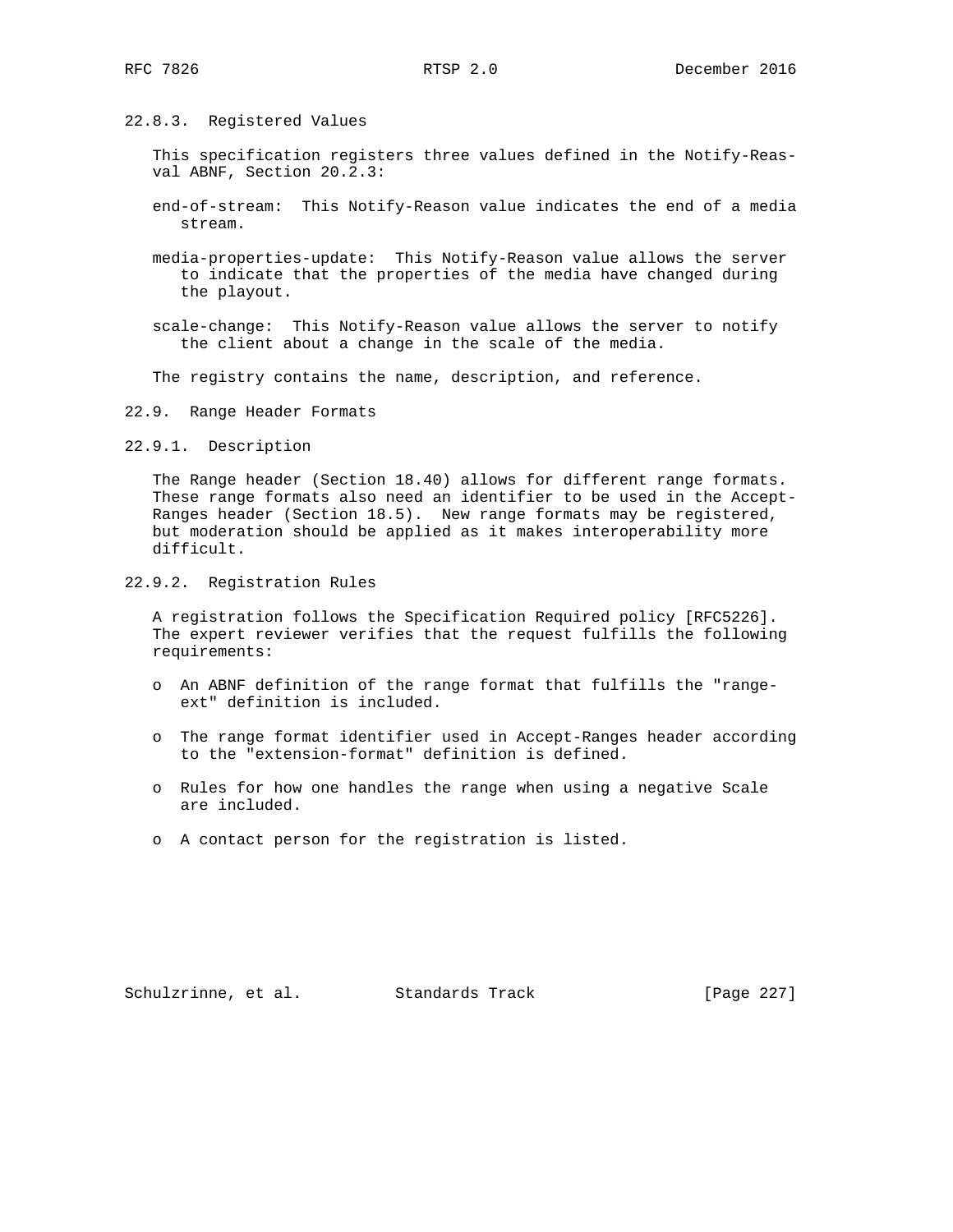22.9.3. Registered Values

 The registry contains the Range header format identifier, the name of the range format, and the reference. This specification registers the following values.

npt: Normal Play Time

clock: UTC Absolute Time format

smpte: SMPTE Timestamps

smpte-30-drop: SMPTE Timestamps 29.97 Frames/sec (30 Hz with Drop)

smpte-25: SMPTE Timestamps 25 Frames/sec

22.10. Terminate-Reason Header

 The Terminate-Reason header (Section 18.52) has two registries for extensions.

22.10.1. Redirect Reasons

 This registry contains reasons for session termination that can be included in a Terminate-Reason header (Section 18.52). Registrations follow the Expert Review policy [RFC5226]. The expert reviewer verifies that the registration request contains the following information:

- o That the value follows the Terminate-Reason ABNF, i.e., be a token.
- o That the specification provide a definition of what procedures are to be followed when a client receives this redirect reason.
- o A contact person
- This specification registers three values:
- o Session-Timeout
- o Server-Admin
- o Internal-Error

 The registry contains the name of the Redirect Reason and the reference.

Schulzrinne, et al. Standards Track [Page 228]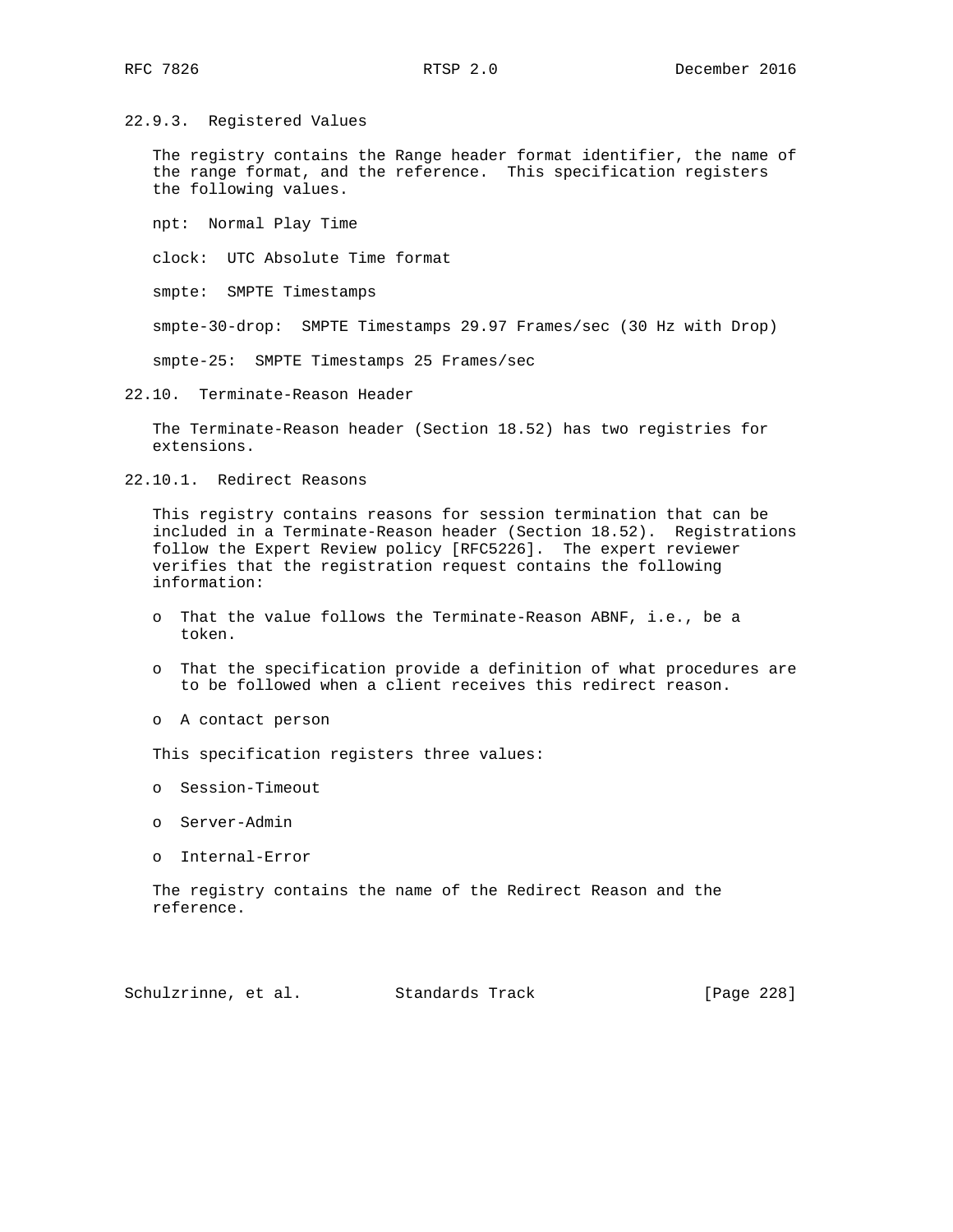22.10.2. Terminate-Reason Header Parameters

 This registry contains parameters that may be included in the Terminate-Reason header (Section 18.52) in addition to a reason. Registrations are made under the Specification Required policy [RFC5226]. The expert reviewer verifies that the registration request contains the following:

- o A parameter name.
- o A parameter following the syntax allowed by the RTSP 2.0 specification.
- o A reference to the specification.
- o A contact person.

This specification registers:

- o time
- o user-msg

 The registry contains the name of the Terminate Reason and the reference.

- 22.11. RTP-Info Header Parameters
- 22.11.1. Description

 The RTP-Info header (Section 18.45) carries one or more parameter value pairs with information about a particular point in the RTP stream. RTP extensions or new usages may need new types of information. As RTP information that could be needed is likely to be generic enough, and to maximize the interoperability, new registration is made under the Specification Required policy.

22.11.2. Registration Rules

 Registrations for new RTP-Info values follow the policy of Specification Required [RFC5226]. The expert reviewer verifies that the registration request contains the following information.

- o An ABNF definition that meets the "generic-param" definition.
- o A reference to the specification.
- o A contact person for the registration.

Schulzrinne, et al. Standards Track [Page 229]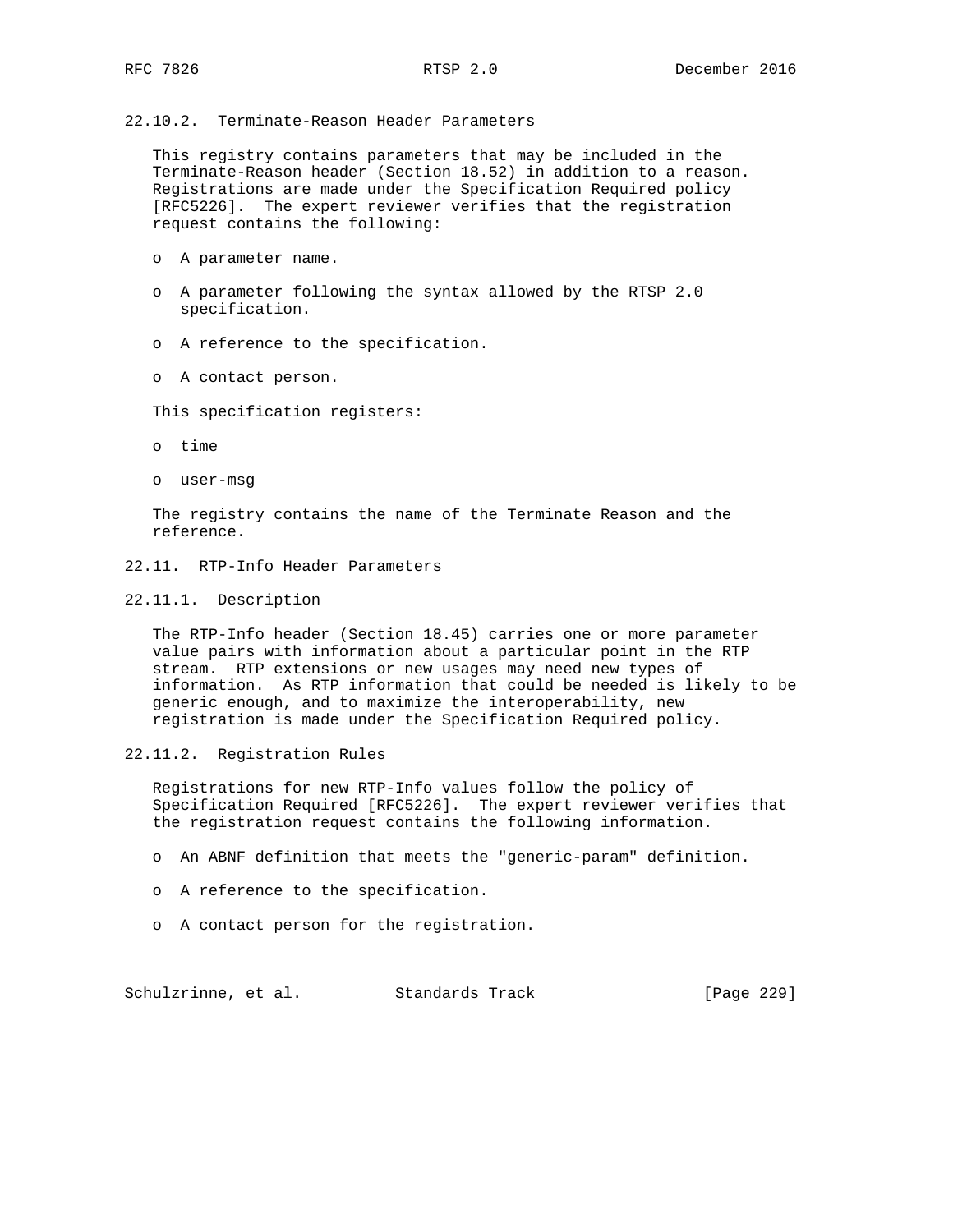# 22.11.3. Registered Values

This specification registers the following parameter value pairs:

- o url
- o ssrc
- o seq
- o rtptime

The registry contains the name of the parameter and the reference.

22.12. Seek-Style Policies

22.12.1. Description

 Seek-Style policy defines how the RTSP agent seeks in media content when given a position within the media content. New seek policies may be registered; however, a large number of these will complicate implementation substantially. The impact of unknown policies is that the server will not honor the unknown and will use the server default policy instead.

22.12.2. Registration Rules

 Registrations of new Seek-Style policies follow the Specification Required policy [RFC5226]. The expert reviewer verifies that the registration request fulfills the following requirements:

- o Has an ABNF definition of the Seek-Style policy name that meets "Seek-S-value-ext" definition.
- o Includes a short description.
- o Lists a contact person for the registration.
- o Includes a description of which headers shall be included in the request and response, when it should be sent, and any affect it has on the server-client state.

22.12.3. Registered Values

This specification registers four values (Name - Short Description):

 o RAP - Using the closest Random Access Point prior to or at the requested start position.

Schulzrinne, et al. Standards Track [Page 230]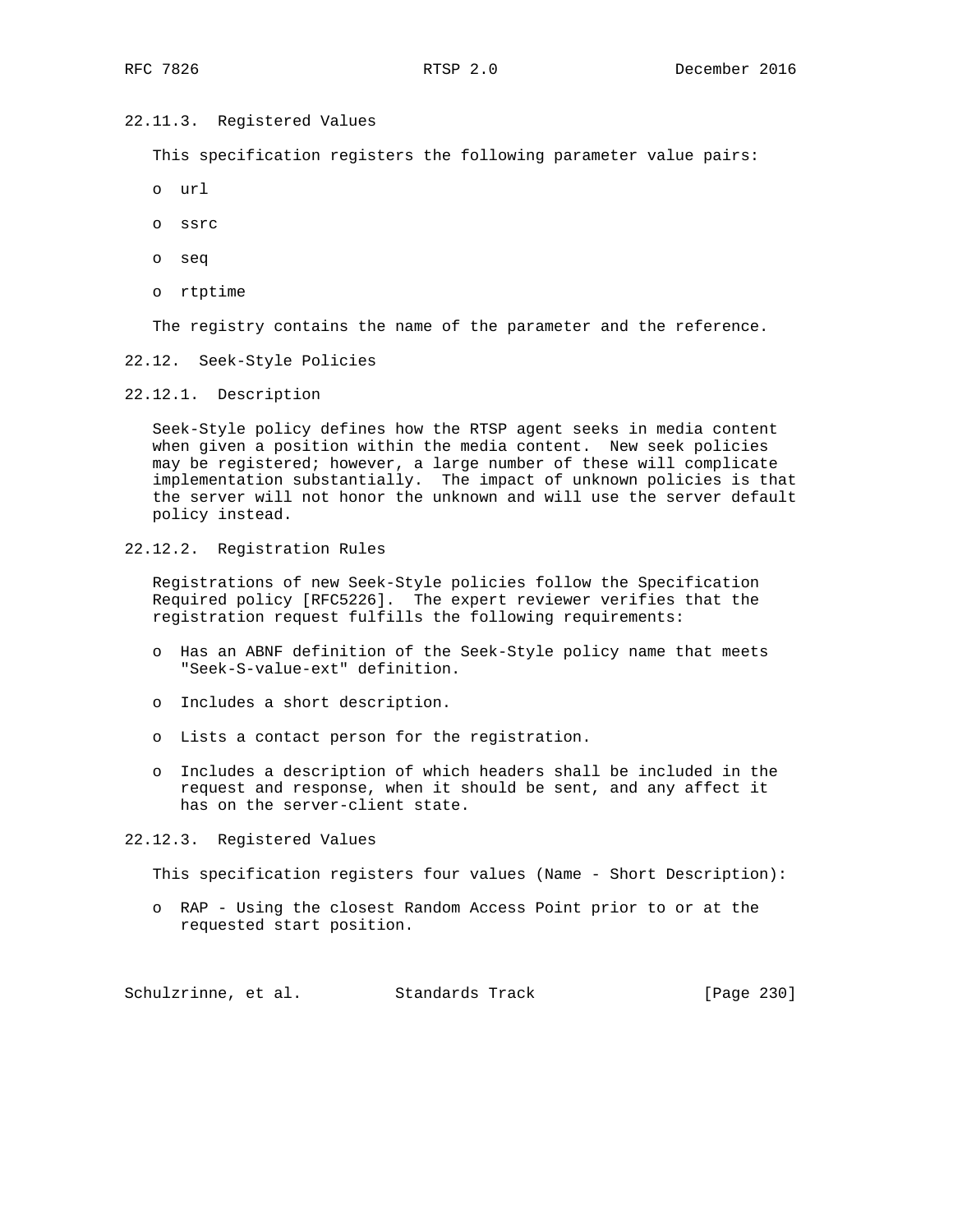- o CoRAP Conditional Random Access Point is like RAP, but only if the RAP is closer prior to the requested start position than current pause point.
- o First-Prior The first-prior policy will start delivery with the media unit that has a playout time first prior to the requested start position.
- o Next The next media units after the provided start position.

 The registry contains the name of the Seek-Style policy, the description, and the reference.

22.13. Transport Header Registries

 The transport header (Section 18.54) contains a number of parameters that have possibilities for future extensions. Therefore, registries for these are defined below.

22.13.1. Transport Protocol Identifier

 A Transport Protocol specification consists of a transport protocol identifier, representing some combination of transport protocols, and any number of transport header parameters required or optional to use with the identified protocol specification. This registry contains the identifiers used by registered transport protocol identifiers.

 A registration for the parameter transport protocol identifier follows the Specification Required policy [RFC5226]. The expert reviewer verifies that the registration request fulfills the following requirements:

- o A contact person or organization with address and email.
- o A value definition that follows the ABNF syntax definition of "transport-id" Section 20.2.3.
- o A descriptive text that explains how the registered values are used in RTSP, which underlying transport protocols are used, and any required Transport header parameters.

The registry contains the protocol ID string and the reference.

Schulzrinne, et al. Standards Track [Page 231]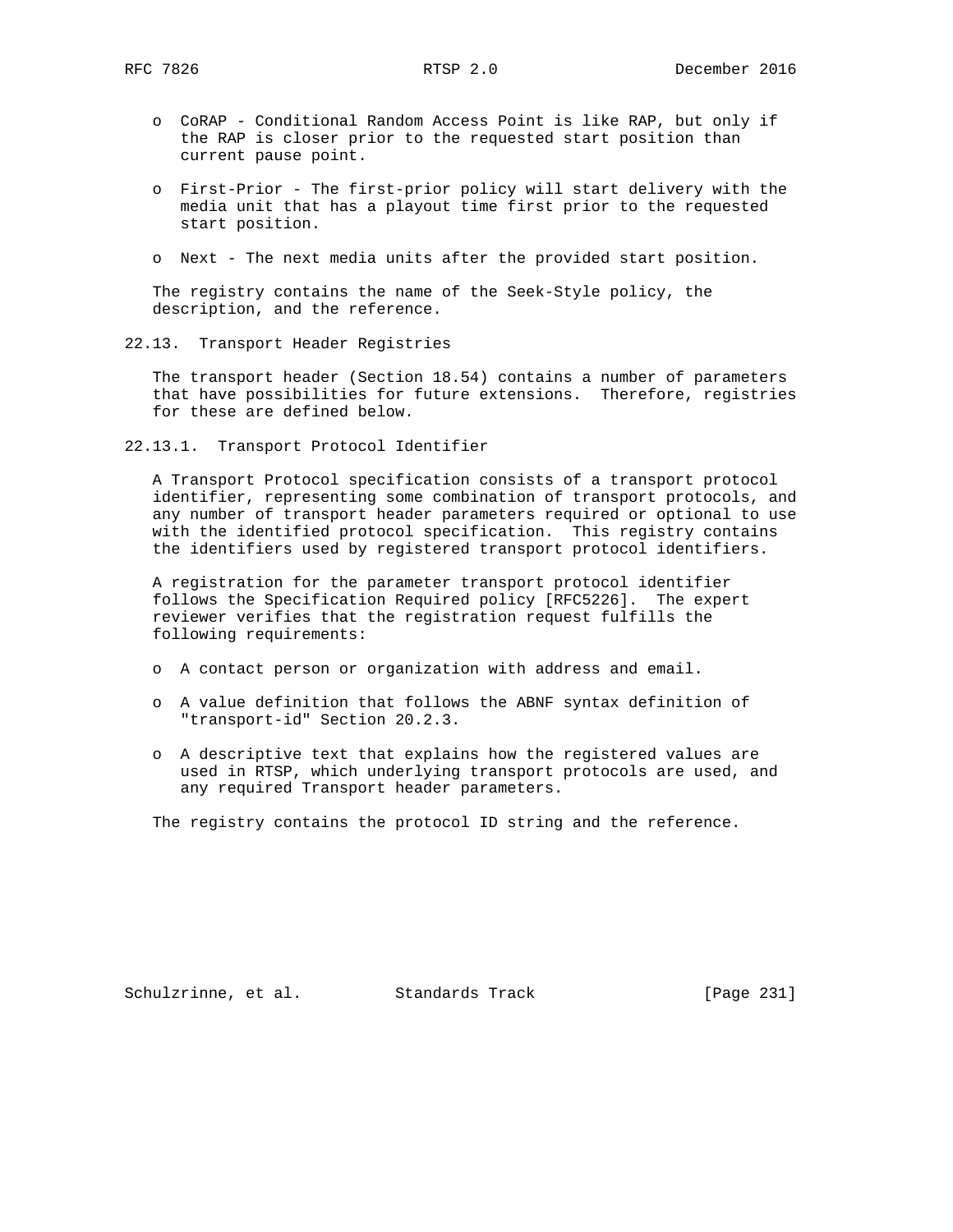This specification registers the following values:

 RTP/AVP: Use of the RTP [RFC3550] protocol for media transport in combination with the "RTP Profile for Audio and Video Conferences with Minimal Control" [RFC3551] over UDP. The usage is explained in RFC 7826, Appendix C.1.

RTP/AVP/UDP: the same as RTP/AVP.

 RTP/AVPF: Use of the RTP [RFC3550] protocol for media transport in combination with the "Extended RTP Profile for RTCP-based Feedback (RTP/AVPF)" [RFC4585] over UDP. The usage is explained in RFC 7826, Appendix C.1.

RTP/AVPF/UDP: the same as RTP/AVPF.

 RTP/SAVP: Use of the RTP [RFC3550] protocol for media transport in combination with the "The Secure Real-time Transport Protocol (SRTP)" [RFC3711] over UDP. The usage is explained in RFC 7826, Appendix C.1.

RTP/SAVP/UDP: the same as RTP/SAVP.

 RTP/SAVPF: Use of the RTP [RFC3550] protocol for media transport in combination with the "Extended Secure RTP Profile for Real-time Transport Control Protocol (RTCP)-Based Feedback (RTP/SAVPF)" [RFC5124] over UDP. The usage is explained in RFC 7826, Appendix C.1.

RTP/SAVPF/UDP: the same as RTP/SAVPF.

- RTP/AVP/TCP: Use of the RTP [RFC3550] protocol for media transport in combination with the "RTP profile for audio and video conferences with minimal control" [RFC3551] over TCP. The usage is explained in RFC 7826, Appendix C.2.2.
- RTP/AVPF/TCP: Use of the RTP [RFC3550] protocol for media transport in combination with the "Extended RTP Profile for Real-time Transport Control Protocol (RTCP)-Based Feedback (RTP/AVPF)" [RFC4585] over TCP. The usage is explained in RFC 7826, Appendix C.2.2.
- RTP/SAVP/TCP: Use of the RTP [RFC3550] protocol for media transport in combination with the "The Secure Real-time Transport Protocol (SRTP)" [RFC3711] over TCP. The usage is explained in RFC 7826, Appendix C.2.2.

Schulzrinne, et al. Standards Track [Page 232]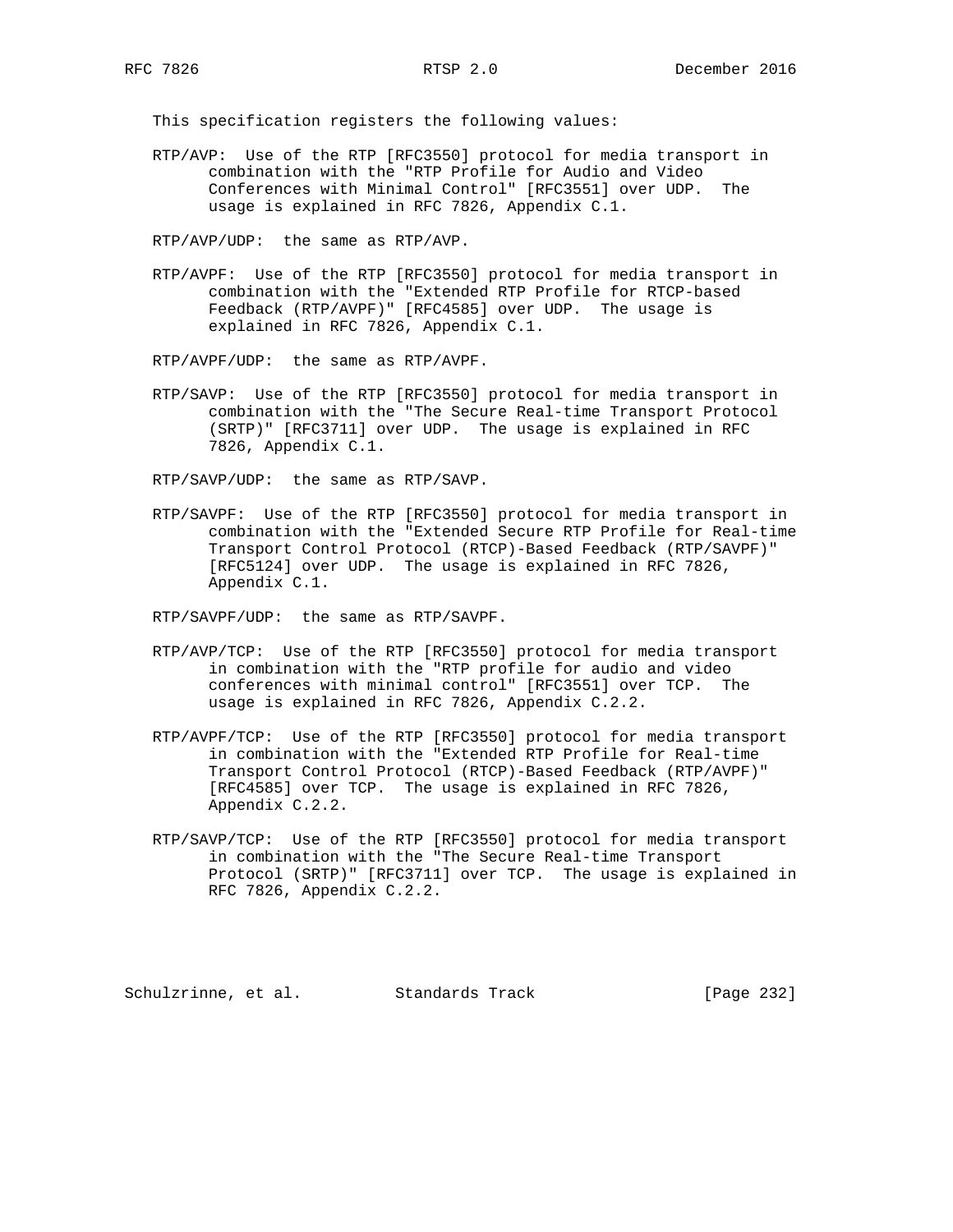RTP/SAVPF/TCP: Use of the RTP [RFC3550] protocol for media transport in combination with the "Extended Secure RTP Profile for Real time Transport Control Protocol (RTCP)-Based Feedback (RTP/ SAVPF)" [RFC5124] over TCP. The usage is explained in RFC 7826, Appendix C.2.2.

22.13.2. Transport Modes

 The Transport Mode is a Transport header (Section 18.54) parameter. It is used to identify the general mode of media transport. The PLAY value registered defines a PLAYBACK mode, where media flows from server to client.

 A registration for the transport parameter mode follows the Standards Action policy [RFC5226]. The registration request needs to meet the following requirements:

- o A value definition that follows the ABNF "token" definition Section 20.2.3.
- o Text that explains how the registered value is used in RTSP.

This specification registers one value:

PLAY: See RFC 7826.

The registry contains the transport mode value and the reference.

22.13.3. Transport Parameters

 Transport Parameters are different parameters used in a Transport header's transport specification (Section 18.54) to provide additional information required beyond the transport protocol identifier to establish a functioning transport.

 A registration for parameters that may be included in the Transport header follows the Specification Required policy [RFC5226]. The expert reviewer verifies that the registration request fulfills the following requirements:

- o A Transport Parameter Name following the "token" ABNF definition.
- o A value definition, if the parameter takes a value, that follows the ABNF definition of "trn-par-value" Section 20.2.3.
- o Text that explains how the registered value is used in RTSP.

Schulzrinne, et al. Standards Track [Page 233]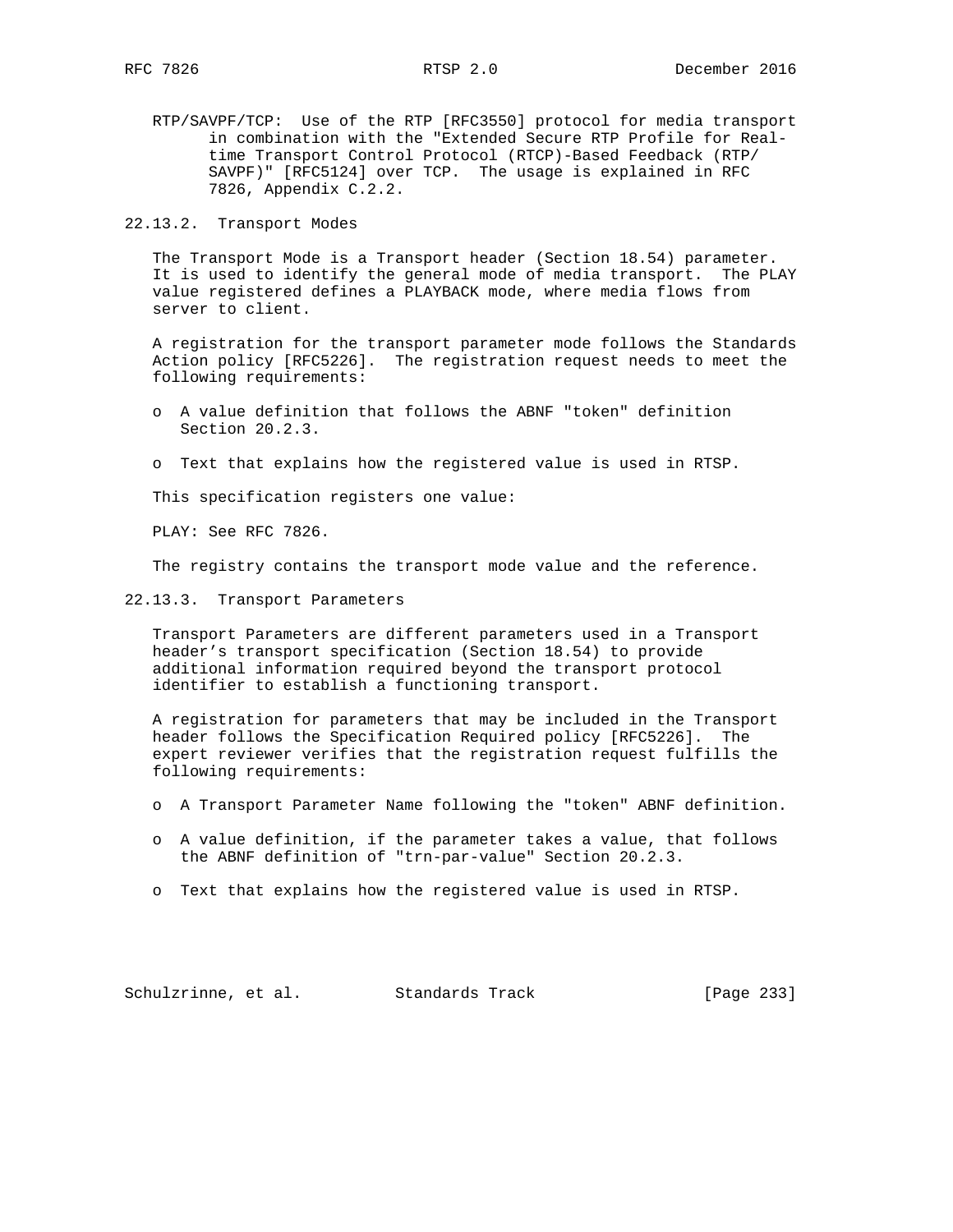This specification registers all the transport parameters defined in Section 18.54. This is a copy of that list:

- o unicast
- o multicast
- o interleaved
- o ttl
- o layers
- o ssrc
- o mode
- o dest\_addr
- o src\_addr
- o setup
- o connection
- o RTCP-mux
- o MIKEY

The registry contains the transport parameter name and the reference.

### 22.14. URI Schemes

 This specification updates two URI schemes: one previously registered, "rtsp", and one missing in the registry, "rtspu" (previously only defined in RTSP 1.0 [RFC2326]). One new URI scheme, "rtsps", is also registered. These URI schemes are registered in an existing registry ("Uniform Resource Identifier (URI) Schemes") not created by this memo. Registrations follow [RFC7595].

22.14.1. The "rtsp" URI Scheme

URI scheme name: rtsp

- Status: Permanent
- URI scheme syntax: See Section 20.2.1 of RFC 7826.

Schulzrinne, et al. Standards Track [Page 234]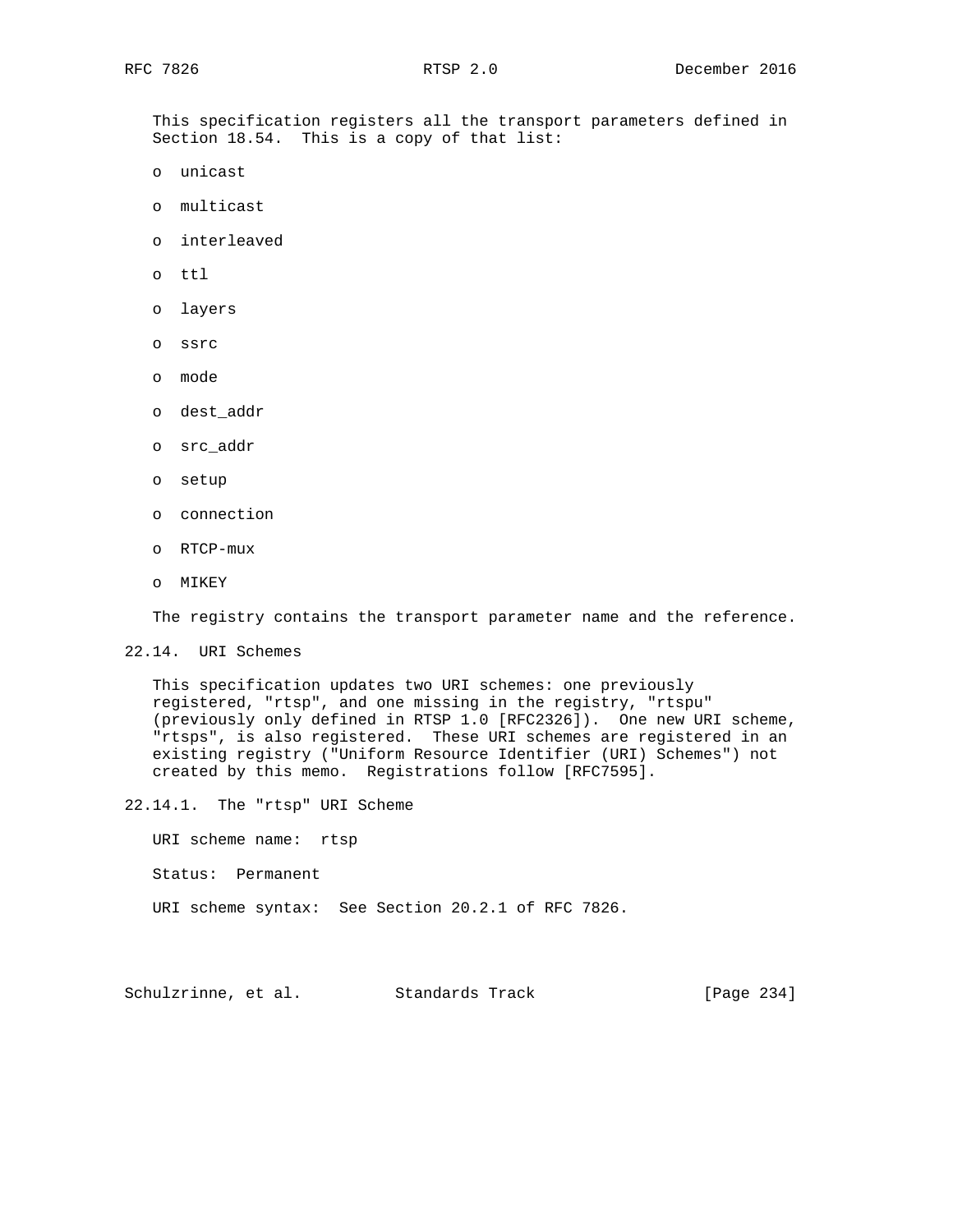- URI scheme semantics: The rtsp scheme is used to indicate resources accessible through the usage of the Real-Time Streaming Protocol (RTSP). RTSP allows different operations on the resource identified by the URI, but the primary purpose is the streaming delivery of the resource to a client. However, the operations that are currently defined are DESCRIBE, GET\_PARAMETER, OPTIONS, PLAY, PLAY\_NOTIFY, PAUSE, REDIRECT, SETUP, SET\_PARAMETER, and TEARDOWN.
- Encoding considerations: IRIs in this scheme are defined and need to be encoded as RTSP URIs when used within RTSP. That encoding is done according to RFC 3987.
- Applications/protocols that use this URI scheme name: RTSP 1.0 (RFC 2326), RTSP 2.0 (RFC 7826).
- Interoperability considerations: The extensions in the URI syntax performed between RTSP 1.0 and 2.0 can create interoperability issues. The changes are:

 Support for IPv6 literals in the host part and future IP literals through a mechanism as defined in RFC 3986.

 A new relative format to use in RTSP elements that is not required to start with "/".

 The above changes should have no impact on interoperability as discussed in detail in Section 4.2 of RFC 7826.

 Security considerations: All the security threats identified in Section 7 of RFC 3986 also apply to this scheme. They need to be reviewed and considered in any implementation utilizing this scheme.

Contact: Magnus Westerlund, magnus.westerlund@ericsson.com

Author/Change controller: IETF

References: RFC 2326, RFC 3986, RFC 3987, and RFC 7826

22.14.2. The "rtsps" URI Scheme

URI scheme name: rtsps

- Status: Permanent
- URI scheme syntax: See Section 20.2.1 of RFC 7826.

Schulzrinne, et al. Standards Track [Page 235]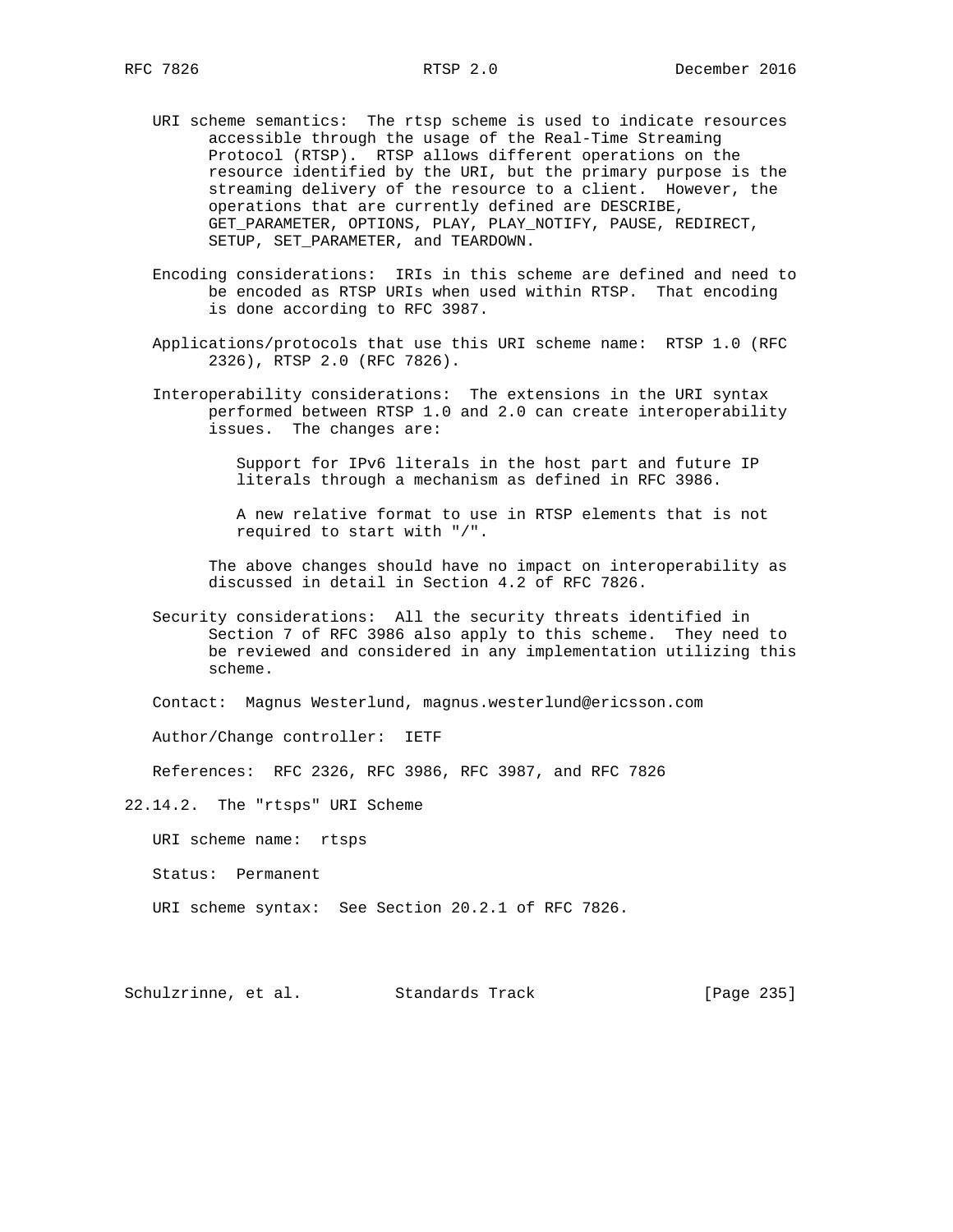- URI scheme semantics: The rtsps scheme is used to indicate resources accessible through the usage of the Real-Time Streaming Protocol (RTSP) over TLS. RTSP allows different operations on the resource identified by the URI, but the primary purpose is the streaming delivery of the resource to a client. However, the operations that are currently defined are DESCRIBE, GET\_PARAMETER, OPTIONS, PLAY, PLAY\_NOTIFY, PAUSE, REDIRECT, SETUP, SET\_PARAMETER, and TEARDOWN.
- Encoding considerations: IRIs in this scheme are defined and need to be encoded as RTSP URIs when used within RTSP. That encoding is done according to RFC 3987.
- Applications/protocols that use this URI scheme name: RTSP 1.0 (RFC 2326), RTSP 2.0 (RFC 7826).
- Interoperability considerations: The "rtsps" scheme was never officially defined for RTSP 1.0; however, it has seen widespread use in actual deployments of RTSP 1.0. Therefore, this section discusses the believed changes between the unspecified RTSP 1.0 "rtsps" scheme and RTSP 2.0 definition. The extensions in the URI syntax performed between RTSP 1.0 and 2.0 can create interoperability issues. The changes are:

 Support for IPv6 literals in the host part and future IP literals through a mechanism as defined by RFC 3986.

 A new relative format to use in RTSP elements that is not required to start with "/".

 The above changes should have no impact on interoperability as discussed in detail in Section 4.2 of RFC 7826.

 Security considerations: All the security threats identified in Section 7 of RFC 3986 also apply to this scheme. They need to be reviewed and considered in any implementation utilizing this scheme.

Contact: Magnus Westerlund, magnus.westerlund@ericsson.com

Author/Change controller: IETF

References: RFC 2326, RFC 3986, RFC 3987, and RFC 7826

Schulzrinne, et al. Standards Track [Page 236]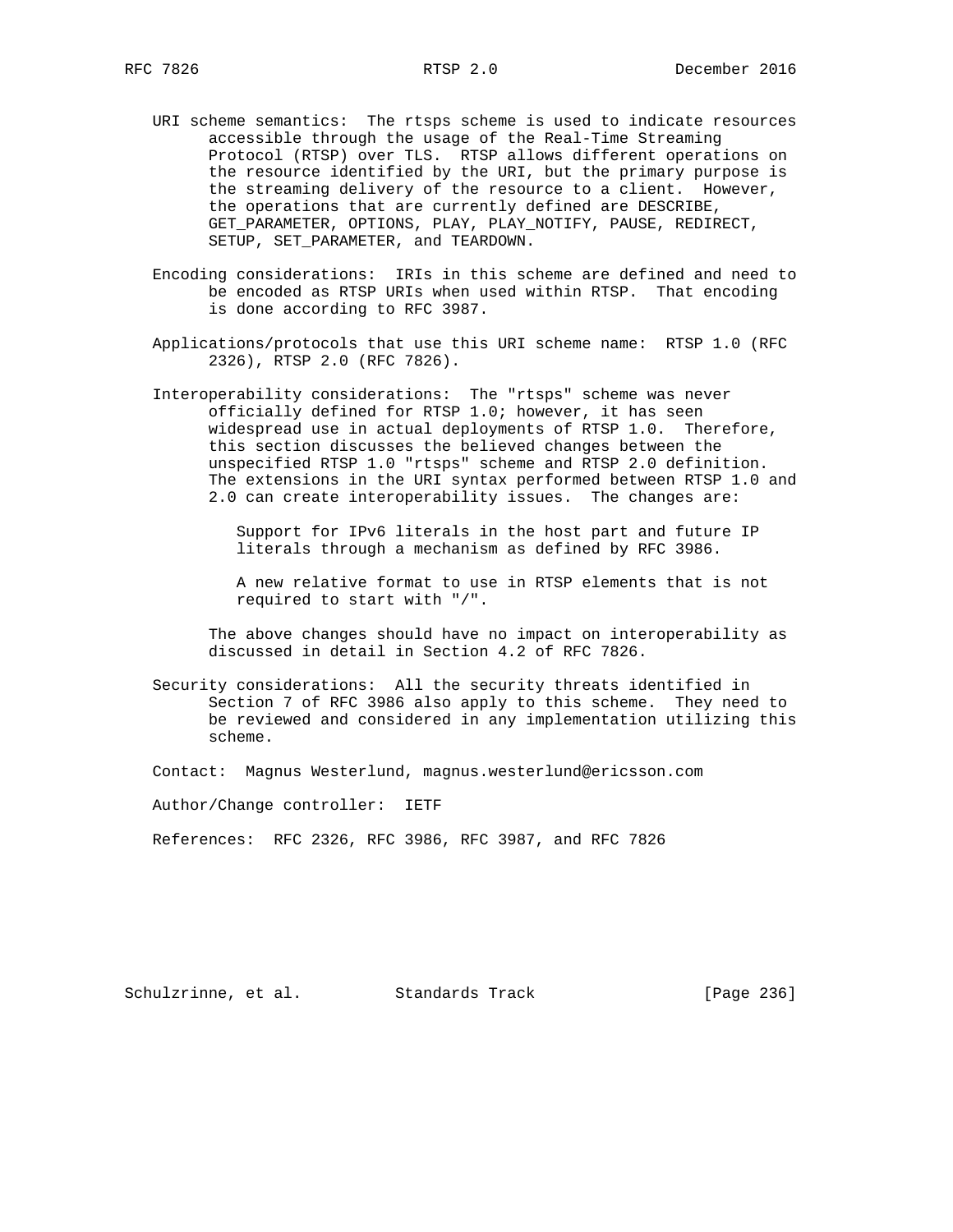22.14.3. The "rtspu" URI Scheme

URI scheme name: rtspu

Status: Permanent

URI scheme syntax: See Section 3.2 of RFC 2326.

- URI scheme semantics: The rtspu scheme is used to indicate resources accessible through the usage of the Real-Time Streaming Protocol (RTSP) over unreliable datagram transport. RTSP allows different operations on the resource identified by the URI, but the primary purpose is the streaming delivery of the resource to a client. However, the operations that are currently defined are DESCRIBE, GET\_PARAMETER, OPTIONS, REDIRECT, PLAY, PLAY\_NOTIFY, PAUSE, SETUP, SET\_PARAMETER, and TEARDOWN.
- Encoding considerations: This scheme is not intended to be used with characters outside the US-ASCII repertoire.
- Applications/protocols that use this URI scheme name: RTSP 1.0 (RFC 2326).
- Interoperability considerations: The definition of the transport mechanism of RTSP over UDP has interoperability issues. That makes the usage of this scheme problematic.
- Security considerations: All the security threats identified in Section 7 of RFC 3986 also apply to this scheme. They need to be reviewed and considered in any implementation utilizing this scheme.

Contact: Magnus Westerlund, magnus.westerlund@ericsson.com

Author/Change controller: IETF

References: RFC 2326

Schulzrinne, et al. Standards Track [Page 237]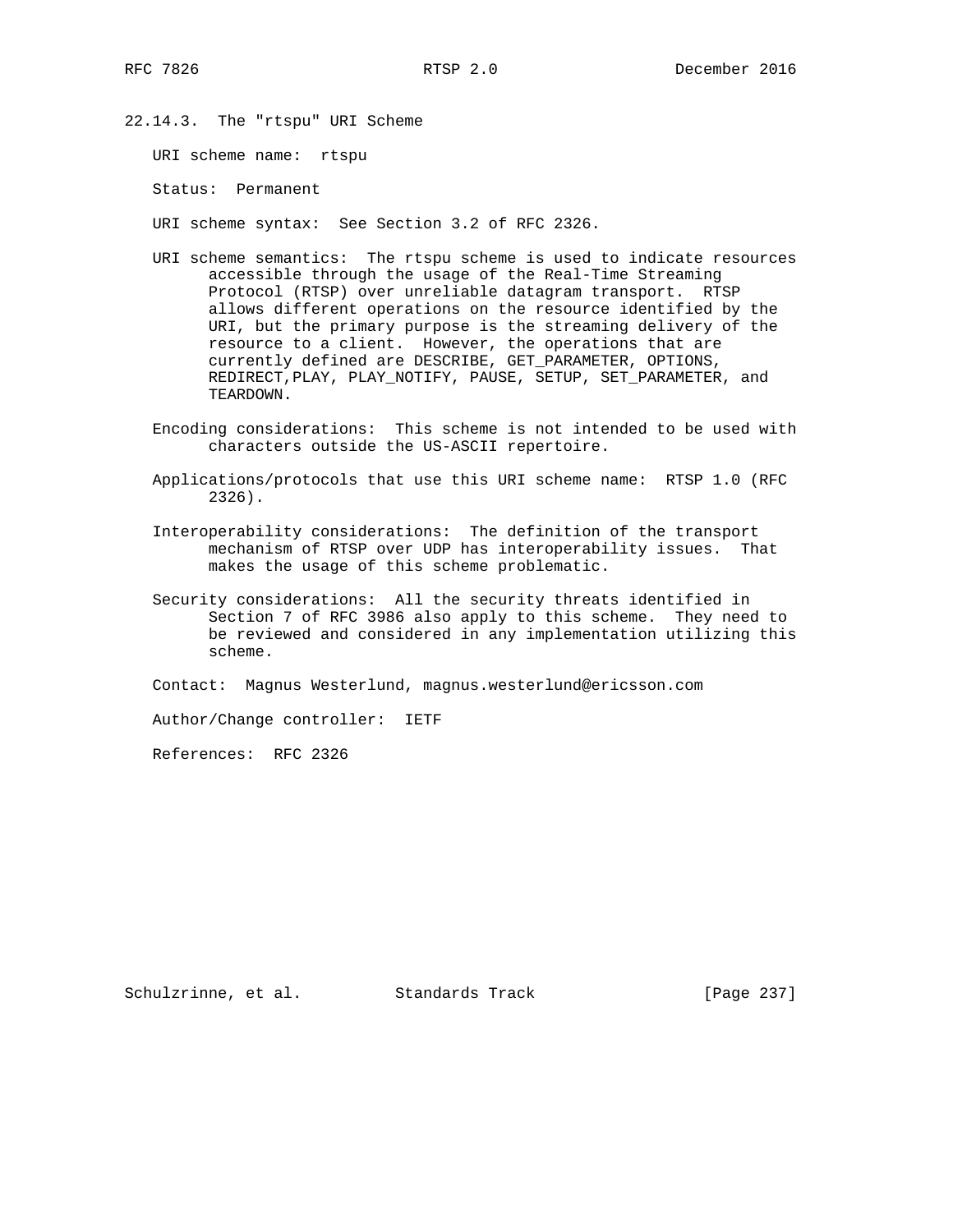22.15. SDP Attributes

 This specification defines three SDP [RFC4566] attributes that have been registered by IANA.

SDP Attribute ("att-field"):

 Attribute name: range Long form: Media Range Attribute Type of name: att-field Type of attribute: both session and media level Subject to charset: No Purpose: RFC 7826 Reference: RFC 2326, RFC 7826 Values: See ABNF definition.

 Attribute name: control Long form: RTSP control URI Type of name: att-field Type of attribute: both session and media level Subject to charset: No Purpose: RFC 7826 Reference: RFC 2326, RFC 7826 Values: Absolute or Relative URIs.

 Attribute name: mtag Long form: Message Tag Type of name: att-field Type of attribute: both session and media level Subject to charset: No Purpose: RFC 7826 Reference: RFC 7826 Values: See ABNF definition

22.16. Media Type Registration for text/parameters

Type name: text

Subtype name: parameters

Required parameters:

 Optional parameters: charset: The charset parameter is applicable to the encoding of the parameter values. The default charset is UTF-8, if the 'charset' parameter is not present.

Encoding considerations: 8bit

Schulzrinne, et al. Standards Track [Page 238]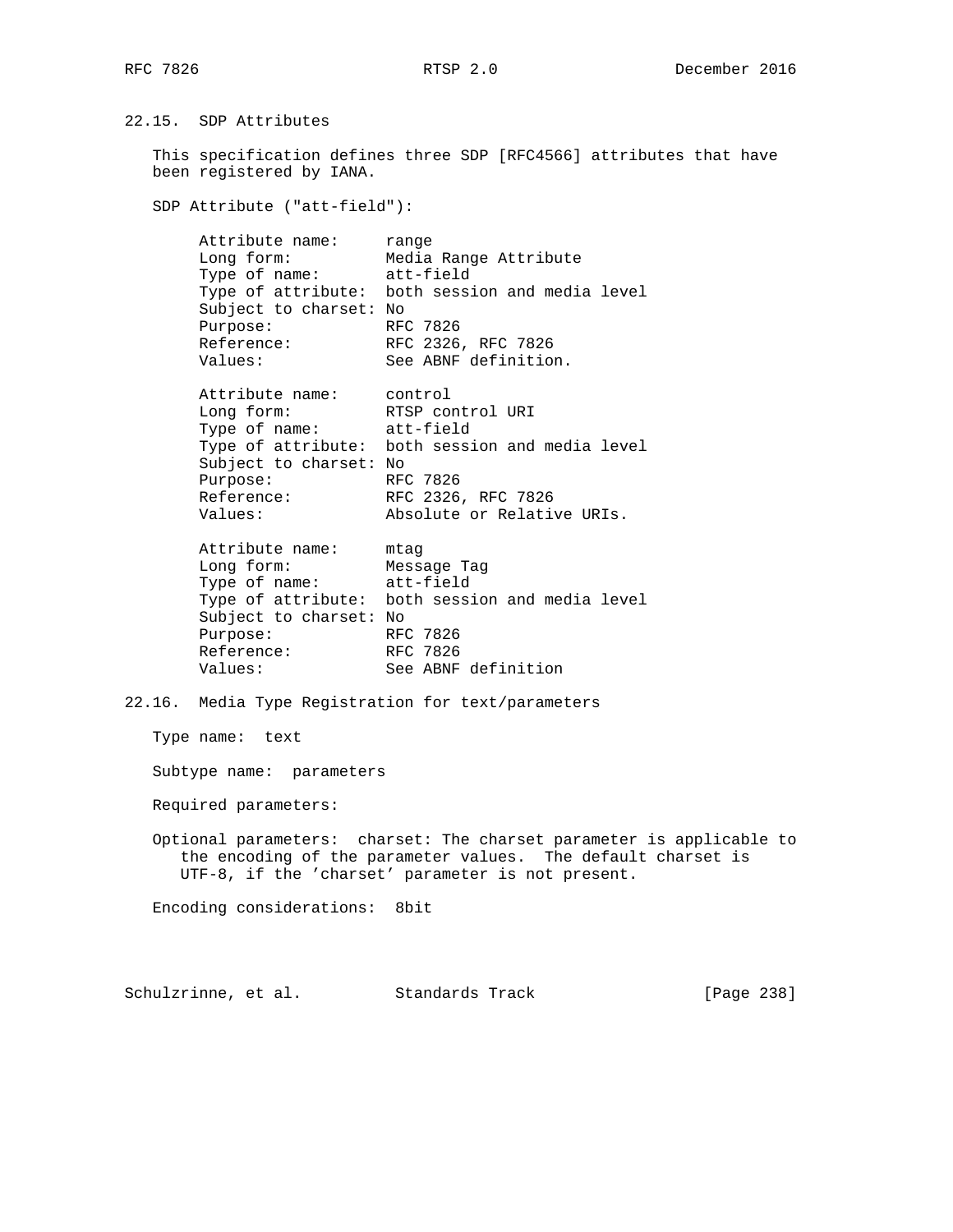- Security considerations: This format may carry any type of parameters. Some can have security requirements, like privacy, confidentiality, or integrity requirements. The format has no built-in security protection. For the usage, the transport can be protected between server and client using TLS. However, care must be taken to consider if the proxies are also trusted with the parameters in case hop-by-hop security is used. If stored as a file in a file system, the necessary precautions need to be taken in relation to the parameter requirements including object security such as S/MIME [RFC5751].
- Interoperability considerations: This media type was mentioned as a fictional example in [RFC2326], but was not formally specified. This has resulted in usage of this media type that may not match its formal definition.

Published specification: RFC 7826, Appendix F.

 Applications that use this media type: Applications that use RTSP and have additional parameters they like to read and set using the RTSP GET\_PARAMETER and SET\_PARAMETER methods.

Additional information:

Magic number(s): N/A

File extension(s): N/A

Macintosh file type code(s): N/A

 Person & email address to contact for further information: Magnus Westerlund (magnus.westerlund@ericsson.com)

Intended usage: Common

Restrictions on usage: None

Author: Magnus Westerlund (magnus.westerlund@ericsson.com)

Change controller: IETF

Addition Notes:

Schulzrinne, et al. Standards Track [Page 239]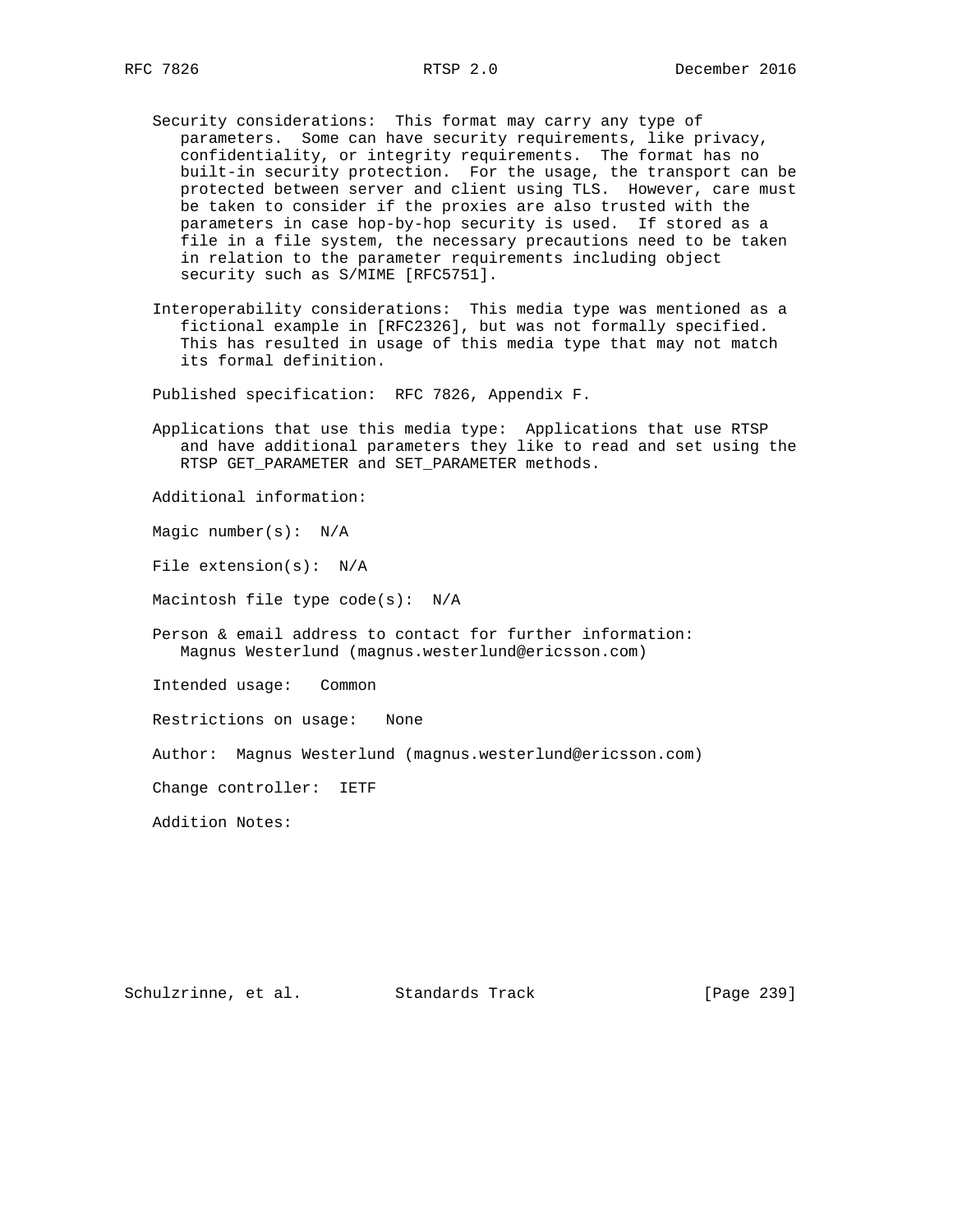# 23. References

23.1. Normative References

[FIPS180-4]

- National Institute of Standards and Technology (NIST), "Federal Information Processing Standards Publication: Secure Hash Standard (SHS)", DOI 10.6028/NIST.FIPS.180-4, August 2015, <http://nvlpubs.nist.gov/nistpubs/FIPS/ NIST.FIPS.180-4.pdf>.
- [RFC768] Postel, J., "User Datagram Protocol", STD 6, RFC 768, DOI 10.17487/RFC0768, August 1980, <http://www.rfc-editor.org/info/rfc768>.
- [RFC793] Postel, J., "Transmission Control Protocol", STD 7, RFC 793, DOI 10.17487/RFC0793, September 1981, <http://www.rfc-editor.org/info/rfc793>.
- [RFC2119] Bradner, S., "Key words for use in RFCs to Indicate Requirement Levels", BCP 14, RFC 2119, DOI 10.17487/RFC2119, March 1997, <http://www.rfc-editor.org/info/rfc2119>.
- [RFC2460] Deering, S. and R. Hinden, "Internet Protocol, Version 6 (IPv6) Specification", RFC 2460, DOI 10.17487/RFC2460, December 1998, <http://www.rfc-editor.org/info/rfc2460>.
- [RFC2616] Fielding, R., Gettys, J., Mogul, J., Frystyk, H., Masinter, L., Leach, P., and T. Berners-Lee, "Hypertext Transfer Protocol -- HTTP/1.1", RFC 2616, DOI 10.17487/RFC2616, June 1999, <http://www.rfc-editor.org/info/rfc2616>.
- [RFC2617] Franks, J., Hallam-Baker, P., Hostetler, J., Lawrence, S., Leach, P., Luotonen, A., and L. Stewart, "HTTP Authentication: Basic and Digest Access Authentication", RFC 2617, DOI 10.17487/RFC2617, June 1999, <http://www.rfc-editor.org/info/rfc2617>.
- [RFC2818] Rescorla, E., "HTTP Over TLS", RFC 2818, DOI 10.17487/RFC2818, May 2000, <http://www.rfc-editor.org/info/rfc2818>.
- [RFC3550] Schulzrinne, H., Casner, S., Frederick, R., and V. Jacobson, "RTP: A Transport Protocol for Real-Time Applications", STD 64, RFC 3550, DOI 10.17487/RFC3550, July 2003, <http://www.rfc-editor.org/info/rfc3550>.

Schulzrinne, et al. Standards Track [Page 240]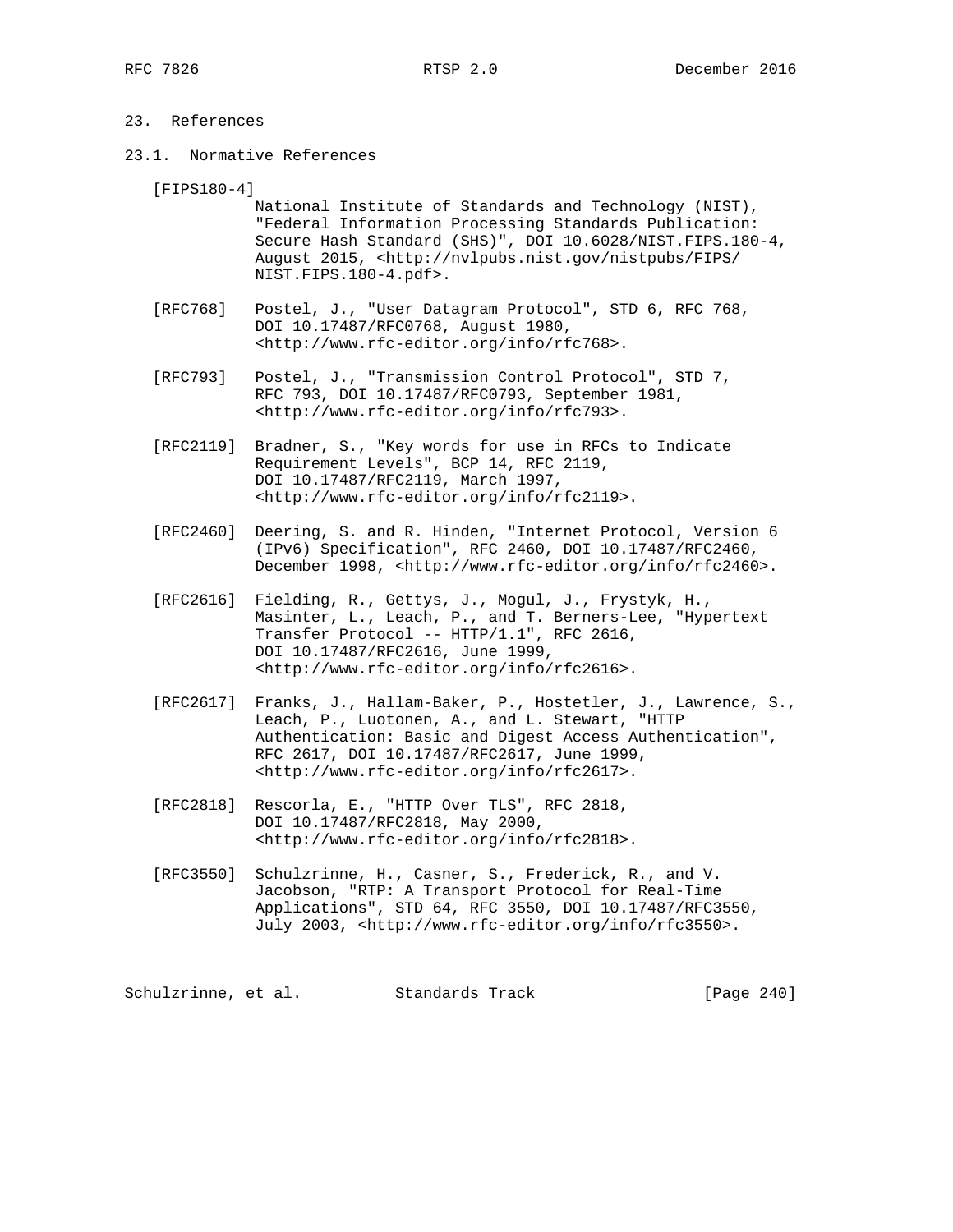- [RFC3551] Schulzrinne, H. and S. Casner, "RTP Profile for Audio and Video Conferences with Minimal Control", STD 65, RFC 3551, DOI 10.17487/RFC3551, July 2003, <http://www.rfc-editor.org/info/rfc3551>.
- [RFC3629] Yergeau, F., "UTF-8, a transformation format of ISO 10646", STD 63, RFC 3629, DOI 10.17487/RFC3629, November 2003, <http://www.rfc-editor.org/info/rfc3629>.
- [RFC3711] Baugher, M., McGrew, D., Naslund, M., Carrara, E., and K. Norrman, "The Secure Real-time Transport Protocol (SRTP)", RFC 3711, DOI 10.17487/RFC3711, March 2004, <http://www.rfc-editor.org/info/rfc3711>.
- [RFC3830] Arkko, J., Carrara, E., Lindholm, F., Naslund, M., and K. Norrman, "MIKEY: Multimedia Internet KEYing", RFC 3830, DOI 10.17487/RFC3830, August 2004, <http://www.rfc-editor.org/info/rfc3830>.
- [RFC3986] Berners-Lee, T., Fielding, R., and L. Masinter, "Uniform Resource Identifier (URI): Generic Syntax", STD 66, RFC 3986, DOI 10.17487/RFC3986, January 2005, <http://www.rfc-editor.org/info/rfc3986>.
- [RFC3987] Duerst, M. and M. Suignard, "Internationalized Resource Identifiers (IRIs)", RFC 3987, DOI 10.17487/RFC3987, January 2005, <http://www.rfc-editor.org/info/rfc3987>.
- [RFC4086] Eastlake 3rd, D., Schiller, J., and S. Crocker, "Randomness Requirements for Security", BCP 106, RFC 4086, DOI 10.17487/RFC4086, June 2005, <http://www.rfc-editor.org/info/rfc4086>.
- [RFC4291] Hinden, R. and S. Deering, "IP Version 6 Addressing Architecture", RFC 4291, DOI 10.17487/RFC4291, February 2006, <http://www.rfc-editor.org/info/rfc4291>.
- [RFC7595] Thaler, D., Ed., Hansen, T., and T. Hardie, "Guidelines and Registration Procedures for URI Schemes", BCP 35, RFC 7595, DOI 10.17487/RFC7595, June 2015, <http://www.rfc editor.org/info/rfc7595>.
- [RFC4566] Handley, M., Jacobson, V., and C. Perkins, "SDP: Session Description Protocol", RFC 4566, DOI 10.17487/RFC4566, July 2006, <http://www.rfc-editor.org/info/rfc4566>.

Schulzrinne, et al. Standards Track [Page 241]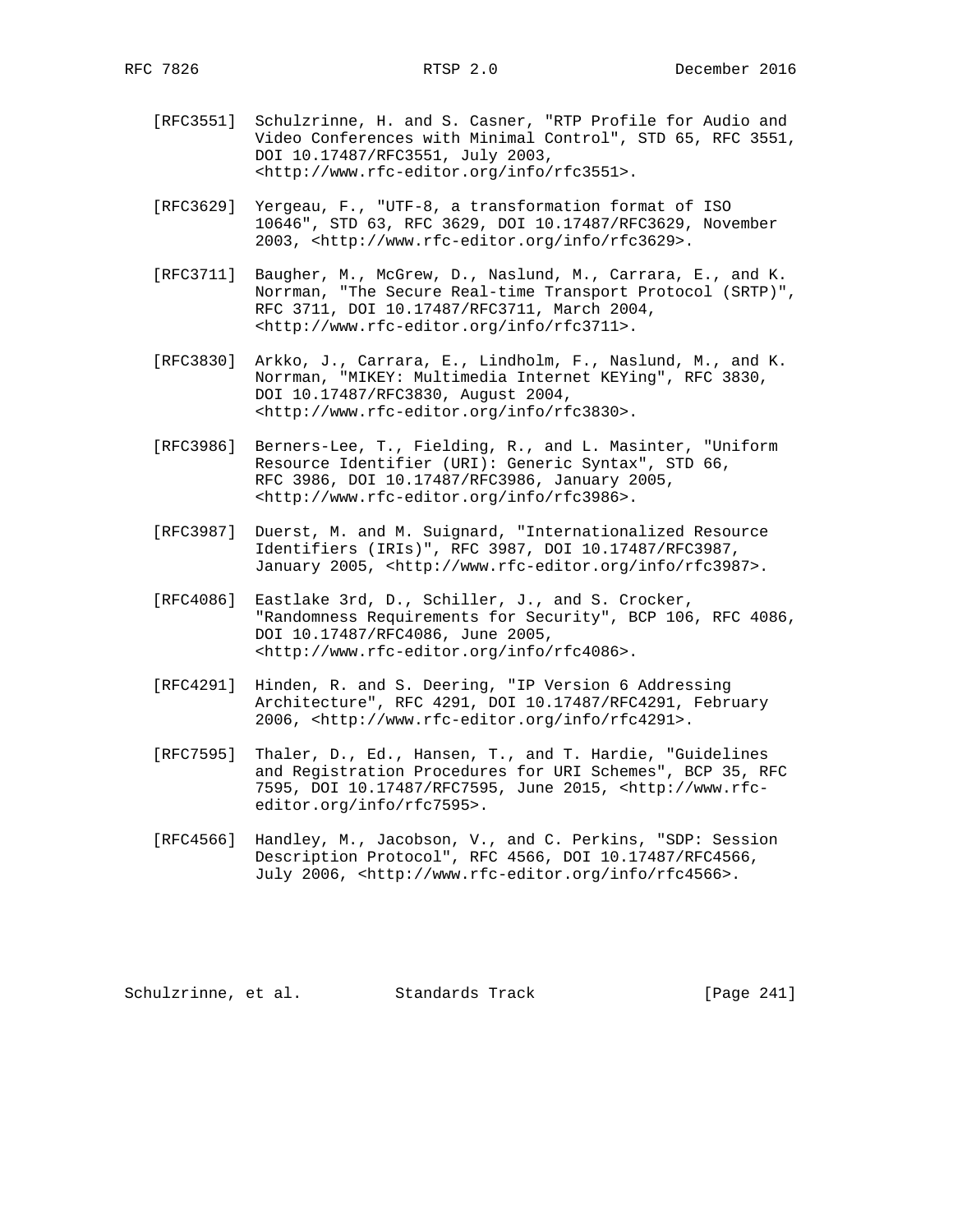- [RFC4571] Lazzaro, J., "Framing Real-time Transport Protocol (RTP) and RTP Control Protocol (RTCP) Packets over Connection- Oriented Transport", RFC 4571, DOI 10.17487/RFC4571, July 2006, <http://www.rfc-editor.org/info/rfc4571>.
- [RFC4585] Ott, J., Wenger, S., Sato, N., Burmeister, C., and J. Rey, "Extended RTP Profile for Real-time Transport Control Protocol (RTCP)-Based Feedback (RTP/AVPF)", RFC 4585, DOI 10.17487/RFC4585, July 2006, <http://www.rfc-editor.org/info/rfc4585>.
- [RFC4648] Josefsson, S., "The Base16, Base32, and Base64 Data Encodings", RFC 4648, DOI 10.17487/RFC4648, October 2006, <http://www.rfc-editor.org/info/rfc4648>.
- [RFC4738] Ignjatic, D., Dondeti, L., Audet, F., and P. Lin, "MIKEY- RSA-R: An Additional Mode of Key Distribution in Multimedia Internet KEYing (MIKEY)", RFC 4738, DOI 10.17487/RFC4738, November 2006, <http://www.rfc-editor.org/info/rfc4738>.
- [RFC5124] Ott, J. and E. Carrara, "Extended Secure RTP Profile for Real-time Transport Control Protocol (RTCP)-Based Feedback (RTP/SAVPF)", RFC 5124, DOI 10.17487/RFC5124, February 2008, <http://www.rfc-editor.org/info/rfc5124>.
- [RFC5226] Narten, T. and H. Alvestrand, "Guidelines for Writing an IANA Considerations Section in RFCs", BCP 26, RFC 5226, DOI 10.17487/RFC5226, May 2008, <http://www.rfc-editor.org/info/rfc5226>.
- [RFC5234] Crocker, D., Ed. and P. Overell, "Augmented BNF for Syntax Specifications: ABNF", STD 68, RFC 5234, DOI 10.17487/RFC5234, January 2008, <http://www.rfc-editor.org/info/rfc5234>.
- [RFC5246] Dierks, T. and E. Rescorla, "The Transport Layer Security (TLS) Protocol Version 1.2", RFC 5246, DOI 10.17487/RFC5246, August 2008, <http://www.rfc-editor.org/info/rfc5246>.
- [RFC5280] Cooper, D., Santesson, S., Farrell, S., Boeyen, S., Housley, R., and W. Polk, "Internet X.509 Public Key Infrastructure Certificate and Certificate Revocation List (CRL) Profile", RFC 5280, DOI 10.17487/RFC5280, May 2008, <http://www.rfc-editor.org/info/rfc5280>.

Schulzrinne, et al. Standards Track [Page 242]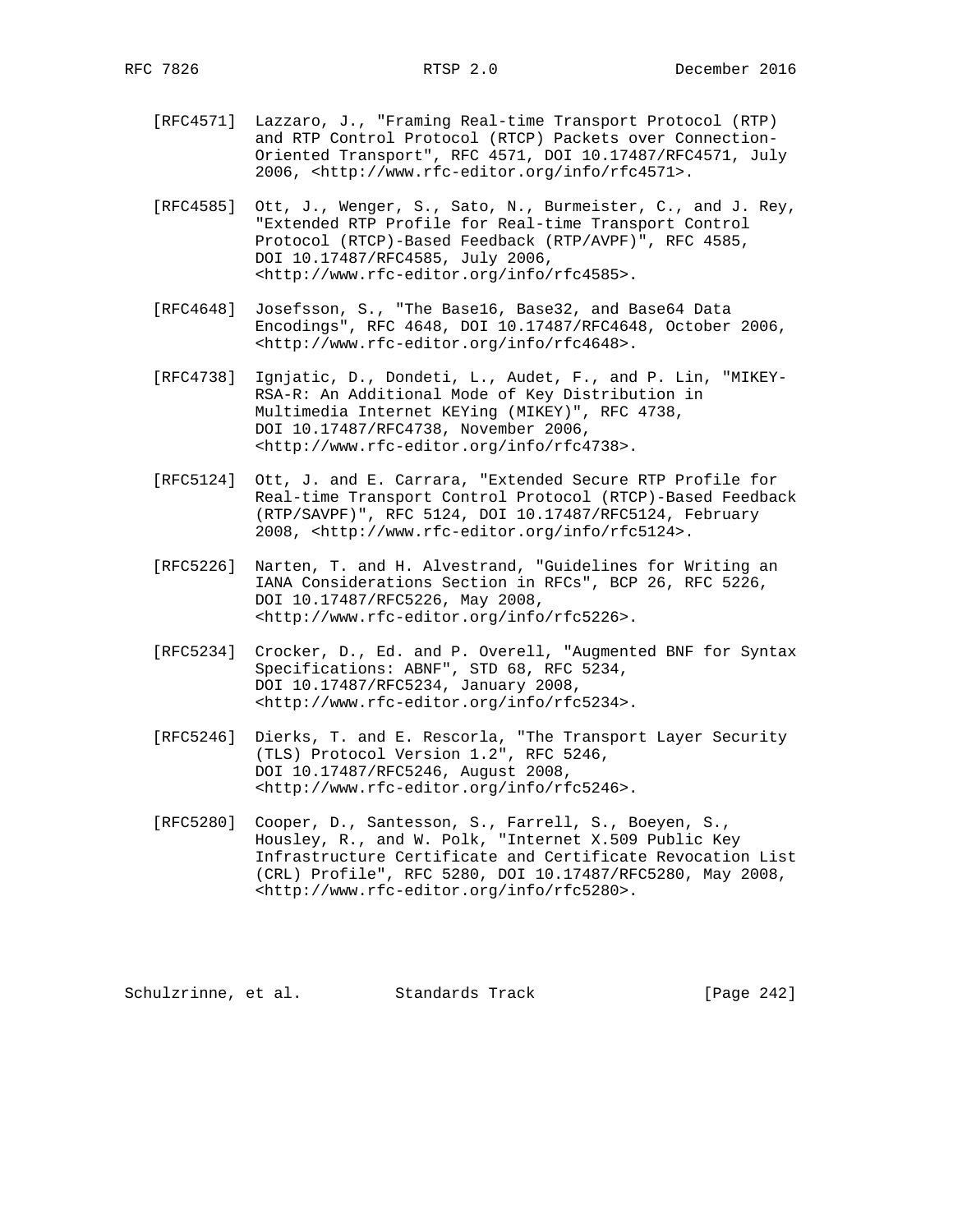- [RFC5322] Resnick, P., Ed., "Internet Message Format", RFC 5322, DOI 10.17487/RFC5322, October 2008, <http://www.rfc-editor.org/info/rfc5322>.
- [RFC5646] Phillips, A., Ed. and M. Davis, Ed., "Tags for Identifying Languages", BCP 47, RFC 5646, DOI 10.17487/RFC5646, September 2009, <http://www.rfc-editor.org/info/rfc5646>.
- [RFC5751] Ramsdell, B. and S. Turner, "Secure/Multipurpose Internet Mail Extensions (S/MIME) Version 3.2 Message Specification", RFC 5751, DOI 10.17487/RFC5751, January 2010, <http://www.rfc-editor.org/info/rfc5751>.
- [RFC5761] Perkins, C. and M. Westerlund, "Multiplexing RTP Data and Control Packets on a Single Port", RFC 5761, DOI 10.17487/RFC5761, April 2010, <http://www.rfc-editor.org/info/rfc5761>.
- [RFC5888] Camarillo, G. and H. Schulzrinne, "The Session Description Protocol (SDP) Grouping Framework", RFC 5888, DOI 10.17487/RFC5888, June 2010, <http://www.rfc-editor.org/info/rfc5888>.
- [RFC6838] Freed, N., Klensin, J., and T. Hansen, "Media Type Specifications and Registration Procedures", BCP 13, RFC 6838, DOI 10.17487/RFC6838, January 2013, <http://www.rfc-editor.org/info/rfc6838>.
- [RFC7230] Fielding, R., Ed. and J. Reschke, Ed., "Hypertext Transfer Protocol (HTTP/1.1): Message Syntax and Routing", RFC 7230, DOI 10.17487/RFC7230, June 2014, <http://www.rfc-editor.org/info/rfc7230>.
- [RFC7231] Fielding, R., Ed. and J. Reschke, Ed., "Hypertext Transfer Protocol (HTTP/1.1): Semantics and Content", RFC 7231, DOI 10.17487/RFC7231, June 2014, <http://www.rfc-editor.org/info/rfc7231>.
- [RFC7232] Fielding, R., Ed. and J. Reschke, Ed., "Hypertext Transfer Protocol (HTTP/1.1): Conditional Requests", RFC 7232, DOI 10.17487/RFC7232, June 2014, <http://www.rfc-editor.org/info/rfc7232>.
- [RFC7233] Fielding, R., Ed., Lafon, Y., Ed., and J. Reschke, Ed., "Hypertext Transfer Protocol (HTTP/1.1): Range Requests", RFC 7233, DOI 10.17487/RFC7233, June 2014, <http://www.rfc-editor.org/info/rfc7233>.

Schulzrinne, et al. Standards Track [Page 243]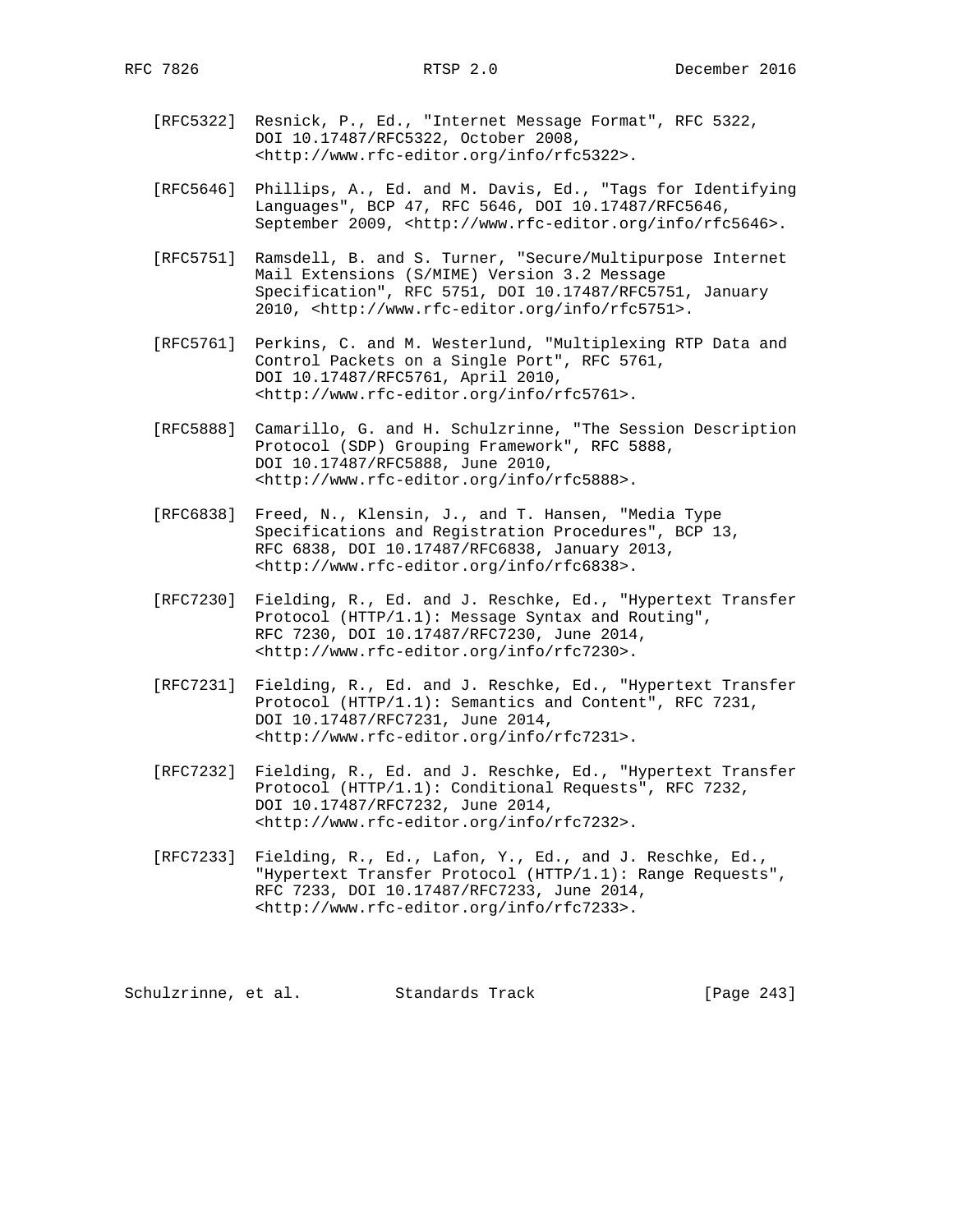- [RFC7234] Fielding, R., Ed., Nottingham, M., Ed., and J. Reschke, Ed., "Hypertext Transfer Protocol (HTTP/1.1): Caching", RFC 7234, DOI 10.17487/RFC7234, June 2014, <http://www.rfc-editor.org/info/rfc7234>.
- [RFC7235] Fielding, R., Ed. and J. Reschke, Ed., "Hypertext Transfer Protocol (HTTP/1.1): Authentication", RFC 7235, DOI 10.17487/RFC7235, June 2014, <http://www.rfc-editor.org/info/rfc7235>.
- [RFC7615] Reschke, J., "HTTP Authentication-Info and Proxy- Authentication-Info Response Header Fields", RFC 7615, DOI 10.17487/RFC7615, September 2015, <http://www.rfc-editor.org/info/rfc7615>.
- [RFC7616] Shekh-Yusef, R., Ed., Ahrens, D., and S. Bremer, "HTTP Digest Access Authentication", RFC 7616, DOI 10.17487/RFC7616, September 2015, <http://www.rfc-editor.org/info/rfc7616>.
- [RFC7617] Reschke, J., "The 'Basic' HTTP Authentication Scheme", RFC 7617, DOI 10.17487/RFC7617, September 2015, <http://www.rfc-editor.org/info/rfc7617>.
- [RFC7825] Goldberg, J., Westerlund, M., and T. Zeng, "A Network Address Translator (NAT) Traversal Mechanism for Media Controlled by Real-Time Streaming Protocol (RTSP)", RFC 7825, DOI 10.17487/RFC7825, December 2016, <http://www.rfc-editor.org/info/rfc7825>.

[RTP-CIRCUIT-BREAKERS]

 Perkins, C. and V. Singh, "Multimedia Congestion Control: Circuit Breakers for Unicast RTP Sessions", Work in Progress, draft-ietf-avtcore-rtp-circuit-breakers-13, February 2016.

- [SMPTE-TC] Society of Motion Picture and Television Engineers, "ST 12-1:2008 For Television -- Time and Control Code", DOI 10.5594/SMPTE.ST12-1.2008, February 2008, <http://ieeexplore.ieee.org/servlet/ opac?punumber=7289818>.
- [TS-26234] 3rd Generation Partnership Project (3GPP), "Transparent end-to-end Packet-switched Streaming Service (PSS); Protocols and codecs", Technical Specification 26.234, Release 13, September 2015, <http://www.3gpp.org/DynaReport/26234.htm>.

Schulzrinne, et al. Standards Track [Page 244]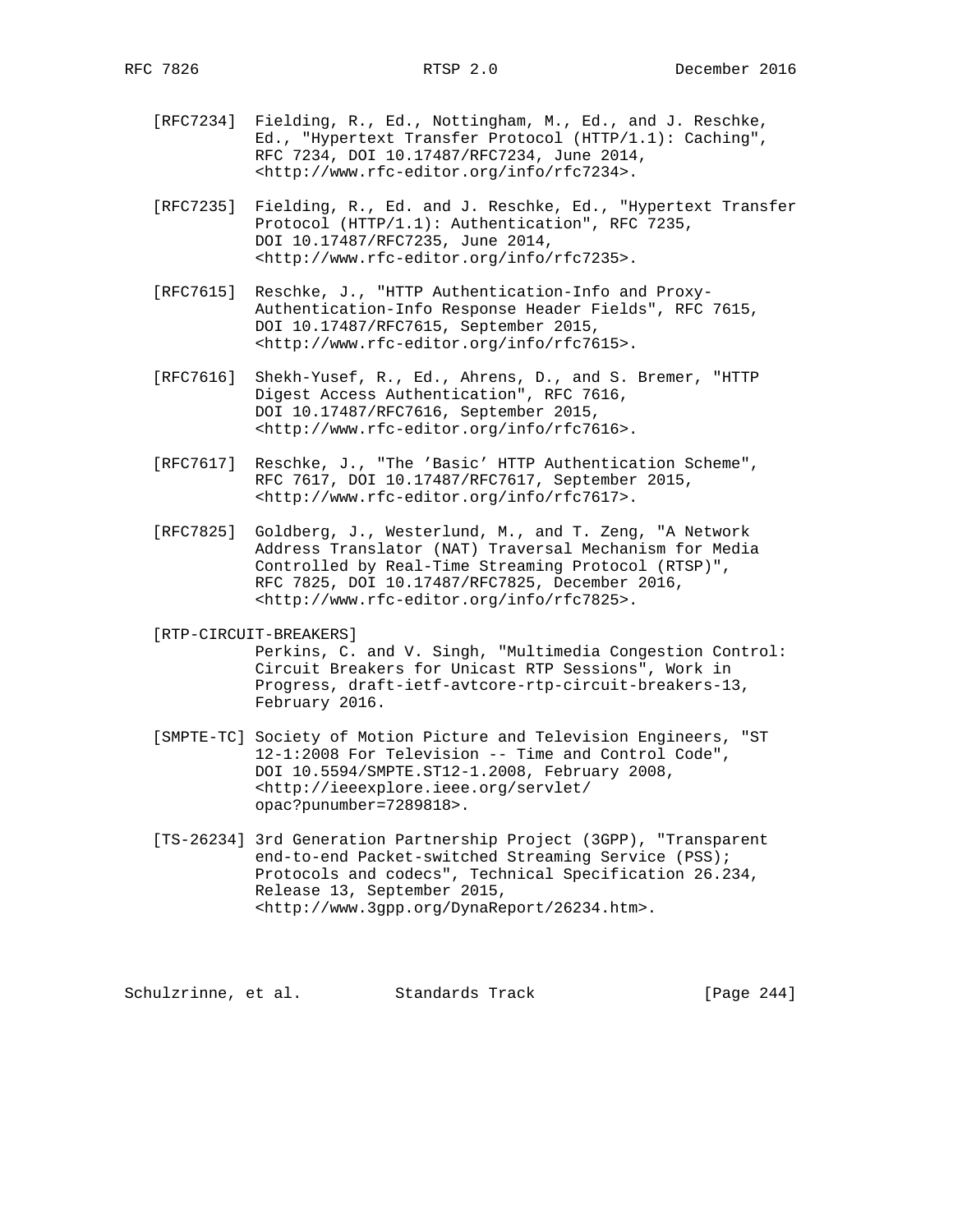# 23.2. Informative References

- [ISO.13818-6.1995] International Organization for Standardization, "Information technology -- Generic coding of moving pictures and associated audio information - part 6: Extension for DSM-CC", ISO Draft Standard 13818-6:1998, October 1998, <http://www.iso.org/iso/home/store/catalogue\_tc/ catalogue\_detail.htm?csnumber=25039>.
- [ISO.8601.2000] International Organization for Standardization, "Data elements and interchange formats - Information interchange - Representation of dates and times", ISO/IEC Standard 8601, December 2000.
- [RFC791] Postel, J., "Internet Protocol", STD 5, RFC 791, DOI 10.17487/RFC0791, September 1981, <http://www.rfc-editor.org/info/rfc791>.
- [RFC1123] Braden, R., Ed., "Requirements for Internet Hosts Application and Support", STD 3, RFC 1123, DOI 10.17487/RFC1123, October 1989, <http://www.rfc-editor.org/info/rfc1123>.
- [RFC2068] Fielding, R., Gettys, J., Mogul, J., Frystyk, H., and T. Berners-Lee, "Hypertext Transfer Protocol -- HTTP/1.1", RFC 2068, DOI 10.17487/RFC2068, January 1997, <http://www.rfc-editor.org/info/rfc2068>.
- [RFC2326] Schulzrinne, H., Rao, A., and R. Lanphier, "Real Time Streaming Protocol (RTSP)", RFC 2326, DOI 10.17487/RFC2326, April 1998, <http://www.rfc-editor.org/info/rfc2326>.
- [RFC2663] Srisuresh, P. and M. Holdrege, "IP Network Address Translator (NAT) Terminology and Considerations", RFC 2663, DOI 10.17487/RFC2663, August 1999, <http://www.rfc-editor.org/info/rfc2663>.
- [RFC2974] Handley, M., Perkins, C., and E. Whelan, "Session Announcement Protocol", RFC 2974, DOI 10.17487/RFC2974, October 2000, <http://www.rfc-editor.org/info/rfc2974>.

Schulzrinne, et al. Standards Track [Page 245]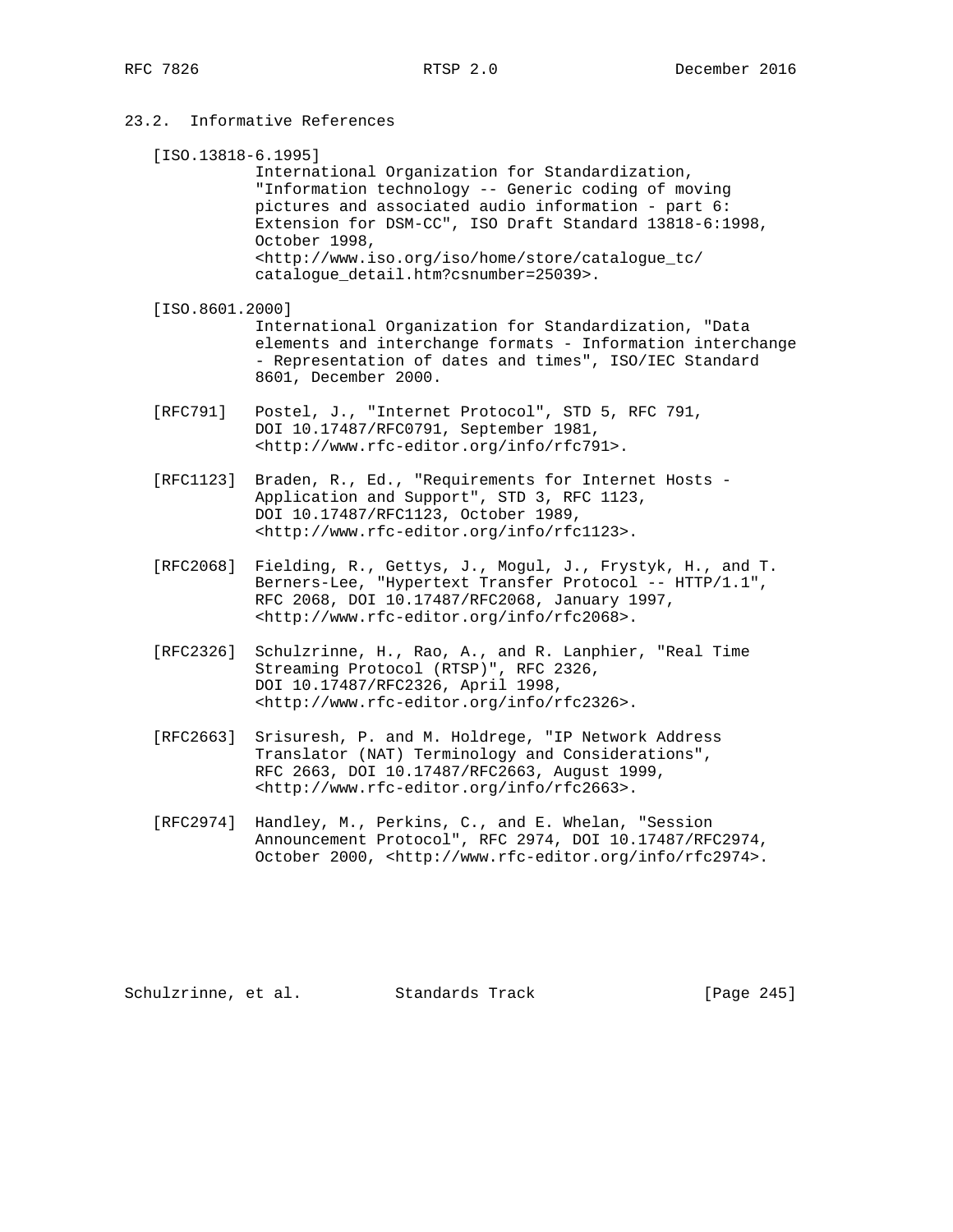- [RFC3261] Rosenberg, J., Schulzrinne, H., Camarillo, G., Johnston, A., Peterson, J., Sparks, R., Handley, M., and E. Schooler, "SIP: Session Initiation Protocol", RFC 3261, DOI 10.17487/RFC3261, June 2002, <http://www.rfc-editor.org/info/rfc3261>.
- [RFC3264] Rosenberg, J. and H. Schulzrinne, "An Offer/Answer Model with Session Description Protocol (SDP)", RFC 3264, DOI 10.17487/RFC3264, June 2002, <http://www.rfc-editor.org/info/rfc3264>.
- [RFC3339] Klyne, G. and C. Newman, "Date and Time on the Internet: Timestamps", RFC 3339, DOI 10.17487/RFC3339, July 2002, <http://www.rfc-editor.org/info/rfc3339>.
- [RFC4145] Yon, D. and G. Camarillo, "TCP-Based Media Transport in the Session Description Protocol (SDP)", RFC 4145, DOI 10.17487/RFC4145, September 2005, <http://www.rfc-editor.org/info/rfc4145>.
- [RFC4567] Arkko, J., Lindholm, F., Naslund, M., Norrman, K., and E. Carrara, "Key Management Extensions for Session Description Protocol (SDP) and Real Time Streaming Protocol (RTSP)", RFC 4567, DOI 10.17487/RFC4567, July 2006, <http://www.rfc-editor.org/info/rfc4567>.
- [RFC4588] Rey, J., Leon, D., Miyazaki, A., Varsa, V., and R. Hakenberg, "RTP Retransmission Payload Format", RFC 4588, DOI 10.17487/RFC4588, July 2006, <http://www.rfc-editor.org/info/rfc4588>.
- [RFC4855] Casner, S., "Media Type Registration of RTP Payload Formats", RFC 4855, DOI 10.17487/RFC4855, February 2007, <http://www.rfc-editor.org/info/rfc4855>.
- [RFC4856] Casner, S., "Media Type Registration of Payload Formats in the RTP Profile for Audio and Video Conferences", RFC 4856, DOI 10.17487/RFC4856, February 2007, <http://www.rfc-editor.org/info/rfc4856>.
- [RFC5104] Wenger, S., Chandra, U., Westerlund, M., and B. Burman, "Codec Control Messages in the RTP Audio-Visual Profile with Feedback (AVPF)", RFC 5104, DOI 10.17487/RFC5104, February 2008, <http://www.rfc-editor.org/info/rfc5104>.

Schulzrinne, et al. Standards Track [Page 246]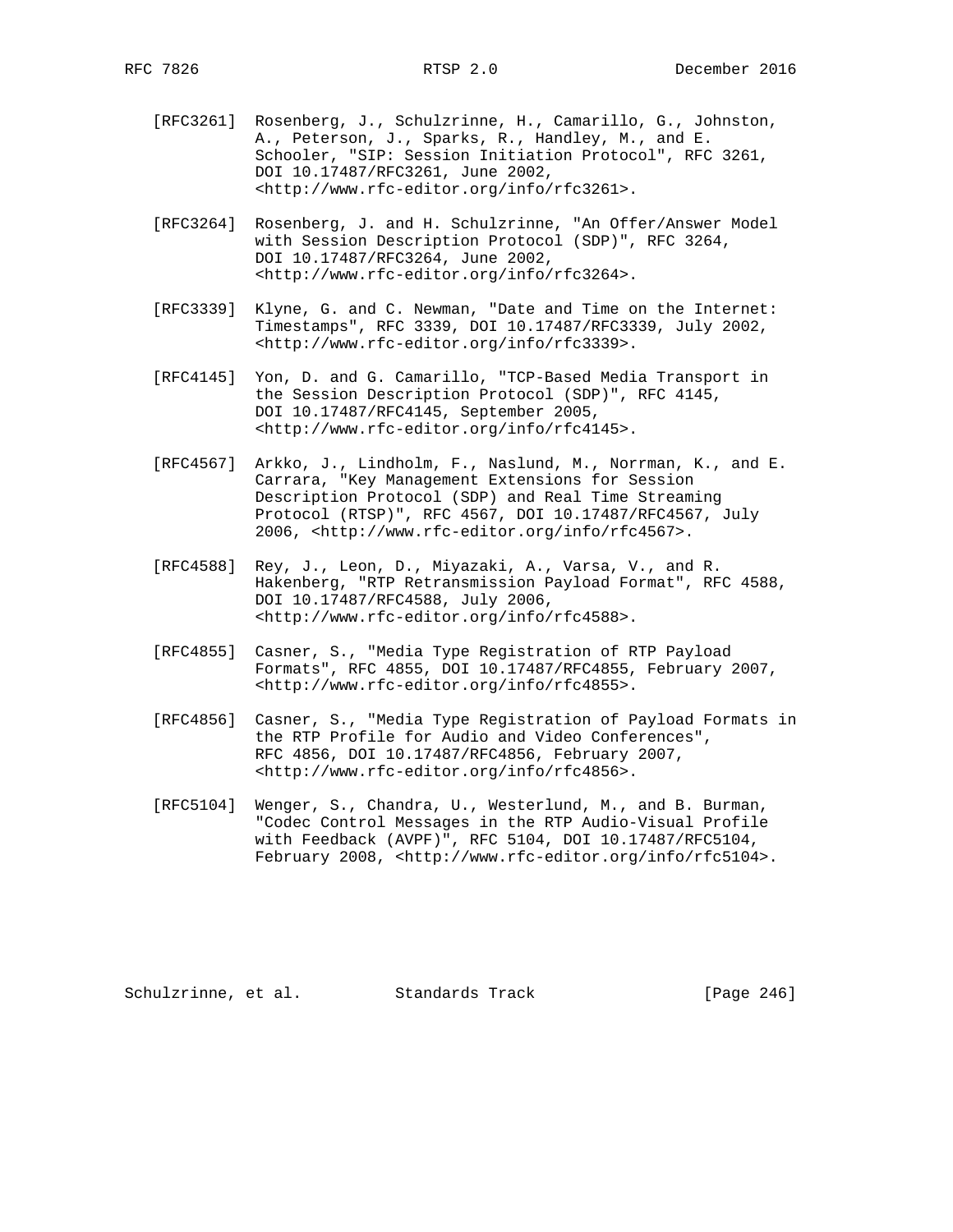- [RFC5245] Rosenberg, J., "Interactive Connectivity Establishment (ICE): A Protocol for Network Address Translator (NAT) Traversal for Offer/Answer Protocols", RFC 5245, DOI 10.17487/RFC5245, April 2010, <http://www.rfc-editor.org/info/rfc5245>.
- [RFC5389] Rosenberg, J., Mahy, R., Matthews, P., and D. Wing, "Session Traversal Utilities for NAT (STUN)", RFC 5389, DOI 10.17487/RFC5389, October 2008, <http://www.rfc-editor.org/info/rfc5389>.
- [RFC5583] Schierl, T. and S. Wenger, "Signaling Media Decoding Dependency in the Session Description Protocol (SDP)", RFC 5583, DOI 10.17487/RFC5583, July 2009, <http://www.rfc-editor.org/info/rfc5583>.
- [RFC5905] Mills, D., Martin, J., Ed., Burbank, J., and W. Kasch, "Network Time Protocol Version 4: Protocol and Algorithms Specification", RFC 5905, DOI 10.17487/RFC5905, June 2010, <http://www.rfc-editor.org/info/rfc5905>.
- [RFC6298] Paxson, V., Allman, M., Chu, J., and M. Sargent, "Computing TCP's Retransmission Timer", RFC 6298, DOI 10.17487/RFC6298, June 2011, <http://www.rfc-editor.org/info/rfc6298>.
- [Stevens98]

 Stevens, W., Fenner, B., and A. Rudoff, "Unix Networking Programming, Volume 1: The Sockets Networking API (3rd Edition)", 1998.

Schulzrinne, et al. Standards Track [Page 247]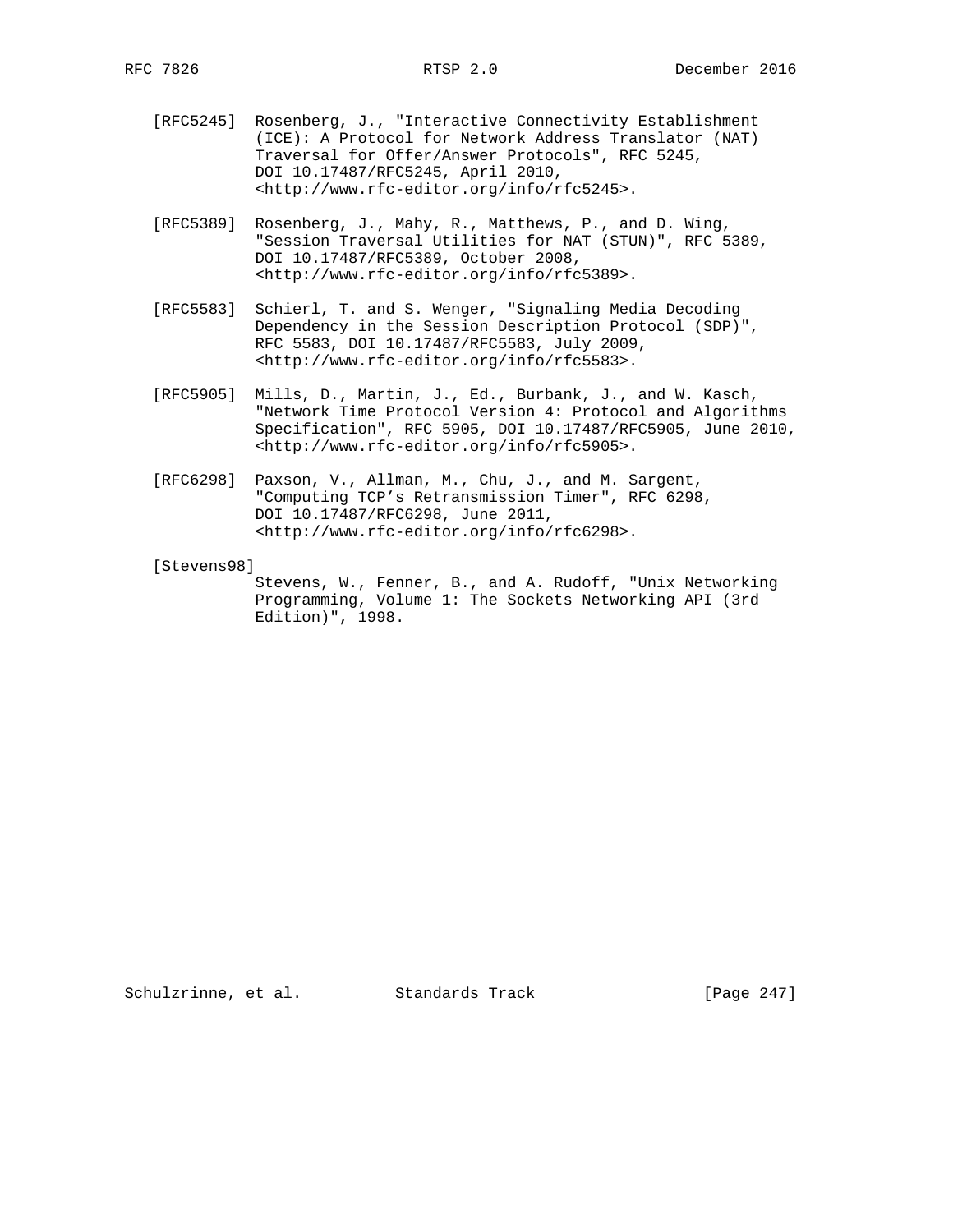Appendix A. Examples

 This section contains several different examples trying to illustrate possible ways of using RTSP. The examples can also help with the understanding of how functions of RTSP work. However, remember that these are examples and the normative and syntax descriptions in the other sections take precedence. Please also note that many of the examples have been broken into several lines, where following lines start with whitespace as allowed by the syntax.

### A.1. Media on Demand (Unicast)

 This is an example of media-on-demand streaming of media stored in a container file. For the purposes of this example, a container file is a storage entity in which multiple continuous media types pertaining to the same end-user presentation are present. In effect, the container file represents an RTSP presentation, with each of its components being RTSP-controlled media streams. Container files are a widely used means to store such presentations. While the components are transported as independent streams, it is desirable to maintain a common context for those streams at the server end.

 This enables the server to keep a single storage handle open easily. It also allows treating all the streams equally in case of any prioritization of streams by the server.

 It is also possible that the presentation author may wish to prevent selective retrieval of the streams by the client in order to preserve the artistic effect of the combined media presentation. Similarly, in such a tightly bound presentation, it is desirable to be able to control all the streams via a single control message using an aggregate URI.

 The following is an example of using a single RTSP session to control multiple streams. It also illustrates the use of aggregate URIs. In a container file, it is also desirable not to write any URI parts that are not kept when the container is distributed, like the host and most of the path element. Therefore, this example also uses the "\*" and relative URI in the delivered SDP.

 Also, this presentation description (SDP) is not cacheable, as the Expires header is set to an equal value with date indicating immediate expiration of its validity.

 Client C requests a presentation from media server M. The movie is stored in a container file. The client has obtained an RTSP URI to the container file.

Schulzrinne, et al. Standards Track [Page 248]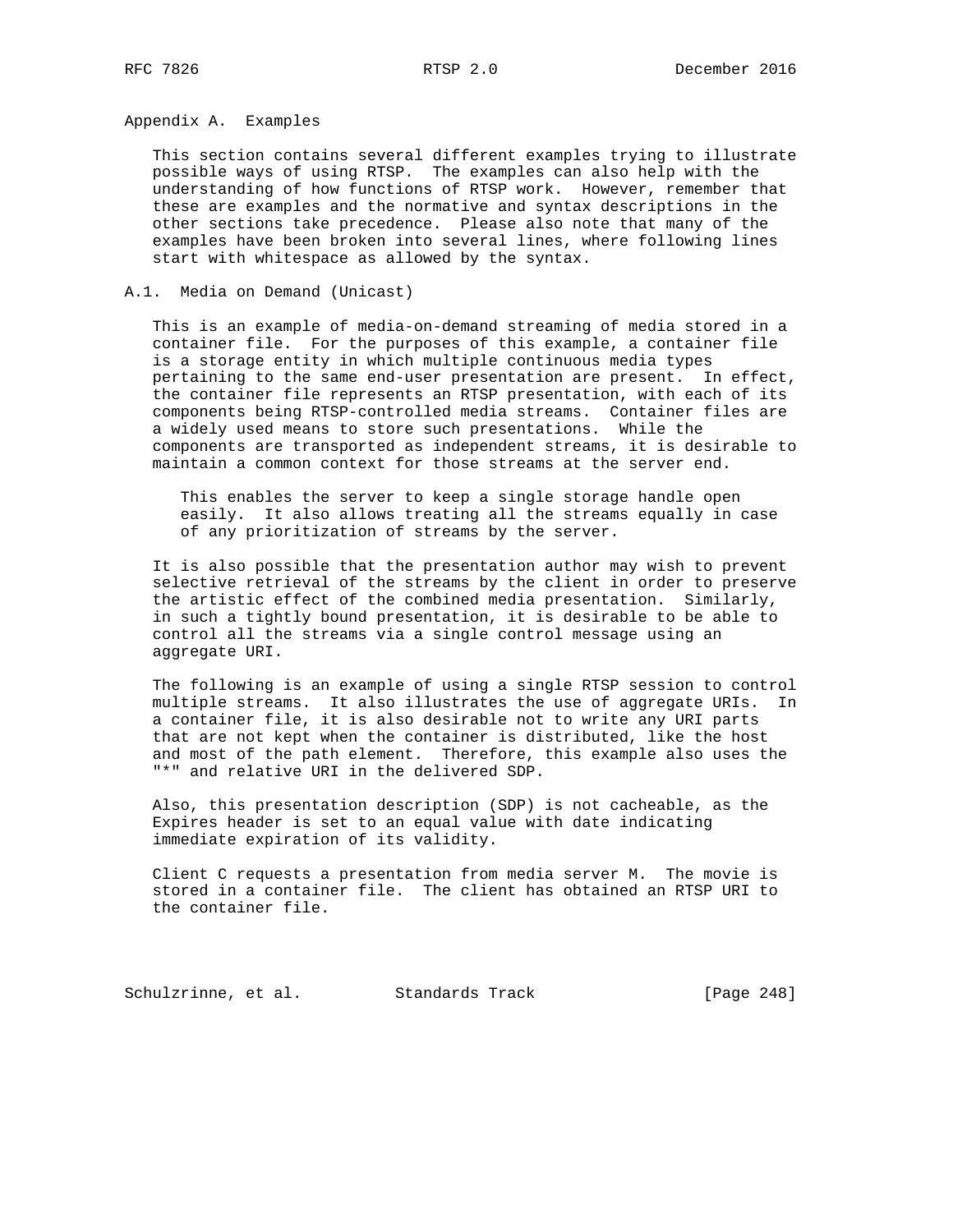C->M: DESCRIBE rtsp://example.com/twister.3gp RTSP/2.0 CSeq: 1 User-Agent: PhonyClient/1.2 M->C: RTSP/2.0 200 OK CSeq: 1 Server: PhonyServer/1.0 Date: Fri, 20 Dec 2013 10:20:32 +0000 Content-Type: application/sdp Content-Length: 271 Content-Base: rtsp://example.com/twister.3gp/ Expires: Fri, 20 Dec 2013 12:20:32 +0000  $v=0$  o=- 2890844256 2890842807 IN IP4 198.51.100.5 s=RTSP Session i=An Example of RTSP Session Usage e=adm@example.com c=IN IP4 0.0.0.0 a=control: \* a=range:npt=00:00:00-00:10:34.10 t=0 0 m=audio 0 RTP/AVP 0 a=control: trackID=1 m=video 0 RTP/AVP 26 a=control: trackID=4 C->M: SETUP rtsp://example.com/twister.3gp/trackID=1 RTSP/2.0 CSeq: 2 User-Agent: PhonyClient/1.2 Require: play.basic Transport: RTP/AVP;unicast;dest\_addr=":8000"/":8001" Accept-Ranges: npt, smpte, clock M->C: RTSP/2.0 200 OK CSeq: 2 Server: PhonyServer/1.0 Transport: RTP/AVP;unicast; ssrc=93CB001E; dest\_addr="192.0.2.53:8000"/"192.0.2.53:8001"; src\_addr="198.51.100.5:9000"/"198.51.100.5:9001" Session: OccldOFFq23KwjYpAnBbUr Expires: Fri, 20 Dec 2013 12:20:33 +0000 Date: Fri, 20 Dec 2013 10:20:33 +0000 Accept-Ranges: npt Media-Properties: Random-Access=0.02, Immutable, Unlimited

Schulzrinne, et al. Standards Track [Page 249]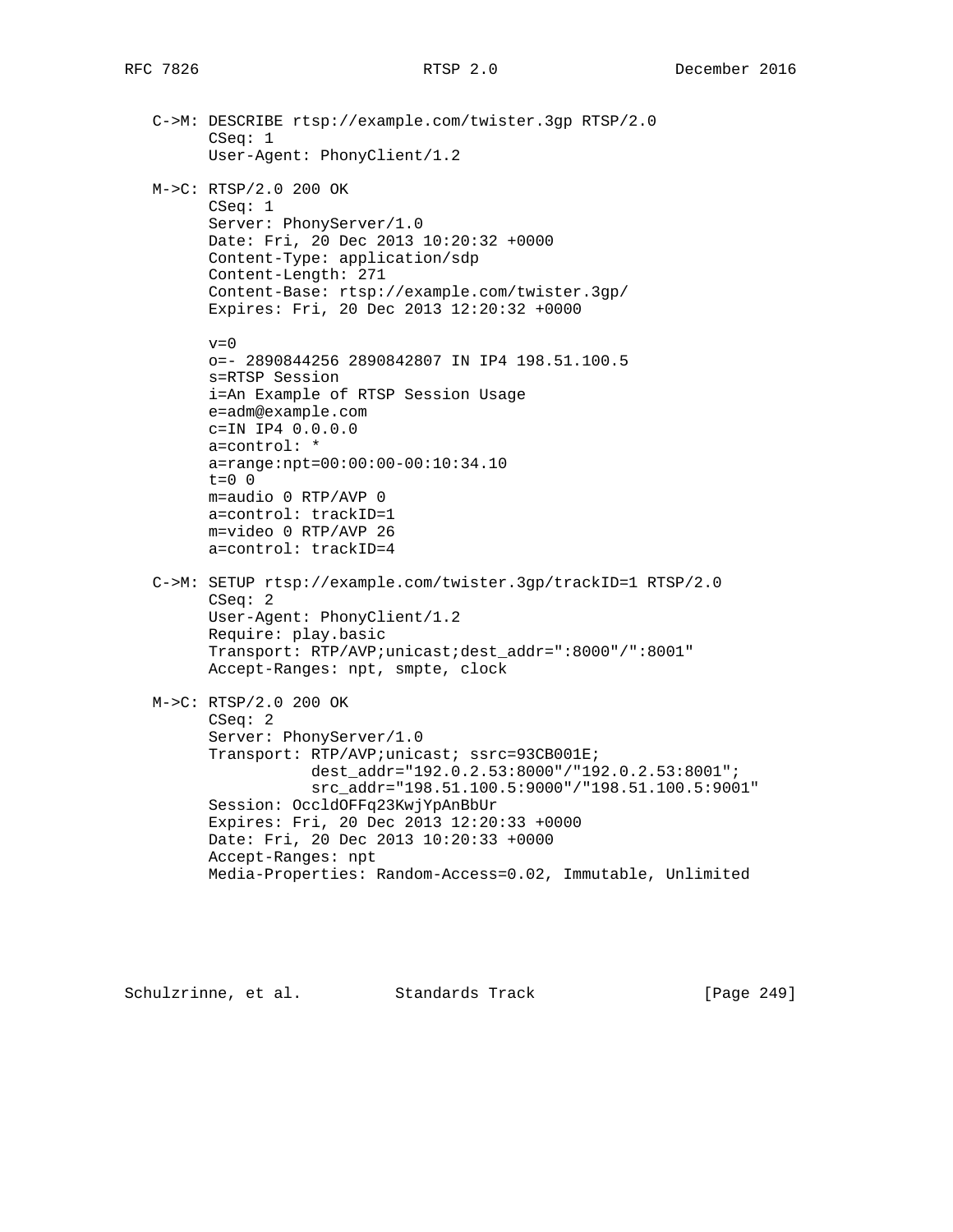C->M: SETUP rtsp://example.com/twister.3gp/trackID=4 RTSP/2.0 CSeq: 3 User-Agent: PhonyClient/1.2 Require: play.basic Transport: RTP/AVP;unicast;dest\_addr=":8002"/":8003" Session: OccldOFFq23KwjYpAnBbUr Accept-Ranges: npt, smpte, clock M->C: RTSP/2.0 200 OK CSeq: 3 Server: PhonyServer/1.0 Transport: RTP/AVP;unicast; ssrc=A813FC13; dest addr="192.0.2.53:8002"/"192.0.2.53:8003"; src\_addr="198.51.100.5:9002"/"198.51.100.5:9003"; Session: OccldOFFq23KwjYpAnBbUr Expires: Fri, 20 Dec 2013 12:20:33 +0000 Date: Fri, 20 Dec 2013 10:20:33 +0000 Accept-Range: NPT Media-Properties: Random-Access=0.8, Immutable, Unlimited C->M: PLAY rtsp://example.com/twister.3gp/ RTSP/2.0 CSeq: 4 User-Agent: PhonyClient/1.2 Range: npt=30- Seek-Style: RAP Session: OccldOFFq23KwjYpAnBbUr M->C: RTSP/2.0 200 OK CSeq: 4 Server: PhonyServer/1.0 Date: Fri, 20 Dec 2013 10:20:34 +0000 Session: OccldOFFq23KwjYpAnBbUr Range: npt=30-634.10 Seek-Style: RAP RTP-Info: url="rtsp://example.com/twister.3gp/trackID=4" ssrc=0D12F123:seq=12345;rtptime=3450012, url="rtsp://example.com/twister.3gp/trackID=1" ssrc=4F312DD8:seq=54321;rtptime=2876889 C->M: PAUSE rtsp://example.com/twister.3gp/ RTSP/2.0 CSeq: 5 User-Agent: PhonyClient/1.2 Session: OccldOFFq23KwjYpAnBbUr # Pause happens 0.87 seconds after starting to play

Schulzrinne, et al. Standards Track [Page 250]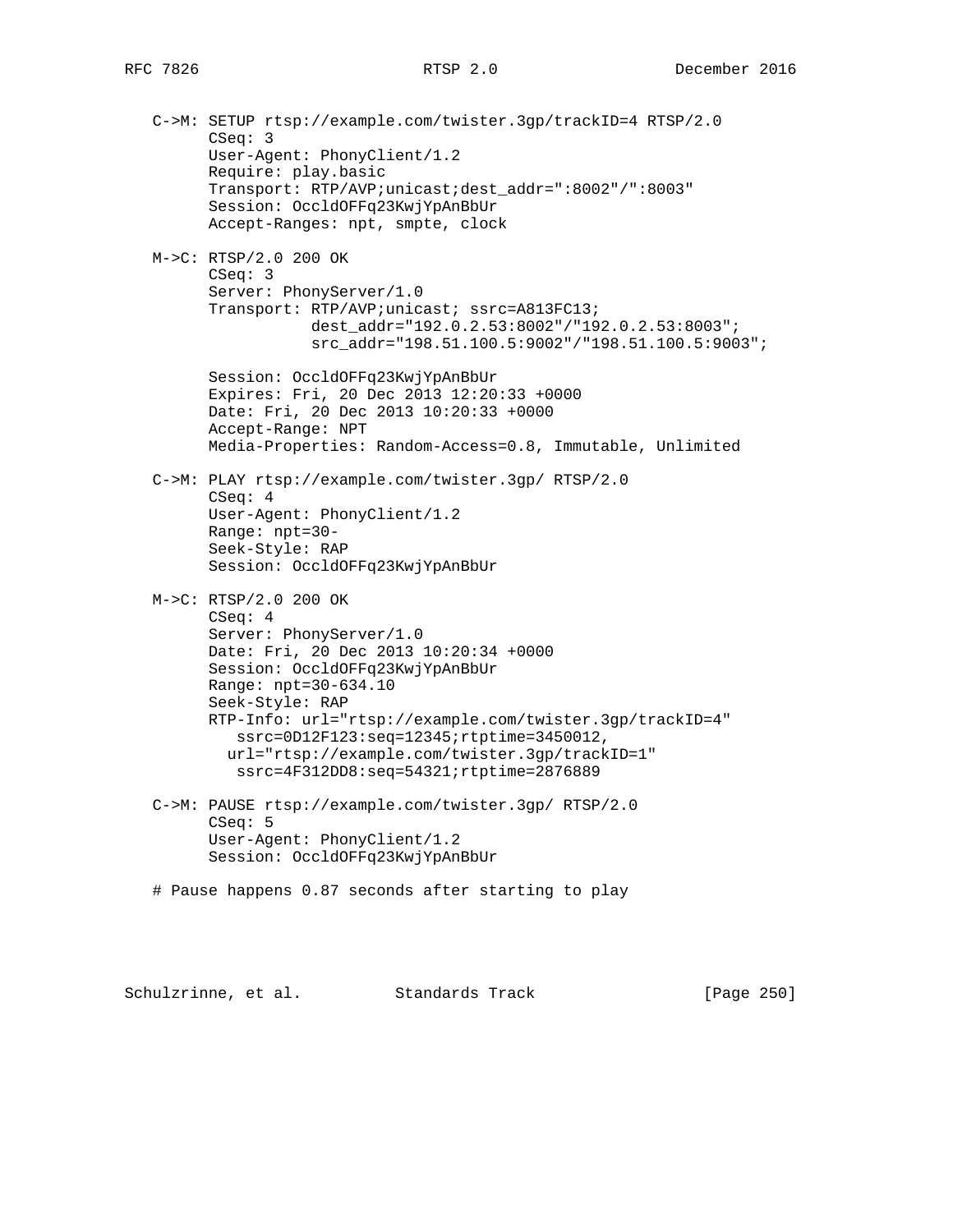M->C: RTSP/2.0 200 OK CSeq: 5 Server: PhonyServer/1.0 Date: Fri, 20 Dec 2013 10:20:35 +0000 Session: OccldOFFq23KwjYpAnBbUr Range: npt=30.87-634.10

 C->M: PLAY rtsp://example.com/twister.3gp/ RTSP/2.0 CSeq: 6 User-Agent: PhonyClient/1.2 Range: npt=30.87-634.10 Seek-Style: Next Session: OccldOFFq23KwjYpAnBbUr

```
 M->C: RTSP/2.0 200 OK
CSeq: 6
Server: PhonyServer/1.0
Date: Fri, 20 Dec 2013 10:22:13 +0000
Session: OccldOFFq23KwjYpAnBbUr
Range: npt=30.87-634.10
Seek-Style: Next
RTP-Info: url="rtsp://example.com/twister.3gp/trackID=4"
  ssrc=0D12F123:seq=12555;rtptime=6330012,
  url="rtsp://example.com/twister.3gp/trackID=1"
   ssrc=4F312DD8:seq=55021;rtptime=3132889
```
- C->M: TEARDOWN rtsp://example.com/twister.3gp/ RTSP/2.0 CSeq: 7 User-Agent: PhonyClient/1.2 Session: OccldOFFq23KwjYpAnBbUr
- M->C: RTSP/2.0 200 OK CSeq: 7 Server: PhonyServer/1.0 Date: Fri, 20 Dec 2013 10:31:53 +0000

 This example is basically the example above (Appendix A.1), but now utilizing pipelining to speed up the setup. It requires only two round-trip times until the media starts flowing. First of all, the session description is retrieved to determine what media resources need to be set up. In the second step, one sends the necessary SETUP requests and the PLAY request to initiate media delivery.

Schulzrinne, et al. Standards Track [Page 251]

A.2. Media on Demand Using Pipelining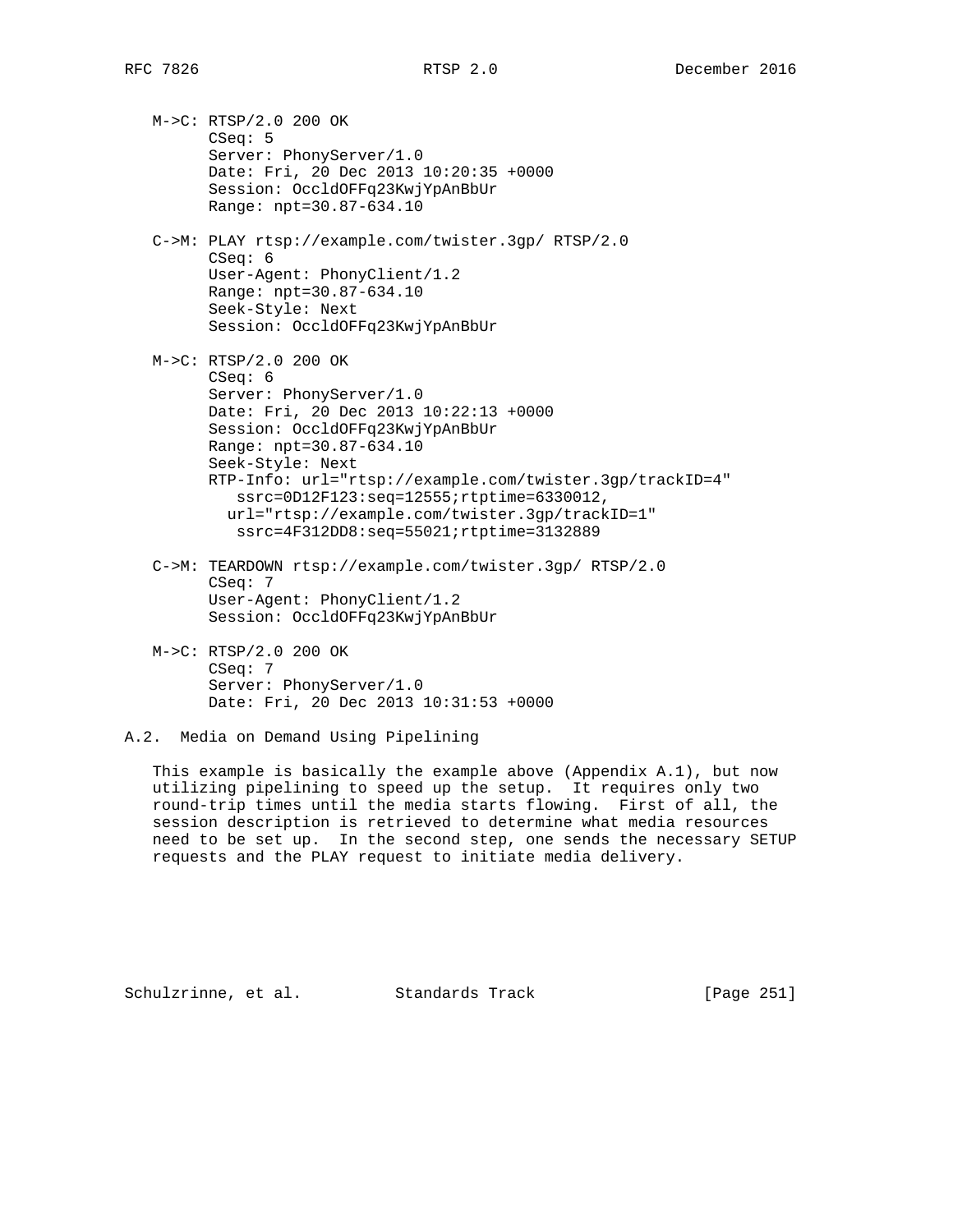Client C requests a presentation from media server M. The movie is

 stored in a container file. The client has obtained an RTSP URI to the container file. C->M: DESCRIBE rtsp://example.com/twister.3gp RTSP/2.0 CSeq: 1 User-Agent: PhonyClient/1.2 M->C: RTSP/2.0 200 OK CSeq: 1 Server: PhonyServer/1.0 Date: Fri, 20 Dec 2013 10:20:32 +0000 Content-Type: application/sdp Content-Length: 271 Content-Base: rtsp://example.com/twister.3gp/ Expires: Fri, 20 Dec 2013 12:20:32 +0000  $v=0$  o=- 2890844256 2890842807 IN IP4 192.0.2.5 s=RTSP Session i=An Example of RTSP Session Usage e=adm@example.com c=IN IP4 0.0.0.0 a=control: \* a=range:npt=00:00:00-00:10:34.10 t=0 0 m=audio 0 RTP/AVP 0 a=control: trackID=1 m=video 0 RTP/AVP 26 a=control: trackID=4 C->M: SETUP rtsp://example.com/twister.3gp/trackID=1 RTSP/2.0 CSeq: 2 User-Agent: PhonyClient/1.2 Require: play.basic Transport: RTP/AVP;unicast;dest\_addr=":8000"/":8001" Accept-Ranges: npt, smpte, clock Pipelined-Requests: 7654

Schulzrinne, et al. Standards Track [Page 252]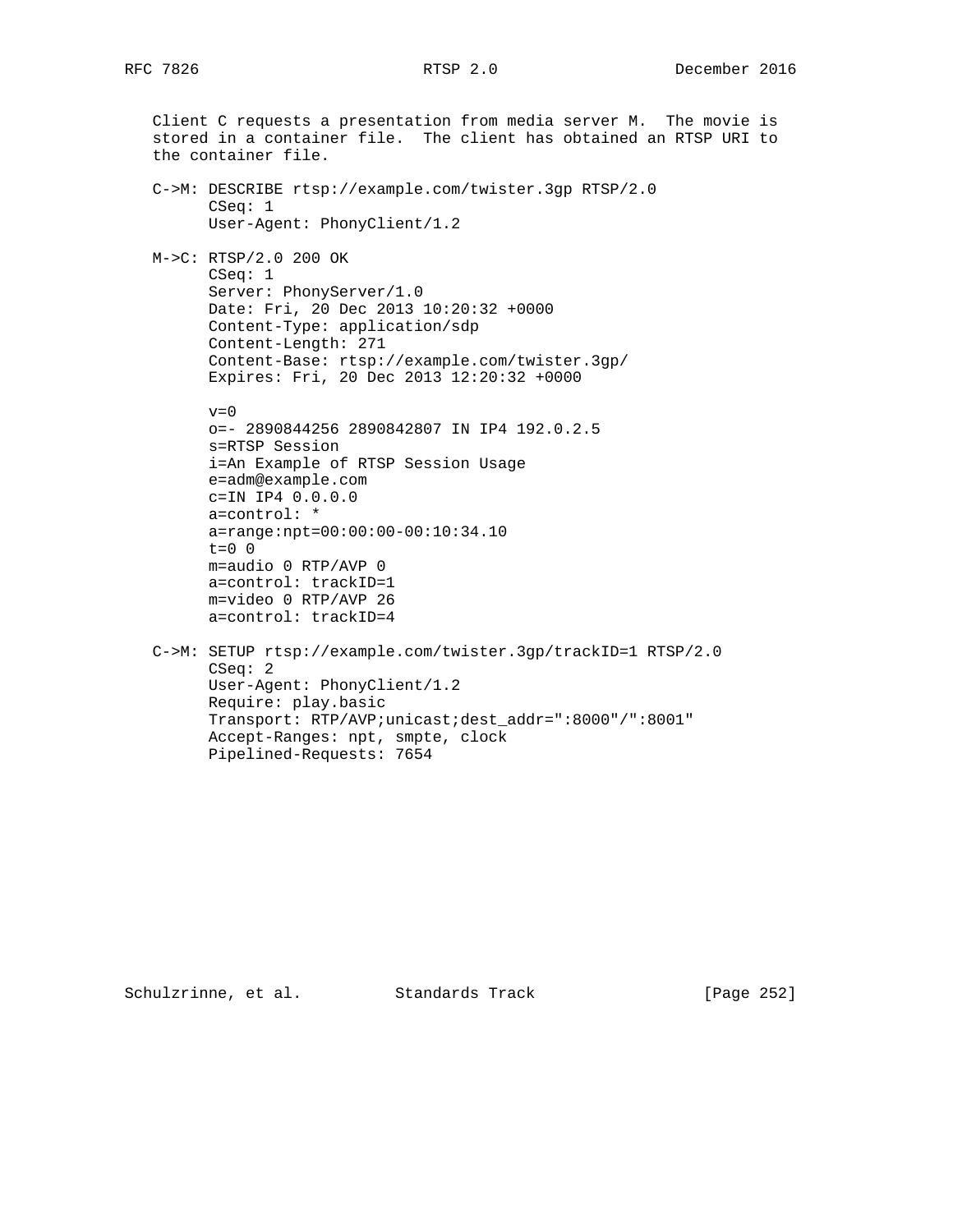C->M: SETUP rtsp://example.com/twister.3gp/trackID=4 RTSP/2.0 CSeq: 3 User-Agent: PhonyClient/1.2 Require: play.basic Transport: RTP/AVP;unicast;dest\_addr=":8002"/":8003" Accept-Ranges: npt, smpte, clock Pipelined-Requests: 7654 C->M: PLAY rtsp://example.com/twister.3gp/ RTSP/2.0 CSeq: 4 User-Agent: PhonyClient/1.2 Range: npt=0- Seek-Style: RAP Pipelined-Requests: 7654 M->C: RTSP/2.0 200 OK CSeq: 2 Server: PhonyServer/1.0 Transport: RTP/AVP;unicast; dest\_addr="192.0.2.53:8000"/"192.0.2.53:8001"; src\_addr="198.51.100.5:9000"/"198.51.100.5:9001"; ssrc=93CB001E Session: OccldOFFq23KwjYpAnBbUr Expires: Fri, 20 Dec 2013 12:20:32 +0000 Date: Fri, 20 Dec 2013 10:20:32 +0000 Accept-Ranges: npt Pipelined-Requests: 7654 Media-Properties: Random-Access=0.2, Immutable, Unlimited M->C: RTSP/2.0 200 OK CSeq: 3 Server: PhonyServer/1.0 Transport: RTP/AVP;unicast; dest addr="192.0.2.53:8002"/"192.0.2.53:8003; src\_addr="198.51.100.5:9002"/"198.51.100.5:9003"; ssrc=A813FC13 Session: OccldOFFq23KwjYpAnBbUr Expires: Sat, 21 Dec 2013 10:20:32 +0000 Date: Fri, 20 Dec 2013 10:20:32 +0000 Accept-Range: NPT Pipelined-Requests: 7654 Media-Properties: Random-Access=0.8, Immutable, Unlimited

Schulzrinne, et al. Standards Track [Page 253]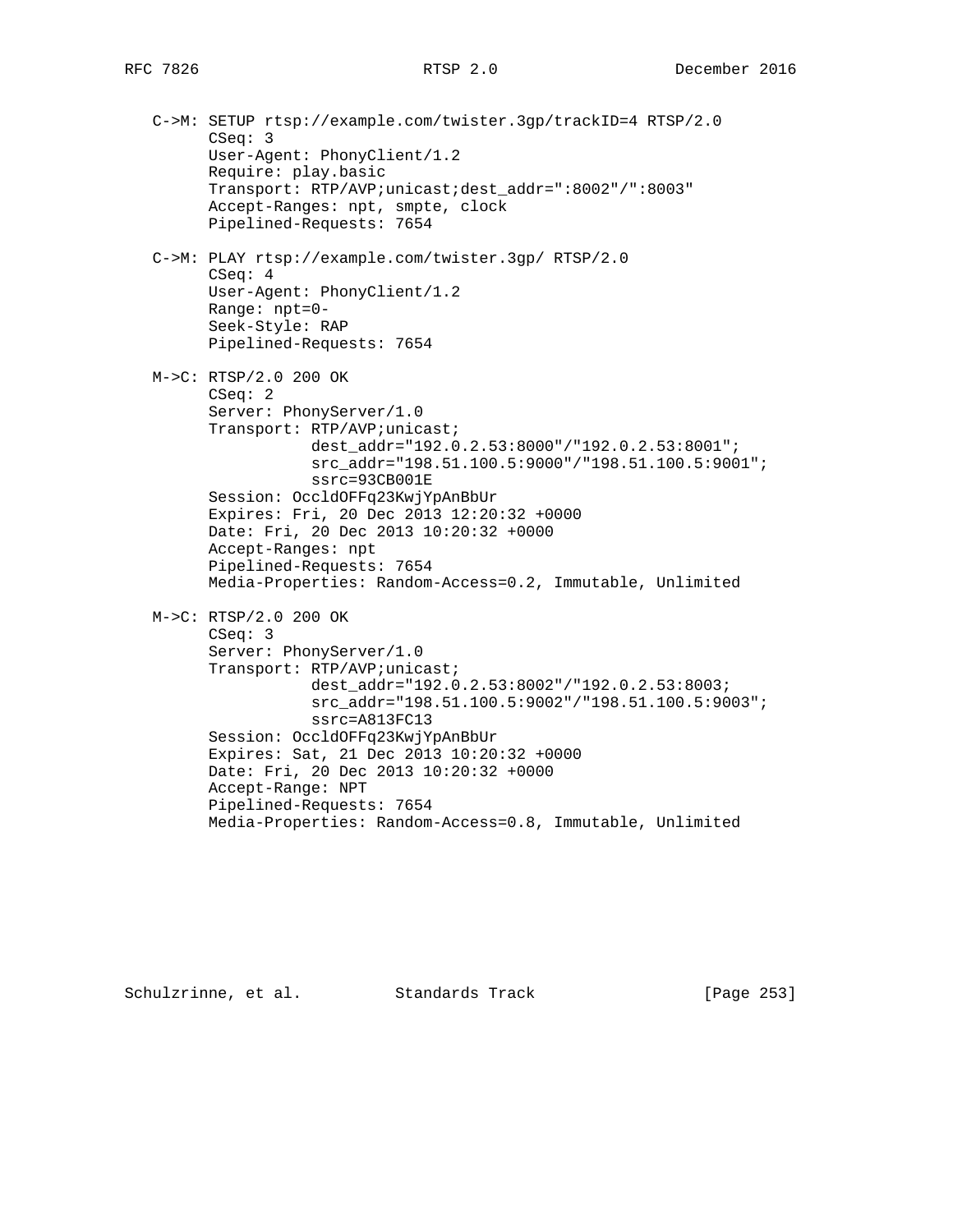M->C: RTSP/2.0 200 OK CSeq: 4 Server: PhonyServer/1.0 Date: Fri, 20 Dec 2013 10:20:32 +0000 Session: OccldOFFq23KwjYpAnBbUr Range: npt=0-623.10 Seek-Style: RAP RTP-Info: url="rtsp://example.com/twister.3gp/trackID=4" ssrc=0D12F123:seq=12345;rtptime=3450012, url="rtsp://example.com/twister.3gp/trackID=1" ssrc=4F312DD8:seq=54321;rtptime=2876889 Pipelined-Requests: 7654

A.3. Secured Media Session for On-Demand Content

 This example is basically the above example (Appendix A.2), but now including establishment of SRTP crypto contexts to get a secured media delivery. First of all, the client attempts to fetch this insecurely, but the server redirects to a URI indicating a requirement on using a secure connection for the RTSP messages. The client establishes a TCP/TLS connection, and the session description is retrieved to determine what media resources need to be set up. In the this session description, secure media (SRTP) is indicated. In the next step, the client sends the necessary SETUP requests including MIKEY messages. This is pipelined with a PLAY request to initiate media delivery.

 Client C requests a presentation from media server M. The movie is stored in a container file. The client has obtained an RTSP URI to the container file.

 Note: The MIKEY messages below are not valid MIKEY messages and are Base64-encoded random data to represent where the MIKEY messages would go.

- C->M: DESCRIBE rtsp://example.com/twister.3gp RTSP/2.0 CSeq: 1 User-Agent: PhonyClient/1.2
- M->C: RTSP/2.0 301 Moved Permanently CSeq: 1 Server: PhonyServer/1.0 Date: Fri, 20 Dec 2013 10:25:32 +0000 Location: rtsps://example.com/twister.3gp
- C->M: Establish TCP/TLS connection and verify server's certificate that represents example.com. Used for all below RTSP messages.

Schulzrinne, et al. Standards Track [Page 254]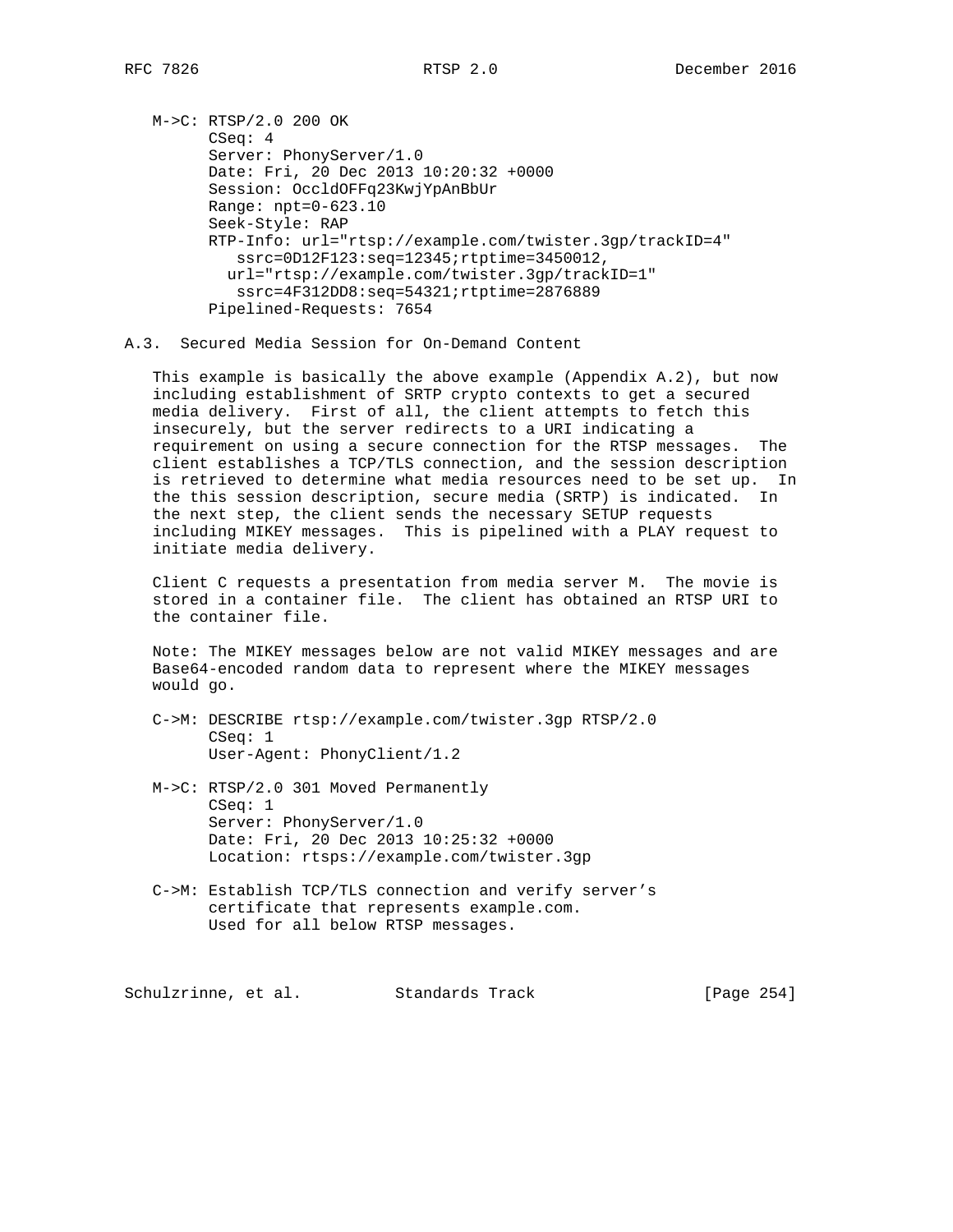C->M: DESCRIBE rtsps://example.com/twister.3gp RTSP/2.0 CSeq: 2 User-Agent: PhonyClient/1.2 M->C: RTSP/2.0 200 OK CSeq: 2 Server: PhonyServer/1.0 Date: Fri, 20 Dec 2013 10:25:33 +0000 Content-Type: application/sdp Content-Length: 271 Content-Base: rtsps://example.com/twister.3gp/ Expires: Fri, 20 Dec 2013 12:25:33 +0000  $v=0$  o=- 2890844256 2890842807 IN IP4 192.0.2.5 s=RTSP Session i=An Example of RTSP Session Usage e=adm@example.com c=IN IP4 0.0.0.0 a=control: \* a=range:npt=00:00:00-00:10:34.10 t=0 0 m=audio 0 RTP/SAVP 0 a=control: trackID=1 m=video 0 RTP/SAVP 26 a=control: trackID=4 C->M: SETUP rtsps://example.com/twister.3gp/trackID=1 RTSP/2.0 CSeq: 3 User-Agent: PhonyClient/1.2 Require: play.basic Transport: RTP/SAVP;unicast;dest\_addr=":8000"/":8001"; MIKEY=VGhpcyBpcyB0aGUgZmlyc3Qgc3RyZWFtcyBNSUtFWSBtZXNzYWdl Accept-Ranges: npt, smpte, clock Pipelined-Requests: 7654 C->M: SETUP rtsps://example.com/twister.3gp/trackID=4 RTSP/2.0 CSeq: 4 User-Agent: PhonyClient/1.2 Require: play.basic Transport: RTP/SAVP;unicast;dest\_addr=":8002"/":8003"; MIKEY=TUlLRVkgZm9yIHN0cmVhbSB0d2lzdGVyLjNncC90cmFja0lEPTQ= Accept-Ranges: npt, smpte, clock Pipelined-Requests: 7654

Schulzrinne, et al. Standards Track [Page 255]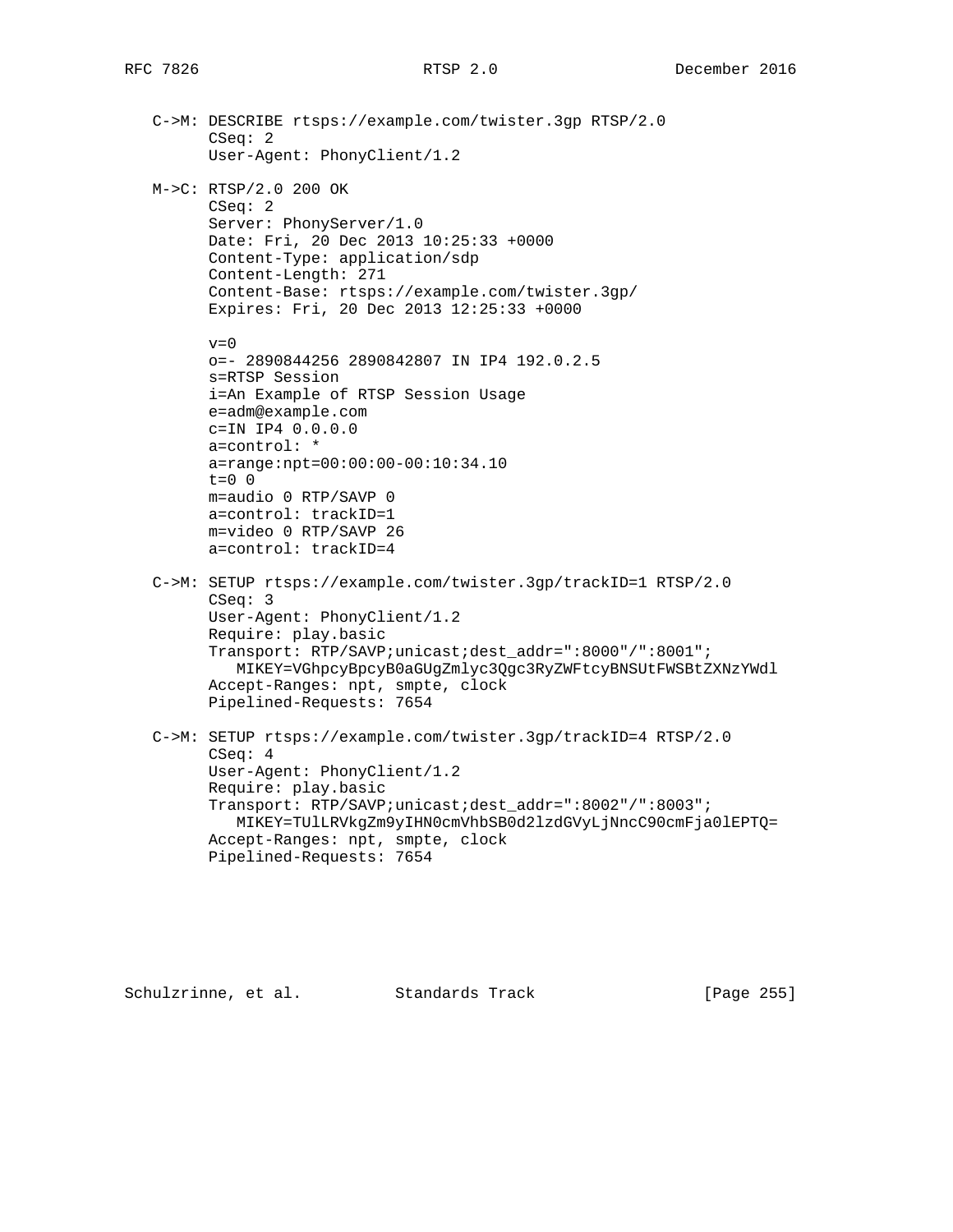C->M: PLAY rtsps://example.com/twister.3gp/ RTSP/2.0 CSeq: 5 User-Agent: PhonyClient/1.2 Range: npt=0- Seek-Style: RAP Pipelined-Requests: 7654 M->C: RTSP/2.0 200 OK CSeq: 3 Server: PhonyServer/1.0 Transport: RTP/SAVP;unicast; dest\_addr="192.0.2.53:8000"/"192.0.2.53:8001"; src\_addr="198.51.100.5:9000"/"198.51.100.5:9001"; ssrc=93CB001E; MIKEY=TUlLRVkgUmVzcG9uc2UgdHdpc3Rlci4zZ3AvdHJhY2tJRD0x Session: OccldOFFq23KwjYpAnBbUr Expires: Fri, 20 Dec 2013 12:25:34 +0000 Date: Fri, 20 Dec 2013 10:25:34 +0000 Accept-Ranges: npt Pipelined-Requests: 7654 Media-Properties: Random-Access=0.2, Immutable, Unlimited M->C: RTSP/2.0 200 OK CSeq: 4 Server: PhonyServer/1.0 Transport: RTP/SAVP;unicast; dest\_addr="192.0.2.53:8002"/"192.0.2.53:8003; src\_addr="198.51.100.5:9002"/"198.51.100.5:9003"; ssrc=A813FC13; MIKEY=TUlLRVkgUmVzcG9uc2UgdHdpc3Rlci4zZ3AvdHJhY2tJRD00 Session: OccldOFFq23KwjYpAnBbUr Expires: Fri, 20 Dec 2013 12:25:34 +0000 Date: Fri, 20 Dec 2013 10:25:34 +0000 Accept-Range: NPT Pipelined-Requests: 7654 Media-Properties: Random-Access=0.8, Immutable, Unlimited

Schulzrinne, et al. Standards Track [Page 256]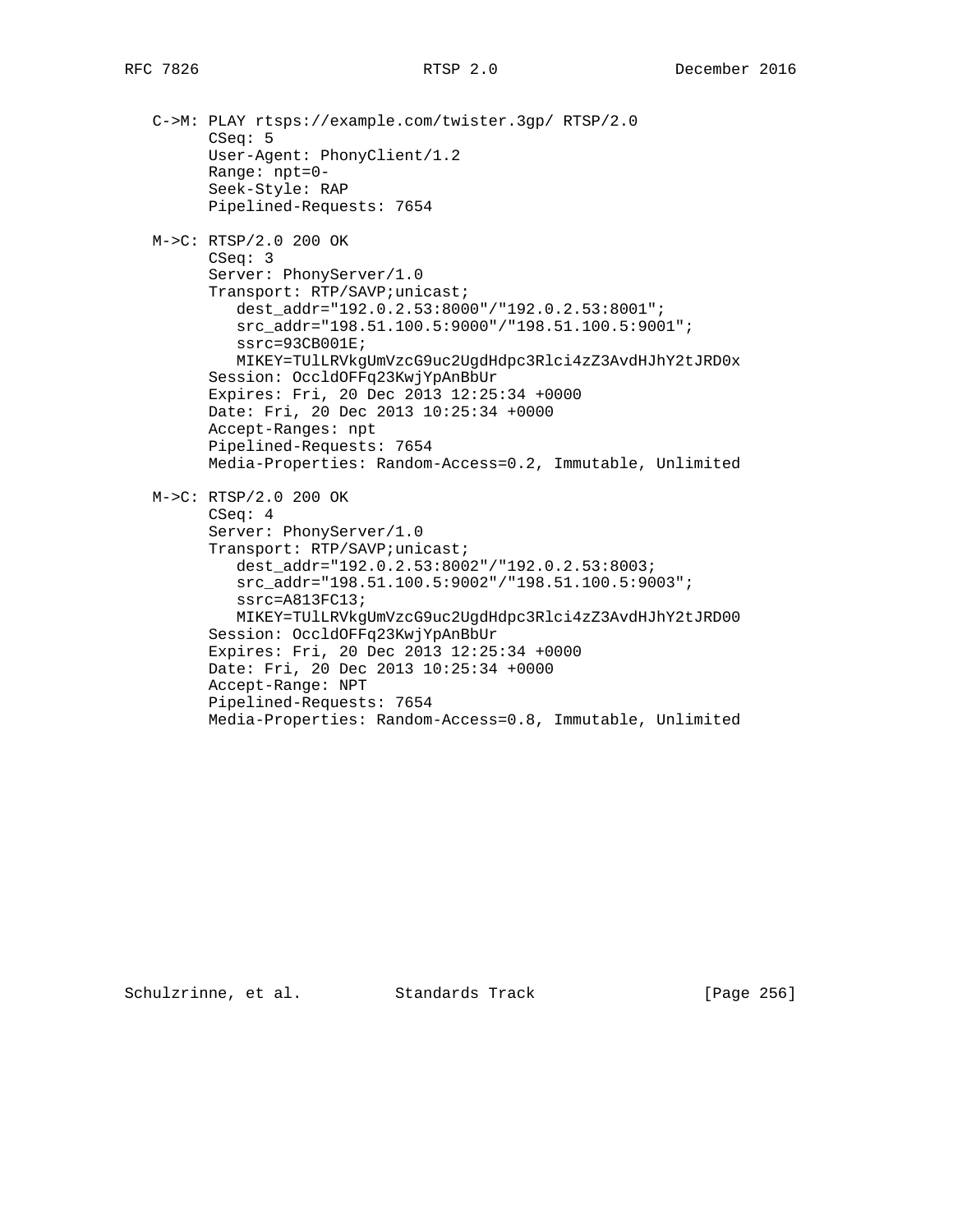M->C: RTSP/2.0 200 OK CSeq: 5 Server: PhonyServer/1.0 Date: Fri, 20 Dec 2013 10:25:34 +0000 Session: OccldOFFq23KwjYpAnBbUr Range: npt=0-623.10 Seek-Style: RAP RTP-Info: url="rtsps://example.com/twister.3gp/trackID=4" ssrc=0D12F123:seq=12345;rtptime=3450012, url="rtsps://example.com/twister.3gp/trackID=1" ssrc=4F312DD8:seq=54321;rtptime=2876889; Pipelined-Requests: 7654

A.4. Media on Demand (Unicast)

 An alternative example of media on demand with a few more tweaks is the following. Client C requests a movie distributed from two different media servers A (audio.example.com) and V (video.example.com). The media description is stored on a web server W. The media description contains descriptions of the presentation and all its streams, including the codecs that are available and the protocol stack.

 In this example, the client is only interested in the last part of the movie.

 C->W: GET /twister.sdp HTTP/1.1 Host: www.example.com Accept: application/sdp

 W->C: HTTP/1.1 200 OK Date: Wed, 23 Jan 2013 15:35:06 GMT Content-Type: application/sdp Content-Length: 278 Expires: Thu, 24 Jan 2013 15:35:06 GMT

> $v=0$  o=- 2890844526 2890842807 IN IP4 198.51.100.5 s=RTSP Session e=adm@example.com c=IN IP4 0.0.0.0 a=range:npt=00:00:00-01:49:34 t=0 0 m=audio 0 RTP/AVP 0 a=control:rtsp://audio.example.com/twister/audio.en m=video 0 RTP/AVP 31 a=control:rtsp://video.example.com/twister/video

Schulzrinne, et al. Standards Track [Page 257]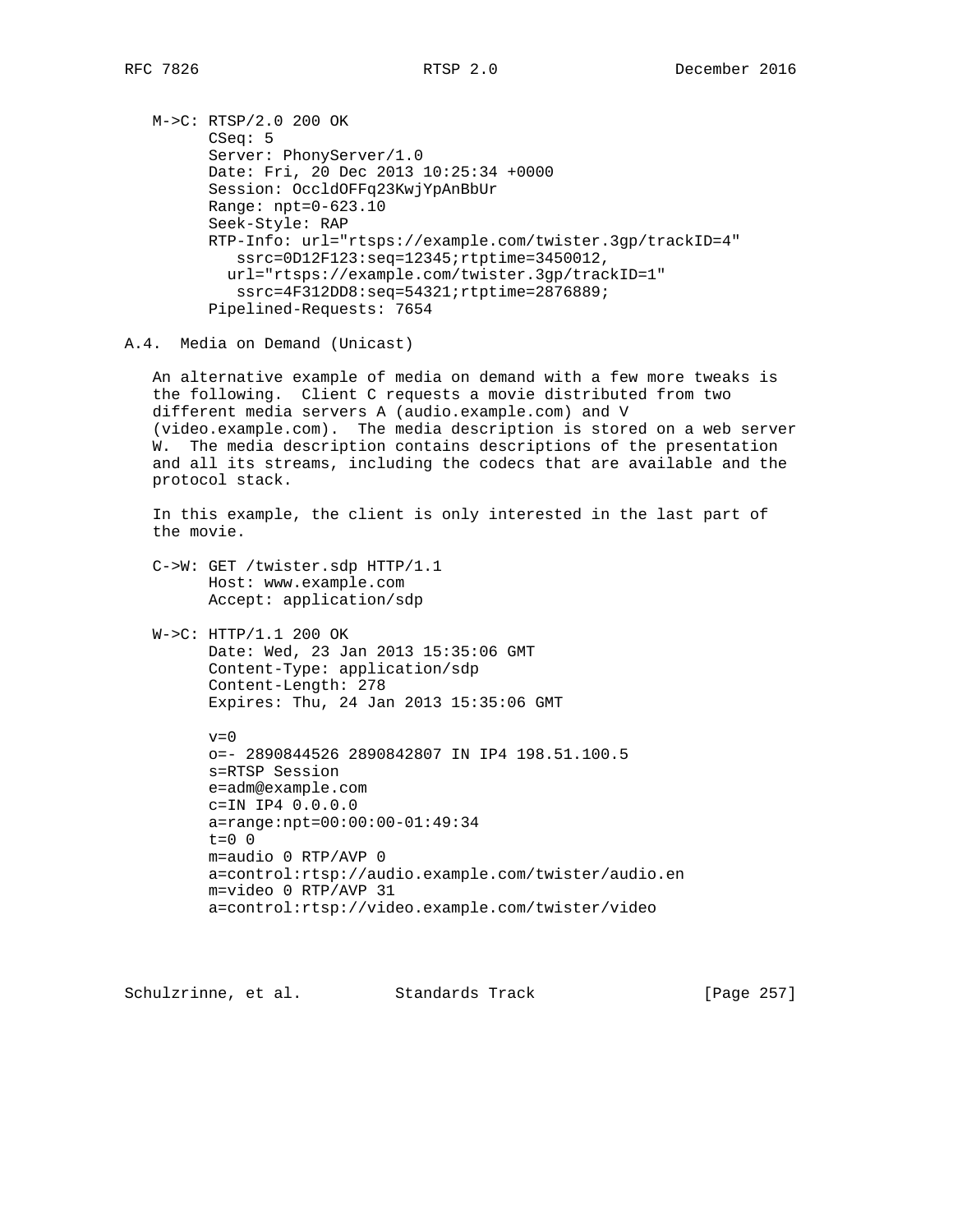C->A: SETUP rtsp://audio.example.com/twister/audio.en RTSP/2.0 CSeq: 1 User-Agent: PhonyClient/1.2 Transport: RTP/AVP/UDP;unicast;dest\_addr=":3056"/":3057", RTP/AVP/TCP;unicast;interleaved=0-1 Accept-Ranges: npt, smpte, clock A->C: RTSP/2.0 200 OK CSeq: 1 Session: OccldOFFq23KwjYpAnBbUr Transport: RTP/AVP/UDP;unicast; dest\_addr="192.0.2.53:3056"/"192.0.2.53:3057"; src\_addr="198.51.100.5:5000"/"198.51.100.5:5001" Date: Wed, 23 Jan 2013 15:35:12 +0000 Server: PhonyServer/1.0 Expires: Thu, 24 Jan 2013 15:35:12 +0000 Cache-Control: public Accept-Ranges: npt, smpte Media-Properties: Random-Access=0.02, Immutable, Unlimited C->V: SETUP rtsp://video.example.com/twister/video RTSP/2.0 CSeq: 1 User-Agent: PhonyClient/1.2 Transport: RTP/AVP/UDP;unicast; dest\_addr="192.0.2.53:3058"/"192.0.2.53:3059", RTP/AVP/TCP;unicast;interleaved=0-1 Accept-Ranges: npt, smpte, clock

Schulzrinne, et al. Standards Track [Page 258]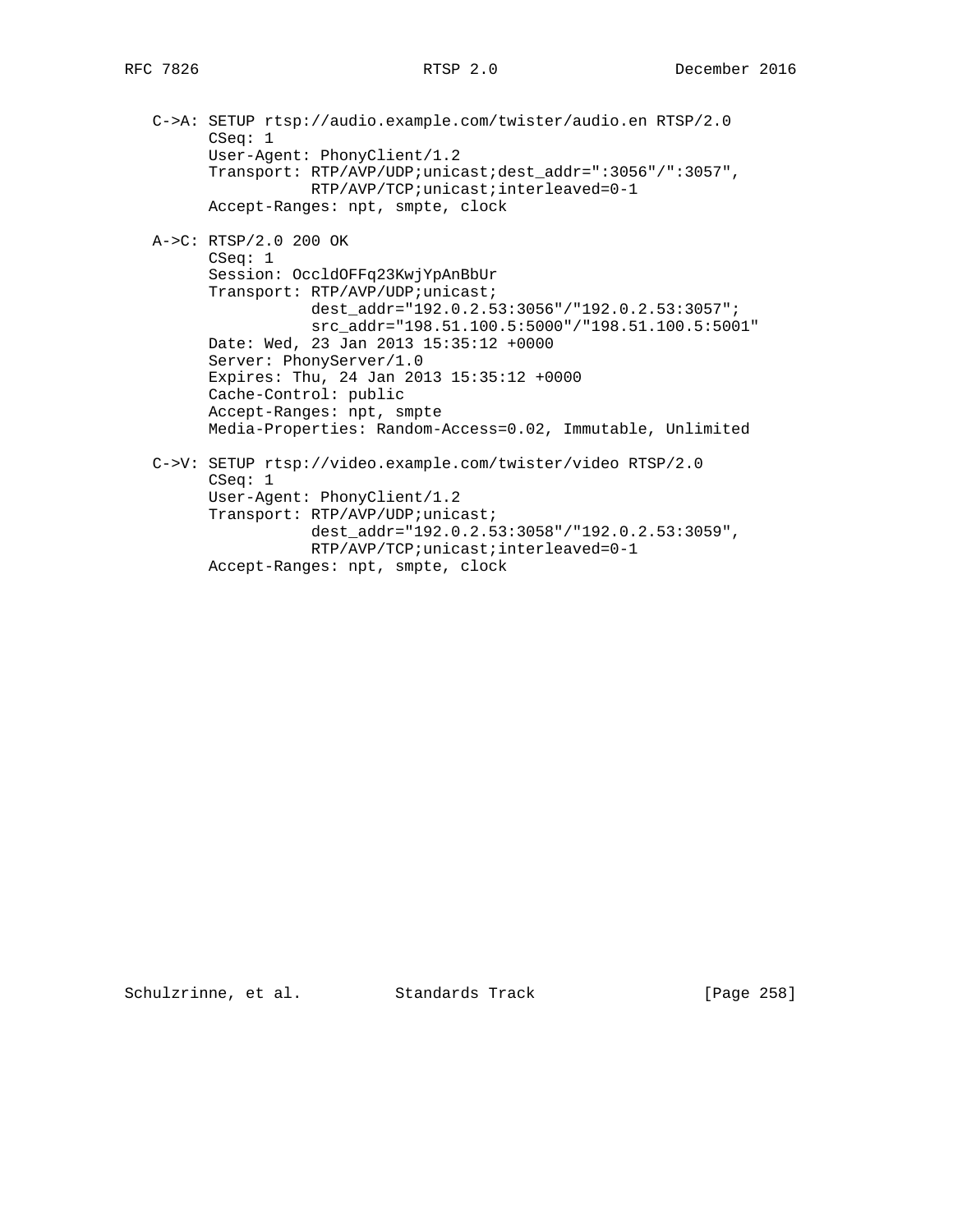V->C: RTSP/2.0 200 OK CSeq: 1 Session: P5it3pMo6xHkjUcDrNkBjf Transport: RTP/AVP/UDP;unicast; dest\_addr="192.0.2.53:3058"/"192.0.2.53:3059"; src\_addr="198.51.100.5:5002"/"198.51.100.5:5003" Date: Wed, 23 Jan 2013 15:35:12 +0000 Server: PhonyServer/1.0 Cache-Control: public Expires: Thu, 24 Jan 2013 15:35:12 +0000 Accept-Ranges: npt, smpte Media-Properties: Random-Access=1.2, Immutable, Unlimited C->V: PLAY rtsp://video.example.com/twister/video RTSP/2.0 CSeq: 2 User-Agent: PhonyClient/1.2 Session: P5it3pMo6xHkjUcDrNkBjf Range: smpte=0:10:00- V->C: RTSP/2.0 200 OK CSeq: 2 Session: P5it3pMo6xHkjUcDrNkBjf Range: smpte=0:10:00-1:49:23 Seek-Style: First-Prior RTP-Info: url="rtsp://video.example.com/twister/video" ssrc=A17E189D:seq=12312232;rtptime=78712811 Server: PhonyServer/2.0 Date: Wed, 23 Jan 2013 15:35:13 +0000 C->A: PLAY rtsp://audio.example.com/twister/audio.en RTSP/2.0 CSeq: 2 User-Agent: PhonyClient/1.2 Session: OccldOFFq23KwjYpAnBbUr Range: smpte=0:10:00- A->C: RTSP/2.0 200 OK CSeq: 2 Session: OccldOFFq23KwjYpAnBbUr Range: smpte=0:10:00-1:49:23 Seek-Style: First-Prior RTP-Info: url="rtsp://audio.example.com/twister/audio.en" ssrc=3D124F01:seq=876655;rtptime=1032181 Server: PhonyServer/1.0 Date: Wed, 23 Jan 2013 15:35:13 +0000

Schulzrinne, et al. Standards Track [Page 259]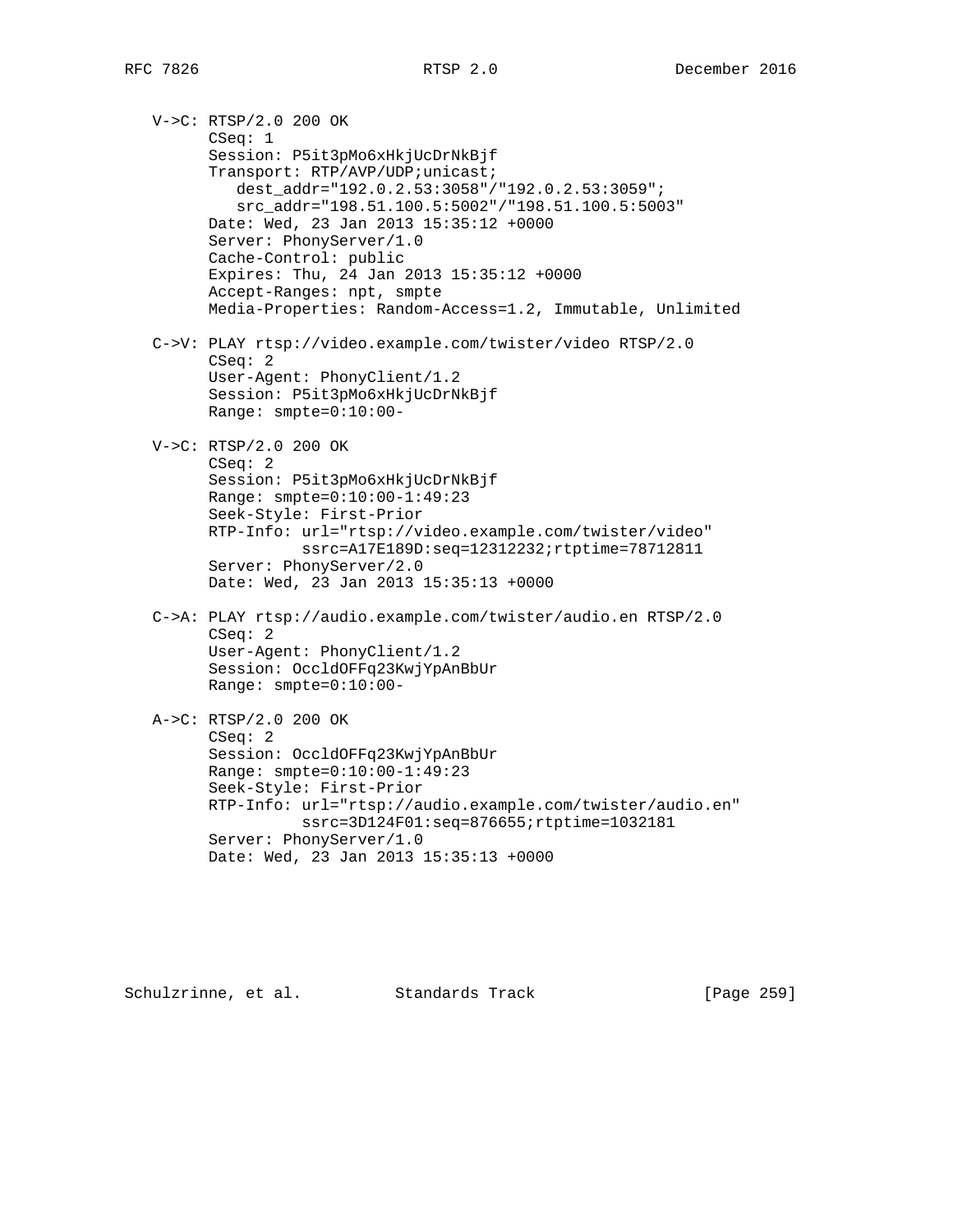- C->A: TEARDOWN rtsp://audio.example.com/twister/audio.en RTSP/2.0 CSeq: 3 User-Agent: PhonyClient/1.2 Session: OccldOFFq23KwjYpAnBbUr
- A->C: RTSP/2.0 200 OK CSeq: 3 Server: PhonyServer/1.0 Date: Wed, 23 Jan 2013 15:36:52 +0000
- C->V: TEARDOWN rtsp://video.example.com/twister/video RTSP/2.0 CSeq: 3 User-Agent: PhonyClient/1.2 Session: P5it3pMo6xHkjUcDrNkBjf
- V->C: RTSP/2.0 200 OK CSeq: 3 Server: PhonyServer/2.0 Date: Wed, 23 Jan 2013 15:36:52 +0000

 Even though the audio and video track are on two different servers that may start at slightly different times and may drift with respect to each other over time, the client can perform initial synchronization of the two media using RTP-Info and Range received in the PLAY responses. If the two servers are time synchronized, the RTCP packets can also be used to maintain synchronization.

### A.5. Single-Stream Container Files

 Some RTSP servers may treat all files as though they are "container files", yet other servers may not support such a concept. Because of this, clients needs to use the rules set forth in the session description for Request-URIs rather than assuming that a consistent URI may always be used throughout. Below is an example of how a multi-stream server might expect a single-stream file to be served:

Schulzrinne, et al. Standards Track [Page 260]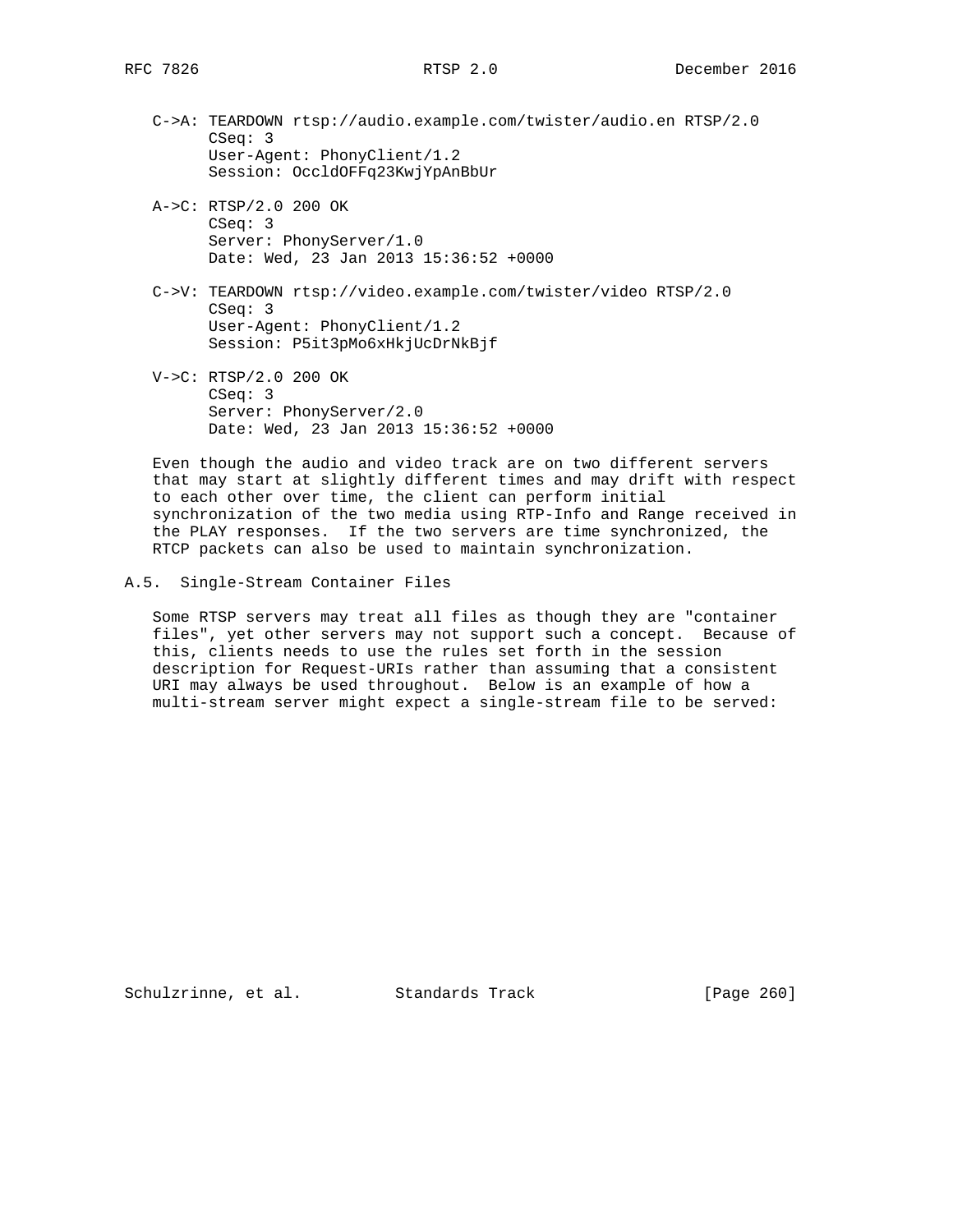C->S: DESCRIBE rtsp://foo.example.com/test.wav RTSP/2.0 Accept: application/x-rtsp-mh, application/sdp CSeq: 1 User-Agent: PhonyClient/1.2 S->C: RTSP/2.0 200 OK CSeq: 1 Content-base: rtsp://foo.example.com/test.wav/ Content-type: application/sdp Content-length: 163 Server: PhonyServer/1.0 Date: Wed, 23 Jan 2013 15:36:52 +0000 Expires: Thu, 24 Jan 2013 15:36:52 +0000  $v=0$  o=- 872653257 872653257 IN IP4 192.0.2.5 s=mu-law wave file i=audio test c=IN IP4 0.0.0.0 t=0 0 a=control: \* m=audio 0 RTP/AVP 0 a=control:streamid=0 C->S: SETUP rtsp://foo.example.com/test.wav/streamid=0 RTSP/2.0 Transport: RTP/AVP/UDP;unicast; dest\_addr=":6970"/":6971";mode="PLAY" CSeq: 2 User-Agent: PhonyClient/1.2 Accept-Ranges: npt, smpte, clock S->C: RTSP/2.0 200 OK Transport: RTP/AVP/UDP;unicast; dest\_addr="192.0.2.53:6970"/"192.0.2.53:6971"; src\_addr="198.51.100.5:6970"/"198.51.100.5:6971"; mode="PLAY";ssrc=EAB98712 CSeq: 2 Session: NYkqQYKk0bb12BY3goyoyO Expires: Thu, 24 Jan 2013 15:36:52 +0000 Server: PhonyServer/1.0 Date: Wed, 23 Jan 2013 15:36:52 +0000 Accept-Ranges: npt

Media-Properties: Random-Access=0.5, Immutable, Unlimited

Schulzrinne, et al. Standards Track [Page 261]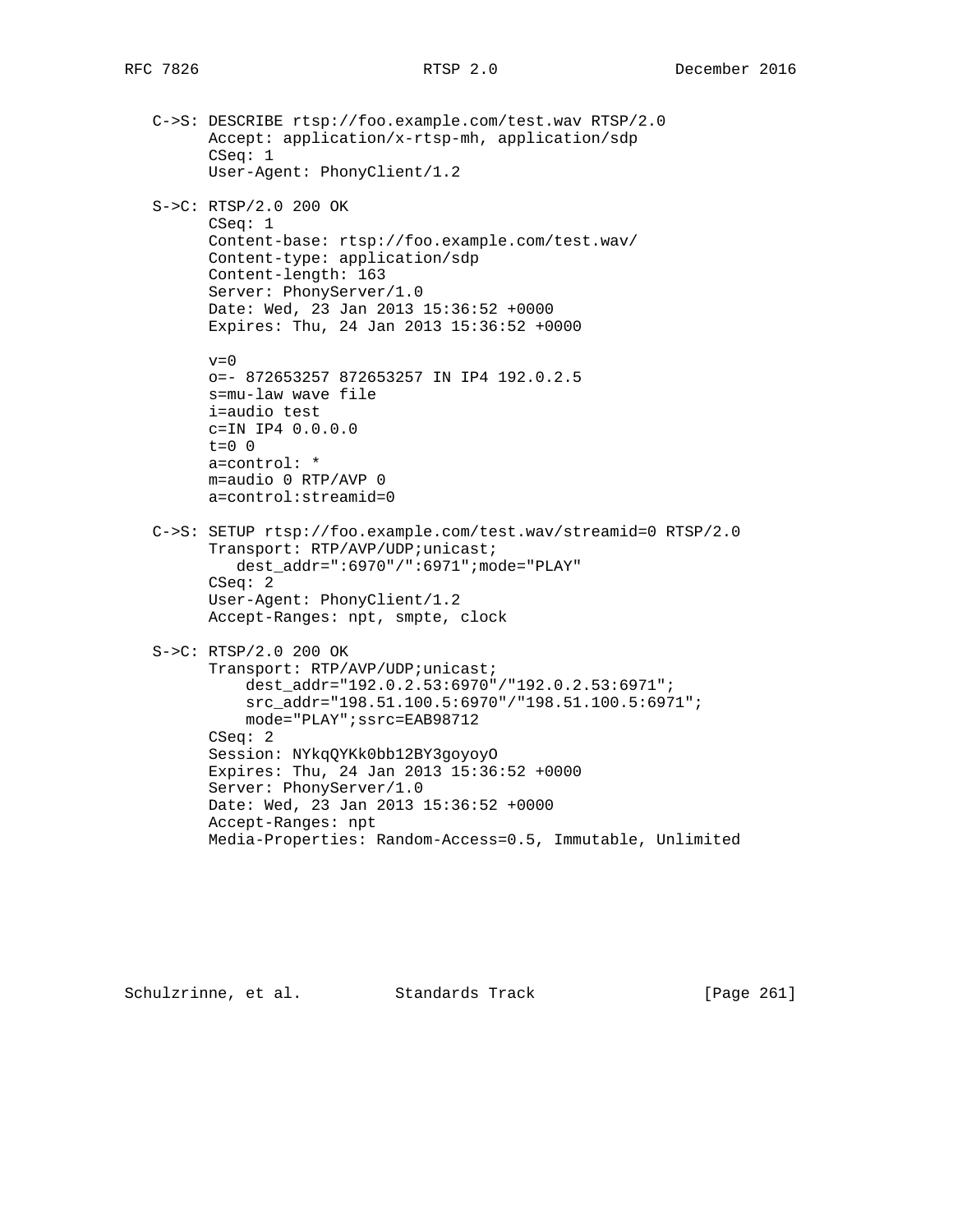- C->S: PLAY rtsp://foo.example.com/test.wav/ RTSP/2.0 CSeq: 3 User-Agent: PhonyClient/1.2 Session: NYkqQYKk0bb12BY3goyoyO
- S->C: RTSP/2.0 200 OK CSeq: 3 Server: PhonyServer/1.0 Date: Wed, 23 Jan 2013 15:36:52 +0000 Session: NYkqQYKk0bb12BY3goyoyO Range: npt=0-600 Seek-Style: RAP RTP-Info: url="rtsp://foo.example.com/test.wav/streamid=0" ssrc=0D12F123:seq=981888;rtptime=3781123

 Note the different URI in the SETUP command and then the switch back to the aggregate URI in the PLAY command. This makes complete sense when there are multiple streams with aggregate control, but it is less than intuitive in the special case where the number of streams is one. However, the server has declared the aggregated control URI in the SDP; therefore, this is legal.

 In this case, it is also required that servers accept implementations that use the non-aggregated interpretation and use the individual media URI, like this:

 C->S: PLAY rtsp://example.com/test.wav/streamid=0 RTSP/2.0 CSeq: 3 User-Agent: PhonyClient/1.2 Session: NYkqQYKk0bb12BY3goyoyO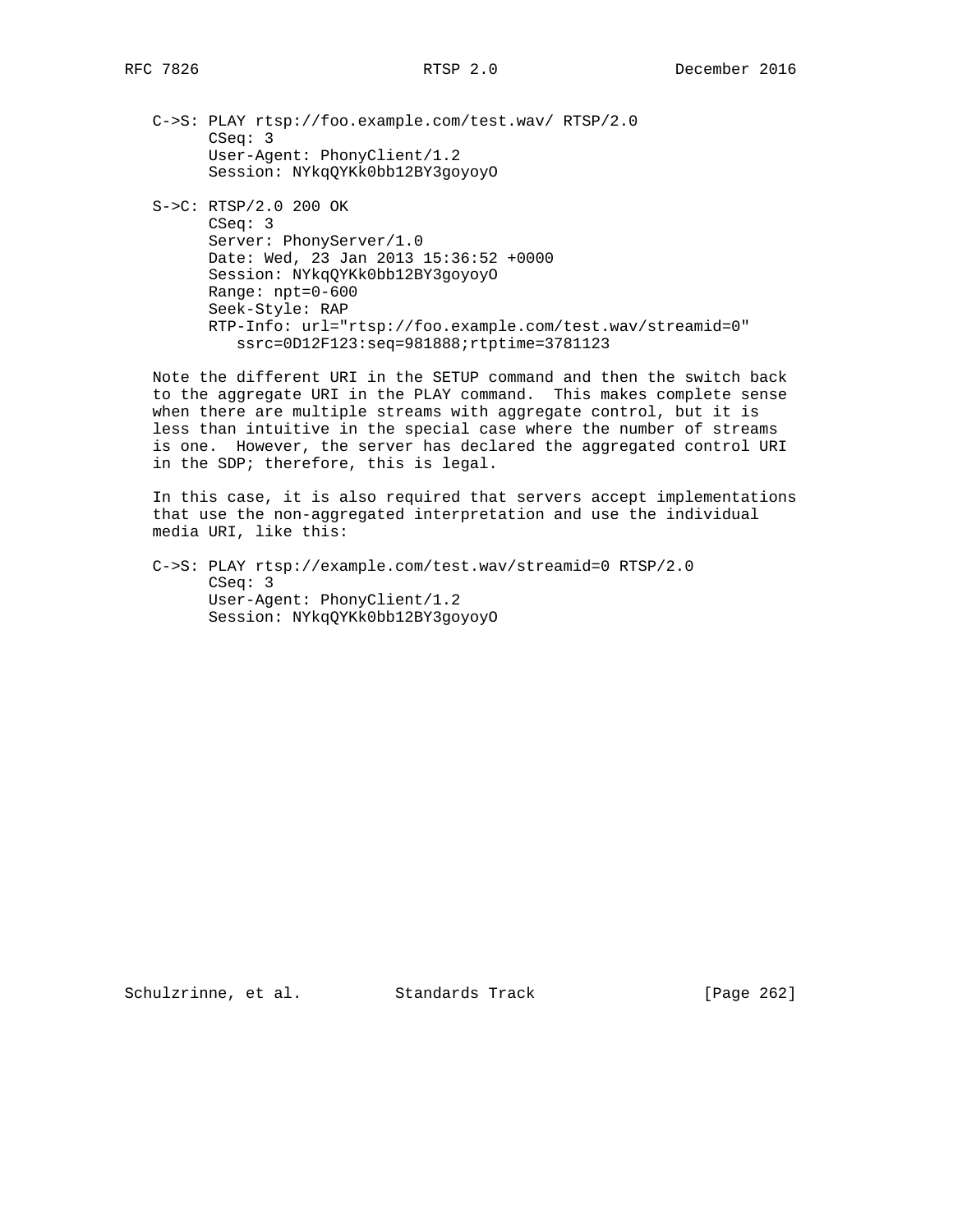A.6. Live Media Presentation Using Multicast

 The media server M chooses the multicast address and port. Here, it is assumed that the web server only contains a pointer to the full description, while the media server M maintains the full description.

- C->W: GET /sessions.html HTTP/1.1 Host: www.example.com
- W->C: HTTP/1.1 200 OK Content-Type: text/html
	- <html> ... <a href "rtsp://live.example.com/concert/audio"> Streamed Live Music performance </a> ... </html>
- C->M: DESCRIBE rtsp://live.example.com/concert/audio RTSP/2.0 CSeq: 1 Supported: play.basic, play.scale User-Agent: PhonyClient/1.2
- M->C: RTSP/2.0 200 OK CSeq: 1 Content-Type: application/sdp Content-Length: 183 Server: PhonyServer/1.0 Date: Wed, 23 Jan 2013 15:36:52 +0000 Supported: play.basic

```
v=0
```
 o=- 2890844526 2890842807 IN IP4 192.0.2.5 s=RTSP Session  $t=0$  0 m=audio 3456 RTP/AVP 0 c=IN IP4 233.252.0.54/16 a=control: rtsp://live.example.com/concert/audio a=range:npt=0-

Schulzrinne, et al. Standards Track [Page 263]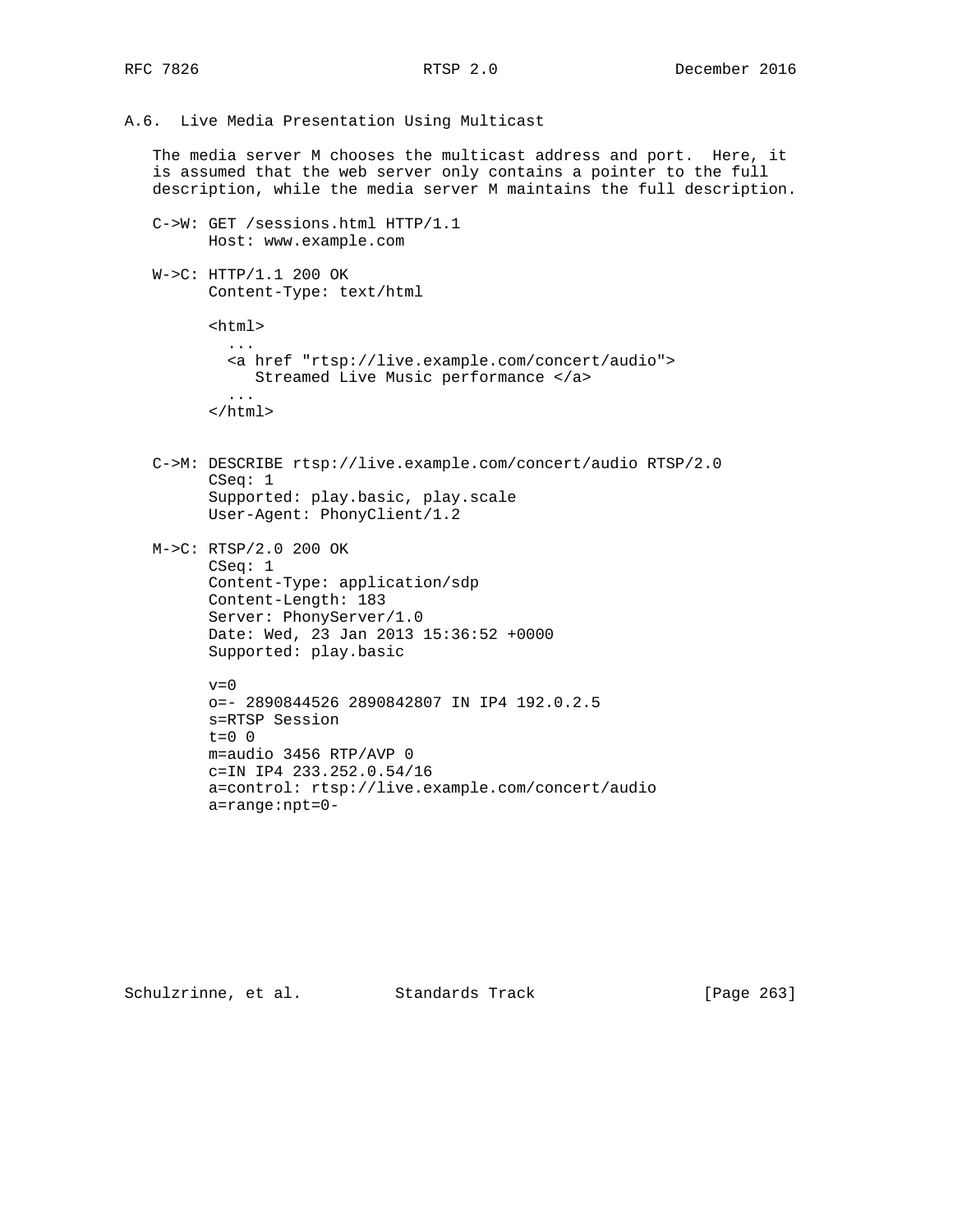- C->M: SETUP rtsp://live.example.com/concert/audio RTSP/2.0 CSeq: 2 Transport: RTP/AVP;multicast; dest addr="233.252.0.54:3456"/"233.252.0.54:3457";ttl=16 Accept-Ranges: npt, smpte, clock User-Agent: PhonyClient/1.2
- M->C: RTSP/2.0 200 OK CSeq: 2 Server: PhonyServer/1.0 Date: Wed, 23 Jan 2013 15:36:52 +0000 Transport: RTP/AVP;multicast; dest\_addr="233.252.0.54:3456"/"233.252.0.54:3457";ttl=16 ;ssrc=4D12AB92/0DF876A3 Session: qHj4jidpmF6zy9v9tNbtxr Accept-Ranges: npt, clock Media-Properties: No-Seeking, Time-Progressing, Time-Duration=0
- C->M: PLAY rtsp://live.example.com/concert/audio RTSP/2.0 CSeq: 3 Session: qHj4jidpmF6zy9v9tNbtxr User-Agent: PhonyClient/1.2
- M->C: RTSP/2.0 200 OK CSeq: 3 Server: PhonyServer/1.0 Date: Wed, 23 Jan 2013 15:36:52 +0000 Session: qHj4jidpmF6zy9v9tNbtxr Seek-Style: Next Range:npt=1256- RTP-Info: url="rtsp://live.example.com/concert/audio" ssrc=0D12F123:seq=1473; rtptime=80000

## A.7. Capability Negotiation

 This example illustrates how the client and server determine their capability to support a special feature, in this case, "play.scale". The server, through the client request and the included Supported header, learns that the client supports RTSP 2.0 and also supports the playback time scaling feature of RTSP. The server's response contains the following feature-related information to the client; it supports the basic media delivery functions (play.basic), the extended functionality of time scaling of content (play.scale), and one "example.com" proprietary feature (com.example.flight). The client also learns the methods supported (Public header) by the server for the indicated resource.

Schulzrinne, et al. Standards Track [Page 264]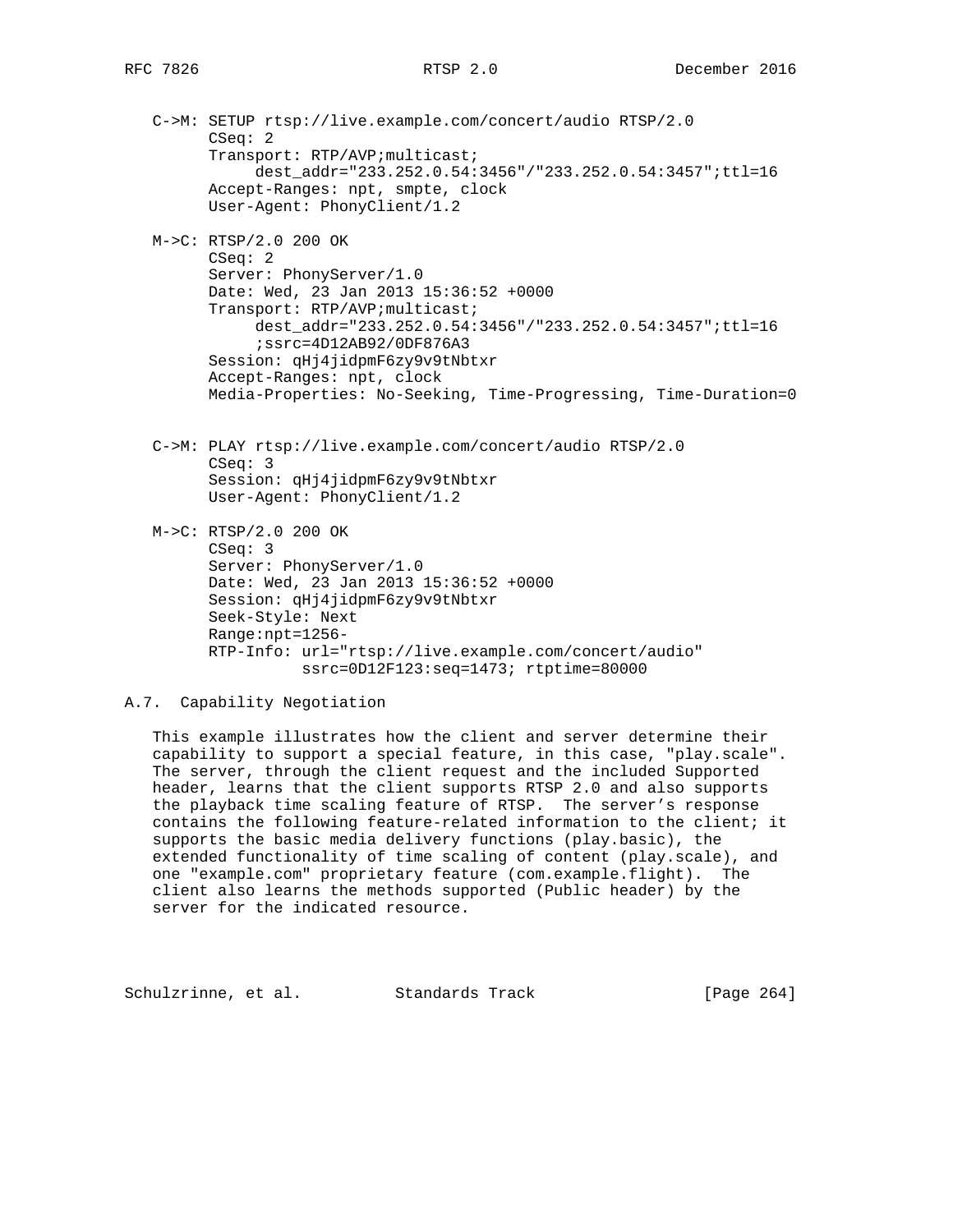C->S: OPTIONS rtsp://media.example.com/movie/twister.3gp RTSP/2.0 CSeq: 1 Supported: play.basic, play.scale User-Agent: PhonyClient/1.2

 S->C: RTSP/2.0 200 OK CSeq: 1 Public:OPTIONS, SETUP, PLAY, PAUSE, TEARDOWN, DESCRIBE, GET\_PARAMETER Allow: OPTIONS, SETUP, PLAY, PAUSE, TEARDOWN, DESCRIBE Server: PhonyServer/2.0 Supported: play.basic, play.scale, com.example.flight

 When the client sends its SETUP request, it tells the server that it requires support of the play.scale feature for this session by including the Require header.

 C->S: SETUP rtsp://media.example.com/twister.3gp/trackID=1 RTSP/2.0 CSeq: 3 User-Agent: PhonyClient/1.2 Transport: RTP/AVP/UDP;unicast; dest\_addr="192.0.2.53:3056"/"192.0.2.53:3057", RTP/AVP/TCP;unicast;interleaved=0-1 Require: play.scale Accept-Ranges: npt, smpte, clock User-Agent: PhonyClient/1.2

 S->C: RTSP/2.0 200 OK CSeq: 3 Session: OccldOFFq23KwjYpAnBbUr Transport: RTP/AVP/UDP;unicast; dest\_addr="192.0.2.53:3056"/"192.0.2.53:3057"; src\_addr="198.51.100.5:5000"/"198.51.100.5:5001" Server: PhonyServer/2.0 Accept-Ranges: npt, smpte Media-Properties: Random-Access=0.8, Immutable, Unlimited

Appendix B. RTSP Protocol State Machine

 The RTSP session state machine describes the behavior of the protocol from RTSP session initialization through RTSP session termination. It is probably easiest to think of this as the server's state and then view the client as needing to track what it believes the server's state will be based on sent or received RTSP messages. Thus, in most cases, the state tables below can be read as: if the client does  $X$ , and assuming it fulfills any prerequisite(s), the (server) state will move to the new state and the indicated response will returned. However, there are also server-to-client notifications or requests, where the action describes what

Schulzrinne, et al. Standards Track [Page 265]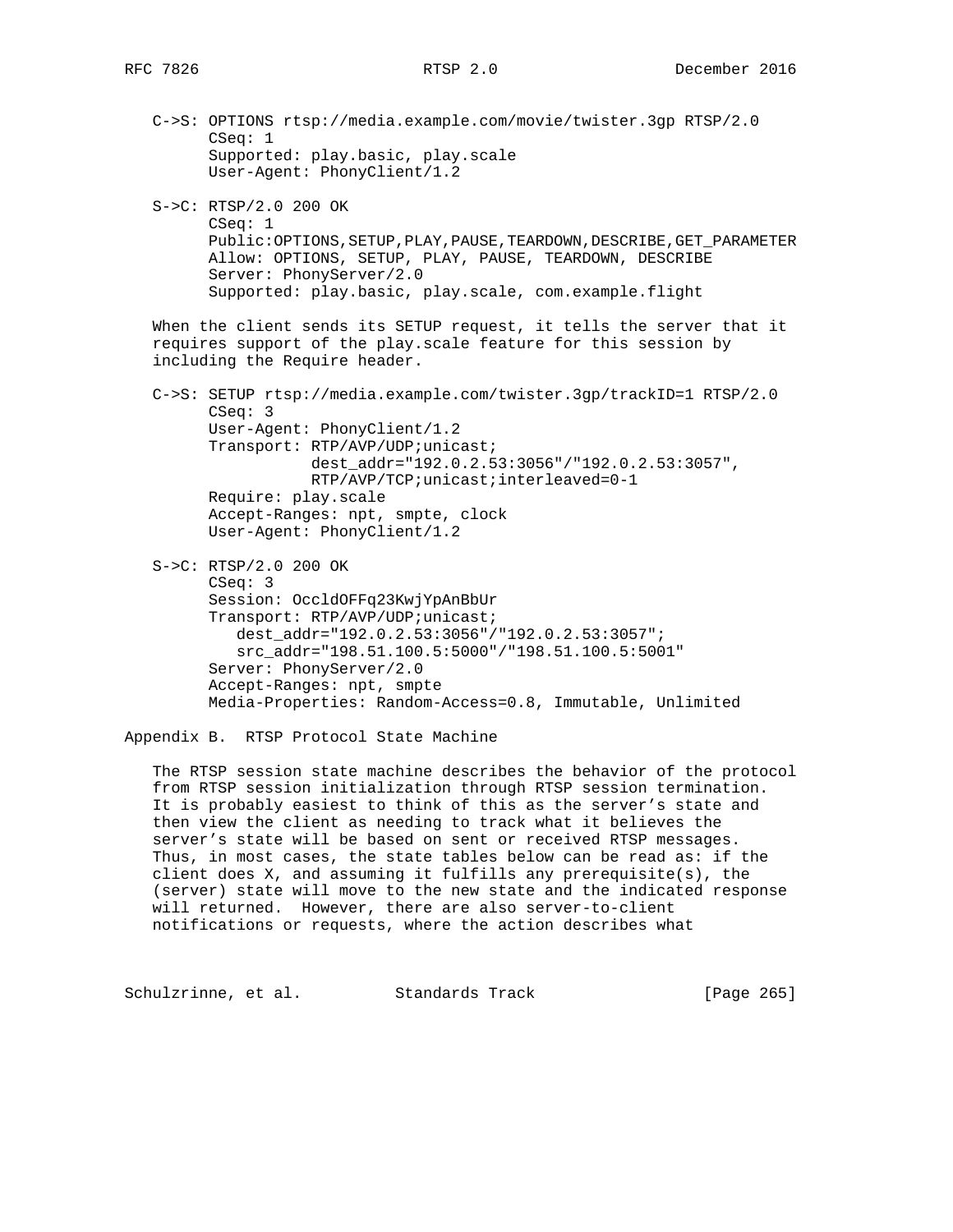notification or request will occur, its requisites, what new state will result after the server has received the response, as well as describing the client's response to the action.

 The State machine is defined on a per-session basis, which is uniquely identified by the RTSP session identifier. The session may contain one or more media streams depending on state. If a single media stream is part of the session, it is in non-aggregated control. If two or more are part of the session, it is in aggregated control.

 The below state machine is an informative description of the protocol's behavior. In case of ambiguity with the earlier parts of this specification, the description in the earlier parts take precedence.

### B.1. States

 The state machine contains three states, described below. For each state, there exists a table that shows which requests and events are allowed and whether they will result in a state change.

Init: Initial state, no session exists.

Ready: Session is ready to start playing.

 Play: Session is playing, i.e., sending media-stream data in the direction S->C.

## B.2. State Variables

 This representation of the state machine needs more than its state to work. A small number of variables are also needed, and they are explained below.

- NRM: The number of media streams that are part of this session.
- RP: Resume point, the point in the presentation time line at which a request to continue playing will resume from. A time format for the variable is not mandated.

### B.3. Abbreviations

 To make the state tables more compact, a number of abbreviations are used, which are explained below.

- IFI: IF Implemented.
- md: Media

Schulzrinne, et al. Standards Track [Page 266]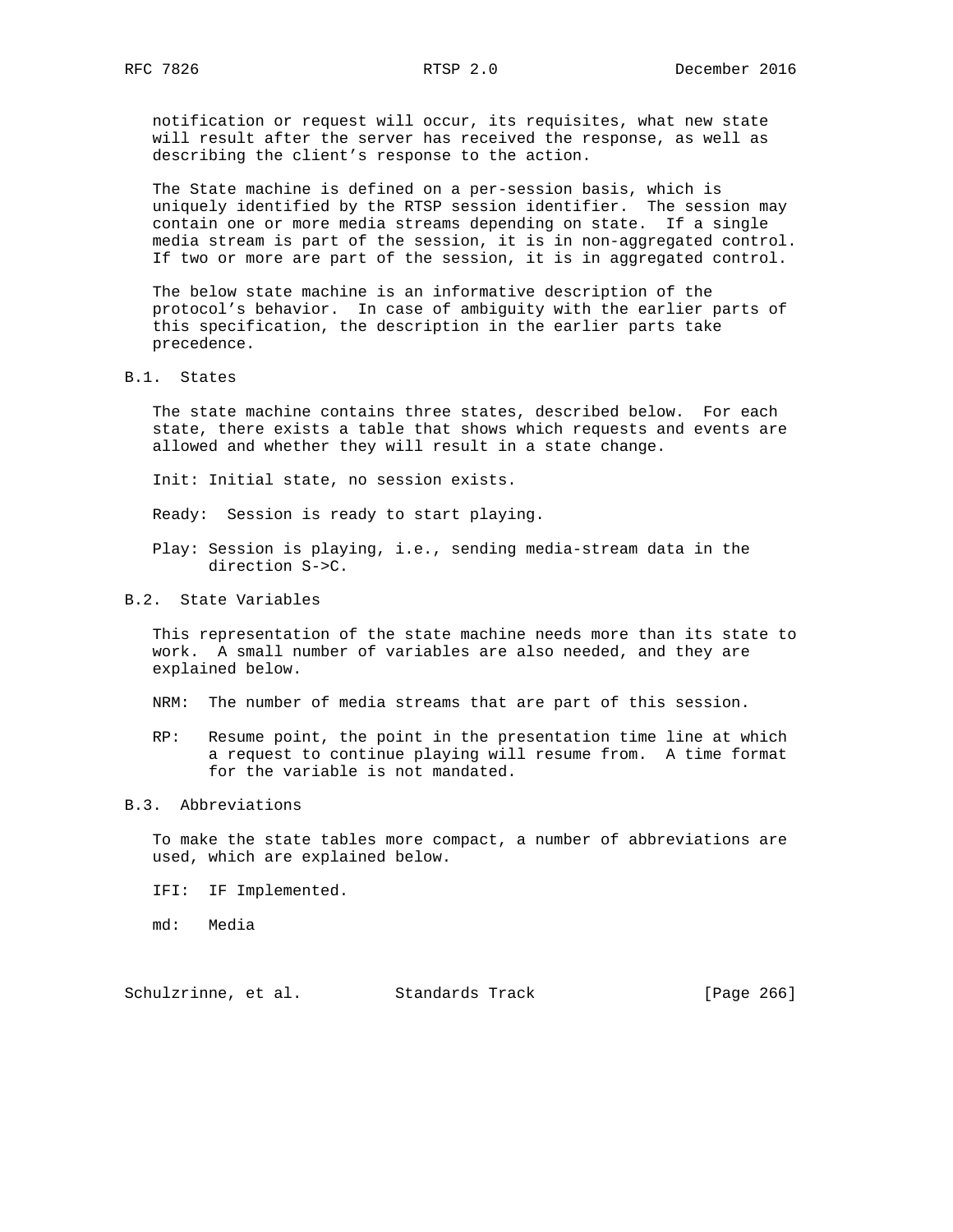- PP: Pause Point, the point in the presentation timeline at which the presentation was paused.
- Prs: Presentation, the complete multimedia presentation.
- RedP: Redirect Point, the point in the presentation timeline at which a REDIRECT was specified to occur.
- SES: Session.
- B.4. State Tables

 This section contains a table for each state. The table contains all the requests and events on which this state is allowed to act. The events that are method names are, unless noted, requests with the given method in the direction client to server (C->S). In some cases, there exists one or more requisites. The response column tells what type of response actions should be performed. Possible actions that are requested for an event include: response codes, e.g., 200, headers that need to be included in the response, setting of state variables, or settings of other session-related parameters. The new state column tells which state the state machine changes to.

 The response to a valid request meeting the requisites is normally a 2xx (SUCCESS) unless otherwise noted in the response column. The exceptions need to be given a response according to the response column. If the request does not meet the requisite, is erroneous, or some other type of error occurs, the appropriate response code is to be sent. If the response code is a 4xx, the session state is unchanged. A response code of 3rr will result in that the session being ended and its state changed to Init. A response code of 304 results in no state change. However, there are restrictions to when a 3rr response may be used. A 5xx response does not result in any change of the session state, except if the error is not possible to recover from. An unrecoverable error results in the ending of the session. In the general case, if it can't be determined whether or not it was an unrecoverable error, the client will be required to test. In the case that the next request after a 5xx is responded to with a 454 (Session Not Found), the client knows that the session has ended. For any request message that cannot be responded to within the time defined in Section 10.4, a 100 response must be sent.

 The server will time out the session after the period of time specified in the SETUP response, if no activity from the client is detected. Therefore, there exists a timeout event for all states except Init.

Schulzrinne, et al. Standards Track [Page 267]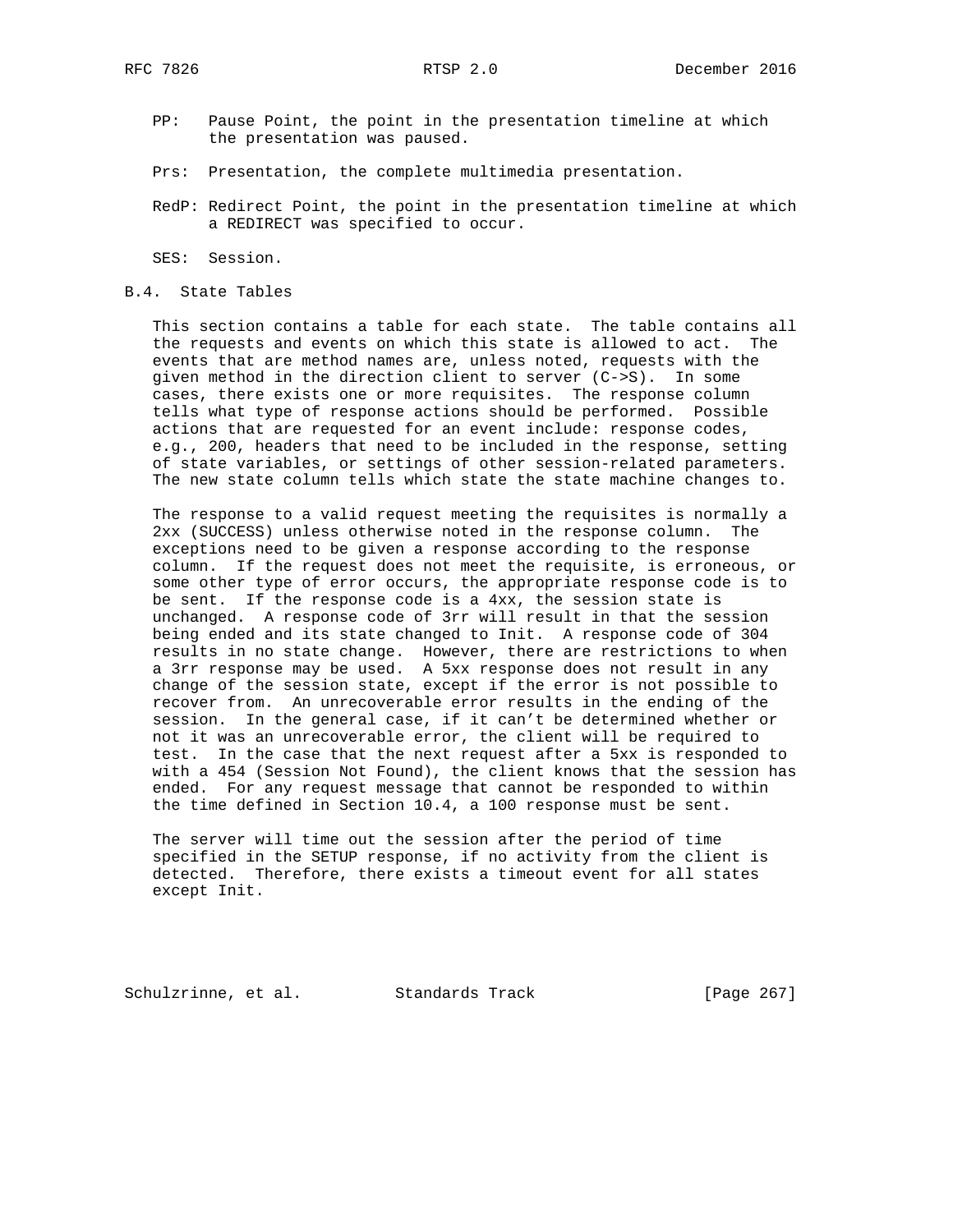In the case that NRM = 1, the presentation URI is equal to the media URI or a specified presentation URI. For NRM > 1, the presentation URI needs to be other than any of the media that are part of the session. This applies to all states.

| Event         | Prerequisite    | Response                            |  |  |  |  |  |  |
|---------------|-----------------|-------------------------------------|--|--|--|--|--|--|
| DESCRIBE      | Needs REDIRECT  | 3rr, Redirect                       |  |  |  |  |  |  |
| DESCRIBE      |                 | 200, Session description            |  |  |  |  |  |  |
| OPTIONS       | Session ID      | 200, Reset session timeout<br>timer |  |  |  |  |  |  |
| OPTIONS       |                 | 200                                 |  |  |  |  |  |  |
| SET PARAMETER | Valid parameter | 200, change value of parameter      |  |  |  |  |  |  |
| GET PARAMETER | Valid parameter | 200, return value of parameter      |  |  |  |  |  |  |
|               |                 |                                     |  |  |  |  |  |  |

### Table 9: Non-State-Machine Changing Events

 The methods in Table 9 do not have any effect on the state machine or the state variables. However, some methods do change other session related parameters, for example, SET\_PARAMETER, which will set the parameter(s) specified in its body. Also, all of these methods that allow the Session header will also update the keep-alive timer for the session.

| Action                      | Requisite      | New State   | Response          |
|-----------------------------|----------------|-------------|-------------------|
| SETUP                       |                | Ready       | NRM= $1, RP=0.0$  |
| SETUP                       | Needs Redirect | <b>Tnit</b> | 3rr Redirect      |
| $S \rightarrow C: REDIRECT$ | No Session hdr | Init        | Terminate all SES |

### Table 10: State: Init

 The initial state of the state machine (Table 10) can only be left by processing a correct SETUP request. As seen in the table, the two state variables are also set by a correct request. This table also shows that a correct SETUP can in some cases be redirected to another URI or server by a 3rr response.

Schulzrinne, et al. Standards Track [Page 268]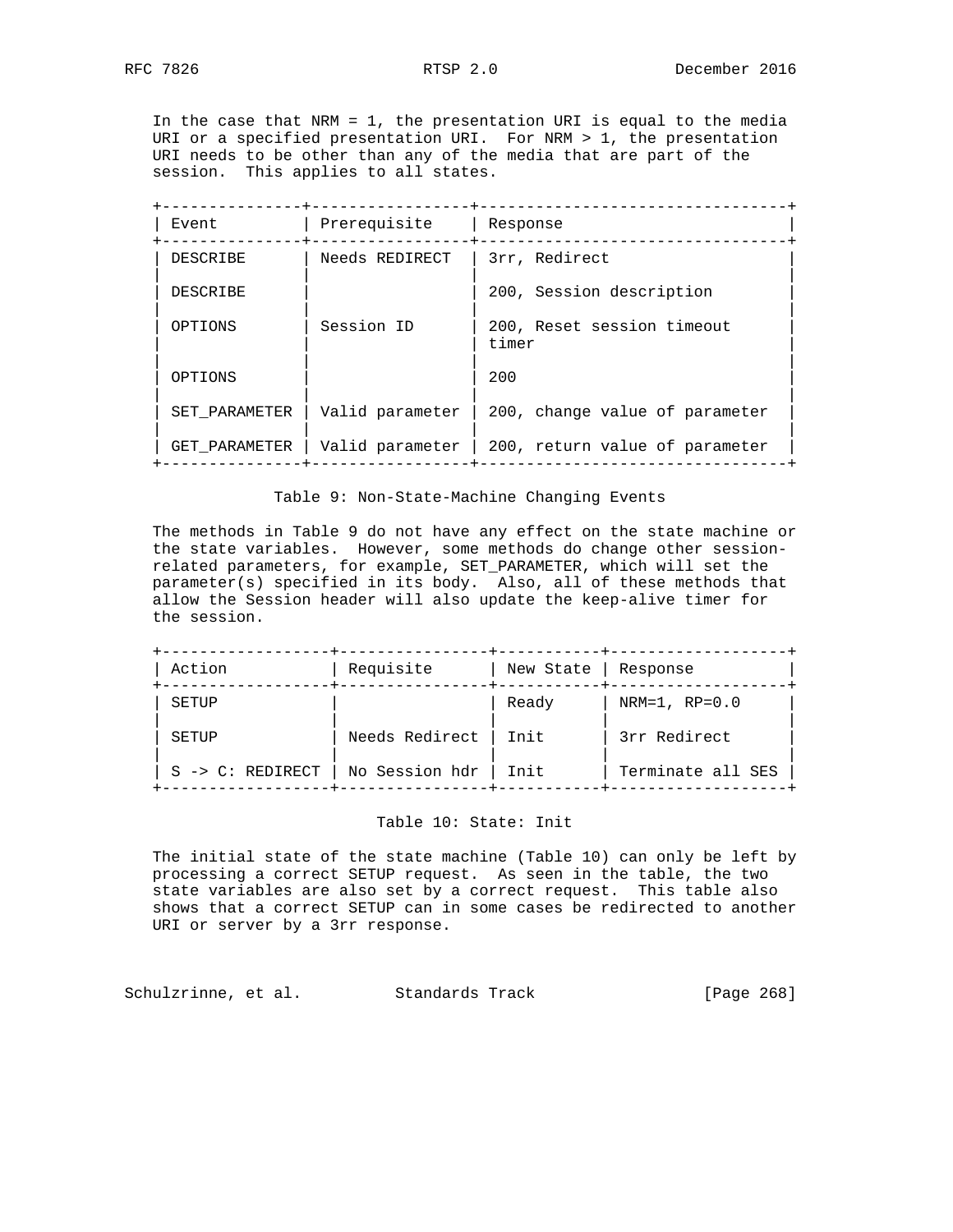| Action          | Requisite<br>___________________      | New<br>State | Response<br>_______________  |  |  |  |  |
|-----------------|---------------------------------------|--------------|------------------------------|--|--|--|--|
| SETUP           | New URI                               | Ready        | $NRM$ +=1                    |  |  |  |  |
| SETUP           | URI Setup prior                       | Ready        | Change transport<br>param    |  |  |  |  |
| TEARDOWN        | Prs URI,                              | Init         | No session hdr,<br>$NRM = 0$ |  |  |  |  |
| TEARDOWN        | md URI, NRM=1                         | Init         | No Session hdr,<br>$NRM = 0$ |  |  |  |  |
| TEARDOWN        | md URI, NRM>1                         | Ready        | Session hdr, NRM<br>$- = 1$  |  |  |  |  |
| PLAY            | Prs URI, No range                     | Play         | Play from RP                 |  |  |  |  |
| PLAY            | Prs URI, Range                        | Play         | According to<br>range        |  |  |  |  |
| PLAY            | md URI, NRM=1, Range                  | Play         | According to<br>range        |  |  |  |  |
| PLAY            | md URI, NRM=1                         | Play         | Play from RP                 |  |  |  |  |
| PAUSE           | Prs URI                               | Ready        | Return PP                    |  |  |  |  |
| SC:REDIRECT     | Terminate-Reason                      | Ready        | Set RedP                     |  |  |  |  |
| SC:REDIRECT     | No Terminate-Reason<br>time parameter | Init         | Session is<br>removed        |  |  |  |  |
| Timeout         |                                       | Init         |                              |  |  |  |  |
| RedP<br>reached |                                       | Init         | TEARDOWN of<br>session       |  |  |  |  |

# Table 11: State: Ready

 In the Ready state (Table 11), some of the actions depend on the number of media streams (NRM) in the session, i.e., aggregated or non-aggregated control. A SETUP request in the Ready state can either add one more media stream to the session or, if the media stream (same URI) already is part of the session, change the

Schulzrinne, et al. Standards Track [Page 269]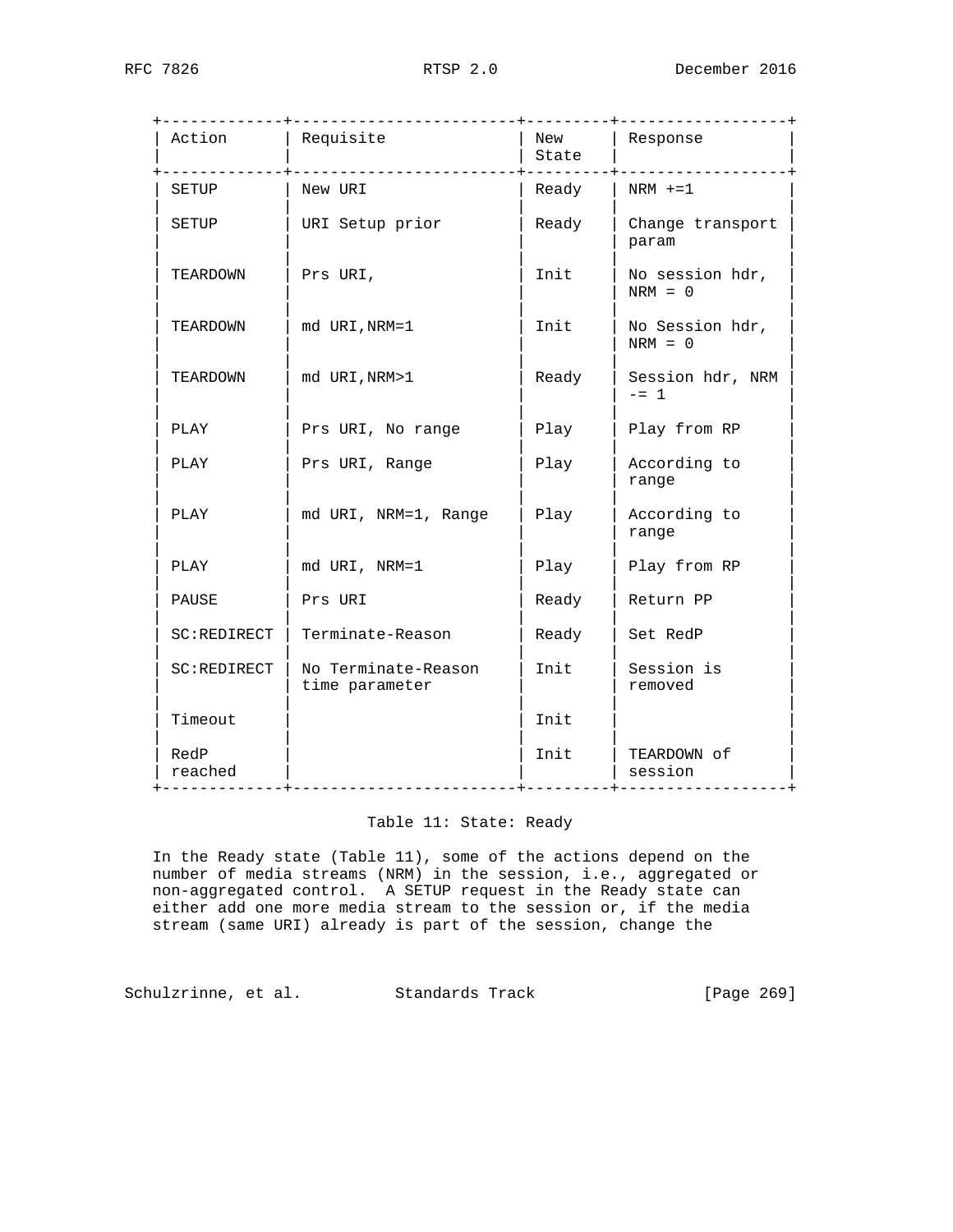transport parameters. TEARDOWN depends on both the Request-URI and the number of media streams within the session. If the Request-URI is the presentation URI, the whole session is torn down. If a media URI is used in the TEARDOWN request and more than one media exists in the session, the session will remain and a session header is returned in the response. If only a single media stream remains in the session when performing a TEARDOWN with a media URI, the session is removed. The number of media streams remaining after tearing down a media stream determines the new state.

Schulzrinne, et al. Standards Track [Page 270]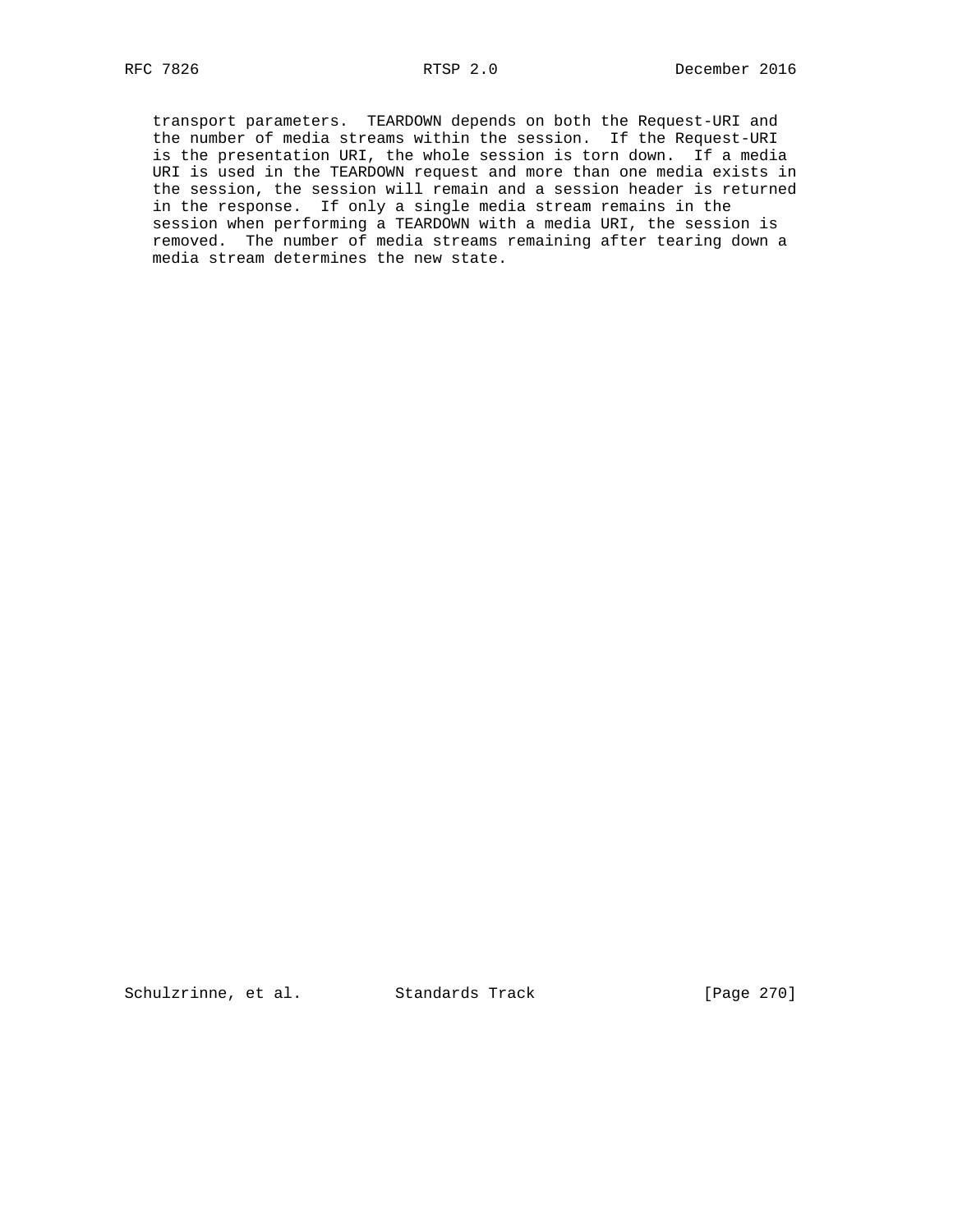| Action          | Requisite                               | New<br>State | Response                     |
|-----------------|-----------------------------------------|--------------|------------------------------|
| PAUSE           | Prs URI                                 | Ready        | Set RP to<br>present point   |
| End of media    | All media                               | Play         | $Set RP = End OF$<br>media   |
| End of range    |                                         | Play         | $Set RP = End OF$<br>range   |
| PLAY            | Prs URI, No range                       | Play         | Play from<br>present point   |
| PLAY            | Prs URI, Range                          | Play         | According to<br>range        |
| SC: PLAY_NOTIFY |                                         | Play         | 200                          |
| SETUP           | New URI                                 | Play         | 455                          |
| SETUP           | md URI                                  | Play         | 455                          |
| SETUP           | md URI, IFI                             | Play         | Change<br>transport param.   |
| TEARDOWN        | Prs URI                                 | Init         | No session hdr               |
| TEARDOWN        | md URI, NRM=1                           | Init         | No Session hdr,<br>$NRM = 0$ |
| TEARDOWN        | md URI                                  | Play         | 455                          |
| SC:REDIRECT     | Terminate Reason with<br>Time parameter | Play         | Set RedP                     |
| SC:REDIRECT     |                                         | Init         | Session is<br>removed        |
| RedP reached    |                                         | Init         | TEARDOWN of<br>session       |
| Timeout         | ____________                            | Init         | Stop Media<br>playout        |

Table 12: State: Play

Schulzrinne, et al. Standards Track [Page 271]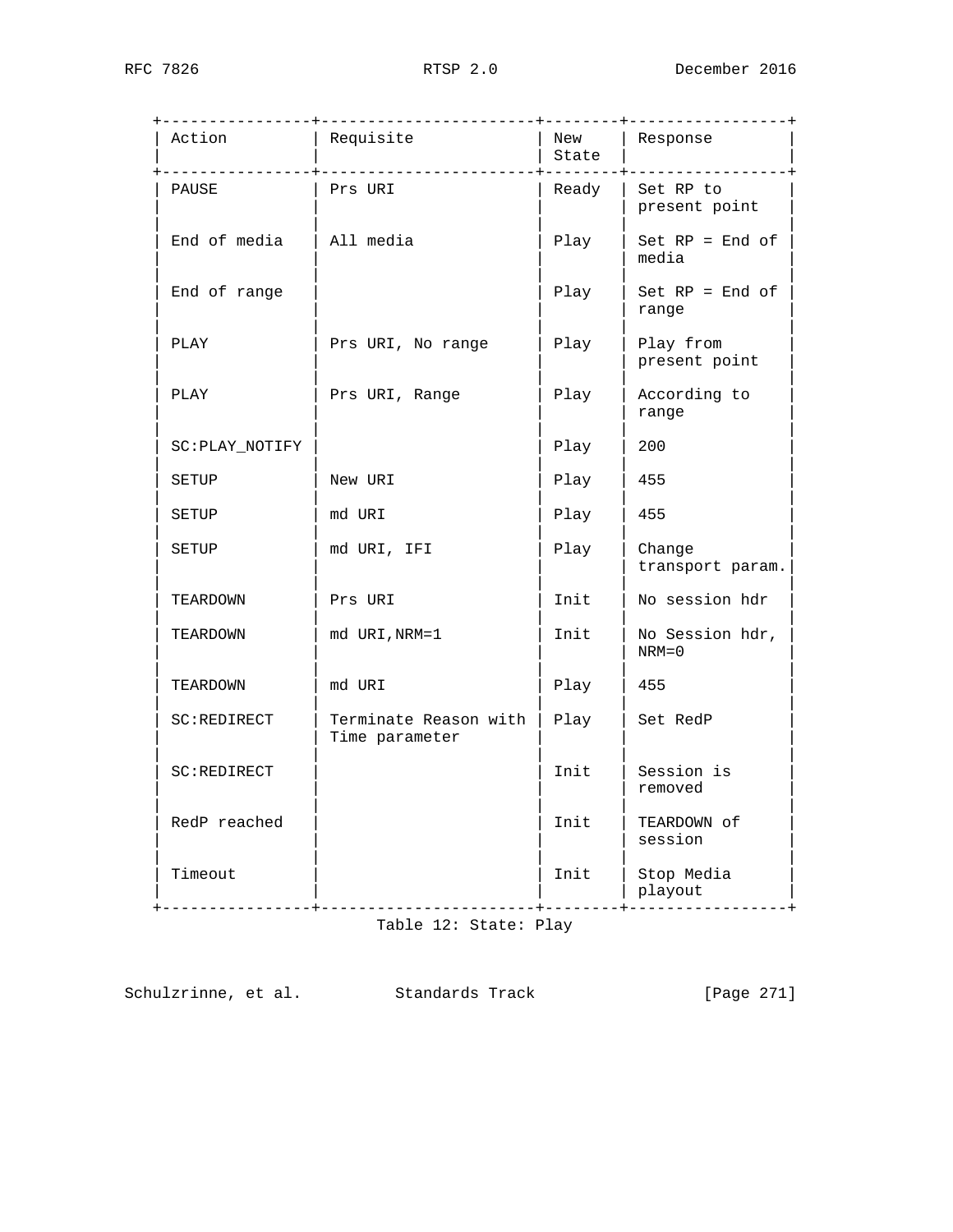The Play state table (Table 12) contains a number of requests that need a presentation URI (labeled as Prs URI) to work on (i.e., the presentation URI has to be used as the Request-URI). This is due to the exclusion of non-aggregated stream control in sessions with more than one media stream.

 To avoid inconsistencies between the client and server, automatic state transitions are avoided. This can be seen at, for example, an "End of media" event when all media has finished playing but the session still remains in Play state. An explicit PAUSE request needs to be sent to change the state to Ready. It may appear that there exist automatic transitions in "RedP reached" and "PP reached". However, they are requested and acknowledged before they take place. The time at which the transition will happen is known by looking at the Terminate-Reason header's time parameter and Range header, respectively. If the client sends a request close in time to these transitions, it needs to be prepared for receiving error messages, as the state may or may not have changed.

Appendix C. Media-Transport Alternatives

 This section defines how certain combinations of protocols, profiles, and lower transports are used. This includes the usage of the Transport header's source and destination address parameters: "src\_addr" and "dest\_addr".

C.1. RTP

 This section defines the interaction of RTSP with respect to the RTP protocol [RFC3550]. It also defines any necessary media-transport signaling with regard to RTP.

 The available RTP profiles and lower-layer transports are described below along with rules on signaling the available combinations.

C.1.1. AVP

 The usage of the "RTP Profile for Audio and Video Conferences with Minimal Control" [RFC3551] when using RTP for media transport over different lower-layer transport protocols is defined below in regard to RTSP.

 One such case is defined within this document: the use of embedded (interleaved) binary data as defined in Section 14. The usage of this method is indicated by including the "interleaved" parameter.

Schulzrinne, et al. Standards Track [Page 272]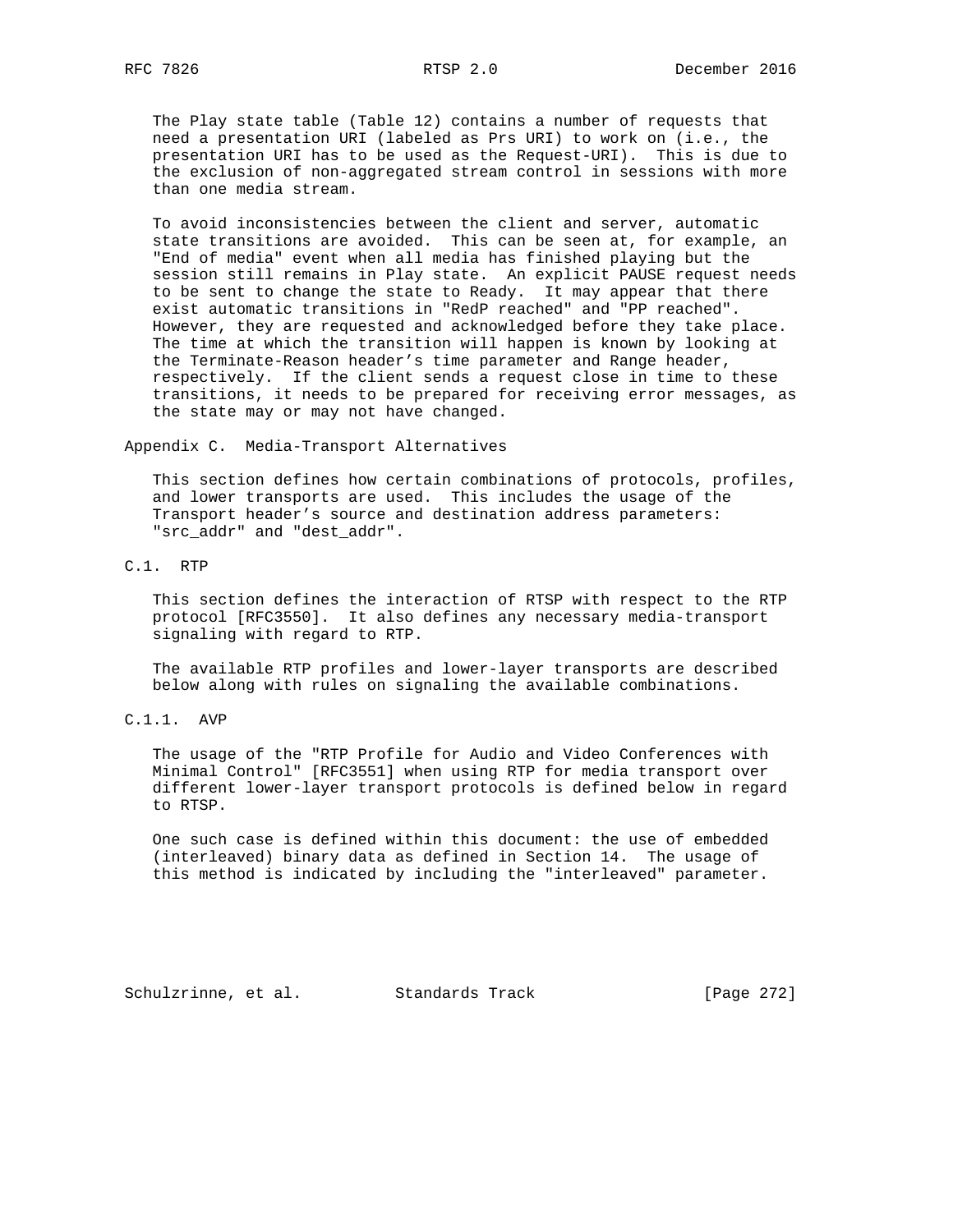When using embedded binary data, "src\_addr" and "dest\_addr" MUST NOT be used. This addressing and multiplexing is used as defined with use of channel numbers and the interleaved parameter.

## C.1.2. AVP/UDP

 This part describes the sending of RTP [RFC3550] over lower transport-layer UDP [RFC768] according to the profile "RTP Profile for Audio and Video Conferences with Minimal Control" defined in [RFC3551]. Implementations of RTP/AVP/UDP MUST implement RTCP (Appendix C.1.6). This profile requires one or two unidirectional or bidirectional UDP flows per media stream. The first UDP flow is for RTP and the second is for RTCP. Multiplexing of RTP and RTCP (Appendix C.1.6.4) MAY be used, in which case, a single UDP flow is used for both parts. Embedding of RTP data with the RTSP messages, in accordance with Section 14, SHOULD NOT be performed when RTSP messages are transported over unreliable transport protocols, like UDP [RFC768].

 The RTP/UDP and RTCP/UDP flows can be established using the Transport header's "src\_addr" and "dest\_addr" parameters.

 In RTSP PLAY mode, the transmission of RTP packets from client to server is unspecified. The behavior in regard to such RTP packets MAY be defined in future.

 The "src\_addr" and "dest\_addr" parameters are used in the following way for media delivery and playback mode, i.e., Mode=PLAY:

- o The "src\_addr" and "dest\_addr" parameters MUST contain either 1 or 2 address specifications. Note that two address specifications MAY be provided even if RTP and RTCP multiplexing is negotiated.
- o Each address specification for RTP/AVP/UDP or RTP/AVP/TCP MUST contain either:
	- \* both an address and a port number, or
	- \* a port number without an address.
- o The first address specification given in either of the parameters applies to the RTP stream. The second specification, if present, applies to the RTCP stream, unless in the case RTP and RTCP multiplexing is negotiated where both RTP and RTCP will use the first specification.

Schulzrinne, et al. Standards Track [Page 273]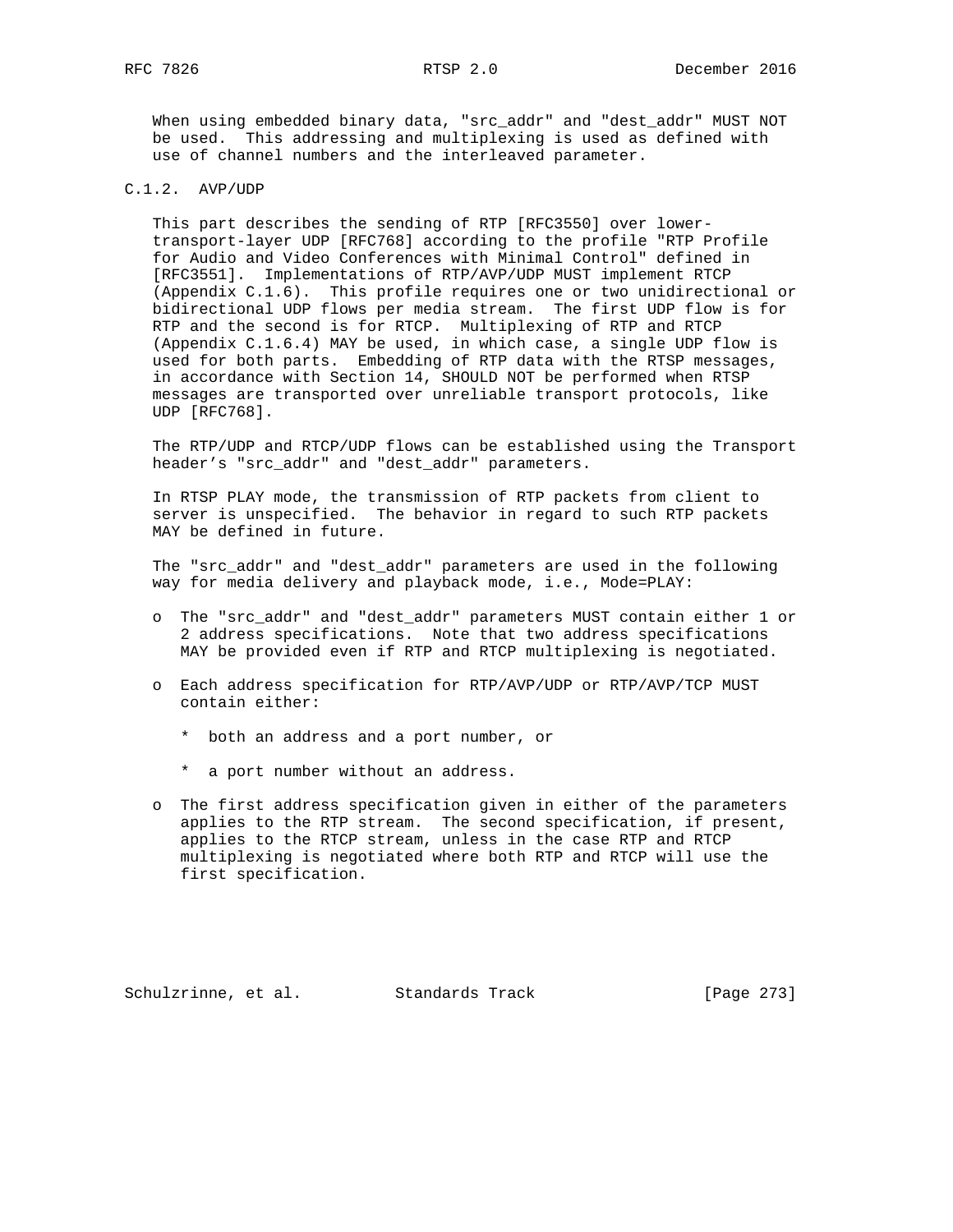- o The RTP/UDP packets from the server to the client MUST be sent to the address and port given by the first address specification of the "dest\_addr" parameter.
- o The RTCP/UDP packets from the server to the client MUST be sent to the address and port given by the second address specification of the "dest\_addr" parameter, unless RTP and RTCP multiplexing has been negotiated, in which case RTCP MUST be sent to the first address specification. If no second pair is specified and RTP and RTCP multiplexing has not been negotiated, RTCP MUST NOT be sent.
- o The RTCP/UDP packets from the client to the server MUST be sent to the address and port given by the second address specification of the "src\_addr" parameter, unless RTP and RTCP multiplexing has been negotiated, in which case RTCP MUST be sent to the first address specification. If no second pair is specified and RTP and RTCP multiplexing has not been negotiated, RTCP MUST NOT be sent.
- o The RTP/UDP packets from the client to the server MUST be sent to the address and port given by the first address specification of the "src\_addr" parameter.
- o RTP and RTCP packets SHOULD be sent from the corresponding receiver port, i.e., RTCP packets from the server should be sent from the "src\_addr" parameters second address port pair, unless RTP and RTCP multiplexing has been negotiated in which case the first address port pair is used.

# C.1.3. AVPF/UDP

 The RTP profile "Extended RTP Profile for RTCP-based Feedback (RTP/ AVPF)" [RFC4585] MAY be used as RTP profiles in sessions using RTP. All that is defined for AVP MUST also apply for AVPF.

 The usage of AVPF is indicated by the media initialization protocol used. In the case of SDP, it is indicated by media lines ("m=") containing the profile RTP/AVPF. That SDP MAY also contain further AVPF-related SDP attributes configuring the AVPF session regarding reporting interval and feedback messages to be used [RFC4585]. This configuration MUST be followed.

Schulzrinne, et al. Standards Track [Page 274]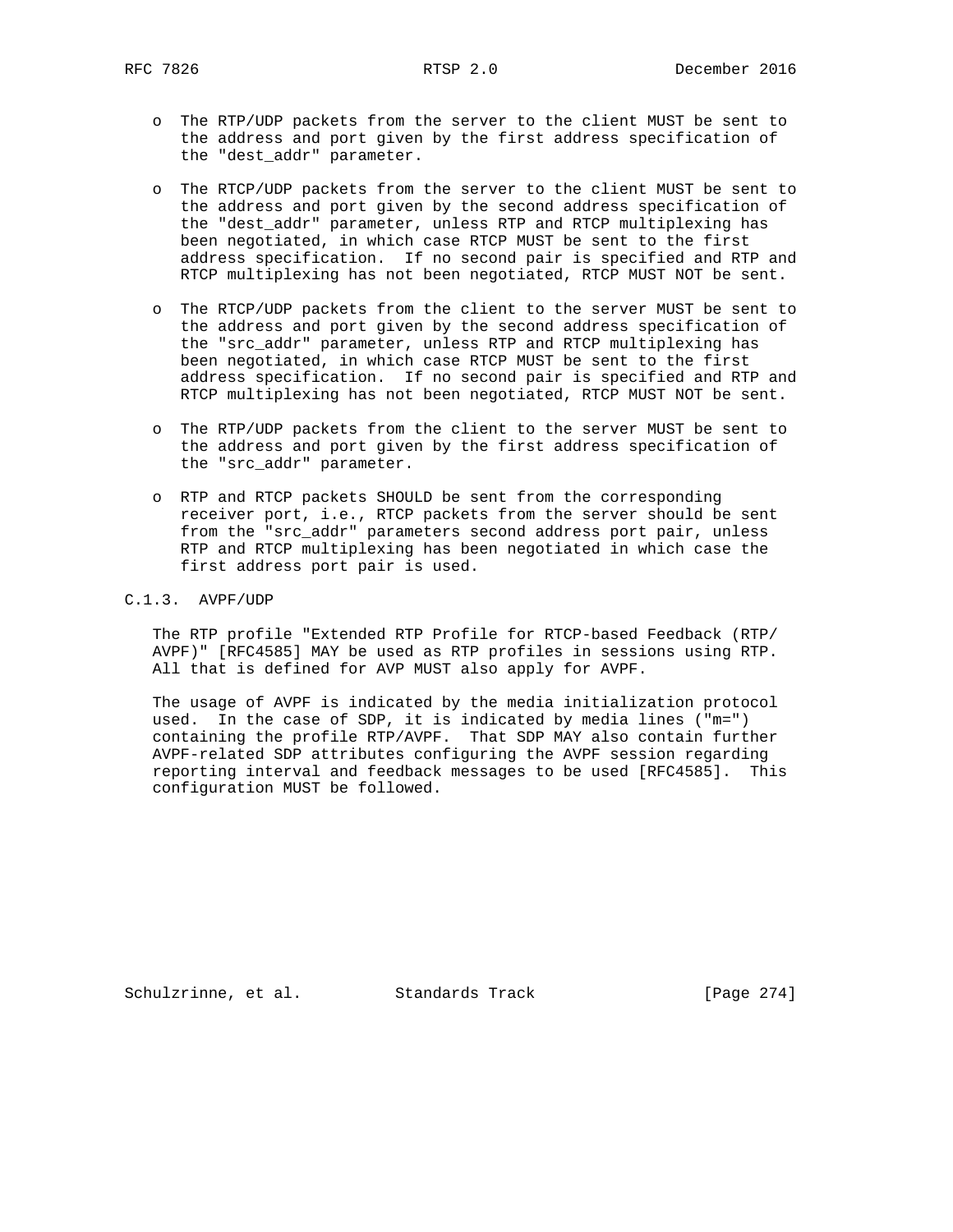# C.1.4. SAVP/UDP

 The RTP profile "The Secure Real-time Transport Protocol (SRTP)" [RFC3711] is an RTP profile (SAVP) that MAY be used in RTSP sessions using RTP. All that is defined for AVP MUST also apply for SAVP.

 The usage of SRTP requires that a security context be established. The default key-management unless otherwise signaled SHALL be MIKEY in RSA-R mode as defined in Appendix C.1.4.1 and not according to the procedure defined in "Key Management Extensions for Session Description Protocol (SDP) and Real Time Streaming Protocol (RTSP)" [RFC4567]. The reason is that RFC 4567 sends the initial MIKEY message in SDP, thus, both requiring the usage of the DESCRIBE method and forcing the server to keep state for clients performing DESCRIBE in anticipation that they might require key management.

 MIKEY is selected as the default method for establishing SRTP cryptographic context within an RTSP session as it can be embedded in the RTSP messages while still ensuring confidentiality of content of the keying material, even when using hop-by-hop TLS security for the RTSP messages. This method also supports pipelining of the RTSP messages.

C.1.4.1. MIKEY Key Establishment

 This method for using MIKEY [RFC3830] to establish the SRTP cryptographic context is initiated in the client's SETUP request, and the server's response to the SETUP carries the MIKEY response. This ensures that the crypto context establishment happens simultaneously with the establishment of the media stream being protected. By using MIKEY's RSA-R mode [RFC4738] the client can be the initiator and still allow the server to set the parameters in accordance with the actual media stream.

 The SRTP cryptographic context establishment is done according to the following process:

 1. The client determines that SAVP or SAVPF shall be used from the media-description format, e.g., SDP. If no other key-management method is explicitly signaled, then MIKEY SHALL be used as defined herein. The use of SRTP with RTSP is only defined with MIKEY with keys established as defined in this section. Future documents may define how an RTSP implementation treats SDP that indicates some other key mechanism to be used. The need for such specification includes [RFC4567], which is not defined for use in RTSP 2.0 within this document.

Schulzrinne, et al. Standards Track [Page 275]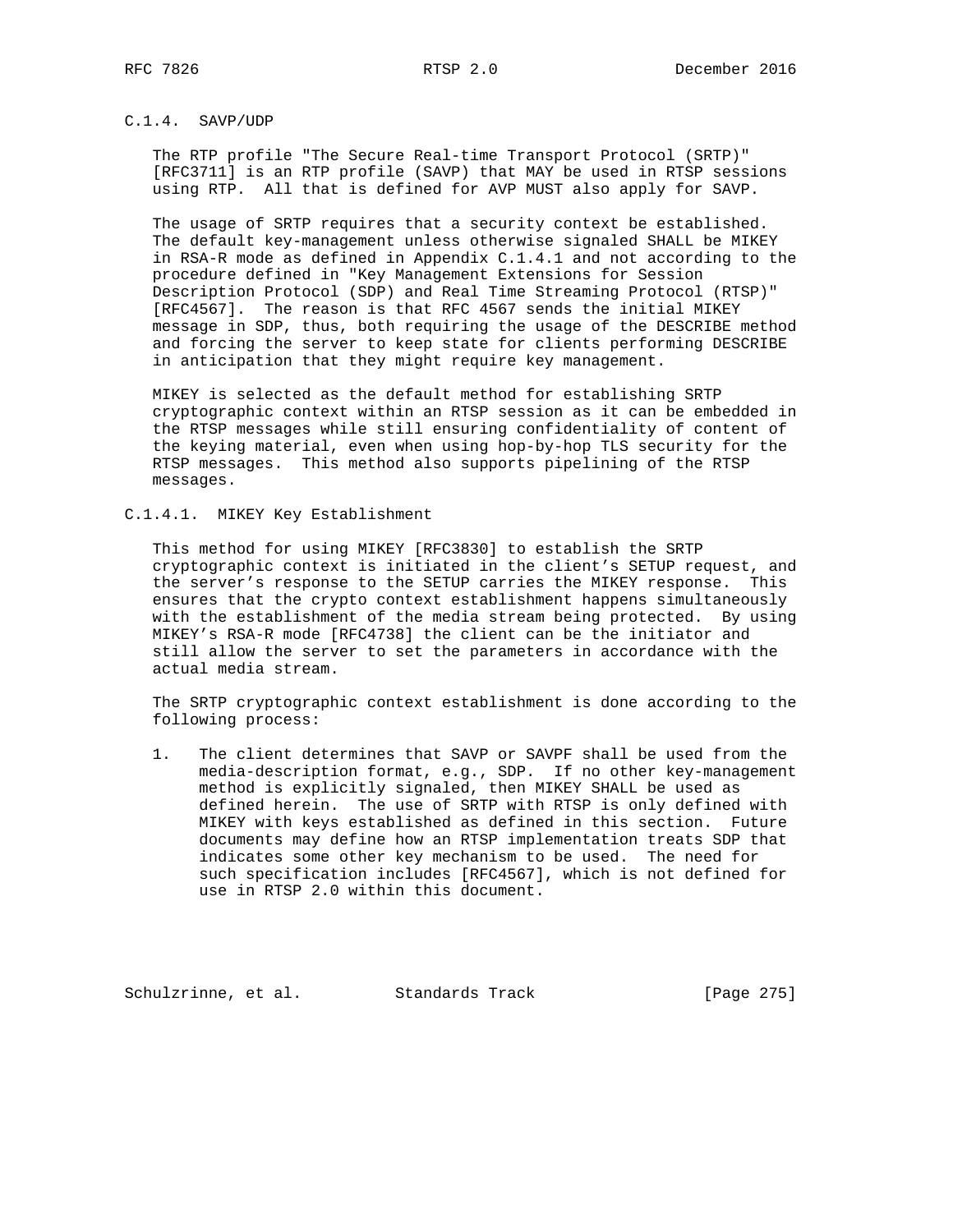- 2. The client SHALL establish a TLS connection for RTSP messages, directly or hop-by-hop with the server. If hop-by-hop TLS security is used, the User method SHALL be indicated in the Accept-Credentials header. Note that using hop-by-hop does allow the proxy to insert itself as a man in the middle. This can also occur in the MIKEY exchange by the proxy providing one of its certificates rather than the server's in the Connection- Credentials header. Therefore, the client SHALL validate the server certificate.
- 3. The client retrieves the server's certificate from a direct TLS connection or hop-by-hop from a Connection-Credentials header. The client then checks that the server certificate is valid and belongs to the server.
- 4. The client forms the MIKEY Initiator message using RSA-R mode in unicast mode as specified in [RFC4738]. The client SHOULD use the same certificate for TLS and MIKEY to enable the server to bind the two together. The client's certificate SHALL be included in the MIKEY message. The client SHALL indicate its SRTP capabilities in the message.
- 5. The MIKEY message from the previous step is base64-encoded [RFC4648] and becomes the value of the MIKEY parameter that is included in the transport specification(s) that specifies an SRTP-based profile (SAVP, SAVPF) in the SETUP request.
- 6. Any proxy encountering the MIKEY parameter SHALL forward it without modification. A proxy that is required to understand the Transport specifications will need to understand SAVP/SAVPF with MIKEY to enable the default keying for SRTP-protected media streams. If such a proxy does not support SAVP/SAVPF with MIKEY, it will discard the whole transport specification. Most types of proxies can easily support SAVP and SAVPF with MIKEY. If a client encounters a proxy not supporting SAVP/SAVPF with MIKEY, the client should attempt bypassing that proxy.
- 7. The server, upon receiving the SETUP request, will need to decide upon the transport specification to use, if multiple are included by the client. In the determination of which transport specifications are supported and preferred, the server SHOULD decode the MIKEY message to take the embedded SRTP parameters into account. If all transport spec require SRTP but no MIKEY parameter or other supported keying method is included, the server SHALL respond with 403 (Forbidden).

Schulzrinne, et al. Standards Track [Page 276]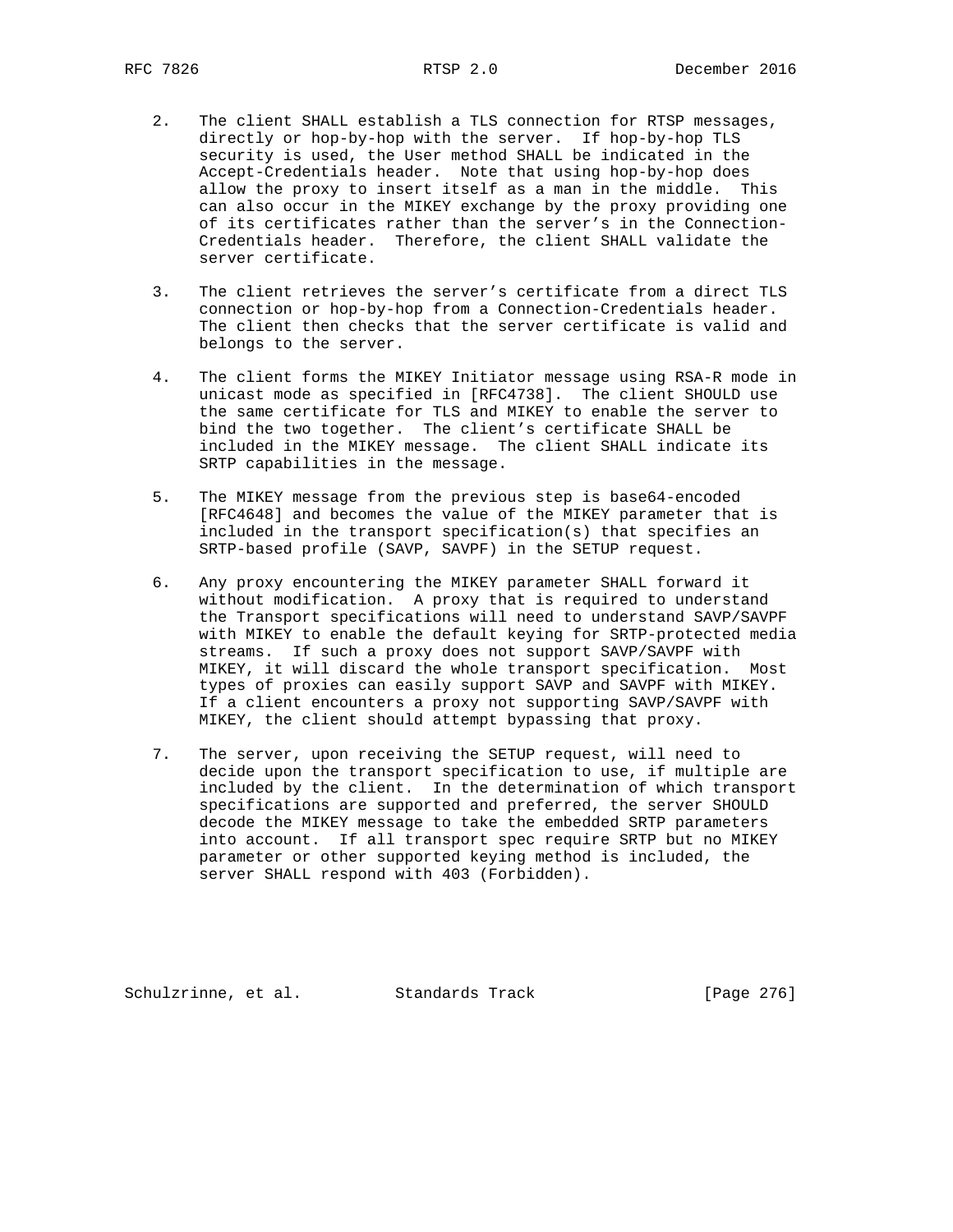- 8. Upon generating a response, the following outcomes can occur:
	- \* A transport spec not using SRTP and MIKEY is selected. Thus, the response will not contain any MIKEY parameters.
	- \* A transport spec using SRTP and MIKEY is selected but an error is encountered in the MIKEY processing. In this case, an RTSP error response code of 466 (Key Management Error) SHALL be used. A MIKEY message describing the error MAY be included.
	- \* A transport spec using SRTP and MIKEY is selected and a MIKEY response message can be created. The server SHOULD use the same certificate for TLS and in MIKEY to enable the client to bind the two together. If a different certificate is used, it SHALL be included in the MIKEY message. It is RECOMMENDED that the envelope key-cache type be set to 'Cache' and that a single envelope key is reused for all MIKEY messages to the client. That message is included in the MIKEY parameter part of the single selected transport specification in the SETUP response. The server will set the SRTP parameters as preferred for this media stream within the supported range by the client.
- 9. The server transmits the SETUP response back to the client.
- 10. The client receives the SETUP response and, if the response code indicates a successful request, it decodes the MIKEY message and establishes the SRTP cryptographic context from the parameters in the MIKEY response.

 In the above method, the client's certificate may be self signed in cases where the client's identity is not necessary to authenticate and the security goal is only to ensure that the RTSP signaling client is the same as the one receiving the SRTP security context.

## C.1.5. SAVPF/UDP

 The RTP profile "Extended Secure RTP Profile for Real-time Transport Control Protocol (RTCP)-Based Feedback (RTP/SAVPF)" [RFC5124] is an RTP profile (SAVPF) that MAY be used in RTSP sessions using RTP. All that is defined for AVPF MUST also apply for SAVPF.

 The usage of SRTP requires that a cryptographic context be established. The default mechanism for establishing that security association is to use MIKEY[RFC3830] with RTSP as defined in Appendix C.1.4.1.

Schulzrinne, et al. Standards Track [Page 277]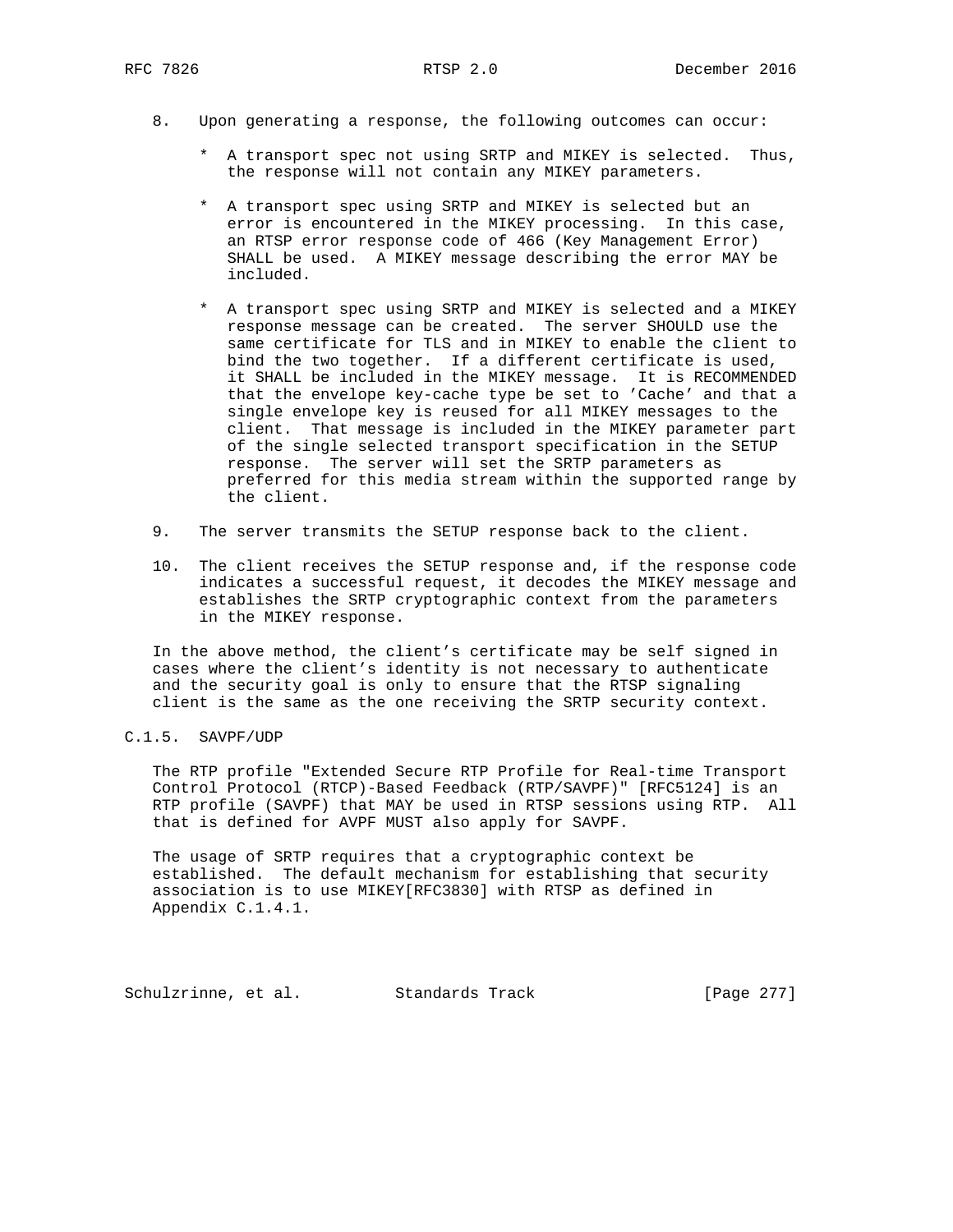# C.1.6. RTCP Usage with RTSP

 RTCP has several usages when RTP is implemented for media transport as explained below. Thus, RTCP MUST be supported if an RTSP agent handles RTP.

## C.1.6.1. Media Synchronization

 RTCP provides media synchronization and clock-drift compensation. The initial media synchronization is available from RTP-Info header. However, to be able to handle any clock drift between the media streams, RTCP is needed.

### C.1.6.2. RTSP Session Keep-Alive

 RTCP traffic from the RTSP client to the RTSP server MUST function as keep-alive. This requires an RTSP server supporting RTP to use the received RTCP packets as indications that the client desires the related RTSP session to be kept alive.

### C.1.6.3. Bitrate Adaption

 RTCP Receiver reports and any additional feedback from the client MUST be used to adapt the bitrate used over the transport for all cases when RTP is sent over UDP. An RTP sender without reserved resources MUST NOT use more than its fair share of the available resources. This can be determined by comparing on short-to-medium terms (some seconds) the used bitrate and adapting it so that the RTP sender sends at a bitrate comparable to what a TCP sender would achieve on average over the same path.

 To ensure that the implementation's adaptation mechanism has a well defined outer envelope, all implementations using a non-congestion controlled unicast transport protocol, like UDP, MUST implement "Multimedia Congestion Control: Circuit Breakers for Unicast RTP Sessions" [RTP-CIRCUIT-BREAKERS].

### C.1.6.4. RTP and RTCP Multiplexing

 RTSP can be used to negotiate the usage of RTP and RTCP multiplexing as described in [RFC5761]. This allows servers and client to reduce the amount of resources required for the session by only requiring one underlying transport stream per media stream instead of two when using RTP and RTCP. This lessens the server-port consumption and also the necessary state and keep-alive work when operating across NATs [RFC2663].

Schulzrinne, et al. Standards Track [Page 278]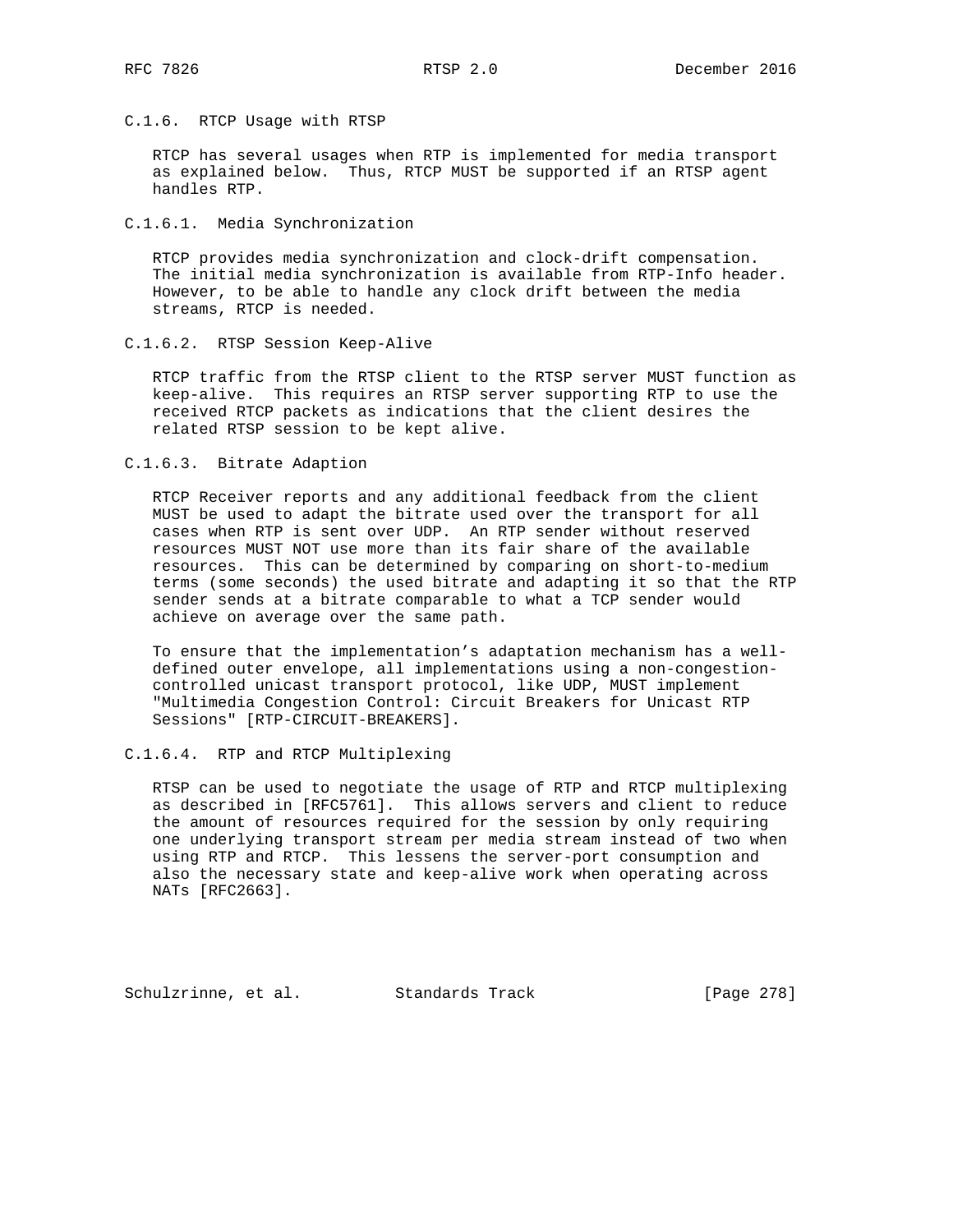Content must be prepared with some consideration for RTP and RTCP multiplexing, mainly ensuring that the RTP payload types used do not collide with the ones used for RTCP packet types. This option likely needs explicit support from the content unless the RTP payload types can be remapped by the server and that is correctly reflected in the session description. Beyond that, support of this feature should come at little cost and much gain.

 It is recommended that, if the content and server support RTP and RTCP multiplexing, this is indicated in the session description, for example, using the SDP attribute "a=rtcp-mux". If the SDP message contains the "a=rtcp-mux" attribute for a media stream, the server MUST support RTP and RTCP multiplexing. If indicated or otherwise desired by the client, it can include the Transport parameter "RTCP mux" in any transport specification where it desires to use "RTCP mux". The server will indicate if it supports "RTCP-mux". Servers and Clients SHOULD support RTP and RTCP multiplexing.

 For capability exchange, an RTSP feature tag for RTP and RTCP multiplexing is defined: "setup.rtp.rtcp.mux".

 To minimize the risk of negotiation failure while using RTP and RTCP multiplexing, some recommendations are here provided. If the session description includes explicit indication of support ("a=rtcp-mux" in SDP), then an RTSP agent can safely create a SETUP request with a transport specification with only a single "dest\_addr" parameter address specification. If no such explicit indication is provided, then even if the feature tag "setup.rtp.rtcp.mux" is provided in a Supported header by the RTSP server or the feature tag included in the Required header in the SETUP request, the media resource may not support RTP and RTCP multiplexing. Thus, to maximize the probability of successful negotiation, the RTSP agent is recommended to include two "dest\_addr" parameter address specifications in the first or first set (if pipelining is used) of SETUP request(s) for any media resource aggregate. That way, the RTSP server can accept RTP and RTCP multiplexing and only use the first address specification or, if not, use both specifications. The RTSP agent, after having received the response for a successful negotiation of the usage of RTP and RTCP multiplexing, can then release the resources associated with the second address specification.

# C.2. RTP over TCP

 Transport of RTP over TCP can be done in two ways: over independent TCP connections using [RFC4571] or interleaved in the RTSP connection. In both cases, the protocol MUST be "rtp" and the lower layer MUST be TCP. The profile may be any of the above specified ones: AVP, AVPF, SAVP, or SAVPF.

Schulzrinne, et al. Standards Track [Page 279]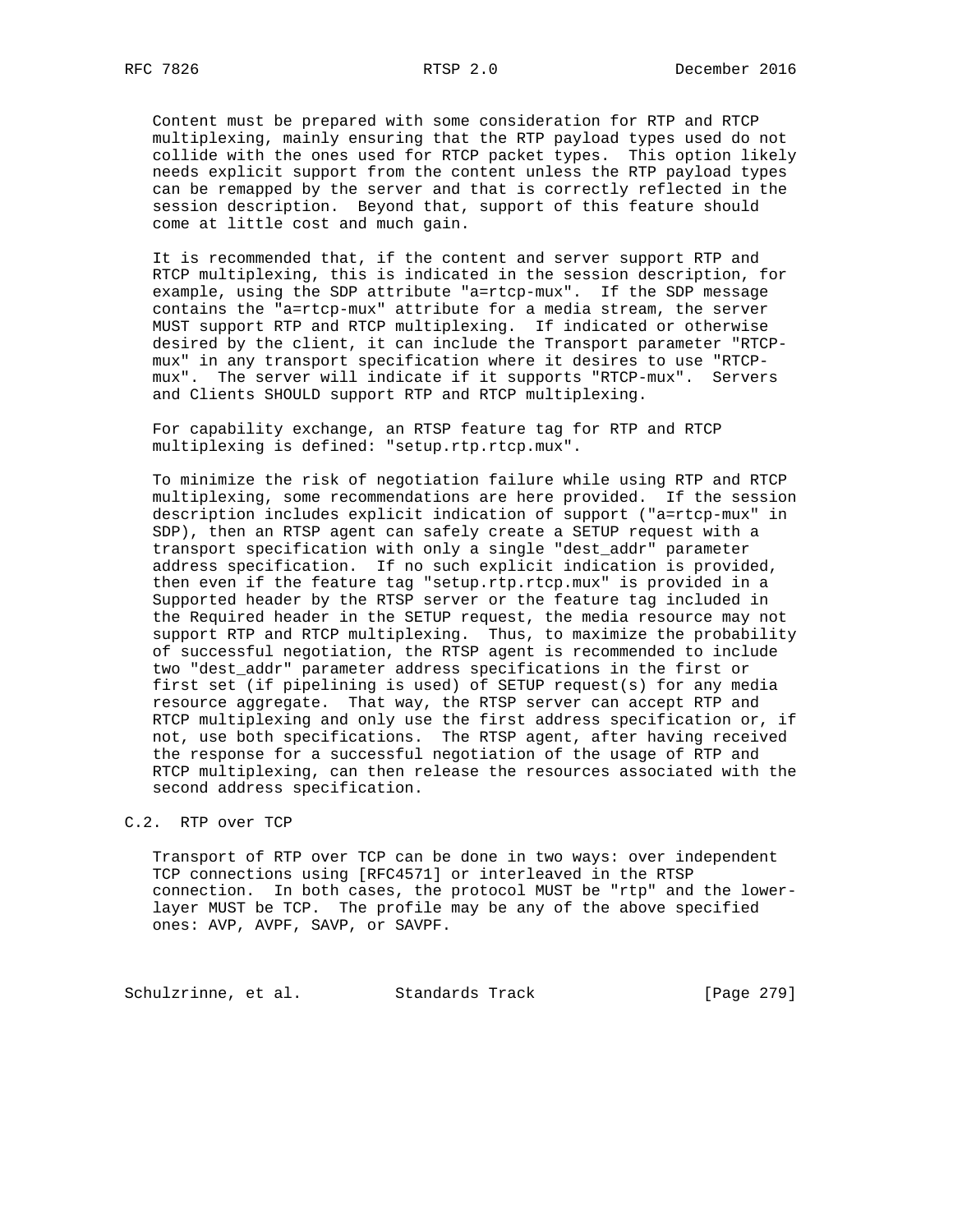# C.2.1. Interleaved RTP over TCP

 The use of embedded (interleaved) binary data transported on the RTSP connection is possible as specified in Section 14. When using this declared combination of interleaved binary data, the RTSP messages MUST be transported over TCP. TLS may or may not be used. If TLS is used, both RTSP messages and the binary data will be protected by TLS.

 One should, however, consider that this will result in all media streams going through any proxy. Using independent TCP connections can avoid that issue.

### C.2.2. RTP over Independent TCP

 In this section, the sending of RTP [RFC3550] over lower-layer transport TCP [RFC793] according to "Framing Real-time Transport Protocol (RTP) and RTP Control Protocol (RTCP) Packets over Connection-Oriented Transport" [RFC4571] is described. This section adapts the guidelines for using RTP over TCP within SIP/SDP [RFC4145] to work with RTSP.

 A client codes the support of RTP over independent TCP by specifying an RTP/AVP/TCP transport option without an interleaved parameter in the Transport line of a SETUP request. This transport option MUST include the "unicast" parameter.

 If the client wishes to use RTP with RTCP, two address specifications need to be included in the "dest\_addr" parameter. If the client wishes to use RTP without RTCP, one address specification is included in the "dest\_addr" parameter. If the client wishes to multiplex RTP and RTCP on a single transport flow (see Appendix C.1.6.4), one or two address specifications are included in the "dest\_addr" parameter in addition to the "RTCP-mux" transport parameter. Two address specifications are allowed to facilitate successful negotiation when the server or content can't support RTP and RTCP multiplexing. Ordering rules of dest\_addr ports follow the rules for RTP/AVP/UDP.

 If the client wishes to play the active role in initiating the TCP connection, it MAY set the setup parameter (see Section 18.54) on the Transport line to be "active", or it MAY omit the setup parameter, as active is the default. If the client signals the active role, the ports in the address specifications in the "dest\_addr" parameter MUST be set to 9 (the discard port).

 If the client wishes to play the passive role in TCP connection initiation, it MUST set the setup parameter on the Transport line to be "passive". If the client is able to assume the active or the

Schulzrinne, et al. Standards Track [Page 280]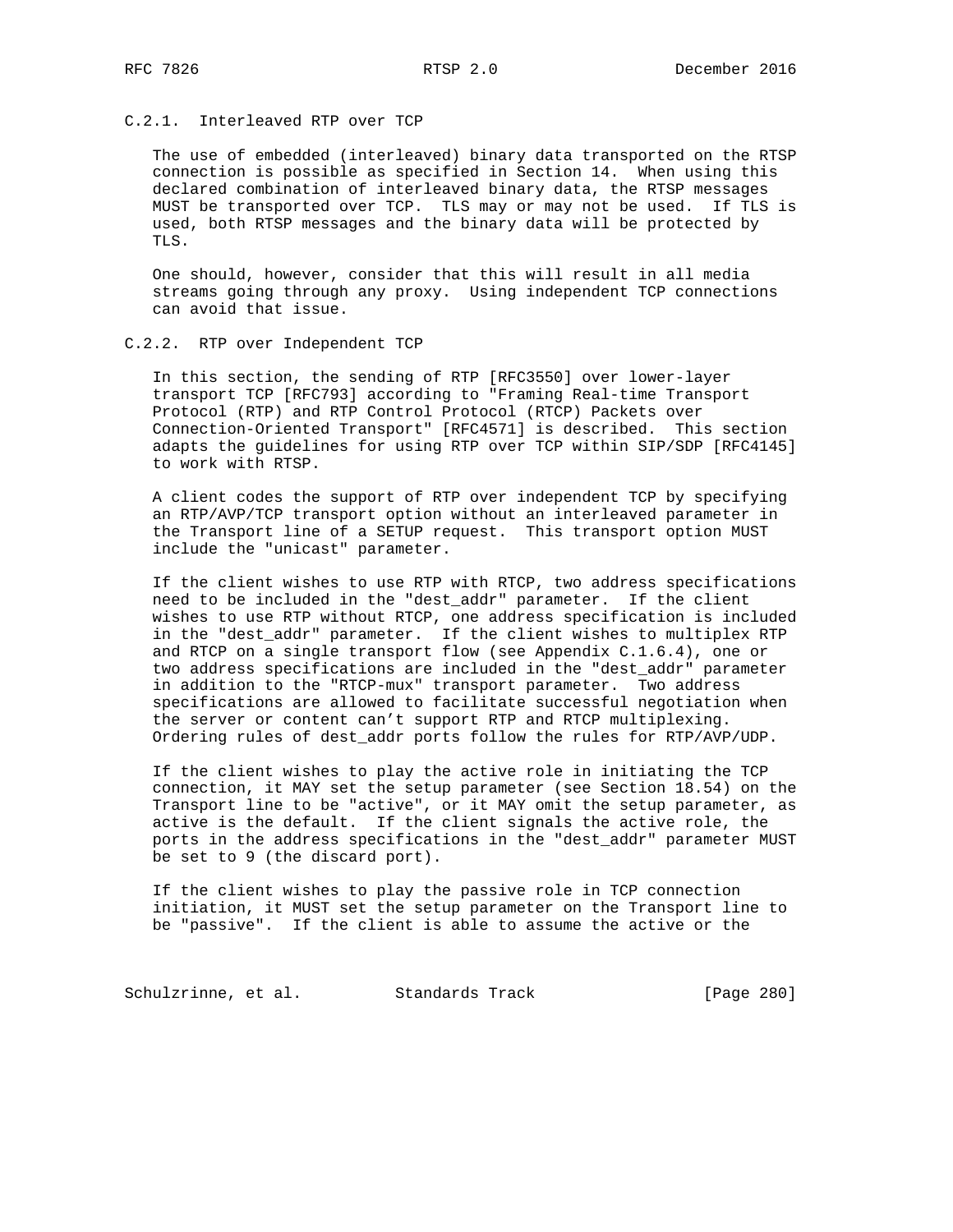passive role, it MUST set the setup parameter on the Transport line to be "actpass". In either case, the "dest\_addr" parameter's address specification port value for RTP MUST be set to the TCP port number on which the client is expecting to receive the TCP connection for RTP, and the "dest\_addr" address specification port value for RTCP MUST be set to the TCP port number on which the client is expecting to receive the TCP connection for RTCP. In the case that the client wishes to multiplex RTP and RTCP on a single transport flow, the "RTCP-mux" parameter is included and one or two "dest\_addr" parameter address specifications are included, as mentioned earlier in this section.

 Upon receipt of a non-interleaved RTP/AVP/TCP SETUP request, if a server decides to accept this requested option, the 2xx reply MUST contain a Transport option that specifies RTP/AVP/TCP (without using the interleaved parameter and using the unicast parameter). The "dest\_addr" parameter value MUST be echoed from the parameter value in the client request unless the destination address (only port) was not provided; in which case, the server MAY include the source address of the RTSP TCP connection with the port number unchanged.

 In addition, the server reply MUST set the setup parameter on the Transport line, to indicate the role the server will play in the connection setup. Permissible values are "active" (if a client set setup to "passive" or "actpass") and "passive" (if a client set setup to "active" or "actpass").

 If a server sets setup to "passive", the "src\_addr" in the reply MUST indicate the ports on which the server is willing to receive a TCP connection for RTP and (if the client requested a TCP connection for RTCP by specifying two "dest\_addr" address specifications) a TCP/ RTCP connection. If a server sets setup to "active", the ports specified in "src\_addr" address specifications MUST be set to 9. The server MAY use the "ssrc" parameter, following the guidance in Section 18.54. The server sets only one address specification in the case that the client has indicated only a single address specification or in case RTP and RTCP multiplexing was requested and accepted by the server. Port ordering for "src\_addr" follows the rules for RTP/AVP/UDP.

 Servers MUST support taking the passive role and MAY support taking the active role. Servers with a public IP address take the passive role, thus enabling clients behind NATs and firewalls a better chance of successful connect to the server by actively connecting outwards. Therefore, the clients are RECOMMENDED to take the active role.

Schulzrinne, et al. Standards Track [Page 281]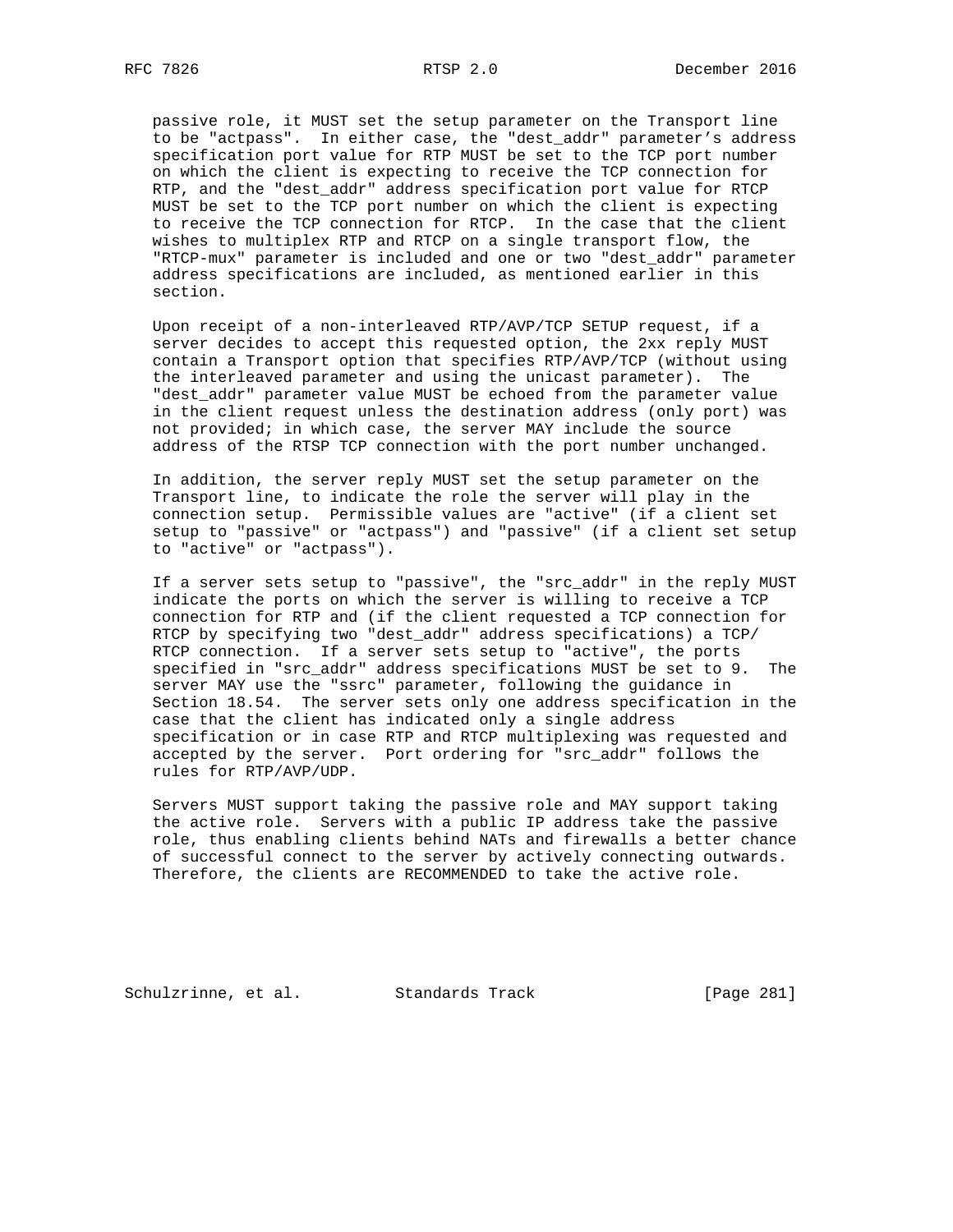After sending (receiving) a 2xx reply for a SETUP method for a non interleaved RTP/AVP/TCP media stream, the active party SHOULD initiate the TCP connection as soon as possible. The client MUST NOT send a PLAY request prior to the establishment of all the TCP connections negotiated using SETUP for the session. In case the server receives a PLAY request in a session that has not yet established all the TCP connections, it MUST respond using the 464 (Data Transport Not Ready Yet) (Section 17.4.28) error code.

 Once the PLAY request for a media resource transported over non interleaved RTP/AVP/TCP occurs, media begins to flow from server to client over the RTP TCP connection, and RTCP packets flow bidirectionally over the RTCP TCP connection. Unless RTP and RTCP multiplexing has been negotiated; in which case, RTP and RTCP will flow over a common TCP connection. As in the RTP/UDP case, client to-server traffic on an RTP-only TCP session is unspecified by this memo. The packets that travel on these connections MUST be framed using the protocol defined in [RFC4571], not by the framing defined for interleaving RTP over the RTSP connection defined in Section 14.

 A successful PAUSE request for media being transported over RTP/AVP/ TCP pauses the flow of packets over the connections, without closing the connections. A successful TEARDOWN request signals that the TCP connections for RTP and RTCP are to be closed by the RTSP client as soon as possible.

 Subsequent SETUP requests using a URI already set up in an RTSP session using an RTP/AVP/TCP transport specification may be ambiguous in the following way: does the client wish to open up a new TCP connection for RTP or RTCP for the URI, or does the client wish to continue using the existing TCP connections? The client SHOULD use the "connection" parameter (defined in Section 18.54) on the Transport line to make its intention clear (by setting "connection" to "new" if new connections are needed, and by setting "connection" to "existing" if the existing connections are to be used). After a 2xx reply for a SETUP request for a new connection, parties should close the preexisting connections, after waiting a suitable period for any stray RTP or RTCP packets to arrive.

 The usage of SRTP, i.e., either SAVP or SAVPF profiles, requires that a security association be established. The default mechanism for establishing that security association is to use MIKEY[RFC3830] with RTSP as defined Appendix C.1.4.1.

Schulzrinne, et al. Standards Track [Page 282]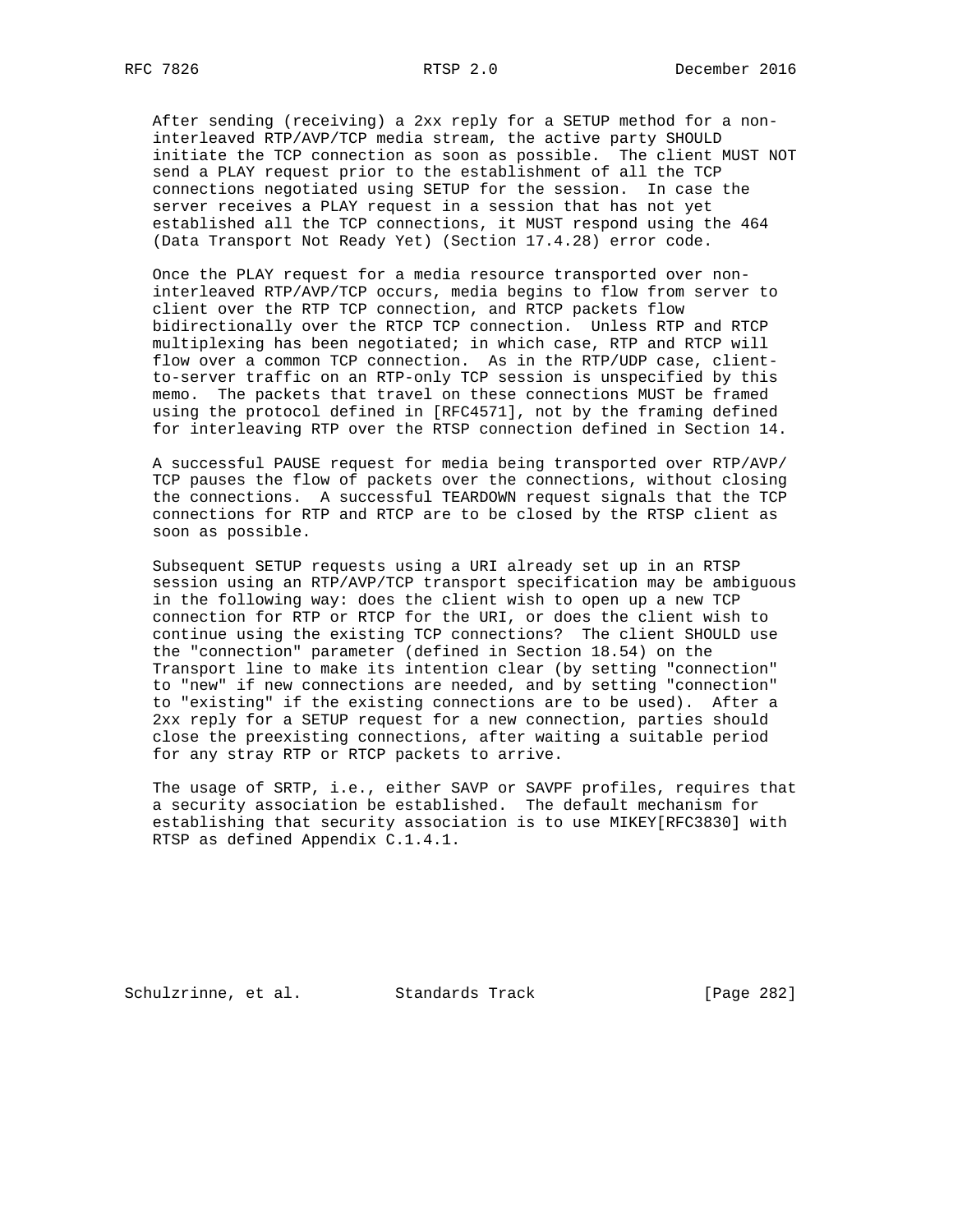Below, a rewritten version of the example "Media on Demand" (Appendix A.1) shows the use of RTP/AVP/TCP non-interleaved: C->M: DESCRIBE rtsp://example.com/twister.3gp RTSP/2.0 CSeq: 1 User-Agent: PhonyClient/1.2 M->C: RTSP/2.0 200 OK CSeq: 1 Server: PhonyServer/1.0 Date: Wed, 23 Jan 2013 15:36:52 +0000 Content-Type: application/sdp Content-Length: 227 Content-Base: rtsp://example.com/twister.3gp/ Expires: Thu, 24 Jan 2013 15:36:52 +0000  $v=0$  o=- 2890844256 2890842807 IN IP4 198.51.100.34 s=RTSP Session i=An Example of RTSP Session Usage e=adm@example.com c=IN IP4 0.0.0.0 a=control: \* a=range:npt=00:00:00-00:10:34.10  $t=0$  0 m=audio 0 RTP/AVP 0 a=control: trackID=1 C->M: SETUP rtsp://example.com/twister.3gp/trackID=1 RTSP/2.0 CSeq: 2 User-Agent: PhonyClient/1.2 Require: play.basic Transport: RTP/AVP/TCP;unicast;dest\_addr=":9"/":9"; setup=active;connection=new Accept-Ranges: npt, smpte, clock M->C: RTSP/2.0 200 OK CSeq: 2 Server: PhonyServer/1.0 Transport: RTP/AVP/TCP;unicast; dest\_addr=":9"/":9"; src\_addr="198.51.100.5:53478"/"198.51.100:54091"; setup=passive;connection=new;ssrc=93CB001E Session: OccldOFFq23KwjYpAnBbUr Expires: Thu, 24 Jan 2013 15:36:52 +0000 Date: Wed, 23 Jan 2013 15:36:52 +0000 Accept-Ranges: npt Media-Properties: Random-Access=0.8, Immutable, Unlimited

Schulzrinne, et al. Standards Track [Page 283]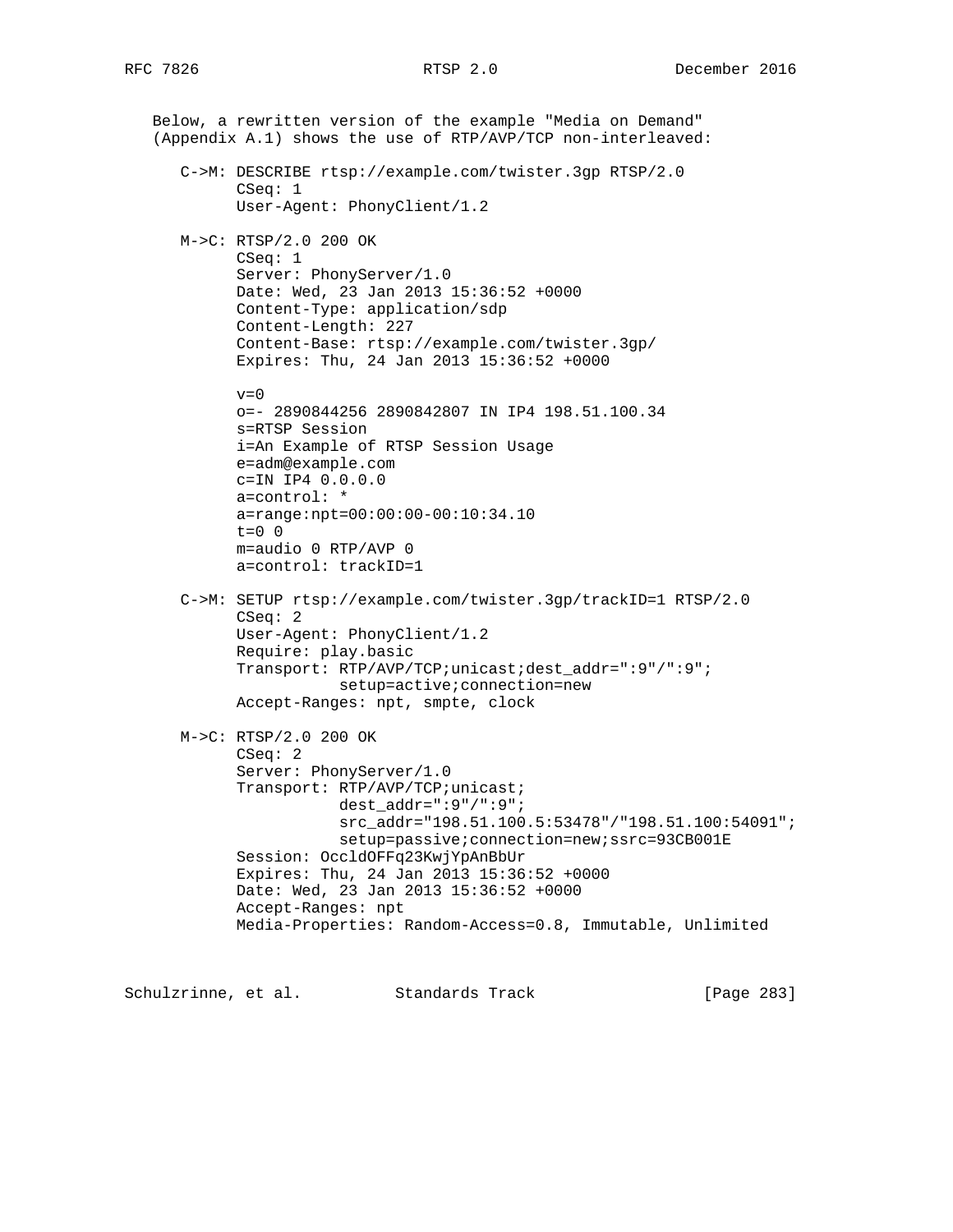C->M: TCP Connection Establishment x2

 C->M: PLAY rtsp://example.com/twister.3gp/ RTSP/2.0 CSeq: 4 User-Agent: PhonyClient/1.2 Range: npt=30- Session: OccldOFFq23KwjYpAnBbUr

 M->C: RTSP/2.0 200 OK CSeq: 4 Server: PhonyServer/1.0 Date: Wed, 23 Jan 2013 15:36:54 +0000 Session: OccldOFFq23KwjYpAnBbUr Range: npt=30-623.10 Seek-Style: First-Prior RTP-Info: url="rtsp://example.com/twister.3gp/trackID=1" ssrc=4F312DD8:seq=54321;rtptime=2876889

C.3. Handling Media-Clock Time Jumps in the RTP Media Layer

 RTSP allows media clients to control selected, non-contiguous sections of media presentations, rendering those streams with an RTP media layer [RFC3550]. Two cases occur, the first is when a new PLAY request replaces an old ongoing request and the new request results in a jump in the media. This should produce continuous media stream at the RTP layer. A client may also immediately follow a completed PLAY request with a new PLAY request. This will result in some gap in the media layer. The below text will look into both cases.

 A PLAY request that replaces an ongoing PLAY request allows the media layer rendering the RTP stream to do so continuously without being affected by jumps in media-clock time. The RTP timestamps for the new media range are set so that they become continuous with the previous media range in the previous request. The RTP sequence number for the first packet in the new range will be the next following the last packet in the previous range, i.e., monotonically increasing. The goal is to allow the media-rendering layer to work without interruption or reconfiguration across the jumps in media clock. This should be possible in all cases of replaced PLAY requests for media that has random access properties. In this case, care is needed to align frames or similar media-dependent structures.

 In cases where jumps in media-clock time are a result of RTSP signaling operations arriving after a completed PLAY operation, the request timing will result in that media becoming non-continuous. The server becomes unable to send the media so that it arrives timely and still carries timestamps to make the media stream continuous. In these situations, the server will produce RTP streams where there are

Schulzrinne, et al. Standards Track [Page 284]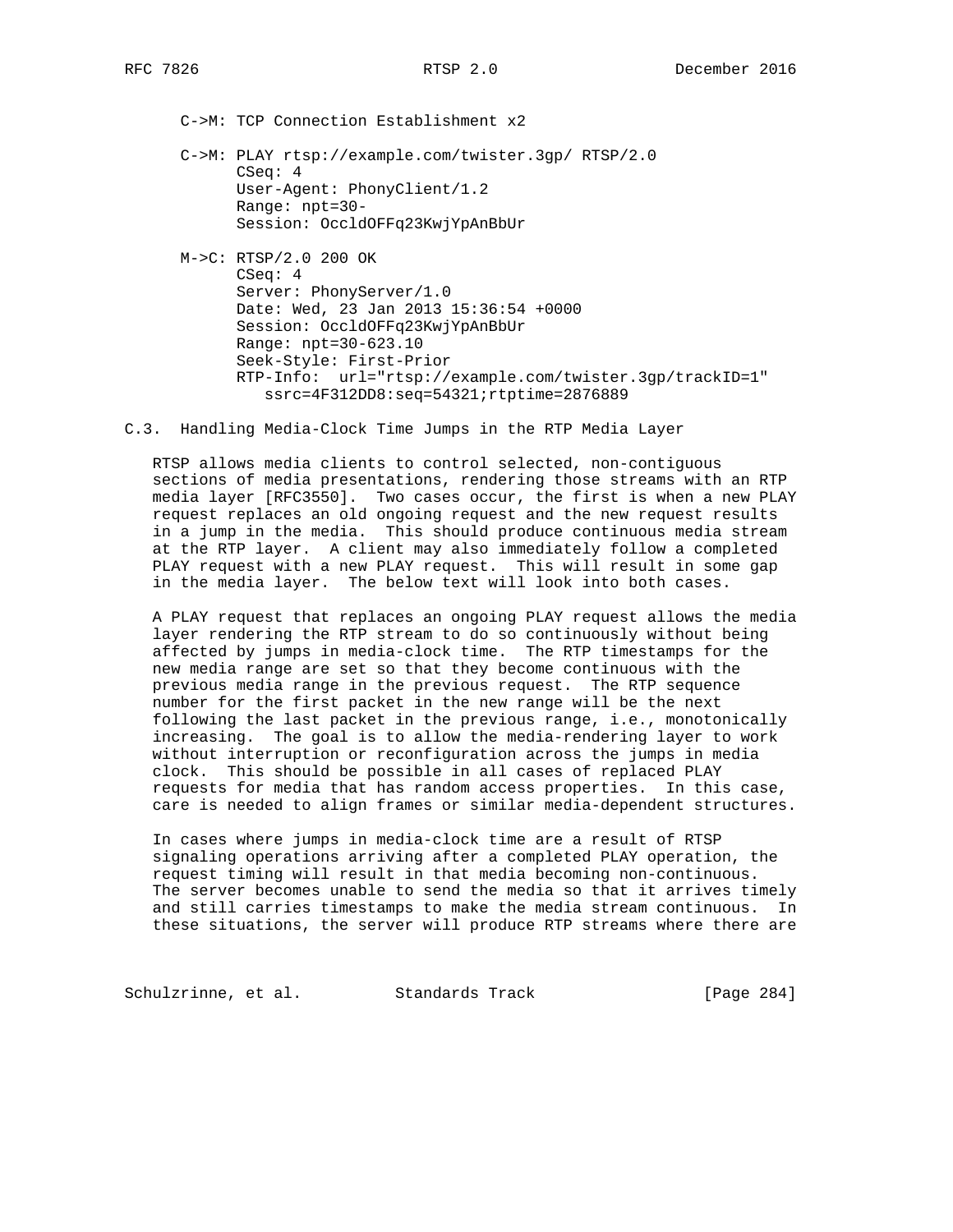gaps in the RTP timeline for the media. If the media has frame structure, aligning the timestamp for the next frame with the previous structure reduces the burden to render this media. The gap should represent the time the server hasn't been serving media, e.g., the time between the end of the media stream or a PAUSE request and the new PLAY request. In these cases, the RTP sequence number would normally be monotonically increasing across the gap.

 For RTSP sessions with media that lacks random access properties, such as live streams, any media-clock jump is commonly the result of a correspondingly long pause of delivery. The RTP timestamp will have increased in direct proportion to the duration of the paused delivery. Note also that in this case the RTP sequence number should be the next packet number. If not, the RTCP packet loss reporting will indicate as loss all packets not received between the point of pausing and later resuming. This may trigger congestion avoidance mechanisms. An allowed exception from the above recommendation on monotonically increasing RTP sequence number is live media streams, likely being relayed. In this case, when the client resumes delivery, it will get the media that is currently being delivered to the server itself. For this type of basic delivery of live streams to multiple users over unicast, individual rewriting of RTP sequence numbers becomes quite a burden. For solutions that already cache media or perform time shifting, the rewriting should impose only a minor burden.

 The goal when handling jumps in media-clock time is that the provided stream is continuous without gaps in RTP timestamp or sequence number. However, when delivery has been halted for some reason, the RTP timestamp, when resuming, MUST represent the duration that the delivery was halted. An RTP sequence number MUST generally be the next number, i.e., monotonically increasing modulo 65536. For media resources with the properties Time-Progressing and Time-Duration=0.0, the server MAY create RTP media streams with RTP sequence number jumps in them due to the client first halting delivery and later resuming it (PAUSE and then later PLAY). However, servers utilizing this exception must take into consideration the resulting RTCP receiver reports that likely contain loss reports for all the packets that were a part of the discontinuity. A client cannot rely on the fact that a server will align when resuming play, even if it is RECOMMENDED. The RTP-Info header will provide information on how the server acts in each case.

 One cannot assume that the RTSP client can communicate with the RTP media agent, as the two may be independent processes. If the RTP timestamp shows the same gap as the NPT, the media agent will assume that there is a pause in the presentation. If the jump in NPT is large enough, the RTP timestamp may roll over and the media

Schulzrinne, et al. Standards Track [Page 285]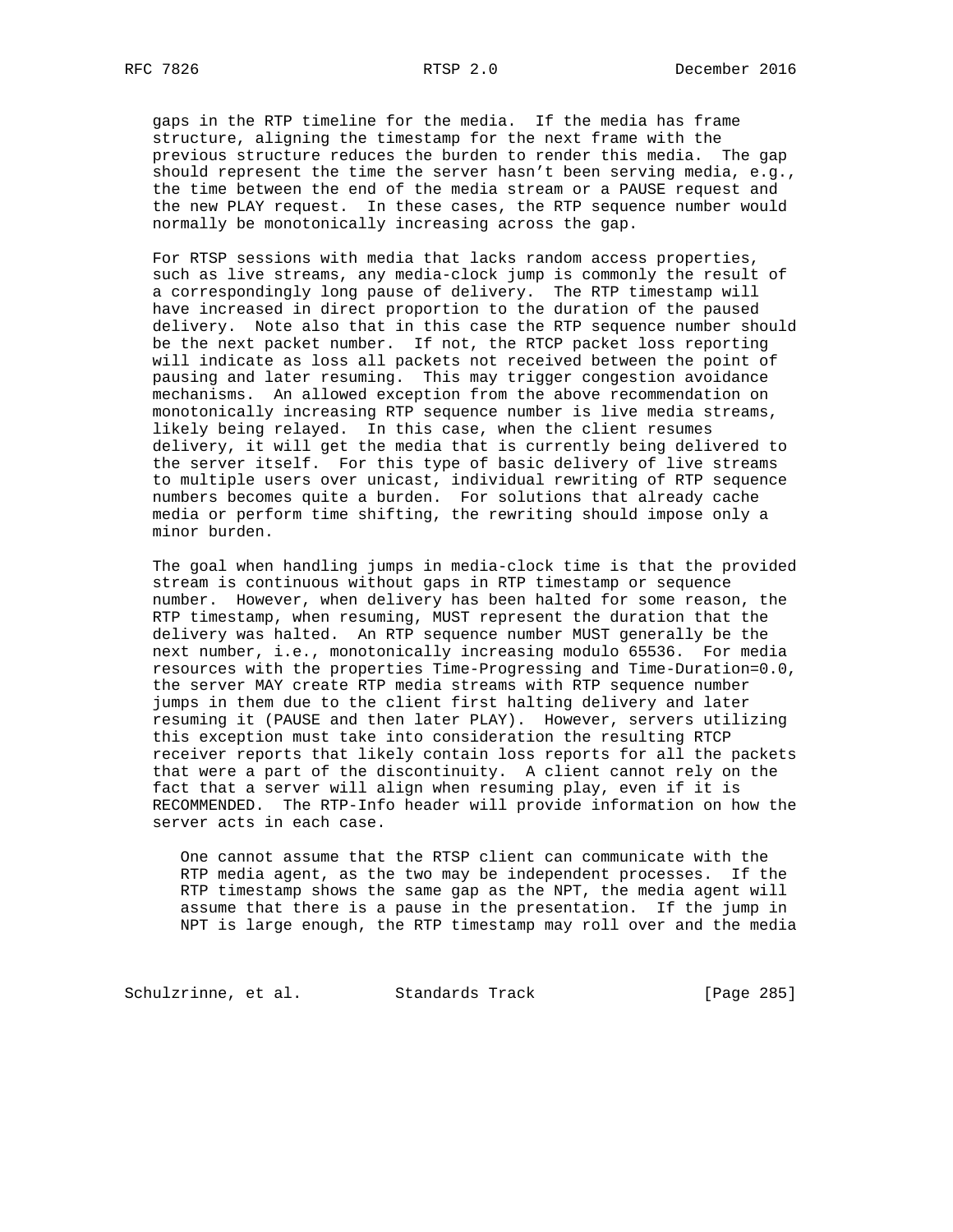agent may believe later packets to be duplicates of packets just played out. Having the RTP timestamp jump will also affect the RTCP measurements based on this.

 As an example, assume an RTP timestamp frequency of 8000 Hz, a packetization interval of 100 ms, and an initial sequence number and timestamp of zero.

 C->S: PLAY rtsp://example.com/fizzle RTSP/2.0 CSeq: 4 Session: ymIqLXufHkMHGdtENdblWK Range: npt=10-15 User-Agent: PhonyClient/1.2

 S->C: RTSP/2.0 200 OK CSeq: 4 Session: ymIqLXufHkMHGdtENdblWK Range: npt=10-15 RTP-Info: url="rtsp://example.com/fizzle/audiotrack" ssrc=0D12F123:seq=0;rtptime=0

The ensuing RTP data stream is depicted below:

 S -> C: RTP packet - seq = 0, rtptime = 0, NPT time = 10s S -> C: RTP packet - seq = 1, rtptime = 800, NPT time = 10.1s . . . S  $\rightarrow$  C: RTP packet - seq = 49, rtptime = 39200, NPT time = 14.9s

 Upon the completion of the requested delivery, the server sends a PLAY\_NOTIFY.

 S->C: PLAY\_NOTIFY rtsp://example.com/fizzle RTSP/2.0 CSeq: 5 Notify-Reason: end-of-stream Request-Status: cseq=4 status=200 reason="OK" Range: npt=-15 RTP-Info:url="rtsp://example.com/fizzle/audiotrack" ssrc=0D12F123:seq=49;rtptime=39200 Session: ymIqLXufHkMHGdtENdblWK

 C->S: RTSP/2.0 200 OK CSeq: 5 User-Agent: PhonyClient/1.2

 Upon the completion of the play range, the client follows up with a request to PLAY from a new NPT.

Schulzrinne, et al. Standards Track [Page 286]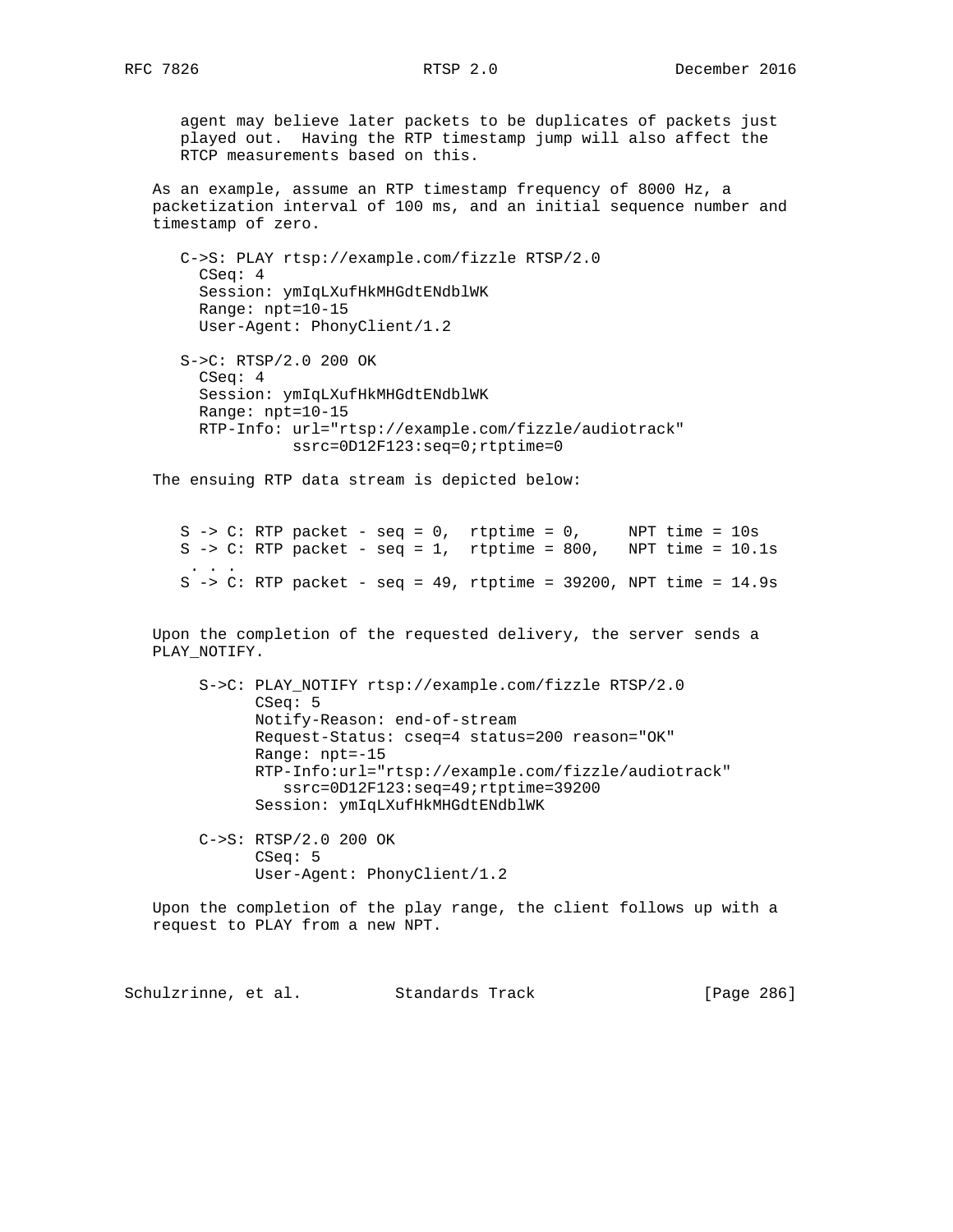C->S: PLAY rtsp://example.com/fizzle RTSP/2.0 CSeq: 6 Session: ymIqLXufHkMHGdtENdblWK Range: npt=18-20 User-Agent: PhonyClient/1.2

 S->C: RTSP/2.0 200 OK CSeq: 6 Session: ymIqLXufHkMHGdtENdblWK Range: npt=18-20 RTP-Info: url="rtsp://example.com/fizzle/audiotrack" ssrc=0D12F123:seq=50;rtptime=40100

The ensuing RTP data stream is depicted below:

 $S->C$ : RTP packet - seq = 50, rtptime = 40100, NPT time = 18s S->C: RTP packet -  $seq = 51$ , rtptime = 40900, NPT time =  $18.1s$  . . .  $S->C$ : RTP packet - seq = 69, rtptime = 55300, NPT time = 19.9s

 In this example, first, NPT 10 through 15 are played, then the client requests the server to skip ahead and play NPT 18 through 20. The first segment is presented as RTP packets with sequence numbers 0 through 49 and timestamps 0 through 39,200. The second segment consists of RTP packets with sequence numbers 50 through 69, with timestamps 40,100 through 55,200. While there is a gap in the NPT, there is no gap in the sequence-number space of the RTP data stream.

 The RTP timestamp gap is present in the above example due to the time it takes to perform the second play request, in this case, 12.5 ms (100/8000).

C.4. Handling RTP Timestamps after PAUSE

 During a PAUSE/PLAY interaction in an RTSP session, the duration of time for which the RTP transmission was halted MUST be reflected in the RTP timestamp of each RTP stream. The duration can be calculated for each RTP stream as the time elapsed from when the last RTP packet was sent before the PAUSE request was received and when the first RTP packet was sent after the subsequent PLAY request was received. The duration includes all latency incurred and processing time required to complete the request.

 RFC 3550 [RFC3550] states that: "the RTP timestamp for each unit [packet] would be related to the wallclock time at which the unit becomes current on the virtual presentation timeline".

Schulzrinne, et al. Standards Track [Page 287]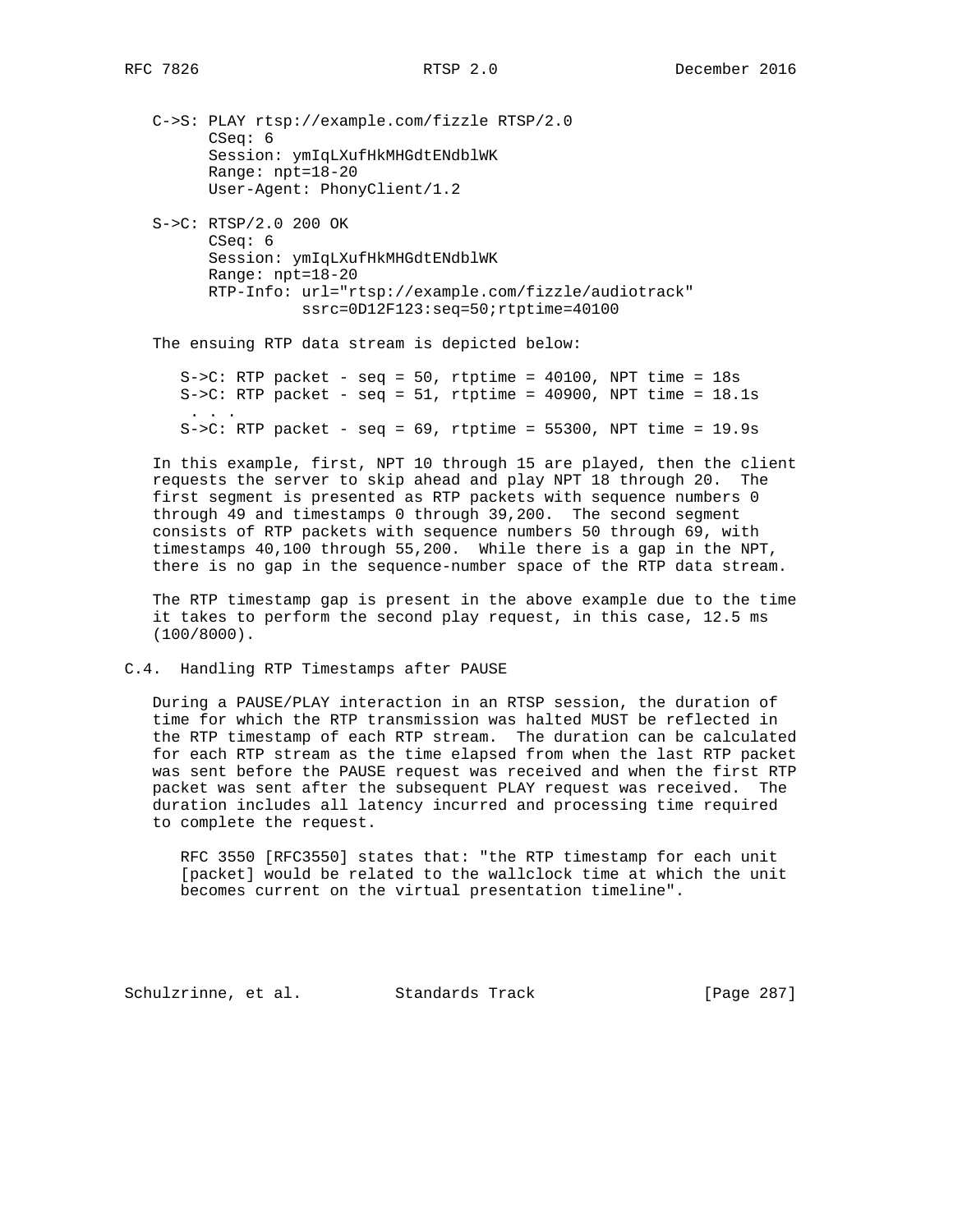In order to satisfy the requirements of [RFC3550], the RTP timestamp space needs to increase continuously with real time. While this is not optimal for stored media, it is required for RTP and RTCP to function as intended. Using a continuous RTP timestamp space allows the same timestamp model for both stored and live media and allows better opportunity to integrate both types of media under a single control.

 As an example, assume a clock frequency of 8000 Hz, a packetization interval of 100 ms, and an initial sequence number and timestamp of zero.

 C->S: PLAY rtsp://example.com/fizzle RTSP/2.0 CSeq: 4 Session: ymIqLXufHkMHGdtENdblWK Range: npt=10-15

User-Agent: PhonyClient/1.2

 S->C: RTSP/2.0 200 OK CSeq: 4 Session: ymIqLXufHkMHGdtENdblWK Range: npt=10-15 RTP-Info: url="rtsp://example.com/fizzle/audiotrack" ssrc=0D12F123:seq=0;rtptime=0

The ensuing RTP data stream is depicted below:

|  |  |  |  | S -> C: RTP packet - seq = 0, rtptime = 0, NPT time = $10s$         |  |  |  |
|--|--|--|--|---------------------------------------------------------------------|--|--|--|
|  |  |  |  | S -> C: RTP packet - seq = 1, rtptime = 800, NPT time = $10.1s$     |  |  |  |
|  |  |  |  | S -> C: RTP packet - seq = 2, rtptime = $1600$ , NPT time = $10.2s$ |  |  |  |
|  |  |  |  | S -> C: RTP packet - seq = 3, rtptime = $2400$ , NPT time = $10.3s$ |  |  |  |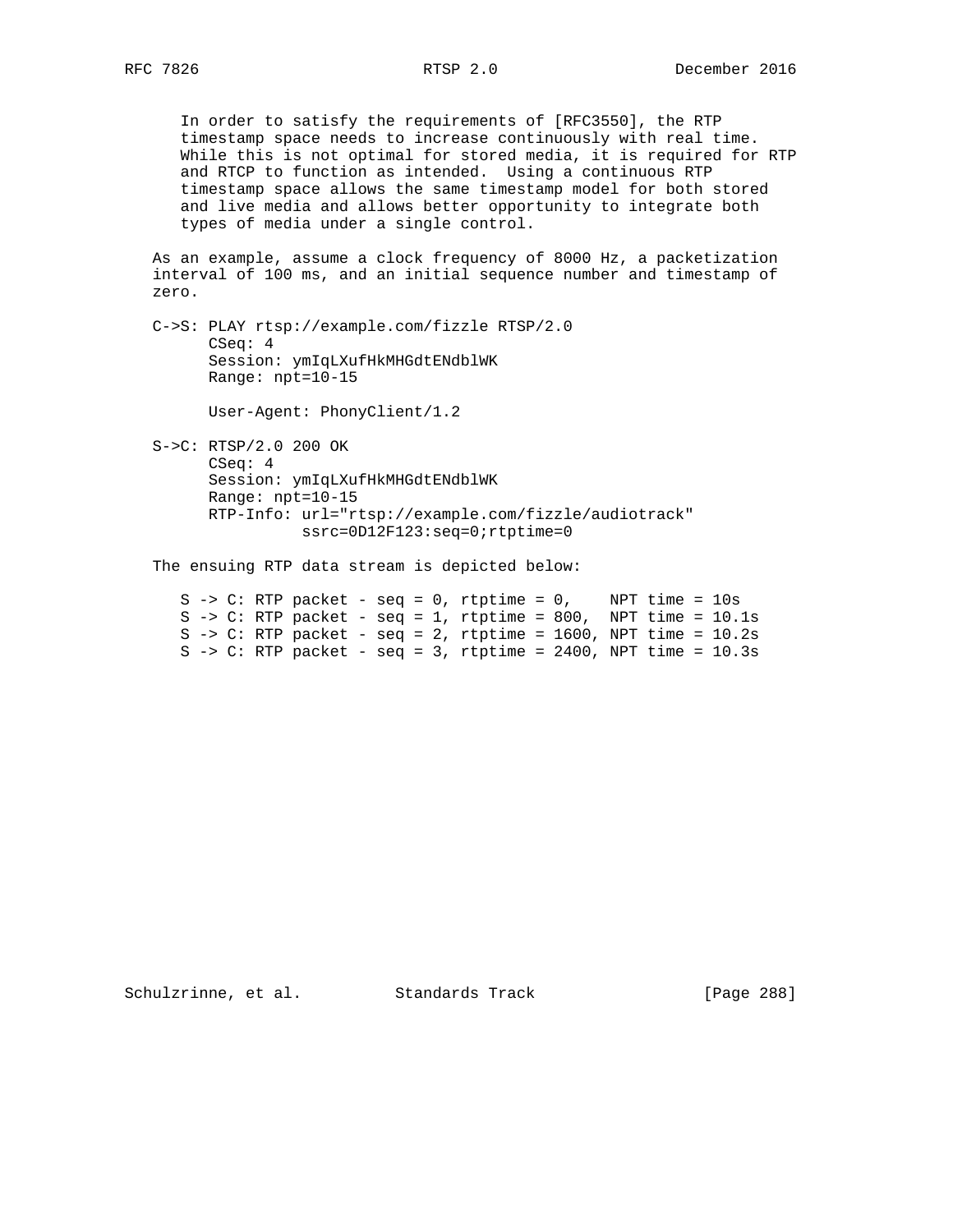The client then sends a PAUSE request: C->S: PAUSE rtsp://example.com/fizzle RTSP/2.0 CSeq: 5 Session: ymIqLXufHkMHGdtENdblWK User-Agent: PhonyClient/1.2

 S->C: RTSP/2.0 200 OK CSeq: 5 Session: ymIqLXufHkMHGdtENdblWK Range: npt=10.4-15

 20 seconds elapse and then the client sends a PLAY request. In addition, the server requires 15 ms to process the request:

 C->S: PLAY rtsp://example.com/fizzle RTSP/2.0 CSeq: 6 Session: ymIqLXufHkMHGdtENdblWK User-Agent: PhonyClient/1.2

 S->C: RTSP/2.0 200 OK CSeq: 6 Session: ymIqLXufHkMHGdtENdblWK Range: npt=10.4-15 RTP-Info: url="rtsp://example.com/fizzle/audiotrack" ssrc=0D12F123:seq=4;rtptime=164400

The ensuing RTP data stream is depicted below:

|  |  |  |  | S -> C: RTP packet - seq = 4, rtptime = $164400$ , NPT time = $10.4s$ |  |  |  |
|--|--|--|--|-----------------------------------------------------------------------|--|--|--|
|  |  |  |  | S -> C: RTP packet - seq = 5, rtptime = $165200$ , NPT time = $10.5s$ |  |  |  |
|  |  |  |  | S -> C: RTP packet - seq = $6$ , rtptime = 166000, NPT time = 10.6s   |  |  |  |

 First, NPT 10 through 10.3 is played, then a PAUSE is received by the server. After 20 seconds, a PLAY is received by the server that takes 15 ms to process. The duration of time for which the session was paused is reflected in the RTP timestamp of the RTP packets sent after this PLAY request.

 A client can use the RTSP Range header and RTP-Info header to map NPT time of a presentation with the RTP timestamp.

 Note: in RFC 2326 [RFC2326], this matter was not clearly defined and was misunderstood commonly. However, for RTSP 2.0, it is expected that this will be handled correctly and no exception handling will be required.

Schulzrinne, et al. Standards Track [Page 289]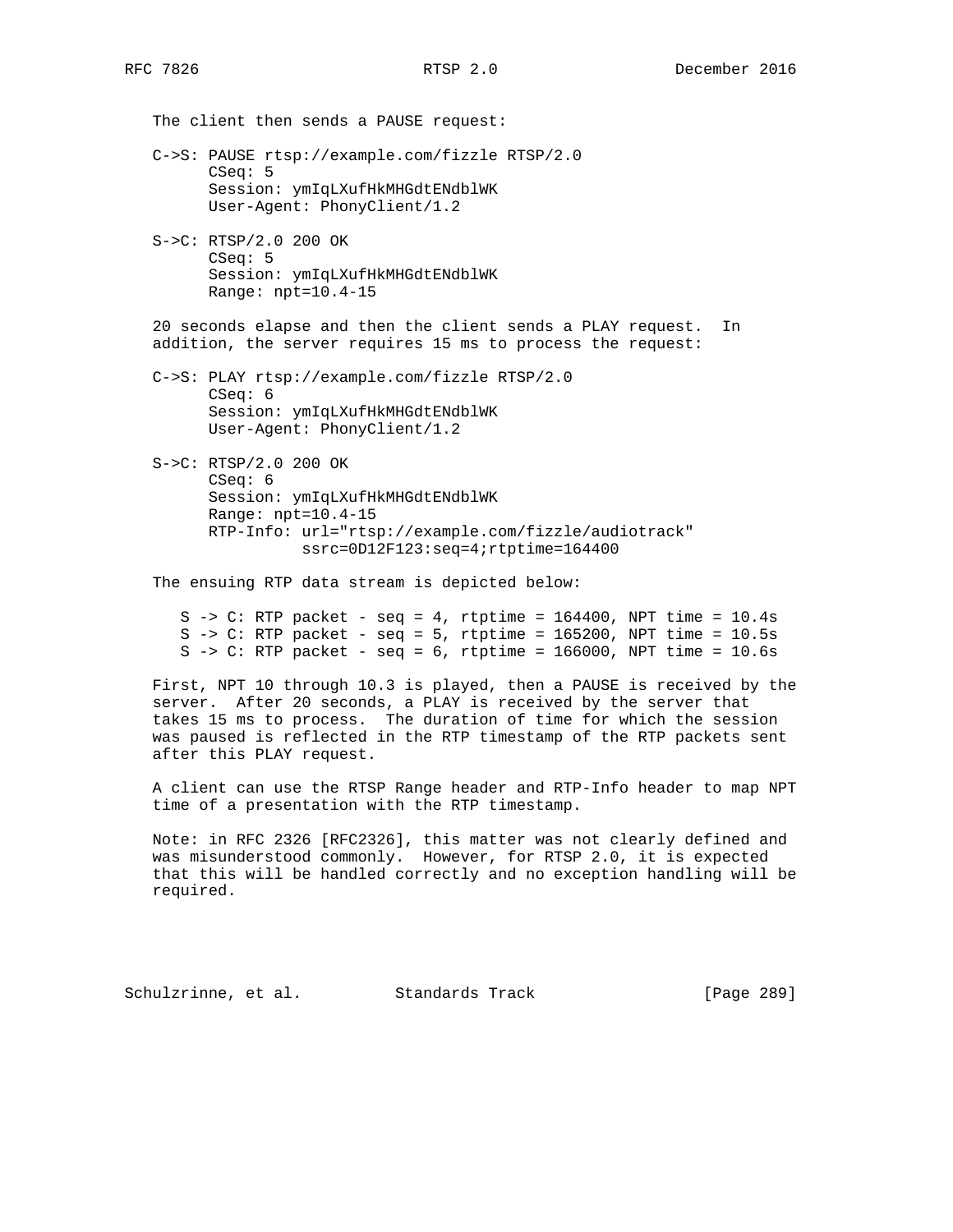Note further: it may be required to reset some of the state to ensure the correct media decoding and the usual jitter-buffer handling when issuing a PLAY request.

C.5. RTSP/RTP Integration

 For certain data types, tight integration between the RTSP layer and the RTP layer will be necessary. This by no means precludes the above restrictions. Combined RTSP/RTP media clients should use the RTP-Info field to determine whether incoming RTP packets were sent before or after a seek or before or after a PAUSE.

C.6. Scaling with RTP

 For scaling (see Section 18.46), RTP timestamps should correspond to the rendering timing. For example, when playing video recorded at 30 frames per second at a scale of two and speed (Section 18.50) of one, the server would drop every second frame to maintain and deliver video packets with the normal timestamp spacing of 3,000 per frame, but NPT would increase by 1/15 second for each video frame.

 Note: the above scaling puts requirements on the media codec or a media stream to support it. For example, motion JPEG or other non-predictive video coding can easier handle the above example.

C.7. Maintaining NPT Synchronization with RTP Timestamps

 The client can maintain a correct display of NPT by noting the RTP timestamp value of the first packet arriving after repositioning. The sequence parameter of the RTP-Info (Section 18.45) header provides the first sequence number of the next segment.

C.8. Continuous Audio

 For continuous audio, the server SHOULD set the RTP marker bit at the beginning of serving a new PLAY request or at jumps in timeline. This allows the client to perform playout delay adaptation.

C.9. Multiple Sources in an RTP Session

 Note that more than one SSRC MAY be sent in the media stream. If it happens, all sources are expected to be rendered simultaneously.

C.10. Usage of SSRCs and the RTCP BYE Message during an RTSP Session

 The RTCP BYE message indicates the end of use of a given SSRC. If all sources leave an RTP session, it can, in most cases, be assumed to have ended. Therefore, a client or server MUST NOT send an RTCP

Schulzrinne, et al. Standards Track [Page 290]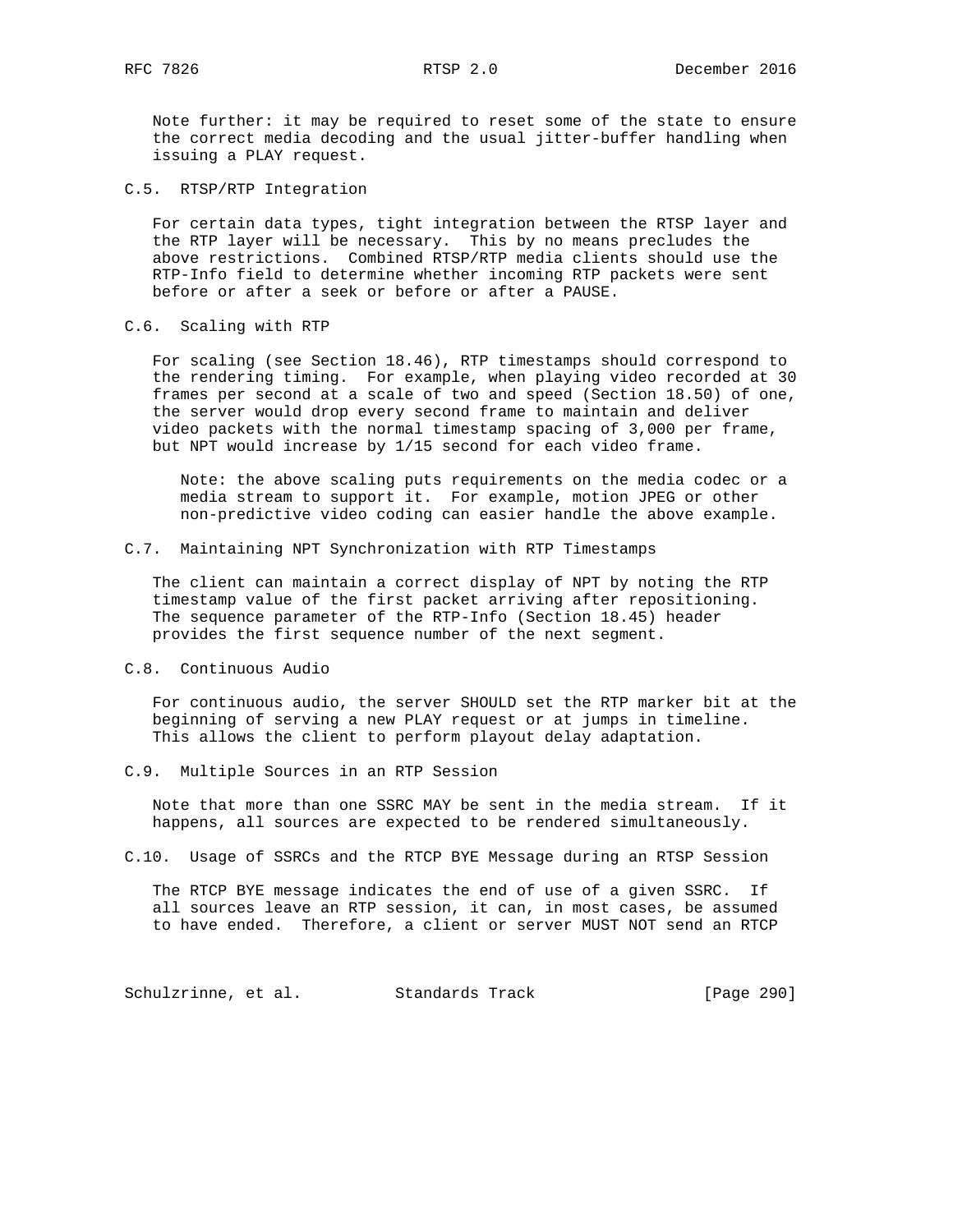BYE message until it has finished using a SSRC. A server SHOULD keep using an SSRC until the RTP session is terminated. Prolonging the use of a SSRC allows the established synchronization context associated with that SSRC to be used to synchronize subsequent PLAY requests even if the PLAY response is late.

 An SSRC collision with the SSRC that transmits media does also have consequences, as it will normally force the media sender to change its SSRC in accordance with the RTP specification [RFC3550]. However, an RTSP server may wait and see if the client changes and thus resolve the conflict to minimize the impact. As media sender, SSRC change will result in a loss of synchronization context and require any receiver to wait for RTCP sender reports for all media requiring synchronization before being able to play out synchronized. Due to these reasons, a client joining a session should take care not to select the same SSRC(s) as the server indicates in the ssrc Transport header parameter. Any SSRC signaled in the Transport header MUST be avoided. A client detecting a collision prior to sending any RTP or RTCP messages SHALL also select a new SSRC.

#### C.11. Future Additions

 It is the intention that any future protocol or profile regarding media delivery and lower transport should be easy to add to RTSP. This section provides the necessary steps that need to be met.

 The following things need to be considered when adding a new protocol or profile for use with RTSP:

- o The protocol or profile needs to define a name tag representing it. This tag is required to be an ABNF "token" to be possible to use in the Transport header specification.
- o The useful combinations of protocol, profiles, and lower-layer transport for this extension need to be defined. For each combination, declare the necessary parameters to use in the Transport header.
- o For new media protocols, the interaction with RTSP needs to be addressed. One important factor will be the media synchronization. It may be necessary to have new headers similar to RTP info to carry this information.
- o Discussion needs to occur regarding congestion control for media, especially if transport without built-in congestion control is used.

Schulzrinne, et al. Standards Track [Page 291]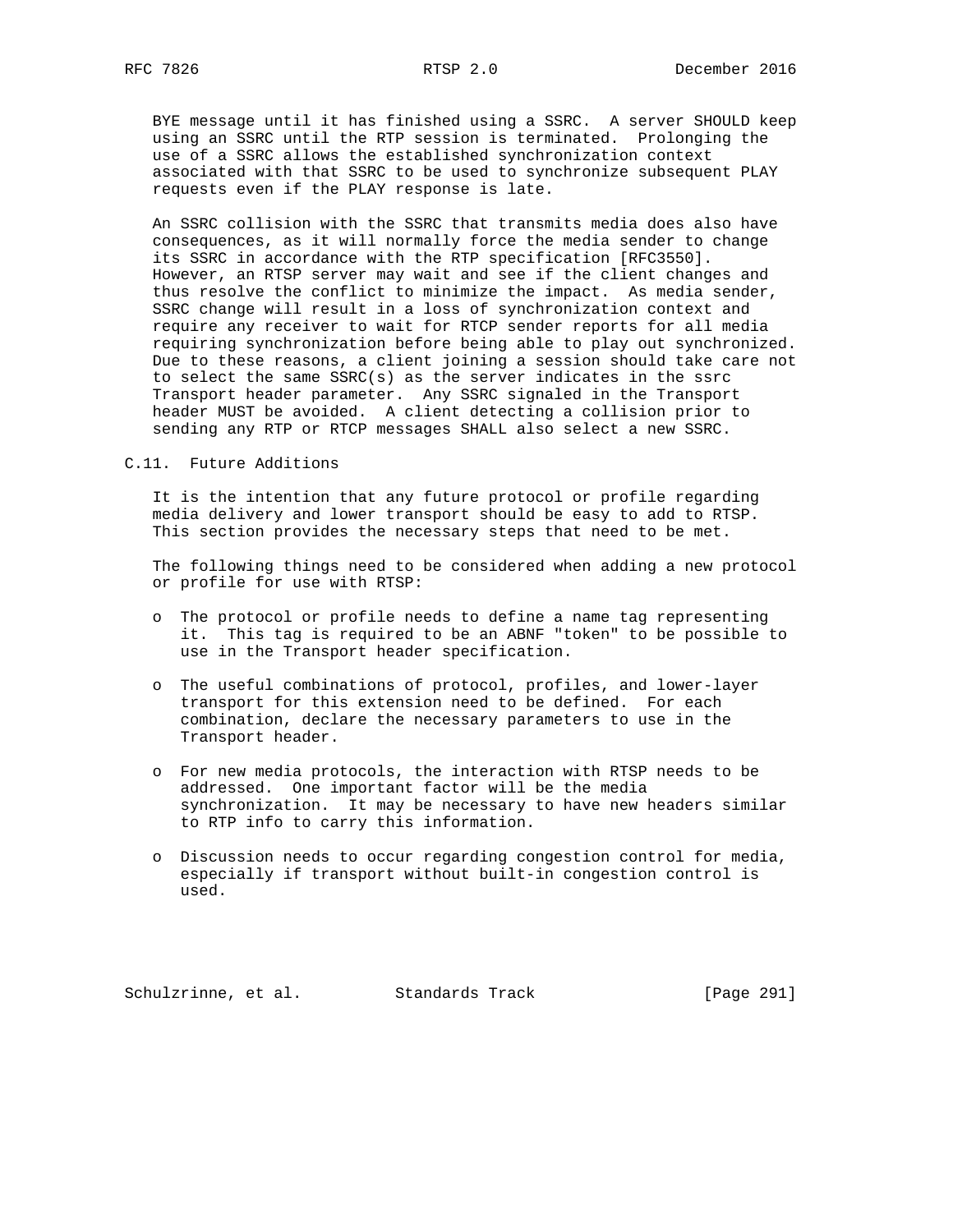See the IANA Considerations section (Section 22) for information on how to register new attributes.

Appendix D. Use of SDP for RTSP Session Descriptions

 The Session Description Protocol (SDP, [RFC4566]) may be used to describe streams or presentations in RTSP. This description is typically returned in reply to a DESCRIBE request on a URI from a server to a client or received via HTTP from a server to a client.

 This appendix describes how an SDP file determines the operation of an RTSP session. Thus, it is worth pointing out that the interpretation of the SDP is done in the context of the SDP receiver, which is the one being configured. This is the same as in SAP [RFC2974]; this differs from SDP Offer/Answer [RFC3264] where each SDP is interpreted in the context of the agent providing it.

 SDP as is provides no mechanism by which a client can distinguish, without human guidance, between several media streams to be rendered simultaneously and a set of alternatives (e.g., two audio streams spoken in different languages). The SDP extension found in "The Session Description Protocol (SDP) Grouping Framework" [RFC5888] provides such functionality to some degree. Appendix D.4 describes the usage of SDP media line grouping for RTSP.

## D.1. Definitions

 The terms "session-level", "media-level", and other key/attribute names and values used in this appendix are to be used as defined in SDP [RFC4566]:

### D.1.1. Control URI

 The "a=control" attribute is used to convey the control URI. This attribute is used both for the session and media descriptions. If used for individual media, it indicates the URI to be used for controlling that particular media stream. If found at the session level, the attribute indicates the URI for aggregate control (presentation URI). The session-level URI MUST be different from any media-level URI. The presence of a session-level control attribute MUST be interpreted as support for aggregated control. The control attribute MUST be present on the media level unless the presentation only contains a single media stream; in which case, the attribute MAY be present on the session level only and then also apply to that single media stream.

ABNF for the attribute is defined in Section 20.3.

Schulzrinne, et al. Standards Track [Page 292]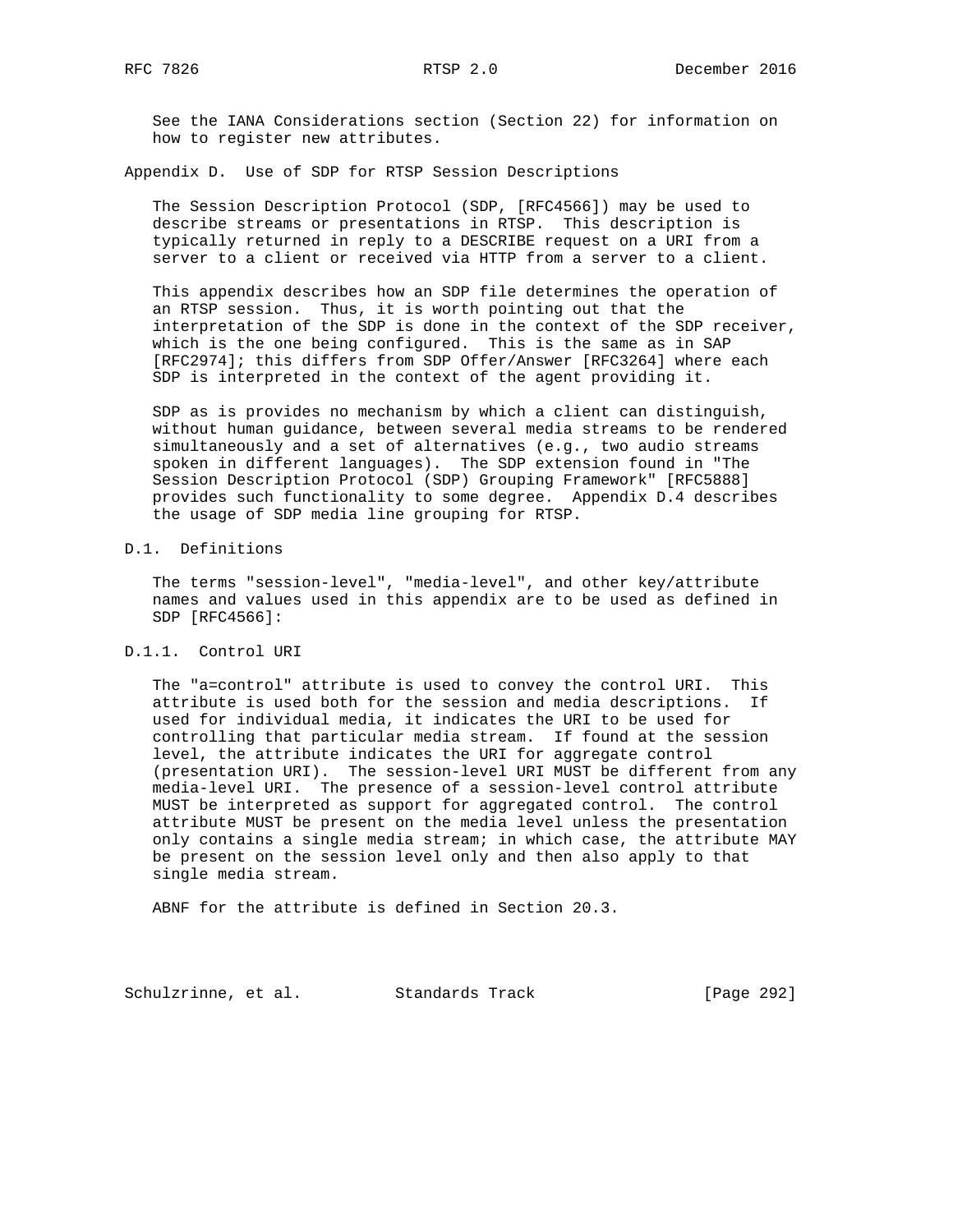Example:

a=control:rtsp://example.com/foo

 This attribute MAY contain either relative or absolute URIs, following the rules and conventions set out in RFC 3986 [RFC3986]. Implementations MUST look for a base URI in the following order:

- 1. the RTSP Content-Base field;
- 2. the RTSP Content-Location field;
- 3. the RTSP Request-URI.

 If this attribute contains only an asterisk (\*), then the URI MUST be treated as if it were an empty embedded URI; thus, it will inherit the entire base URI.

 Note: RFC 2326 was very unclear on the processing of relative URIs and several RTSP 1.0 implementations at the point of publishing this document did not perform RFC 3986 processing to determine the resulting URI; instead, simple concatenation is common. To avoid this issue completely, it is recommended to use absolute URIs in the SDP.

 The URI handling for SDPs from container files needs special consideration. For example, let's assume that a container file has the URI: "rtsp://example.com/container.mp4". Let's further assume this URI is the base URI and that there is an absolute media-level URI: "rtsp://example.com/container.mp4/trackID=2". A relative media level URI that resolves in accordance with RFC 3986 [RFC3986] to the above given media URI is "container.mp4/trackID=2". It is usually not desirable to need to include or modify the SDP stored within the container file with the server local name of the container file. To avoid this, one can modify the base URI used to include a trailing slash, e.g., "rtsp://example.com/container.mp4/". In this case, the relative URI for the media will only need to be "trackID=2". However, this will also mean that using "\*" in the SDP will result in the control URI including the trailing slash, i.e., "rtsp://example.com/container.mp4/".

 Note: the usage of TrackID in the above is not a standardized form, but one example out of several similar strings such as TrackID, Track\_ID, StreamID that is used by different server vendors to indicate a particular piece of media inside a container file.

Schulzrinne, et al. Standards Track [Page 293]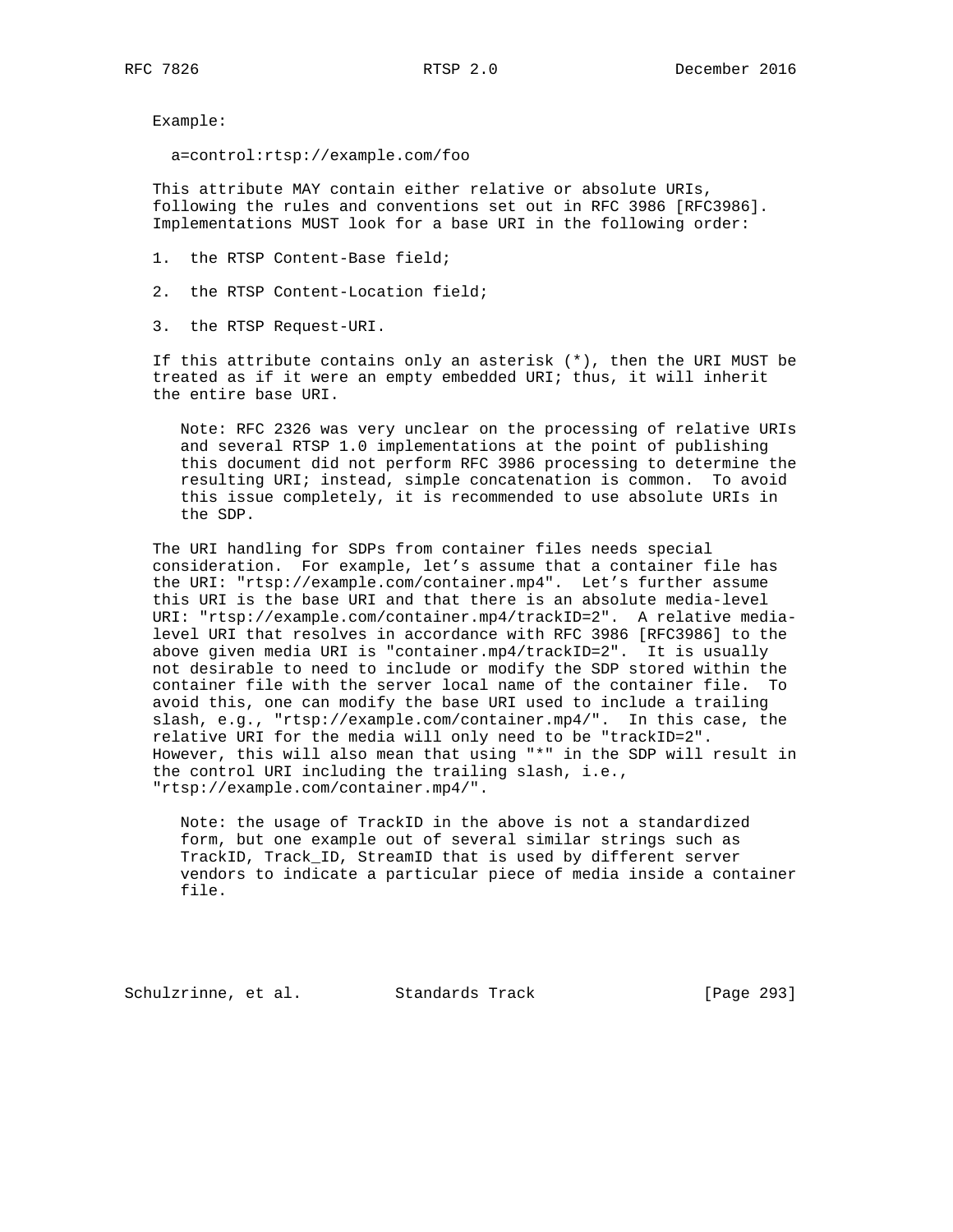## D.1.2. Media Streams

 The "m=" field is used to enumerate the streams. It is expected that all the specified streams will be rendered with appropriate synchronization. If the session is over multicast, the port number indicated SHOULD be used for reception. The client MAY try to override the destination port, through the Transport header. The servers MAY allow this: the response will indicate whether or not this is allowed. If the session is unicast, the port numbers are the ones RECOMMENDED by the server to the client, about which receiver ports to use; the client MUST still include its receiver ports in its SETUP request. The client MAY ignore this recommendation. If the server has no preference, it SHOULD set the port number value to zero.

 The "m=" lines contain information about which transport protocol, profile, and possibly lower-layer are to be used for the media stream. The combination of transport, profile, and lower layer, like RTP/AVP/UDP, needs to be defined for how to be used with RTSP. The currently defined combinations are discussed in Appendix C; further combinations MAY be specified.

Example:

m=audio 0 RTP/AVP 31

## D.1.3. Payload Type(s)

 The payload type or types are specified in the "m=" line. In case the payload type is a static payload type from RFC 3551 [RFC3551], no other information may be required. In case it is a dynamic payload type, the media attribute "rtpmap" is used to specify what the media is. The "encoding name" within the "rtpmap" attribute may be one of those specified in [RFC4856], a media type registered with IANA according to [RFC4855], or an experimental encoding as specified in SDP [RFC4566]). Codec-specific parameters are not specified in this field, but rather in the "fmtp" attribute described below.

 The selection of the RTP payload type numbers used may be required to consider RTP and RTCP Multiplexing [RFC5761], if that is to be supported by the server.

### D.1.4. Format-Specific Parameters

 Format-specific parameters are conveyed using the "fmtp" media attribute. The syntax of the "fmtp" attribute is specific to the encoding(s) to which the attribute refers. Note that some of the

Schulzrinne, et al. Standards Track [Page 294]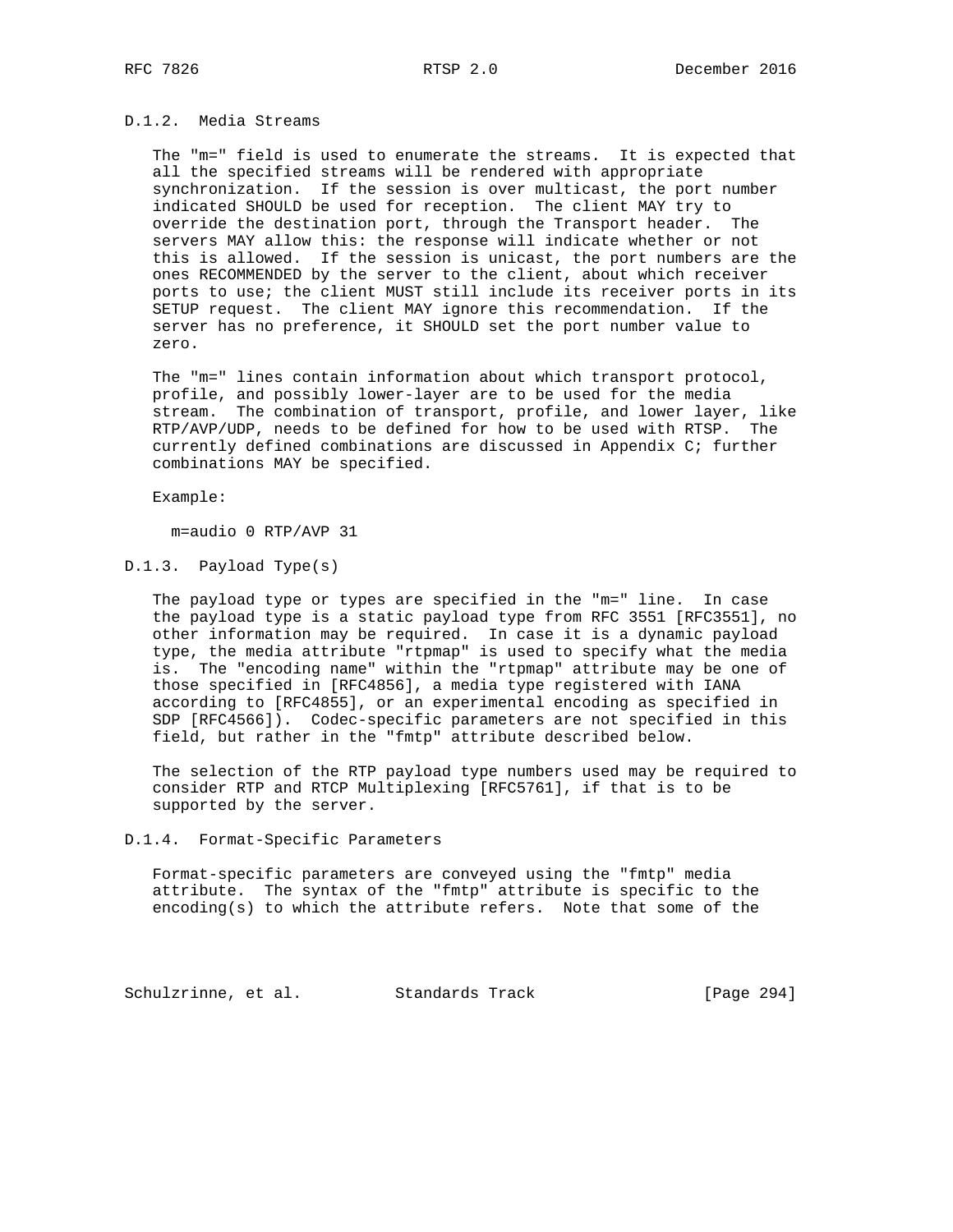RFC 7826 RTSP 2.0 December 2016

 format-specific parameters may be specified outside of the "fmtp" parameters, for example, like the "ptime" attribute for most audio encodings.

D.1.5. Directionality of Media Stream

 The SDP attributes "a=sendrecv", "a=recvonly", and "a=sendonly" provide instructions about the direction the media streams flow within a session. When using RTSP, the SDP can be delivered to a client using either RTSP DESCRIBE or a number of RTSP external methods, like HTTP, FTP, and email. Based on this, the SDP applies to how the RTSP client will see the complete session. Thus, media streams delivered from the RTSP server to the client would be given the "a=recvonly" attribute.

 "a=recvonly" in an SDP provided to the RTSP client indicates that media delivery will only occur in the direction from the RTSP server to the client. SDP provided to the RTSP client that lacks any of the directionality attributes ("a=recvonly", "a=sendonly", "a=sendrecv") would be interpreted as having "a=sendrecv". At the time of writing, there exists no RTSP mode suitable for media traffic in the direction from the RTSP client to the server. Thus, all RTSP SDP SHOULD have an "a=recvonly" attribute when using the PLAY mode defined in this document. If future modes are defined for media in the client-to server direction, then usage of "a=sendonly" or "a=sendrecv" may become suitable to indicate intended media directions.

### D.1.6. Range of Presentation

 The "a=range" attribute defines the total time range of the stored session or an individual media. Live sessions that are not seekable can be indicated as specified below; whereas the length of live sessions can be deduced from the "t=" and "r=" SDP parameters.

 The attribute is both a session- and a media-level attribute. For presentations that contain media streams of the same duration, the range attribute SHOULD only be used at the session level. In case of different lengths, the range attribute MUST be given at media level for all media and SHOULD NOT be given at the session level. If the attribute is present at both media level and session level, the media-level values MUST be used.

 Note: usually one will specify the same length for all media, even if there isn't media available for the full duration on all media. However, that requires that the server accept PLAY requests within that range.

Schulzrinne, et al. Standards Track [Page 295]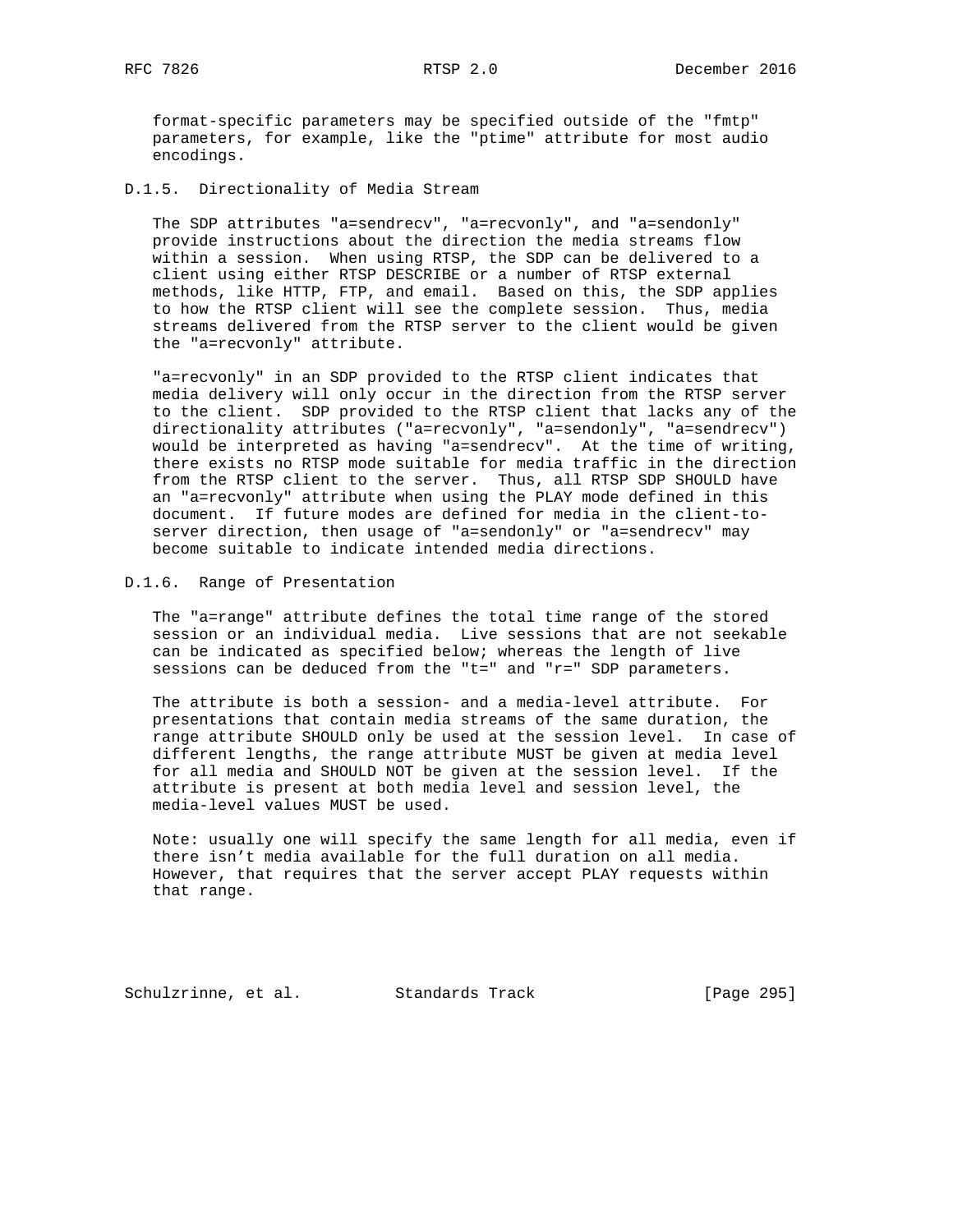Servers MUST take care to provide RTSP Range (see Section 18.40) values that are consistent with what is presented in the SDP for the content. There is no reason for non dynamic content, like media clips provided on demand to have inconsistent values. Inconsistent values between the SDP and the actual values for the content handled by the server is likely to generate some failure, like 457 "Invalid Range", in case the client uses PLAY requests with a Range header. In case the content is dynamic in length and it is infeasible to provide a correct value in the SDP, the server is recommended to describe this as content that is not seekable (see below). The server MAY override that property in the response to a PLAY request using the correct values in the Range header.

 The unit is specified first, followed by the value range. The units and their values are as defined in Section 4.4.1, Section 4.4.2, and Section 4.4.3 and MAY be extended with further formats. Any open ended range (start-), i.e., without stop range, is of unspecified duration and MUST be considered as content that is not seekable unless this property is overridden. Multiple instances carrying different clock formats MAY be included at either session or media level.

ABNF for the attribute is defined in Section 20.3.

Examples:

 a=range:npt=0-34.4368 a=range:clock=19971113T211503Z-19971113T220300Z Non-seekable stream of unknown duration: a=range:npt=0-

### D.1.7. Time of Availability

 The "t=" field defines when the SDP is valid. For on-demand content, the server SHOULD indicate a stop time value for which it guarantees the description to be valid and a start time that is equal to or before the time at which the DESCRIBE request was received. It MAY also indicate start and stop times of 0, meaning that the session is always available.

 For sessions that are of live type, i.e., specific start time, unknown stop time, likely not seekable, the "t=" and "r=" field SHOULD be used to indicate the start time of the event. The stop time SHOULD be given so that the live event will have ended at that time, while still not being unnecessary far into the future.

Schulzrinne, et al. Standards Track [Page 296]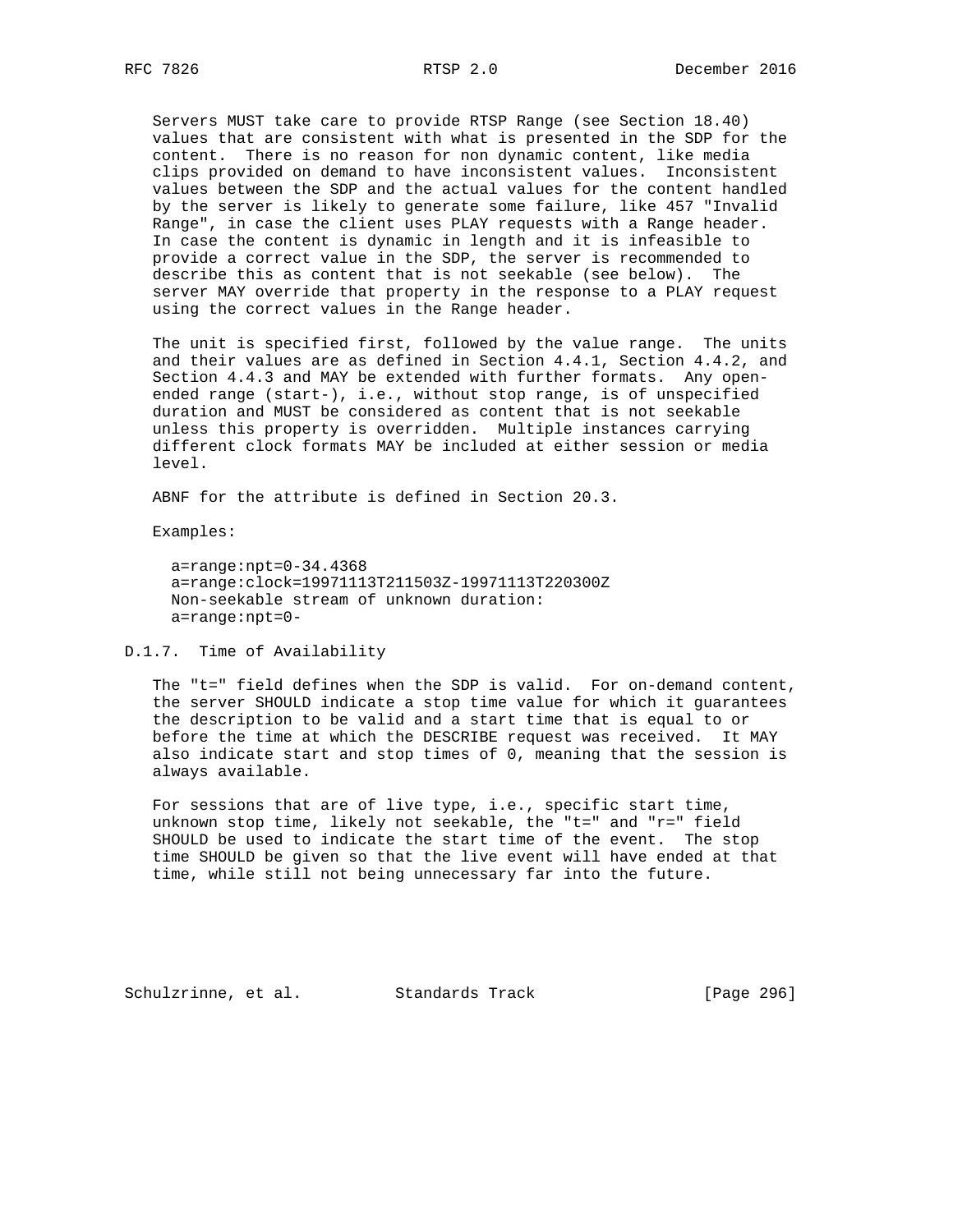# D.1.8. Connection Information

 In SDP used with RTSP, the "c=" field contains the destination address for the media stream. If a multicast address is specified, the client SHOULD use this address in any SETUP request as destination address, including any additional parameters, such as TTL. For on-demand unicast streams and some multicast streams, the destination address MAY be specified by the client via the SETUP request, thus overriding any specified address. To identify streams without a fixed destination address, where the client is required to specify a destination address, the "c=" field SHOULD be set to a null value. For addresses of type "IP4", this value MUST be "0.0.0.0"; and for type "IP6", this value MUST be "0:0:0:0:0:0:0:0" (can also be written as  $"::")$ , i.e., the unspecified address according to RFC 4291 [RFC4291].

### D.1.9. Message Body Tag

 The optional "a=mtag" attribute identifies a version of the session description. It is opaque to the client. SETUP requests may include this identifier in the If-Match field (see Section 18.24) to allow session establishment only if this attribute value still corresponds to that of the current description. The attribute value is opaque and may contain any character allowed within SDP attribute values.

ABNF for the attribute is defined in Section 20.3.

Example:

a=mtag:"158bb3e7c7fd62ce67f12b533f06b83a"

 One could argue that the "o=" field provides identical functionality. However, it does so in a manner that would put constraints on servers that need to support multiple session description types other than SDP for the same piece of media content.

Schulzrinne, et al. Standards Track [Page 297]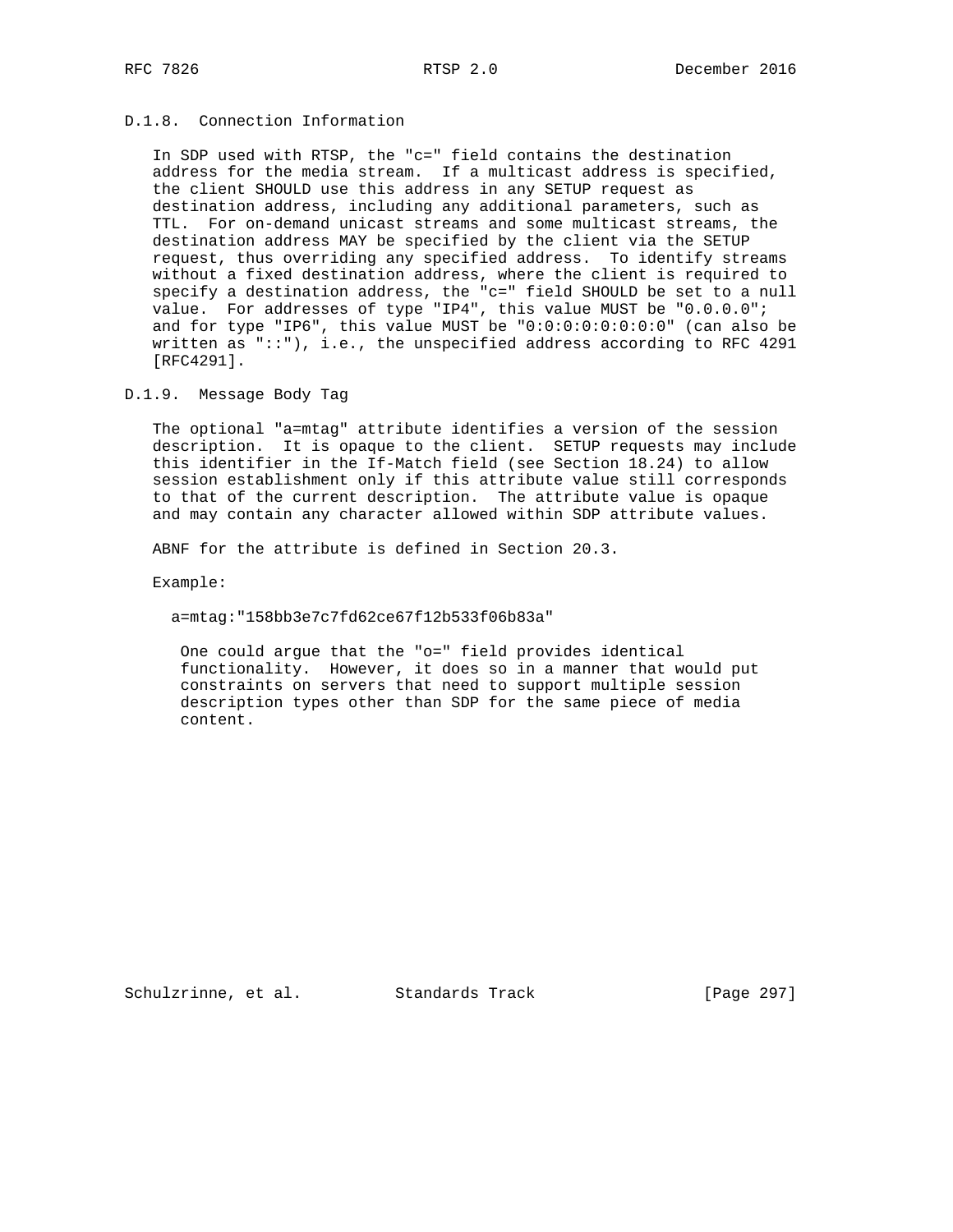## D.2. Aggregate Control Not Available

 If a presentation does not support aggregate control, no session level "a=control" attribute is specified. For an SDP with multiple media sections specified, each section will have its own control URI specified via the "a=control" attribute.

Example:

 $v=0$  o=- 2890844256 2890842807 IN IP4 192.0.2.56 s=I came from a web page e=adm@example.com c=IN IP4 0.0.0.0  $t=0$  0 m=video 8002 RTP/AVP 31 a=control:rtsp://audio.example.com/movie.aud m=audio 8004 RTP/AVP 3 a=control:rtsp://video.example.com/movie.vid

 Note that the position of the control URI in the description implies that the client establishes separate RTSP control sessions to the servers audio.example.com and video.example.com.

 It is recommended that an SDP file contain the complete media initialization information even if it is delivered to the media client through non-RTSP means. This is necessary as there is no mechanism to indicate that the client should request more detailed media stream information via DESCRIBE.

#### D.3. Aggregate Control Available

 In this scenario, the server has multiple streams that can be controlled as a whole. In this case, there are both a media-level "a=control" attribute, which is used to specify the stream URIs, and a session-level "a=control" attribute, which is used as the Request- URI for aggregate control. If the media-level URI is relative, it is resolved to absolute URIs according to Appendix D.1.1 above.

Schulzrinne, et al. Standards Track [Page 298]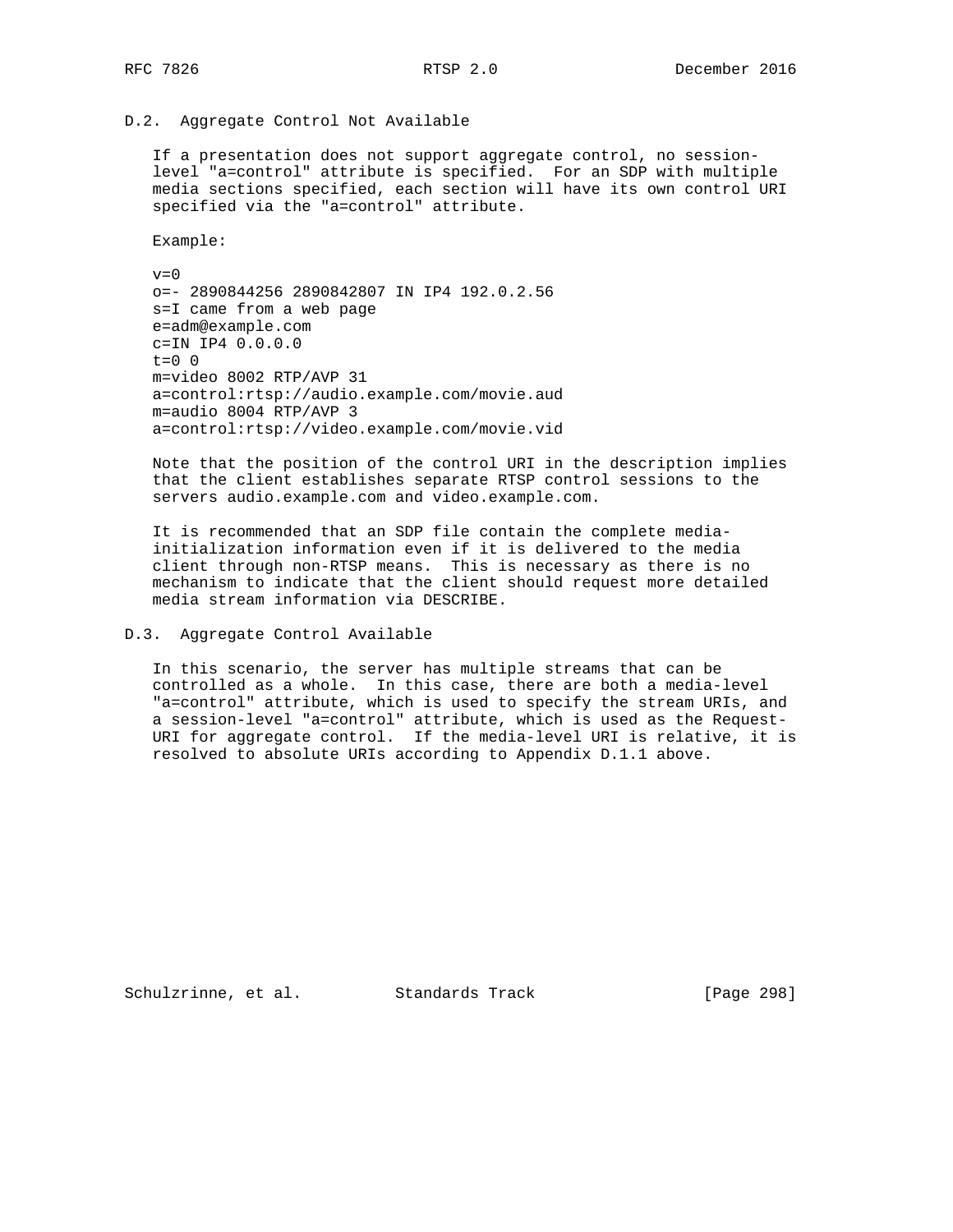Example:

```
 C->M: DESCRIBE rtsp://example.com/movie RTSP/2.0
       CSeq: 1
       User-Agent: PhonyClient/1.2
 M->C: RTSP/2.0 200 OK
```

```
 CSeq: 1
 Date: Wed, 23 Jan 2013 15:36:52 +0000
 Expires: Wed, 23 Jan 2013 16:36:52 +0000
 Content-Type: application/sdp
 Content-Base: rtsp://example.com/movie/
 Content-Length: 227
```

```
v=0 o=- 2890844256 2890842807 IN IP4 192.0.2.211
 s=I contain
 i=<more info>
 e=adm@example.com
 c=IN IP4 0.0.0.0
 a=control:*
t=0 0
 m=video 8002 RTP/AVP 31
 a=control:trackID=1
 m=audio 8004 RTP/AVP 3
 a=control:trackID=2
```
 In this example, the client is recommended to establish a single RTSP session to the server, and it uses the URIs rtsp://example.com/movie/ trackID=1 and rtsp://example.com/movie/trackID=2 to set up the video and audio streams, respectively. The URI rtsp://example.com/movie/, which is resolved from the "\*", controls the whole presentation (movie).

 A client is not required to issue SETUP requests for all streams within an aggregate object. Servers should allow the client to ask for only a subset of the streams.

D.4. Grouping of Media Lines in SDP

 For some types of media, it is desirable to express a relationship between various media components, for instance, for lip synchronization or Scalable Video Codec (SVC) [RFC5583]. This relationship is expressed on the SDP level by grouping of media lines, as described in [RFC5888], and can be exposed to RTSP.

Schulzrinne, et al. Standards Track [Page 299]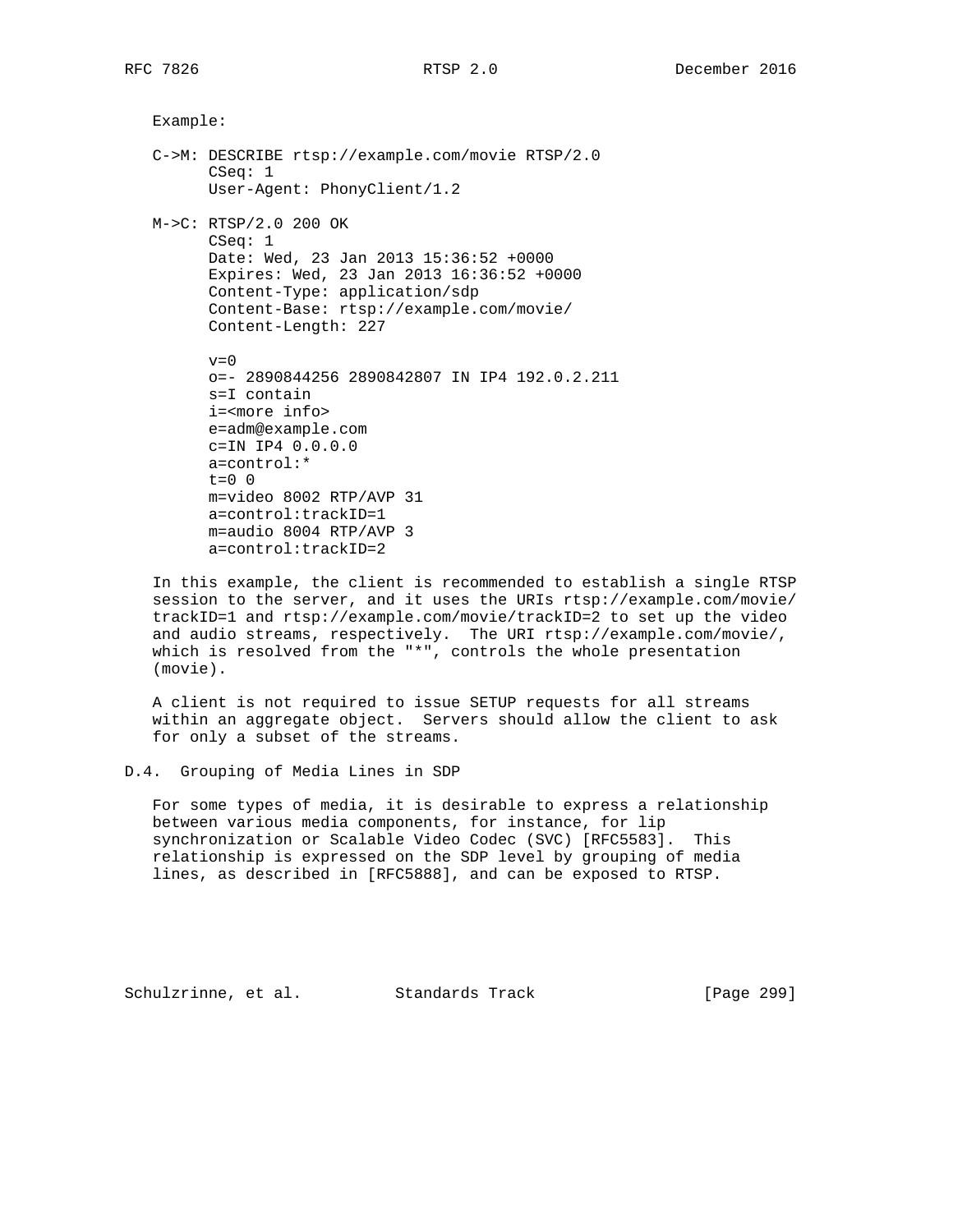For RTSP, it is mainly important to know how to handle grouped media received by means of SDP, i.e., if the media are under aggregate control (see Appendix D.3) or if aggregate control is not available (see Appendix D.2).

 It is RECOMMENDED that grouped media are handled by aggregate control, to give the client the ability to control either the whole presentation or single media.

## D.5. RTSP External SDP Delivery

 There are some considerations that need to be made when the session description is delivered to the client outside of RTSP, for example via HTTP or email.

 First of all, the SDP needs to contain absolute URIs, since relative will, in most cases, not work as the delivery will not correctly forward the base URI.

The writing of the SDP session availability information, i.e., "t=" and "r=", needs to be carefully considered. When the SDP is fetched by the DESCRIBE method, the probability that it is valid is very high. However, the same is much less certain for SDPs distributed using other methods. Therefore, the publisher of the SDP should take care to follow the recommendations about availability in the SDP specification [RFC4566] in Section 4.2.

Appendix E. RTSP Use Cases

 This appendix describes the most important and considered use cases for RTSP. They are listed in descending order of importance in regard to ensuring that all necessary functionality is present. This specification only fully supports usage of the two first. Also, in these first two cases, there are special cases or exceptions that are not supported without extensions, e.g., the redirection of media delivery to an address other than the controlling agent's (client's).

E.1. On-Demand Playback of Stored Content

 An RTSP-capable server stores content suitable for being streamed to a client. A client desiring playback of any of the stored content uses RTSP to set up the media transport required to deliver the desired content. RTSP is then used to initiate, halt, and manipulate the actual transmission (playout) of the content. RTSP is also required to provide the necessary description and synchronization information for the content.

Schulzrinne, et al. Standards Track [Page 300]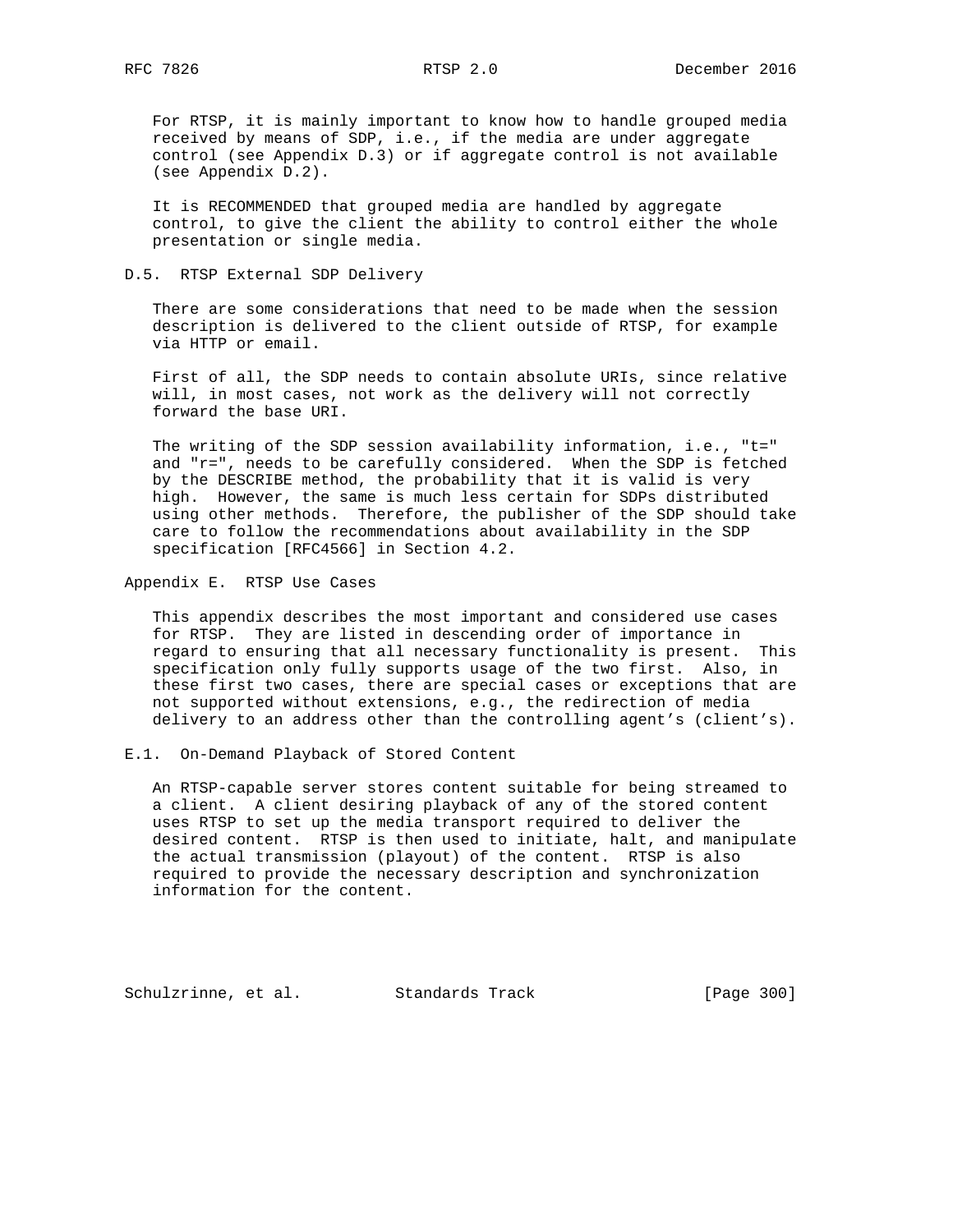The above high-level description can be broken down into a number of functions of which RTSP needs to be capable.

 Presentation Description: Provide initialization information about the presentation (content); for example, which media codecs are needed for the content. Other information that is important includes the number of media streams the presentation contains, the transport protocols used for the media streams, and identifiers for these media streams. This information is required before setup of the content is possible and to determine if the client is even capable of using the content.

 This information need not be sent using RTSP; other external protocols can be used to transmit the transport presentation descriptions. Two good examples are the use of HTTP [RFC7230] or email to fetch or receive presentation descriptions like SDP [RFC4566]

- Setup: Set up some or all of the media streams in a presentation. The setup itself consists of selecting the protocol for media transport and the necessary parameters for the protocol, like addresses and ports.
- Control of Transmission: After the necessary media streams have been established, the client can request the server to start transmitting the content. The client must be allowed to start or stop the transmission of the content at arbitrary times. The client must also be able to start the transmission at any point in the timeline of the presentation.
- Synchronization: For media-transport protocols like RTP [RFC3550], it might be beneficial to carry synchronization information within RTSP. This may be due to either the lack of inter-media synchronization within the protocol itself or the potential delay before the synchronization is established (which is the case for RTP when using RTCP).

Termination: Terminate the established contexts.

 For this use case, there are a number of assumptions about how it works. These are:

 On-Demand content: The content is stored at the server and can be accessed at any time during a time period when it is intended to be available.

Schulzrinne, et al. Standards Track [Page 301]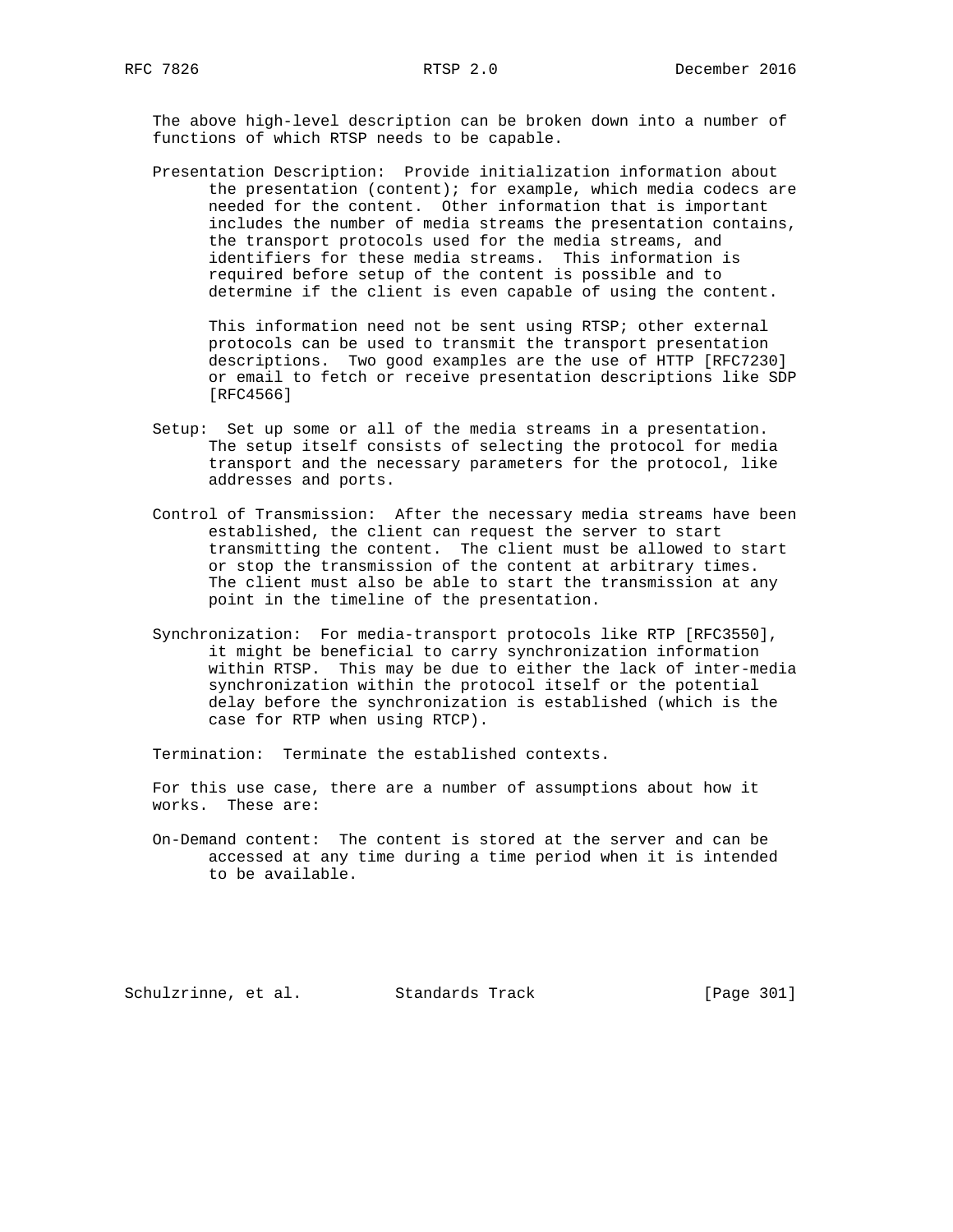Independent sessions: A server is capable of serving a number of clients simultaneously, including from the same piece of content at different points in that presentations timeline.

 Unicast Transport: Content for each individual client is transmitted to them using unicast traffic.

 It is also possible to redirect the media traffic to a different destination than that of the agent controlling the traffic. However, allowing this without appropriate mechanisms for checking that the destination approves of this allows for Distributed DoS (DDoS).

# E.2. Unicast Distribution of Live Content

 This use case is similar to the above on-demand content case (see Appendix E.1), the difference is the nature of the content itself. Live content is continuously distributed as it becomes available from a source; i.e., the main difference from on-demand is that one starts distributing content before the end of it has become available to the server.

 In many cases, the consumer of live content is only interested in consuming what actually happens "now"; i.e., very similar to broadcast TV. However, in this case, it is assumed that there exists no broadcast or multicast channel to the users, and instead the server functions as a distribution node, sending the same content to multiple receivers, using unicast traffic between server and client. This unicast traffic and the transport parameters are individually negotiated for each receiving client.

 Another aspect of live content is that it often has a very limited time of availability, as it is only available for the duration of the event the content covers. An example of such live content could be a music concert that lasts two hours and starts at a predetermined time. Thus, there is a need to announce when and for how long the live content is available.

 In some cases, the server providing live content may be saving some or all of the content to allow clients to pause the stream and resume it from the paused point, or to "rewind" and play continuously from a point earlier than the live point. Hence, this use case does not necessarily exclude playing from other than the live point of the stream, playing with scales other than 1.0, etc.

Schulzrinne, et al. Standards Track [Page 302]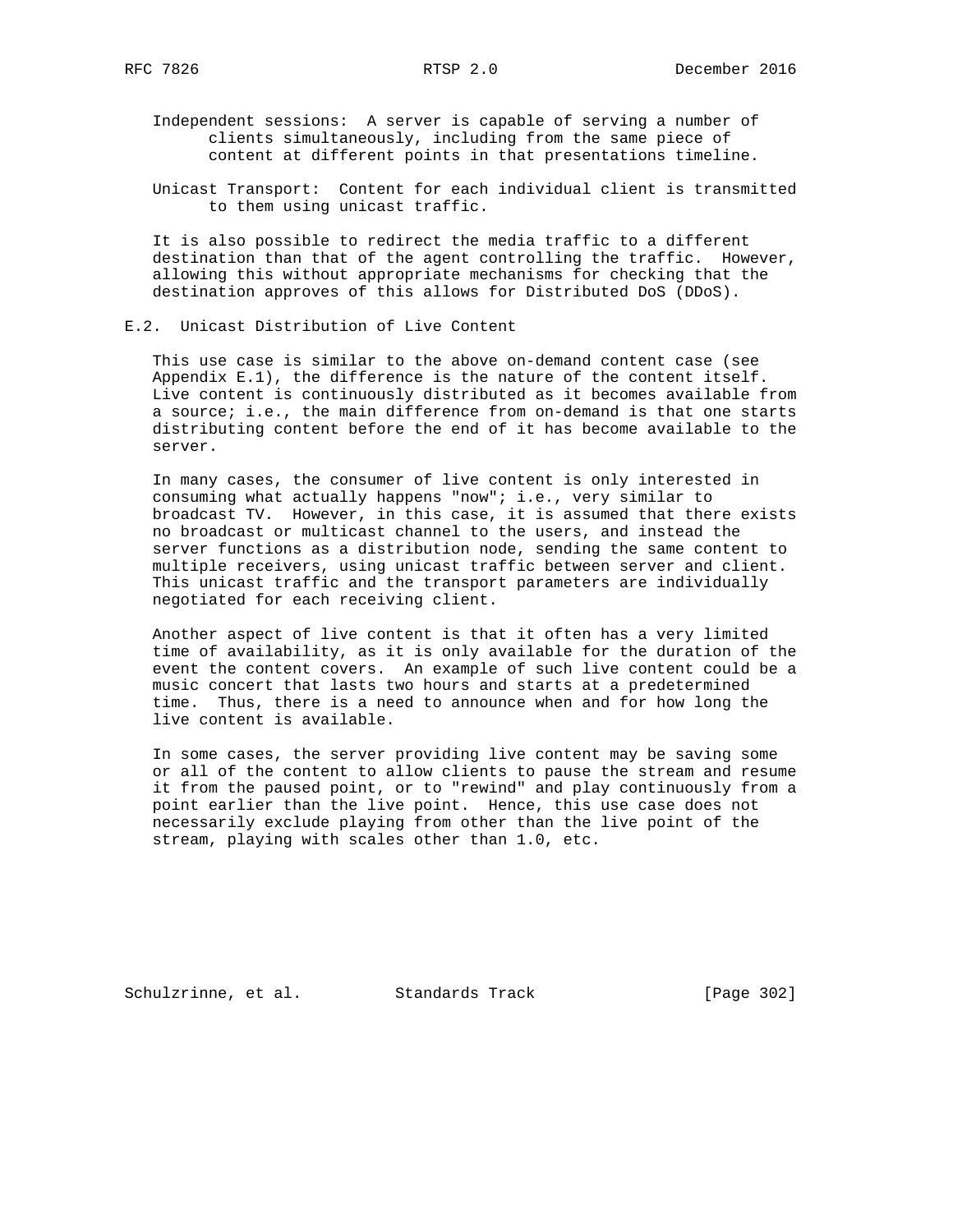### E.3. On-Demand Playback Using Multicast

 It is possible to use RTSP to request that media be delivered to a multicast group. The entity setting up the session (the controller) will then control when and what media is delivered to the group. This use case has some potential for DoS attacks by flooding a multicast group. Therefore, a mechanism is needed to indicate that the group actually accepts the traffic from the RTSP server.

 An open issue in this use case is how one ensures that all receivers listening to the multicast or broadcast receives the session presentation configuring the receivers. This specification has to rely on an external solution to solve this issue.

# E.4. Inviting an RTSP Server into a Conference

 If one has an established conference or group session, it is possible to have an RTSP server distribute media to the whole group. Transmission to the group is simplest when controlled by a single participant or leader of the conference. Shared control might be possible, but would require further investigation and possibly extensions.

 This use case assumes that there exists either a multicast or a conference focus that redistributes media to all participants.

 This use case is intended to be able to handle the following scenario: a conference leader or participant (hereafter called the "controller") has some pre-stored content on an RTSP server that he wants to share with the group. The controller sets up an RTSP session at the streaming server for this content and retrieves the session description for the content. The destination for the media content is set to the shared multicast group or conference focus. When desired by the controller, he/she can start and stop the transmission of the media to the conference group.

 There are several issues with this use case that are not solved by this core specification for RTSP:

 DoS: To avoid an RTSP server from being an unknowing participant in a DoS attack, the server needs to be able to verify the destination's acceptance of the media. Such a mechanism to verify the approval of received media does not yet exist; instead, only policies can be used, which can be made to work in controlled environments.

Schulzrinne, et al. Standards Track [Page 303]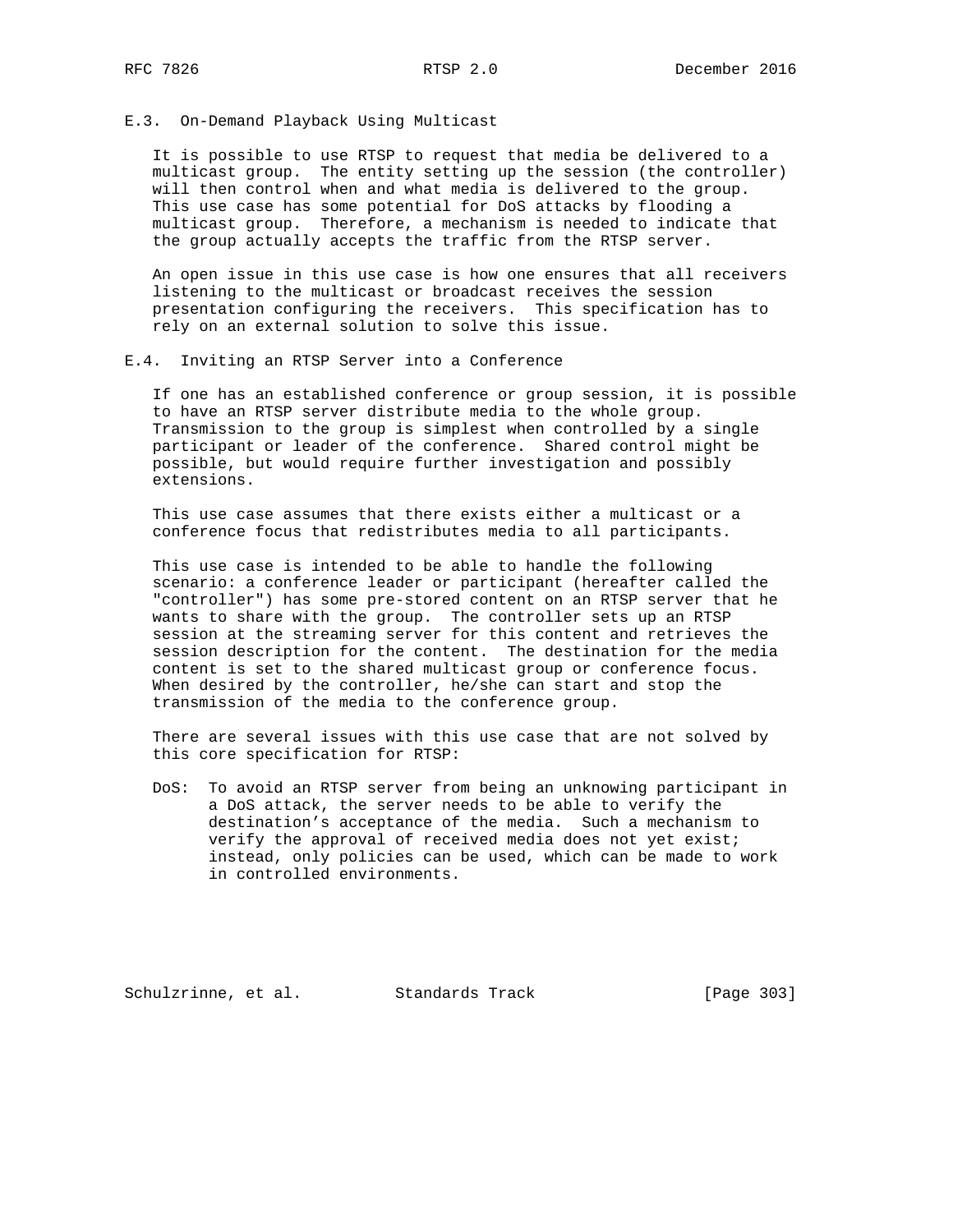Distributing the presentation description to all participants in the group:

> To enable a media receiver to correctly decode the content, the media configuration information needs to be distributed reliably to all participants. This will most likely require support from an external protocol.

 Passing control of the session: If it is desired to pass control of the RTSP session between the participants, some support will be required by an external protocol to exchange state information and possibly floor control of who is controlling the RTSP session.

### E.5. Live Content Using Multicast

 This use case in its simplest form does not require any use of RTSP at all; this is what multicast conferences being announced with SAP [RFC2974] and SDP are intended to handle. However, in use cases where more advanced features like access control to the multicast session are desired, RTSP could be used for session establishment.

 A client desiring to join a live multicasted media session with cryptographic (encryption) access control could use RTSP in the following way. The source of the session announces the session and gives all interested an RTSP URI. The client connects to the server and requests the presentation description, allowing configuration for reception of the media. In this step, it is possible for the client to use secured transport and any desired level of authentication; for example, for billing or access control. An RTSP link also allows for load balancing between multiple servers.

 If these were the only goals, they could be achieved by simply using HTTP. However, for cases where the sender likes to keep track of each individual receiver of a session, and possibly use the session as a side channel for distributing key-updates or other information on a per-receiver basis, and the full set of receivers is not known prior to the session start, the state establishment that RTSP provides can be beneficial. In this case, a client would establish an RTSP session for this multicast group with the RTSP server. The RTSP server will not transmit any media, but instead will point to the multicast group. The client and server will be able to keep the session alive for as long as the receiver participates in the session thus enabling, for example, the server to push updates to the client.

 This use case will most likely not be able to be implemented without some extensions to the server-to-client push mechanism. Here the PLAY\_NOTIFY method (see Section 13.5) with a suitable extension could provide clear benefits.

Schulzrinne, et al. Standards Track [Page 304]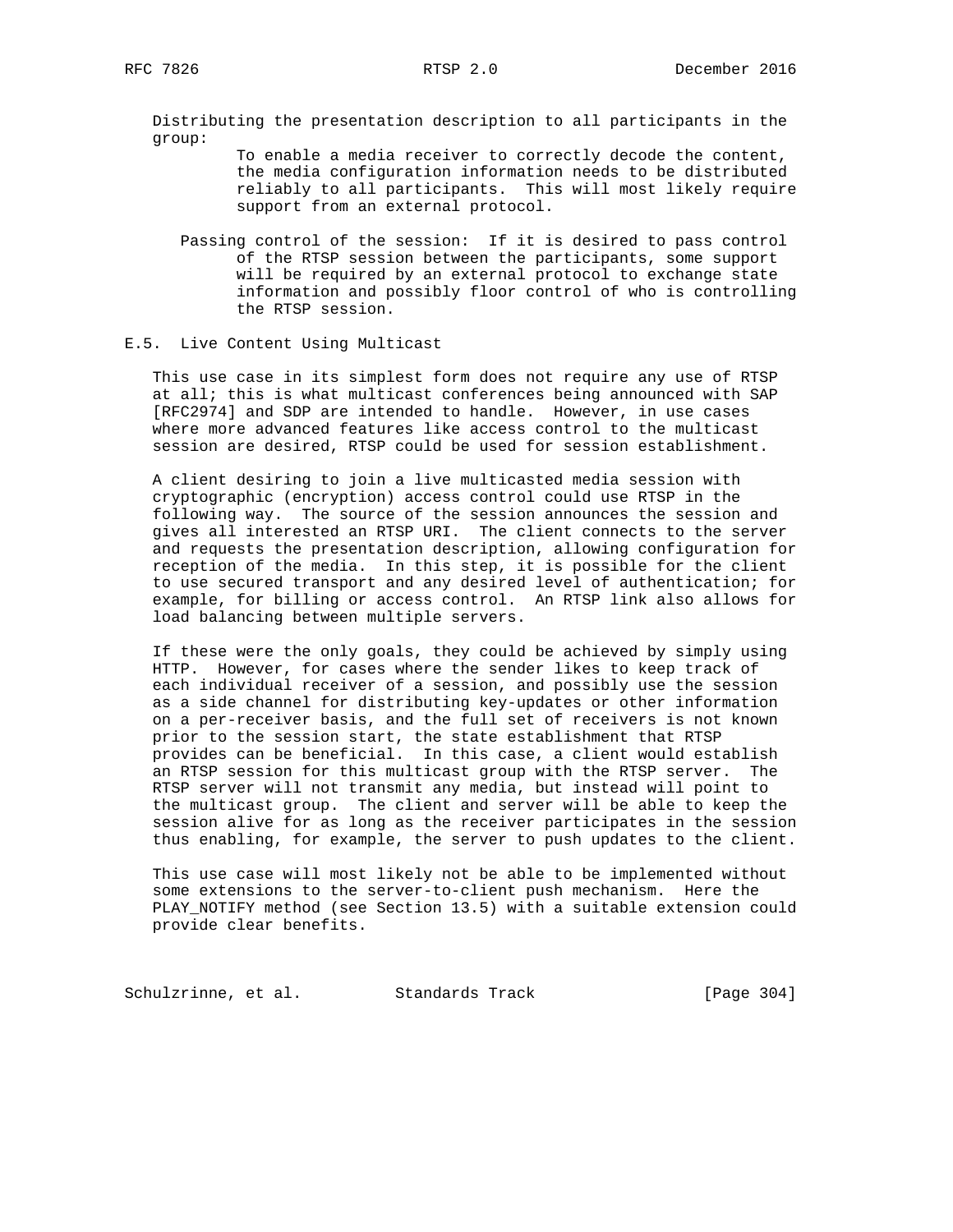Appendix F. Text Format for Parameters

 A resource of type "text/parameters" consists of either 1) a list of parameters (for a query) or 2) a list of parameters and associated values (for a response or setting of the parameter). Each entry of the list is a single line of text. Parameters are separated from values by a colon. The parameter name MUST only use US-ASCII visible characters while the values are UTF-8 text strings. The media type registration form is in Section 22.16.

 There is a potential interoperability issue for this format. It was named in RFC 2326 but never defined, even if used in examples that hint at the syntax. This format matches the purpose and its syntax supports the examples provided. However, it goes further by allowing UTF-8 in the value part; thus, usage of UTF-8 strings may not be supported. However, as individual parameters are not defined, the implementing application needs to have out-of-band agreement or using feature tag anyway to determine if the endpoint supports the parameters.

The ABNF [RFC5234] grammar for "text/parameters" content is:

| file          | $=$ *((parameter / parameter-value) CRLF)                |
|---------------|----------------------------------------------------------|
| parameter     | = 1*visible-except-colon                                 |
|               | parameter-value = parameter *WSP ":" value               |
|               | visible-except-colon = $x21-39$ / $x3B-7E$ ; VCHAR - ":" |
| value         | $= *$ (TEXT-UTF8char / WSP)                              |
| TEXT-UTF8char | $=$ <as 20.1="" defined="" in="" section=""></as>        |
| WSP           | $=$ <see 5234="" rfc=""> ; Space or HTAB</see>           |
| <b>VCHAR</b>  | $=$ <see 5234="" rfc=""></see>                           |
| CRLF          | $=$ <see 5234="" rfc=""></see>                           |

Appendix G. Requirements for Unreliable Transport of RTSP

 This appendix provides guidance for those who want to implement RTSP messages over unreliable transports as has been defined in RTSP 1.0 [RFC2326]. RFC 2326 defined the "rtspu" URI scheme and provided some basic information for the transport of RTSP messages over UDP. The information is being provided here as there has been at least one commercial implementation and compatibility with that should be maintained.

Schulzrinne, et al. Standards Track [Page 305]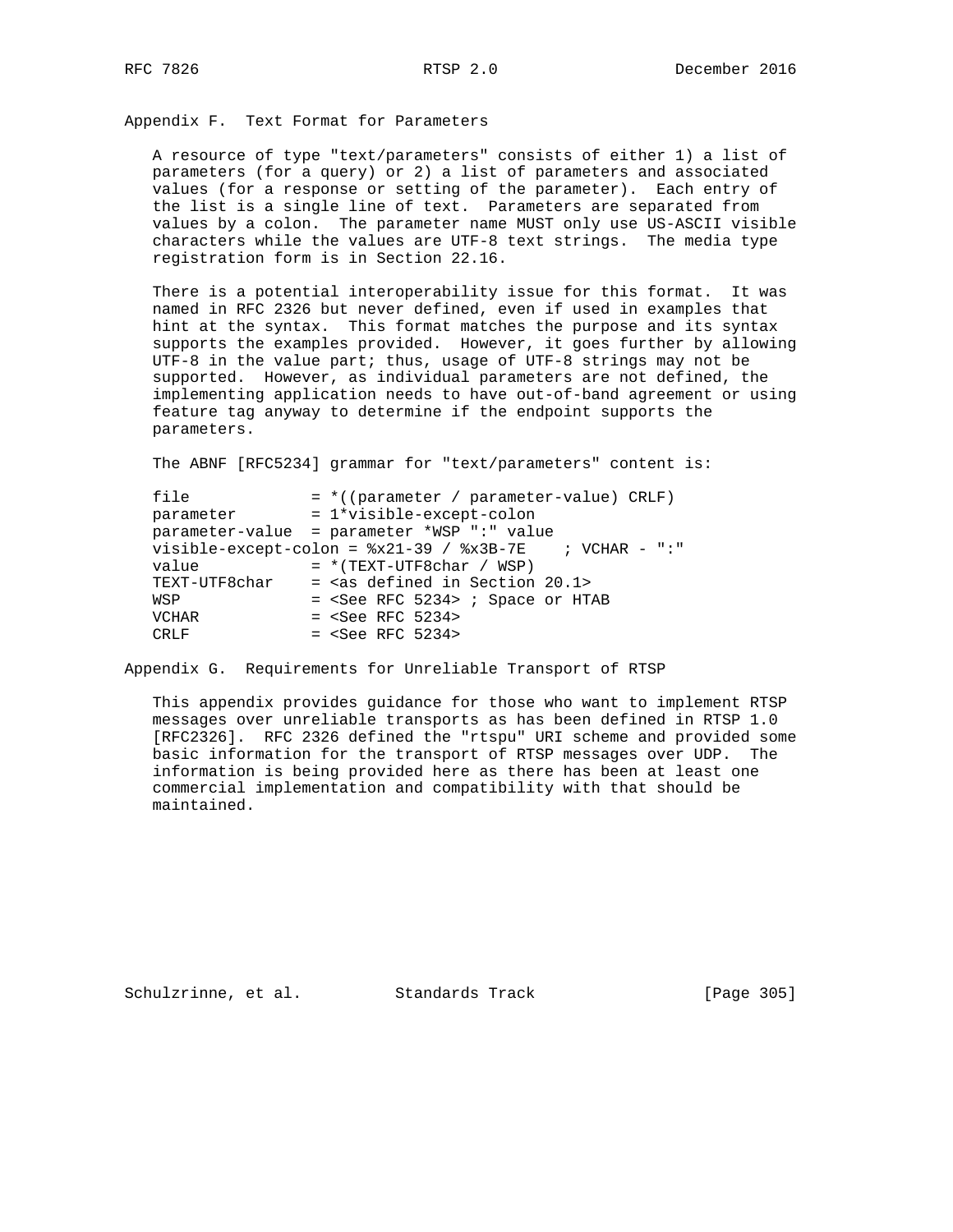The following points should be considered for an interoperable implementation:

- o Requests shall be acknowledged by the receiver. If there is no acknowledgement, the sender may resend the same message after a timeout of one round-trip time (RTT). Any retransmissions due to lack of acknowledgement must carry the same sequence number as the original request.
- o The RTT can be estimated as in TCP (RFC 6298) [RFC6298], with an initial round-trip value of 500 ms. An implementation may cache the last RTT measurement as the initial value for future connections.
- o The Timestamp header (Section 18.53) is used to avoid the retransmission ambiguity problem [Stevens98].
- o The registered default port for RTSP over UDP for the server is 554.
- o RTSP messages can be carried over any lower-layer transport protocol that is 8-bit clean.
- o RTSP messages are vulnerable to bit errors and should not be subjected to them.
- o Source authentication, or at least validation that RTSP messages comes from the same entity becomes extremely important, as session hijacking may be substantially easier for RTSP message transport using an unreliable protocol like UDP than for TCP.

 There are two RTSP headers that are primarily intended for being used by the unreliable handling of RTSP messages and which will be maintained:

- o CSeq: See Section 18.20. It should be noted that the CSeq header is also required to match requests and responses independent whether a reliable or unreliable transport is used.
- o Timestamp: See Section 18.53

Appendix H. Backwards-Compatibility Considerations

 This section contains notes on issues about backwards compatibility with clients or servers being implemented according to RFC 2326 [RFC2326]. Note that there exists no requirement to implement RTSP 1.0; in fact, this document recommends against it as it is difficult to do in an interoperable way.

Schulzrinne, et al. Standards Track [Page 306]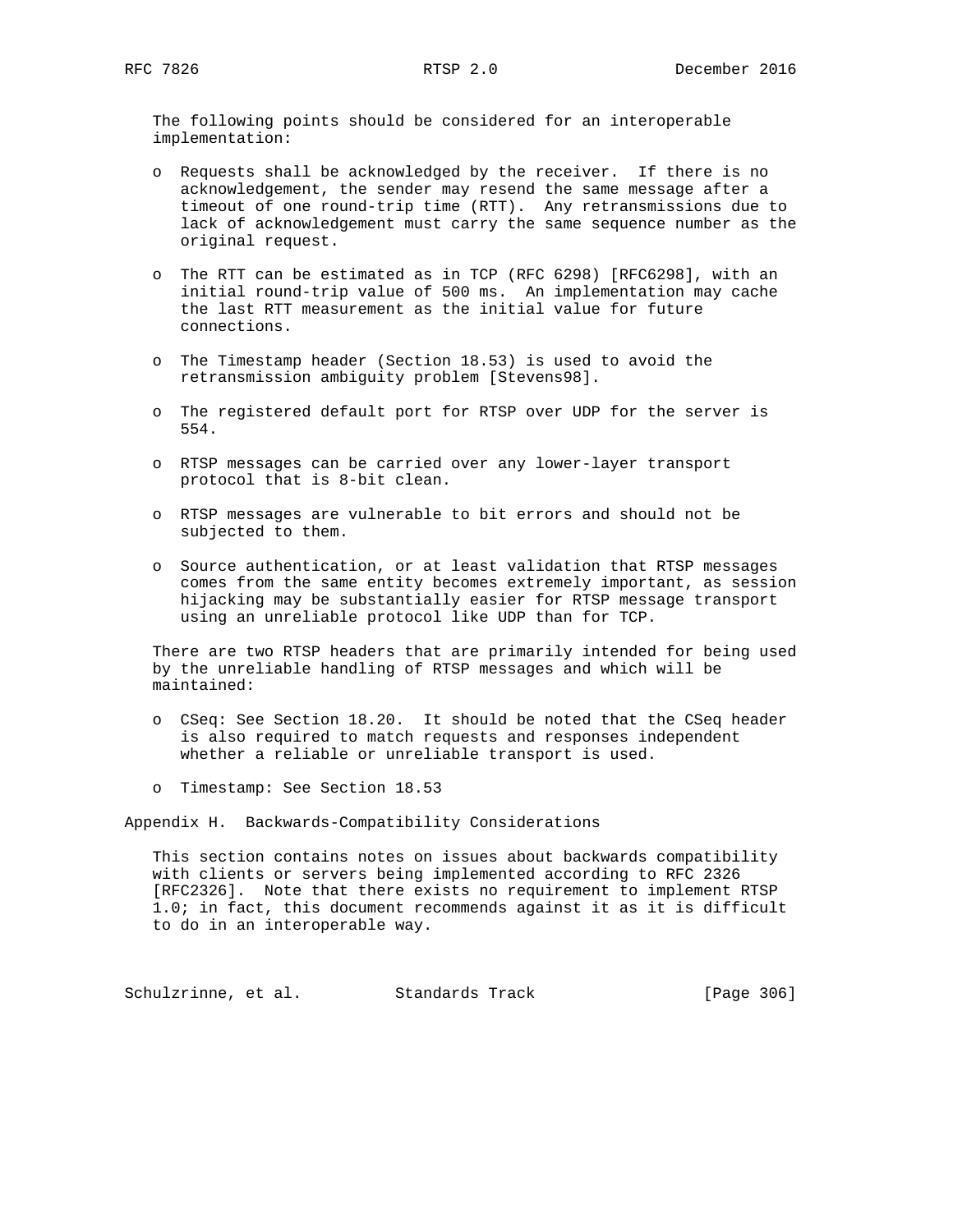A server implementing RTSP 2.0 MUST include an RTSP-Version of "RTSP/2.0" in all responses to requests containing RTSP-Version value of "RTSP/2.0". If a server receives an RTSP 1.0 request, it MAY respond with an RTSP 1.0 response if it chooses to support RFC 2326. If the server chooses not to support RFC 2326, it MUST respond with a 505 (RTSP Version Not Supported) status code. A server MUST NOT respond to an RTSP 1.0 request with an RTSP 2.0 response.

 Clients implementing RTSP 2.0 MAY use an OPTIONS request with an RTSP-Version of "RTSP/2.0" to determine whether a server supports RTSP 2.0. If the server responds with either an RTSP-Version of "RTSP/1.0" or a status code of 505 (RTSP Version Not Supported), the client will have to use RTSP 1.0 requests if it chooses to support RFC 2326.

## H.1. Play Request in Play State

 The behavior in the server when a Play is received in Play state has changed (Section 13.4). In RFC 2326, the new PLAY request would be queued until the current Play completed. Any new PLAY request now takes effect immediately replacing the previous request.

### H.2. Using Persistent Connections

 Some server implementations of RFC 2326 maintain a one-to-one relationship between a connection and an RTSP session. Such implementations require clients to use a persistent connection to communicate with the server and when a client closes its connection, the server may remove the RTSP session. This is worth noting if an RTSP 2.0 client also supporting 1.0 connects to a 1.0 server.

Appendix I. Changes

 This appendix briefly lists the differences between RTSP 1.0 [RFC2326] and RTSP 2.0 for an informational purpose. For implementers of RTSP 2.0, it is recommended to read carefully through this memo and not to rely on the list of changes below to adapt from RTSP 1.0 to RTSP 2.0, as RTSP 2.0 is not intended to be backwards compatible with RTSP 1.0 [RFC2326] other than the version negotiation mechanism.

Schulzrinne, et al. Standards Track [Page 307]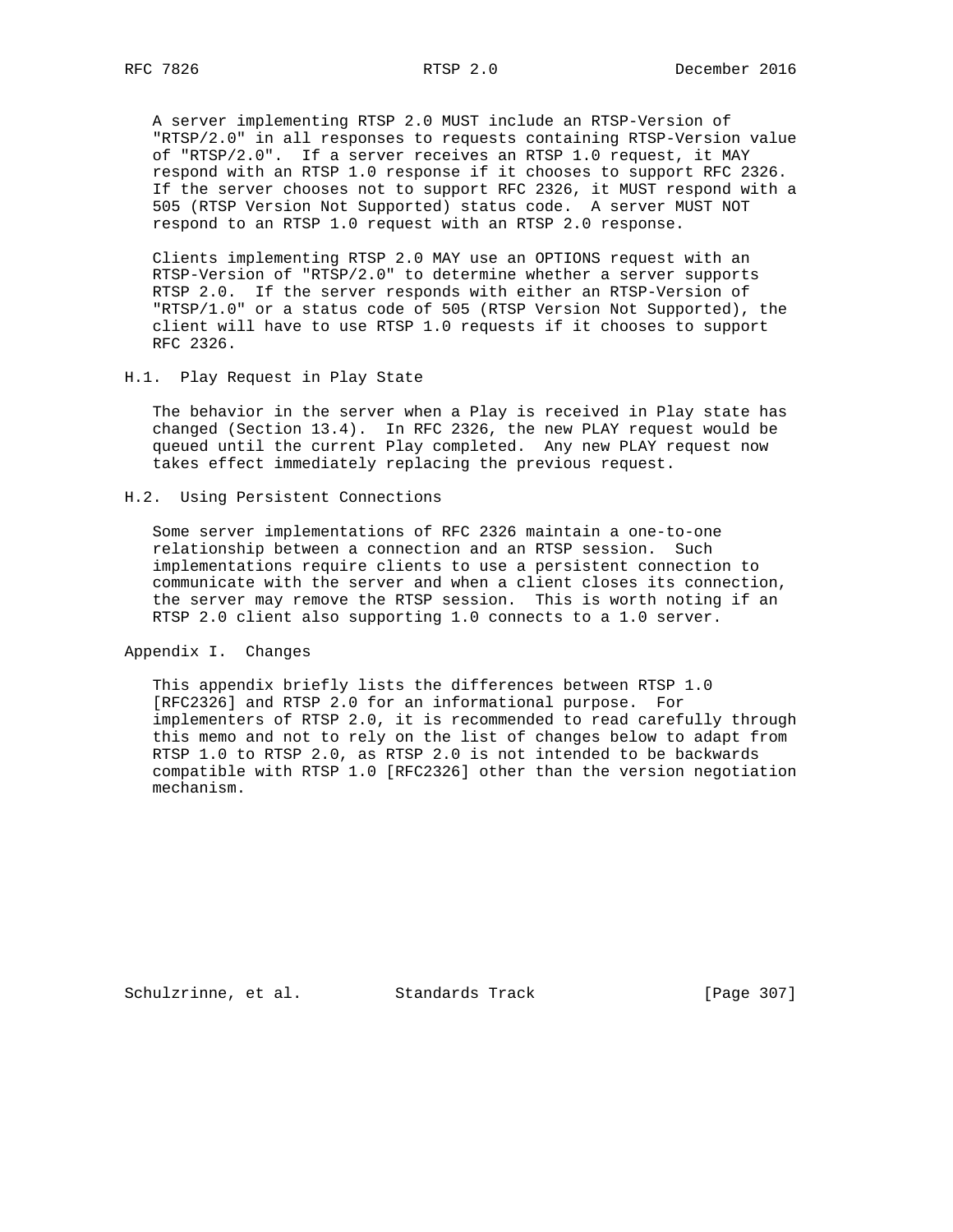I.1. Brief Overview

 The following protocol elements were removed in RTSP 2.0 compared to RTSP 1.0:

- o the RECORD and ANNOUNCE methods and all related functionality (including 201 (Created) and 250 (Low On Storage Space) status codes);
- o the use of UDP for RTSP message transport (due to missing interest and to broken specification);
- o the use of PLAY method for keep-alive in Play state.

 The following protocol elements were added or changed in RTSP 2.0 compared to RTSP 1.0:

- o RTSP session TEARDOWN from the server to the client;
- o IPv6 support;
- o extended IANA registries (e.g., transport headers parameters, transport-protocol, profile, lower-transport, and mode);
- o request pipelining for quick session start-up;
- o fully reworked state machine;
- o RTSP messages now use URIs rather than URLs;
- o incorporated much of related HTTP text ([RFC2616]) in this memo, compared to just referencing the sections in HTTP, to avoid ambiguities;
- o the REDIRECT method was expanded and diversified for different situations;
- o Includes a new section about how to set up different media transport alternatives and their profiles in addition to lower layer protocols. This caused the appendix on RTP interaction to be moved to the new section instead of being in the part that describes RTP. The section also includes guidelines what to consider when writing usage guidelines for new protocols and profiles;

Schulzrinne, et al. Standards Track [Page 308]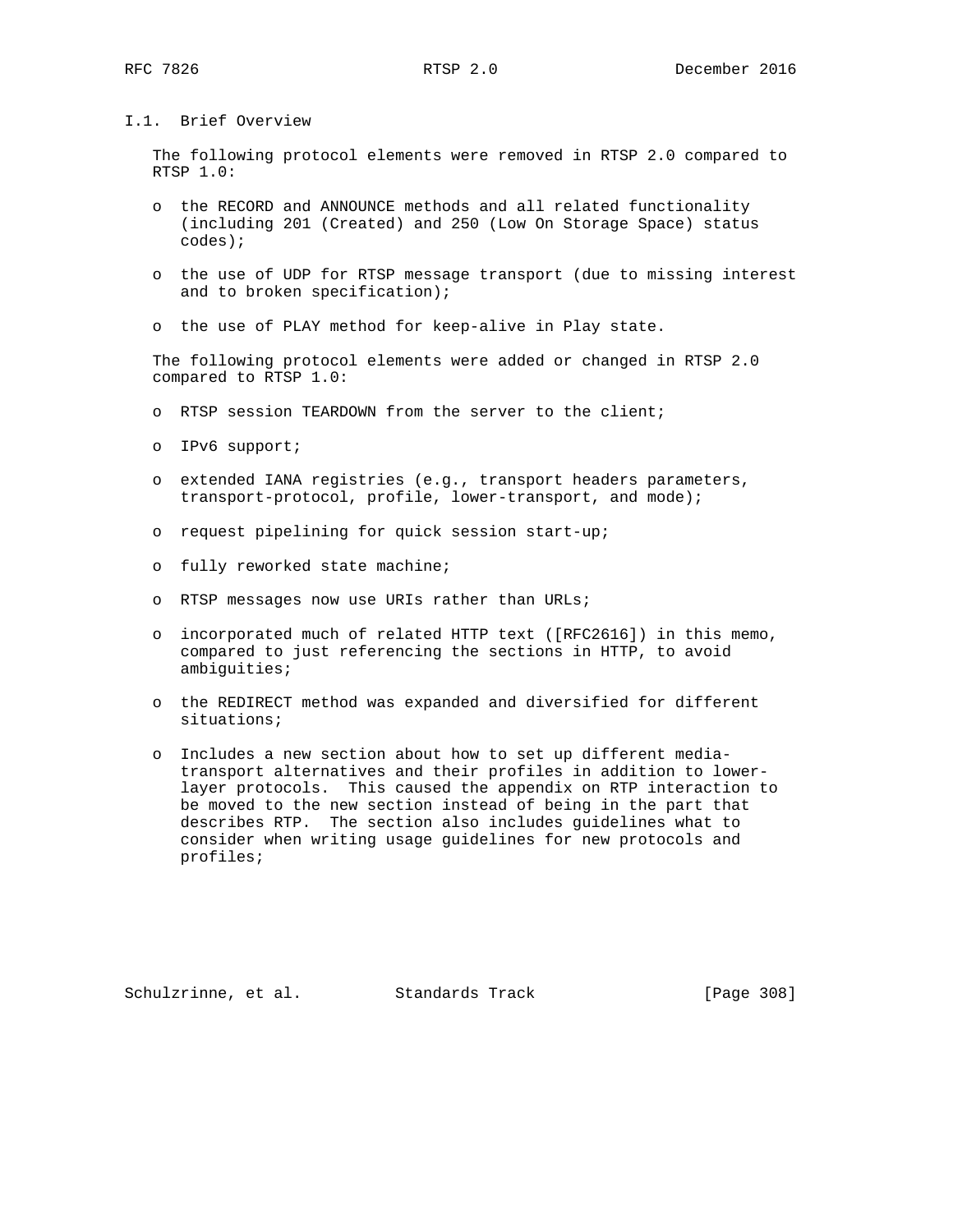- o Added an asynchronous notification method PLAY\_NOTIFY. This method is used by the RTSP server to asynchronously notify clients about session changes while in Play state. To a limited extent, this is comparable with some implementations of ANNOUNCE in RTSP 1.0 not intended for Recording.
- I.2. Detailed List of Changes

 The below changes have been made to RTSP 1.0 (RFC 2326) when defining RTSP 2.0. Note that this list does not reflect minor changes in wording or correction of typographical errors.

- o The section on minimal implementation was deleted. Instead, the main part of the specification defines the core of RTSP 2.0.
- o The Transport header has been changed in the following ways:
	- \* The ABNF has been changed to define that extensions are possible and that unknown parameters result in servers ignoring the transport specification.
	- \* To prevent backwards compatibility issues, any extension or new parameter requires the usage of a feature tag combined with the Require header.
	- \* Syntax ambiguities with the Mode parameter have been resolved.
	- \* Syntax error with ";" for multicast and unicast has been resolved.
	- \* Two new addressing parameters have been defined: src\_addr and dest\_addr. These replace the parameters "port", "client\_port", "server\_port", "destination", and "source".
	- \* Support for IPv6 explicit addresses in all address fields has been included.
	- \* To handle URI definitions that contain ";" or ",", a quoted-URI format has been introduced and is required.
	- \* IANA registries for the transport header parameters, transport protocol, profile, lower-transport, and mode have been defined.
	- \* The Transport header's interleaved parameter's text was made more strict and uses formal requirements levels. It was also clarified that the interleaved channels are symmetric and that it is the server that sets the channel numbers.

Schulzrinne, et al. Standards Track [Page 309]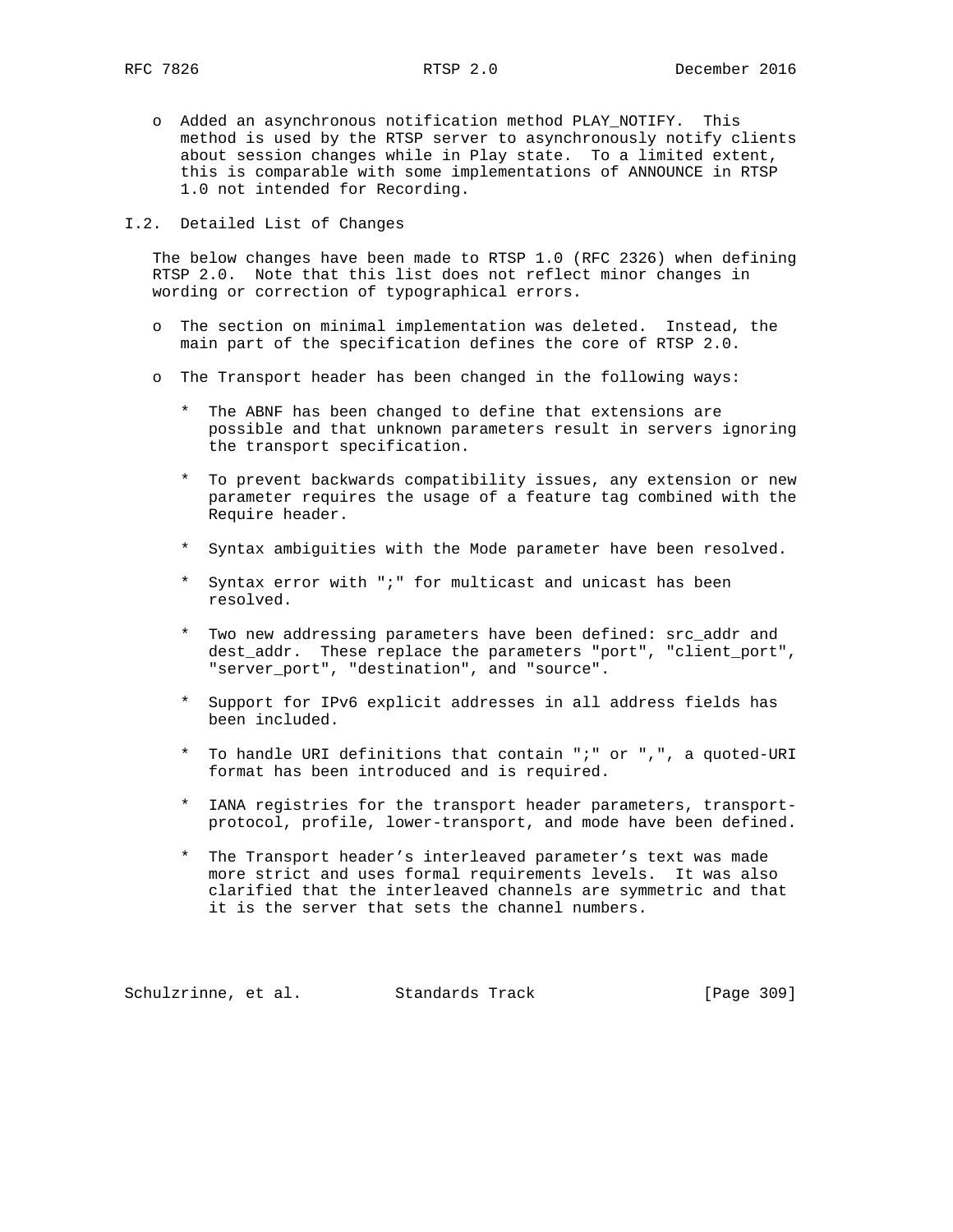- \* It has been clarified that the client can't request of the server to use a certain RTP SSRC, using a request with the transport parameter SSRC.
- \* Syntax definition for SSRC has been clarified to require 8HEX. It has also been extended to allow multiple values for clients supporting this version.
- \* Clarified the text on the Transport header's "dest\_addr" parameters regarding what security precautions the server is required to perform.
- o The Range formats have been changed in the following way:
	- \* The NPT format has been given an initial NPT identifier that must now be used.
	- \* All formats now support initial open-ended formats of type "npt=-10" and also format only "Range: smpte" ranges for usage with GET\_PARAMETER requests.
	- \* The npt-hhmmss notation now follows ISO 8601 more strictly.
- o RTSP message handling has been changed in the following ways:
	- \* RTSP messages now use URIs rather than URLs.
	- \* It has been clarified that a 4xx message due to a missing CSeq header shall be returned without a CSeq header.
	- \* The 300 (Multiple Choices) response code has been removed.
	- \* Rules for how to handle the timing out RTSP messages have been added.
	- \* Extended Pipelining rules allowing for quick session startup.
	- \* Sequence numbering and proxy handling of sequence numbers have been defined, including cases when responses arrive out of order.
- o The HTTP references have been updated to first RFCs 2616 and 2617 and then to RFC 7230-7235. Most of the text has been copied and then altered to fit RTSP into this specification. The Public and the Content-Base headers have also been imported from RFC 2068 so that they are defined in the RTSP specification. Known effects on RTSP due to HTTP clarifications:

Schulzrinne, et al. Standards Track [Page 310]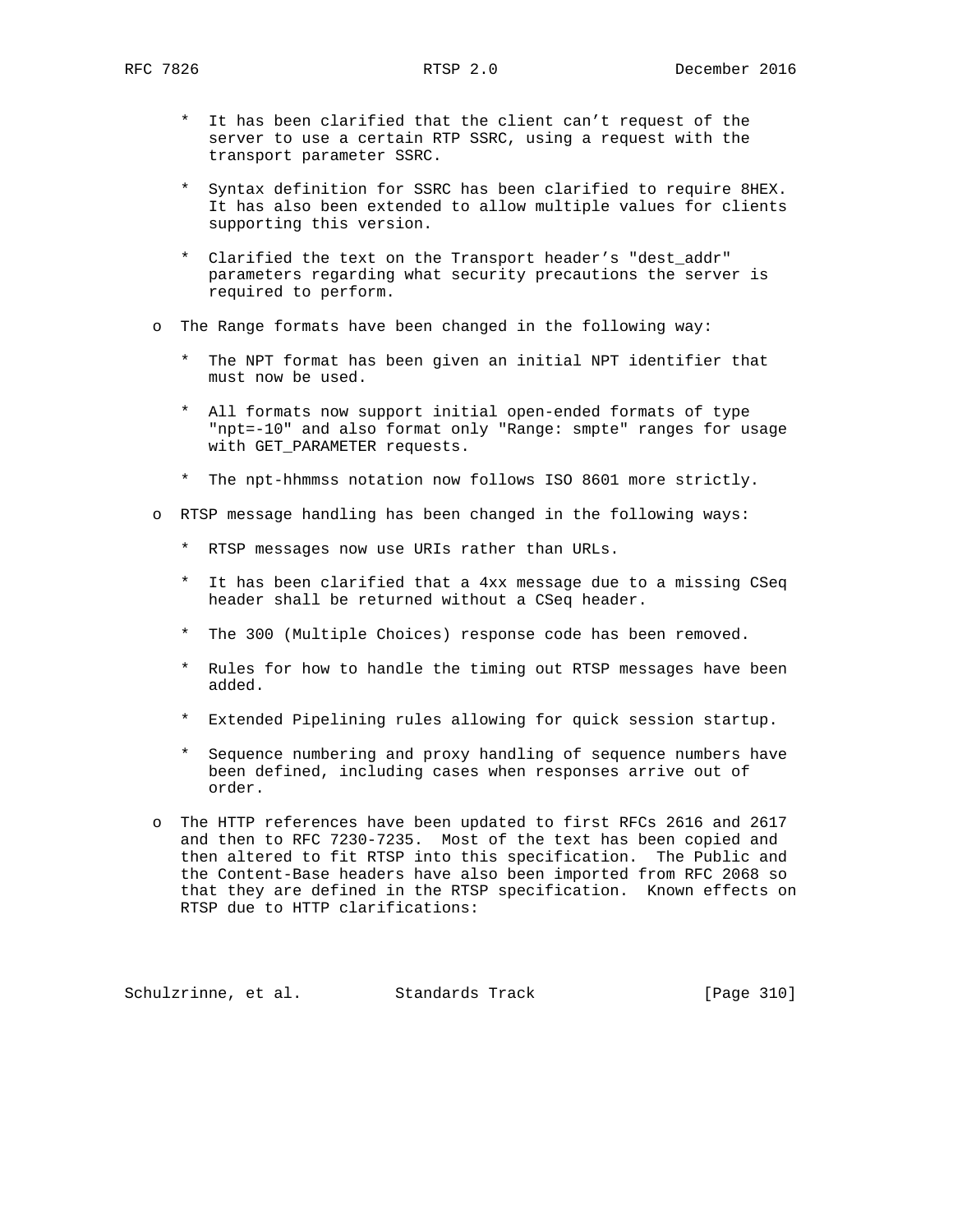- \* Content-Encoding header can include encoding of type "identity".
- o The state machine section has been completely rewritten. It now includes more details and is also more clear about the model used.
- o An IANA section has been included that contains a number of registries and their rules. This will allow us to use IANA to keep track of RTSP extensions.
- o The transport of RTSP messages has seen the following changes:
	- \* The use of UDP for RTSP message transport has been deprecated due to missing interest and to broken specification.
	- \* The rules for how TCP connections are to be handled have been clarified. Now it is made clear that servers should not close the TCP connection unless they have been unused for significant time.
	- \* Strong recommendations why servers and clients should use persistent connections have also been added.
	- \* There is now a requirement on the servers to handle non persistent connections as this provides fault tolerance.
	- \* Added wording on the usage of Connection:Close for RTSP.
	- \* Specified usage of TLS for RTSP messages, including a scheme to approve a proxy's TLS connection to the next hop.
- o The following header-related changes have been made:
	- \* Accept-Ranges response-header has been added. This header clarifies which range formats can be used for a resource.
	- \* Fixed the missing definitions for the Cache-Control header. Also added to the syntax definition the missing delta-seconds for max-stale and min-fresh parameters.
	- \* Put requirement on CSeq header that the value is increased by one for each new RTSP request. A recommendation to start at 0 has also been added.
	- \* Added a requirement that the Date header must be used for all messages with a message body and the Server should always include it.

Schulzrinne, et al. Standards Track [Page 311]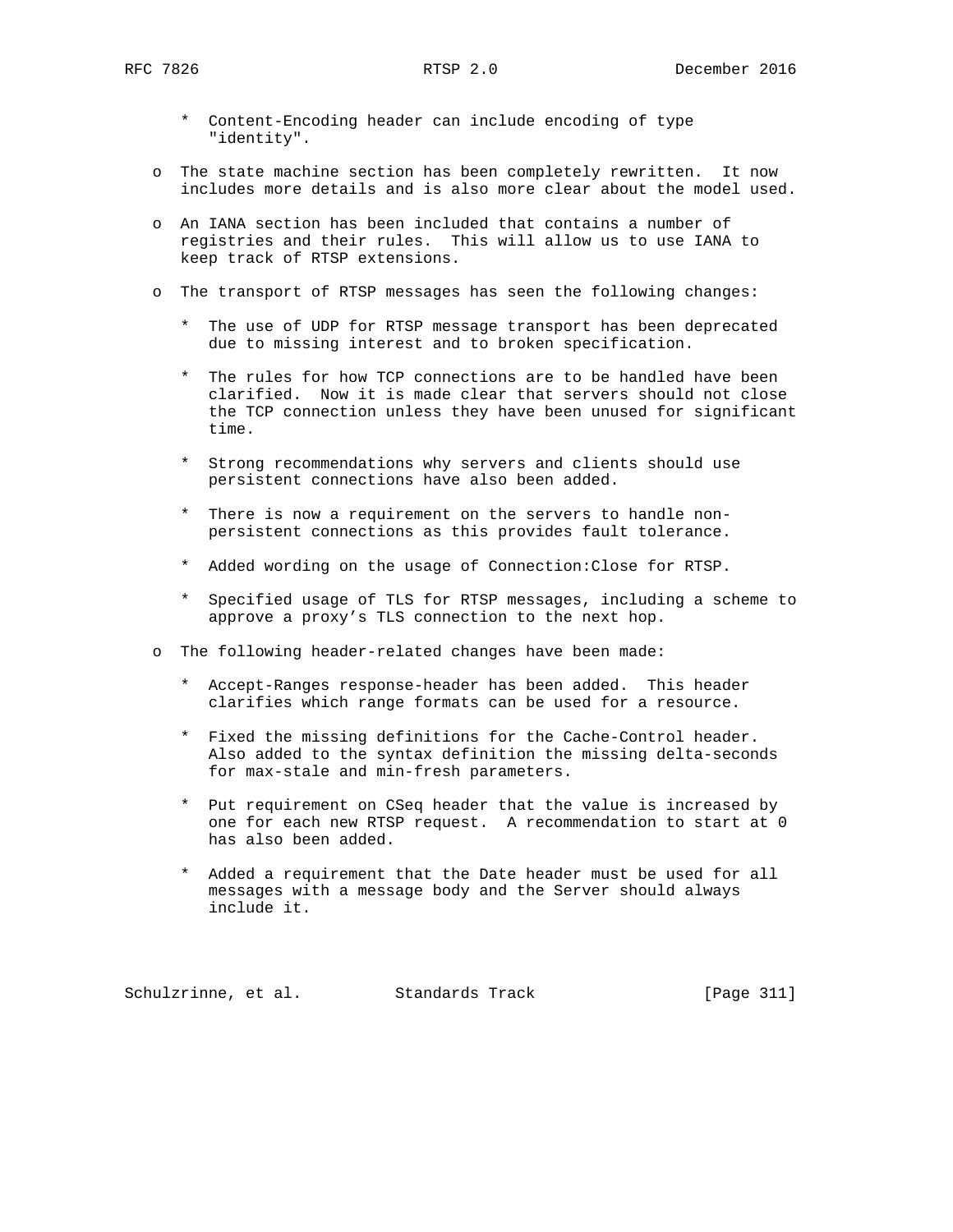- \* Removed the possibility of using Range header with Scale header to indicate when it is to be activated, since it can't work as defined. Also, added a rule that lack of Scale header in a response indicates lack of support for the header. feature tags for scaled playback have been defined.
- \* The Speed header must now be responded to in order to indicate support and the actual speed going to be used. A feature tag is defined. Notes on congestion control were also added.
- \* The Supported header was borrowed from SIP [RFC3261] to help with the feature negotiation in RTSP.
- \* Clarified that the Timestamp header can be used to resolve retransmission ambiguities.
- \* The Session header text has been expanded with an explanation on keep-alive and which methods to use. SET\_PARAMETER is now recommended to use if only keep-alive within RTSP is desired.
- \* It has been clarified how the Range header formats are used to indicate pause points in the PAUSE response.
- \* Clarified that RTP-Info URIs that are relative use the Request- URI as base URI. Also clarified that the used URI must be the one that was used in the SETUP request. The URIs are now also

 required to be quoted. The header also expresses the SSRC for the provided RTP timestamp and sequence number values.

- \* Added text that requires the Range to always be present in PLAY responses. Clarified what should be sent in case of live streams.
- \* The headers table has been updated using a structure borrowed from SIP. Those tables convey much more information and should provide a good overview of the available headers.
- \* It has been clarified that any message with a message body is required to have a Content-Length header. This was the case in RFC 2326, but could be misinterpreted.
- \* ETag has changed its name to MTag.
- \* To resolve functionality around MTag, the MTag and If-None- Match header have been added from HTTP with necessary clarification in regard to RTSP operation.

Schulzrinne, et al. Standards Track [Page 312]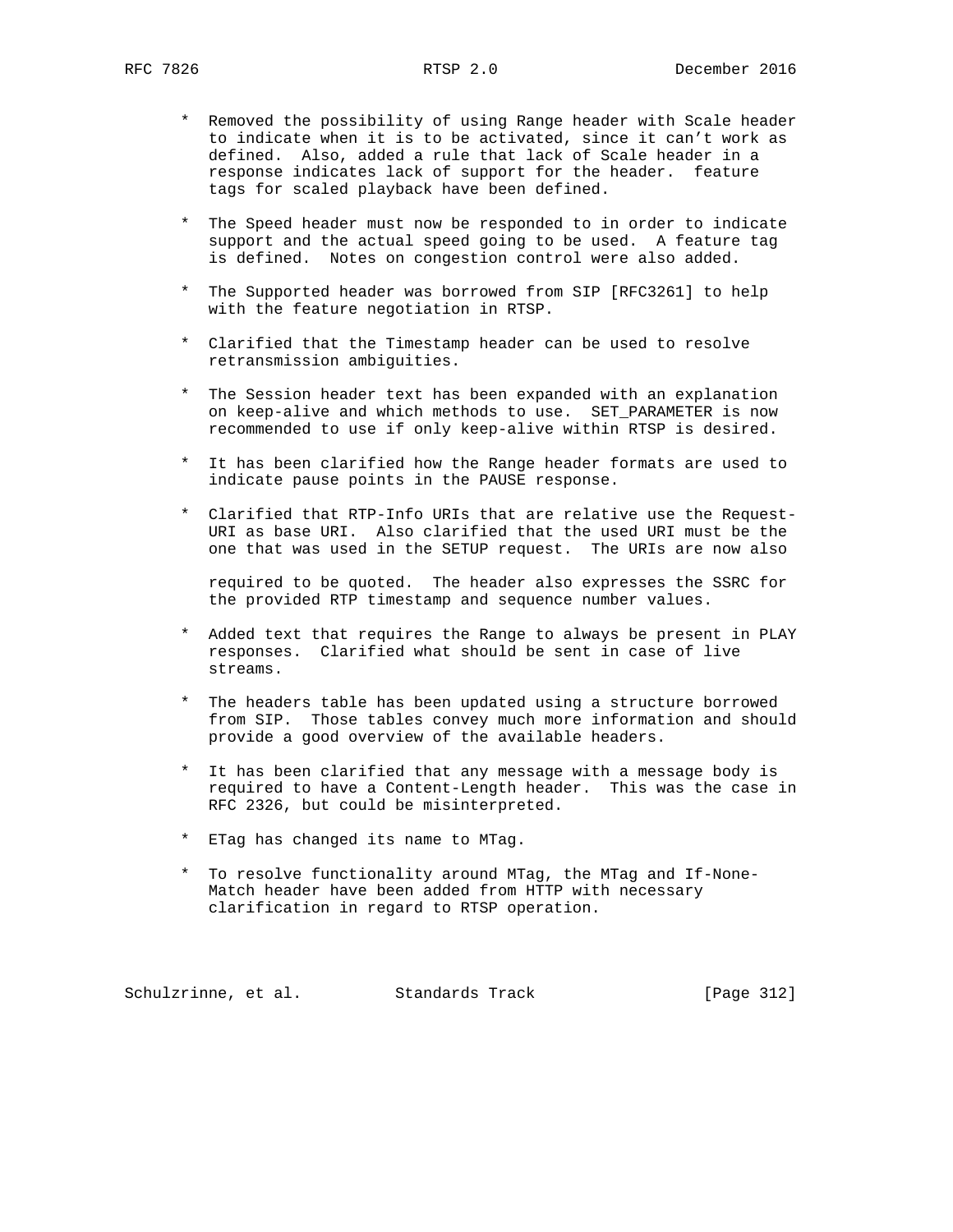- \* Imported the Public header from HTTP (RFC 2068 [RFC2068]) since it has been removed from HTTP due to lack of use. Public is used quite frequently in RTSP.
- \* Clarified rules for populating the Public header so that it is an intersection of the capabilities of all the RTSP agents in a chain.
- \* Added the Media-Range header for listing the current availability of the media range.
- \* Added the Notify-Reason header for giving the reason when sending PLAY\_NOTIFY requests.
- \* A new header Seek-Style has been defined to direct and inform how any seek operation should/have been performed.
- o The Protocol Syntax has been changed in the following way:
	- \* All ABNF definitions are updated according to the rules defined in RFC 5234 [RFC5234] and have been gathered in a separate section (Section 20).
	- \* The ABNF for the User-Agent and Server headers have been corrected.
	- \* Some definitions in the introduction regarding the RTSP session have been changed.
	- \* The protocol has been made fully IPv6 capable.
	- \* The CHAR rule has been changed to exclude NULL.
- o The Status codes have been changed in the following ways:
	- \* The use of status code 303 (See Other) has been deprecated as it does not make sense to use in RTSP.
	- \* The never-defined status code 411 "Length Required" has been completely removed.
	- \* When sending response 451 (Parameter Not Understood) and 458 (Parameter Is Read-Only), the response body should contain the offending parameters.

Schulzrinne, et al. Standards Track [Page 313]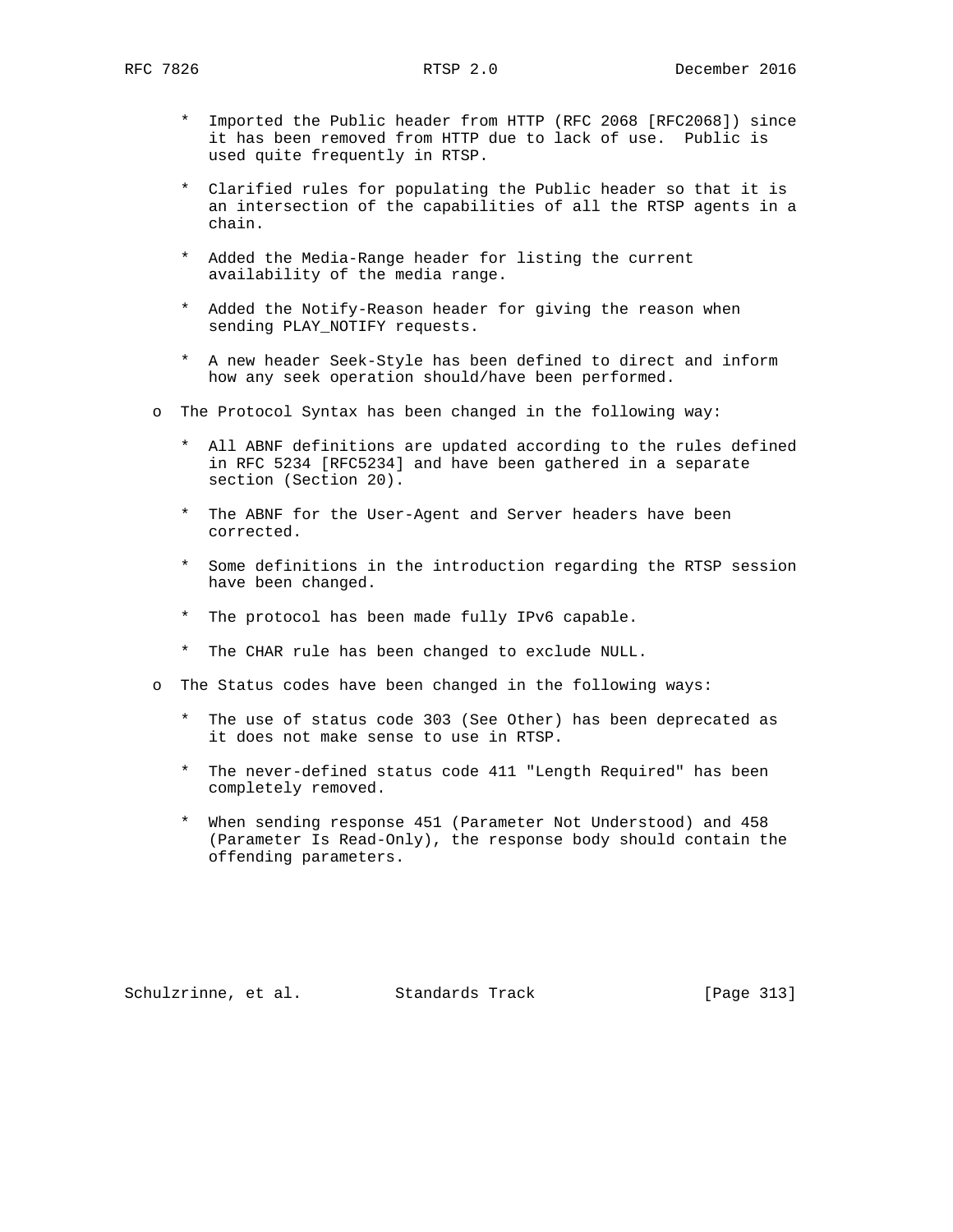- \* Clarification on when a 3rr redirect status code can be received has been added. This includes receiving 3rr as a result of a request within an established session. This provides clarification to a previous unspecified behavior.
- \* Removed the 201 (Created) and 250 (Low On Storage Space) status codes as they are only relevant to recording, which is deprecated.
- \* Several new status codes have been defined: 464 (Data Transport Not Ready Yet), 465 (Notification Reason Unknown), 470 (Connection Authorization Required), 471 (Connection Credentials Not Accepted), and 472 (Failure to Establish Secure Connection).
- o The following functionality has been deprecated from the protocol:
	- \* The use of Queued Play.
	- \* The use of PLAY method for keep-alive in Play state.
	- \* The RECORD and ANNOUNCE methods and all related functionality. Some of the syntax has been removed.
	- \* The possibility to use timed execution of methods with the time parameter in the Range header.
	- \* The description on how rtspu works is not part of the core specification and will require external description. Only that it exists is mentioned here and some requirements for the transport are provided.
- o The following changes have been made in relation to methods:
	- \* The OPTIONS method has been clarified with regard to the use of the Public and Allow headers.
	- \* Added text clarifying the usage of SET\_PARAMETER for keep-alive and usage without a body.
	- \* PLAY method is now allowed to be pipelined with the pipelining of one or more SETUP requests following the initial that generates the session for aggregated control.
	- \* REDIRECT has been expanded and diversified for different situations.

Schulzrinne, et al. Standards Track [Page 314]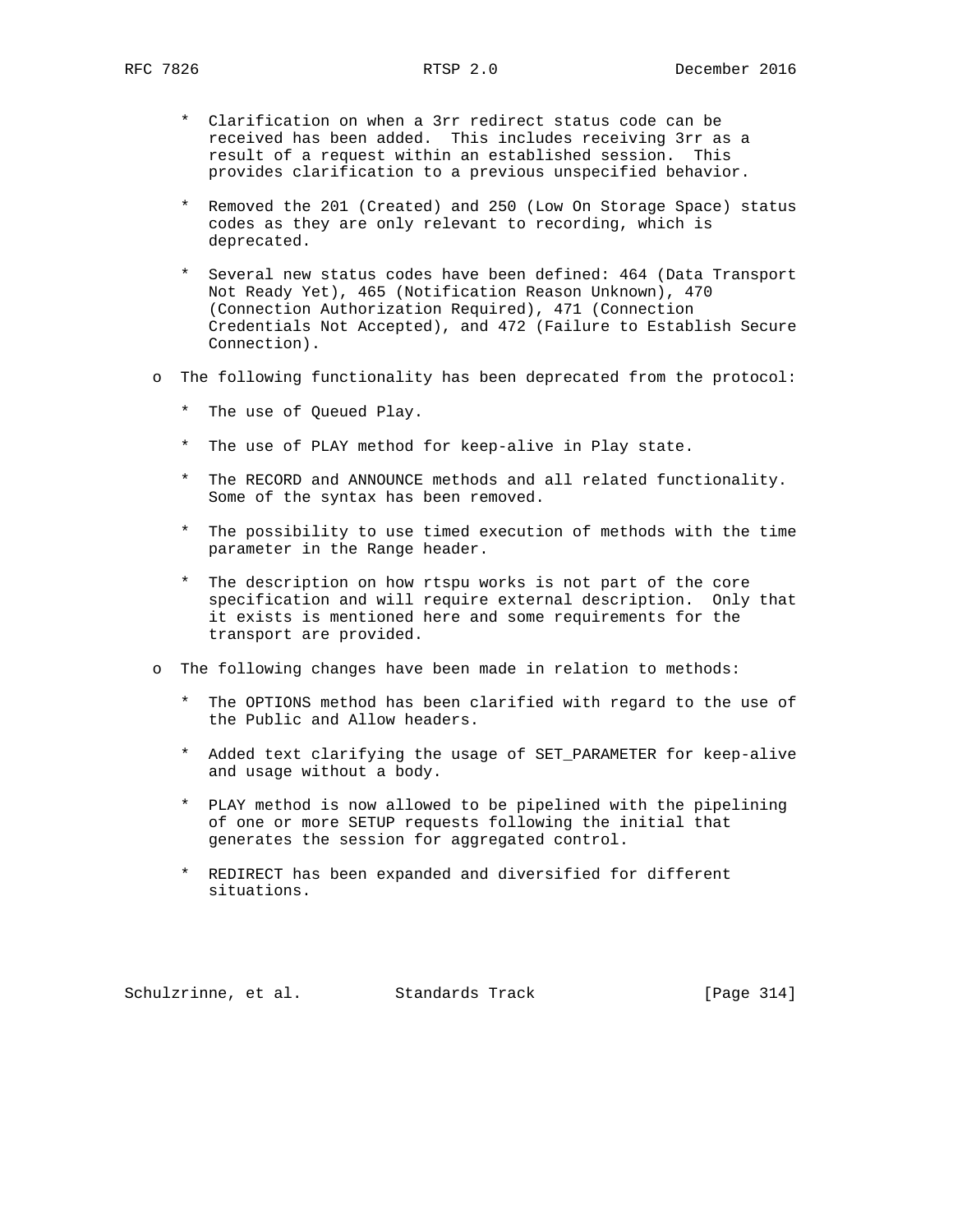- \* Added a new method PLAY\_NOTIFY. This method is used by the RTSP server to asynchronously notify clients about session changes.
- o Wrote a new section about how to set up different media-transport alternatives and their profiles as well as lower-layer protocols. This caused the appendix on RTP interaction to be moved to the new section instead of being in the part that describes RTP. The new section also includes guidelines what to consider when writing usage guidelines for new protocols and profiles.
- o Setup and usage of independent TCP connections for transport of RTP has been specified.
- o Added a new section describing the available mechanisms to determine if functionality is supported, called "Capability Handling". Renamed option-tags to feature tags.
- o Added a Contributors section with people who have contributed actual text to the specification.
- o Added a section "Use Cases" that describes the major use cases for RTSP.
- o Clarified the usage of a=range and how to indicate live content that are not seekable with this header.
- o Text specifying the special behavior of PLAY for live content.
- o Security features of RTSP have been clarified:
	- \* HTTP-based authorization has been clarified requiring both Basic and Digest support
	- \* TLS support has been mandated
	- \* If one implements RTP, then SRTP and defined MIKEY-based key exchange must be supported
	- \* Various minor mitigations discussed or resulted in protocol changes.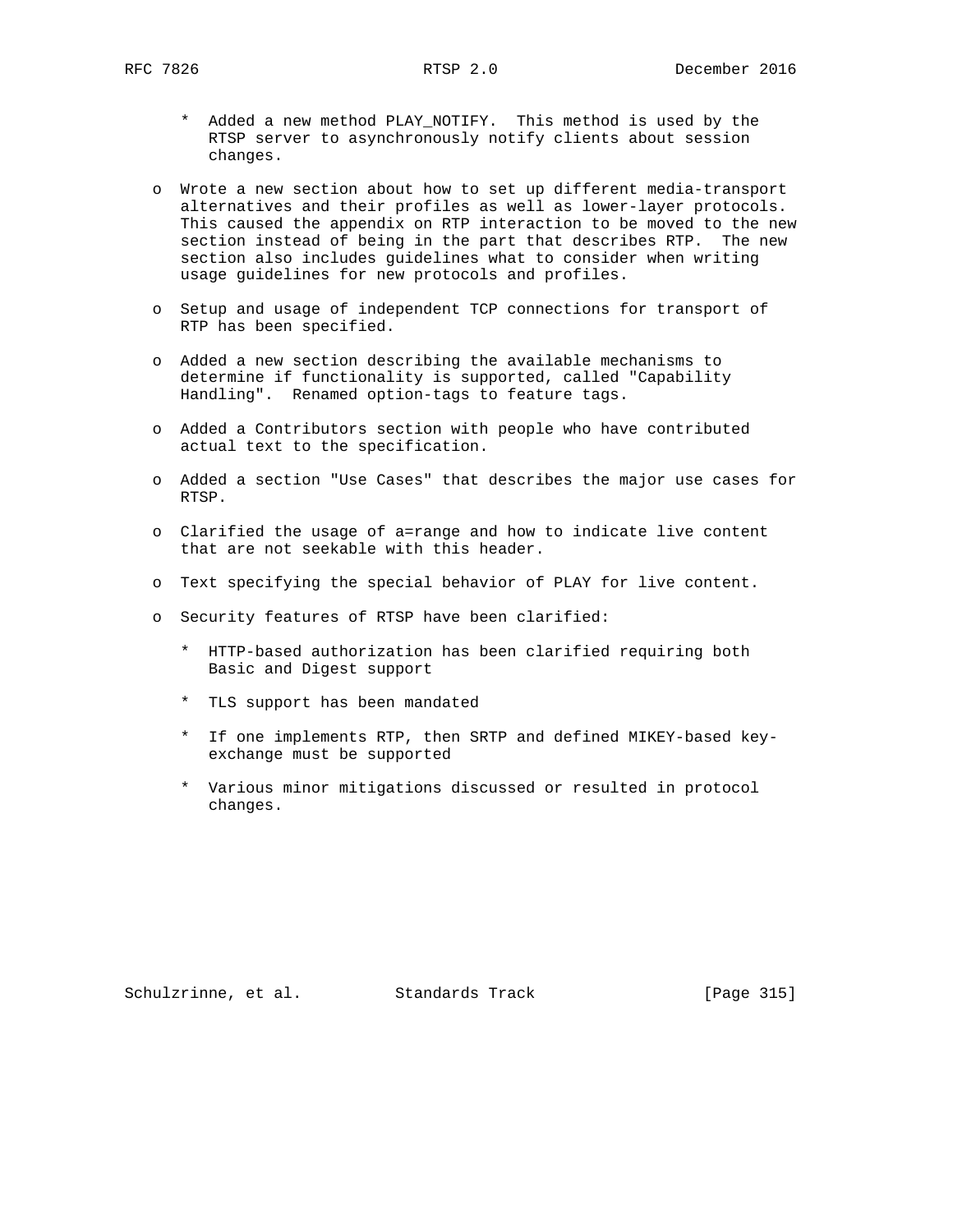Acknowledgements

 This memorandum defines RTSP version 2.0, which is a revision of the Proposed Standard RTSP version 1.0 defined in [RFC2326]. The authors of RFC 2326 are Henning Schulzrinne, Anup Rao, and Robert Lanphier.

 Both RTSP version 1.0 and RTSP version 2.0 borrow format and descriptions from HTTP/1.1.

 Robert Sparks and especially Elwyn Davies provided very valuable and detailed reviews in the IETF Last Call that greatly improved the document and resolved many issues, especially regarding consistency.

 This document has benefited greatly from the comments of all those participating in the MMUSIC WG. In addition to those already mentioned, the following individuals have contributed to this specification:

 Rahul Agarwal, Claudio Allocchio, Jeff Ayars, Milko Boic, Torsten Braun, Brent Browning, Bruce Butterfield, Steve Casner, Maureen Chesire, Jinhang Choi, Francisco Cortes, Elwyn Davies, Spencer Dawkins, Kelly Djahandari, Martin Dunsmuir, Adrian Farrel, Stephen Farrell, Ross Finlayson, Eric Fleischman, Jay Geagan, Andy Grignon, Christian Groves, V. Guruprasad, Peter Haight, Mark Handley, Brad Hefta-Gaub, Volker Hilt, John K. Ho, Patrick Hoffman, Go Hori, Philipp Hoschka, Anne Jones, Ingemar Johansson, Jae-Hwan Kim, Anders Klemets, Ruth Lang, Barry Leiba, Stephanie Leif, Jonathan Lennox, Eduardo F. Llach, Chris Lonvick, Xavier Marjou, Thomas Marshall, Rob McCool, Martti Mela, David Oran, Joerg Ott, Joe Pallas, Maria Papadopouli, Sujal Patel, Ema Patki, Alagu Periyannan, Colin Perkins, Pekka Pessi, Igor Plotnikov, Pete Resnick, Peter Saint-Andre, Holger Schmidt, Jonathan Sergent, Pinaki Shah, David Singer, Lior Sion, Jeff Smith, Alexander Sokolsky, Dale Stammen, John Francis Stracke, Geetha Srikantan, Scott Taylor, David Walker, Stephan Wenger, Dale R. Worley, and Byungjo Yoon, and especially Flemming Andreasen.

Schulzrinne, et al. Standards Track [Page 316]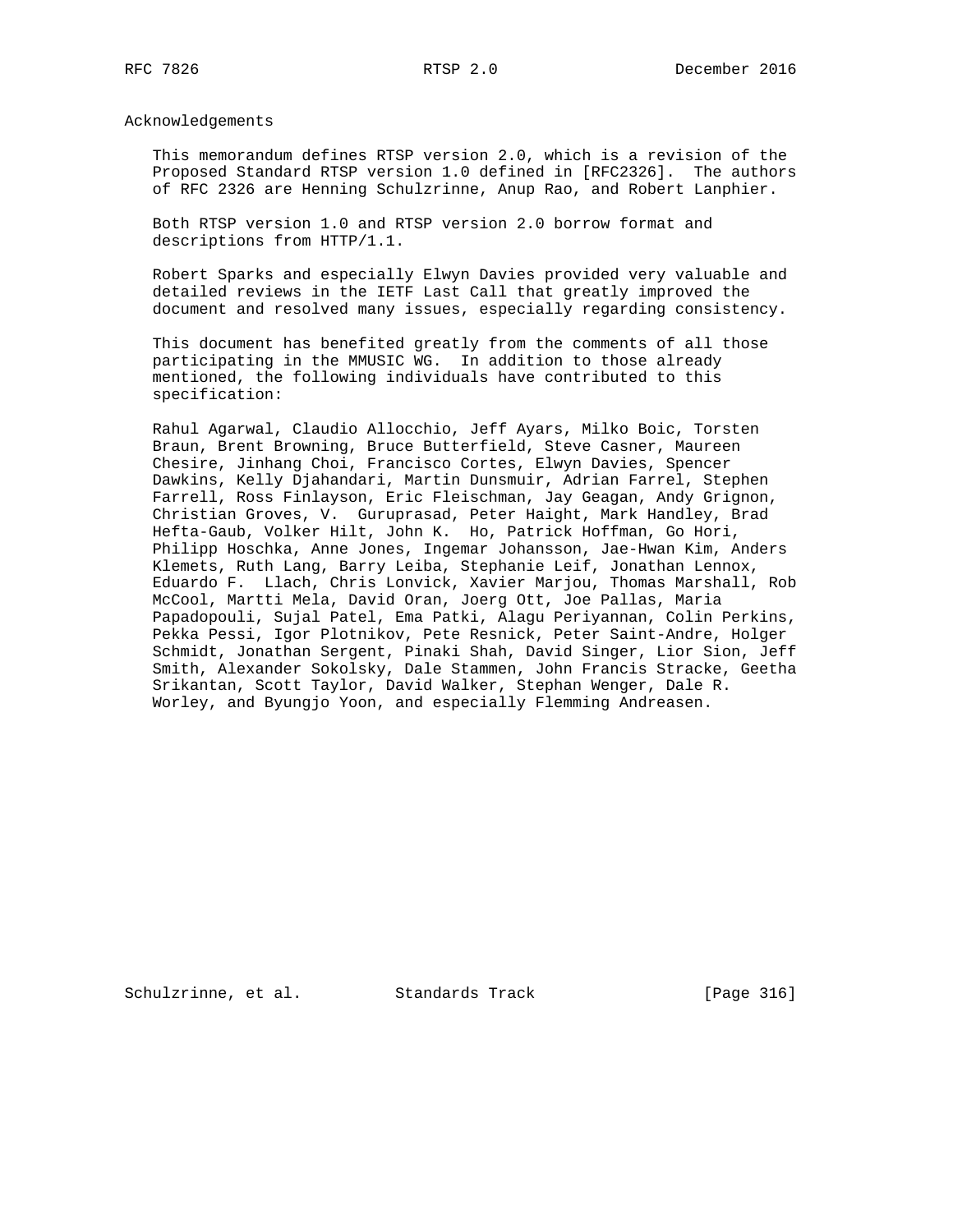Contributors

 The following people have made written contributions that were included in the specification:

- o Tom Marshall contributed text on the usage of 3rr status codes.
- o Thomas Zheng contributed text on the usage of the Range in PLAY responses and proposed an earlier version of the PLAY\_NOTIFY method.
- o Sean Sheedy contributed text on the timeout behavior of RTSP messages and connections, the 463 (Destination Prohibited) status code, and proposed an earlier version of the PLAY\_NOTIFY method.
- o Greg Sherwood proposed an earlier version of the PLAY\_NOTIFY method.
- o Fredrik Lindholm contributed text about the RTSP security framework.
- o John Lazzaro contributed the text for RTP over Independent TCP.
- o Aravind Narasimhan contributed by rewriting "Media-Transport Alternatives" (Appendix C) and making editorial improvements on a number of places in the specification.
- o Torbjorn Einarsson has done some editorial improvements of the text.